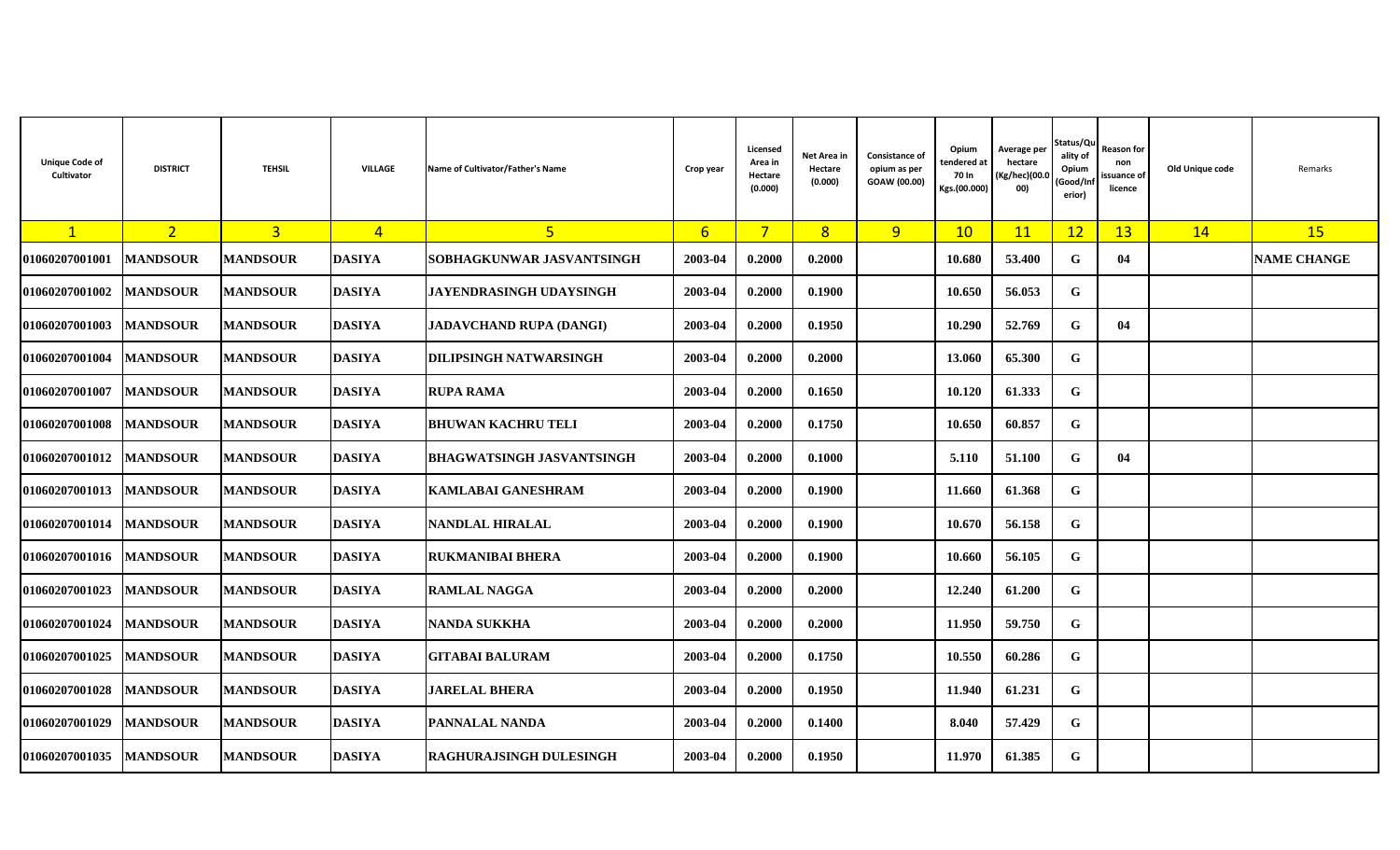| <b>01060207001039</b> | <b>MANDSOUR</b> | <b>MANDSOUR</b> | <b>DASIYA</b>  | <b>SHANKAR KACHRU (TELI)</b>    | 2003-04 | 0.2000 | 0.1850 | 11.020 | 59.568 | G           |    |                                         |
|-----------------------|-----------------|-----------------|----------------|---------------------------------|---------|--------|--------|--------|--------|-------------|----|-----------------------------------------|
| <b>01060207001041</b> | <b>MANDSOUR</b> | <b>MANDSOUR</b> | <b>DASIYA</b>  | <b>RODSINGH GOPALSINGH</b>      | 2003-04 | 0.2000 | 0.2000 | 11.780 | 58.900 | G           |    |                                         |
| <b>01060207001046</b> | <b>MANDSOUR</b> | <b>MANDSOUR</b> | <b>DASIYA</b>  | <b>RAMCHAND NANDA MEENA</b>     | 2003-04 | 0.2000 | 0.1950 | 10.980 | 56.308 | G           |    |                                         |
| <b>01060207001049</b> | <b>MANDSOUR</b> | <b>MANDSOUR</b> | <b>DASIYA</b>  | <b>DILIPSINGH JASVANTSINGH</b>  | 2003-04 | 0.2000 | 0.2000 | 10.980 | 54.900 | G           |    |                                         |
| <b>01060207001050</b> | <b>MANDSOUR</b> | <b>MANDSOUR</b> | <b>DASIYA</b>  | <b>DASHRATH JASVANTSINGH</b>    | 2003-04 | 0.2000 | 0.1900 | 10.480 | 55.158 | G           |    |                                         |
| <b>01060207001051</b> | <b>MANDSOUR</b> | <b>MANDSOUR</b> | <b>DASIYA</b>  | <b>GITABAI RAMLAL</b>           | 2003-04 | 0.2000 | 0.1900 | 11.430 | 60.158 | G           |    | <b>TRANSFER/REWASDEVDA MANDSOR I DN</b> |
| <b>01060207002001</b> | <b>MANDSOUR</b> | <b>MANDSOUR</b> | <b>BHOLIYA</b> | <b>BALU BAGDIRAM</b>            | 2003-04 | 0.2000 | 0.1600 | 9.610  | 60.063 | G           |    |                                         |
| 01060207002007        | <b>MANDSOUR</b> | <b>MANDSOUR</b> | <b>BHOLIYA</b> | <b>JARELAL KALURAM</b>          | 2003-04 | 0.2000 |        |        |        | $\mathbf N$ |    |                                         |
| 01060207002008        | <b>MANDSOUR</b> | <b>MANDSOUR</b> | <b>BHOLIYA</b> | HIRIBAI MAGANIRAM               | 2003-04 | 0.2000 | 0.0700 | 4.400  | 62.857 | G           |    |                                         |
| 01060207002010        | <b>MANDSOUR</b> | <b>MANDSOUR</b> | <b>BHOLIYA</b> | KANHAIYALAL CHAGANLAL           | 2003-04 | 0.2000 | 0.1000 | 5.800  | 58.000 | G           |    |                                         |
| <b>01060207002012</b> | <b>MANDSOUR</b> | <b>MANDSOUR</b> | <b>BHOLIYA</b> | <b>MANGILAL CHAGANLAL</b>       | 2003-04 | 0.2000 |        |        |        | $\mathbf N$ | 06 |                                         |
| <b>01060207002024</b> | <b>MANDSOUR</b> | <b>MANDSOUR</b> | <b>BHOLIYA</b> | <b>RAMKANYABAI ONKARLAL</b>     | 2003-04 | 0.2000 | 0.0900 | 5.570  | 61.889 | G           |    |                                         |
| 01060207002030        | <b>MANDSOUR</b> | <b>MANDSOUR</b> | <b>BHOLIYA</b> | <b>DHURIBAI BHUWAN</b>          | 2003-04 | 0.2000 | 0.1000 | 5.830  | 58.300 | G           |    |                                         |
| <b>01060207002031</b> | <b>MANDSOUR</b> | <b>MANDSOUR</b> | <b>BHOLIYA</b> | <b>BHANWARSINGH PRATAPSINGH</b> | 2003-04 | 0.2000 | 0.2000 | 11.800 | 59.000 | G           |    |                                         |
| 01060207002032        | <b>MANDSOUR</b> | <b>MANDSOUR</b> | <b>BHOLIYA</b> | UMRAVSINGH HAMERSINGH           | 2003-04 | 0.2000 | 0.1000 | 5.800  | 58.000 | G           |    |                                         |
| <b>01060207002035</b> | <b>MANDSOUR</b> | <b>MANDSOUR</b> | <b>BHOLIYA</b> | <b>DHULCHAND KACHRU</b>         | 2003-04 | 0.2000 |        |        |        | $\mathbf N$ |    |                                         |
| 01060207002037        | <b>MANDSOUR</b> | <b>MANDSOUR</b> | <b>BHOLIYA</b> | <b>MAGANLAL BHERA DARJI</b>     | 2003-04 | 0.2000 | 0.1450 | 8.580  | 59.172 | G           |    |                                         |
| 01060207002038        | <b>MANDSOUR</b> | <b>MANDSOUR</b> | <b>BHOLIYA</b> | <b>BALU RUPA NAI</b>            | 2003-04 | 0.2000 | 0.1000 | 5.570  | 55.700 | ${\bf G}$   |    |                                         |
| 01060207002044        | <b>MANDSOUR</b> | <b>MANDSOUR</b> | <b>BHOLIYA</b> | <b>RUPKUNWAR NAGUSINGH</b>      | 2003-04 | 0.2000 |        |        |        | $\mathbf N$ | 06 |                                         |
| 01060207002045        | <b>MANDSOUR</b> | <b>MANDSOUR</b> | <b>BHOLIYA</b> | NAHARSINGH MADHOSINGH           | 2003-04 | 0.2000 | 0.1000 | 6.570  | 65.700 | G           |    | <b>NAME CHANGE</b>                      |
| <b>01060207003002</b> | <b>MANDSOUR</b> | <b>MANDSOUR</b> |                | ARNIYAGURJAR BALU BHERA BALAI   | 2003-04 | 0.2000 | 0.1850 | 12.110 | 65.459 | G           |    |                                         |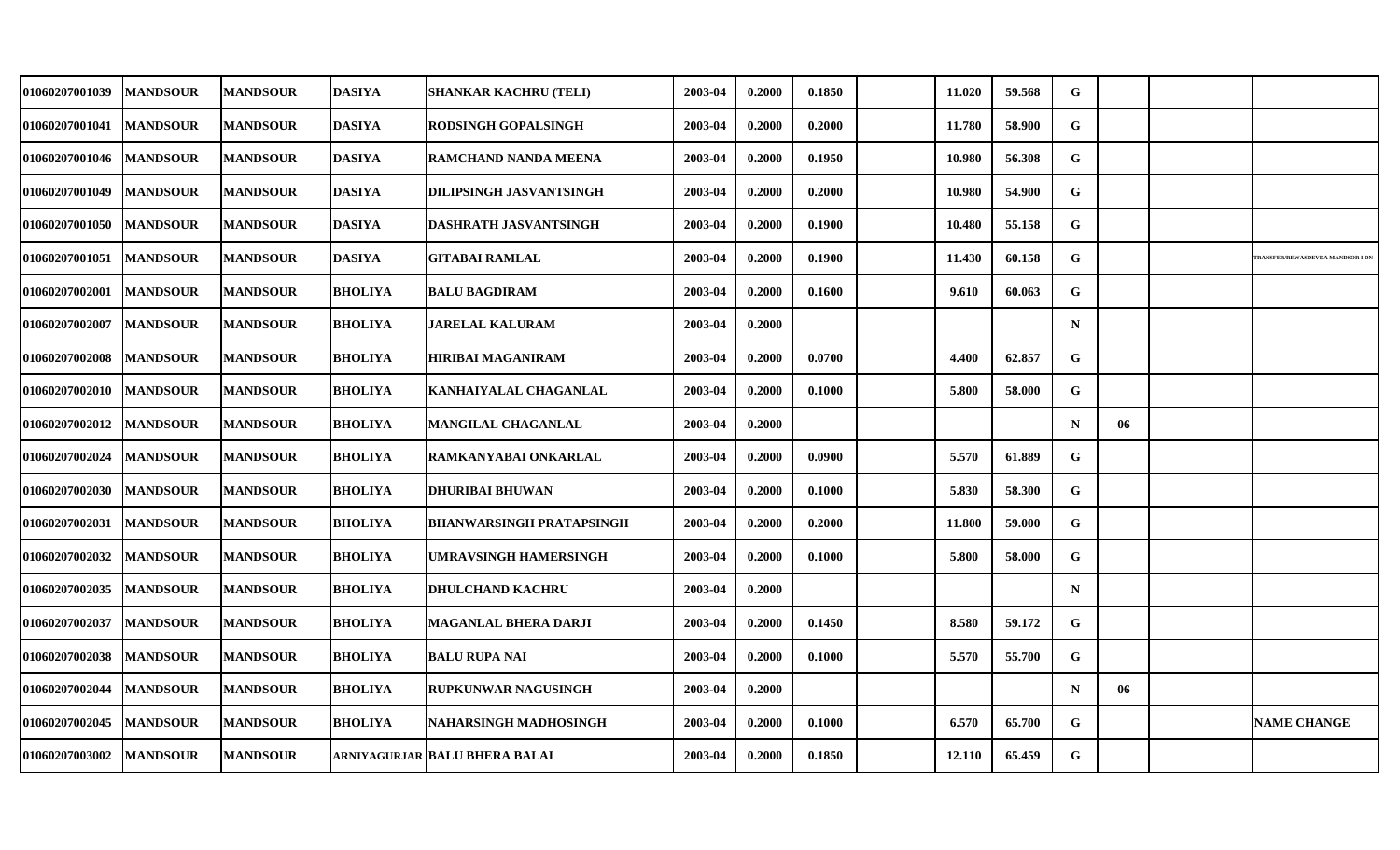| 01060207003003        | <b>MANDSOUR</b> | <b>MANDSOUR</b> |                  | ARNIYAGURJAR BHERULAL CHUNNILAL    | 2003-04 | 0.2000 | 0.1950 | 10.660 | 54.667 | G           | 01 |                |                         |
|-----------------------|-----------------|-----------------|------------------|------------------------------------|---------|--------|--------|--------|--------|-------------|----|----------------|-------------------------|
| 01060207003006        | <b>MANDSOUR</b> | <b>MANDSOUR</b> |                  | ARNIYAGURJAR BHERA PANNA           | 2003-04 | 0.2000 | 0.1950 | 12.710 | 65.179 | G           |    |                |                         |
| <b>01060207003011</b> | <b>MANDSOUR</b> | <b>MANDSOUR</b> |                  | ARNIYAGURJAR   KARULAL VISHRAM     | 2003-04 | 0.2000 | 0.1850 | 11.470 | 62.000 | G           |    |                |                         |
| 01060207003012        | <b>MANDSOUR</b> | <b>MANDSOUR</b> |                  | ARNIYAGURJAR SUGANDHBAI RAMESHWAR  | 2003-04 | 0.2000 | 0.2050 | 12.340 | 60.195 | ${\bf G}$   |    |                |                         |
| 01060207003013        | <b>MANDSOUR</b> | <b>MANDSOUR</b> |                  | ARNIYAGURJAR NATHULAL BAGDIRAM     | 2003-04 | 0.2000 | 0.1050 | 5.840  | 55.619 | G           |    |                |                         |
| 01060207003014        | <b>MANDSOUR</b> | <b>MANDSOUR</b> |                  | ARNIYAGURJAR KANIRAM DEWA          | 2003-04 | 0.2000 | 0.1900 | 11.200 | 58.947 | G           |    |                |                         |
| 01060207003015        | <b>MANDSOUR</b> | <b>MANDSOUR</b> |                  | ARNIYAGURJAR RAMKUNWAR GANESHRAM   | 2003-04 | 0.2000 | 0.2000 | 12.590 | 62.950 | G           |    |                |                         |
| 01060207003019        | <b>MANDSOUR</b> | <b>MANDSOUR</b> |                  | ARNIYAGURJAR SITABAI KASHIRAM      | 2003-04 | 0.2000 | 0.1000 | 6.000  | 60.000 | G           |    |                |                         |
| 01060207003021        | <b>MANDSOUR</b> | <b>MANDSOUR</b> |                  | ARNIYAGURJAR BAGDIBAI KACHRU       | 2003-04 | 0.2000 | 0.1250 | 7.360  | 58.880 | G           |    |                |                         |
| 01060207003024        | <b>MANDSOUR</b> | <b>MANDSOUR</b> |                  | ARNIYAGURJAR AMRA KASTURA          | 2003-04 | 0.2000 | 0.1950 | 10.740 | 55.077 | G           |    |                |                         |
| 01060207003025        | <b>MANDSOUR</b> | <b>MANDSOUR</b> |                  | ARNIYAGURJAR SURESHCHAND MENABAI   | 2003-04 | 0.2000 | 0.0550 | 3.340  | 60.727 | G           |    |                |                         |
| 01060207003028        | <b>MANDSOUR</b> | <b>MANDSOUR</b> |                  | ARNIYAGURJAR RADHIBAI HIRA         | 2003-04 | 0.2000 | 0.1950 | 13.630 | 69.897 | G           |    |                |                         |
| 01060207003034        | <b>MANDSOUR</b> | <b>MANDSOUR</b> |                  | ARNIYAGURJAR PANNALAL GULAB        | 2003-04 | 0.2000 | 0.1450 | 8.320  | 57.379 | G           |    | 01060207018232 | <b>TRANSFER/KUCHROD</b> |
| 01060207003035        | <b>MANDSOUR</b> | <b>MANDSOUR</b> |                  | ARNIYAGURJAR RAMESHCHANDRA BHAGWAN | 2003-04 | 0.2000 | 0.1850 | 11.720 | 63.351 | G           |    | 01060316094009 |                         |
| 01060207004002        | <b>MANDSOUR</b> | <b>MANDSOUR</b> | <b>LAAOKHEDI</b> | <b>BHOPALSINGH ONKARSINGH</b>      | 2003-04 | 0.2000 | 0.2000 | 12.360 | 61.800 | G           |    |                | TRANSFER/ARNIYAGURJAR   |
| <b>01060207004011</b> | <b>MANDSOUR</b> | <b>MANDSOUR</b> | <b>LAAOKHEDI</b> | <b>MANGALSINGH DHULESINGH</b>      | 2003-04 | 0.2000 | 0.2000 | 11.850 | 59.250 | G           |    |                | TRANSFER/ARNIYAGURJAR   |
| 01060207004015        | <b>MANDSOUR</b> | <b>MANDSOUR</b> | <b>LAAOKHEDI</b> | <b>SAJJANKUNWAR BHERUSINGH</b>     | 2003-04 | 0.2000 | 0.1950 | 12.230 | 62.717 | G           |    |                | TRANSFER/ARNIYAGURJAR   |
| 01060207004018        | <b>MANDSOUR</b> | <b>MANDSOUR</b> | <b>LAAOKHEDI</b> | <b>SHAMBHUSINGH SWARUPSINGH</b>    | 2003-04 | 0.2000 |        |        |        | $\mathbf N$ | 10 |                |                         |
| 01060207004026        | <b>MANDSOUR</b> | <b>MANDSOUR</b> | <b>LAAOKHEDI</b> | RAMKANYABAI SITARAM                | 2003-04 | 0.2000 | 0.2050 | 12.490 | 60.926 | G           |    |                | <b>TRANSFER/KUCHROD</b> |
| 01060207005001        | <b>MANDSOUR</b> | <b>MANDSOUR</b> | <b>BHAWTA</b>    | <b>JUJHARSINGH BHURIBAI</b>        | 2003-04 | 0.2000 | 0.2050 | 13.790 | 67.268 | G           | 10 |                |                         |
| 01060207005002        | <b>MANDSOUR</b> | <b>MANDSOUR</b> | <b>BHAWTA</b>    | <b>GATTUBAI NATHULAL</b>           | 2003-04 | 0.2000 | 0.1750 | 11.450 | 65.428 | G           |    |                | <b>TRANSFER/KUCHROD</b> |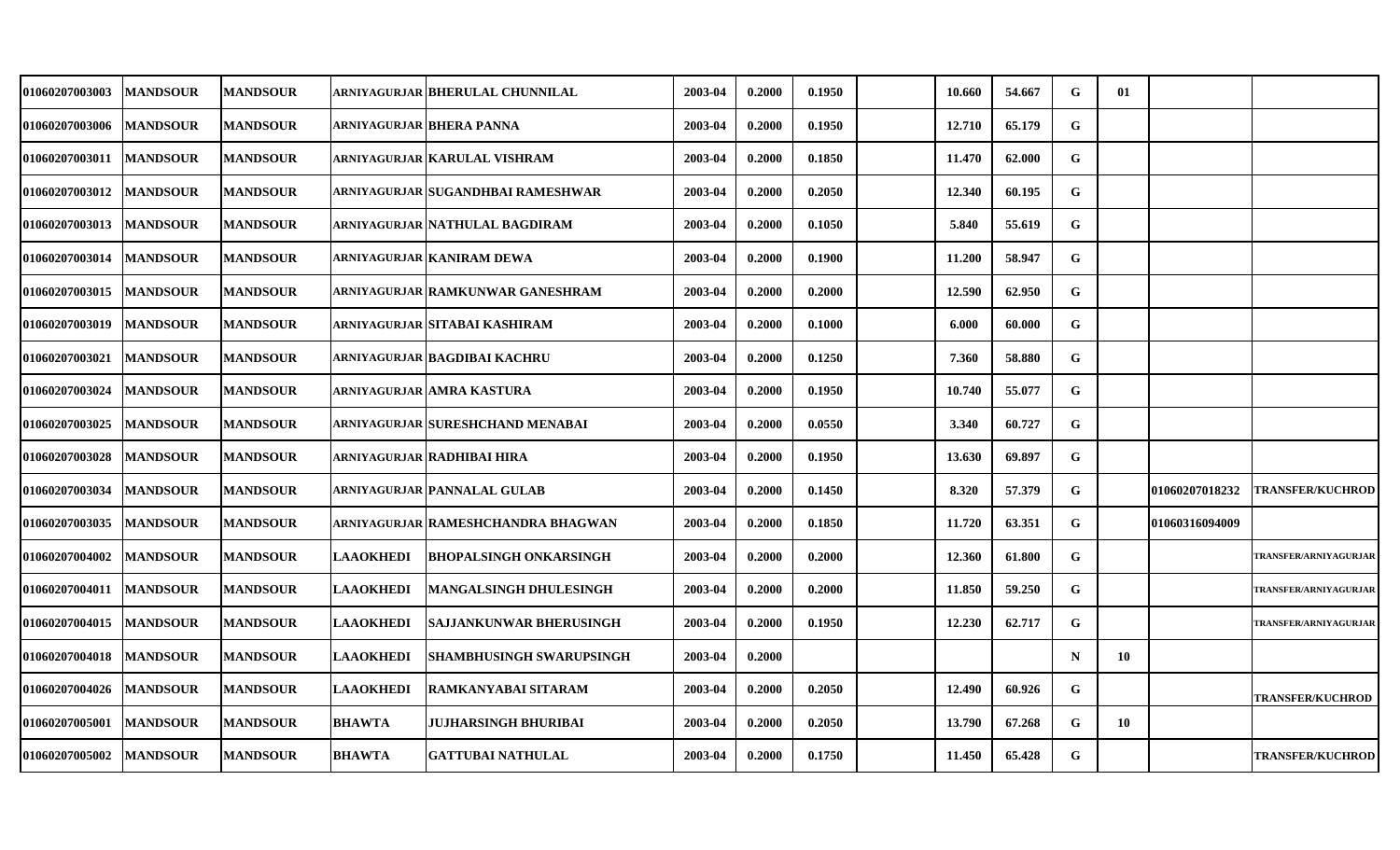| <b>01060207005007</b> | <b>MANDSOUR</b> | <b>MANDSOUR</b> | <b>BHAWTA</b>  | <b>BHAGWANLAL PANNALAL</b>        | 2003-04 | 0.2000 | 0.1850 | 11.160 | 60.324 | G           |    | <b>01060207017056</b> | <b>TRANSFER/RATIKHEDI</b>   |
|-----------------------|-----------------|-----------------|----------------|-----------------------------------|---------|--------|--------|--------|--------|-------------|----|-----------------------|-----------------------------|
| 01060207005011        | <b>MANDSOUR</b> | <b>MANDSOUR</b> | <b>BHAWTA</b>  | <b>CHUNNILAL NATHULAL</b>         | 2003-04 | 0.2000 | 0.2050 | 11.500 | 56.098 | G           |    | 01060207018125        | <b>TRANSFER/KUCHROD</b>     |
| <b>01060207005012</b> | <b>MANDSOUR</b> | <b>MANDSOUR</b> | <b>BHAWTA</b>  | <b>DHURALAL DEWA</b>              | 2003-04 | 0.2000 | 0.1750 | 10.340 | 59.085 | G           |    | 01060207018082        | <b>TRANSFER/KUCHROD</b>     |
| 01060207005013        | <b>MANDSOUR</b> | <b>MANDSOUR</b> | <b>BHAWTA</b>  | <b>GANGARAM PANNA</b>             | 2003-04 | 0.2000 | 0.2000 | 11.720 | 58.600 | G           |    | 01060207018103        | <b>TRANSFER/KUCHROD</b>     |
| <b>01060207006002</b> | <b>MANDSOUR</b> | <b>MANDSOUR</b> | <b>KATKIYA</b> | VISHNUNARAYAN KELASH              | 2003-04 | 0.2000 | 0.2000 | 11.570 | 57.850 | G           |    |                       |                             |
| 01060207006003        | <b>MANDSOUR</b> | <b>MANDSOUR</b> | <b>KATKIYA</b> | <b>RAMESHWAR SURAJMAL</b>         | 2003-04 | 0.2000 | 0.1000 | 6.560  | 65.600 | G           |    |                       |                             |
| 01060207006006        | <b>MANDSOUR</b> | <b>MANDSOUR</b> | <b>KATKIYA</b> | TULSIRAM NARSINGH                 | 2003-04 | 0.2000 | 0.0600 | 3.990  | 66.500 | G           |    |                       |                             |
| 01060207006011        | <b>MANDSOUR</b> | <b>MANDSOUR</b> | <b>KATKIYA</b> | <b>KACHRULAL NANDA</b>            | 2003-04 | 0.2000 | 0.1200 | 7.420  | 61.833 | G           |    |                       |                             |
| 01060207006012        | <b>MANDSOUR</b> | <b>MANDSOUR</b> | <b>KATKIYA</b> | <b>JAGDISH SALAGRAM</b>           | 2003-04 | 0.2000 | 0.0950 | 5.640  | 59.368 | G           |    |                       |                             |
| 01060207006018        | <b>MANDSOUR</b> | <b>MANDSOUR</b> | <b>KATKIYA</b> | <b>KESAR GULAB</b>                | 2003-04 | 0.2000 | 0.1950 | 12.130 | 62.205 | G           |    |                       |                             |
| 01060207006019        | <b>MANDSOUR</b> | <b>MANDSOUR</b> | <b>KATKIYA</b> | <b>SHIVNARAYAN SURAJMAL</b>       | 2003-04 | 0.2000 | 0.1200 | 7.470  | 62.250 | G           |    |                       |                             |
| <b>01060207006020</b> | <b>MANDSOUR</b> | <b>MANDSOUR</b> | <b>KATKIYA</b> | <b>RUPA GANGARAM</b>              | 2003-04 | 0.2000 | 0.1850 | 10.870 | 58.756 | $\mathbf G$ |    |                       |                             |
| 01060207006022        | <b>MANDSOUR</b> | <b>MANDSOUR</b> | <b>KATKIYA</b> | RUGHANATH LAXMINARAYAN            | 2003-04 | 0.2000 | 0.0950 | 4.610  | 48.526 | G           | 04 |                       |                             |
| 01060207006023        | <b>MANDSOUR</b> | <b>MANDSOUR</b> | <b>KATKIYA</b> | <b>BHERULAL BHANWARBAI</b>        | 2003-04 | 0.2000 | 0.1800 | 10.000 | 55.556 | G           |    |                       |                             |
| 01060207007002        | <b>MANDSOUR</b> | <b>MANDSOUR</b> |                | <b>RANMAKHEDI DEVILAL BHERU</b>   | 2003-04 | 0.2000 | 0.1950 | 10.910 | 55.949 | G           |    |                       | <b>TRANSFER/SIHOR</b>       |
| 01060207007003        | <b>MANDSOUR</b> | <b>MANDSOUR</b> |                | RANMAKHEDI RAMESHWAR MOTILAL      | 2003-04 | 0.2000 | 0.1900 | 10.440 | 54.947 | G           | 10 |                       | <b>NAME CHANGE</b>          |
| 01060207008001        | <b>MANDSOUR</b> | <b>MANDSOUR</b> |                | <b>SATALKHEDA BAPULAL RUPA</b>    | 2003-04 | 0.2000 | 0.1750 | 9.680  | 55.314 | $\mathbf G$ |    |                       | TRANSFER/SEMLIYAKAJI        |
| 01060207008004        | <b>MANDSOUR</b> | <b>MANDSOUR</b> |                | SATALKHEDA  MANGIBAI RAMESHWAR    | 2003-04 | 0.2000 | 0.2000 | 4.790  | 23.950 | G           | 04 |                       | <b>NAME CHANGE</b>          |
| 01060207008006        | <b>MANDSOUR</b> | <b>MANDSOUR</b> |                | SATALKHEDA NATHIBAI KHUSHAL       | 2003-04 | 0.2000 | 0.1850 | 10.180 | 55.027 | G           |    |                       | <b>TRANSFER/SEMLIYAKAJI</b> |
| 01060207009001        | <b>MANDSOUR</b> | <b>MANDSOUR</b> |                | SEMLIYAKAZI RATANSINGH JAWANSINGH | 2003-04 | 0.2000 | 0.1900 | 12.040 | 63.368 | G           |    |                       |                             |
| 01060207009003        | <b>MANDSOUR</b> | <b>MANDSOUR</b> |                | SEMLIYAKAZI RUKMANIBAI NANURAM    | 2003-04 | 0.2000 | 0.1900 | 10.470 | 55.105 | G           | 09 |                       |                             |
|                       |                 |                 |                |                                   |         |        |        |        |        |             |    |                       |                             |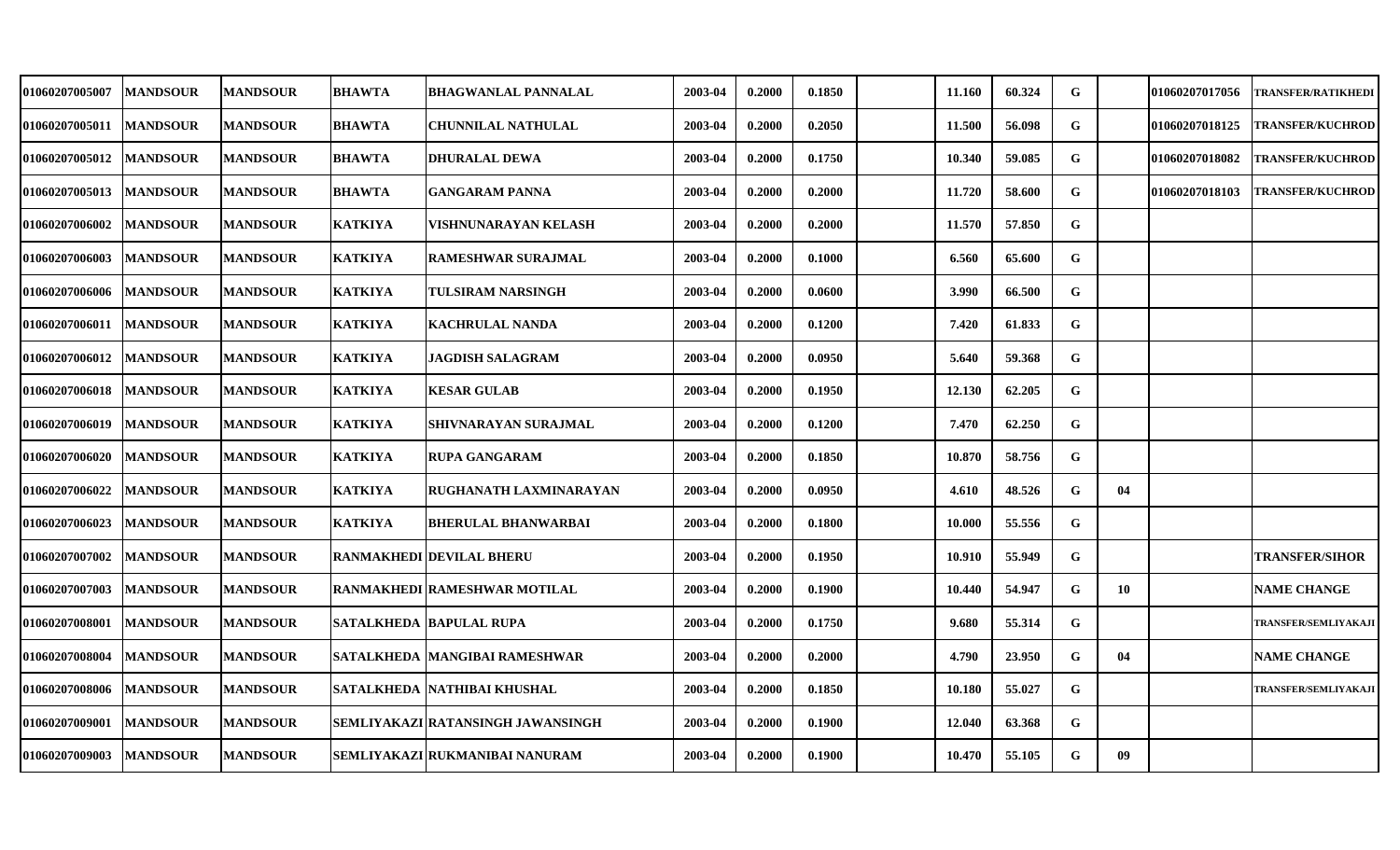| <b>01060207009004</b> | <b>MANDSOUR</b> | <b>MANDSOUR</b>  |                       | SEMLIYAKAZI DHANNIBAI GANGARAM        | 2003-04 | 0.2000 | 0.1950 | 12.460 | 63.897 | G           |    |  |
|-----------------------|-----------------|------------------|-----------------------|---------------------------------------|---------|--------|--------|--------|--------|-------------|----|--|
| <b>01060207009005</b> | <b>MANDSOUR</b> | <b>MANDSOUR</b>  |                       | SEMLIYAKAZI GAJRAJSINGH GANGASINGH    | 2003-04 | 0.2000 | 0.1950 | 12.040 | 61.744 | G           |    |  |
| <b>01060207009006</b> | <b>MANDSOUR</b> | <b>MANDSOUR</b>  |                       | SEMLIYAKAZI DHAPUBAI BAGDIRAM         | 2003-04 | 0.2000 | 0.1500 | 9.070  | 60.467 | G           |    |  |
| <b>01060207009007</b> | <b>MANDSOUR</b> | <b>MANDSOUR</b>  |                       | SEMLIYAKAZI LUNA DHURA CHAMAR         | 2003-04 | 0.2000 | 0.1950 | 14.430 | 74.000 | ${\bf G}$   |    |  |
| <b>01060207009011</b> | <b>MANDSOUR</b> | <b>MANDSOUR</b>  |                       | SEMLIYAKAZI GOPALSINGH KHUMANSINGH    | 2003-04 | 0.2000 | 0.1950 | 11.890 | 60.974 | G           |    |  |
| 01060207009012        | <b>MANDSOUR</b> | <b>MANDSOUR</b>  |                       | SEMLIYAKAZI BALMUKAND SAWA            | 2003-04 | 0.2000 | 0.1950 | 14.430 | 74.000 | G           |    |  |
| <b>01060207009013</b> | <b>MANDSOUR</b> | <b>MANDSOUR</b>  |                       | SEMLIYAKAZI VARDA NAHAR JI TELI       | 2003-04 | 0.2000 | 0.1850 | 13.300 | 71.892 | G           |    |  |
| 01060207009014        | <b>MANDSOUR</b> | <b>MANDSOUR</b>  |                       | SEMLIYAKAZI RAMCHAND PURA             | 2003-04 | 0.2000 | 0.1650 | 10.680 | 64.727 | G           |    |  |
| <b>01060207009017</b> | <b>MANDSOUR</b> | <b>MANDSOUR</b>  |                       | SEMLIYAKAZI BAGDIRAM BHERA KANARCHI   | 2003-04 | 0.2000 | 0.2000 | 11.510 | 57.550 | ${\bf G}$   |    |  |
| 01060207009023        | <b>MANDSOUR</b> | <b>MANDSOUR</b>  |                       | SEMLIYAKAZI JAMUNABAI RAMNARAYAN      | 2003-04 | 0.2000 | 0.1800 | 9.500  | 52.777 | G           | 04 |  |
| <b>01060207009026</b> | <b>MANDSOUR</b> | <b>MANDSOUR</b>  |                       | SEMLIYAKAZI RUPKUNWAR RAMSINGH        | 2003-04 | 0.2000 | 0.2000 | 12.090 | 60.450 | $\mathbf G$ |    |  |
| <b>01060207009030</b> | <b>MANDSOUR</b> | <b>MANDSOUR</b>  |                       | SEMLIYAKAZI KAMLAKUNWAR SAJJANSINGH   | 2003-04 | 0.2000 | 0.1850 | 11.540 | 62.378 | G           |    |  |
| 01060207009032        | <b>MANDSOUR</b> | <b>MANDSOUR</b>  |                       | SEMLIYAKAZI GAJRAJSINGH MODSINGH      | 2003-04 | 0.2000 | 0.2000 | 12.240 | 61.200 | ${\bf G}$   |    |  |
| <b>01060207009034</b> | <b>MANDSOUR</b> | <b>MANDSOUR</b>  |                       | SEMLIYAKAZI KANCHANBAI CHETNATH       | 2003-04 | 0.2000 | 0.2000 | 11.900 | 59.500 | G           |    |  |
| 01060207009036        | <b>MANDSOUR</b> | <b>MANDSOUR</b>  |                       | SEMLIYAKAZI BHULIBAI MANGU            | 2003-04 | 0.2000 | 0.2050 | 12.480 | 60.878 | G           |    |  |
| <b>01060207009037</b> | <b>MANDSOUR</b> | <b>MANDSOUR</b>  | SEMLIYAKAZI PURA HIRA |                                       | 2003-04 | 0.2000 | 0.1900 | 12.100 | 63.684 | G           |    |  |
| 01060207009038        | <b>MANDSOUR</b> | <b>MANDSOUR</b>  |                       | SEMLIYAKAZI SHITALSINGH DEEPSINGH     | 2003-04 | 0.2000 | 0.2000 | 11.560 | 57.800 | G           |    |  |
| 01060207009041        | <b>MANDSOUR</b> | <b>MANDSOUR</b>  |                       | SEMLIYAKAZI NANDIBAI BHUWAN           | 2003-04 | 0.2000 | 0.1950 | 12.920 | 66.256 | G           |    |  |
| 01060207009042        | <b>MANDSOUR</b> | <b>MANDSOUR</b>  |                       | SEMLIYAKAZI NATHUNATH SHANKARNATH     | 2003-04 | 0.2000 | 0.1950 | 11.390 | 58.410 | G           |    |  |
| <b>01060207009044</b> | <b>MANDSOUR</b> | <b>MANDSOUR</b>  |                       | SEMLIYAKAZI KAMALSINGH ANTARSINGH     | 2003-04 | 0.2000 | 0.2000 | 10.970 | 54.850 | G           |    |  |
| 01060207009045        | <b>MANDSOUR</b> | <b> MANDSOUR</b> |                       | SEMLIYAKAZI SHIVPALSINGH CHANDARSINGH | 2003-04 | 0.2000 | 0.1800 | 11.330 | 62.944 | G           |    |  |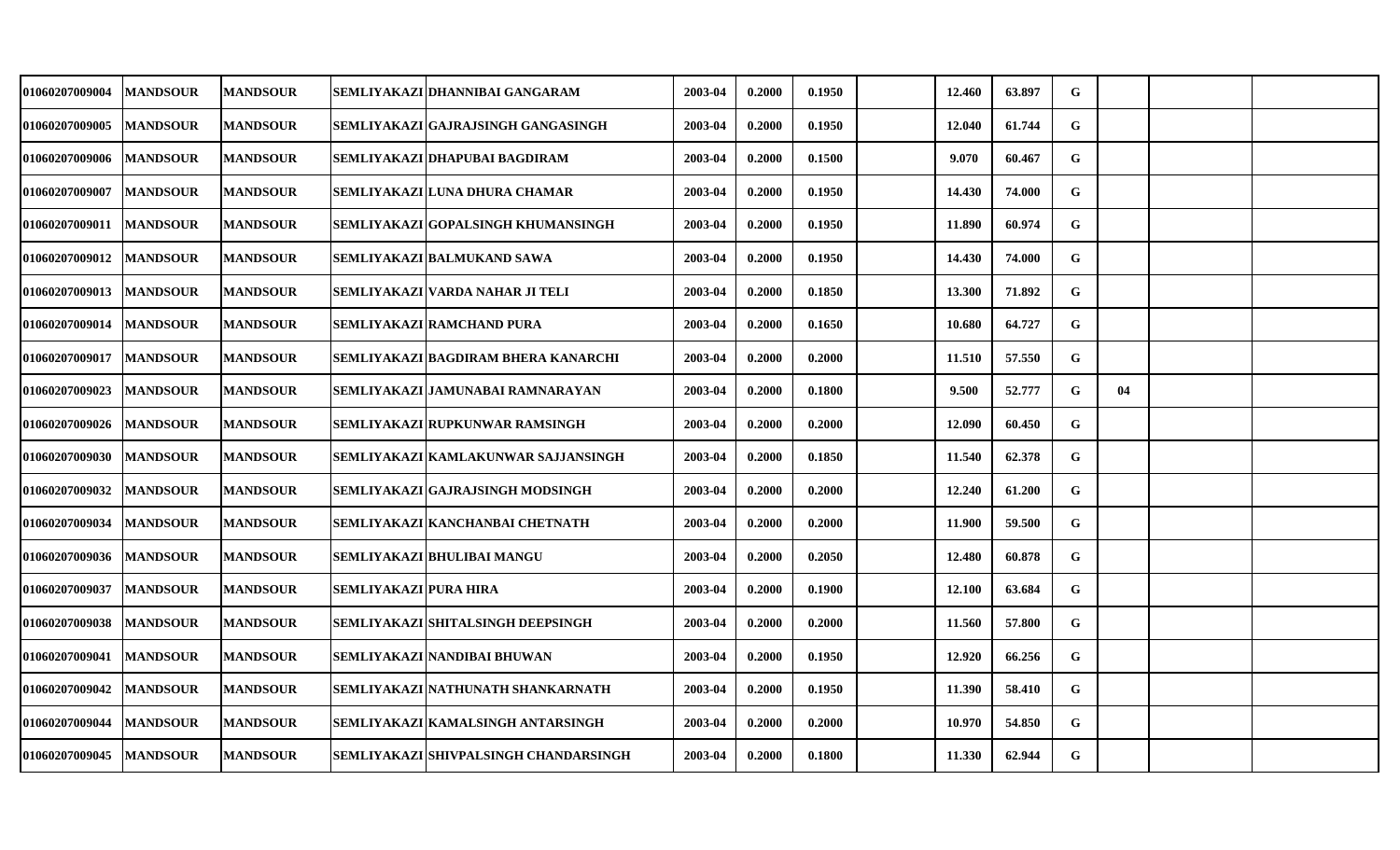| 01060207009049        | <b>MANDSOUR</b> | <b>MANDSOUR</b> |              | SEMLIYAKAZI BADRILAL RODA   | 2003-04 | 0.2000 | 0.2050 | 12.700 | 61.951 | G           |    | <b>TRANSFER/KUCHROD</b> |
|-----------------------|-----------------|-----------------|--------------|-----------------------------|---------|--------|--------|--------|--------|-------------|----|-------------------------|
| <b>01060207010003</b> | <b>MANDSOUR</b> | <b>MANDSOUR</b> | <b>SIHOR</b> | KAMALSINGH DEVISINGH        | 2003-04 | 0.2000 | 0.1950 | 10.500 | 53.846 | G           | 04 |                         |
| <b>01060207010005</b> | <b>MANDSOUR</b> | <b>MANDSOUR</b> | <b>SIHOR</b> | KESHRIMAL JHAMAKLAL         | 2003-04 | 0.2000 | 0.1950 | 12.810 | 65.692 | G           |    |                         |
| <b>01060207010007</b> | <b>MANDSOUR</b> | <b>MANDSOUR</b> | <b>SIHOR</b> | <b>RAMALAL BHERA</b>        | 2003-04 | 0.2000 | 0.1950 | 12.130 | 62.205 | G           |    |                         |
| <b>01060207010010</b> | <b>MANDSOUR</b> | <b>MANDSOUR</b> | <b>SIHOR</b> | SAJJANLAL ONKARLAL          | 2003-04 | 0.2000 | 0.1950 | 10.500 | 53.846 | G           | 04 |                         |
| 01060207010011        | <b>MANDSOUR</b> | <b>MANDSOUR</b> | <b>SIHOR</b> | <b>KELASHCHAND MANGILAL</b> | 2003-04 | 0.2000 | 0.1550 | 9.550  | 61.613 | G           |    |                         |
| 01060207010012        | <b>MANDSOUR</b> | <b>MANDSOUR</b> | <b>SIHOR</b> | MUNNA NURSHAH               | 2003-04 | 0.2000 | 0.2050 | 11.560 | 56.390 | G           |    |                         |
| 01060207010013        | <b>MANDSOUR</b> | <b>MANDSOUR</b> | <b>SIHOR</b> | BHAGATRAM NANDA             | 2003-04 | 0.2000 | 0.1850 | 9.730  | 52.594 | G           | 04 |                         |
| 01060207010016        | <b>MANDSOUR</b> | <b>MANDSOUR</b> | <b>SIHOR</b> | JAGDISHCHAND RAMRATAN       | 2003-04 | 0.2000 | 0.1600 | 9.440  | 59.000 | G           |    |                         |
| <b>01060207010019</b> | <b>MANDSOUR</b> | <b>MANDSOUR</b> | <b>SIHOR</b> | AKBARKHA AHMADKHA           | 2003-04 | 0.2000 | 0.1900 | 4.220  | 22.211 | G           | 04 |                         |
| <b>01060207010020</b> | <b>MANDSOUR</b> | <b>MANDSOUR</b> | <b>SIHOR</b> | RADHESHAYAM HARDEVRAM       | 2003-04 | 0.2000 | 0.2000 | 11.560 | 57.800 | $\bf{I}$    | 02 |                         |
| <b>01060207010021</b> | <b>MANDSOUR</b> | <b>MANDSOUR</b> | <b>SIHOR</b> | GOVINDKUNWAR SHAMBHUSINGH   | 2003-04 | 0.2000 |        |        |        | $\mathbf F$ |    |                         |
| <b>01060207010022</b> | <b>MANDSOUR</b> | <b>MANDSOUR</b> | <b>SIHOR</b> | SOHANLAL ONKARLAL           | 2003-04 | 0.2000 | 0.1900 | 10.780 | 56.737 | G           |    |                         |
| <b>01060207010023</b> | <b>MANDSOUR</b> | <b>MANDSOUR</b> | <b>SIHOR</b> | RAJMAL LACHCHHIRAM          | 2003-04 | 0.2000 | 0.2050 | 11.620 | 56.682 | $\bf{I}$    | 02 |                         |
| <b>01060207010024</b> | <b>MANDSOUR</b> | <b>MANDSOUR</b> | <b>SIHOR</b> | SHANIBAI SHANKARLAL         | 2003-04 | 0.2000 | 0.1950 | 11.270 | 57.794 | $\bf{I}$    | 02 |                         |
| <b>01060207010025</b> | <b>MANDSOUR</b> | <b>MANDSOUR</b> | SIHOR        | REHMATBAI NAZIR KHA         | 2003-04 | 0.2000 | 0.1900 | 10.720 | 56.421 | $\bf{I}$    | 02 |                         |
| <b>01060207010029</b> | <b>MANDSOUR</b> | <b>MANDSOUR</b> | <b>SIHOR</b> | NANDLAL CHAMPALAL           | 2003-04 | 0.2000 | 0.1850 | 10.490 | 56.703 | $\mathbf G$ |    |                         |
| 01060207010030        | <b>MANDSOUR</b> | <b>MANDSOUR</b> | <b>SIHOR</b> | ABDULREHMAN NURSHAH         | 2003-04 | 0.2000 | 0.2050 | 12.450 | 60.732 | G           |    |                         |
| 01060207010031        | <b>MANDSOUR</b> | <b>MANDSOUR</b> | <b>SIHOR</b> | CHOGALAL RATANLAL JAIN      | 2003-04 | 0.2000 | 0.2000 | 11.570 | 57.850 | G           |    |                         |
| <b>01060207010033</b> | <b>MANDSOUR</b> | <b>MANDSOUR</b> | <b>SIHOR</b> | JADAVACHANDRA VISHRAM       | 2003-04 | 0.2000 | 0.1950 | 11.240 | 57.641 | G           |    |                         |
| 01060207010036        | <b>MANDSOUR</b> | <b>MANDSOUR</b> | <b>SIHOR</b> | <b>BAGDIBAI HIRA</b>        | 2003-04 | 0.2000 | 0.2000 | 12.090 | 60.450 | G           |    |                         |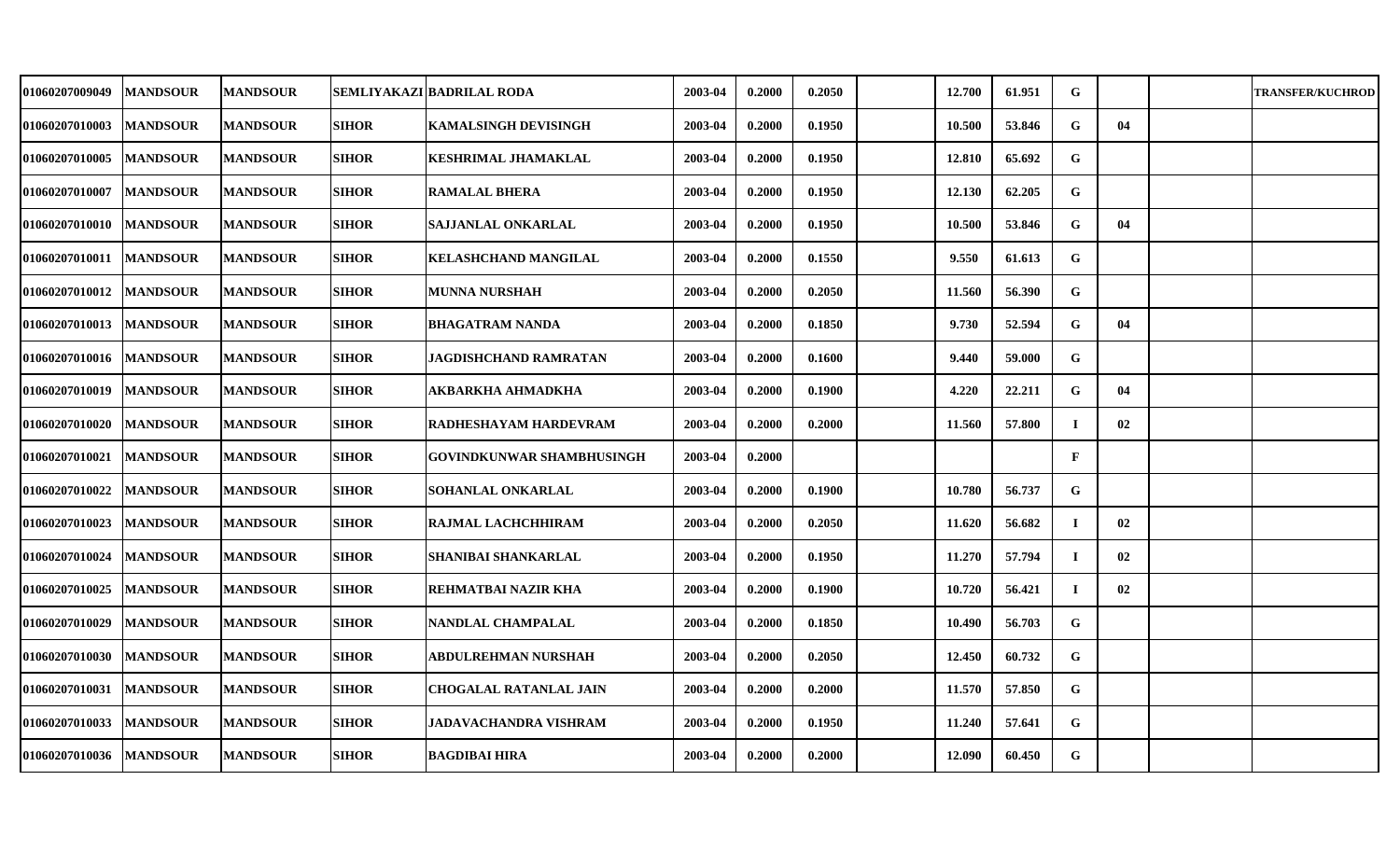| <b>01060207010037</b> | <b>MANDSOUR</b> | <b>MANDSOUR</b> | <b>SIHOR</b>                  | <b>JHAMAKLAL ONKARLAL</b>                 | 2003-04 | 0.2000 | 0.1950 | 12.020 | 61.641 | Т.        | 02 |                |                         |
|-----------------------|-----------------|-----------------|-------------------------------|-------------------------------------------|---------|--------|--------|--------|--------|-----------|----|----------------|-------------------------|
| <b>01060207012001</b> | <b>MANDSOUR</b> | <b>MANDSOUR</b> |                               | <b>BHATPIPLIYA ISHIVLAL NANDA</b>         | 2003-04 | 0.2000 | 0.1200 | 8.130  | 67.750 | G         |    |                |                         |
| <b>01060207012002</b> | <b>MANDSOUR</b> | <b>MANDSOUR</b> |                               | <b>BHATPIPLIYA  MANKUNWAR PRATAPSINGH</b> | 2003-04 | 0.2000 | 0.2000 | 11.760 | 58.800 | G         |    |                |                         |
| 01060207012003        | <b>MANDSOUR</b> | <b>MANDSOUR</b> |                               | BHATPIPLIYA MADANSINGH SAJJANSINGH        | 2003-04 | 0.2000 | 0.1950 | 10.840 | 55.590 | G         |    |                |                         |
| <b>01060207012007</b> | <b>MANDSOUR</b> | <b>MANDSOUR</b> | <b>BHATPIPLIYA MODA NANDA</b> |                                           | 2003-04 | 0.2000 | 0.0900 | 5.030  | 55.889 | G         | 09 |                |                         |
| <b>01060207012009</b> | <b>MANDSOUR</b> | <b>MANDSOUR</b> |                               | <b>BHATPIPLIYA  DEVISINGH KACHRULAL</b>   | 2003-04 | 0.2000 | 0.2000 | 12.920 | 64.600 | G         |    |                |                         |
| <b>01060207012016</b> | <b>MANDSOUR</b> | <b>MANDSOUR</b> |                               | <b>BHATPIPLIYA  JAWAHARLAL BABRU</b>      | 2003-04 | 0.2000 | 0.2000 | 12.050 | 60.250 | G         |    |                |                         |
| 01060207012018        | <b>MANDSOUR</b> | <b>MANDSOUR</b> |                               | <b>BHATPIPLIYA BHAGWAN BHERA</b>          | 2003-04 | 0.2000 | 0.1700 | 9.840  | 57.882 | G         |    |                |                         |
| 01060207012026        | <b>MANDSOUR</b> | <b>MANDSOUR</b> |                               | <b>BHATPIPLIYA UDAYSINGH BHERUSINGH</b>   | 2003-04 | 0.2000 | 0.1000 | 6.020  | 60.200 | G         |    |                |                         |
| <b>01060207012029</b> | <b>MANDSOUR</b> | <b>MANDSOUR</b> |                               | <b>BHATPIPLIYA  BALARAM BHERA</b>         | 2003-04 | 0.2000 | 0.1900 | 11.630 | 61.211 | G         |    |                |                         |
| <b>01060207012030</b> | <b>MANDSOUR</b> | <b>MANDSOUR</b> |                               | <b>BHATPIPLIYA  BALURAM NANDA</b>         | 2003-04 | 0.2000 | 0.1950 | 11.740 | 60.205 | G         |    | 01060207006001 | <b>TRANSFER/KATKIYA</b> |
| <b>01060207013001</b> | <b>MANDSOUR</b> | <b>MANDSOUR</b> | <b>HATUNIYA</b>               | <b>RATANLAL RUPA</b>                      | 2003-04 | 0.2000 | 0.1900 | 13.800 | 72.632 | G         |    |                |                         |
| <b>01060207013002</b> | <b>MANDSOUR</b> | <b>MANDSOUR</b> | <b>HATUNIYA</b>               | <b>NAGUBAI BANSHILAL</b>                  | 2003-04 | 0.2000 | 0.2050 | 12.270 | 59.854 | G         |    |                |                         |
| 01060207013004        | <b>MANDSOUR</b> | <b>MANDSOUR</b> | <b>HATUNIYA</b>               | <b>HARIRAM SWARUP GAYRI</b>               | 2003-04 | 0.2000 | 0.1400 | 9.290  | 66.357 | G         |    |                |                         |
| <b>01060207013006</b> | <b>MANDSOUR</b> | <b>MANDSOUR</b> | <b>HATUNIYA</b>               | <b>RADHIBAI BALARAM</b>                   | 2003-04 | 0.2000 | 0.1900 | 11.540 | 60.737 | G         |    |                |                         |
| <b>01060207013010</b> | <b>MANDSOUR</b> | <b>MANDSOUR</b> | <b>HATUNIYA</b>               | <b>GANGABAI AMARSINGH</b>                 | 2003-04 | 0.2000 | 0.2000 | 12.140 | 60.700 | G         |    |                |                         |
| 01060207013011        | <b>MANDSOUR</b> | <b>MANDSOUR</b> | <b>HATUNIYA</b>               | <b>MANGILAL BHAGIRATH</b>                 | 2003-04 | 0.2000 | 0.1700 | 9.890  | 58.176 | G         |    |                |                         |
| 01060207013012        | <b>MANDSOUR</b> | <b>MANDSOUR</b> | <b>HATUNIYA</b>               | LALKUNWAR RAMSINGH                        | 2003-04 | 0.2000 | 0.2000 | 12.460 | 62.300 | ${\bf G}$ |    |                |                         |
| 01060207013014        | <b>MANDSOUR</b> | <b>MANDSOUR</b> | <b>HATUNIYA</b>               | <b>BALARAM CHAGANLAL</b>                  | 2003-04 | 0.2000 | 0.1900 | 11.900 | 62.632 | G         |    |                |                         |
| 01060207013016        | <b>MANDSOUR</b> | <b>MANDSOUR</b> | <b>HATUNIYA</b>               | RAMASINGH PAWANKUNWAR                     | 2003-04 | 0.2000 | 0.2000 | 11.610 | 58.050 | ${\bf G}$ |    |                |                         |
| 01060207013019        | <b>MANDSOUR</b> | <b>MANDSOUR</b> | <b>HATUNIYA</b>               | <b>MANAKLAL PYARCHAND</b>                 | 2003-04 | 0.2000 | 0.1900 | 11.720 | 61.684 | G         |    |                |                         |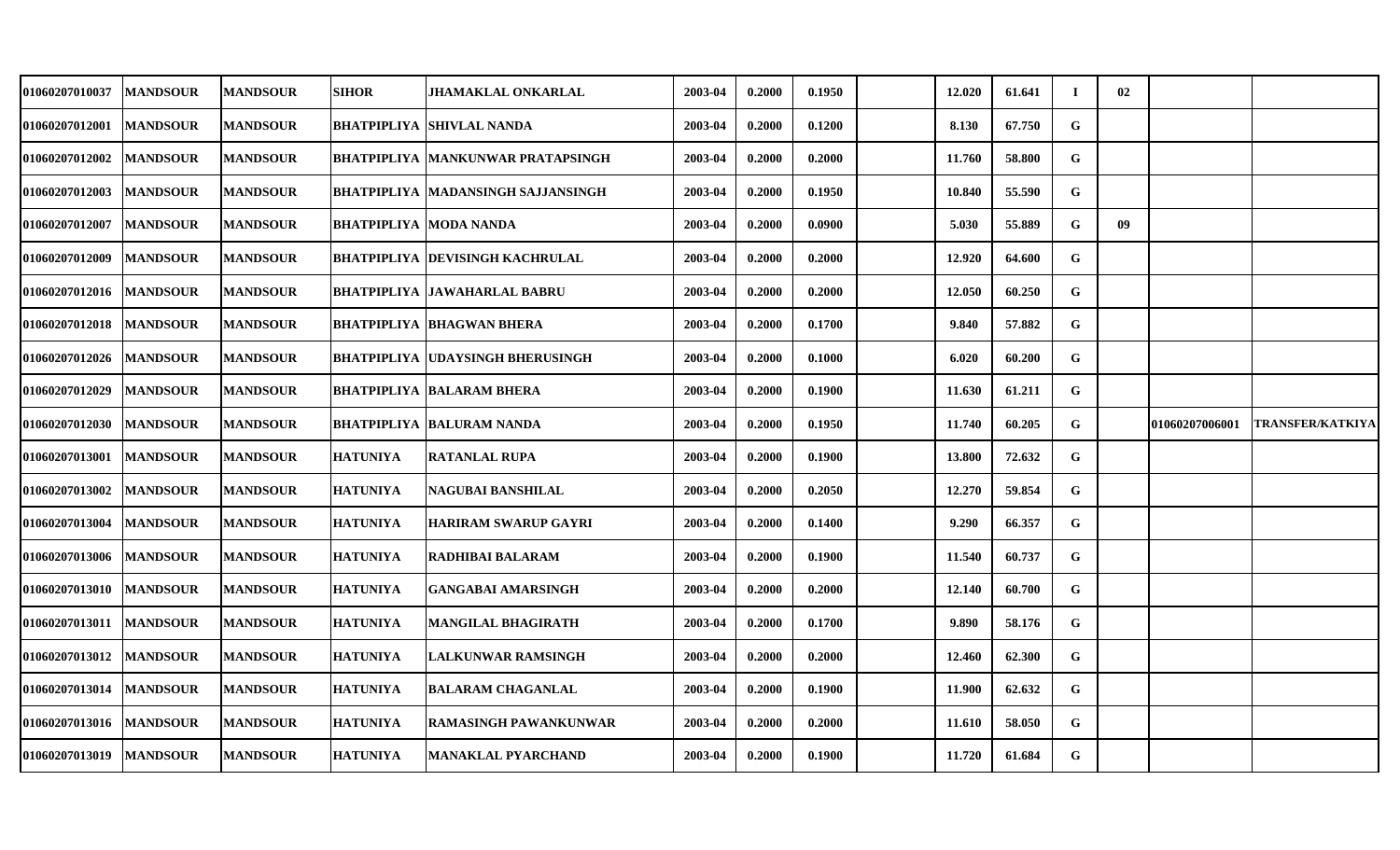| 01060207013020 | <b>MANDSOUR</b> | <b>MANDSOUR</b> | <b>HATUNIYA</b> | <b>BALARAM KASHIRAM</b>      | 2003-04 | 0.2000 | 0.1800 | 11.330 | 62.944 | G           |    |                    |
|----------------|-----------------|-----------------|-----------------|------------------------------|---------|--------|--------|--------|--------|-------------|----|--------------------|
| 01060207013022 | <b>MANDSOUR</b> | <b>MANDSOUR</b> | <b>HATUNIYA</b> | ONKARSINGH MODASINGH         | 2003-04 | 0.2000 | 0.1900 | 11.560 | 60.842 | G           |    |                    |
| 01060207013023 | <b>MANDSOUR</b> | <b>MANDSOUR</b> | <b>HATUNIYA</b> | VISHNULAL NANDIBAI           | 2003-04 | 0.2000 | 0.1900 | 10.740 | 56.526 | G           |    |                    |
| 01060207013025 | <b>MANDSOUR</b> | <b>MANDSOUR</b> | <b>HATUNIYA</b> | <b>KAMLABAI BADRILAL</b>     | 2003-04 | 0.2000 | 0.1950 | 11.970 | 61.385 | G           |    |                    |
| 01060207013027 | <b>MANDSOUR</b> | <b>MANDSOUR</b> | <b>HATUNIYA</b> | KANHAIYALAL BHERULAL         | 2003-04 | 0.2000 | 0.1800 | 10.760 | 59.778 | G           |    |                    |
| 01060207013028 | <b>MANDSOUR</b> | <b>MANDSOUR</b> | <b>HATUNIYA</b> | <b>SITABAI JUJHARLAL</b>     | 2003-04 | 0.2000 | 0.1950 | 11.030 | 56.564 | G           |    |                    |
| 01060207013031 | <b>MANDSOUR</b> | <b>MANDSOUR</b> | <b>HATUNIYA</b> | RAMJASBAI VARDICHAND         | 2003-04 | 0.2000 | 0.1950 | 10.980 | 56.308 | G           |    |                    |
| 01060207013032 | <b>MANDSOUR</b> | <b>MANDSOUR</b> | <b>HATUNIYA</b> | <b>RAMESHWAR KALU</b>        | 2003-04 | 0.2000 | 0.1850 | 9.990  | 54.000 | G           |    |                    |
| 01060207013033 | <b>MANDSOUR</b> | <b>MANDSOUR</b> | <b>HATUNIYA</b> | MANGILAL NANURAM             | 2003-04 | 0.2000 | 0.1950 | 12.140 | 62.256 | G           |    |                    |
| 01060207013035 | <b>MANDSOUR</b> | <b>MANDSOUR</b> | <b>HATUNIYA</b> | <b>RUGHNATH DEVISINGH</b>    | 2003-04 | 0.2000 | 0.1950 | 12.200 | 62.564 | G           |    |                    |
| 01060207013036 | <b>MANDSOUR</b> | <b>MANDSOUR</b> | <b>HATUNIYA</b> | MOHANKUNWAR CHATARSINGH      | 2003-04 | 0.2000 | 0.2000 | 11.590 | 57.950 | G           |    | <b>NAME CHANGE</b> |
| 01060207013037 | <b>MANDSOUR</b> | <b>MANDSOUR</b> | <b>HATUNIYA</b> | <b>RAMIBAI GANGARAM</b>      | 2003-04 | 0.2000 | 0.2000 | 11.410 | 57.050 | G           |    |                    |
| 01060207013040 | <b>MANDSOUR</b> | <b>MANDSOUR</b> | <b>HATUNIYA</b> | <b>DHAPUBAI RAMSUKH</b>      | 2003-04 | 0.2000 | 0.1850 | 10.930 | 59.081 | G           |    |                    |
| 01060207013042 | <b>MANDSOUR</b> | <b>MANDSOUR</b> | <b>HATUNIYA</b> | TULSIRAM NANDA CHAMR         | 2003-04 | 0.2000 | 0.2000 | 10.670 | 53.350 | G           | 04 |                    |
| 01060207013043 | <b>MANDSOUR</b> | <b>MANDSOUR</b> | <b>HATUNIYA</b> | <b>VIMALAKUNWAR RAMSINGH</b> | 2003-04 | 0.2000 | 0.1850 | 11.430 | 61.784 | G           |    | <b>NAME CHANGE</b> |
| 01060207013048 | <b>MANDSOUR</b> | <b>MANDSOUR</b> | <b>HATUNIYA</b> | KANIRAM SUKHRAM              | 2003-04 | 0.2000 | 0.1900 | 11.370 | 59.842 | G           |    |                    |
| 01060207013049 | <b>MANDSOUR</b> | <b>MANDSOUR</b> | <b>HATUNIYA</b> | <b>DINESHCHAND BHERULAL</b>  | 2003-04 | 0.2000 | 0.1900 | 11.000 | 57.895 | $\mathbf G$ |    |                    |
| 01060207013051 | <b>MANDSOUR</b> | <b>MANDSOUR</b> | <b>HATUNIYA</b> | <b>GITABAI MOTILAL</b>       | 2003-04 | 0.2000 | 0.1950 | 11.670 | 59.846 | G           |    | <b>NAME CHANGE</b> |
| 01060207013052 | <b>MANDSOUR</b> | <b>MANDSOUR</b> | <b>HATUNIYA</b> | <b>RAJUBAI BALARAM</b>       | 2003-04 | 0.2000 | 0.1850 | 11.120 | 60.108 | G           |    |                    |
| 01060207013060 | <b>MANDSOUR</b> | <b>MANDSOUR</b> | <b>HATUNIYA</b> | VIMLABAI RAKHABCHAND         | 2003-04 | 0.2000 | 0.2000 | 11.550 | 57.750 | G           |    |                    |
| 01060207013064 | <b>MANDSOUR</b> | <b>MANDSOUR</b> | <b>HATUNIYA</b> | <b>GITABAI BHAGWAN</b>       | 2003-04 | 0.2000 | 0.1850 | 10.020 | 54.162 | G           |    |                    |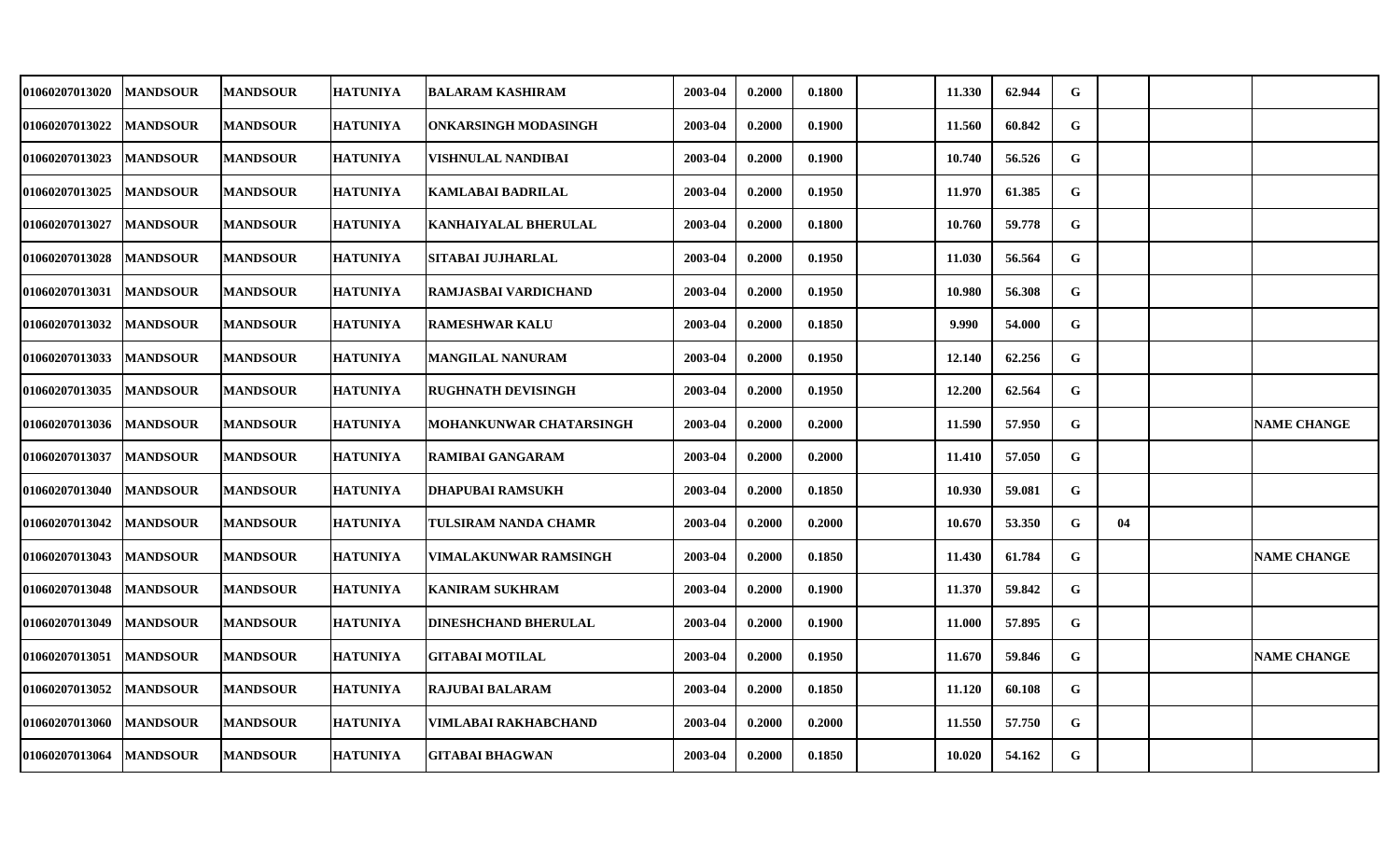| 01060207013065            | <b>MANDSOUR</b> | <b>MANDSOUR</b> | <b>HATUNIYA</b> | <b>RAMA BHERA GAYRI</b>       | 2003-04 | 0.2000 | 0.1850 | 10.320 | 55.784 | G |    |  |
|---------------------------|-----------------|-----------------|-----------------|-------------------------------|---------|--------|--------|--------|--------|---|----|--|
| 01060207013066            | <b>MANDSOUR</b> | <b>MANDSOUR</b> | <b>HATUNIYA</b> | <b>KANWARLAL KASHIRAM</b>     | 2003-04 | 0.2000 | 0.1800 | 10.190 | 56.611 | G |    |  |
| 01060207013073            | <b>MANDSOUR</b> | <b>MANDSOUR</b> | <b>HATUNIYA</b> | PANNALAL NAGGA                | 2003-04 | 0.2000 | 0.2000 | 11.160 | 55.800 | G |    |  |
| 01060207013077            | <b>MANDSOUR</b> | <b>MANDSOUR</b> | <b>HATUNIYA</b> | <b>BALARAM NAGJI</b>          | 2003-04 | 0.2000 | 0.1550 | 8.470  | 54.645 | G |    |  |
| 01060207013079            | <b>MANDSOUR</b> | <b>MANDSOUR</b> | <b>HATUNIYA</b> | RAMCHANDRA JADAVJI            | 2003-04 | 0.2000 | 0.1900 | 11.540 | 60.737 | G |    |  |
| 01060207013083            | <b>MANDSOUR</b> | <b>MANDSOUR</b> | <b>HATUNIYA</b> | <b>KACHRU GANESH</b>          | 2003-04 | 0.2000 | 0.1850 | 11.290 | 61.027 | G |    |  |
| 01060207013086            | <b>MANDSOUR</b> | <b>MANDSOUR</b> | <b>HATUNIYA</b> | GOBARLAL UDA TELI             | 2003-04 | 0.2000 | 0.1900 | 11.460 | 60.316 | G |    |  |
| 01060207013087            | <b>MANDSOUR</b> | <b>MANDSOUR</b> | <b>HATUNIYA</b> | SAJJANSINGH BHANWARSINGH      | 2003-04 | 0.2000 | 0.1950 | 11.800 | 60.513 | G |    |  |
| 01060207013091            | <b>MANDSOUR</b> | <b>MANDSOUR</b> | <b>HATUNIYA</b> | <b>BHANWRIBAI FUNDALAL</b>    | 2003-04 | 0.2000 | 0.1900 | 11.040 | 58.105 | G |    |  |
| 01060207013096            | <b>MANDSOUR</b> | <b>MANDSOUR</b> | <b>HATUNIYA</b> | <b>KELASHNARAYAN BHERULAL</b> | 2003-04 | 0.2000 | 0.1700 | 10.320 | 60.706 | G |    |  |
| 01060207013098            | <b>MANDSOUR</b> | <b>MANDSOUR</b> | <b>HATUNIYA</b> | <b>BASANTSINGH MODASINGH</b>  | 2003-04 | 0.2000 | 0.1950 | 6.480  | 33.231 | G | 04 |  |
| 01060207013099            | <b>MANDSOUR</b> | <b>MANDSOUR</b> | <b>HATUNIYA</b> | <b>BALARAM SHANKARLAL</b>     | 2003-04 | 0.2000 | 0.1950 | 11.530 | 59.128 | G |    |  |
| 01060207013100            | <b>MANDSOUR</b> | <b>MANDSOUR</b> | <b>HATUNIYA</b> | PRABHULAL PYARJI              | 2003-04 | 0.2000 | 0.1850 | 10.590 | 57.243 | G |    |  |
| 01060207013101            | <b>MANDSOUR</b> | <b>MANDSOUR</b> | <b>HATUNIYA</b> | GORDHAN KANIRAM               | 2003-04 | 0.2000 | 0.2000 | 11.840 | 59.200 | G |    |  |
| 01060207013104            | <b>MANDSOUR</b> | <b>MANDSOUR</b> | <b>HATUNIYA</b> | <b>BHANWARLAL KANIRAM</b>     | 2003-04 | 0.2000 | 0.0900 | 5.920  | 65.778 | G |    |  |
| 01060207013106   MANDSOUR |                 | <b>MANDSOUR</b> | <b>HATUNIYA</b> | LAXMINARAYAN CHAMPALAL        | 2003-04 | 0.2000 | 0.2000 | 11.450 | 57.250 | G |    |  |
| 01060207013111  MANDSOUR  |                 | <b>MANDSOUR</b> | <b>HATUNIYA</b> | <b>BHERULAL RAMNARAYAN</b>    | 2003-04 | 0.2000 | 0.1950 | 11.360 | 58.256 | G |    |  |
| 01060207013112            | <b>MANDSOUR</b> | <b>MANDSOUR</b> | <b>HATUNIYA</b> | BHANWARLAL RAMLAL             | 2003-04 | 0.2000 | 0.2000 | 10.690 | 53.450 | G | 04 |  |
| 01060207013115            | <b>MANDSOUR</b> | <b>MANDSOUR</b> | <b>HATUNIYA</b> | <b>BRHAMNAND JUJHARLAL</b>    | 2003-04 | 0.2000 | 0.1700 | 10.510 | 61.824 | G |    |  |
| 01060207013117            | <b>MANDSOUR</b> | <b>MANDSOUR</b> | <b>HATUNIYA</b> | SHANTILAL BADRILAL            | 2003-04 | 0.2000 | 0.1250 | 7.670  | 61.360 | G |    |  |
| 01060207013119   MANDSOUR |                 | <b>MANDSOUR</b> | <b>HATUNIYA</b> | OMPRAKASH BANSHILAL           | 2003-04 | 0.2000 | 0.2050 | 11.440 | 55.805 | G |    |  |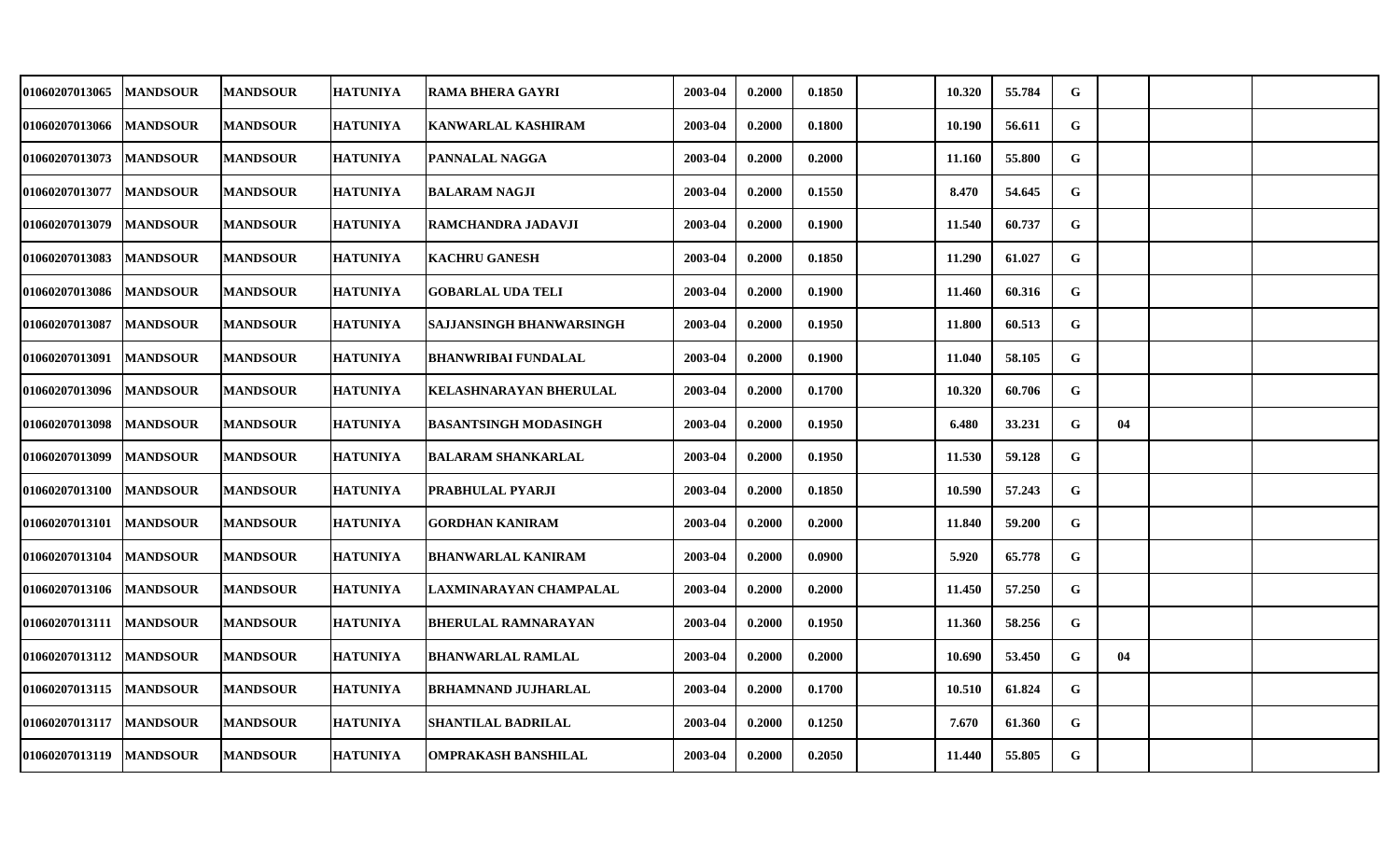| 01060207013124            | <b>MANDSOUR</b> | <b>MANDSOUR</b> | <b>HATUNIYA</b> | <b>KARUSINGH SOHANSINGH</b>         | 2003-04 | 0.2000 | 0.1850 | 10.620 | 57.405 | G           |                |  |
|---------------------------|-----------------|-----------------|-----------------|-------------------------------------|---------|--------|--------|--------|--------|-------------|----------------|--|
| 01060207013126            | <b>MANDSOUR</b> | <b>MANDSOUR</b> | <b>HATUNIYA</b> | <b>KACHRU NIRBHAYRAM</b>            | 2003-04 | 0.2000 | 0.2000 | 14.420 | 72.100 | G           |                |  |
| 01060207013128   MANDSOUR |                 | <b>MANDSOUR</b> | <b>HATUNIYA</b> | <b>RAMNARAYAN CHAGANLAL</b>         | 2003-04 | 0.2000 | 0.1800 | 10.140 | 56.333 | G           |                |  |
| 01060207013131            | <b>MANDSOUR</b> | <b>MANDSOUR</b> | <b>HATUNIYA</b> | SATYANARAYAN RAMNARAYAN             | 2003-04 | 0.2000 | 0.1950 | 11.260 | 57.744 | G           |                |  |
| 01060207013133            | <b>MANDSOUR</b> | <b>MANDSOUR</b> | <b>HATUNIYA</b> | <b>RAMKISHAN BAPULAL</b>            | 2003-04 | 0.2000 | 0.1900 | 11.130 | 58.579 | G           |                |  |
| 01060207013136   MANDSOUR |                 | <b>MANDSOUR</b> | <b>HATUNIYA</b> | <b>BABULAL BHERULAL</b>             | 2003-04 | 0.2000 | 0.1800 | 10.900 | 60.556 | G           |                |  |
| 01060207013137            | <b>MANDSOUR</b> | <b>MANDSOUR</b> | <b>HATUNIYA</b> | <b>RUPABAI ONKARLAL</b>             | 2003-04 | 0.2000 | 0.1850 | 10.840 | 58.595 | G           | 01060208025168 |  |
| 01060207013138   MANDSOUR |                 | <b>MANDSOUR</b> | <b>HATUNIYA</b> | SAMANDBAI RATANLAL                  | 2003-04 | 0.2000 | 0.1850 | 10.510 | 56.811 | $\mathbf G$ |                |  |
| 01060207013141            | <b>MANDSOUR</b> | <b>MANDSOUR</b> | <b>HATUNIYA</b> | <b>BHERULAL JAGANNATH</b>           | 2003-04 | 0.2000 | 0.2000 | 10.890 | 54.450 | G           |                |  |
| 01060207013143            | <b>MANDSOUR</b> | <b>MANDSOUR</b> | <b>HATUNIYA</b> | <b>GANPATLAL MANNALAL</b>           | 2003-04 | 0.2000 | 0.1800 | 10.690 | 59.389 | G           |                |  |
| 01060207013144            | <b>MANDSOUR</b> | <b>MANDSOUR</b> | <b>HATUNIYA</b> | PAPPUSINGH RODSINGH                 | 2003-04 | 0.2000 | 0.1950 | 11.850 | 60.769 | G           |                |  |
| 01060207013146  MANDSOUR  |                 | <b>MANDSOUR</b> | <b>HATUNIYA</b> | <b>KHIMA HARIRAM</b>                | 2003-04 | 0.2000 | 0.1900 | 11.970 | 63.000 | G           |                |  |
| 01060207013148            | <b>MANDSOUR</b> | <b>MANDSOUR</b> | <b>HATUNIYA</b> | <b>JUJHAR NANDA</b>                 | 2003-04 | 0.2000 | 0.2000 | 11.750 | 58.750 | G           |                |  |
| 01060207013150            | <b>MANDSOUR</b> | <b>MANDSOUR</b> | <b>HATUNIYA</b> | MANGILAL RAMCHANDRA                 | 2003-04 | 0.2000 | 0.1950 | 12.160 | 62.359 | G           |                |  |
| 01060207014001            | <b>MANDSOUR</b> | <b>MANDSOUR</b> |                 | JAMUNIYAMEENA PRABHULAL GAMER MINA  | 2003-04 | 0.2000 | 0.1950 | 10.760 | 55.179 | G           |                |  |
| 01060207014002            | <b>MANDSOUR</b> | <b>MANDSOUR</b> |                 | JAMUNIYAMEENA   VARDICHAND NANDA    | 2003-04 | 0.2000 | 0.1850 | 10.410 | 56.270 | G           |                |  |
| 01060207014004            | <b>MANDSOUR</b> | <b>MANDSOUR</b> |                 | JAMUNIYAMEENA MANGILAL HARIRAM      | 2003-04 | 0.2000 | 0.1900 | 10.940 | 57.579 | G           |                |  |
| 01060207014005            | <b>MANDSOUR</b> | <b>MANDSOUR</b> |                 | JAMUNIYAMEENA BABRU AMRA BALAI      | 2003-04 | 0.2000 | 0.1950 | 11.830 | 60.667 | G           |                |  |
| 01060207014006            | <b>MANDSOUR</b> | <b>MANDSOUR</b> |                 | <b>JAMUNIYAMEENA KACHRU NANDA</b>   | 2003-04 | 0.2000 | 0.1900 | 11.260 | 59.263 | G           |                |  |
| 01060207014008            | <b>MANDSOUR</b> | <b>MANDSOUR</b> |                 | JAMUNIYAMEENA KACHRU GOGA           | 2003-04 | 0.2000 | 0.1950 | 11.070 | 56.769 | G           |                |  |
| 01060207014009   MANDSOUR |                 | <b>MANDSOUR</b> |                 | <b>JAMUNIYAMEENA   KARULAL RODA</b> | 2003-04 | 0.2000 | 0.1500 | 8.840  | 58.933 | G           |                |  |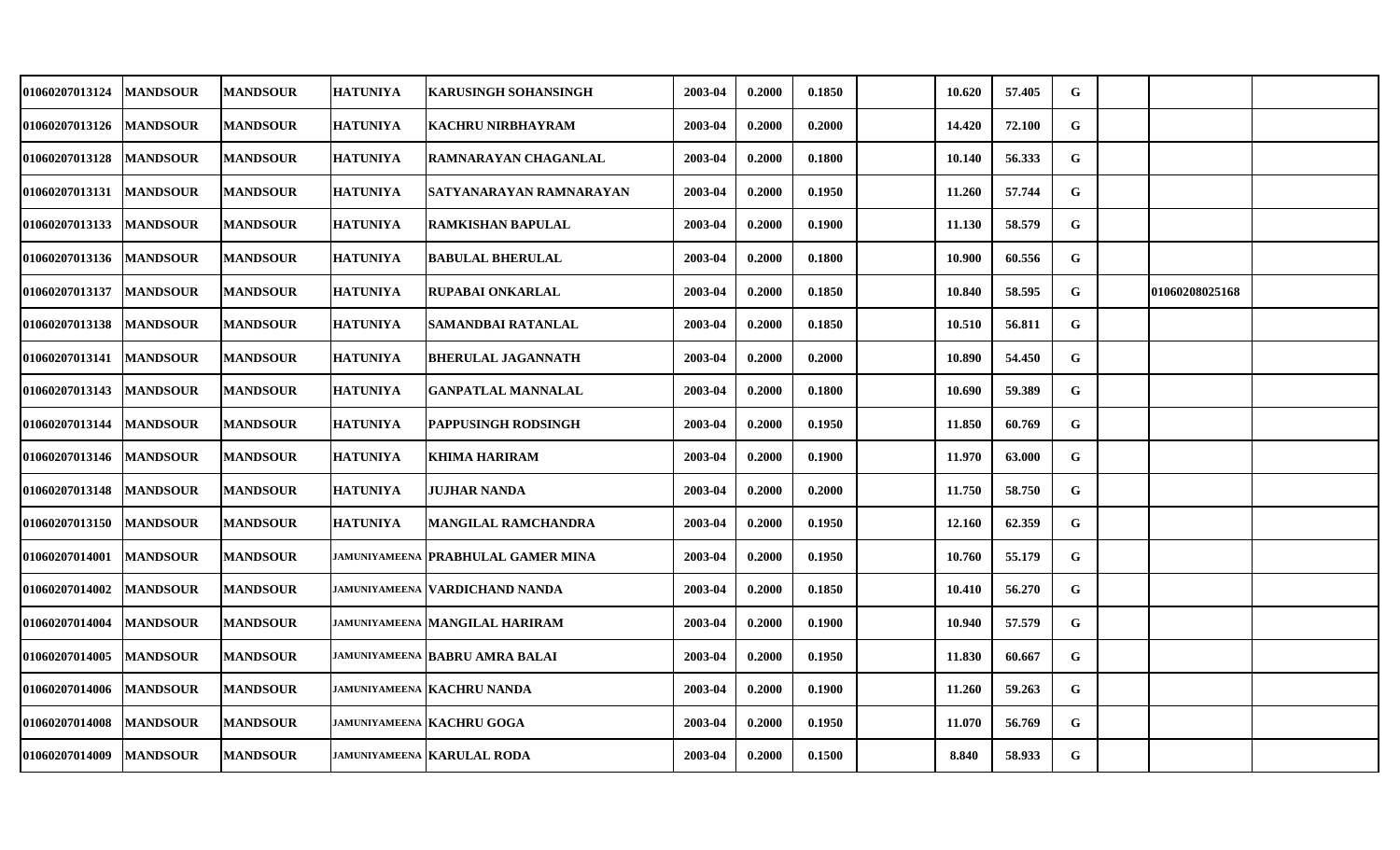| <b>01060207014010</b> | <b>MANDSOUR</b> | <b> MANDSOUR</b> |                | jamuniyameena  RESHAMBAI NANDRAM           | 2003-04 | 0.2000 | 0.2050 | 8.930  | 43.560 | - 1         | 02 |                |                                      |
|-----------------------|-----------------|------------------|----------------|--------------------------------------------|---------|--------|--------|--------|--------|-------------|----|----------------|--------------------------------------|
| <b>01060207014012</b> | <b>MANDSOUR</b> | <b>MANDSOUR</b>  |                | <b>JAMUNIYAMEENA SURAJMAL GANGARAM</b>     | 2003-04 | 0.2000 | 0.2050 | 12.300 | 60.000 | $\mathbf G$ |    |                |                                      |
| <b>01060207014017</b> | <b>MANDSOUR</b> | <b>MANDSOUR</b>  |                | jamuniyameena   KARANSINGH BHANWARLAL      | 2003-04 | 0.2000 | 0.1950 | 10.610 | 54.410 | G           |    |                |                                      |
| <b>01060207014018</b> | <b>MANDSOUR</b> | <b>MANDSOUR</b>  |                | <b>JAMUNIYAMEENA SITARAM RAMACHANDRA</b>   | 2003-04 | 0.2000 | 0.1950 | 11.620 | 59.590 | G           |    |                |                                      |
| <b>01060207014019</b> | <b>MANDSOUR</b> | <b>MANDSOUR</b>  |                | jamuniyameena   RAMNARAYAN MOHABBATLAL     | 2003-04 | 0.2000 | 0.1900 | 11.120 | 58.526 | G           |    |                |                                      |
| <b>01060207014020</b> | <b>MANDSOUR</b> | <b>MANDSOUR</b>  |                | jamuniyameena  GANGARAM KESHARLAL          | 2003-04 | 0.2000 | 0.1800 | 10.550 | 58.611 | G           |    |                |                                      |
| <b>01060207014024</b> | <b>MANDSOUR</b> | <b>MANDSOUR</b>  |                | jamuniyameena  RAMKUNWARBAI RAGHUNATHSINGH | 2003-04 | 0.2000 | 0.1700 | 10.390 | 61.118 | G           |    |                | <b>NAME CHANGE</b>                   |
| 01060207014025        | <b>MANDSOUR</b> | <b>MANDSOUR</b>  |                | JAMUNIYAMEENA JUJHARLAL BAGDIRAM           | 2003-04 | 0.2000 | 0.2000 | 12.050 | 60.250 | G           |    | 01060207013152 |                                      |
| <b>01060207014026</b> | <b>MANDSOUR</b> | <b>MANDSOUR</b>  |                | <b>JAMUNIYAMEENA KACHRULAL BAGDIRAM</b>    | 2003-04 | 0.2000 | 0.1950 | 11.580 | 59.385 | G           |    |                |                                      |
| 01060207014027        | <b>MANDSOUR</b> | <b>MANDSOUR</b>  |                | jamuniyameena  MANGUSINGH KESHARSINGH      | 2003-04 | 0.2000 | 0.2000 | 11.380 | 56.900 | G           |    |                |                                      |
| <b>01060207014028</b> | <b>MANDSOUR</b> | <b>MANDSOUR</b>  |                | <b>JAMUNIYAMEENA RAMKUNWAR PAYARSINGH</b>  | 2003-04 | 0.2000 | 0.1950 | 11.310 | 58.000 | G           |    |                |                                      |
| <b>01060207014029</b> | <b>MANDSOUR</b> | <b>MANDSOUR</b>  |                | jamuniyameena  SAJJANSINGH NAGUSINGH       | 2003-04 | 0.2000 | 0.1950 | 12.060 | 61.846 | G           |    |                | <b>TRANSFER/DHARIYAKHEDA MANDSOR</b> |
| <b>01060207015001</b> | <b>MANDSOUR</b> | <b>MANDSOUR</b>  | <b>LAMGARA</b> | <b>SAJJANSINGH DULESINGH</b>               | 2003-04 | 0.2000 | 0.1950 | 11.750 | 60.256 | ${\bf G}$   |    |                |                                      |
| <b>01060207015004</b> | <b>MANDSOUR</b> | <b>MANDSOUR</b>  | <b>LAMGARA</b> | <b>DEVILAL RAMCHAND</b>                    | 2003-04 | 0.2000 | 0.2000 | 11.630 | 58.150 | G           |    |                |                                      |
| 01060207015005        | <b>MANDSOUR</b> | <b>MANDSOUR</b>  | <b>LAMGARA</b> | PARMANAND DEVCHAND                         | 2003-04 | 0.2000 | 0.1800 | 10.810 | 60.056 | G           |    |                |                                      |
| <b>01060207015013</b> | <b>MANDSOUR</b> | <b>MANDSOUR</b>  | <b>LAMGARA</b> | <b>JUJHARLAL GULAB</b>                     | 2003-04 | 0.2000 | 0.2000 | 11.520 | 57.600 | G           |    |                |                                      |
| 01060207015025        | <b>MANDSOUR</b> | <b>MANDSOUR</b>  | <b>LAMGARA</b> | <b>RAMA ONKAR</b>                          | 2003-04 | 0.2000 | 0.1900 | 12.130 | 63.842 | G           |    |                |                                      |
| 01060207015037        | <b>MANDSOUR</b> | <b>MANDSOUR</b>  | <b>LAMGARA</b> | <b>KACHRU BALU</b>                         | 2003-04 | 0.2000 | 0.2000 | 12.090 | 60.450 | G           |    |                |                                      |
| 01060207015043        | <b>MANDSOUR</b> | <b>MANDSOUR</b>  | <b>LAMGARA</b> | <b>BALURAM KISHAN</b>                      | 2003-04 | 0.2000 | 0.1950 | 12.130 | 62.205 | G           |    |                |                                      |
| 01060207015047        | <b>MANDSOUR</b> | <b>MANDSOUR</b>  | <b>LAMGARA</b> | KANKUBAI AMARSINGH                         | 2003-04 | 0.2000 | 0.1500 | 9.410  | 62.733 | G           |    |                | <b>NAME CHANGE</b>                   |
| 01060207015049        | <b>MANDSOUR</b> | <b>MANDSOUR</b>  | <b>LAMGARA</b> | <b>NARAYAN PUNA</b>                        | 2003-04 | 0.2000 | 0.1900 | 11.480 | 60.421 | G           |    |                |                                      |
|                       |                 |                  |                |                                            |         |        |        |        |        |             |    |                |                                      |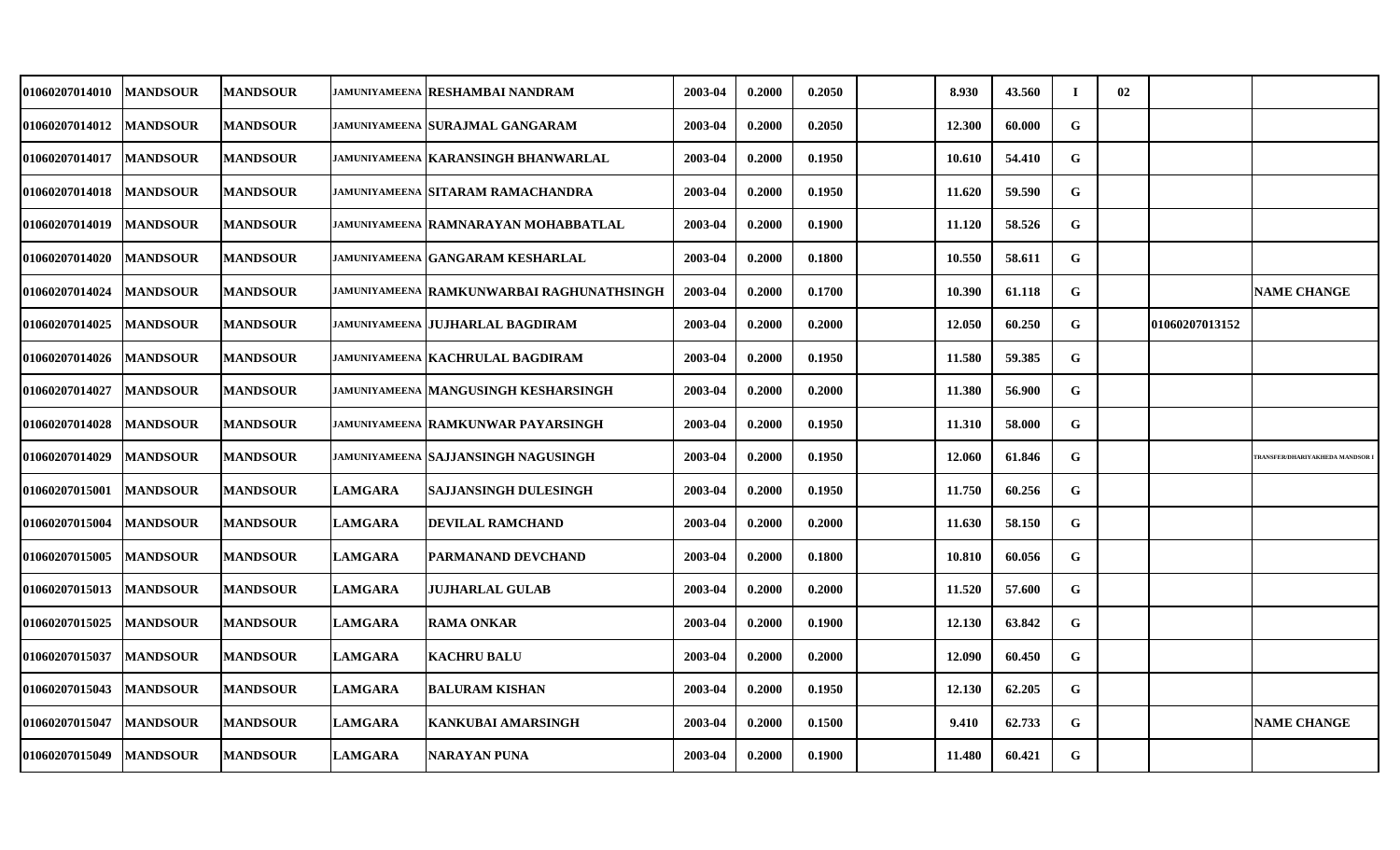| 01060207015053            | <b>MANDSOUR</b> | <b>MANDSOUR</b> | <b>LAMGARA</b>   | <b>BALWANTSINGH JAYSINGH</b> | 2003-04 | 0.2000 | 0.1850 | 10.950 | 59.189 | G           |    |  |
|---------------------------|-----------------|-----------------|------------------|------------------------------|---------|--------|--------|--------|--------|-------------|----|--|
| 01060207015055            | <b>MANDSOUR</b> | <b>MANDSOUR</b> | <b>LAMGARA</b>   | <b>DOLATRAM NATHU</b>        | 2003-04 | 0.2000 | 0.2000 | 12.020 | 60.100 | G           |    |  |
| 01060207015056   MANDSOUR |                 | <b>MANDSOUR</b> | <b>LAMGARA</b>   | <b>RAMSUKH NATHU</b>         | 2003-04 | 0.2000 | 0.1950 | 11.780 | 60.410 | G           |    |  |
| 01060207015058            | <b>MANDSOUR</b> | <b>MANDSOUR</b> | <b>LAMGARA</b>   | <b>NAGULAL BALU</b>          | 2003-04 | 0.2000 | 0.1900 | 10.670 | 56.158 | G           |    |  |
| 01060207015062            | <b>MANDSOUR</b> | <b>MANDSOUR</b> | <b>LAMGARA</b>   | <b>DAYARAM VARDICHAND</b>    | 2003-04 | 0.2000 | 0.1700 | 10.590 | 62.294 | G           |    |  |
| 01060207015063            | <b>MANDSOUR</b> | <b>MANDSOUR</b> | <b>LAMGARA</b>   | MOHANIBAI MOHANLAL           | 2003-04 | 0.2000 | 0.1500 | 8.610  | 57.400 | G           |    |  |
| 01060207016004            | <b>MANDSOUR</b> | <b>MANDSOUR</b> | <b>LAMGARI</b>   | <b>GULABBAI MOTI</b>         | 2003-04 | 0.2000 | 0.2000 | 12.310 | 61.550 | G           | 09 |  |
| 01060207016009            | <b>MANDSOUR</b> | <b>MANDSOUR</b> | <b>LAMGARI</b>   | <b>KARANSINGH CHENSINGH</b>  | 2003-04 | 0.2000 | 0.2000 | 10.790 | 53.950 | G           | 04 |  |
| 01060207017004            | <b>MANDSOUR</b> | <b>MANDSOUR</b> | <b>RATIKHEDI</b> | <b>BHAGIRATH JIVRAJ</b>      | 2003-04 | 0.2000 | 0.1600 | 9.280  | 58.000 | G           |    |  |
| 01060207017006            | <b>MANDSOUR</b> | <b>MANDSOUR</b> | <b>RATIKHEDI</b> | <b>BALU DOLATRAM</b>         | 2003-04 | 0.2000 | 0.1500 | 8.940  | 59.600 | G           |    |  |
| 01060207017008            | <b>MANDSOUR</b> | <b>MANDSOUR</b> | <b>RATIKHEDI</b> | <b>DHAPUBAI DEVAJI</b>       | 2003-04 | 0.2000 | 0.1700 | 11.290 | 66.412 | G           |    |  |
| 01060207017012   MANDSOUR |                 | <b>MANDSOUR</b> | <b>RATIKHEDI</b> | <b>JADHAWBAI BAGDIRAM</b>    | 2003-04 | 0.2000 | 0.1800 | 11.160 | 62.000 | G           |    |  |
| 01060207017013            | <b>MANDSOUR</b> | <b>MANDSOUR</b> | <b>RATIKHEDI</b> | NATHU JAGANNATH              | 2003-04 | 0.2000 | 0.1250 | 7.920  | 63.360 | G           |    |  |
| 01060207017015            | <b>MANDSOUR</b> | <b>MANDSOUR</b> | <b>RATIKHEDI</b> | <b>HIRALAL BHERA</b>         | 2003-04 | 0.2000 | 0.0950 | 6.210  | 65.368 | G           |    |  |
| 01060207017016  MANDSOUR  |                 | <b>MANDSOUR</b> | <b>RATIKHEDI</b> | <b>BHERULAL GULAB</b>        | 2003-04 | 0.2000 | 0.0800 | 5.000  | 62.500 | G           |    |  |
| 01060207017019            | <b>MANDSOUR</b> | <b>MANDSOUR</b> | <b>RATIKHEDI</b> | RATANLAL KISHANLAL           | 2003-04 | 0.2000 | 0.1900 | 12.120 | 63.789 | G           |    |  |
| 01060207017023            | <b>MANDSOUR</b> | <b>MANDSOUR</b> | <b>RATIKHEDI</b> | VARDIBAI BAGDIRAM            | 2003-04 | 0.2000 | 0.1900 | 11.410 | 60.053 | G           |    |  |
| 01060207017029            | <b>MANDSOUR</b> | <b>MANDSOUR</b> | <b>RATIKHEDI</b> | AMRATABAI MOD JI             | 2003-04 | 0.2000 | 0.0650 | 4.910  | 75.538 | G           |    |  |
| 01060207017036            | <b>MANDSOUR</b> | <b>MANDSOUR</b> | <b>RATIKHEDI</b> | <b>NAGULAL KANA TELI</b>     | 2003-04 | 0.2000 | 0.2000 | 10.840 | 54.200 | G           |    |  |
| 01060207017041            | <b>MANDSOUR</b> | <b>MANDSOUR</b> | <b>RATIKHEDI</b> | <b>BHAGWATILAL AMBARAM</b>   | 2003-04 | 0.2000 | 0.2100 | 13.030 | 62.048 | G           |    |  |
| 01060207017042  MANDSOUR  |                 | <b>MANDSOUR</b> | <b>RATIKHEDI</b> | <b>KACHRU BHERA</b>          | 2003-04 | 0.2000 | 0.1950 | 11.290 | 57.897 | $\mathbf G$ |    |  |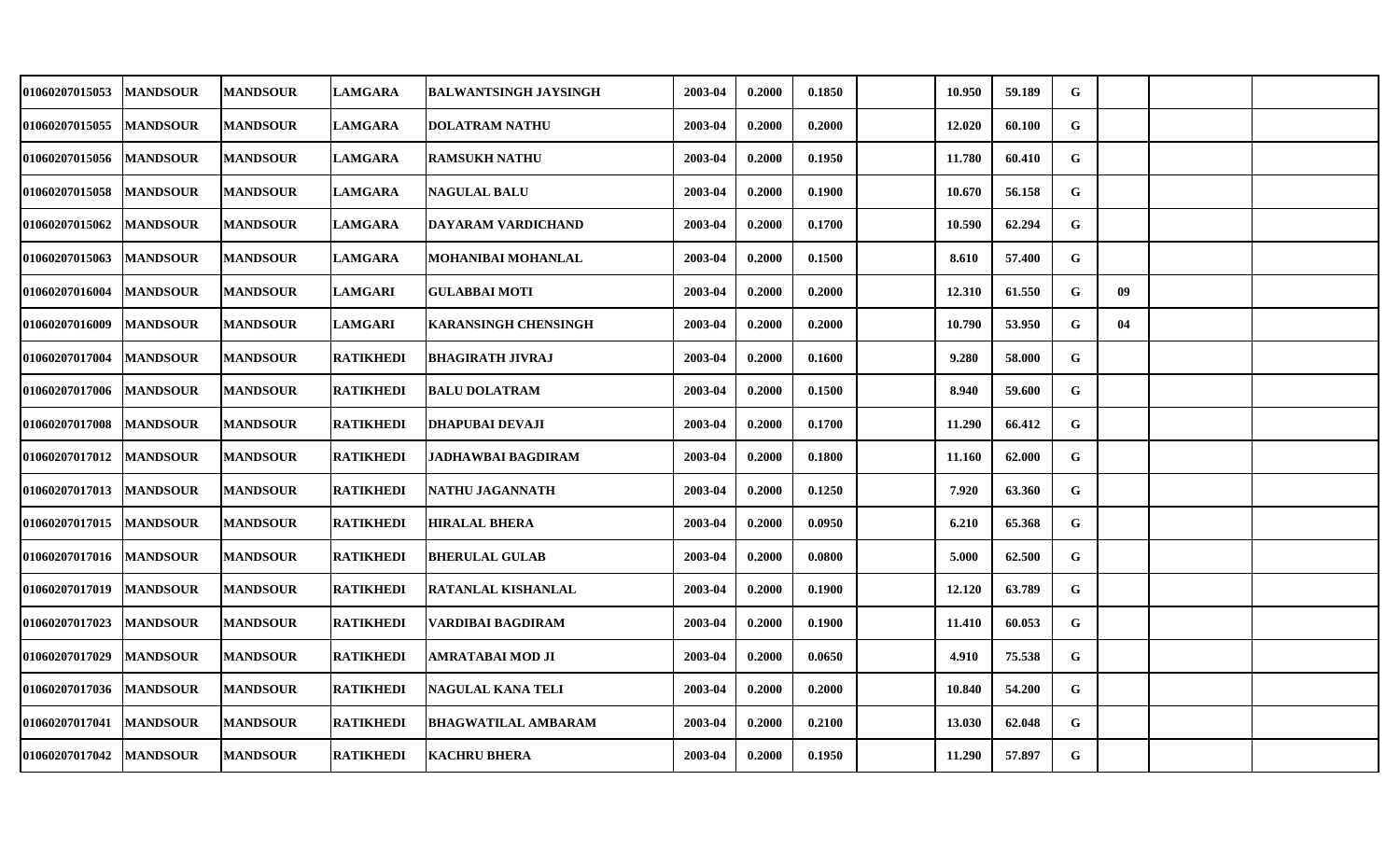| <b>01060207017045</b> | <b>MANDSOUR</b> | <b>MANDSOUR</b> | <b>RATIKHEDI</b> | <b>JAGDISH RAMLAL</b>      | 2003-04 | 0.2000 | 0.1850 | 10.900 | 58.919 | G           |    |                |                             |
|-----------------------|-----------------|-----------------|------------------|----------------------------|---------|--------|--------|--------|--------|-------------|----|----------------|-----------------------------|
| <b>01060207017058</b> | <b>MANDSOUR</b> | <b>MANDSOUR</b> | <b>RATIKHEDI</b> | <b>NAGU VARDA</b>          | 2003-04 | 0.2000 | 0.1900 | 11.790 | 62.053 | G           |    |                |                             |
| <b>01060207017059</b> | <b>MANDSOUR</b> | <b>MANDSOUR</b> | <b>RATIKHEDI</b> | BHOPALSINGH BAHADURSINGH   | 2003-04 | 0.2000 | 0.1550 | 9.170  | 59.161 | G           |    |                |                             |
| <b>01060207017060</b> | <b>MANDSOUR</b> | <b>MANDSOUR</b> | <b>RATIKHEDI</b> | <b>PANNALAL GOPI</b>       | 2003-04 | 0.2000 | 0.2000 | 11.350 | 56.750 | G           |    |                |                             |
| 01060207017061        | <b>MANDSOUR</b> | <b>MANDSOUR</b> | <b>RATIKHEDI</b> | <b>CHUNNIBAI RAMA</b>      | 2003-04 | 0.2000 | 0.0900 | 5.100  | 56.667 | G           |    |                |                             |
| 01060207017063        | <b>MANDSOUR</b> | <b>MANDSOUR</b> | <b>RATIKHEDI</b> | <b>BALARAM ONKARLAL</b>    | 2003-04 | 0.2000 | 0.1950 | 11.780 | 60.410 | G           |    | 01060207012008 |                             |
| <b>01060207017065</b> | <b>MANDSOUR</b> | <b>MANDSOUR</b> | <b>RATIKHEDI</b> | JAGDISH KANIRAM            | 2003-04 | 0.2000 | 0.1800 | 11.090 | 61.611 | G           |    |                | RANSFER/JOGIKHEDA MANDSOR I |
| 01060207018003        | <b>MANDSOUR</b> | <b>MANDSOUR</b> | <b>KUCHROD</b>   | PARVATIBAI ATMARAM         | 2003-04 | 0.2000 | 0.2000 | 12.330 | 61.650 | G           |    |                |                             |
| 01060207018005        | <b>MANDSOUR</b> | <b>MANDSOUR</b> | <b>KUCHROD</b>   | <b>GANESHRAM SEVA</b>      | 2003-04 | 0.2000 | 0.1000 | 6.700  | 67.000 | G           |    |                |                             |
| 01060207018006        | <b>MANDSOUR</b> | <b>MANDSOUR</b> | <b>KUCHROD</b>   | <b>KANWARLAL KESHURAM</b>  | 2003-04 | 0.2000 | 0.1900 | 14.120 | 74.316 | G           |    |                |                             |
| <b>01060207018007</b> | <b>MANDSOUR</b> | <b>MANDSOUR</b> | <b>KUCHROD</b>   | <b>ONKARLAL VARDA</b>      | 2003-04 | 0.2000 | 0.2050 | 12.590 | 61.415 | G           |    |                |                             |
| <b>01060207018008</b> | <b>MANDSOUR</b> | <b>MANDSOUR</b> | <b>KUCHROD</b>   | LAXMINARAYAN SHOBHARAM     | 2003-04 | 0.2000 | 0.1950 | 11.650 | 59.744 | G           |    |                |                             |
| <b>01060207018010</b> | <b>MANDSOUR</b> | <b>MANDSOUR</b> | <b>KUCHROD</b>   | <b>BASANTIBAI GORDHAN</b>  | 2003-04 | 0.2000 | 0.1650 | 9.670  | 58.606 | G           |    |                | <b>NAME CHANGE</b>          |
| 01060207018012        | <b>MANDSOUR</b> | <b>MANDSOUR</b> | <b>KUCHROD</b>   | <b>KANHAIYALAL VARDA</b>   | 2003-04 | 0.2000 | 0.2000 | 11.860 | 59.300 | G           |    |                |                             |
| 01060207018013        | <b>MANDSOUR</b> | <b>MANDSOUR</b> | <b>KUCHROD</b>   | VARDIBAI KALU              | 2003-04 | 0.2000 | 0.2000 | 3.880  | 19.400 | G           | 04 |                |                             |
| <b>01060207018021</b> | <b>MANDSOUR</b> | <b>MANDSOUR</b> | <b>KUCHROD</b>   | <b>BAGDIRAM PANNA</b>      | 2003-04 | 0.2000 |        |        |        | $\mathbf N$ |    |                |                             |
| <b>01060207018024</b> | <b>MANDSOUR</b> | <b>MANDSOUR</b> | <b>KUCHROD</b>   | <b>NATHULAL LALU SUWAN</b> | 2003-04 | 0.2000 | 0.1050 | 6.680  | 63.619 | G           |    |                |                             |
| 01060207018025        | <b>MANDSOUR</b> | <b>MANDSOUR</b> | <b>KUCHROD</b>   | <b>DHAPUBAI ONKARLAL</b>   | 2003-04 | 0.2000 | 0.2050 | 12.400 | 60.488 | G           |    |                |                             |
| 01060207018027        | <b>MANDSOUR</b> | <b>MANDSOUR</b> | <b>KUCHROD</b>   | <b>SAGARMAL DHULCHAND</b>  | 2003-04 | 0.2000 |        |        |        | $\mathbf N$ | 08 |                |                             |
| 01060207018032        | <b>MANDSOUR</b> | <b>MANDSOUR</b> | <b>KUCHROD</b>   | <b>BHAGUBAI GANESHRAM</b>  | 2003-04 | 0.2000 | 0.0900 | 5.290  | 58.778 | G           |    |                |                             |
| 01060207018033        | <b>MANDSOUR</b> | <b>MANDSOUR</b> | <b>KUCHROD</b>   | <b>RAMCHANDRA BHAGWAN</b>  | 2003-04 | 0.2000 | 0.0750 | 4.560  | 60.800 | G           |    |                |                             |
|                       |                 |                 |                  |                            |         |        |        |        |        |             |    |                |                             |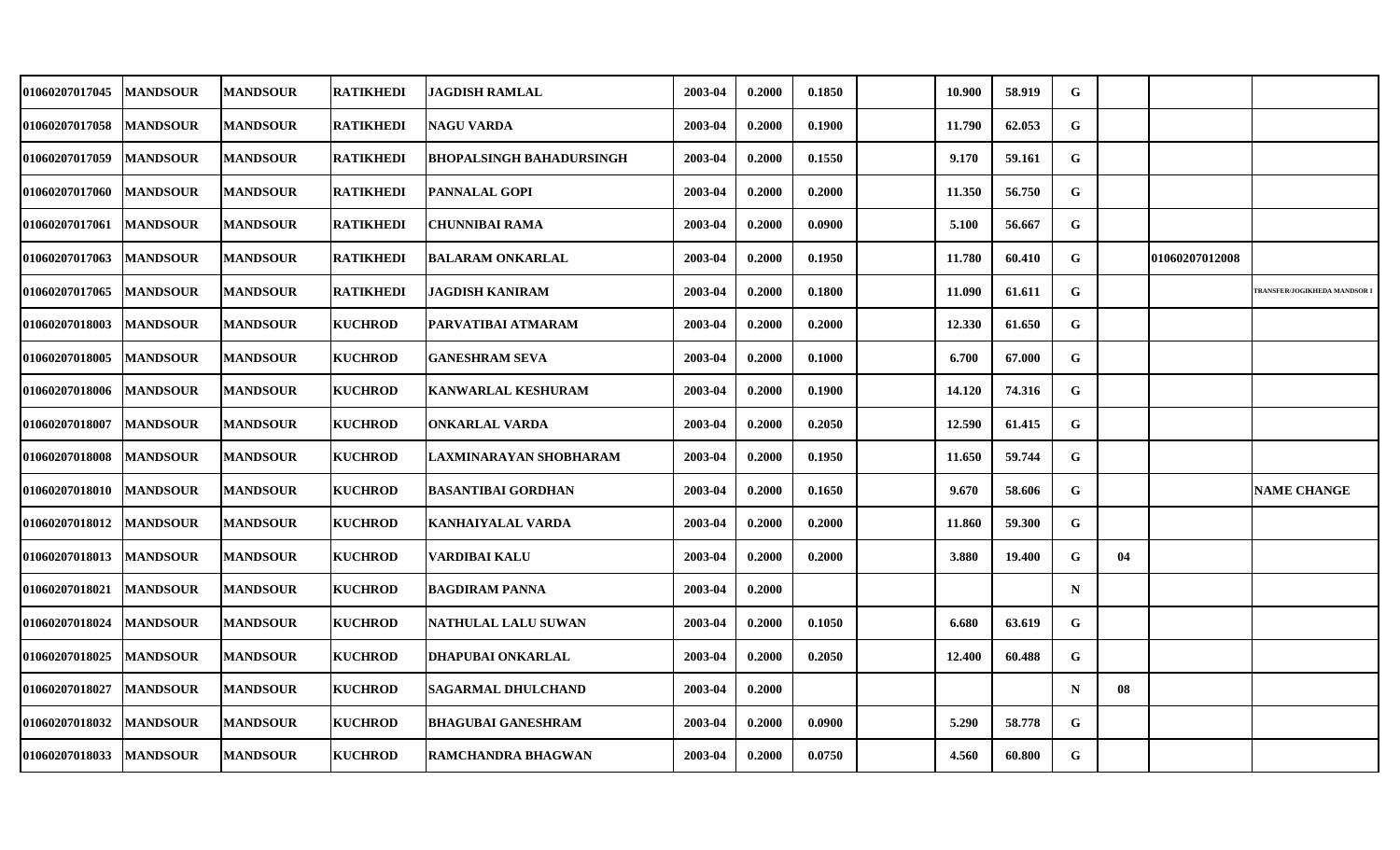| 01060207018035 | <b>MANDSOUR</b> | <b>MANDSOUR</b> | <b>KUCHROD</b> | <b>BALU NANURAM</b>           | 2003-04 | 0.2000 |        |        |        | $\mathbf N$ |    |  |
|----------------|-----------------|-----------------|----------------|-------------------------------|---------|--------|--------|--------|--------|-------------|----|--|
| 01060207018036 | <b>MANDSOUR</b> | <b>MANDSOUR</b> | <b>KUCHROD</b> | RAMNARAYAN NATHIBAI           | 2003-04 | 0.2000 | 0.1250 | 8.550  | 68.400 | G           |    |  |
| 01060207018038 | <b>MANDSOUR</b> | <b>MANDSOUR</b> | <b>KUCHROD</b> | <b>GOPAL MANGILAL</b>         | 2003-04 | 0.2000 | 0.1400 | 8.000  | 57.143 | G           |    |  |
| 01060207018041 | <b>MANDSOUR</b> | <b>MANDSOUR</b> | <b>KUCHROD</b> | <b>NANDKISHOR SAVRAM</b>      | 2003-04 | 0.2000 |        |        |        | $\mathbf N$ |    |  |
| 01060207018043 | <b>MANDSOUR</b> | <b>MANDSOUR</b> | <b>KUCHROD</b> | LALITABAI RAMGOPAL            | 2003-04 | 0.2000 | 0.2000 | 12.910 | 64.550 | G           |    |  |
| 01060207018046 | <b>MANDSOUR</b> | <b>MANDSOUR</b> | <b>KUCHROD</b> | <b>RATANLAL BHERA</b>         | 2003-04 | 0.2000 |        |        |        | $\mathbf N$ |    |  |
| 01060207018047 | <b>MANDSOUR</b> | <b>MANDSOUR</b> | <b>KUCHROD</b> | <b>KANKUBAI MOTILAL</b>       | 2003-04 | 0.2000 | 0.0800 | 5.240  | 65.500 | G           |    |  |
| 01060207018048 | <b>MANDSOUR</b> | <b>MANDSOUR</b> | <b>KUCHROD</b> | <b>KANWARLAL RATANLAL</b>     | 2003-04 | 0.2000 | 0.1000 | 6.780  | 67.800 | G           |    |  |
| 01060207018049 | <b>MANDSOUR</b> | <b>MANDSOUR</b> | <b>KUCHROD</b> | ANARSINGH RATANSINGH          | 2003-04 | 0.2000 | 0.1950 | 11.740 | 60.205 | G           |    |  |
| 01060207018050 | <b>MANDSOUR</b> | <b>MANDSOUR</b> | <b>KUCHROD</b> | <b>GANGABAI AMRATRAM</b>      | 2003-04 | 0.2000 | 0.1000 | 5.930  | 59.300 | G           |    |  |
| 01060207018052 | <b>MANDSOUR</b> | <b>MANDSOUR</b> | <b>KUCHROD</b> | <b>GORDHAN KALU</b>           | 2003-04 | 0.2000 | 0.1950 | 11.800 | 60.513 | G           |    |  |
| 01060207018056 | <b>MANDSOUR</b> | <b>MANDSOUR</b> | <b>KUCHROD</b> | NANDA BAGDIRAM                | 2003-04 | 0.2000 | 0.1250 | 7.740  | 61.920 | G           |    |  |
| 01060207018058 | <b>MANDSOUR</b> | <b>MANDSOUR</b> | <b>KUCHROD</b> | MANGILAL NANADA (PARMAR)      | 2003-04 | 0.2000 |        |        |        | $\mathbf N$ | 08 |  |
| 01060207018059 | <b>MANDSOUR</b> | <b>MANDSOUR</b> | <b>KUCHROD</b> | <b>KISHAN GANESHRAM</b>       | 2003-04 | 0.2000 | 0.1500 | 9.080  | 60.533 | G           |    |  |
| 01060207018060 | <b>MANDSOUR</b> | <b>MANDSOUR</b> | <b>KUCHROD</b> | NANDRAM GANESHRAM             | 2003-04 | 0.2000 | 0.1850 | 11.020 | 59.568 | G           | 08 |  |
| 01060207018061 | <b>MANDSOUR</b> | <b>MANDSOUR</b> | <b>KUCHROD</b> | MISHRILAL RATANLAL            | 2003-04 | 0.2000 | 0.1850 | 10.110 | 54.649 | G           |    |  |
| 01060207018062 | <b>MANDSOUR</b> | <b>MANDSOUR</b> | <b>KUCHROD</b> | <b>RATANLAL SHOBHARAM</b>     | 2003-04 | 0.2000 | 0.1950 | 11.710 | 60.051 | G           |    |  |
| 01060207018063 | <b>MANDSOUR</b> | <b>MANDSOUR</b> | <b>KUCHROD</b> | <b>BHANWARSINGH PYARSINGH</b> | 2003-04 | 0.2000 | 0.2000 | 12.740 | 63.700 | G           |    |  |
| 01060207018064 | <b>MANDSOUR</b> | <b>MANDSOUR</b> | <b>KUCHROD</b> | <b>NARAYAN DOLA PARMAR</b>    | 2003-04 | 0.2000 | 0.1900 | 11.920 | 62.737 | G           |    |  |
| 01060207018067 | <b>MANDSOUR</b> | <b>MANDSOUR</b> | <b>KUCHROD</b> | <b>MANGILAL GANGARAM</b>      | 2003-04 | 0.2000 | 0.1950 | 12.620 | 64.718 | G           |    |  |
| 01060207018068 | <b>MANDSOUR</b> | <b>MANDSOUR</b> | <b>KUCHROD</b> | LAXMINARAYAN NAGUSHANKAR      | 2003-04 | 0.2000 | 0.1100 | 7.360  | 66.909 | G           |    |  |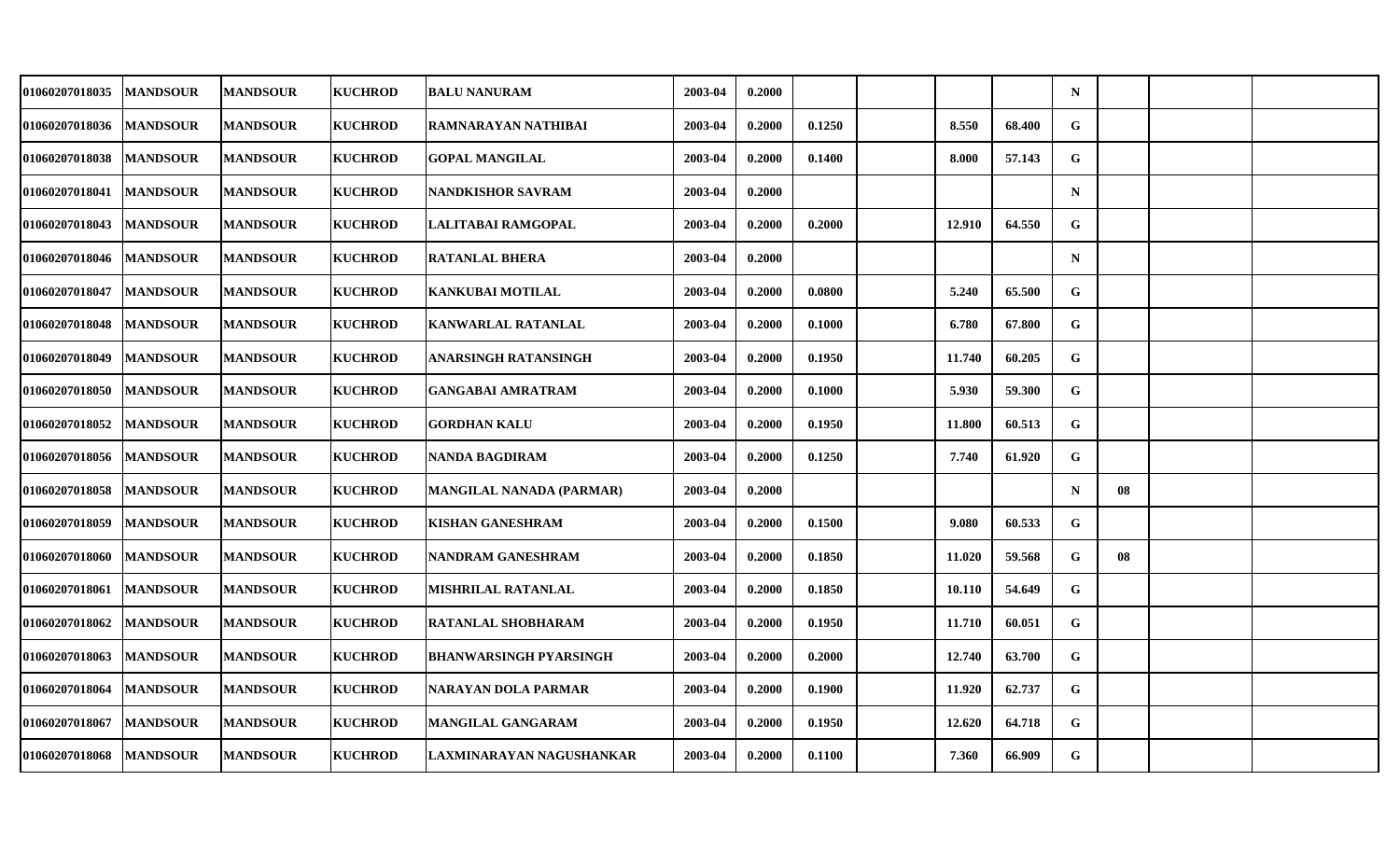| 01060207018071 | <b>MANDSOUR</b> | <b>MANDSOUR</b> | <b>KUCHROD</b> | MANGILAL VARDICHAND           | 2003-04 | 0.2000 | 0.1550 | 9.330  | 60.194 | G           |    |                |                    |
|----------------|-----------------|-----------------|----------------|-------------------------------|---------|--------|--------|--------|--------|-------------|----|----------------|--------------------|
| 01060207018073 | <b>MANDSOUR</b> | <b>MANDSOUR</b> | <b>KUCHROD</b> | <b>BALU GANESHRAM</b>         | 2003-04 | 0.2000 | 0.2000 | 11.870 | 59.350 | G           |    |                |                    |
| 01060207018074 | <b>MANDSOUR</b> | <b>MANDSOUR</b> | <b>KUCHROD</b> | <b>BHANWARLAL RAMCHANDRA</b>  | 2003-04 | 0.2000 | 0.1950 | 11.390 | 58.410 | G           |    |                |                    |
| 01060207018075 | <b>MANDSOUR</b> | <b>MANDSOUR</b> | <b>KUCHROD</b> | <b>GOPAL CHOTHRAM</b>         | 2003-04 | 0.2000 | 0.0950 | 5.970  | 62.842 | G           |    |                |                    |
| 01060207018077 | <b>MANDSOUR</b> | <b>MANDSOUR</b> | <b>KUCHROD</b> | <b>SURAJBAI TORIRAM</b>       | 2003-04 | 0.2000 |        |        |        | $\mathbf N$ | 08 |                |                    |
| 01060207018080 | <b>MANDSOUR</b> | <b>MANDSOUR</b> | <b>KUCHROD</b> | <b>RAMESHWAR FULCHANDRA</b>   | 2003-04 | 0.2000 |        |        |        | $\mathbf N$ |    |                |                    |
| 01060207018081 | <b>MANDSOUR</b> | <b>MANDSOUR</b> | <b>KUCHROD</b> | RADHESHYAM BASANTILAL         | 2003-04 | 0.2000 | 0.1650 | 9.810  | 59.455 | G           |    |                |                    |
| 01060207018084 | <b>MANDSOUR</b> | <b>MANDSOUR</b> | <b>KUCHROD</b> | <b>BHANWARLAL DHURIBAI</b>    | 2003-04 | 0.2000 |        |        |        | $\mathbf N$ |    |                |                    |
| 01060207018328 | <b>MANDSOUR</b> | <b>MANDSOUR</b> | <b>KUCHROD</b> | RAMCHANDRA MANGILAL           | 2003-04 | 0.2000 | 0.1750 | 10.160 | 58.057 | G           |    |                |                    |
| 01060207018090 | <b>MANDSOUR</b> | <b>MANDSOUR</b> | <b>KUCHROD</b> | <b>JIVRAJ MOTILAL</b>         | 2003-04 | 0.2000 | 0.1100 | 8.640  | 78.545 | G           |    |                |                    |
| 01060207018092 | <b>MANDSOUR</b> | <b>MANDSOUR</b> | <b>KUCHROD</b> | ANOKHILAL NATHULAL            | 2003-04 | 0.2000 | 0.1050 | 6.500  | 61.905 | G           |    |                |                    |
| 01060207018094 | <b>MANDSOUR</b> | <b>MANDSOUR</b> | <b>KUCHROD</b> | VISHNULAL RATANLAL            | 2003-04 | 0.2000 | 0.2000 | 14.030 | 70.150 | G           |    |                |                    |
| 01060207018097 | <b>MANDSOUR</b> | <b>MANDSOUR</b> | <b>KUCHROD</b> | <b>GANGARAM DHURA</b>         | 2003-04 | 0.2000 | 0.1050 | 6.490  | 61.810 | G           |    |                |                    |
| 01060207018098 | <b>MANDSOUR</b> | <b>MANDSOUR</b> | <b>KUCHROD</b> | <b>BHERULAL BHULIBAI</b>      | 2003-04 | 0.2000 | 0.1950 | 12.770 | 65.487 | G           |    |                |                    |
| 01060207018101 | <b>MANDSOUR</b> | <b>MANDSOUR</b> | <b>KUCHROD</b> | <b>RADHESHYAM MOHANLAL</b>    | 2003-04 | 0.2000 | 0.1950 | 11.300 | 57.949 | G           |    |                |                    |
| 01060207018104 | <b>MANDSOUR</b> | <b>MANDSOUR</b> | <b>KUCHROD</b> | <b>RUPLAL BAGDIRAM</b>        | 2003-04 | 0.2000 | 0.0900 | 5.520  | 61.333 | G           |    | 01060207004028 |                    |
| 01060207018105 | <b>MANDSOUR</b> | <b>MANDSOUR</b> | <b>KUCHROD</b> | KANTABAI RAMSUKHIBAI          | 2003-04 | 0.2000 | 0.2000 | 11.140 | 55.700 | G           |    |                | <b>NAME CHANGE</b> |
| 01060207018106 | <b>MANDSOUR</b> | <b>MANDSOUR</b> | <b>KUCHROD</b> | <b>GANAPATLAL CHAMPALAL</b>   | 2003-04 | 0.2000 | 0.1950 | 11.670 | 59.846 | G           |    |                |                    |
| 01060207018172 | <b>MANDSOUR</b> | <b>MANDSOUR</b> | <b>KUCHROD</b> | <b>KARU GANESHRAM</b>         | 2003-04 | 0.2000 | 0.1650 | 10.080 | 61.091 | G           |    |                |                    |
| 01060207018108 | <b>MANDSOUR</b> | <b>MANDSOUR</b> | <b>KUCHROD</b> | <b>BASANTILAL KANHAIYALAL</b> | 2003-04 | 0.2000 | 0.1850 | 9.740  | 52.649 | G           | 04 |                |                    |
| 01060207018112 | <b>MANDSOUR</b> | <b>MANDSOUR</b> | <b>KUCHROD</b> | KALU KHOJA (BHADANIYA)        | 2003-04 | 0.2000 |        |        |        | $\mathbf N$ | 07 |                |                    |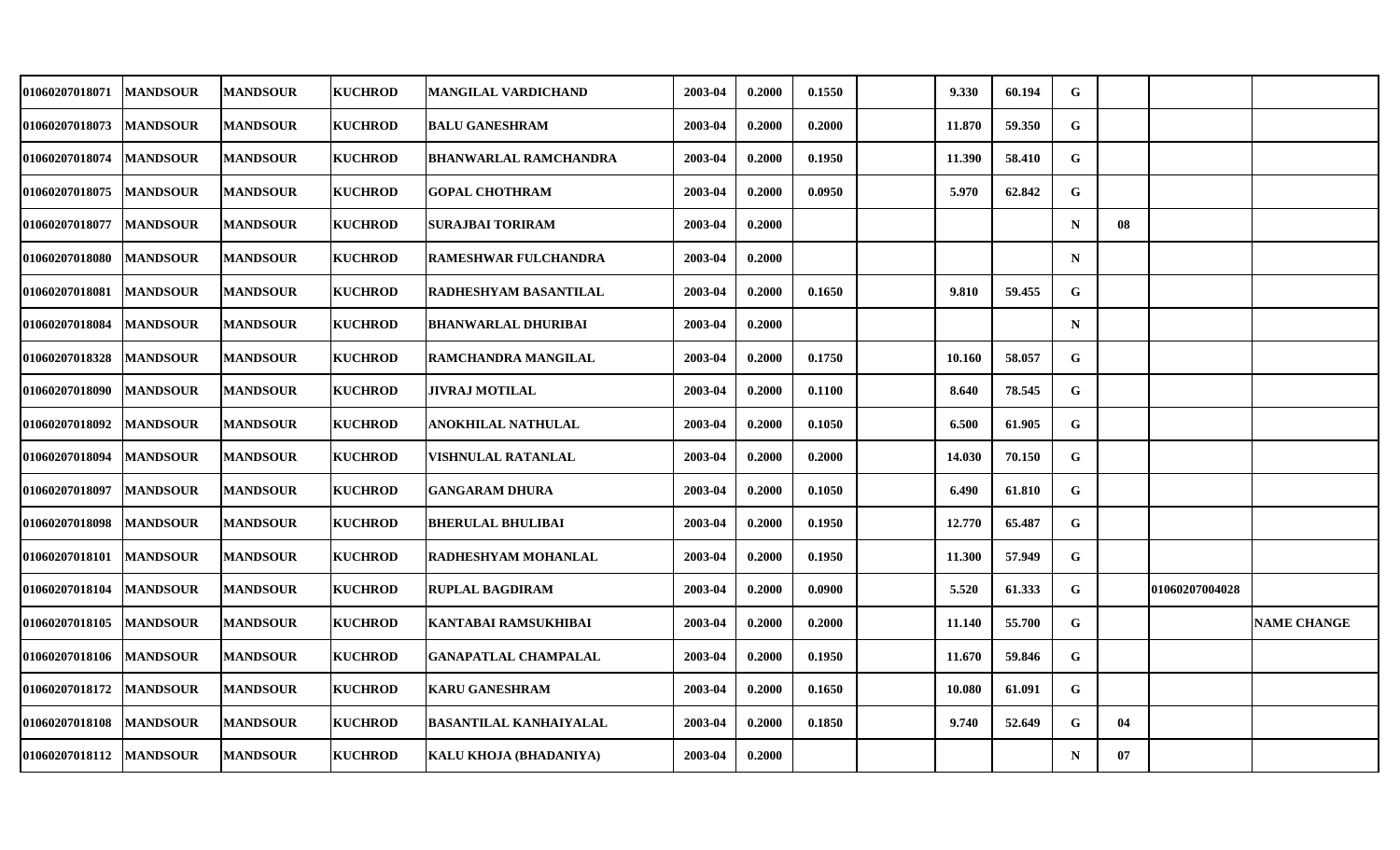| 01060207018113 | <b>MANDSOUR</b> | <b>MANDSOUR</b> | <b>KUCHROD</b> | DHAPUBAI NARAYAN                 | 2003-04 | 0.2000 | 0.1950 | 10.320 | 52.923 | G           | 04 |                |                    |
|----------------|-----------------|-----------------|----------------|----------------------------------|---------|--------|--------|--------|--------|-------------|----|----------------|--------------------|
| 01060207018115 | <b>MANDSOUR</b> | <b>MANDSOUR</b> | <b>KUCHROD</b> | PIRABAI NATHULAL                 | 2003-04 | 0.2000 | 0.2000 | 11.780 | 58.900 | G           |    |                |                    |
| 01060207018116 | <b>MANDSOUR</b> | <b>MANDSOUR</b> | <b>KUCHROD</b> | <b>BALU BHAGWAN</b>              | 2003-04 | 0.2000 | 0.1100 | 7.210  | 65.545 | G           |    |                |                    |
| 01060207018117 | <b>MANDSOUR</b> | <b>MANDSOUR</b> | <b>KUCHROD</b> | DEVRAM BALMUKUND                 | 2003-04 | 0.2000 | 0.1900 | 11.670 | 61.421 | G           |    |                | <b>NAME CHANGE</b> |
| 01060207018119 | <b>MANDSOUR</b> | <b>MANDSOUR</b> | <b>KUCHROD</b> | <b>RATANLAL VARDA</b>            | 2003-04 | 0.2000 |        |        |        | $\mathbf N$ | 08 |                |                    |
| 01060207018122 | <b>MANDSOUR</b> | <b>MANDSOUR</b> | <b>KUCHROD</b> | <b>BALU KANHAIYALAL (KUNDEL)</b> | 2003-04 | 0.2000 | 0.1800 | 10.510 | 58.389 | G           |    |                |                    |
| 01060207018129 | <b>MANDSOUR</b> | <b>MANDSOUR</b> | <b>KUCHROD</b> | MANGILAL BAGDIRAM                | 2003-04 | 0.2000 |        |        |        | $\mathbf N$ |    |                |                    |
| 01060207018130 | <b>MANDSOUR</b> | <b>MANDSOUR</b> | <b>KUCHROD</b> | NARAYAN VARDA CHAMAR             | 2003-04 | 0.2000 | 0.2000 | 11.050 | 55.250 | G           |    |                |                    |
| 01060207018133 | <b>MANDSOUR</b> | <b>MANDSOUR</b> | <b>KUCHROD</b> | <b>KAMLABAI SAKUR MEHTAR</b>     | 2003-04 | 0.2000 | 0.1200 | 6.390  | 53.250 | G           | 04 |                |                    |
| 01060207018135 | <b>MANDSOUR</b> | <b>MANDSOUR</b> | <b>KUCHROD</b> | <b>BHERULAL GANGARAM</b>         | 2003-04 | 0.2000 |        |        |        | $\mathbf N$ | 08 |                |                    |
| 01060207018138 | <b>MANDSOUR</b> | <b>MANDSOUR</b> | <b>KUCHROD</b> | RUKAMANIBAI CHOTHRAM             | 2003-04 | 0.2000 | 0.1550 | 8.550  | 55.161 | G           |    | 01060207004027 |                    |
| 01060207018139 | <b>MANDSOUR</b> | <b>MANDSOUR</b> | <b>KUCHROD</b> | RAMCHANDRA DOLATRAM              | 2003-04 | 0.2000 | 0.1450 | 8.590  | 59.241 | G           |    |                |                    |
| 01060207018141 | <b>MANDSOUR</b> | <b>MANDSOUR</b> | <b>KUCHROD</b> | <b>BAGDIBAI MAGNIRAM</b>         | 2003-04 | 0.2000 | 0.1900 | 12.320 | 64.842 | G           |    |                |                    |
| 01060207018144 | <b>MANDSOUR</b> | <b>MANDSOUR</b> | <b>KUCHROD</b> | <b>RAMESHWAR NANDA</b>           | 2003-04 | 0.2000 | 0.1500 | 9.340  | 62.267 | G           |    |                |                    |
| 01060207018147 | <b>MANDSOUR</b> | <b>MANDSOUR</b> | <b>KUCHROD</b> | KOSHALYABAI KANHAIYALAL          | 2003-04 | 0.2000 | 0.1100 | 6.410  | 58.273 | G           |    |                |                    |
| 01060207018149 | <b>MANDSOUR</b> | <b>MANDSOUR</b> | <b>KUCHROD</b> | SANTOSHABAI DHURADAS             | 2003-04 | 0.2000 | 0.2100 | 13.290 | 63.286 | G           |    |                |                    |
| 01060207018153 | <b>MANDSOUR</b> | <b>MANDSOUR</b> | <b>KUCHROD</b> | <b>FULCHAND BHAGWAN</b>          | 2003-04 | 0.2000 | 0.0750 | 4.550  | 60.667 | G           |    |                |                    |
| 01060207018154 | <b>MANDSOUR</b> | <b>MANDSOUR</b> | <b>KUCHROD</b> | <b>BHANWARLAL AMBARAM</b>        | 2003-04 | 0.2000 | 0.1950 | 11.230 | 57.590 | G           |    |                | <b>NAME CHANGE</b> |
| 01060207018155 | <b>MANDSOUR</b> | <b>MANDSOUR</b> | <b>KUCHROD</b> | <b>MANGILAL BHERA</b>            | 2003-04 | 0.2000 | 0.1400 | 7.840  | 56.000 | G           |    |                |                    |
| 01060207018159 | <b>MANDSOUR</b> | <b>MANDSOUR</b> | <b>KUCHROD</b> | MANGUKHA NADIMKHA                | 2003-04 | 0.2000 | 0.2000 | 12.270 | 61.350 | G           |    |                |                    |
| 01060207018160 | <b>MANDSOUR</b> | <b>MANDSOUR</b> | <b>KUCHROD</b> | PAVANKUNWAR MOHANSINGH           | 2003-04 | 0.2000 | 0.1550 | 9.600  | 61.935 | G           |    |                |                    |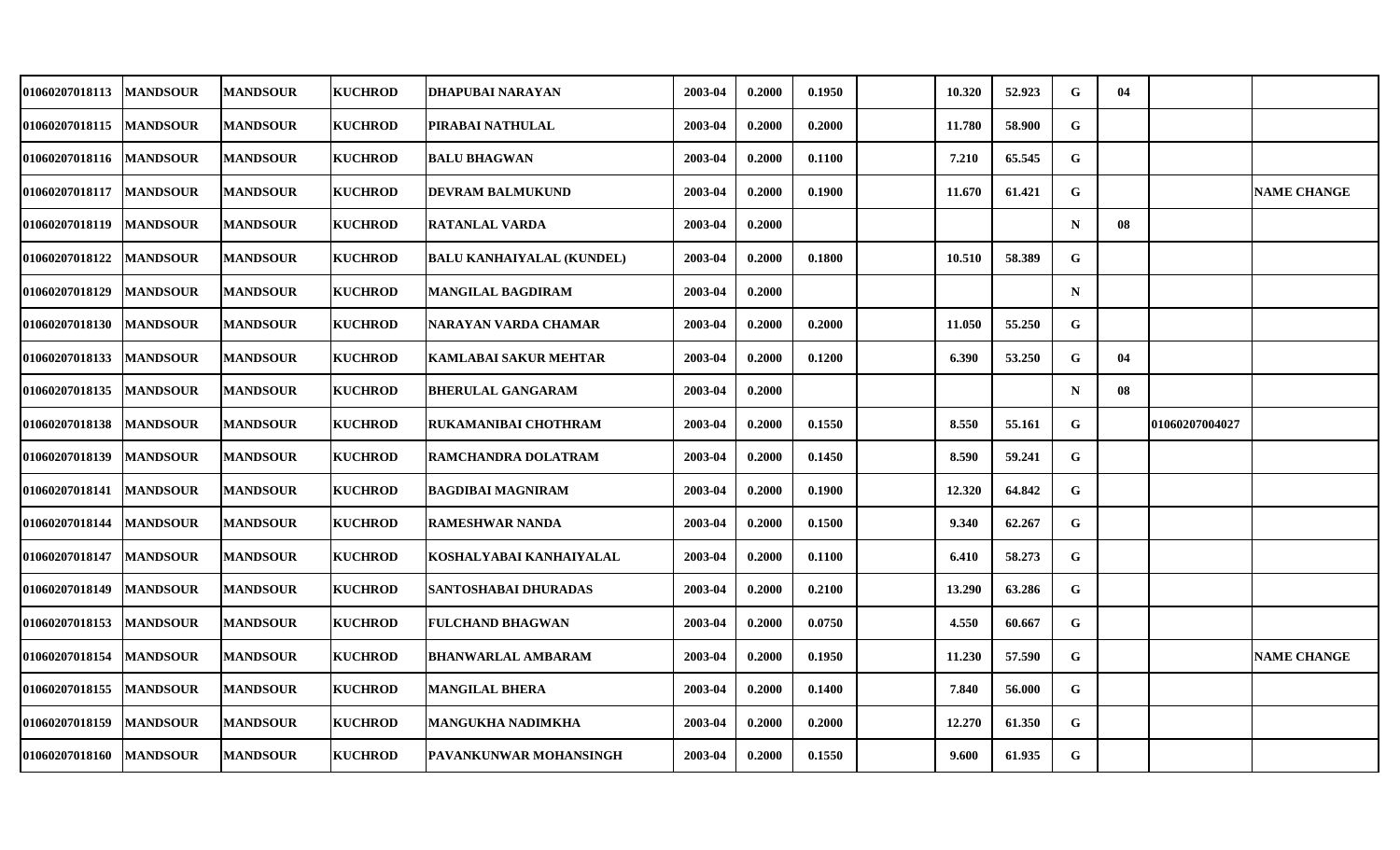| 01060207018161 | <b>MANDSOUR</b> | <b>MANDSOUR</b> | <b>KUCHROD</b> | AMRATRAM LAXMINARAYAN     | 2003-04 | 0.2000 | 0.1050 | 6.820  | 64.952 | G           |    |                    |
|----------------|-----------------|-----------------|----------------|---------------------------|---------|--------|--------|--------|--------|-------------|----|--------------------|
| 01060207018166 | <b>MANDSOUR</b> | <b>MANDSOUR</b> | <b>KUCHROD</b> | ONKARLAL VARDA            | 2003-04 | 0.2000 | 0.1100 | 6.780  | 61.636 | G           |    |                    |
| 01060207018167 | <b>MANDSOUR</b> | <b>MANDSOUR</b> | <b>KUCHROD</b> | PRABHUBAI NAGULAL         | 2003-04 | 0.2000 | 0.1600 | 9.090  | 56.813 | G           |    |                    |
| 01060207018171 | <b>MANDSOUR</b> | <b>MANDSOUR</b> | <b>KUCHROD</b> | BHAGIRATH JAGANNATH       | 2003-04 | 0.2000 | 0.1850 | 10.940 | 59.135 | G           |    |                    |
| 01060207018174 | <b>MANDSOUR</b> | <b>MANDSOUR</b> | <b>KUCHROD</b> | SUNDARBAI GANESHRAM       | 2003-04 | 0.2000 | 0.0950 | 5.480  | 57.684 | G           |    |                    |
| 01060207018177 | <b>MANDSOUR</b> | <b>MANDSOUR</b> | <b>KUCHROD</b> | <b>GANGABAI NANURAM</b>   | 2003-04 | 0.2000 |        |        |        | $\mathbf N$ | 08 |                    |
| 01060207018179 | <b>MANDSOUR</b> | <b>MANDSOUR</b> | <b>KUCHROD</b> | RAMLAL CHHAGANLAL         | 2003-04 | 0.2000 | 0.2050 | 11.840 | 57.756 | G           |    |                    |
| 01060207018180 | <b>MANDSOUR</b> | <b>MANDSOUR</b> | <b>KUCHROD</b> | <b>SHIVNARAYAN KALU</b>   | 2003-04 | 0.2000 | 0.0900 | 6.190  | 68.778 | G           |    |                    |
| 01060207018182 | <b>MANDSOUR</b> | <b>MANDSOUR</b> | <b>KUCHROD</b> | <b>BHULIBAI GANESHRAM</b> | 2003-04 | 0.2000 |        |        |        | $\mathbf N$ | 08 |                    |
| 01060207018262 | <b>MANDSOUR</b> | <b>MANDSOUR</b> | <b>KUCHROD</b> | <b>MOTILAL VARDA</b>      | 2003-04 | 0.2000 | 0.0850 | 5.190  | 61.059 | G           |    |                    |
| 01060207018190 | <b>MANDSOUR</b> | <b>MANDSOUR</b> | <b>KUCHROD</b> | <b>JAGDISH MANNALAL</b>   | 2003-04 | 0.2000 | 0.1100 | 7.000  | 63.636 | G           |    |                    |
| 01060207018192 | <b>MANDSOUR</b> | <b>MANDSOUR</b> | <b>KUCHROD</b> | NAHARSINGH SAJJANSINGH    | 2003-04 | 0.2000 | 0.2000 | 11.410 | 57.050 | G           |    |                    |
| 01060207018193 | <b>MANDSOUR</b> | <b>MANDSOUR</b> | <b>KUCHROD</b> | PANNA DEVA BAGRI          | 2003-04 | 0.2000 | 0.1950 | 11.690 | 59.949 | G           |    |                    |
| 01060207018194 | <b>MANDSOUR</b> | <b>MANDSOUR</b> | <b>KUCHROD</b> | SOHANBAI KACHRUMAL JAIN   | 2003-04 | 0.2000 | 0.1200 | 7.090  | 59.083 | G           |    |                    |
| 01060207018196 | <b>MANDSOUR</b> | <b>MANDSOUR</b> | <b>KUCHROD</b> | <b>HIRALAL GULAB</b>      | 2003-04 | 0.2000 | 0.0850 | 5.590  | 65.764 | G           |    |                    |
| 01060207018200 | <b>MANDSOUR</b> | <b>MANDSOUR</b> | <b>KUCHROD</b> | VENIRAM KESHURAM          | 2003-04 | 0.2000 | 0.1900 | 9.980  | 52.526 | G           | 04 |                    |
| 01060207018204 | <b>MANDSOUR</b> | <b>MANDSOUR</b> | <b>KUCHROD</b> | RADHESHYAM BASANTILAL     | 2003-04 | 0.2000 | 0.1950 | 11.340 | 58.154 | G           |    | <b>NAME CHANGE</b> |
| 01060207018206 | <b>MANDSOUR</b> | <b>MANDSOUR</b> | <b>KUCHROD</b> | <b>MANNALAL DEVRAM</b>    | 2003-04 | 0.2000 | 0.1400 | 7.600  | 54.286 | G           |    |                    |
| 01060207018207 | <b>MANDSOUR</b> | <b>MANDSOUR</b> | <b>KUCHROD</b> | DHANNALAL CHAMPALAL       | 2003-04 | 0.2000 | 0.0950 | 5.560  | 58.526 | G           |    |                    |
| 01060207018208 | <b>MANDSOUR</b> | <b>MANDSOUR</b> | <b>KUCHROD</b> | <b>LALUBAI BALU</b>       | 2003-04 | 0.2000 | 0.1900 | 10.370 | 54.579 | G           |    |                    |
| 01060207018210 | <b>MANDSOUR</b> | <b>MANDSOUR</b> | <b>KUCHROD</b> | <b>MANGILAL KESHURAM</b>  | 2003-04 | 0.2000 | 0.1200 | 6.310  | 52.583 | G           | 04 |                    |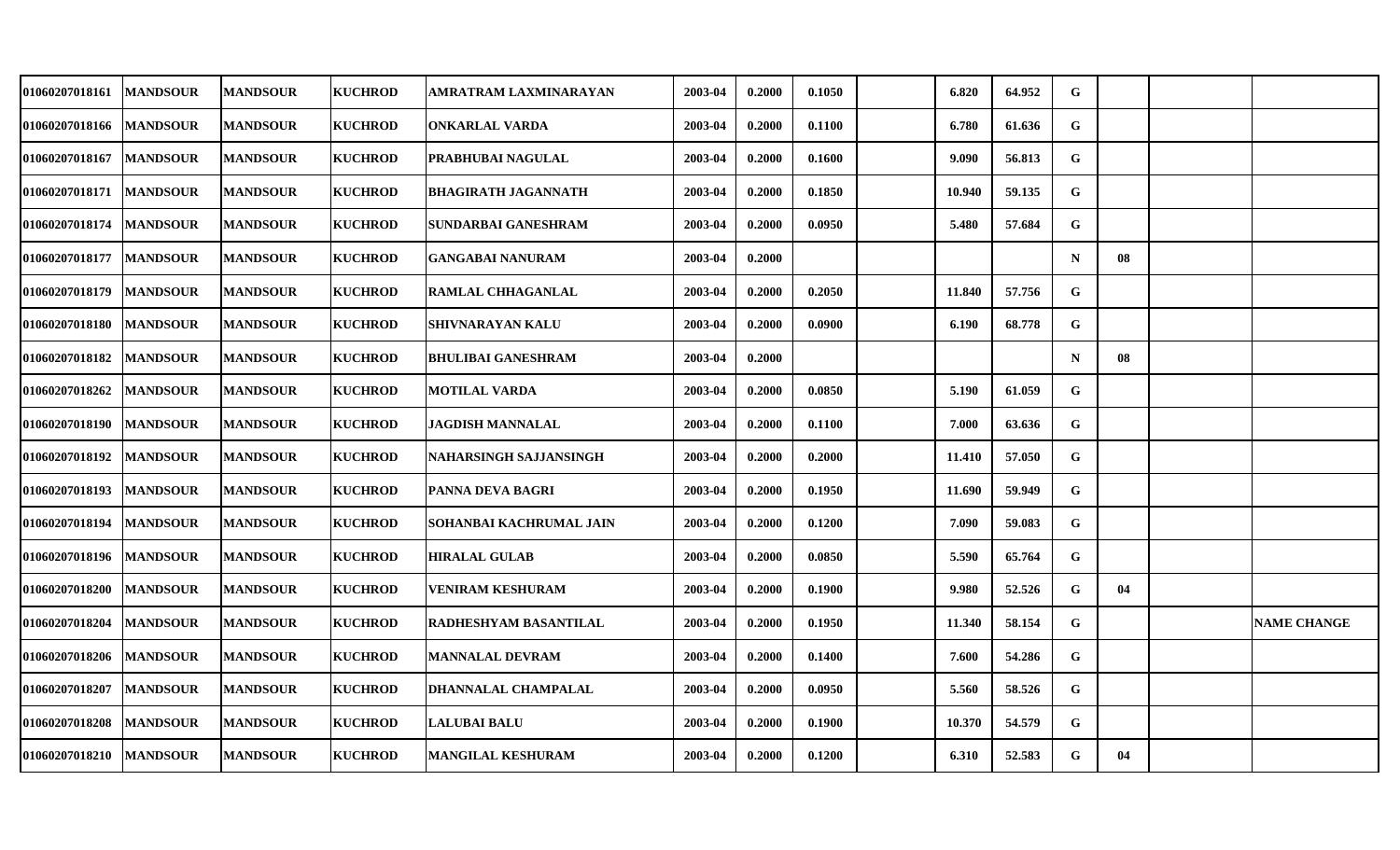|                 | <b>MANDSOUR</b>                                                                                                                                                                                                                                                                                                                                                       | <b>KUCHROD</b> | BHAGVATILAL RAMCHANDRA                | 2003-04 | 0.2000 | 0.1900 | 12.240 | 64.421 | G           |    |                    |
|-----------------|-----------------------------------------------------------------------------------------------------------------------------------------------------------------------------------------------------------------------------------------------------------------------------------------------------------------------------------------------------------------------|----------------|---------------------------------------|---------|--------|--------|--------|--------|-------------|----|--------------------|
|                 | <b>MANDSOUR</b>                                                                                                                                                                                                                                                                                                                                                       | <b>KUCHROD</b> | <b>PRABHULAL LAXMINARAYAN PATIDAR</b> | 2003-04 | 0.2000 | 0.1850 | 11.750 | 63.514 | $\mathbf G$ |    |                    |
|                 | <b>MANDSOUR</b>                                                                                                                                                                                                                                                                                                                                                       | <b>KUCHROD</b> | <b>SURAJBAI NANDRAM</b>               | 2003-04 | 0.2000 | 0.1900 | 11.430 | 60.158 | $\mathbf G$ |    | <b>NAME CHANGE</b> |
| <b>MANDSOUR</b> | <b>MANDSOUR</b>                                                                                                                                                                                                                                                                                                                                                       | <b>KUCHROD</b> | MAHENDRAKUMAR KANHAIYALAL             | 2003-04 | 0.2000 |        |        |        | $\mathbf N$ | 08 |                    |
|                 | <b>MANDSOUR</b>                                                                                                                                                                                                                                                                                                                                                       | <b>KUCHROD</b> | <b>RAMPRATAP DHURA</b>                | 2003-04 | 0.2000 |        |        |        | $\mathbf N$ |    |                    |
|                 | <b>MANDSOUR</b>                                                                                                                                                                                                                                                                                                                                                       | <b>KUCHROD</b> | <b>SURESH MOHANLAL</b>                | 2003-04 | 0.2000 | 0.1700 | 10.280 | 60.471 | G           |    |                    |
|                 | <b>MANDSOUR</b>                                                                                                                                                                                                                                                                                                                                                       | <b>KUCHROD</b> | <b>RATANLAL BHERULAL</b>              | 2003-04 | 0.2000 | 0.2050 | 12.020 | 58.634 | $\mathbf G$ |    |                    |
|                 | <b>MANDSOUR</b>                                                                                                                                                                                                                                                                                                                                                       | <b>KUCHROD</b> | <b>MOHANLAL BHERA</b>                 | 2003-04 | 0.2000 | 0.1900 | 11.740 | 61.789 | G           |    |                    |
|                 | <b>MANDSOUR</b>                                                                                                                                                                                                                                                                                                                                                       | <b>KUCHROD</b> | <b>KARULAL ATMARAM</b>                | 2003-04 | 0.2000 | 0.2000 | 11.870 | 59.350 | G           |    |                    |
|                 | <b>MANDSOUR</b>                                                                                                                                                                                                                                                                                                                                                       | <b>KUCHROD</b> | SURESH MOHANLAL PATIDAR               | 2003-04 | 0.2000 | 0.1850 | 9.810  | 53.027 | G           | 04 |                    |
|                 | <b>MANDSOUR</b>                                                                                                                                                                                                                                                                                                                                                       | <b>KUCHROD</b> | DASHRATH KANHAIYALAL                  | 2003-04 | 0.2000 | 0.0750 | 4.230  | 56.400 | G           |    |                    |
|                 | <b>MANDSOUR</b>                                                                                                                                                                                                                                                                                                                                                       | <b>KUCHROD</b> | <b>GITABAI SHANKARLAL</b>             | 2003-04 | 0.2000 | 0.1400 | 8.620  | 61.571 | G           |    |                    |
|                 | <b>MANDSOUR</b>                                                                                                                                                                                                                                                                                                                                                       | <b>KUCHROD</b> | <b>JASVANT SARDULSINGH</b>            | 2003-04 | 0.2000 | 0.1900 | 10.820 | 56.947 | G           |    |                    |
|                 | <b>MANDSOUR</b>                                                                                                                                                                                                                                                                                                                                                       | <b>KUCHROD</b> | <b>BHANWARLAL NAGULAL</b>             | 2003-04 | 0.2000 | 0.1750 | 10.110 | 57.771 | G           |    |                    |
|                 | <b>MANDSOUR</b>                                                                                                                                                                                                                                                                                                                                                       | <b>KUCHROD</b> | <b>IPREMCHANDRA MANGILAL</b>          | 2003-04 | 0.2000 | 0.1650 | 10.050 | 60.909 | G           |    |                    |
| <b>MANDSOUR</b> | <b>MANDSOUR</b>                                                                                                                                                                                                                                                                                                                                                       | <b>KUCHROD</b> | NIRMALKUMAR DHULCHAND JAIN            | 2003-04 | 0.2000 |        |        |        | N           | 08 |                    |
|                 | <b>MANDSOUR</b>                                                                                                                                                                                                                                                                                                                                                       | <b>KUCHROD</b> | NATHIBAI CHAGANLAL                    | 2003-04 | 0.2000 |        |        |        | ${\bf N}$   |    | <b>NAME CHANGE</b> |
|                 | <b>MANDSOUR</b>                                                                                                                                                                                                                                                                                                                                                       | <b>KUCHROD</b> | <b>GOVINDRAM BHAGIRATH</b>            | 2003-04 | 0.2000 |        |        |        | $\mathbf N$ |    |                    |
|                 | <b>MANDSOUR</b>                                                                                                                                                                                                                                                                                                                                                       | <b>KUCHROD</b> | NARAYANSINGH SAJJANSINGH              | 2003-04 | 0.2000 | 0.1750 | 10.820 | 61.829 | G           |    |                    |
|                 | <b>MANDSOUR</b>                                                                                                                                                                                                                                                                                                                                                       | <b>KUCHROD</b> | JAGDISH KANHAIYALAL                   | 2003-04 | 0.2000 | 0.0900 | 5.270  | 58.556 | G           |    |                    |
|                 | <b>MANDSOUR</b>                                                                                                                                                                                                                                                                                                                                                       | <b>KUCHROD</b> | <b>BALCHAND VARDA</b>                 | 2003-04 | 0.2000 | 0.0900 | 5.390  | 59.889 | $\mathbf G$ |    |                    |
|                 | <b>MANDSOUR</b><br><b>MANDSOUR</b><br><b>MANDSOUR</b><br><b>MANDSOUR</b><br><b>MANDSOUR</b><br><b>MANDSOUR</b><br><b>MANDSOUR</b><br><b>MANDSOUR</b><br><b>MANDSOUR</b><br><b>MANDSOUR</b><br><b>MANDSOUR</b><br><b>MANDSOUR</b><br><b>MANDSOUR</b><br><b>MANDSOUR</b><br><b>MANDSOUR</b><br><b>MANDSOUR</b><br><b>MANDSOUR</b><br><b>MANDSOUR</b><br><b>MANDSOUR</b> |                |                                       |         |        |        |        |        |             |    |                    |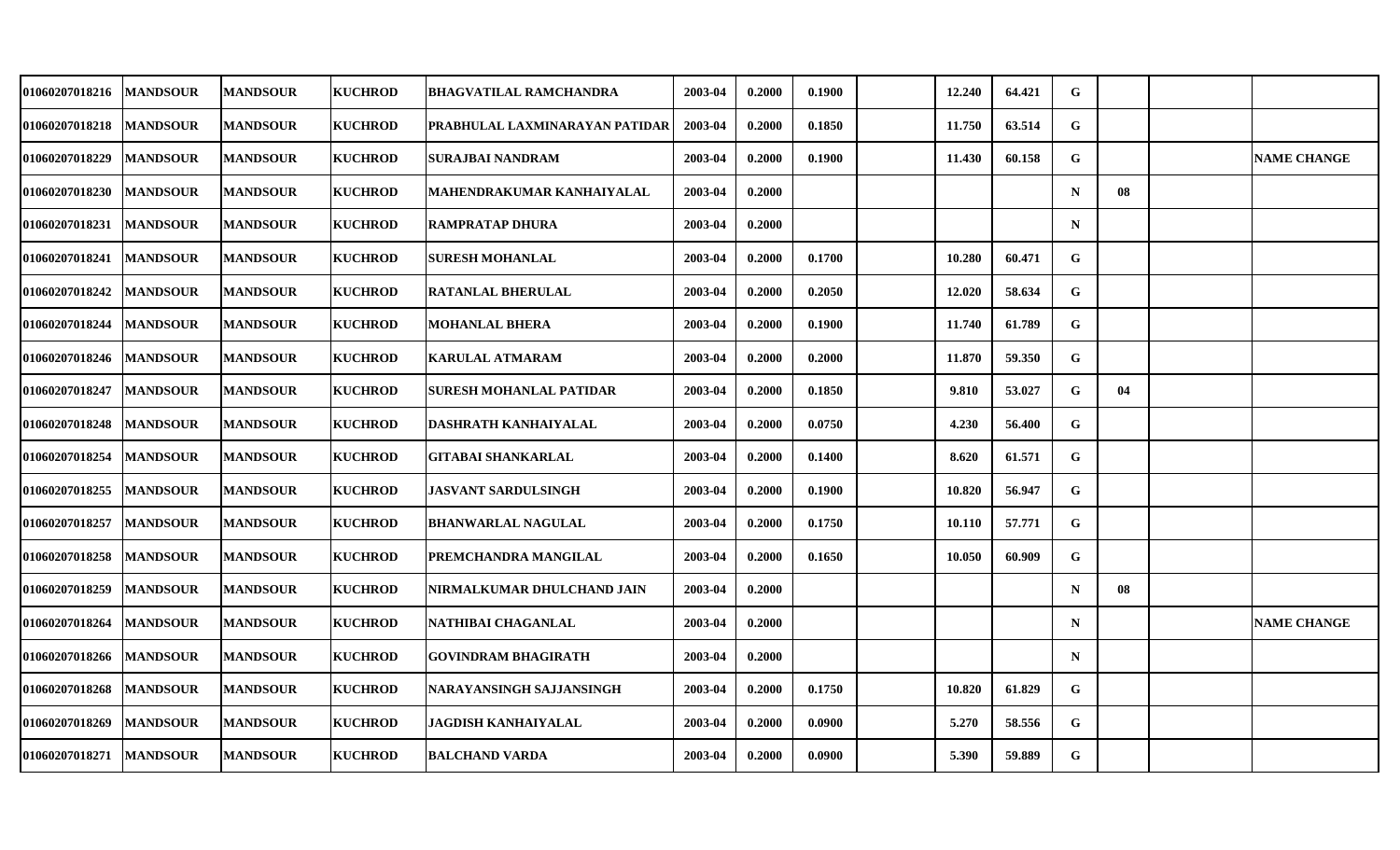| 01060207018272 | <b>MANDSOUR</b> | <b>MANDSOUR</b> | <b>KUCHROD</b> | AZADKUNWAR NANDLAL            | 2003-04 | 0.2000 | 0.1500 | 9.560  | 63.733 | G           |    |  |
|----------------|-----------------|-----------------|----------------|-------------------------------|---------|--------|--------|--------|--------|-------------|----|--|
| 01060207018274 | <b>MANDSOUR</b> | <b>MANDSOUR</b> | <b>KUCHROD</b> | GIRDHARILAL MAGNIRAM          | 2003-04 | 0.2000 | 0.1900 | 11.830 | 62.263 | G           |    |  |
| 01060207018275 | <b>MANDSOUR</b> | <b>MANDSOUR</b> | <b>KUCHROD</b> | <b>KARULAL MOHANLAL</b>       | 2003-04 | 0.2000 | 0.1900 | 10.140 | 53.368 | G           | 04 |  |
| 01060207018276 | <b>MANDSOUR</b> | <b>MANDSOUR</b> | <b>KUCHROD</b> | DINDAYAL DURGASHANKAR         | 2003-04 | 0.2000 |        |        |        | $\mathbf N$ | 08 |  |
| 01060207018277 | <b>MANDSOUR</b> | <b>MANDSOUR</b> | <b>KUCHROD</b> | KANHAIYALAL RAMCHANDRA        | 2003-04 | 0.2000 | 0.0600 | 3.620  | 60.333 | G           |    |  |
| 01060207018278 | <b>MANDSOUR</b> | <b>MANDSOUR</b> | <b>KUCHROD</b> | SHANTIBAI RADHESHYAM          | 2003-04 | 0.2000 |        |        |        | $\mathbf N$ |    |  |
| 01060207018279 | <b>MANDSOUR</b> | <b>MANDSOUR</b> | <b>KUCHROD</b> | GANESHRAM NATHULAL            | 2003-04 | 0.2000 | 0.2100 | 12.070 | 57.476 | G           |    |  |
| 01060207018280 | <b>MANDSOUR</b> | <b>MANDSOUR</b> | <b>KUCHROD</b> | RADHESHYAM MANGILAL           | 2003-04 | 0.2000 | 0.1000 | 6.680  | 66.800 | G           |    |  |
| 01060207018281 | <b>MANDSOUR</b> | <b>MANDSOUR</b> | <b>KUCHROD</b> | JAGDISH AATMARAM              | 2003-04 | 0.2000 | 0.2000 | 12.420 | 62.100 | G           |    |  |
| 01060207018283 | <b>MANDSOUR</b> | <b>MANDSOUR</b> | <b>KUCHROD</b> | <b>BASANTILAL SHIVNARAYAN</b> | 2003-04 | 0.2000 | 0.1850 | 9.550  | 51.622 | G           | 04 |  |
| 01060207018284 | <b>MANDSOUR</b> | <b>MANDSOUR</b> | <b>KUCHROD</b> | SHIVKUMAR DINDAYAL            | 2003-04 | 0.2000 | 0.1150 | 7.890  | 68.609 | $\mathbf G$ |    |  |
| 01060207018291 | <b>MANDSOUR</b> | <b>MANDSOUR</b> | <b>KUCHROD</b> | <b>RAMLAL KANHAIYALAL</b>     | 2003-04 | 0.2000 | 0.2000 | 11.780 | 58.900 | G           |    |  |
| 01060207018292 | <b>MANDSOUR</b> | <b>MANDSOUR</b> | <b>KUCHROD</b> | DHANNALAL DHURALAL (CHOHAN)   | 2003-04 | 0.2000 |        |        |        | $\mathbf N$ |    |  |
| 01060207018294 | <b>MANDSOUR</b> | <b>MANDSOUR</b> | <b>KUCHROD</b> | JAYANTILAL KANHAIYALAL        | 2003-04 | 0.2000 | 0.1300 | 7.410  | 57.000 | G           |    |  |
| 01060207018295 | <b>MANDSOUR</b> | <b>MANDSOUR</b> | <b>KUCHROD</b> | <b>SHAKUR SHAH SHOKINSHAH</b> | 2003-04 | 0.2000 | 0.1700 | 10.610 | 62.412 | G           |    |  |
| 01060207018300 | <b>MANDSOUR</b> | <b>MANDSOUR</b> | <b>KUCHROD</b> | JAGDISH RATANLAL (DIKSHIT)    | 2003-04 | 0.2000 | 0.2000 | 11.880 | 59.400 | G           |    |  |
| 01060207018301 | <b>MANDSOUR</b> | <b>MANDSOUR</b> | <b>KUCHROD</b> | <b>BADRILAL GORDHANLAL</b>    | 2003-04 | 0.2000 | 0.2100 | 11.970 | 57.000 | G           |    |  |
| 01060207018302 | <b>MANDSOUR</b> | <b>MANDSOUR</b> | <b>KUCHROD</b> | <b>RAMLAL AMARCHAND</b>       | 2003-04 | 0.2000 | 0.2000 | 11.420 | 57.100 | G           |    |  |
| 01060207018304 | <b>MANDSOUR</b> | <b>MANDSOUR</b> | <b>KUCHROD</b> | <b>BADRILAL NANURAM</b>       | 2003-04 | 0.2000 | 0.1900 | 9.950  | 52.368 | G           | 04 |  |
| 01060207018306 | <b>MANDSOUR</b> | <b>MANDSOUR</b> | <b>KUCHROD</b> | CHAGANLAL RAMCHANDRA          | 2003-04 | 0.2000 | 0.1000 | 5.230  | 52.300 | G           | 04 |  |
| 01060207018313 | <b>MANDSOUR</b> | <b>MANDSOUR</b> | <b>KUCHROD</b> | <b>BADRILAL GANESHRAM</b>     | 2003-04 | 0.2000 | 0.1550 | 8.810  | 56.839 | G           |    |  |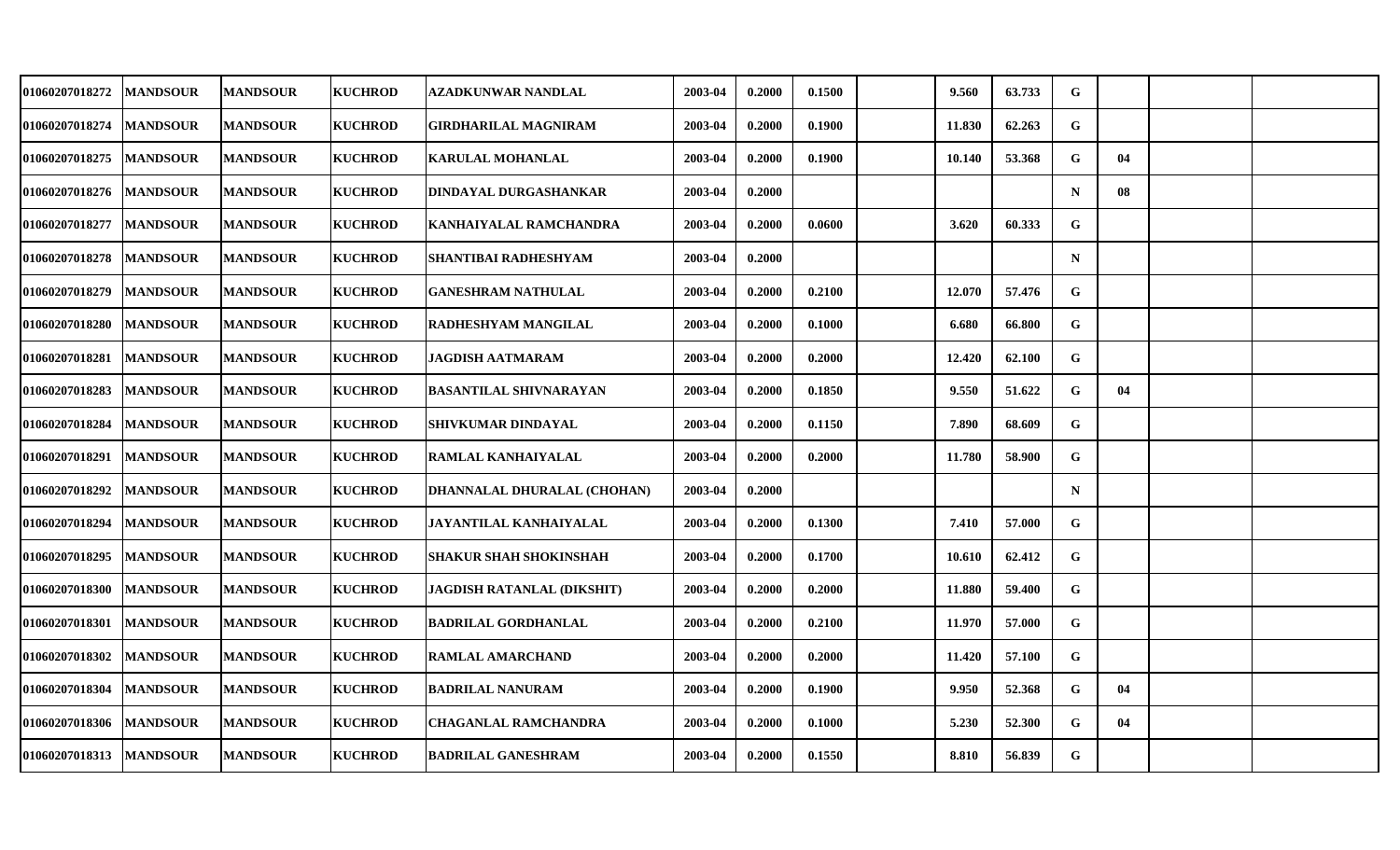| <b>01060207018314</b> | <b>MANDSOUR</b>  | <b>MANDSOUR</b> | <b>KUCHROD</b>  | <b>RAMCHANDRA RAMLAL</b>     | 2003-04 | 0.2000 | 0.1050 | 6.440  | 61.333 | G           |    |                |                           |
|-----------------------|------------------|-----------------|-----------------|------------------------------|---------|--------|--------|--------|--------|-------------|----|----------------|---------------------------|
| 01060207018316        | <b>MANDSOUR</b>  | <b>MANDSOUR</b> | <b>KUCHROD</b>  | <b>BABULAL MOTILAL</b>       | 2003-04 | 0.2000 | 0.1950 | 12.310 | 63.128 | G           |    |                |                           |
| 01060207018317        | <b>MANDSOUR</b>  | <b>MANDSOUR</b> | <b>KUCHROD</b>  | <b>BHERULAL BHAGIRATH</b>    | 2003-04 | 0.2000 | 0.1900 | 9.760  | 51.368 | G           | 04 |                |                           |
| 01060207018320        | <b>MANDSOUR</b>  | <b>MANDSOUR</b> | <b>KUCHROD</b>  | <b>KAMLABAI BAGDIRAM</b>     | 2003-04 | 0.2000 | 0.1500 | 7.500  | 50.000 | $\mathbf I$ | 02 |                |                           |
| 01060207018323        | <b>MANDSOUR</b>  | <b>MANDSOUR</b> | <b>KUCHROD</b>  | SHANKARLAL VENIRAM           | 2003-04 | 0.2000 | 0.1900 | 10.540 | 55.474 | G           |    |                |                           |
| 01060207018126        | <b>MANDSOUR</b>  | <b>MANDSOUR</b> | <b>KUCHROD</b>  | <b>BALU BHAGGA SUWAN</b>     | 2003-04 | 0.2000 |        |        |        | $\mathbf N$ | 08 |                | <b>NAME CHANGE</b>        |
| 01060207018330        | <b>MANDSOUR</b>  | <b>MANDSOUR</b> | <b>KUCHROD</b>  | DHANNALAL KACHRULAL          | 2003-04 | 0.2000 | 0.1950 | 10.820 | 55.487 | G           |    |                |                           |
| 01060207018332        | <b>MANDSOUR</b>  | <b>MANDSOUR</b> | <b>KUCHROD</b>  | <b>RATANLAL KODAR</b>        | 2003-04 | 0.2000 | 0.1000 | 5.630  | 56.300 | G           |    |                |                           |
| 01060207018334        | <b>MANDSOUR</b>  | <b>MANDSOUR</b> | <b>KUCHROD</b>  | <b>SALAGRAM DHURALAL</b>     | 2003-04 | 0.2000 | 0.1650 | 9.810  | 59.455 | G           |    |                |                           |
| 01060207018338        | <b>MANDSOUR</b>  | <b>MANDSOUR</b> | <b>KUCHROD</b>  | <b>BADRILAL BAGDIRAM</b>     | 2003-04 | 0.2000 |        |        |        | $\mathbf N$ |    |                |                           |
| 01060207018340        | <b>MANDSOUR</b>  | <b>MANDSOUR</b> | <b>KUCHROD</b>  | AMARSINGH MOHANLAL           | 2003-04 | 0.2000 | 0.1900 | 12.030 | 63.316 | G           |    | 01060207017002 | <b>TRANSFER/RATIKHEDI</b> |
| 01060319151106 RATLAM |                  | <b>PIPLODA</b>  | <b>RANAYRA</b>  | <b>CHAGANLAL SHOBHARAM</b>   | 2003-04 | 0.2000 | 0.2100 | 12.050 | 57.381 | G           |    | 01060207018341 | <b>TRANSFER/KUCHROD</b>   |
| 01060207019001        | <b>IMANDSOUR</b> | <b>MANDSOUR</b> | ISHAWKHEDI      | <b>UMRAOSINGH BHERUSINGH</b> | 2003-04 | 0.2000 | 0.1950 | 11.980 | 61.436 | G           | 10 |                |                           |
| 01060207019006        | <b>MANDSOUR</b>  | <b>MANDSOUR</b> | ISHAWKHEDI      | <b>BHAGGA NANURAM</b>        | 2003-04 | 0.2000 | 0.1450 | 9.440  | 65.103 | G           | 10 |                |                           |
| 01060207020001        | <b>MANDSOUR</b>  | <b>MANDSOUR</b> | <b>PETLAWAD</b> | <b>MANGILAL BHERA DANGI</b>  | 2003-04 | 0.2000 | 0.1900 | 10.100 | 53.158 | G           | 04 |                |                           |
| 01060207020003        | <b>MANDSOUR</b>  | <b>MANDSOUR</b> | PETLAWAD        | <b>BASANTILAL ONKARLAL</b>   | 2003-04 | 0.2000 | 0.2000 | 12.450 | 62.250 | G           |    |                |                           |
| 01060207020004        | <b>MANDSOUR</b>  | <b>MANDSOUR</b> | <b>PETLAWAD</b> | <b>UMRAVSINGH FATESINGH</b>  | 2003-04 | 0.2000 | 0.1850 | 10.960 | 59.243 | G           |    |                |                           |
| 01060207020005        | <b>MANDSOUR</b>  | <b>MANDSOUR</b> | <b>PETLAWAD</b> | <b>GANPAT JAGANNATH</b>      | 2003-04 | 0.2000 | 0.1950 | 10.450 | 53.590 | G           | 04 |                |                           |
| 01060207020006        | <b>MANDSOUR</b>  | <b>MANDSOUR</b> | <b>PETLAWAD</b> | <b>SARDARBAI PUNA</b>        | 2003-04 | 0.2000 | 0.1950 | 11.980 | 61.436 | G           |    |                |                           |
| 01060207020007        | <b>MANDSOUR</b>  | <b>MANDSOUR</b> | <b>PETLAWAD</b> | <b>BALARAM NAND BRAHAMAN</b> | 2003-04 | 0.2000 | 0.1950 | 11.520 | 59.077 | G           |    |                |                           |
| 01060207020009        | <b>MANDSOUR</b>  | <b>MANDSOUR</b> | <b>PETLAWAD</b> | HARINARAYAN RADHU            | 2003-04 | 0.2000 | 0.1550 | 8.420  | 54.323 | G           |    |                |                           |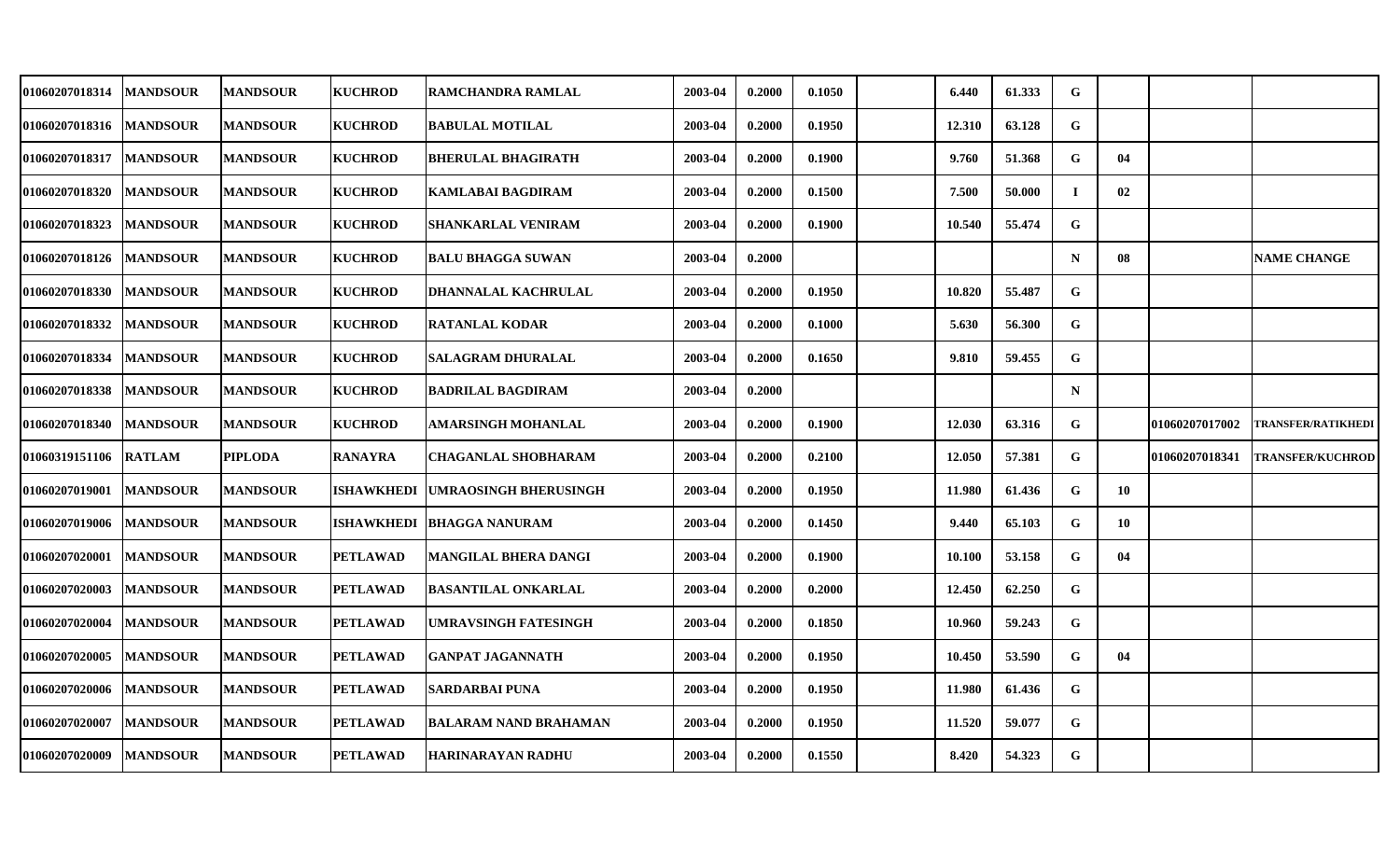| <b>01060207020011</b> | <b>MANDSOUR</b> | <b> MANDSOUR</b> | <b>PETLAWAD</b> | <b>BHERULAL LALA</b>         | 2003-04 | 0.2000 | 0.1900 | 11.100 | 58.421 | G           |    |                |                    |
|-----------------------|-----------------|------------------|-----------------|------------------------------|---------|--------|--------|--------|--------|-------------|----|----------------|--------------------|
| <b>01060207020012</b> | <b>MANDSOUR</b> | <b>MANDSOUR</b>  | <b>PETLAWAD</b> | <b>BALURAM JAGANNATH</b>     | 2003-04 | 0.2000 | 0.1950 | 11.170 | 57.282 | G           |    |                |                    |
| <b>01060207020014</b> | <b>MANDSOUR</b> | <b>MANDSOUR</b>  | <b>PETLAWAD</b> | NAHARSINGH DEEPSINGH         | 2003-04 | 0.2000 | 0.1900 | 10.880 | 57.263 | G           |    |                |                    |
| <b>01060207020021</b> | <b>MANDSOUR</b> | <b>MANDSOUR</b>  | <b>PETLAWAD</b> | <b>BALURAM LAXMAN</b>        | 2003-04 | 0.2000 | 0.2000 | 12.150 | 60.750 | G           |    |                |                    |
| <b>01060207020023</b> | <b>MANDSOUR</b> | <b>MANDSOUR</b>  | <b>PETLAWAD</b> | BHANWARSINGH BHAGWANSINGH    | 2003-04 | 0.2000 | 0.2050 | 11.920 | 58.146 | G           |    |                |                    |
| <b>01060207020030</b> | <b>MANDSOUR</b> | <b>MANDSOUR</b>  | <b>PETLAWAD</b> | <b>RAMSINGH DHULESINGH</b>   | 2003-04 | 0.2000 | 0.2000 | 2.960  | 14.800 | G           | 04 |                |                    |
| 01060207020031        | <b>MANDSOUR</b> | <b>MANDSOUR</b>  | <b>PETLAWAD</b> | JASVANTSINGH LALKUNWAR       | 2003-04 | 0.2000 | 0.1950 | 3.130  | 16.051 | G           | 04 |                |                    |
| <b>01060207020042</b> | <b>MANDSOUR</b> | <b>MANDSOUR</b>  | <b>PETLAWAD</b> | SURESHCHANDRA RAMLALJI JOSHI | 2003-04 | 0.2000 | 0.1850 | 11.790 | 63.730 | G           |    |                |                    |
| 01060207020047        | <b>MANDSOUR</b> | <b>MANDSOUR</b>  | <b>PETLAWAD</b> | <b>BALUSINGH BHUWANSINGH</b> | 2003-04 | 0.2000 | 0.1800 | 10.170 | 56.500 | G           |    |                |                    |
| 01060207020050        | <b>MANDSOUR</b> | <b>MANDSOUR</b>  | <b>PETLAWAD</b> | <b>RAJKUNWAR ONKARSINGH</b>  | 2003-04 | 0.2000 | 0.1950 | 12.080 | 61.949 | G           |    |                | <b>NAME CHANGE</b> |
| <b>01060207020056</b> | <b>MANDSOUR</b> | <b>MANDSOUR</b>  | <b>PETLAWAD</b> | SHAMBHULAL TULSIRAM          | 2003-04 | 0.2000 | 0.1850 | 11.560 | 62.486 | G           |    |                | <b>NAME CHANGE</b> |
| <b>01060207020057</b> | <b>MANDSOUR</b> | <b>MANDSOUR</b>  | <b>PETLAWAD</b> | RAMESHCHANDRA BHAGMAL        | 2003-04 | 0.2000 | 0.2100 | 11.710 | 55.762 | G           |    |                |                    |
| 01060207020069        | <b>MANDSOUR</b> | <b>MANDSOUR</b>  | <b>PETLAWAD</b> | SUSHILABAI NIRANJANNATH      | 2003-04 | 0.2000 | 0.1850 | 10.750 | 58.108 | G           |    |                |                    |
| <b>01060207020070</b> | <b>MANDSOUR</b> | <b>MANDSOUR</b>  | <b>PETLAWAD</b> | SHIVNARAYAN RAMNARAYAN       | 2003-04 | 0.2000 | 0.1800 | 10.370 | 57.611 | G           |    |                |                    |
| 01060207020073        | <b>MANDSOUR</b> | <b>MANDSOUR</b>  | <b>PETLAWAD</b> | SARDARSINGH KARANSINGH       | 2003-04 | 0.2000 | 0.1850 | 11.430 | 61.784 | G           |    |                |                    |
| <b>01060207020076</b> | <b>MANDSOUR</b> | <b>MANDSOUR</b>  | PETLAWAD        | RAMSINGH ONKARSINGH          | 2003-04 | 0.2000 | 0.1950 | 10.790 | 55.333 | G           |    | 01060207015064 |                    |
| 01060207020083        | <b>MANDSOUR</b> | <b>MANDSOUR</b>  | <b>PETLAWAD</b> | RAMCHANDRA DAYARAM           | 2003-04 | 0.2000 | 0.1850 | 11.530 | 62.324 | $\mathbf G$ |    |                |                    |
| 01060207020086        | <b>MANDSOUR</b> | <b>MANDSOUR</b>  | <b>PETLAWAD</b> | NATHIBAI BHAGVATILAL         | 2003-04 | 0.2000 | 0.1950 | 2.720  | 13.949 | G           | 04 |                |                    |
| 01060207020087        | <b>MANDSOUR</b> | <b>MANDSOUR</b>  | <b>PETLAWAD</b> | NAGUSINGH MADHOSINGH         | 2003-04 | 0.2000 | 0.1950 | 11.600 | 59.487 | G           |    |                |                    |
| <b>01060207020088</b> | <b>MANDSOUR</b> | <b>MANDSOUR</b>  | <b>PETLAWAD</b> | <b>NAGULAL BHANWARLAL</b>    | 2003-04 | 0.2000 | 0.0950 | 5.430  | 57.158 | G           |    |                |                    |
| 01060207020089        | <b>MANDSOUR</b> | <b>MANDSOUR</b>  | <b>PETLAWAD</b> | <b>MUNNALAL LAXMAN</b>       | 2003-04 | 0.2000 | 0.1950 | 11.450 | 58.718 | G           |    |                |                    |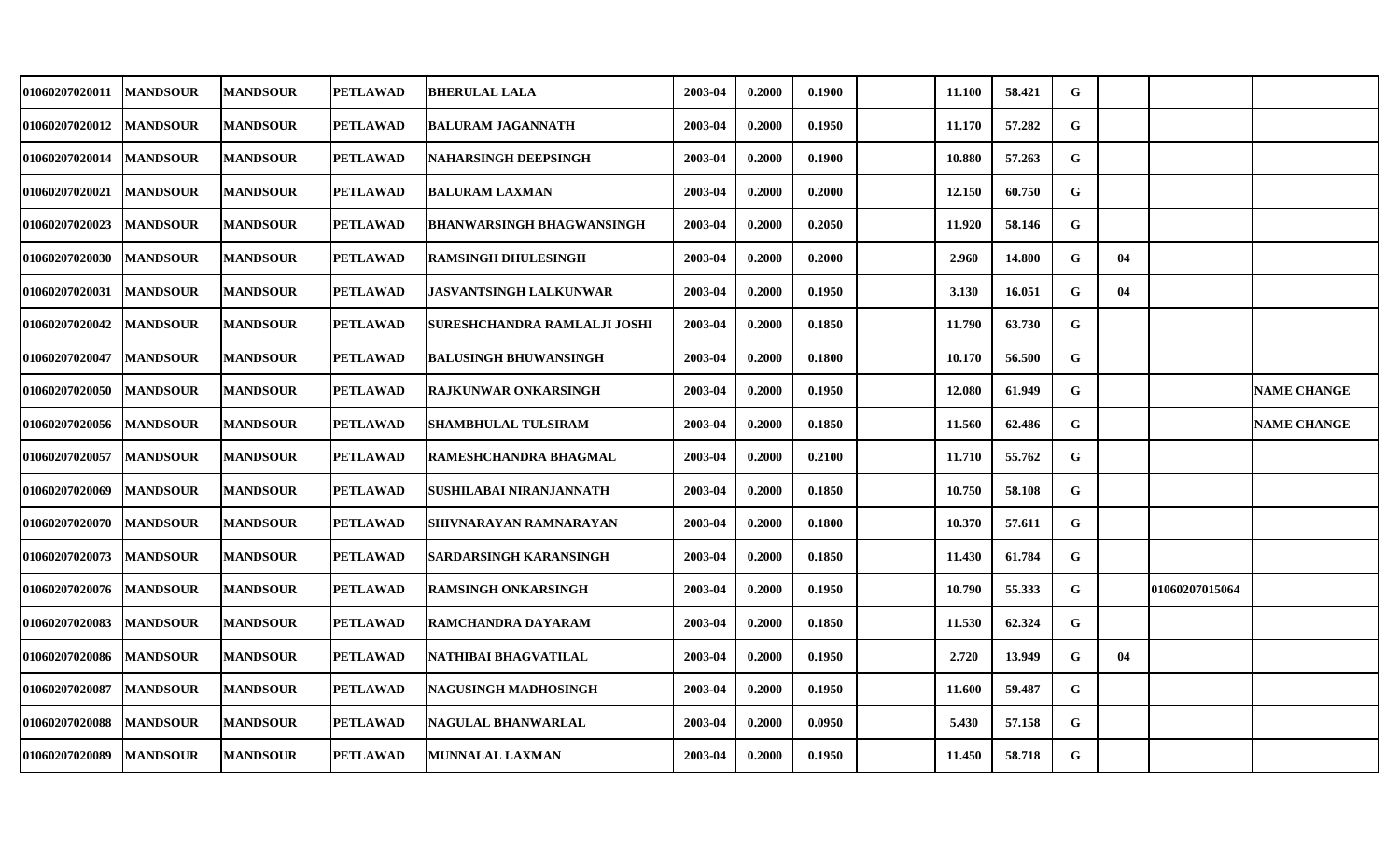| <b>01060207020091</b> | <b>MANDSOUR</b> | <b>MANDSOUR</b> | <b>PETLAWAD</b>  | MITTHUSINGH ONKARISNGH          | 2003-04 | 0.2000 | 0.1850 | 11.000 | 59.459 | G           |    |                                          |
|-----------------------|-----------------|-----------------|------------------|---------------------------------|---------|--------|--------|--------|--------|-------------|----|------------------------------------------|
| <b>01060207020093</b> | <b>MANDSOUR</b> | <b>MANDSOUR</b> | <b>PETLAWAD</b>  | JAYPALSINGH KARANSINGH          | 2003-04 | 0.2000 | 0.1900 | 11.970 | 63.000 | G           |    |                                          |
| <b>01060207020098</b> | <b>MANDSOUR</b> | <b>MANDSOUR</b> | <b>PETLAWAD</b>  | HIRALAL VARDICHAND              | 2003-04 | 0.2000 | 0.1900 | 11.340 | 59.684 | G           |    |                                          |
| <b>01060207020100</b> | <b>MANDSOUR</b> | <b>MANDSOUR</b> | <b>PETLAWAD</b>  | <b>GORDHANSINGH BADANSINGH</b>  | 2003-04 | 0.2000 | 0.1900 | 10.960 | 57.684 | G           |    |                                          |
| <b>01060207020101</b> | <b>MANDSOUR</b> | <b>MANDSOUR</b> | <b>PETLAWAD</b>  | BHOPALSINGH NAHARSINGH          | 2003-04 | 0.2000 | 0.1950 | 12.240 | 62.769 | G           |    |                                          |
| 01060207020104        | <b>MANDSOUR</b> | <b>MANDSOUR</b> | <b>PETLAWAD</b>  | <b>GANPATLAL KACHRULAL</b>      | 2003-04 | 0.2000 | 0.1700 | 3.770  | 22.176 | G           | 04 |                                          |
| <b>01060207020109</b> | <b>MANDSOUR</b> | <b>MANDSOUR</b> | PETLAWAD         | BHERULAL VARDICHAND             | 2003-04 | 0.2000 | 0.1850 | 11.440 | 61.838 | G           |    |                                          |
| 01060207020111        | <b>MANDSOUR</b> | <b>MANDSOUR</b> | <b>PETLAWAD</b>  | <b>BHANWARSINGH BHADURSINGH</b> | 2003-04 | 0.2000 | 0.1850 | 10.190 | 55.081 | G           |    | <b>RANSFER/DHARIVAKHEDI MANDSOR I DN</b> |
| 01060207020116        | <b>MANDSOUR</b> | <b>MANDSOUR</b> | PETLAWAD         | <b>BANSIDAS JANKIDAS</b>        | 2003-04 | 0.2000 | 0.1950 | 3.290  | 16.872 | G           | 04 |                                          |
| 01060207020117        | <b>MANDSOUR</b> | <b>MANDSOUR</b> | <b>PETLAWAD</b>  | <b>BABULAL RAMLAL</b>           | 2003-04 | 0.2000 | 0.2000 | 10.410 | 52.050 | G           | 04 |                                          |
| <b>01060208021002</b> | <b>MANDSOUR</b> | <b>DALOUDA</b>  | DHANDHODA        | KALUSINGH DHULSINGH             | 2003-04 | 0.2000 | 0.1850 | 9.990  | 54.000 | $\mathbf G$ |    |                                          |
| <b>01060208021003</b> | <b>MANDSOUR</b> | <b>DALOUDA</b>  | DHANDHODA        | NANDA BHAGWAN                   | 2003-04 | 0.2000 | 0.1950 | 11.900 | 61.026 | G           |    |                                          |
| <b>01060208021009</b> | <b>MANDSOUR</b> | <b>DALOUDA</b>  | <b>DHANDHODA</b> | <b>PANNA BHAGIRATH</b>          | 2003-04 | 0.2000 | 0.2000 | 11.120 | 55.600 | G           |    |                                          |
| 01060208021013        | <b>MANDSOUR</b> | <b>DALOUDA</b>  | <b>DHANDHODA</b> | <b>LAXMAN HARIRAM</b>           | 2003-04 | 0.2000 | 0.2000 | 11.850 | 59.250 | G           |    |                                          |
| 01060208021016        | <b>MANDSOUR</b> | <b>DALOUDA</b>  | <b>DHANDHODA</b> | <b>FATTA KESHURAM</b>           | 2003-04 | 0.2000 | 0.1900 | 8.530  | 44.894 | $\mathbf I$ | 02 |                                          |
| <b>01060208021017</b> | <b>MANDSOUR</b> | <b>DALOUDA</b>  | DHANDHODA        | <b>RAMLAL MOTI</b>              | 2003-04 | 0.2000 | 0.1700 | 9.140  | 53.764 | G           | 04 |                                          |
| 01060208021018        | <b>MANDSOUR</b> | <b>DALOUDA</b>  | DHANDHODA        | LACHCHHIRAM GULAB               | 2003-04 | 0.2000 | 0.1900 | 11.810 | 62.158 | G           |    |                                          |
| 01060208021022        | <b>MANDSOUR</b> | <b>DALOUDA</b>  | <b>DHANDHODA</b> | <b>RAMNARAYAN DEVRAM</b>        | 2003-04 | 0.2000 | 0.2000 | 11.360 | 56.800 | G           |    |                                          |
| 01060208021033        | <b>MANDSOUR</b> | <b>DALOUDA</b>  | DHANDHODA        | <b>RAGHUNATH ONKAR</b>          | 2003-04 | 0.2000 | 0.2000 | 12.160 | 60.800 | G           |    |                                          |
| 01060208021036        | <b>MANDSOUR</b> | <b>DALOUDA</b>  | <b>DHANDHODA</b> | <b>MANGILAL NATHU</b>           | 2003-04 | 0.2000 | 0.1900 | 11.980 | 63.053 | G           |    |                                          |
| 01060208021039        | <b>MANDSOUR</b> | <b>DALOUDA</b>  | DHANDHODA        | <b>LALSINGH DEVISINGH</b>       | 2003-04 | 0.2000 | 0.1950 | 10.710 | 54.923 | G           |    |                                          |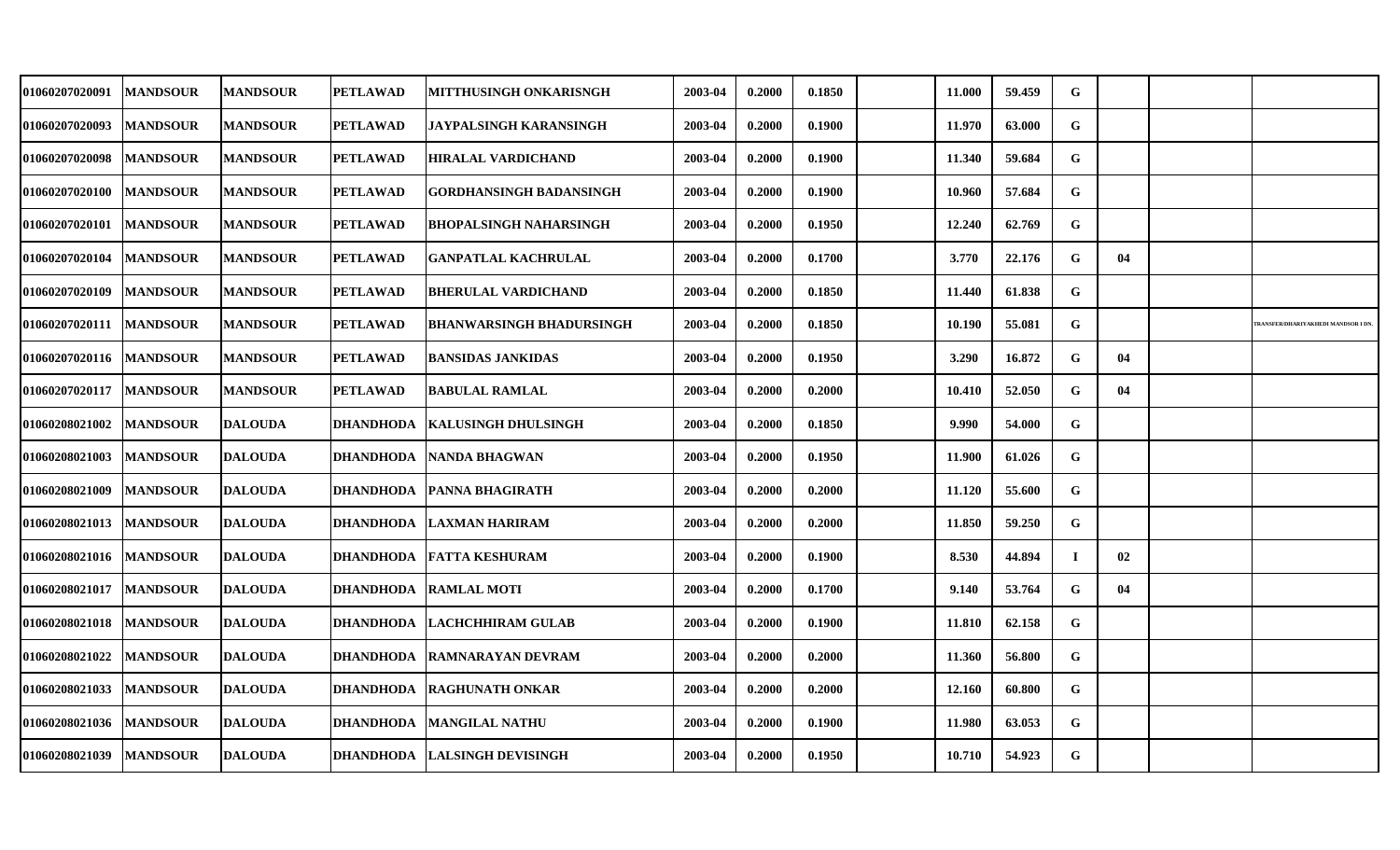| <b>01060208021045</b> | <b>MANDSOUR</b> | <b>DALOUDA</b> | <b>DHANDHODA</b> | <b>RAMESHWAR HIRALAL</b>      | 2003-04 | 0.2000 | 0.1800 | 8.410  | 46.722 | G           | 04 |                    |
|-----------------------|-----------------|----------------|------------------|-------------------------------|---------|--------|--------|--------|--------|-------------|----|--------------------|
| <b>01060208021047</b> | <b>MANDSOUR</b> | <b>DALOUDA</b> | <b>DHANDHODA</b> | <b>RAMLAL GULAB</b>           | 2003-04 | 0.2000 | 0.1800 | 10.440 | 58.000 | $\mathbf G$ |    |                    |
| <b>01060208021053</b> | <b>MANDSOUR</b> | <b>DALOUDA</b> | <b>DHANDHODA</b> | <b>GORDHANSINGH KALUSINGH</b> | 2003-04 | 0.2000 | 0.2000 | 11.040 | 55.200 | G           |    | <b>NAME CHANGE</b> |
| <b>01060208021054</b> | <b>MANDSOUR</b> | <b>DALOUDA</b> | <b>DHANDHODA</b> | <b>KAMLABAI NOJIBAI</b>       | 2003-04 | 0.2000 | 0.2000 | 10.470 | 52.350 | G           | 04 |                    |
| <b>01060208021057</b> | <b>MANDSOUR</b> | <b>DALOUDA</b> | <b>DHANDHODA</b> | <b>NANDA CHATARBHUJ</b>       | 2003-04 | 0.2000 | 0.2000 | 11.810 | 59.050 | G           |    |                    |
| 01060208021059        | <b>MANDSOUR</b> | <b>DALOUDA</b> | DHANDHODA        | ONKARSINGH SOHANSINGH         | 2003-04 | 0.2000 | 0.1850 | 10.990 | 59.405 | G           |    |                    |
| <b>01060208021060</b> | <b>MANDSOUR</b> | <b>DALOUDA</b> | DHANDHODA        | <b>RAMLAL ONKAR</b>           | 2003-04 | 0.2000 | 0.1950 | 11.910 | 61.077 | G           |    |                    |
| 01060208021061        | <b>MANDSOUR</b> | <b>DALOUDA</b> | DHANDHODA        | <b>SALAGRAM CHUNNILAL</b>     | 2003-04 | 0.2000 | 0.1900 | 11.460 | 60.316 | $\mathbf G$ |    |                    |
| 01060208021063        | <b>MANDSOUR</b> | <b>DALOUDA</b> | <b>DHANDHODA</b> | <b>BHERULAL GAMERJI</b>       | 2003-04 | 0.2000 | 0.1500 | 9.260  | 61.733 | G           |    |                    |
| 01060208021064        | <b>MANDSOUR</b> | <b>DALOUDA</b> | <b>DHANDHODA</b> | <b>HANSRAJ KISHAN</b>         | 2003-04 | 0.2000 | 0.2000 | 11.700 | 58.500 | G           |    |                    |
| 01060208021065        | <b>MANDSOUR</b> | <b>DALOUDA</b> | DHANDHODA        | <b>BHULIBAI BHERULAL</b>      | 2003-04 | 0.2000 | 0.2000 | 12.180 | 60.900 | G           |    |                    |
| <b>01060208021067</b> | <b>MANDSOUR</b> | <b>DALOUDA</b> | <b>DHANDHODA</b> | <b>GITABAI JAGANNATH</b>      | 2003-04 | 0.2000 | 0.1950 | 11.010 | 56.462 | G           |    |                    |
| <b>01060208021076</b> | <b>MANDSOUR</b> | <b>DALOUDA</b> | <b>DHANDHODA</b> | <b>NANDRAM KESHURAM</b>       | 2003-04 | 0.2000 | 0.2050 | 12.800 | 62.439 | ${\bf G}$   |    |                    |
| <b>01060208021081</b> | <b>MANDSOUR</b> | <b>DALOUDA</b> | <b>DHANDHODA</b> | <b>NAGU AASHA BHIL</b>        | 2003-04 | 0.2000 | 0.1900 | 11.510 | 60.579 | G           |    |                    |
| 01060208021082        | <b>MANDSOUR</b> | <b>DALOUDA</b> | <b>DHANDHODA</b> | <b>TULSIRAM BHERU</b>         | 2003-04 | 0.2000 | 0.2000 | 11.300 | 56.500 | G           |    |                    |
| <b>01060208021087</b> | <b>MANDSOUR</b> | <b>DALOUDA</b> | DHANDHODA        | <b>DHANNA BHERA</b>           | 2003-04 | 0.2000 | 0.1500 | 8.480  | 56.533 | $\mathbf G$ |    |                    |
| 01060208021092        | <b>MANDSOUR</b> | <b>DALOUDA</b> | DHANDHODA        | <b>DEVARAM LAXMAN</b>         | 2003-04 | 0.2000 | 0.1800 | 10.420 | 57.889 | G           |    |                    |
| 01060208021093        | <b>MANDSOUR</b> | <b>DALOUDA</b> | <b>DHANDHODA</b> | <b>BADRILAL SHOBHARAM</b>     | 2003-04 | 0.2000 | 0.1900 | 11.380 | 59.895 | G           |    |                    |
| 01060208021094        | <b>MANDSOUR</b> | <b>DALOUDA</b> | <b>DHANDHODA</b> | <b>BHERULAL BHAGWAN</b>       | 2003-04 | 0.2000 | 0.1950 | 10.760 | 55.179 | G           |    |                    |
| <b>01060208021095</b> | <b>MANDSOUR</b> | <b>DALOUDA</b> | <b>DHANDHODA</b> | SAGARBAI GANGARAM             | 2003-04 | 0.2000 | 0.1950 | 11.170 | 57.282 | G           |    |                    |
| 01060208021098        | <b>MANDSOUR</b> | <b>DALOUDA</b> | DHANDHODA        | <b>SOHANBAI SUHAGBAI</b>      | 2003-04 | 0.2000 | 0.1900 | 11.810 | 62.158 | G           |    |                    |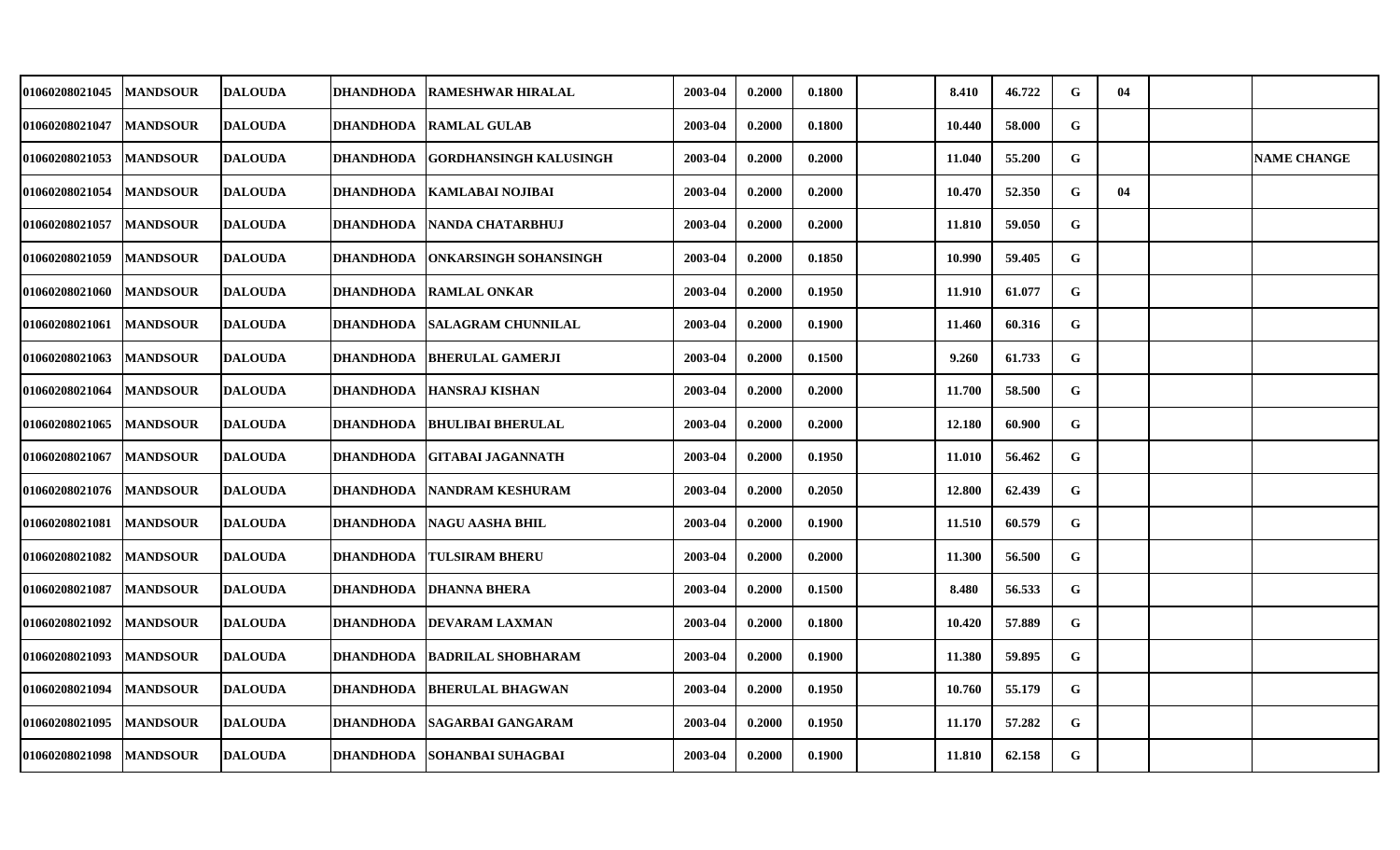| <b>01060208021099</b> | <b>MANDSOUR</b> | <b>DALOUDA</b> | DHANDHODA         | INANDRAM DEVRAM                | 2003-04 | 0.2000 | 0.1850 | 10.360 | 56.000 | G           |    |                |                           |
|-----------------------|-----------------|----------------|-------------------|--------------------------------|---------|--------|--------|--------|--------|-------------|----|----------------|---------------------------|
| <b>01060208021102</b> | <b>MANDSOUR</b> | <b>DALOUDA</b> | <b> DHANDHODA</b> | <b>MANGILAL BHERA</b>          | 2003-04 | 0.2000 | 0.1950 | 10.560 | 54.154 | $\mathbf G$ |    |                |                           |
| <b>01060208021106</b> | <b>MANDSOUR</b> | <b>DALOUDA</b> |                   | DHANDHODA DEUBAI DEWA          | 2003-04 | 0.2000 | 0.1950 | 12.030 | 61.692 | G           |    |                |                           |
| 01060208021109        | <b>MANDSOUR</b> | <b>DALOUDA</b> | <b>DHANDHODA</b>  | <b>SHUSHILABAI RAJMAL JAIN</b> | 2003-04 | 0.2000 | 0.2000 | 12.040 | 60.200 | G           |    | 01060207018134 | <b>TRANSFER/KUCHROD</b>   |
| <b>01060208021110</b> | <b>MANDSOUR</b> | <b>DALOUDA</b> | <b>DHANDHODA</b>  | JAGDISH ONKARLAL               | 2003-04 | 0.2000 | 0.2000 | 11.210 | 56.050 | G           |    |                | <b>TRANSFER/NIMBOD</b>    |
| <b>01060208022002</b> | <b>MANDSOUR</b> | <b>DALOUDA</b> | <b>KHODANA</b>    | GANPATSINGH BHUWANSINGH        | 2003-04 | 0.2000 | 0.2000 | 12.470 | 62.350 | G           |    |                |                           |
| <b>01060208022005</b> | <b>MANDSOUR</b> | <b>DALOUDA</b> | <b>KHODANA</b>    | <b>SURATRAM GULAB</b>          | 2003-04 | 0.2000 | 0.1700 | 9.880  | 58.118 | G           |    |                |                           |
| 01060208022008        | <b>MANDSOUR</b> | <b>DALOUDA</b> | <b>KHODANA</b>    | <b>SHIVKUNWAR KALUSINGH</b>    | 2003-04 | 0.2000 | 0.2000 | 11.880 | 59.400 | G           |    |                |                           |
| <b>01060208022015</b> | <b>MANDSOUR</b> | <b>DALOUDA</b> | <b>KHODANA</b>    | LAXMINARAYAN AMBARAM           | 2003-04 | 0.2000 | 0.1700 | 10.120 | 59.529 | G           |    |                |                           |
| 01060208022021        | <b>MANDSOUR</b> | <b>DALOUDA</b> | <b>KHODANA</b>    | <b>RAMA NANDA</b>              | 2003-04 | 0.2000 | 0.2050 | 12.020 | 58.634 | G           |    |                |                           |
| <b>01060208022022</b> | <b>MANDSOUR</b> | <b>DALOUDA</b> | <b>KHODANA</b>    | <b>MANGILAL TULSIRAM</b>       | 2003-04 | 0.2000 | 0.1950 | 11.250 | 57.692 | G           |    |                |                           |
| <b>01060208022032</b> | <b>MANDSOUR</b> | <b>DALOUDA</b> | <b>KHODANA</b>    | RAMCHANDRA PANNA               | 2003-04 | 0.2000 | 0.1900 | 11.720 | 61.684 | ${\bf G}$   |    |                |                           |
| <b>01060208022036</b> | <b>MANDSOUR</b> | <b>DALOUDA</b> | <b>KHODANA</b>    | <b>KACHRU KASTURIBAI</b>       | 2003-04 | 0.2000 | 0.2000 | 12.220 | 61.100 | G           |    |                |                           |
| <b>01060208022043</b> | <b>MANDSOUR</b> | <b>DALOUDA</b> | <b>KHODANA</b>    | NANDIBAI PANNALAL              | 2003-04 | 0.2000 | 0.1950 | 12.160 | 62.359 | G           |    |                |                           |
| <b>01060208022052</b> | <b>MANDSOUR</b> | <b>DALOUDA</b> | <b>KHODANA</b>    | <b>BHERULAL KESHURAM</b>       | 2003-04 | 0.2000 | 0.2100 | 12.670 | 60.333 | G           |    |                | <b>TRANSFER/PINGRALA</b>  |
| <b>01060208022056</b> | <b>MANDSOUR</b> | <b>DALOUDA</b> | KHODANA           | <b>GANPAT AMRATRAM TELI</b>    | 2003-04 | 0.2000 | 0.1950 | 12.020 | 61.641 | G           |    |                |                           |
| <b>01060208022061</b> | <b>MANDSOUR</b> | <b>DALOUDA</b> | <b>KHODANA</b>    | <b>MOHANLAL MODA</b>           | 2003-04 | 0.2000 | 0.1950 | 11.580 | 59.385 | G           |    | 01060207017051 | <b>TRANSFER/RATIKHEDI</b> |
| 01060208022062        | <b>MANDSOUR</b> | <b>DALOUDA</b> | <b>KHODANA</b>    | SHIVDAS HARIRAM                | 2003-04 | 0.2000 | 0.2000 | 12.650 | 63.250 | G           |    |                |                           |
| 01060208023008        | <b>MANDSOUR</b> | <b>DALOUDA</b> | <b>NANDWEL</b>    | <b>NANDRAM PANNALAL</b>        | 2003-04 | 0.2000 | 0.2050 | 11.820 | 57.659 | G           |    |                |                           |
| 01060208023012        | <b>MANDSOUR</b> | <b>DALOUDA</b> | <b>NANDWEL</b>    | <b>KESRIMAL NATHULAL</b>       | 2003-04 | 0.2000 | 0.2000 | 12.010 | 60.050 | G           |    |                |                           |
| 01060208023018        | <b>MANDSOUR</b> | <b>DALOUDA</b> | <b>NANDWEL</b>    | <b>PANNALAL JHAMAKLAL</b>      | 2003-04 | 0.2000 |        |        |        | N           | 08 |                |                           |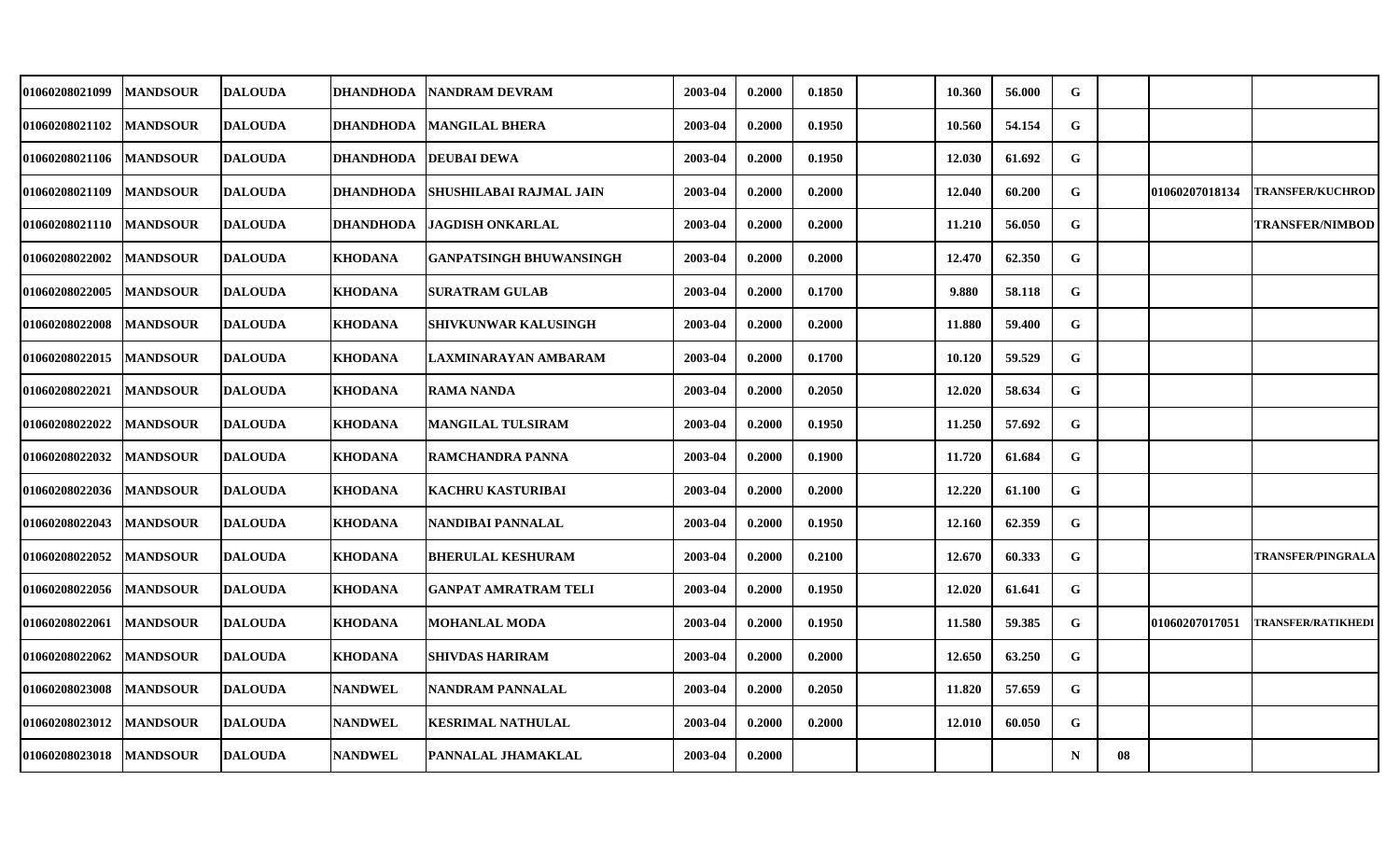| 01060208023021           | <b>MANDSOUR</b> | <b>DALOUDA</b> | <b>NANDWEL</b> | AMRATRAM ONKAR                | 2003-04 | 0.2000 | 0.2050 | 14.360 | 70.049 | G |                |                                   |
|--------------------------|-----------------|----------------|----------------|-------------------------------|---------|--------|--------|--------|--------|---|----------------|-----------------------------------|
| 01060208023024           | <b>MANDSOUR</b> | <b>DALOUDA</b> | <b>NANDWEL</b> | <b>BHAGWAN BAGDIRAM</b>       | 2003-04 | 0.2000 | 0.2100 | 11.580 | 55.143 | G |                |                                   |
| 01060208023027           | <b>MANDSOUR</b> | <b>DALOUDA</b> | <b>NANDWEL</b> | <b>BHERULAL BASANTILAL</b>    | 2003-04 | 0.2000 | 0.1850 | 10.650 | 57.568 | G |                |                                   |
| 01060208023028           | <b>MANDSOUR</b> | <b>DALOUDA</b> | <b>NANDWEL</b> | <b>SAJJANLAL CHUNNILAL</b>    | 2003-04 | 0.2000 | 0.1850 | 10.770 | 58.216 | G |                |                                   |
| 01060208023035           | <b>MANDSOUR</b> | <b>DALOUDA</b> | <b>NANDWEL</b> | ONKARLAL CHUNNILAL            | 2003-04 | 0.2000 | 0.2000 | 12.130 | 60.650 | G |                |                                   |
| 01060208023042           | <b>MANDSOUR</b> | <b>DALOUDA</b> | <b>NANDWEL</b> | <b>KAMLABAI SITARAM</b>       | 2003-04 | 0.2000 | 0.1900 | 11.640 | 61.263 | G |                |                                   |
| 01060208023054           | <b>MANDSOUR</b> | <b>DALOUDA</b> | <b>NANDWEL</b> | <b>UDDA CHENA</b>             | 2003-04 | 0.2000 | 0.1950 | 12.020 | 61.641 | G |                |                                   |
| 01060208023055           | <b>MANDSOUR</b> | <b>DALOUDA</b> | <b>NANDWEL</b> | <b>MANGILAL TARACHAND</b>     | 2003-04 | 0.2000 | 0.2000 | 12.090 | 60.450 | G |                |                                   |
| 01060208023059           | <b>MANDSOUR</b> | <b>DALOUDA</b> | <b>NANDWEL</b> | JAGANNATH ONKAR LAL           | 2003-04 | 0.2000 | 0.2000 | 11.470 | 57.350 | G |                |                                   |
| 01060208023064           | <b>MANDSOUR</b> | <b>DALOUDA</b> | <b>NANDWEL</b> | NATAWARLAL SITARAM            | 2003-04 | 0.2000 | 0.1900 | 11.870 | 62.474 | G |                |                                   |
| 01060208023073           | <b>MANDSOUR</b> | <b>DALOUDA</b> | <b>NANDWEL</b> | <b>GORDHAN MODHA</b>          | 2003-04 | 0.2000 | 0.2100 | 13.610 | 64.810 | G |                |                                   |
| 01060208023077           | <b>MANDSOUR</b> | <b>DALOUDA</b> | <b>NANDWEL</b> | <b>KHIMA MODA</b>             | 2003-04 | 0.2000 | 0.1950 | 10.930 | 56.051 | G |                |                                   |
| 01060208023078           | <b>MANDSOUR</b> | <b>DALOUDA</b> | <b>NANDWEL</b> | <b>GANESHRAM VARDA</b>        | 2003-04 | 0.2000 | 0.2100 | 11.590 | 55.190 | G |                |                                   |
| 01060208023080           | <b>MANDSOUR</b> | <b>DALOUDA</b> | <b>NANDWEL</b> | <b>KALU HIRA</b>              | 2003-04 | 0.2000 | 0.2050 | 12.180 | 59.414 | G |                |                                   |
| 01060208023094           | <b>MANDSOUR</b> | <b>DALOUDA</b> | <b>NANDWEL</b> | NARAYAN VARDA                 | 2003-04 | 0.2000 | 0.1950 | 11.680 | 59.897 | G |                |                                   |
| 01060208023103           | <b>MANDSOUR</b> | <b>DALOUDA</b> | <b>NANDWEL</b> | MOHAMMADHUSSAIN FAKIRMOHAMMAD | 2003-04 | 0.2000 | 0.2000 | 11.390 | 56.950 | G |                |                                   |
| 01060208023116  MANDSOUR |                 | <b>DALOUDA</b> | <b>NANDWEL</b> | RUKMANIBAI MANGILAL           | 2003-04 | 0.2000 | 0.2050 | 13.480 | 65.756 | G |                |                                   |
| 01060208023121           | <b>MANDSOUR</b> | <b>DALOUDA</b> | <b>NANDWEL</b> | DAKUBAI NATHUBAI              | 2003-04 | 0.2000 | 0.2000 | 11.670 | 58.350 | G |                |                                   |
| 01060208023151           | <b>MANDSOUR</b> | <b>DALOUDA</b> | <b>NANDWEL</b> | SAMANTSINGH JUJHARSINGH       | 2003-04 | 0.2000 | 0.1500 | 9.220  | 61.467 | G |                |                                   |
| 01060208023152           | <b>MANDSOUR</b> | <b>DALOUDA</b> | <b>NANDWEL</b> | <b>GODAVRIBAI KASTURIBAI</b>  | 2003-04 | 0.2000 | 0.2000 | 10.970 | 54.850 | G | 01060208041120 | <b>RANSFER/BEHPUR NAME CHANGE</b> |
| 01060208023153  MANDSOUR |                 | <b>DALOUDA</b> | <b>NANDWEL</b> | RAMKUNWARBAI RAMESHWAR        | 2003-04 | 0.2000 | 0.1900 | 11.490 | 60.474 | G |                |                                   |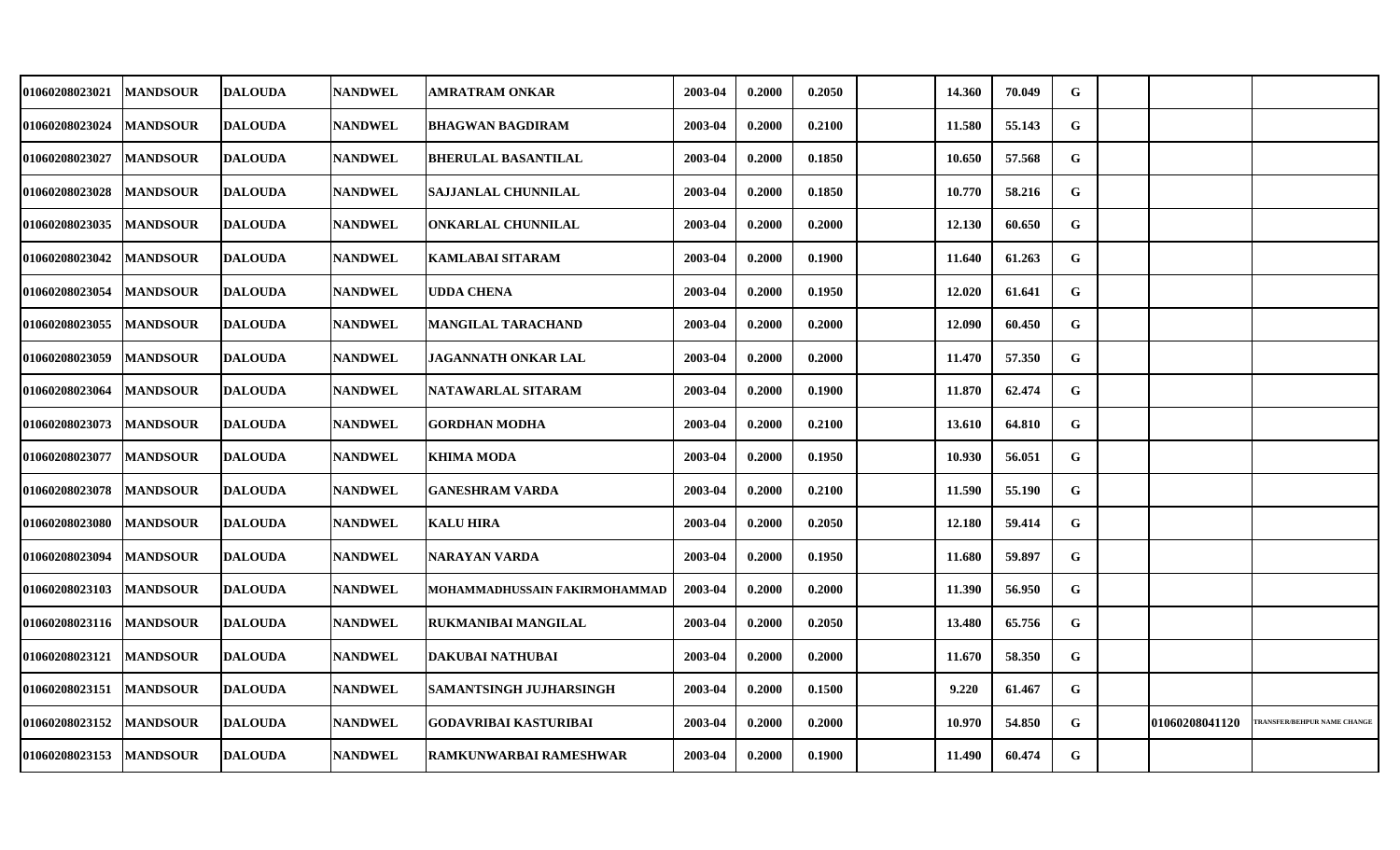| <b>01060208023154</b> | <b>MANDSOUR</b> | DALOUDA        | <b>NANDWEL</b>   | <b>BHANWARSINGH BHARATSINGH</b> | 2003-04 | 0.2000 | 0.2100 | 13.970 | 66.524 | G            |  | RANSFER/GUDBHELI BADI MANDSOR II D |
|-----------------------|-----------------|----------------|------------------|---------------------------------|---------|--------|--------|--------|--------|--------------|--|------------------------------------|
|                       |                 |                |                  |                                 |         |        |        |        |        |              |  |                                    |
| 01060208024001        | <b>MANDSOUR</b> | <b>DALOUDA</b> | <b>MAJESHREE</b> | DEUBAI BHARTI NANURAM           | 2003-04 | 0.2000 |        |        |        | $\mathbf{F}$ |  |                                    |
| <b>01060208024002</b> | <b>MANDSOUR</b> | <b>DALOUDA</b> | <b>MAJESHREE</b> | LALKUNWARBAI RAMSINGH           | 2003-04 | 0.2000 | 0.1700 | 9.940  | 58.471 | G            |  |                                    |
| 01060208024004        | <b>MANDSOUR</b> | <b>DALOUDA</b> | <b>MAJESHREE</b> | <b>KALU BAGDIRAM</b>            | 2003-04 | 0.2000 |        |        |        | $\mathbf{F}$ |  |                                    |
| <b>01060208024006</b> | <b>MANDSOUR</b> | <b>DALOUDA</b> | <b>MAJESHREE</b> | <b>DEVRAM GULAB BHIL</b>        | 2003-04 | 0.2000 | 0.1800 | 10.510 | 58.389 | G            |  |                                    |
| 01060208024007        | <b>MANDSOUR</b> | <b>DALOUDA</b> | <b>MAJESHREE</b> | AMRATRAM NAHARJI                | 2003-04 | 0.2000 | 0.1450 | 8.730  | 60.207 | ${\bf G}$    |  |                                    |
| 01060208024009        | <b>MANDSOUR</b> | <b>DALOUDA</b> | <b>MAJESHREE</b> | <b>BHAGIRATH SUKHLAL</b>        | 2003-04 | 0.2000 | 0.1950 | 11.870 | 60.872 | G            |  |                                    |
| 01060208024010        | <b>MANDSOUR</b> | <b>DALOUDA</b> | <b>MAJESHREE</b> | <b>RAMPRASAD JAGANNATH</b>      | 2003-04 | 0.2000 | 0.1700 | 10.680 | 62.824 | G            |  |                                    |
| 01060208024012        | <b>MANDSOUR</b> | <b>DALOUDA</b> | <b>MAJESHREE</b> | <b>DEVILAL FAKIRCHAND</b>       | 2003-04 | 0.2000 | 0.2000 | 12.180 | 60.900 | G            |  |                                    |
| 01060208024013        | <b>MANDSOUR</b> | <b>DALOUDA</b> | <b>MAJESHREE</b> | <b>KAMLASHANKAR FAKIRCHAND</b>  | 2003-04 | 0.2000 | 0.2000 | 12.220 | 61.100 | G            |  |                                    |
| 01060208024014        | <b>MANDSOUR</b> | <b>DALOUDA</b> | <b>MAJESHREE</b> | TEJKUNVER HIMMATSINGH           | 2003-04 | 0.2000 | 0.1900 | 12.080 | 63.579 | G            |  |                                    |
| <b>01060208024015</b> | <b>MANDSOUR</b> | <b>DALOUDA</b> | <b>MAJESHREE</b> | AMARIBAI SUKHA                  | 2003-04 | 0.2000 |        |        |        | $\mathbf{F}$ |  |                                    |
| 01060208024016        | <b>MANDSOUR</b> | <b>DALOUDA</b> | <b>MAJESHREE</b> | <b>RAMCHAND RAMA CHAMAR</b>     | 2003-04 | 0.2000 | 0.1450 | 8.510  | 58.690 | G            |  |                                    |
| 01060208024018        | <b>MANDSOUR</b> | <b>DALOUDA</b> | <b>MAJESHREE</b> | <b>MOHANLAL CHENRAM</b>         | 2003-04 | 0.2000 | 0.1950 | 11.910 | 61.077 | G            |  |                                    |
| 01060208024022        | <b>MANDSOUR</b> | <b>DALOUDA</b> | <b>MAJESHREE</b> | <b>CHANDRAKALABAI SITARAM</b>   | 2003-04 | 0.2000 | 0.1200 | 7.170  | 59.750 | G            |  |                                    |
| 01060208024023        | <b>MANDSOUR</b> | <b>DALOUDA</b> | <b>MAJESHREE</b> | NANDA RAMA BALAI                | 2003-04 | 0.2000 | 0.1500 | 8.500  | 56.667 | G            |  |                                    |
| 01060208024026        | <b>MANDSOUR</b> | <b>DALOUDA</b> | <b>MAJESHREE</b> | <b>BHANWARSINGH FATEHSINGH</b>  | 2003-04 | 0.2000 | 0.1850 | 11.380 | 61.514 | ${\bf G}$    |  |                                    |
| 01060208024027        | <b>MANDSOUR</b> | <b>DALOUDA</b> | <b>MAJESHREE</b> | <b>RADHESHYAM MOTILAL</b>       | 2003-04 | 0.2000 | 0.1900 | 11.770 | 61.947 | ${\bf G}$    |  |                                    |
| 01060208024030        | <b>MANDSOUR</b> | <b>DALOUDA</b> | <b>MAJESHREE</b> | AMBARAM KACHRU                  | 2003-04 | 0.2000 |        |        |        | $\mathbf{F}$ |  |                                    |
| 01060208024031        | <b>MANDSOUR</b> | <b>DALOUDA</b> | <b>MAJESHREE</b> | NIRANJAN BHERULAL               | 2003-04 | 0.2000 | 0.1950 | 12.070 | 61.897 | G            |  |                                    |
| 01060208024032        | <b>MANDSOUR</b> | <b>DALOUDA</b> | <b>MAJESHREE</b> | <b>MOTILAL DEVICHAND</b>        | 2003-04 | 0.2000 | 0.1900 | 10.620 | 55.895 | G            |  |                                    |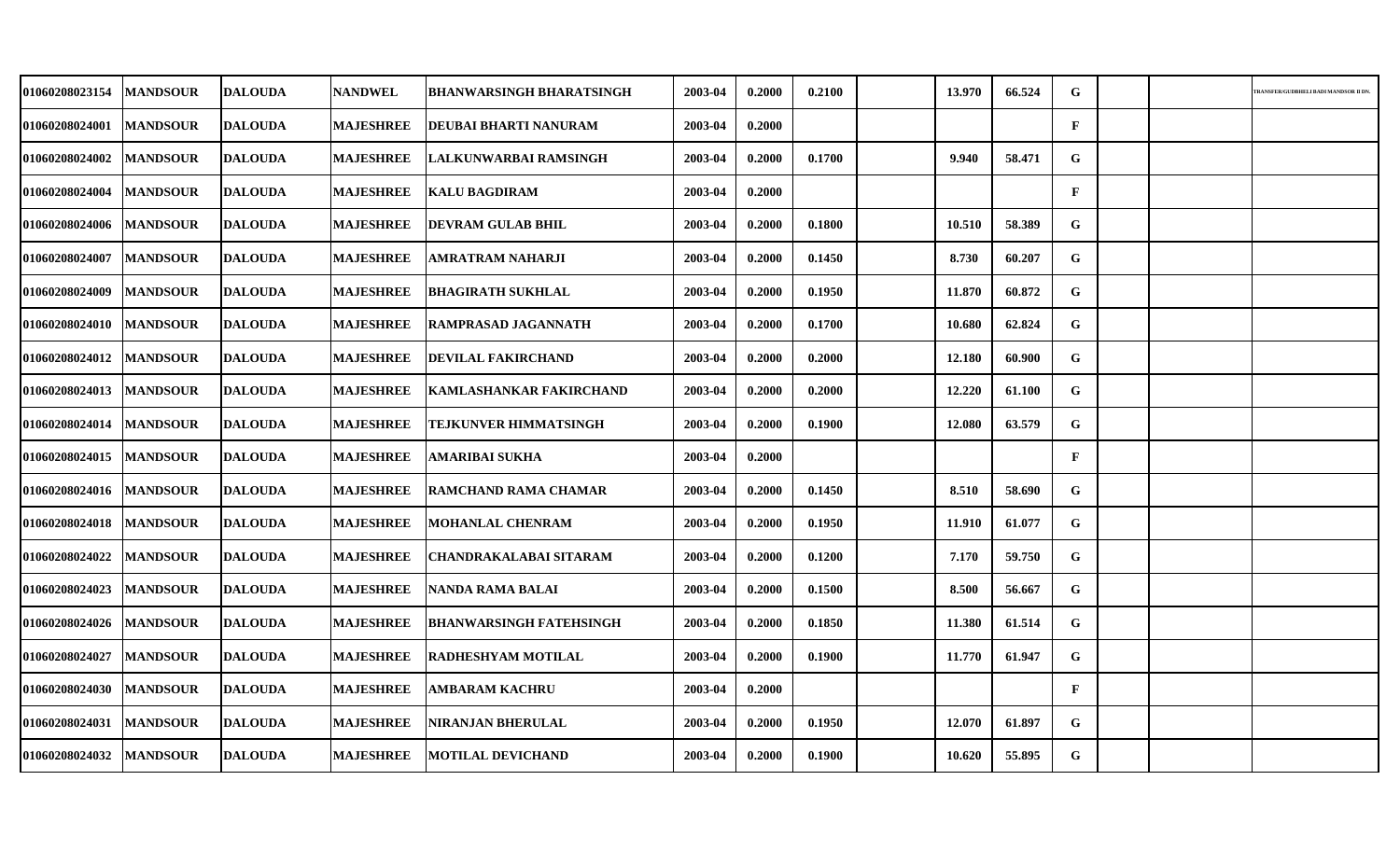| <b>01060208024033</b> | <b>MANDSOUR</b> | <b>IDALOUDA</b> | <b>MAJESHREE</b> | <b>BHUWAN KESHURAM</b>      | 2003-04 | 0.2000 | 0.1250 | 6.910  | 55.280 | G            |    | 01060208029117        | <b>TRANSFER/RICHALALMUHA</b> |
|-----------------------|-----------------|-----------------|------------------|-----------------------------|---------|--------|--------|--------|--------|--------------|----|-----------------------|------------------------------|
| 01060208024034        | <b>MANDSOUR</b> | <b>DALOUDA</b>  | <b>MAJESHREE</b> | DEVICHAND RAMNARAYAN        | 2003-04 | 0.2000 | 0.1900 | 11.710 | 61.632 | $\mathbf G$  |    | 01060208029057        | TRANSFER/RICHALALMUHA        |
| <b>01060208024035</b> | <b>MANDSOUR</b> | <b>DALOUDA</b>  | <b>MAJESHREE</b> | SARJUBAI MANGILAL           | 2003-04 | 0.2000 | 0.1050 | 6.330  | 60.286 | G            |    | 01060208029140        | TRANSFER/RICHALALMUHA        |
| 01060208024036        | <b>MANDSOUR</b> | <b>DALOUDA</b>  | <b>MAJESHREE</b> | NANURAM CHENRAM             | 2003-04 | 0.2000 | 0.1450 | 8.830  | 60.897 | G            | 01 | <b>01060208029102</b> |                              |
| <b>01060208024037</b> | <b>MANDSOUR</b> | <b>DALOUDA</b>  | <b>MAJESHREE</b> | PARMANAND RAMNARAYAN        | 2003-04 | 0.2000 | 0.1900 | 11.530 | 60.684 | G            |    | 01060208029129        | <b>TRANSFER/RICHALALMUHA</b> |
| <b>01060208024038</b> | <b>MANDSOUR</b> | <b>DALOUDA</b>  | <b>MAJESHREE</b> | RADHESHYAM JAGANNATH        | 2003-04 | 0.2000 | 0.1400 | 8.050  | 57.500 | G            |    | 01060208029001        |                              |
| <b>01060208025001</b> | <b>MANDSOUR</b> | <b>DALOUDA</b>  | <b>DEHRI</b>     | KANWARLAL NATHULAL          | 2003-04 | 0.2000 | 0.1200 | 7.440  | 62.000 | G            |    |                       |                              |
| <b>01060208025002</b> | <b>MANDSOUR</b> | <b>DALOUDA</b>  | <b>DEHRI</b>     | RAMESHWAR NATHULAL          | 2003-04 | 0.2000 | 0.1700 | 13.040 | 76.706 | $\mathbf G$  |    |                       |                              |
| <b>01060208025003</b> | <b>MANDSOUR</b> | <b>DALOUDA</b>  | <b>DEHRI</b>     | <b>BHANWARLAL KESHURAM</b>  | 2003-04 | 0.2000 |        |        |        | $\mathbf{F}$ |    |                       |                              |
| 01060208025004        | <b>MANDSOUR</b> | <b>DALOUDA</b>  | <b>DEHRI</b>     | KACHRU KANHAIYALAL          | 2003-04 | 0.2000 | 0.1900 | 11.550 | 60.789 | G            |    |                       |                              |
| <b>01060208025005</b> | <b>MANDSOUR</b> | <b>DALOUDA</b>  | <b>DEHRI</b>     | PANNALAL KESHURAM           | 2003-04 | 0.2000 | 0.0900 | 4.900  | 54.444 | G            |    |                       |                              |
| <b>01060208025006</b> | <b>MANDSOUR</b> | <b>DALOUDA</b>  | <b>DEHRI</b>     | LAXMINARAYAN AMRATRAM SHARM | 2003-04 | 0.2000 | 0.1150 | 6.330  | 55.043 | G            |    |                       |                              |
| <b>01060208025007</b> | <b>MANDSOUR</b> | <b>DALOUDA</b>  | <b>DEHRI</b>     | NARSINGH MATHURADAS         | 2003-04 | 0.2000 | 0.1450 | 8.610  | 59.379 | G            |    |                       |                              |
| <b>01060208025008</b> | <b>MANDSOUR</b> | <b>DALOUDA</b>  | <b>DEHRI</b>     | PUNAMCHAND BHUWAN           | 2003-04 | 0.2000 | 0.1050 | 6.410  | 61.048 | G            |    |                       |                              |
| <b>01060208025009</b> | <b>MANDSOUR</b> | <b>DALOUDA</b>  | <b>DEHRI</b>     | <b>AMBARAM DEVRAM</b>       | 2003-04 | 0.2000 | 0.2050 | 11.290 | 55.073 | G            |    |                       |                              |
| <b>01060208025010</b> | <b>MANDSOUR</b> | <b>DALOUDA</b>  | <b>DEHRI</b>     | <b>BANSHILAL GANESHRAM</b>  | 2003-04 | 0.2000 | 0.1700 | 10.500 | 61.765 | G            |    |                       |                              |
| 01060208025011        | <b>MANDSOUR</b> | <b>DALOUDA</b>  | <b>DEHRI</b>     | <b>GANGABAI RAMNARAYAN</b>  | 2003-04 | 0.2000 | 0.1800 | 10.310 | 57.278 | G            |    |                       |                              |
| <b>01060208025012</b> | <b>MANDSOUR</b> | <b>DALOUDA</b>  | <b>DEHRI</b>     | <b>GANGABAI BALURAM</b>     | 2003-04 | 0.2000 | 0.1550 | 9.480  | 61.161 | G            |    |                       |                              |
| 01060208025013        | <b>MANDSOUR</b> | <b>DALOUDA</b>  | <b>DEHRI</b>     | SUKHIBAI ASHARAM            | 2003-04 | 0.2000 | 0.1850 | 9.880  | 53.405 | G            | 04 |                       |                              |
| <b>01060208025014</b> | <b>MANDSOUR</b> | <b>DALOUDA</b>  | <b>DEHRI</b>     | MOTILAL JAGANNATH           | 2003-04 | 0.2000 | 0.1050 | 6.400  | 60.952 | G            |    |                       |                              |
| 01060208025015        | <b>MANDSOUR</b> | <b>DALOUDA</b>  | <b>DEHRI</b>     | RAMCHANDRA KALURAM          | 2003-04 | 0.2000 | 0.1850 | 10.830 | 58.541 | G            |    |                       |                              |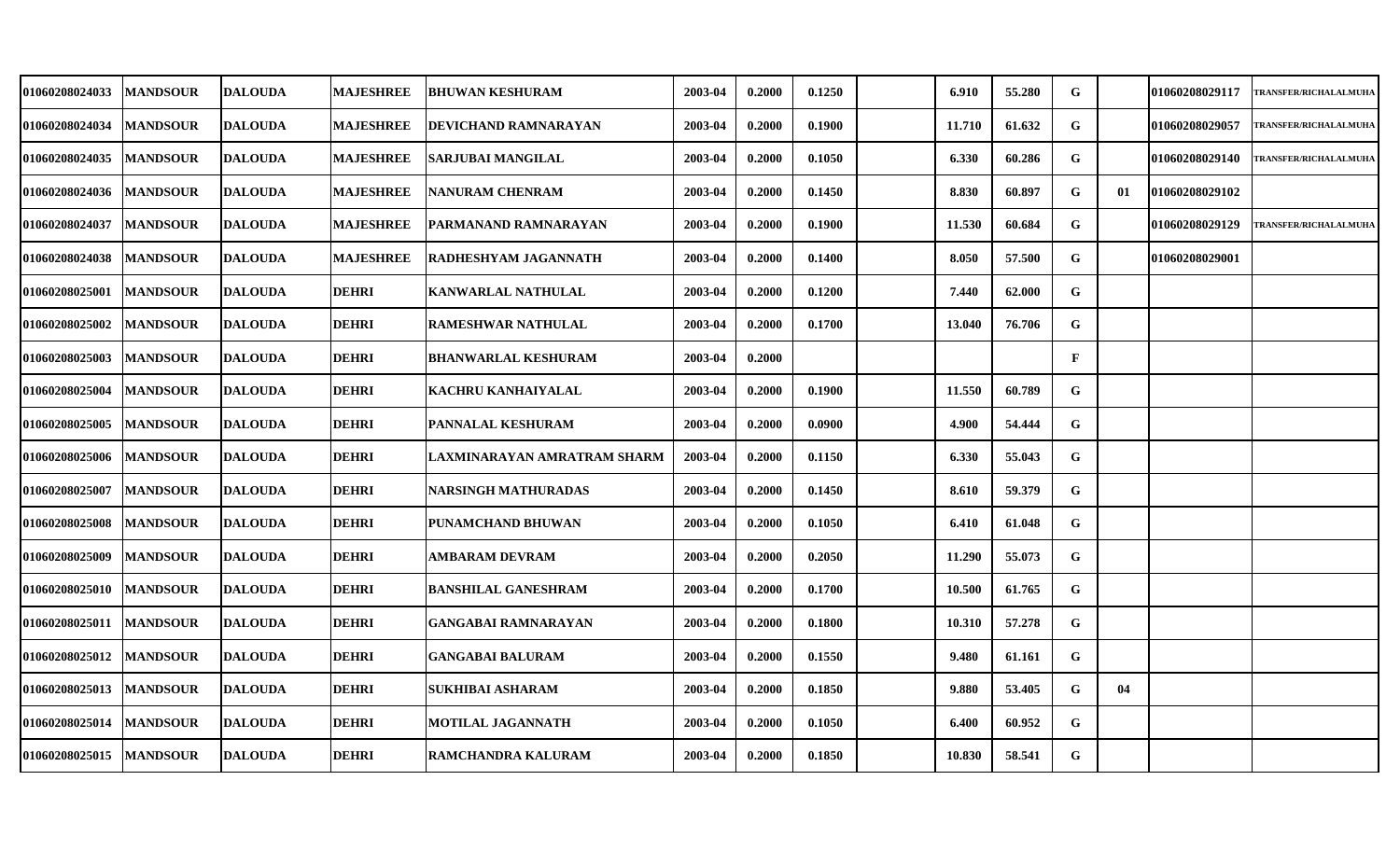| 01060208025016 | <b>MANDSOUR</b> | <b>DALOUDA</b> | <b>DEHRI</b> | SHRIRAM AMRATRAM            | 2003-04 | 0.2000 | 0.1950 | 10.740 | 55.077 | G           |    |  |
|----------------|-----------------|----------------|--------------|-----------------------------|---------|--------|--------|--------|--------|-------------|----|--|
| 01060208025017 | <b>MANDSOUR</b> | <b>DALOUDA</b> | <b>DEHRI</b> | <b>GOVINDRAM KESHURAM</b>   | 2003-04 | 0.2000 | 0.1550 | 9.280  | 59.871 | G           |    |  |
| 01060208025020 | <b>MANDSOUR</b> | <b>DALOUDA</b> | <b>DEHRI</b> | <b>BHANWARLAL NANDLAL</b>   | 2003-04 | 0.2000 | 0.1850 | 11.550 | 62.432 | G           |    |  |
| 01060208025022 | <b>MANDSOUR</b> | <b>DALOUDA</b> | <b>DEHRI</b> | SHOBHARAM DEVARAM           | 2003-04 | 0.2000 | 0.1950 | 11.270 | 57.795 | G           |    |  |
| 01060208025023 | <b>MANDSOUR</b> | <b>DALOUDA</b> | <b>DEHRI</b> | AMBARAM MODIRAM             | 2003-04 | 0.2000 | 0.1050 | 6.030  | 57.429 | G           |    |  |
| 01060208025024 | <b>MANDSOUR</b> | <b>DALOUDA</b> | <b>DEHRI</b> | NIRANJANDAS MATHURADAS      | 2003-04 | 0.2000 | 0.1800 | 10.580 | 58.778 | G           |    |  |
| 01060208025025 | <b>MANDSOUR</b> | <b>DALOUDA</b> | <b>DEHRI</b> | UMMEDRAM BADRILAL           | 2003-04 | 0.2000 | 0.1900 | 11.350 | 59.737 | G           |    |  |
| 01060208025026 | <b>MANDSOUR</b> | <b>DALOUDA</b> | <b>DEHRI</b> | <b>DEVRAM RAMLAL</b>        | 2003-04 | 0.2000 | 0.1750 | 9.420  | 53.829 | $\mathbf G$ | 04 |  |
| 01060208025028 | <b>MANDSOUR</b> | <b>DALOUDA</b> | <b>DEHRI</b> | AMBARAM BHANWARLAL          | 2003-04 | 0.2000 | 0.1300 | 7.250  | 55.769 | G           |    |  |
| 01060208025030 | <b>MANDSOUR</b> | <b>DALOUDA</b> | <b>DEHRI</b> | <b>BHANWARLAL RAMESHWAR</b> | 2003-04 | 0.2000 | 0.1200 | 7.030  | 58.583 | G           |    |  |
| 01060208025031 | <b>MANDSOUR</b> | <b>DALOUDA</b> | <b>DEHRI</b> | <b>RAMLAL NANALAL</b>       | 2003-04 | 0.2000 | 0.1550 | 9.280  | 59.871 | G           |    |  |
| 01060208025032 | <b>MANDSOUR</b> | <b>DALOUDA</b> | <b>DEHRI</b> | <b>KANWARLAL BHANWARLAL</b> | 2003-04 | 0.2000 | 0.1000 | 5.390  | 53.900 | G           | 04 |  |
| 01060208025033 | <b>MANDSOUR</b> | <b>DALOUDA</b> | <b>DEHRI</b> | <b>BHUWANLAL RAMLAL</b>     | 2003-04 | 0.2000 | 0.1700 | 10.370 | 61.000 | G           |    |  |
| 01060208025034 | <b>MANDSOUR</b> | <b>DALOUDA</b> | <b>DEHRI</b> | <b>RAMESHWAR BHANWARLAL</b> | 2003-04 | 0.2000 | 0.1750 | 9.200  | 52.571 | G           | 04 |  |
| 01060208025035 | <b>MANDSOUR</b> | <b>DALOUDA</b> | <b>DEHRI</b> | <b>RUPLAL GIRDHARI</b>      | 2003-04 | 0.2000 | 0.1900 | 11.110 | 58.474 | $\mathbf G$ |    |  |
| 01060208025036 | <b>MANDSOUR</b> | <b>DALOUDA</b> | <b>DEHRI</b> | AMBARAM KANWARLAL BADA      | 2003-04 | 0.2000 | 0.2000 | 12.320 | 61.600 | G           |    |  |
| 01060208025037 | <b>MANDSOUR</b> | <b>DALOUDA</b> | <b>DEHRI</b> | <b>BANSHILAL KESHURAM</b>   | 2003-04 | 0.2000 | 0.2000 | 12.120 | 60.600 | G           |    |  |
| 01060208025039 | <b>MANDSOUR</b> | <b>DALOUDA</b> | <b>DEHRI</b> | <b>BALARAM BHARATRAM</b>    | 2003-04 | 0.2000 | 0.1650 | 9.670  | 58.606 | G           |    |  |
| 01060208025040 | <b>MANDSOUR</b> | <b>DALOUDA</b> | <b>DEHRI</b> | DHANNALAL MOTILAL           | 2003-04 | 0.2000 | 0.2000 | 12.080 | 60.400 | G           |    |  |
| 01060208025041 | <b>MANDSOUR</b> | <b>DALOUDA</b> | <b>DEHRI</b> | KOMALLAL NATHULAL           | 2003-04 | 0.2000 | 0.0950 | 5.430  | 57.158 | G           |    |  |
| 01060208025042 | <b>MANDSOUR</b> | <b>DALOUDA</b> | <b>DEHRI</b> | <b>DHANNALAL GULAB BHIL</b> | 2003-04 | 0.2000 | 0.2000 | 11.980 | 59.900 | G           |    |  |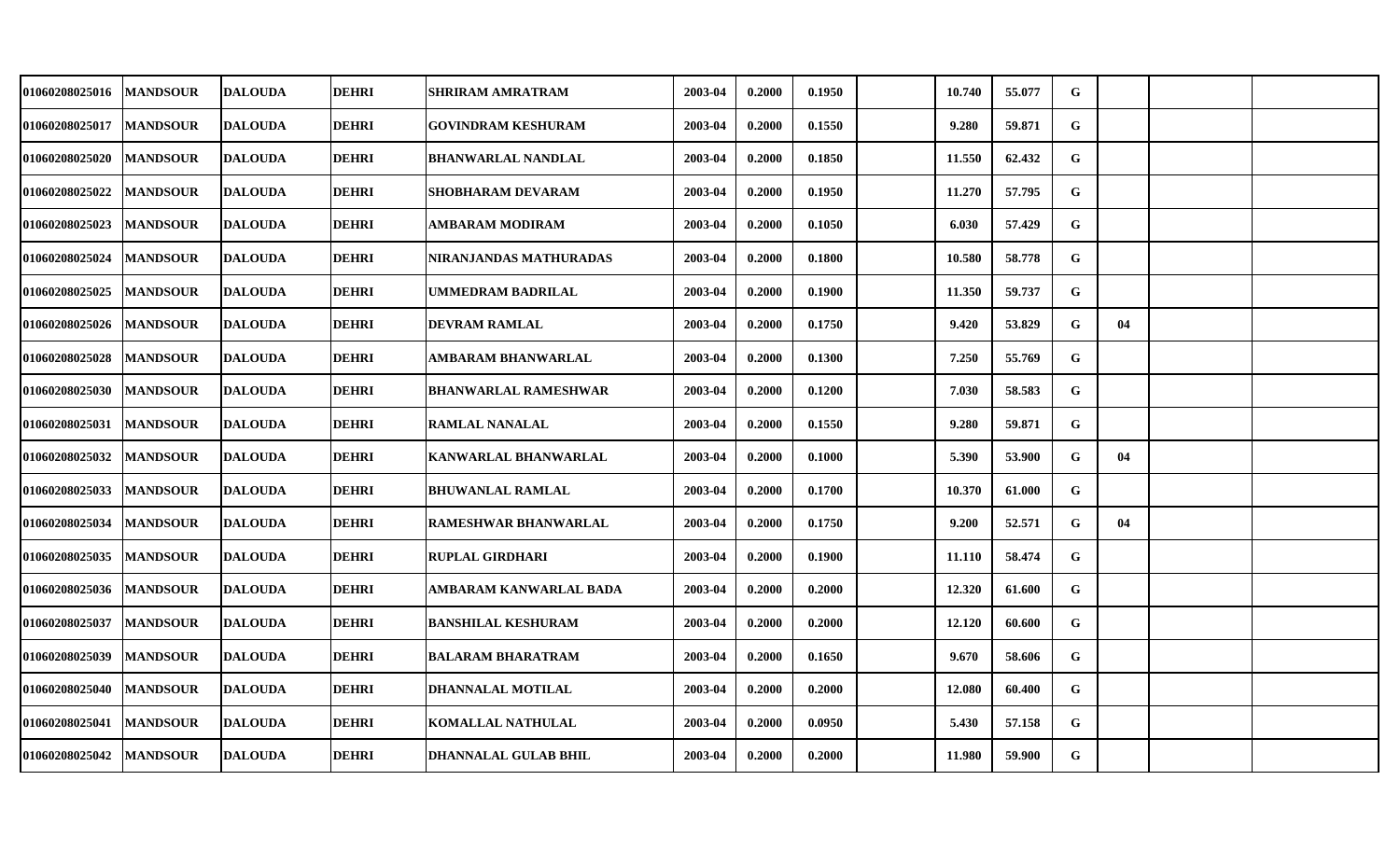| 01060208025043 | <b>MANDSOUR</b> | <b>DALOUDA</b> | <b>DEHRI</b> | PRABHULAL BHANWARLAL        | 2003-04 | 0.2000 | 0.1900 | 11.440 | 60.211 | G           |    |  |
|----------------|-----------------|----------------|--------------|-----------------------------|---------|--------|--------|--------|--------|-------------|----|--|
| 01060208025044 | <b>MANDSOUR</b> | <b>DALOUDA</b> | <b>DEHRI</b> | UDAYLAL NATHULAL            | 2003-04 | 0.2000 | 0.2000 | 12.720 | 63.600 | G           |    |  |
| 01060208025045 | <b>MANDSOUR</b> | <b>DALOUDA</b> | <b>DEHRI</b> | <b>SARSABAI NATHU</b>       | 2003-04 | 0.2000 | 0.0900 | 5.620  | 62.444 | G           | 09 |  |
| 01060208025046 | <b>MANDSOUR</b> | <b>DALOUDA</b> | <b>DEHRI</b> | <b>MATHURALAL MADHAV</b>    | 2003-04 | 0.2000 | 0.1500 | 9.140  | 60.933 | G           |    |  |
| 01060208025047 | <b>MANDSOUR</b> | <b>DALOUDA</b> | <b>DEHRI</b> | <b>CHENRAM RATANLAL</b>     | 2003-04 | 0.2000 | 0.2000 | 11.290 | 56.450 | G           |    |  |
| 01060208025048 | <b>MANDSOUR</b> | <b>DALOUDA</b> | <b>DEHRI</b> | <b>MATHURALAL BHERULAL</b>  | 2003-04 | 0.2000 | 0.1150 | 7.080  | 61.565 | G           |    |  |
| 01060208025049 | <b>MANDSOUR</b> | <b>DALOUDA</b> | <b>DEHRI</b> | <b>RANCHOD BHERULAL</b>     | 2003-04 | 0.2000 | 0.1950 | 11.060 | 56.718 | G           |    |  |
| 01060208025050 | <b>MANDSOUR</b> | <b>DALOUDA</b> | <b>DEHRI</b> | <b>PANNIBAI DALU</b>        | 2003-04 | 0.2000 | 0.1900 | 11.440 | 60.211 | G           |    |  |
| 01060208025051 | <b>MANDSOUR</b> | <b>DALOUDA</b> | <b>DEHRI</b> | <b>SALAGRAM MODIRAM</b>     | 2003-04 | 0.2000 | 0.1700 | 9.960  | 58.588 | G           |    |  |
| 01060208025052 | <b>MANDSOUR</b> | <b>DALOUDA</b> | <b>DEHRI</b> | <b>ONKARLAL AMBARAM</b>     | 2003-04 | 0.2000 | 0.0850 | 5.630  | 66.235 | G           |    |  |
| 01060208025053 | <b>MANDSOUR</b> | <b>DALOUDA</b> | <b>DEHRI</b> | <b>SHOBHARAM SAVRAM</b>     | 2003-04 | 0.2000 | 0.1950 | 11.170 | 57.282 | G           |    |  |
| 01060208025054 | <b>MANDSOUR</b> | <b>DALOUDA</b> | <b>DEHRI</b> | <b>BALARAM BHERULAL</b>     | 2003-04 | 0.2000 | 0.1200 | 7.080  | 59.000 | G           |    |  |
| 01060208025055 | <b>MANDSOUR</b> | <b>DALOUDA</b> | <b>DEHRI</b> | <b>DEUBAI PANNALAL</b>      | 2003-04 | 0.2000 | 0.1900 | 11.170 | 58.789 | G           |    |  |
| 01060208025056 | <b>MANDSOUR</b> | <b>DALOUDA</b> | <b>DEHRI</b> | <b>RAMPRASAD GANESHRAM</b>  | 2003-04 | 0.2000 | 0.1950 | 10.410 | 53.385 | G           | 04 |  |
| 01060208025057 | <b>MANDSOUR</b> | <b>DALOUDA</b> | <b>DEHRI</b> | <b>GAUTAMLAL BHANWARLAL</b> | 2003-04 | 0.2000 | 0.2000 | 10.380 | 51.900 | G           | 04 |  |
| 01060208025058 | <b>MANDSOUR</b> | <b>DALOUDA</b> | <b>DEHRI</b> | PRATHVIRAJ KISHANLAL        | 2003-04 | 0.2000 | 0.2050 | 12.210 | 59.561 | G           |    |  |
| 01060208025059 | <b>MANDSOUR</b> | <b>DALOUDA</b> | <b>DEHRI</b> | <b>KANWARLAL MADHO</b>      | 2003-04 | 0.2000 | 0.1850 | 11.140 | 60.216 | $\mathbf G$ |    |  |
| 01060208025061 | <b>MANDSOUR</b> | <b>DALOUDA</b> | <b>DEHRI</b> | <b>BAPULAL KANWARLAL</b>    | 2003-04 | 0.2000 | 0.1050 | 7.040  | 67.048 | G           |    |  |
| 01060208025063 | <b>MANDSOUR</b> | <b>DALOUDA</b> | <b>DEHRI</b> | SHIVNARAYAN BHAGATRAM       | 2003-04 | 0.2000 | 0.0950 | 5.700  | 60.000 | G           |    |  |
| 01060208025065 | <b>MANDSOUR</b> | <b>DALOUDA</b> | <b>DEHRI</b> | <b>RAMLAL RADHAKISHAN</b>   | 2003-04 | 0.2000 | 0.2050 | 10.140 | 49.463 | $\mathbf G$ | 04 |  |
| 01060208025066 | <b>MANDSOUR</b> | <b>DALOUDA</b> | <b>DEHRI</b> | <b>BANSHILAL NANDLAL</b>    | 2003-04 | 0.2000 | 0.2000 | 12.660 | 63.300 | G           |    |  |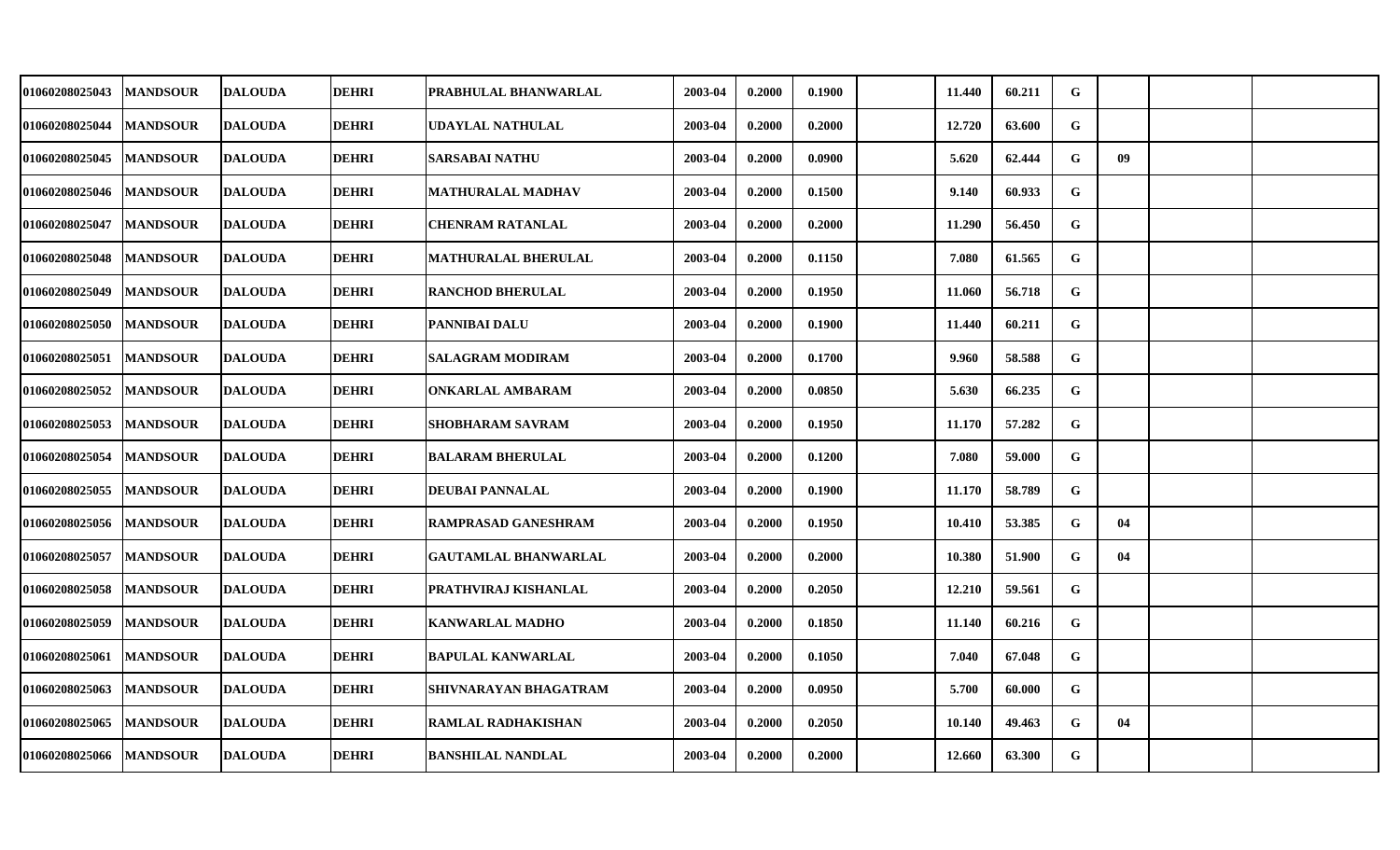| 01060208025067 | <b>MANDSOUR</b> | <b>DALOUDA</b> | <b>DEHRI</b> | PUNAMCHAND NANALAL          | 2003-04 | 0.2000 | 0.1500 | 8.760  | 58.400 | G |    |  |
|----------------|-----------------|----------------|--------------|-----------------------------|---------|--------|--------|--------|--------|---|----|--|
| 01060208025068 | <b>MANDSOUR</b> | <b>DALOUDA</b> | <b>DEHRI</b> | <b>NAGULAL SHRIRAM</b>      | 2003-04 | 0.2000 | 0.1000 | 6.090  | 60.900 | G |    |  |
| 01060208025069 | <b>MANDSOUR</b> | <b>DALOUDA</b> | <b>DEHRI</b> | <b>BHANWARLAL JHAMAKLAL</b> | 2003-04 | 0.2000 | 0.2000 | 9.770  | 48.850 | G | 04 |  |
| 01060208025070 | <b>MANDSOUR</b> | <b>DALOUDA</b> | <b>DEHRI</b> | <b>KESHURAM NATHU</b>       | 2003-04 | 0.2000 | 0.1950 | 10.790 | 55.333 | G |    |  |
| 01060208025071 | <b>MANDSOUR</b> | <b>DALOUDA</b> | <b>DEHRI</b> | <b>RAMLAL BHUWAN</b>        | 2003-04 | 0.2000 | 0.1000 | 6.230  | 62.300 | G |    |  |
| 01060208025072 | <b>MANDSOUR</b> | <b>DALOUDA</b> | <b>DEHRI</b> | <b>KANCHANBAI RATANLAL</b>  | 2003-04 | 0.2000 | 0.0950 | 5.830  | 61.368 | G |    |  |
| 01060208025073 | <b>MANDSOUR</b> | <b>DALOUDA</b> | <b>DEHRI</b> | AMBARAM KANWARLAL CHOTA     | 2003-04 | 0.2000 | 0.1750 | 11.530 | 65.886 | G |    |  |
| 01060208025075 | <b>MANDSOUR</b> | <b>DALOUDA</b> | <b>DEHRI</b> | MAHESHKUMAR NANALAL         | 2003-04 | 0.2000 | 0.1000 | 6.450  | 64.500 | G |    |  |
| 01060208025076 | <b>MANDSOUR</b> | <b>DALOUDA</b> | <b>DEHRI</b> | PANNALAL MADHAVLAL          | 2003-04 | 0.2000 | 0.2000 | 11.490 | 57.450 | G |    |  |
| 01060208025077 | <b>MANDSOUR</b> | <b>DALOUDA</b> | <b>DEHRI</b> | RAMPRATAP MADHAVLAL         | 2003-04 | 0.2000 | 0.1700 | 10.020 | 58.941 | G |    |  |
| 01060208025078 | <b>MANDSOUR</b> | <b>DALOUDA</b> | <b>DEHRI</b> | <b>BALARAM RAMESHWAR</b>    | 2003-04 | 0.2000 | 0.1900 | 10.970 | 57.737 | G |    |  |
| 01060208025079 | <b>MANDSOUR</b> | <b>DALOUDA</b> | <b>DEHRI</b> | <b>JAGDISH RANCHOD</b>      | 2003-04 | 0.2000 | 0.1250 | 7.180  | 57.440 | G |    |  |
| 01060208025080 | <b>MANDSOUR</b> | <b>DALOUDA</b> | <b>DEHRI</b> | <b>SHANKARLAL PANNALAL</b>  | 2003-04 | 0.2000 | 0.1850 | 9.900  | 53.514 | G | 04 |  |
| 01060208025081 | <b>MANDSOUR</b> | <b>DALOUDA</b> | <b>DEHRI</b> | <b>KESHURAM BHERULAL</b>    | 2003-04 | 0.2000 | 0.1550 | 9.450  | 60.967 | G |    |  |
| 01060208025082 | <b>MANDSOUR</b> | <b>DALOUDA</b> | <b>DEHRI</b> | <b>NARSINGH JAISINGH</b>    | 2003-04 | 0.2000 | 0.1900 | 11.030 | 58.053 | G |    |  |
| 01060208025083 | <b>MANDSOUR</b> | <b>DALOUDA</b> | <b>DEHRI</b> | <b>KAMALDAS JANKIDAS</b>    | 2003-04 | 0.2000 | 0.0850 | 4.980  | 58.588 | G |    |  |
| 01060208025084 | <b>MANDSOUR</b> | <b>DALOUDA</b> | <b>DEHRI</b> | <b>BANSHILAL KANWARLAL</b>  | 2003-04 | 0.2000 | 0.1100 | 5.880  | 53.455 | G | 04 |  |
| 01060208025085 | <b>MANDSOUR</b> | <b>DALOUDA</b> | <b>DEHRI</b> | RAMBHAJAN KANWARLAL         | 2003-04 | 0.2000 | 0.1400 | 8.280  | 59.143 | G |    |  |
| 01060208025086 | <b>MANDSOUR</b> | <b>DALOUDA</b> | <b>DEHRI</b> | <b>RAMVILAS KANWARLAL</b>   | 2003-04 | 0.2000 | 0.1850 | 11.320 | 61.189 | G |    |  |
| 01060208025087 | <b>MANDSOUR</b> | <b>DALOUDA</b> | <b>DEHRI</b> | <b>BHAGIRATH SAWA</b>       | 2003-04 | 0.2000 | 0.1700 | 9.190  | 54.059 | G |    |  |
| 01060208025088 | <b>MANDSOUR</b> | <b>DALOUDA</b> | <b>DEHRI</b> | <b>BAGDIBAI RAMNARAYAN</b>  | 2003-04 | 0.2000 | 0.1800 | 10.190 | 56.611 | G |    |  |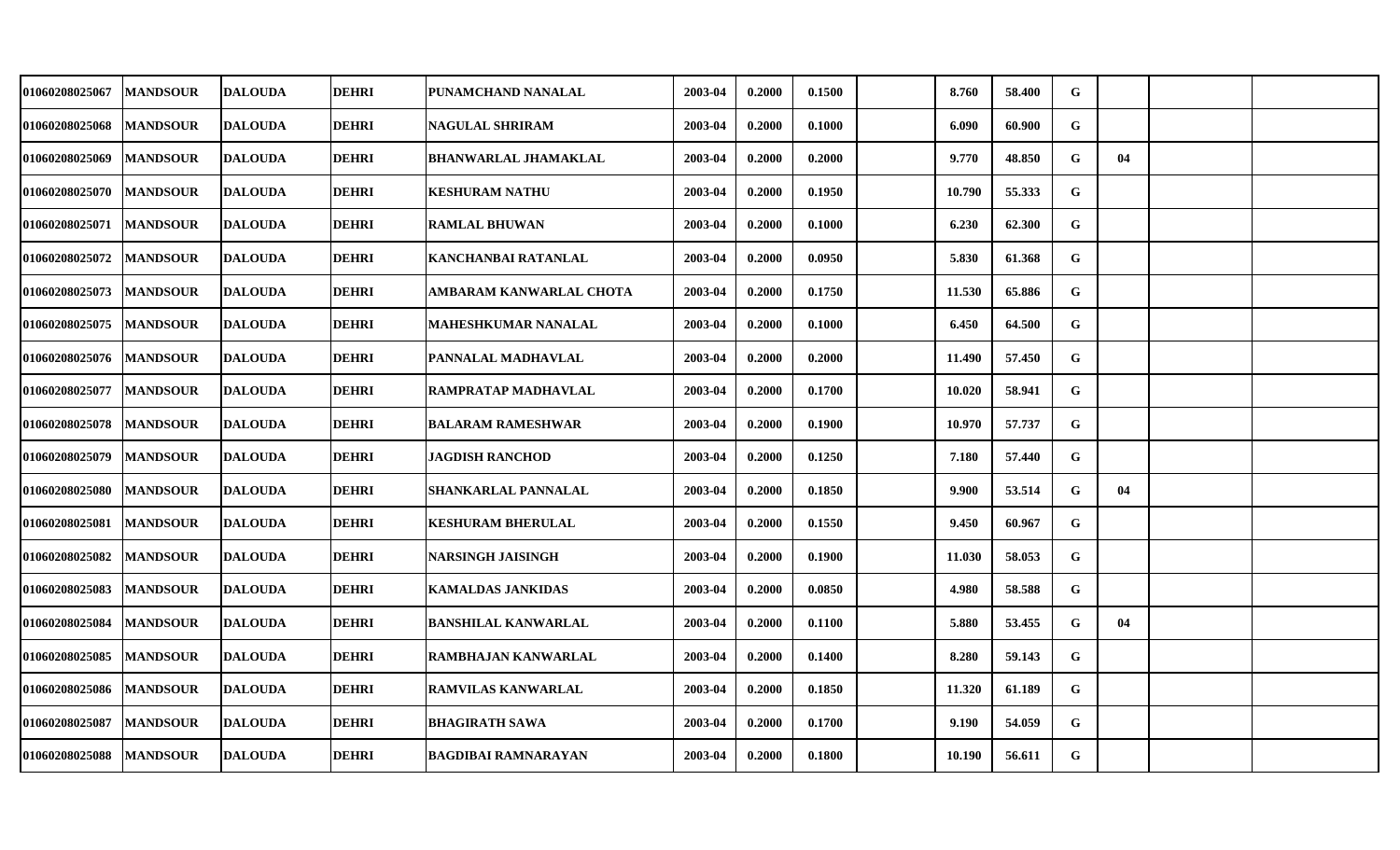| 01060208025090            | <b>MANDSOUR</b> | <b>DALOUDA</b> | <b>DEHRI</b> | DHAPUBAI BHARATRAM           | 2003-04 | 0.2000 | 0.2050 | 12.350 | 60.244 | G            |                 |  |
|---------------------------|-----------------|----------------|--------------|------------------------------|---------|--------|--------|--------|--------|--------------|-----------------|--|
| 01060208025092            | <b>MANDSOUR</b> | <b>DALOUDA</b> | <b>DEHRI</b> | <b>BHANWARSINGH MODSINGH</b> | 2003-04 | 0.2000 | 0.2000 | 11.160 | 55.800 | G            |                 |  |
| 01060208025094            | <b>MANDSOUR</b> | <b>DALOUDA</b> | <b>DEHRI</b> | DOLATRAM RAMNARAYAN          | 2003-04 | 0.2000 | 0.1950 | 11.580 | 59.385 | G            |                 |  |
| 01060208025095            | <b>MANDSOUR</b> | <b>DALOUDA</b> | <b>DEHRI</b> | DOLATRAM RATANLAL            | 2003-04 | 0.2000 | 0.1900 | 11.520 | 60.632 | G            |                 |  |
| 01060208025097            | <b>MANDSOUR</b> | <b>DALOUDA</b> | <b>DEHRI</b> | PRAYAGDAS JANKIDAS           | 2003-04 | 0.2000 | 0.1400 | 7.280  | 52.000 | G            | 04              |  |
| 01060208025098            | <b>MANDSOUR</b> | <b>DALOUDA</b> | <b>DEHRI</b> | <b>RAMSUKH VENIRAM</b>       | 2003-04 | 0.2000 | 0.1850 | 11.550 | 62.432 | G            |                 |  |
| 01060208025099            | <b>MANDSOUR</b> | <b>DALOUDA</b> | <b>DEHRI</b> | PUNAMCHAND PANNALAL          | 2003-04 | 0.2000 | 0.2000 | 12.210 | 61.050 | G            |                 |  |
| 01060208025100            | <b>MANDSOUR</b> | <b>DALOUDA</b> | <b>DEHRI</b> | <b>CHENRAM KASTURIBAI</b>    | 2003-04 | 0.2000 | 0.1650 | 9.730  | 58.970 | G            |                 |  |
| 01060208025101            | <b>MANDSOUR</b> | <b>DALOUDA</b> | <b>DEHRI</b> | <b>BAGDIRAM SALAGRAM</b>     | 2003-04 | 0.2000 | 0.1950 | 11.490 | 58.923 | G            |                 |  |
| 01060208025102            | <b>MANDSOUR</b> | <b>DALOUDA</b> | <b>DEHRI</b> | <b>SHANKARLAL RAMKISHAN</b>  | 2003-04 | 0.2000 | 0.1850 | 10.450 | 56.486 | G            |                 |  |
| 01060208025103            | <b>MANDSOUR</b> | <b>DALOUDA</b> | <b>DEHRI</b> | <b>RAMIBAI RAMA</b>          | 2003-04 | 0.2000 | 0.1050 | 6.260  | 59.619 | G            |                 |  |
| 01060208025105            | <b>MANDSOUR</b> | <b>DALOUDA</b> | <b>DEHRI</b> | MANAKLAL NATHULAL            | 2003-04 | 0.2000 | 0.1050 | 6.120  | 58.286 | G            |                 |  |
| 01060208025107            | <b>MANDSOUR</b> | <b>DALOUDA</b> | <b>DEHRI</b> | <b>KAMLABAI MAGNIRAM</b>     | 2003-04 | 0.2000 | 0.2000 | 12.800 | 64.000 | $\mathbf{G}$ |                 |  |
| 01060208025108            | <b>MANDSOUR</b> | <b>DALOUDA</b> | <b>DEHRI</b> | NATHULAL RAMKISHAN           | 2003-04 | 0.2000 | 0.1150 | 6.470  | 56.261 | G            | 09 <sup>°</sup> |  |
| 01060208025111            | <b>MANDSOUR</b> | <b>DALOUDA</b> | <b>DEHRI</b> | <b>MOHANLAL RAMNARAYAN</b>   | 2003-04 | 0.2000 | 0.2050 | 11.440 | 55.805 | G            |                 |  |
| 01060208025112            | <b>MANDSOUR</b> | <b>DALOUDA</b> | <b>DEHRI</b> | <b>SHRIRAM GULAB</b>         | 2003-04 | 0.2000 | 0.0950 | 6.060  | 63.789 | G            |                 |  |
| 01060208025113            | <b>MANDSOUR</b> | <b>DALOUDA</b> | <b>DEHRI</b> | <b>GANESHRAM RATANLAL</b>    | 2003-04 | 0.2000 | 0.1950 | 10.990 | 56.359 | $\mathbf{G}$ |                 |  |
| 01060208025114            | <b>MANDSOUR</b> | <b>DALOUDA</b> | <b>DEHRI</b> | <b>KASTURIBAI MOTILAL</b>    | 2003-04 | 0.2000 | 0.1900 | 10.420 | 54.842 | G            |                 |  |
| 01060208025117            | <b>MANDSOUR</b> | <b>DALOUDA</b> | <b>DEHRI</b> | <b>BHERULAL GANESHRAM</b>    | 2003-04 | 0.2000 | 0.1200 | 7.340  | 61.167 | G            |                 |  |
| 01060208025118            | <b>MANDSOUR</b> | <b>DALOUDA</b> | <b>DEHRI</b> | DHAPUBAI MANGILAL            | 2003-04 | 0.2000 | 0.2050 | 11.630 | 56.732 | G            |                 |  |
| 01060208025119   MANDSOUR |                 | <b>DALOUDA</b> | <b>DEHRI</b> | <b>BASANTIBAI NANDA</b>      | 2003-04 | 0.2000 | 0.1850 | 10.580 | 57.189 | $\mathbf{G}$ |                 |  |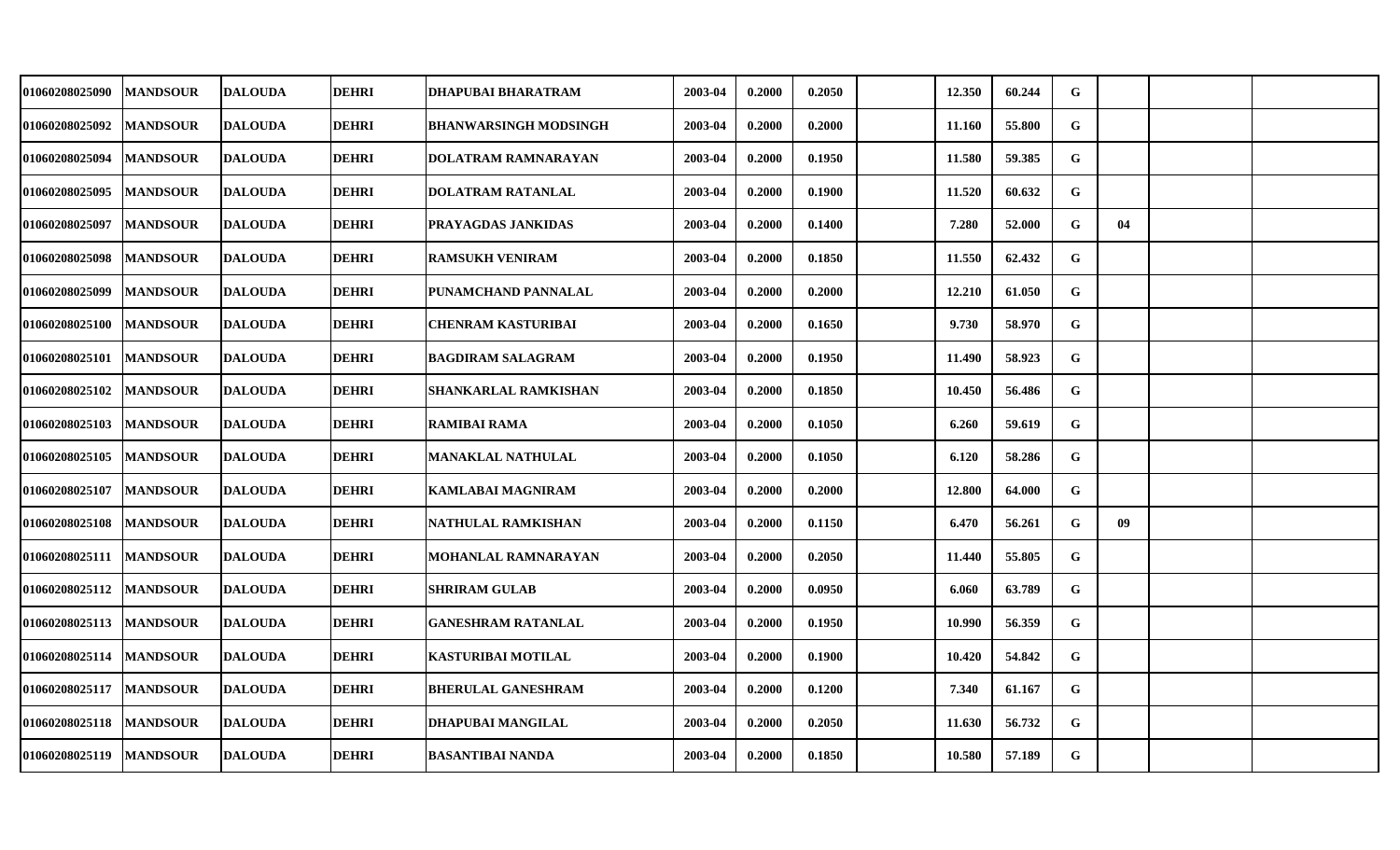| 01060208025120        | <b>MANDSOUR</b> | <b>DALOUDA</b> | <b>DEHRI</b> | <b>KANA SEWA</b>            | 2003-04 | 0.2000 | 0.1300 | 8.460  | 65.077 | G           |    |  |
|-----------------------|-----------------|----------------|--------------|-----------------------------|---------|--------|--------|--------|--------|-------------|----|--|
| 01060208025121        | <b>MANDSOUR</b> | <b>DALOUDA</b> | <b>DEHRI</b> | LAXMINARAYAN AMRATRAM       | 2003-04 | 0.2000 | 0.2050 | 11.660 | 56.878 | G           |    |  |
| <b>01060208025122</b> | <b>MANDSOUR</b> | <b>DALOUDA</b> | <b>DEHRI</b> | <b>BALAKDAS NRASINGHDAS</b> | 2003-04 | 0.2000 | 0.1900 | 11.280 | 59.368 | G           |    |  |
| 01060208025123        | <b>MANDSOUR</b> | <b>DALOUDA</b> | <b>DEHRI</b> | RADHESHYAM RAMCHARAN        | 2003-04 | 0.2000 | 0.2000 | 12.420 | 62.100 | G           |    |  |
| 01060208025124        | <b>MANDSOUR</b> | <b>DALOUDA</b> | <b>DEHRI</b> | BHUWANIRAM UMMEDRAM         | 2003-04 | 0.2000 | 0.1700 | 12.900 | 75.882 | G           |    |  |
| 01060208025125        | <b>MANDSOUR</b> | <b>DALOUDA</b> | <b>DEHRI</b> | NANDRAM ONKARLAL            | 2003-04 | 0.2000 | 0.2000 | 12.070 | 60.350 | G           |    |  |
| 01060208025126        | <b>MANDSOUR</b> | <b>DALOUDA</b> | <b>DEHRI</b> | NATHULAL RAMLAL             | 2003-04 | 0.2000 | 0.1500 | 8.310  | 55.400 | G           |    |  |
| 01060208025128        | <b>MANDSOUR</b> | <b>DALOUDA</b> | <b>DEHRI</b> | <b>DALURAM BHERAJI</b>      | 2003-04 | 0.2000 | 0.0750 | 4.560  | 60.800 | G           |    |  |
| 01060208025129        | <b>MANDSOUR</b> | <b>DALOUDA</b> | <b>DEHRI</b> | SITABAI MANGILAL            | 2003-04 | 0.2000 | 0.1450 | 8.420  | 58.069 | G           |    |  |
| 01060208025130        | <b>MANDSOUR</b> | <b>DALOUDA</b> | <b>DEHRI</b> | <b>RAMESHWAR RAMNARAYAN</b> | 2003-04 | 0.2000 | 0.1000 | 8.680  | 86.800 | G           |    |  |
| 01060208025131        | <b>MANDSOUR</b> | <b>DALOUDA</b> | <b>DEHRI</b> | <b>DAYARAM BHERA</b>        | 2003-04 | 0.2000 | 0.1950 | 10.660 | 54.667 | G           |    |  |
| 01060208025132        | <b>MANDSOUR</b> | <b>DALOUDA</b> | <b>DEHRI</b> | RADHESHYAM BHAGATRAM        | 2003-04 | 0.2000 | 0.0950 | 5.590  | 58.842 | $\mathbf G$ |    |  |
| 01060208025133        | <b>MANDSOUR</b> | <b>DALOUDA</b> | <b>DEHRI</b> | <b>JAGDISH RAMLAL</b>       | 2003-04 | 0.2000 | 0.1900 | 11.960 | 62.947 | G           |    |  |
| 01060208025134        | <b>MANDSOUR</b> | <b>DALOUDA</b> | <b>DEHRI</b> | PUNAMCHAND BALARAM          | 2003-04 | 0.2000 | 0.1800 | 10.850 | 60.278 | G           |    |  |
| 01060208025135        | <b>MANDSOUR</b> | <b>DALOUDA</b> | <b>DEHRI</b> | LAXMINARAYAN CHENRAM        | 2003-04 | 0.2000 | 0.1850 | 10.840 | 58.595 | G           |    |  |
| 01060208025136        | <b>MANDSOUR</b> | <b>DALOUDA</b> | <b>DEHRI</b> | <b>NANDLAL MOTILAL</b>      | 2003-04 | 0.2000 | 0.2000 | 11.220 | 56.100 | G           |    |  |
| 01060208025138        | <b>MANDSOUR</b> | <b>DALOUDA</b> | <b>DEHRI</b> | <b>KELASHDAS JANKIDAS</b>   | 2003-04 | 0.2000 | 0.0950 | 4.970  | 52.316 | G           | 04 |  |
| 01060208025139        | <b>MANDSOUR</b> | <b>DALOUDA</b> | <b>DEHRI</b> | RAMCHANDRA NATHULAL         | 2003-04 | 0.2000 | 0.1200 | 6.210  | 51.750 | G           | 04 |  |
| 01060208025140        | <b>MANDSOUR</b> | <b>DALOUDA</b> | <b>DEHRI</b> | AMBARAM MOTILAL             | 2003-04 | 0.2000 | 0.1950 | 11.260 | 57.744 | G           |    |  |
| 01060208025141        | <b>MANDSOUR</b> | <b>DALOUDA</b> | <b>DEHRI</b> | PREMNARAYAN BHARATRAM       | 2003-04 | 0.2000 | 0.2000 | 8.820  | 44.100 | $\bf{I}$    | 02 |  |
| 01060208025142        | <b>MANDSOUR</b> | <b>DALOUDA</b> | <b>DEHRI</b> | <b>BADRIDAS NARSINGHDAS</b> | 2003-04 | 0.2000 | 0.2000 | 11.020 | 55.100 | G           |    |  |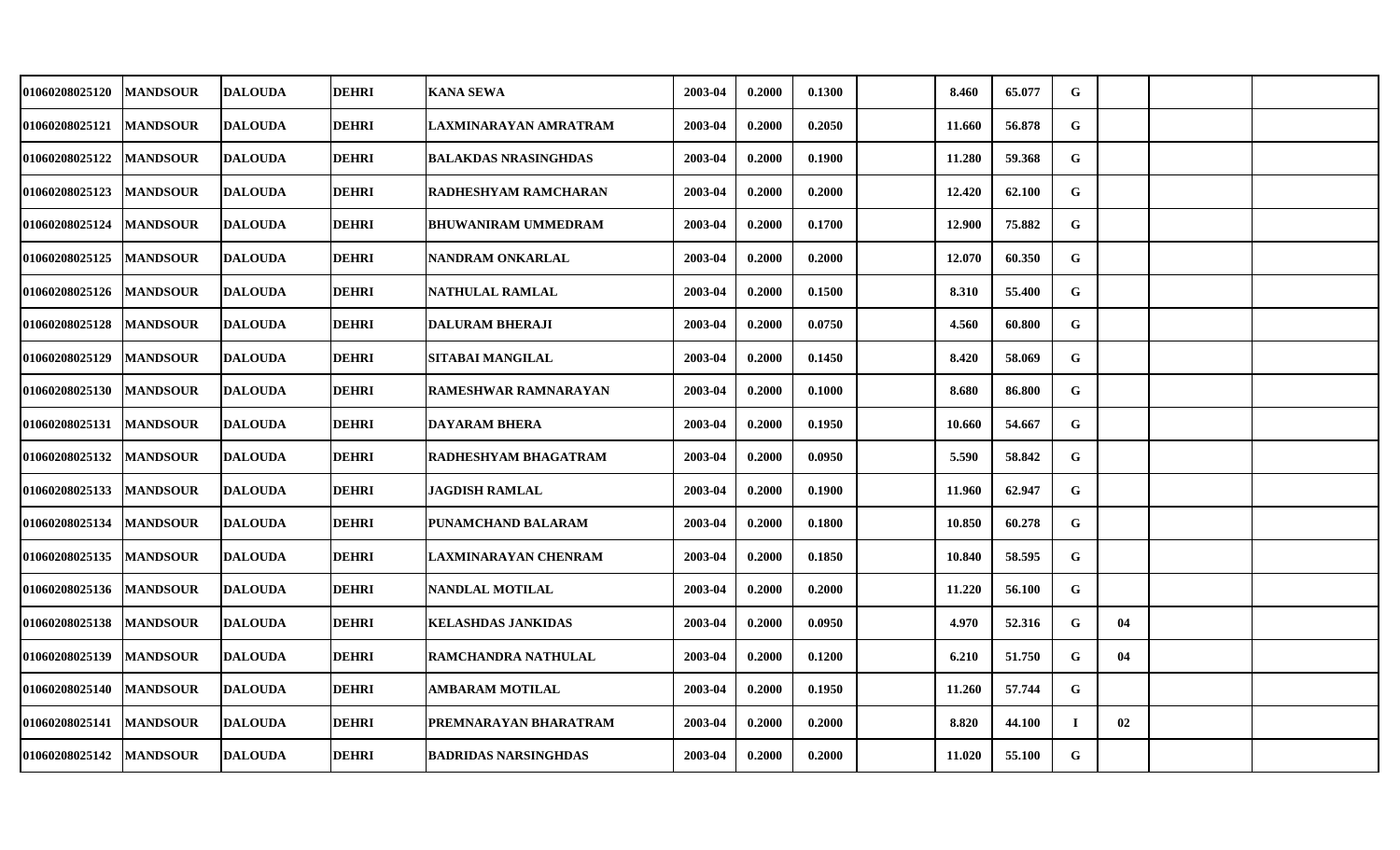| 01060208025143 | <b>MANDSOUR</b> | <b>DALOUDA</b> | <b>DEHRI</b> | <b>GOPAL BALARAM</b>        | 2003-04 | 0.2000 | 0.1850 | 10.380 | 56.108 | G            |    |                |  |
|----------------|-----------------|----------------|--------------|-----------------------------|---------|--------|--------|--------|--------|--------------|----|----------------|--|
| 01060208025144 | <b>MANDSOUR</b> | <b>DALOUDA</b> | <b>DEHRI</b> | <b>BHAGIRATH RANCHOD</b>    | 2003-04 | 0.2000 | 0.1950 | 11.910 | 61.077 | G            |    |                |  |
| 01060208025145 | <b>MANDSOUR</b> | <b>DALOUDA</b> | <b>DEHRI</b> | PUNAMCHAND RAMNARAYAN       | 2003-04 | 0.2000 | 0.0550 | 3.480  | 63.273 | G            |    |                |  |
| 01060208025146 | <b>MANDSOUR</b> | <b>DALOUDA</b> | <b>DEHRI</b> | PARMANAND MOTILAL           | 2003-04 | 0.2000 | 0.1800 | 10.800 | 60.000 | G            |    |                |  |
| 01060208025147 | <b>MANDSOUR</b> | <b>DALOUDA</b> | <b>DEHRI</b> | <b>BHUWANSINGH JAYSINGH</b> | 2003-04 | 0.2000 | 0.2050 | 11.470 | 55.951 | G            |    |                |  |
| 01060208025148 | <b>MANDSOUR</b> | <b>DALOUDA</b> | <b>DEHRI</b> | <b>NANALAL RAMCHARAN</b>    | 2003-04 | 0.2000 | 0.2000 | 11.890 | 59.450 | G            |    |                |  |
| 01060208025149 | <b>MANDSOUR</b> | <b>DALOUDA</b> | <b>DEHRI</b> | SURATRAM BANSHILAL          | 2003-04 | 0.2000 | 0.2000 | 12.670 | 63.350 | G            |    |                |  |
| 01060208025150 | <b>MANDSOUR</b> | <b>DALOUDA</b> | <b>DEHRI</b> | <b>GAUTAMLAL FULCHAND</b>   | 2003-04 | 0.2000 | 0.0500 | 3.160  | 63.200 | G            |    |                |  |
| 01060208025151 | <b>MANDSOUR</b> | <b>DALOUDA</b> | <b>DEHRI</b> | <b>GOPAL BHANWARLAL</b>     | 2003-04 | 0.2000 | 0.1550 | 9.580  | 61.806 | G            |    |                |  |
| 01060208025152 | <b>MANDSOUR</b> | <b>DALOUDA</b> | <b>DEHRI</b> | KANTABAI SHANKARLAL         | 2003-04 | 0.2000 | 0.1800 | 9.880  | 54.889 | G            |    |                |  |
| 01060208025153 | <b>MANDSOUR</b> | <b>DALOUDA</b> | <b>DEHRI</b> | AMRATRAM GANGARAM           | 2003-04 | 0.2000 | 0.1850 | 10.290 | 55.622 | G            |    |                |  |
| 01060208025154 | <b>MANDSOUR</b> | <b>DALOUDA</b> | <b>DEHRI</b> | RAMESHCHANDRA RAMCHANDRA    | 2003-04 | 0.2000 | 0.2000 | 12.350 | 61.750 | G            |    |                |  |
| 01060208025155 | <b>MANDSOUR</b> | <b>DALOUDA</b> | <b>DEHRI</b> | <b>JUJHARLAL SHOBHARAM</b>  | 2003-04 | 0.2000 | 0.1150 | 5.040  | 43.826 | $\mathbf{G}$ | 04 |                |  |
| 01060208025157 | <b>MANDSOUR</b> | <b>DALOUDA</b> | <b>DEHRI</b> | LALITASHANKAR HIRALAL       | 2003-04 | 0.2000 | 0.2000 | 10.460 | 52.300 | G            | 04 |                |  |
| 01060208025158 | <b>MANDSOUR</b> | <b>DALOUDA</b> | <b>DEHRI</b> | MOHANLAL BANSHILAL          | 2003-04 | 0.2000 | 0.1700 | 10.710 | 63.000 | G            |    |                |  |
| 01060208025159 | <b>MANDSOUR</b> | <b>DALOUDA</b> | <b>DEHRI</b> | SAMANDKUNWAR JAYSINGH       | 2003-04 | 0.2000 | 0.1950 | 10.790 | 55.333 | G            |    |                |  |
| 01060208025160 | <b>MANDSOUR</b> | <b>DALOUDA</b> | <b>DEHRI</b> | <b>BANSHILAL MOTILAL</b>    | 2003-04 | 0.2000 | 0.1900 | 11.550 | 60.789 | G            |    |                |  |
| 01060208025161 | <b>MANDSOUR</b> | <b>DALOUDA</b> | <b>DEHRI</b> | <b>RAMLAL HARLAL</b>        | 2003-04 | 0.2000 | 0.1700 | 9.390  | 55.235 | G            |    |                |  |
| 01060208025162 | <b>MANDSOUR</b> | <b>DALOUDA</b> | <b>DEHRI</b> | <b>BHABHUTRAM ONKARLAL</b>  | 2003-04 | 0.2000 | 0.1950 | 10.740 | 55.077 | G            |    |                |  |
| 01060208025163 | <b>MANDSOUR</b> | <b>DALOUDA</b> | <b>DEHRI</b> | PRABHUBAI BHAGATRAM         | 2003-04 | 0.2000 | 0.1050 | 6.170  | 58.762 | G            |    |                |  |
| 01060208025168 | <b>MANDSOUR</b> | <b>DALOUDA</b> | <b>DEHRI</b> | <b>NANALAL GIRDHARI</b>     | 2003-04 | 0.2000 | 0.1000 | 6.240  | 62.400 | G            |    | 01030208075061 |  |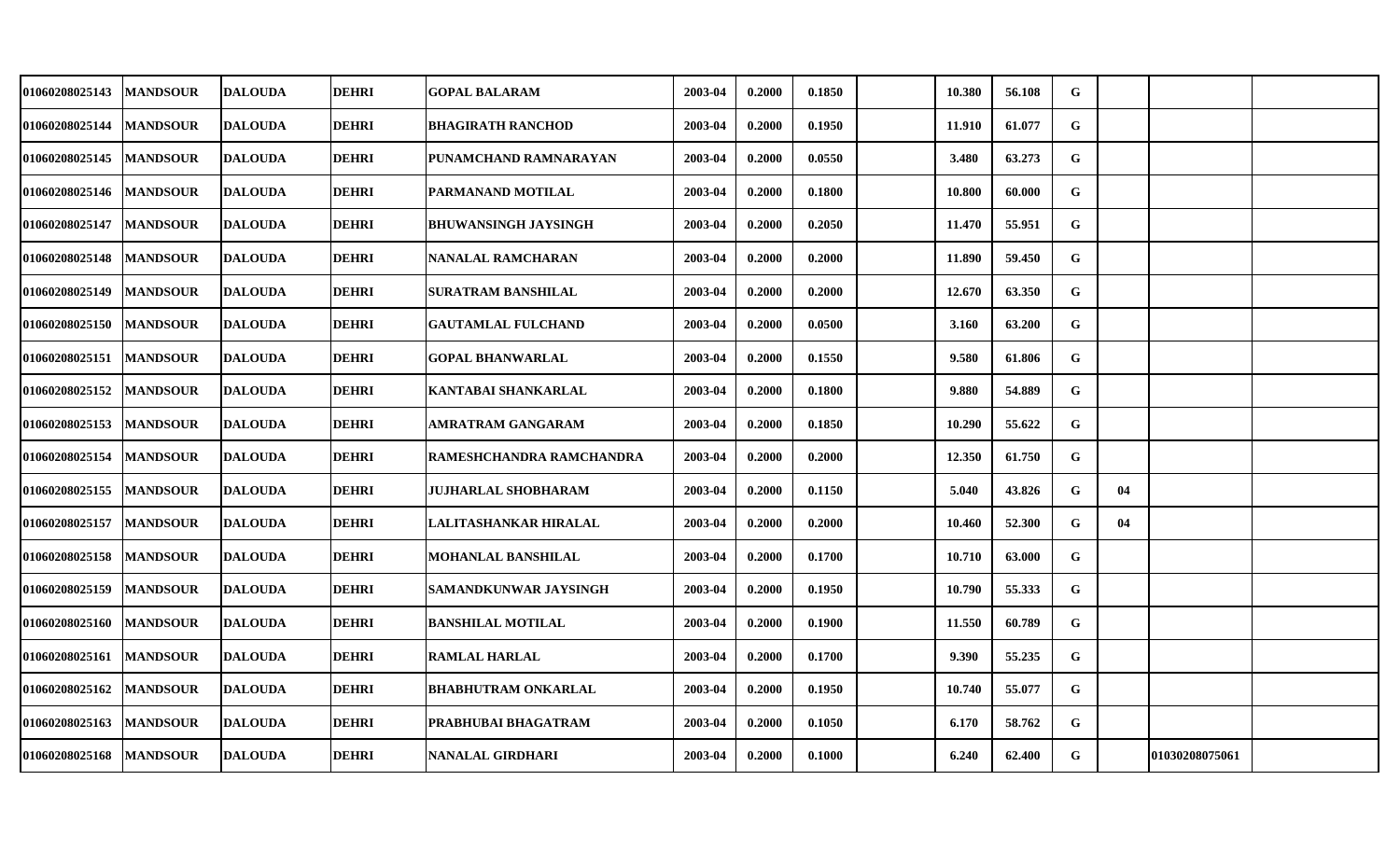| <b>01060208026009</b> | <b>MANDSOUR</b> | DALOUDA        | <b>BHAWGAD</b>          | RAMIBAI GIRDHARI                            | 2003-04 | 0.2000 | 0.1950 | 12.950 | 66.410 | G         | -10 |                                     |
|-----------------------|-----------------|----------------|-------------------------|---------------------------------------------|---------|--------|--------|--------|--------|-----------|-----|-------------------------------------|
| 01060208026015        | <b>MANDSOUR</b> | <b>DALOUDA</b> | <b>BHAWGAD</b>          | <b>SUKHADEV KAVERIBAI</b>                   | 2003-04 | 0.2000 | 0.1750 | 9.010  | 51.485 | ${\bf G}$ | 04  |                                     |
| <b>01060208026027</b> | <b>MANDSOUR</b> | <b>DALOUDA</b> | <b>BHAWGAD</b>          | OKARLAL SANTOSHBAI                          | 2003-04 | 0.2000 | 0.2100 | 11.720 | 55.809 | G         | 10  |                                     |
| 01060208026036        | <b>MANDSOUR</b> | <b>DALOUDA</b> | <b>BHAWGAD</b>          | <b>KHATUN NIYAZ MOHAMMAD</b>                | 2003-04 | 0.2000 | 0.1950 | 10.630 | 54.512 | G         | 10  |                                     |
| 01060208026037        | <b>MANDSOUR</b> | <b>DALOUDA</b> | <b>BHAWGAD</b>          | <b>GANESHRAM BABRU</b>                      | 2003-04 | 0.2000 | 0.1900 | 11.350 | 59.736 | G         |     | <b>TRANSFER/SETKHEDI</b>            |
| 01060208027014        | <b>MANDSOUR</b> | DALOUDA        |                         | BHANDARIYA   MOHANLAL KASHIRAM              | 2003-04 | 0.2000 | 0.1950 | 12.740 | 65.333 | G         |     | <b>TRANSFER/BEHPUR</b>              |
| 01060208027039        | <b>MANDSOUR</b> | <b>DALOUDA</b> |                         | <b>BHANDARIYA LALUGIR NATHUGIR</b>          | 2003-04 | 0.2000 | 0.2000 | 11.410 | 57.050 | G         |     | RANSFER/GUDBHELI CHOTI MANDSOR I DN |
| 01060208027040        | <b>MANDSOUR</b> | <b>DALOUDA</b> |                         | <b>BHANDARIYA   KARUGIR NANUGIR</b>         | 2003-04 | 0.2000 | 0.2000 | 11.490 | 57.450 | ${\bf G}$ |     | RANSFER/GUDBHELI CHOTI MANDSOR I DN |
| 01060208027041        | <b>MANDSOUR</b> | <b>DALOUDA</b> |                         | <b>BHANDARIYA RADHESHYAM KISHAN</b>         | 2003-04 | 0.2000 | 0.2000 | 10.710 | 53.550 | G         | 04  | <b>TRANSFER/BEHPUR</b>              |
| <b>01060208027044</b> | <b>MANDSOUR</b> | <b>DALOUDA</b> |                         | <b>BHANDARIYA   RAGHUNATHSINGH LALSINGH</b> | 2003-04 | 0.2000 | 0.2050 | 12.070 | 58.878 | G         |     | TRANSFER/DHANDHODA                  |
| 01060208029002        | <b>MANDSOUR</b> | <b>DALOUDA</b> |                         | RICHALALMUHA OMPRAKASH HARDEV               | 2003-04 | 0.2000 | 0.1800 | 9.990  | 55.500 | G         |     |                                     |
| <b>01060208029003</b> | <b>MANDSOUR</b> | <b>DALOUDA</b> |                         | RICHALALMUHA RAMESHWAR RAMNARAYAN           | 2003-04 | 0.2000 | 0.1400 | 8.190  | 58.500 | G         |     |                                     |
| 01060208029004        | <b>MANDSOUR</b> | <b>DALOUDA</b> |                         | RICHALALMUHA SHANKARLAL AMBARAM             | 2003-04 | 0.2000 | 0.1900 | 11.590 | 61.000 | G         |     |                                     |
| 01060208029005        | <b>MANDSOUR</b> | <b>DALOUDA</b> |                         | RICHALALMUHA MOHANLAL MADHOLAL              | 2003-04 | 0.2000 | 0.1550 | 9.660  | 62.322 | G         |     |                                     |
| 01060208029006        | <b>MANDSOUR</b> | <b>DALOUDA</b> |                         | RICHALALMUHA   KAILASH FAKIRCHAND           | 2003-04 | 0.2000 | 0.1850 | 11.050 | 59.730 | G         |     |                                     |
| 01060208029007        | <b>MANDSOUR</b> | <b>DALOUDA</b> |                         | RICHALALMUHA RAMDAYAL DEVRAM                | 2003-04 | 0.2000 | 0.1900 | 10.860 | 57.158 | G         |     |                                     |
| 01060208029008        | <b>MANDSOUR</b> | <b>DALOUDA</b> |                         | RICHALALMUHA SALAGRAM BAPULAL               | 2003-04 | 0.2000 | 0.1550 | 9.860  | 63.613 | G         |     |                                     |
| 01060208029009        | <b>MANDSOUR</b> | <b>DALOUDA</b> |                         | RICHALALMUHA BANSHILAL BALARAM              | 2003-04 | 0.2000 | 0.1200 | 6.060  | 50.500 | G         | 04  |                                     |
| 01060208029010        | <b>MANDSOUR</b> | <b>DALOUDA</b> |                         | RICHALALMUHA DOLATRAM PRAHLAD               | 2003-04 | 0.2000 | 0.2050 | 12.540 | 61.171 | G         |     |                                     |
| 01060208029012        | <b>MANDSOUR</b> | <b>DALOUDA</b> |                         | RICHALALMUHA NANDLAL KESHARLAL              | 2003-04 | 0.2000 | 0.1950 | 11.910 | 61.077 | G         |     |                                     |
| <b>01060208029013</b> | <b>MANDSOUR</b> | <b>DALOUDA</b> | RICHALALMUHA BALU NAGGA |                                             | 2003-04 | 0.2000 | 0.1700 | 10.120 | 59.529 | G         |     |                                     |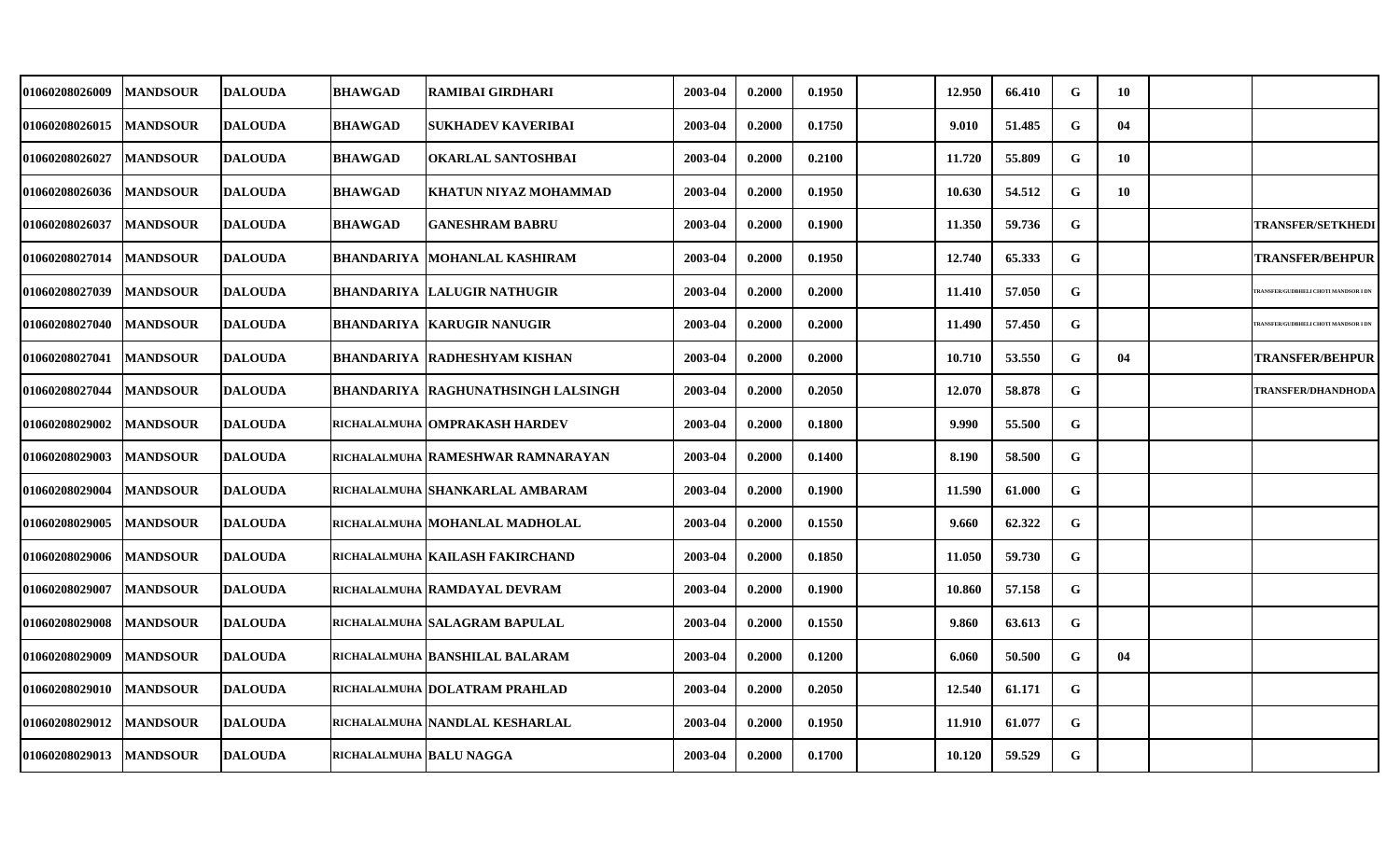| <b>01060208029014</b> | <b>MANDSOUR</b> | <b>DALOUDA</b> | richalalmuha   VENIRAM NAVALKUMAR    | 2003-04 | 0.2000 | 0.1050 | 6.000  | 57.143 | G           |    |  |
|-----------------------|-----------------|----------------|--------------------------------------|---------|--------|--------|--------|--------|-------------|----|--|
| 01060208029015        | <b>MANDSOUR</b> | <b>DALOUDA</b> | richalalmuha  BHANWARIBAI BHANWARLAL | 2003-04 | 0.2000 | 0.1900 | 11.420 | 60.105 | $\mathbf G$ |    |  |
| <b>01060208029016</b> | <b>MANDSOUR</b> | <b>DALOUDA</b> | RICHALALMUHA NATHULAL BHANWARLAL     | 2003-04 | 0.2000 | 0.2050 | 11.560 | 56.390 | G           |    |  |
| <b>01060208029017</b> | <b>MANDSOUR</b> | <b>DALOUDA</b> | RICHALALMUHA MANGILAL RATANLAL       | 2003-04 | 0.2000 | 0.1900 | 11.020 | 58.000 | G           |    |  |
| <b>01060208029018</b> | <b>MANDSOUR</b> | <b>DALOUDA</b> | RICHALALMUHA PARASRAM GANESHRAM      | 2003-04 | 0.2000 | 0.1900 | 12.120 | 63.789 | G           |    |  |
| <b>01060208029019</b> | <b>MANDSOUR</b> | <b>DALOUDA</b> | RICHALALMUHA RAMPRASAD MAGNIRAM      | 2003-04 | 0.2000 | 0.2000 | 12.450 | 62.250 | $\mathbf G$ |    |  |
| <b>01060208029020</b> | <b>MANDSOUR</b> | <b>DALOUDA</b> | RICHALALMUHA GANGARAM GANGABAI       | 2003-04 | 0.2000 | 0.1350 | 8.260  | 61.185 | G           |    |  |
| 01060208029022        | <b>MANDSOUR</b> | <b>DALOUDA</b> | RICHALALMUHA RAMESHWAR SHIVRAM       | 2003-04 | 0.2000 | 0.1850 | 11.420 | 61.730 | G           |    |  |
| <b>01060208029023</b> | <b>MANDSOUR</b> | <b>DALOUDA</b> | richalalmuha ISHWARLAL KHEMRAJ       | 2003-04 | 0.2000 | 0.0550 | 3.710  | 67.455 | G           |    |  |
| 01060208029024        | <b>MANDSOUR</b> | <b>DALOUDA</b> | richalalmuha   RAJARAM NANDLAL       | 2003-04 | 0.2000 | 0.1950 | 11.670 | 59.846 | G           |    |  |
| <b>01060208029026</b> | <b>MANDSOUR</b> | <b>DALOUDA</b> | RICHALALMUHA RATANBAI NATHULAL       | 2003-04 | 0.2000 | 0.1950 | 9.020  | 46.256 | G           | 04 |  |
| <b>01060208029027</b> | <b>MANDSOUR</b> | <b>DALOUDA</b> | RICHALALMUHA   DHAPUBAI RANCHOD      | 2003-04 | 0.2000 | 0.1000 | 5.690  | 56.900 | G           |    |  |
| <b>01060208029029</b> | <b>MANDSOUR</b> | <b>DALOUDA</b> | RICHALALMUHA ONKARLAL SHIVRAM        | 2003-04 | 0.2000 | 0.1550 | 9.970  | 64.323 | G           |    |  |
| 01060208029031        | <b>MANDSOUR</b> | <b>DALOUDA</b> | RICHALALMUHA BALARAM PUNAMCHAND      | 2003-04 | 0.2000 | 0.1900 | 11.630 | 61.211 | G           |    |  |
| 01060208029032        | <b>MANDSOUR</b> | <b>DALOUDA</b> | RICHALALMUHA AMBARAM NANURAM         | 2003-04 | 0.2000 | 0.1150 | 6.460  | 56.174 | G           |    |  |
| <b>01060208029033</b> | <b>MANDSOUR</b> | <b>DALOUDA</b> | RICHALALMUHA BALMUKUND MODIRAM       | 2003-04 | 0.2000 | 0.1700 | 10.150 | 59.705 | G           |    |  |
| 01060208029034        | <b>MANDSOUR</b> | <b>DALOUDA</b> | RICHALALMUHA RAMCHANDRA DHAPUBAI     | 2003-04 | 0.2000 | 0.1100 | 5.980  | 54.364 | G           |    |  |
| 01060208029036        | <b>MANDSOUR</b> | <b>DALOUDA</b> | RICHALALMUHA KACHRULAL RAMCHANDRA    | 2003-04 | 0.2000 | 0.1900 | 11.760 | 61.895 | ${\bf G}$   |    |  |
| 01060208029038        | <b>MANDSOUR</b> | <b>DALOUDA</b> | RICHALALMUHA HARIKISHAN MADHORAM     | 2003-04 | 0.2000 | 0.1650 | 9.100  | 55.152 | G           |    |  |
| <b>01060208029040</b> | <b>MANDSOUR</b> | <b>DALOUDA</b> | richalalmuha   DASHRATH BHAGWAN      | 2003-04 | 0.2000 | 0.1450 | 7.670  | 52.897 | G           | 04 |  |
| 01060208029043        | <b>MANDSOUR</b> | <b>DALOUDA</b> | richalalmuha  BHUWANIRAM BHAGWAN     | 2003-04 | 0.2000 | 0.1000 | 5.860  | 58.600 | G           |    |  |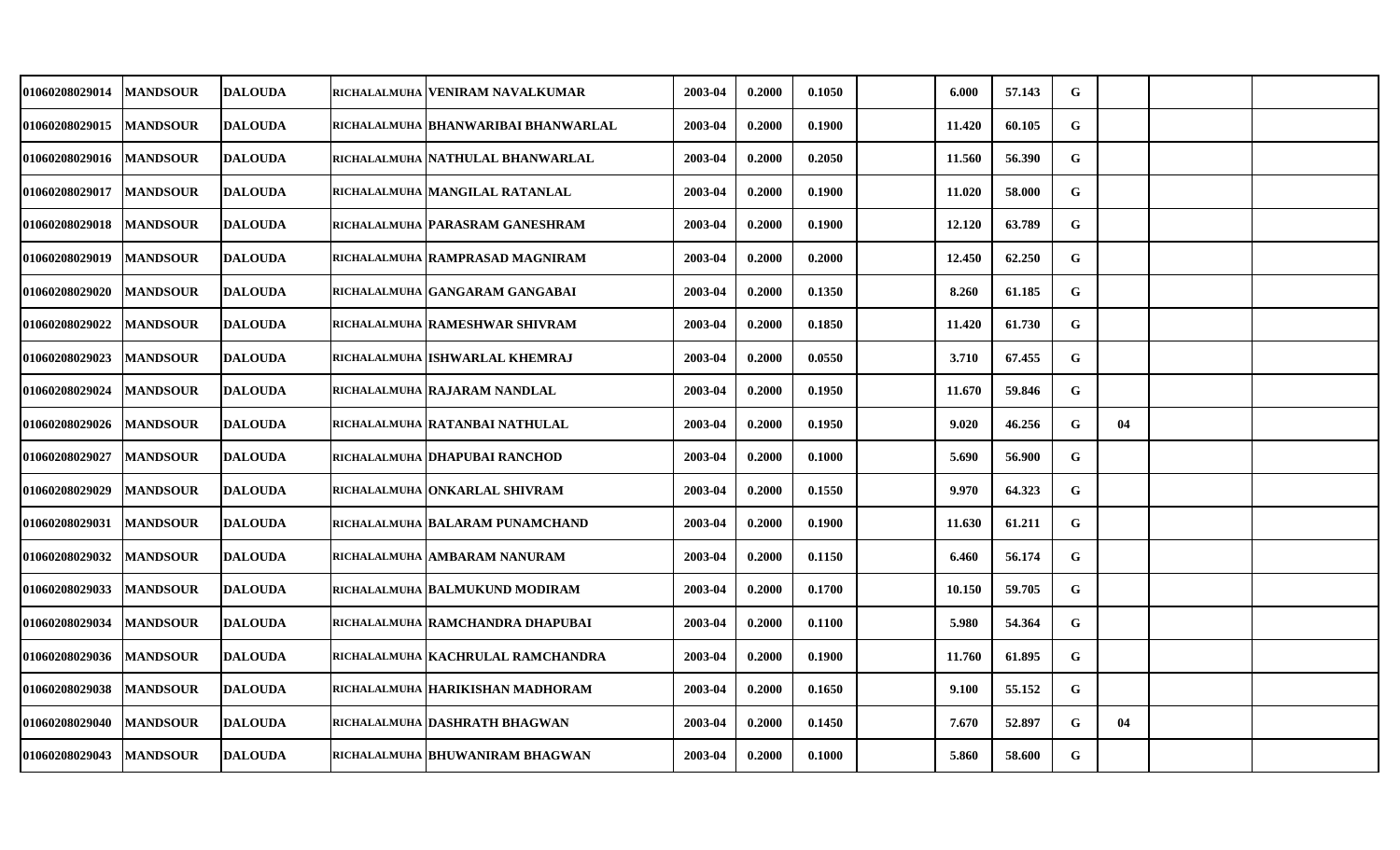| 01060208029044 | <b>MANDSOUR</b> | <b>DALOUDA</b> | RICHALALMUHA   MADHULAL BALAJI      | 2003-04 | 0.2000 | 0.1700 | 10.880 | 64.000 | G           |    |  |
|----------------|-----------------|----------------|-------------------------------------|---------|--------|--------|--------|--------|-------------|----|--|
| 01060208029045 | <b>MANDSOUR</b> | <b>DALOUDA</b> | RICHALALMUHA HARDEVRAM RATANLAL     | 2003-04 | 0.2000 | 0.1350 | 8.350  | 61.852 | G           |    |  |
| 01060208029046 | <b>MANDSOUR</b> | <b>DALOUDA</b> | RICHALALMUHA SUKHLAL LACHCHA CHAMAR | 2003-04 | 0.2000 |        |        |        | $\mathbf N$ | 08 |  |
| 01060208029047 | <b>MANDSOUR</b> | <b>DALOUDA</b> | RICHALALMUHA JAYCHAND CHOTELAL      | 2003-04 | 0.2000 | 0.2000 | 12.740 | 63.700 | G           |    |  |
| 01060208029048 | <b>MANDSOUR</b> | <b>DALOUDA</b> | RICHALALMUHA BALMUKAND CHAMPALAL    | 2003-04 | 0.2000 | 0.2050 | 12.870 | 62.780 | G           |    |  |
| 01060208029050 | <b>MANDSOUR</b> | <b>DALOUDA</b> | RICHALALMUHA ASHOKKUMAR SURATRAM    | 2003-04 | 0.2000 | 0.1050 | 6.000  | 57.143 | G           |    |  |
| 01060208029052 | <b>MANDSOUR</b> | <b>DALOUDA</b> | RICHALALMUHA CHAMPALAL BHERULAL     | 2003-04 | 0.2000 | 0.1550 | 9.960  | 64.258 | G           |    |  |
| 01060208029053 | <b>MANDSOUR</b> | <b>DALOUDA</b> | RICHALALMUHA MANOHARLAL GANGARAM    | 2003-04 | 0.2000 | 0.2000 | 11.630 | 58.150 | G           |    |  |
| 01060208029056 | <b>MANDSOUR</b> | <b>DALOUDA</b> | RICHALALMUHA   GENDALAL TULSIRAM    | 2003-04 | 0.2000 | 0.2000 | 11.870 | 59.350 | G           |    |  |
| 01060208029058 | <b>MANDSOUR</b> | <b>DALOUDA</b> | RICHALALMUHA SHOBHARAM DEVICHAND    | 2003-04 | 0.2000 | 0.1000 | 5.600  | 56.000 | G           |    |  |
| 01060208029059 | <b>MANDSOUR</b> | <b>DALOUDA</b> | RICHALALMUHA NANURAM RATANLAL       | 2003-04 | 0.2000 | 0.1900 | 11.660 | 61.368 | G           |    |  |
| 01060208029060 | <b>MANDSOUR</b> | <b>DALOUDA</b> | RICHALALMUHA PANNALAL MADHOLAL      | 2003-04 | 0.2000 | 0.1450 | 8.500  | 58.621 | G           |    |  |
| 01060208029061 | <b>MANDSOUR</b> | <b>DALOUDA</b> | RICHALALMUHA TULSIRAM KASHIRAM      | 2003-04 | 0.2000 | 0.2000 | 11.700 | 58.500 | G           |    |  |
| 01060208029062 | <b>MANDSOUR</b> | <b>DALOUDA</b> | RICHALALMUHA   VISHRAM RAMSUKH      | 2003-04 | 0.2000 | 0.1950 | 11.350 | 58.205 | G           |    |  |
| 01060208029063 | <b>MANDSOUR</b> | <b>DALOUDA</b> | RICHALALMUHA BANSHILAL ONKARLAL     | 2003-04 | 0.2000 | 0.1400 | 7.870  | 56.214 | G           |    |  |
| 01060208029064 | <b>MANDSOUR</b> | <b>DALOUDA</b> | RICHALALMUHA ANANDILAL KESARLAL     | 2003-04 | 0.2000 | 0.1800 | 11.560 | 64.222 | G           |    |  |
| 01060208029066 | <b>MANDSOUR</b> | <b>DALOUDA</b> | RICHALALMUHA RAMNARAYAN KASHIRAM    | 2003-04 | 0.2000 | 0.1700 | 10.130 | 59.588 | G           |    |  |
| 01060208029067 | <b>MANDSOUR</b> | <b>DALOUDA</b> | RICHALALMUHA BHAGWATILAL NANDRAM    | 2003-04 | 0.2000 | 0.1300 | 7.520  | 57.846 | G           |    |  |
| 01060208029068 | <b>MANDSOUR</b> | <b>DALOUDA</b> | RICHALALMUHA ONKARLAL BHAGWAN       | 2003-04 | 0.2000 | 0.0950 | 6.150  | 64.737 | G           |    |  |
| 01060208029070 | <b>MANDSOUR</b> | <b>DALOUDA</b> | RICHALALMUHA VENIRAM CHENRAM        | 2003-04 | 0.2000 | 0.2050 | 12.680 | 61.854 | G           |    |  |
| 01060208029071 | <b>MANDSOUR</b> | <b>DALOUDA</b> | RICHALALMUHA FULCHAND SHIVRAM       | 2003-04 | 0.2000 | 0.2050 | 12.640 | 61.659 | G           |    |  |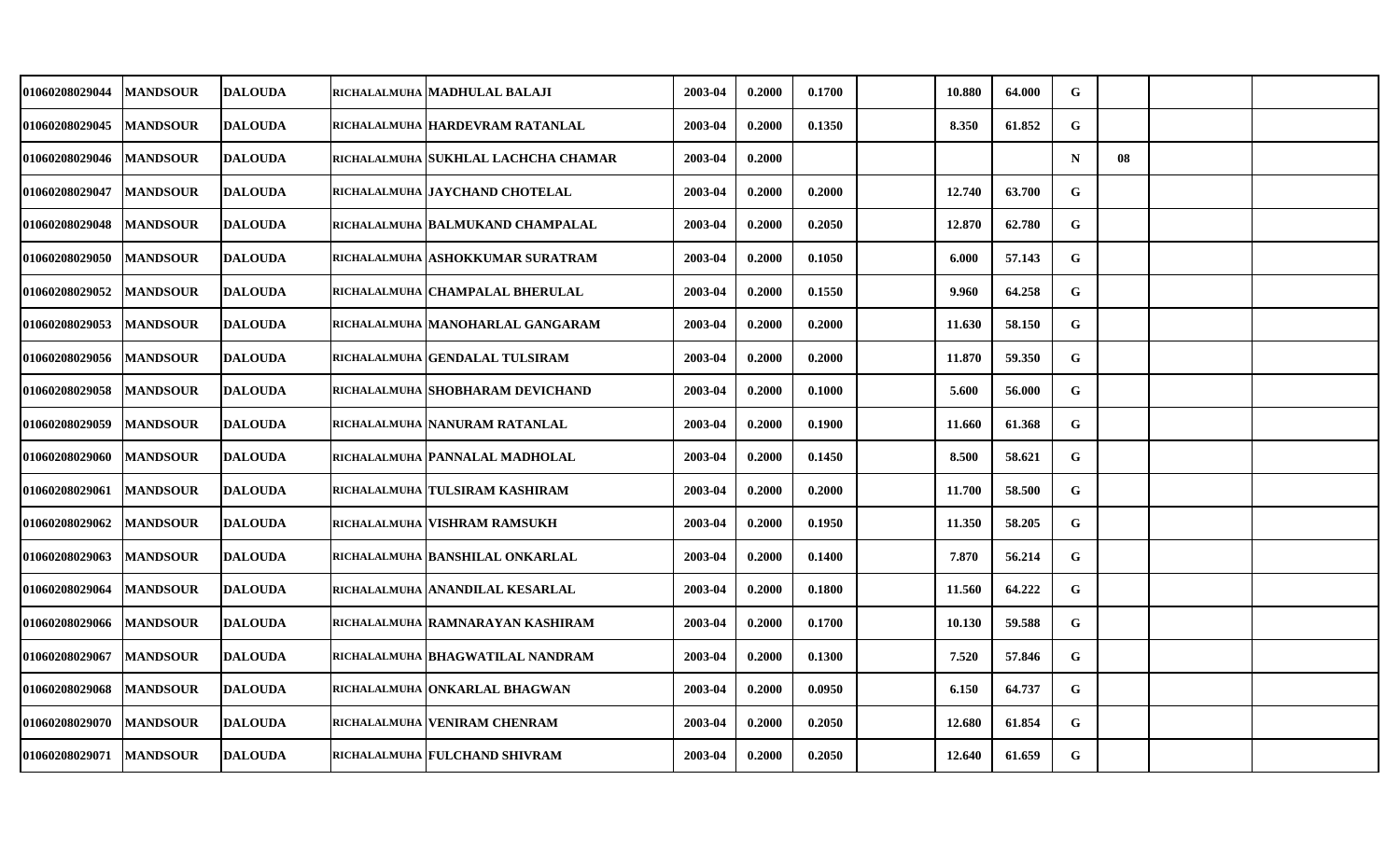| <b>01060208029072</b> | <b>MANDSOUR</b> | <b>DALOUDA</b> | RICHALALMUHA VIKRAMKUMAR SITARAM          | 2003-04 | 0.2000 | 0.2000 | 13.180 | 65.900 | G         |    |                    |
|-----------------------|-----------------|----------------|-------------------------------------------|---------|--------|--------|--------|--------|-----------|----|--------------------|
| <b>01060208029073</b> | <b>MANDSOUR</b> | <b>DALOUDA</b> | RICHALALMUHA GHANSHYAM BADRILAL           | 2003-04 | 0.2000 | 0.0950 | 5.900  | 62.105 | G         |    |                    |
| <b>01060208029074</b> | <b>MANDSOUR</b> | <b>DALOUDA</b> | RICHALALMUHA SATYANARAYAN KANHAIYALAL     | 2003-04 | 0.2000 | 0.1850 | 10.840 | 58.595 | G         |    |                    |
| <b>01060208029075</b> | <b>MANDSOUR</b> | <b>DALOUDA</b> | RICHALALMUHA KHYALIRAM DEVRAM             | 2003-04 | 0.2000 | 0.2100 | 12.390 | 59.000 | G         |    |                    |
| <b>01060208029076</b> | <b>MANDSOUR</b> | <b>DALOUDA</b> | RICHALALMUHA MADHOLAL KASHIRAM            | 2003-04 | 0.2000 | 0.1600 | 9.900  | 61.875 | G         |    |                    |
| <b>01060208029077</b> | <b>MANDSOUR</b> | <b>DALOUDA</b> | RICHALALMUHA BADRILAL SHIVRAM             | 2003-04 | 0.2000 | 0.0950 | 5.540  | 58.316 | G         |    |                    |
| <b>01060208029078</b> | <b>MANDSOUR</b> | <b>DALOUDA</b> | RICHALALMUHA UMASHANKAR RAMNARAYAN        | 2003-04 | 0.2000 | 0.2050 | 12.970 | 63.268 | G         |    |                    |
| 01060208029079        | <b>MANDSOUR</b> | <b>DALOUDA</b> | RICHALALMUHA RANSINGH DULESINGH           | 2003-04 | 0.2000 | 0.0650 | 3.240  | 49.846 | G         | 04 |                    |
| <b>01060208029080</b> | <b>MANDSOUR</b> | <b>DALOUDA</b> | RICHALALMUHA BALMUKAND PANNALAL           | 2003-04 | 0.2000 | 0.2050 | 11.750 | 57.317 | ${\bf G}$ |    |                    |
| 01060208029081        | <b>MANDSOUR</b> | <b>DALOUDA</b> | RICHALALMUHA BALMUKAND BHANWARLAL PATIDAR | 2003-04 | 0.2000 | 0.1550 | 9.580  | 61.806 | G         |    |                    |
| <b>01060208029082</b> | <b>MANDSOUR</b> | <b>DALOUDA</b> | RICHALALMUHA BANSHILAL BHERULAL           | 2003-04 | 0.2000 | 0.1250 | 7.530  | 60.240 | G         |    |                    |
| <b>01060208029083</b> | <b>MANDSOUR</b> | <b>DALOUDA</b> | RICHALALMUHA RAMESHWAR CHOTELAL           | 2003-04 | 0.2000 | 0.2050 | 11.410 | 55.659 | G         |    |                    |
| 01060208029084        | <b>MANDSOUR</b> | <b>DALOUDA</b> | RICHALALMUHA SAMPATBAI MATHRALAL          | 2003-04 | 0.2000 | 0.2100 | 12.060 | 57.429 | G         | 01 |                    |
| <b>01060208029085</b> | <b>MANDSOUR</b> | <b>DALOUDA</b> | RICHALALMUHA PRAHLAD MANGILAL             | 2003-04 | 0.2000 | 0.1450 | 9.220  | 63.586 | G         |    |                    |
| 01060208029089        | <b>MANDSOUR</b> | <b>DALOUDA</b> | RICHALALMUHA DURGASHANKAR GORISHANKAR     | 2003-04 | 0.2000 | 0.1950 | 11.890 | 60.974 | G         |    |                    |
| <b>01060208029090</b> | <b>MANDSOUR</b> | <b>DALOUDA</b> | RICHALALMUHA SHANTILAL JAGANNATH          | 2003-04 | 0.2000 | 0.2100 | 11.580 | 55.142 | G         |    |                    |
| 01060208029091        | <b>MANDSOUR</b> | <b>DALOUDA</b> | RICHALALMUHA MANGILAL CHENRAM             | 2003-04 | 0.2000 | 0.1900 | 11.560 | 60.842 | G         |    |                    |
| 01060208029093        | <b>MANDSOUR</b> | <b>DALOUDA</b> | RICHALALMUHA SITABAI MOTI                 | 2003-04 | 0.2000 | 0.1550 | 9.540  | 61.548 | G         |    |                    |
| 01060208029094        | <b>MANDSOUR</b> | <b>DALOUDA</b> | RICHALALMUHA RAMPRASAD NATHULAL           | 2003-04 | 0.2000 | 0.1750 | 10.610 | 60.629 | G         |    |                    |
| <b>01060208029095</b> | <b>MANDSOUR</b> | <b>DALOUDA</b> | RICHALALMUHA RAMESHWAR MATHURALAL         | 2003-04 | 0.2000 | 0.1950 | 10.640 | 54.564 | G         |    | <b>NAME CHANGE</b> |
| 01060208029096        | <b>MANDSOUR</b> | <b>DALOUDA</b> | RICHALALMUHA RAMLAL SHRILAL SONI          | 2003-04 | 0.2000 | 0.1650 | 7.820  | 47.394 | G         | 04 |                    |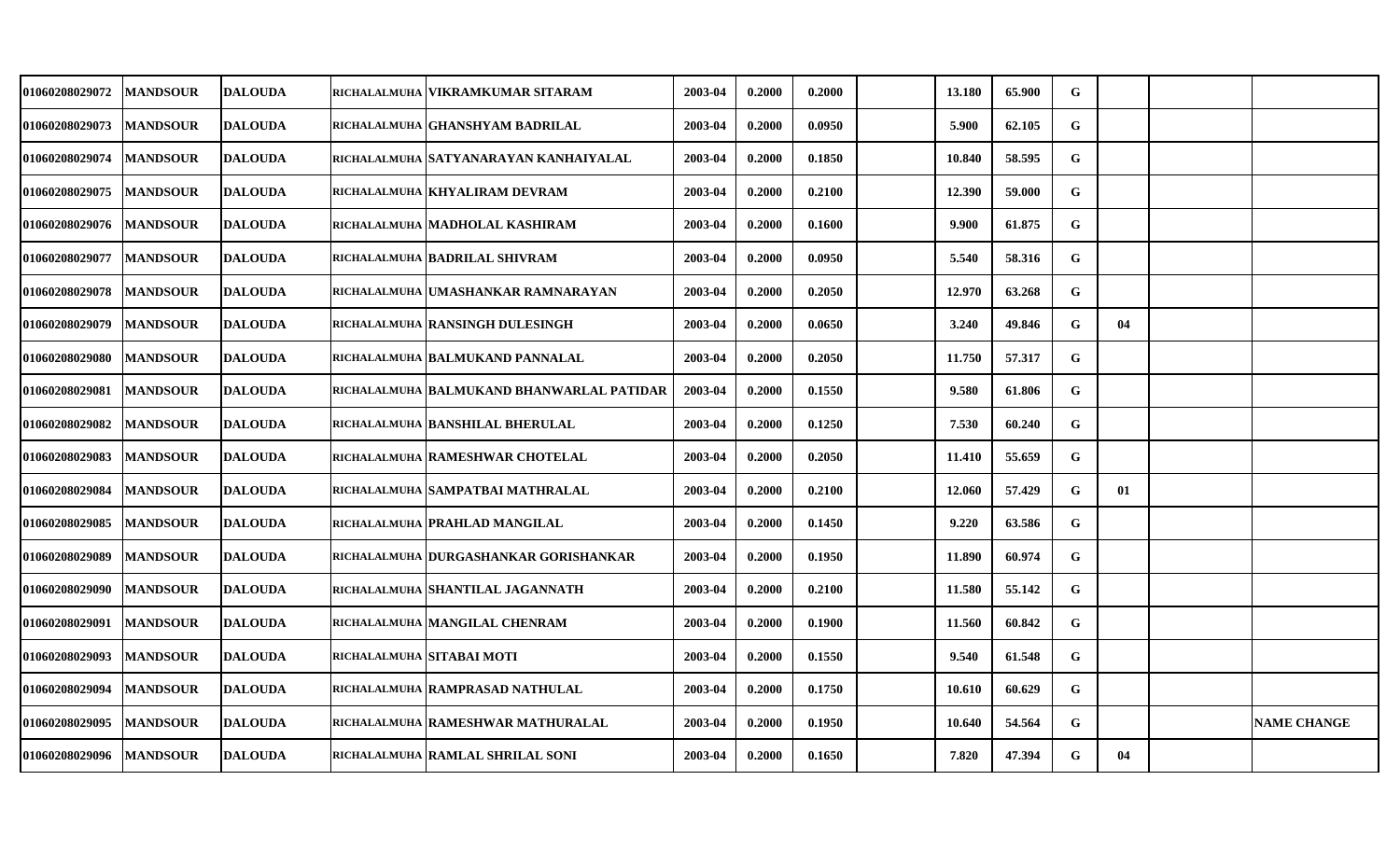| <b>01060208029098</b> | <b>MANDSOUR</b> | <b>DALOUDA</b> | RICHALALMUHA   RAMNARAYAN DALURAM    | 2003-04 | 0.2000 | 0.1350 | 8.050  | 59.630 | G         |    |                        |
|-----------------------|-----------------|----------------|--------------------------------------|---------|--------|--------|--------|--------|-----------|----|------------------------|
| <b>01060208029100</b> | <b>MANDSOUR</b> | <b>DALOUDA</b> | RICHALALMUHA BALMUKUND MATHURALAL    | 2003-04 | 0.2000 | 0.1950 | 11.880 | 60.923 | G         |    |                        |
| <b>01060208029103</b> | <b>MANDSOUR</b> | <b>DALOUDA</b> | RICHALALMUHA DEVRAM SHIVNARAYAN      | 2003-04 | 0.2000 | 0.2000 | 11.840 | 59.200 | G         |    |                        |
| <b>01060208029106</b> | <b>MANDSOUR</b> | <b>DALOUDA</b> | RICHALALMUHA ONKARLAL RAMNIWAS       | 2003-04 | 0.2000 | 0.2000 | 12.400 | 62.000 | G         |    |                        |
| <b>01060208029107</b> | <b>MANDSOUR</b> | <b>DALOUDA</b> | RICHALALMUHA RATANLAL HIRALAL        | 2003-04 | 0.2000 |        |        |        | N         | 08 |                        |
| <b>01060208029108</b> | <b>MANDSOUR</b> | <b>DALOUDA</b> | RICHALALMUHA SHRANGARBAI RAMGOPAL    | 2003-04 | 0.2000 | 0.1650 | 10.440 | 63.273 | G         |    |                        |
| <b>01060208029109</b> | <b>MANDSOUR</b> | <b>DALOUDA</b> | RICHALALMUHA MANGILAL RAMCHANDRA     | 2003-04 | 0.2000 | 0.1300 | 7.670  | 59.000 | G         |    |                        |
| 01060208029111        | <b>MANDSOUR</b> | <b>DALOUDA</b> | RICHALALMUHA MANSINGH DULESINGH      | 2003-04 | 0.2000 | 0.1800 | 8.950  | 49.722 | ${\bf G}$ | 04 |                        |
| 01060208029112        | <b>MANDSOUR</b> | <b>DALOUDA</b> | RICHALALMUHA BAGDIRAM BHERULAL       | 2003-04 | 0.2000 | 0.2000 | 11.150 | 55.750 | G         |    |                        |
| 01060208029113        | <b>MANDSOUR</b> | <b>DALOUDA</b> | RICHALALMUHA KANHAIYALAL KESARLAL    | 2003-04 | 0.2000 | 0.1800 | 10.510 | 58.389 | G         |    |                        |
| <b>01060208029114</b> | <b>MANDSOUR</b> | <b>DALOUDA</b> | RICHALALMUHA CHENRAM RAMKISHAN       | 2003-04 | 0.2000 | 0.1250 | 7.720  | 61.760 | G         |    | <b>TRANSFER/NIMBOD</b> |
| <b>01060208029115</b> | <b>MANDSOUR</b> | <b>DALOUDA</b> | RICHALALMUHA SHANTILAL LAXMINARAYAN  | 2003-04 | 0.2000 | 0.2000 | 10.430 | 52.150 | G         | 04 |                        |
| 01060208029118        | <b>MANDSOUR</b> | <b>DALOUDA</b> | RICHALALMUHA RAMESHWAR BHERULAL      | 2003-04 | 0.2000 | 0.2000 | 11.130 | 55.650 | G         |    |                        |
| 01060208029119        | <b>MANDSOUR</b> | <b>DALOUDA</b> | RICHALALMUHA BASANTILAL LAXMINARAYAN | 2003-04 | 0.2000 | 0.1750 | 10.150 | 58.000 | G         |    |                        |
| 01060208029121        | <b>MANDSOUR</b> | <b>DALOUDA</b> | RICHALALMUHA FAKIR MOHAMMAD VAJIR    | 2003-04 | 0.2000 | 0.1900 | 11.610 | 61.105 | G         |    |                        |
| <b>01060208029122</b> | <b>MANDSOUR</b> | <b>DALOUDA</b> | RICHALALMUHA RAMCHARAN TEJRAM        | 2003-04 | 0.2000 | 0.1650 | 8.770  | 53.152 | G         | 04 |                        |
| 01060208029123        | <b>MANDSOUR</b> | <b>DALOUDA</b> | RICHALALMUHA SURESHCHAND CHAMPALAL   | 2003-04 | 0.2000 | 0.2050 | 11.250 | 54.878 | G         |    |                        |
| 01060208029125        | <b>MANDSOUR</b> | <b>DALOUDA</b> | RICHALALMUHA BANSHILAL HIRALAL       | 2003-04 | 0.2000 | 0.2000 | 11.260 | 56.300 | G         |    |                        |
| 01060208029126        | <b>MANDSOUR</b> | <b>DALOUDA</b> | RICHALALMUHA BHAGWANTABAI DEVICHAND  | 2003-04 | 0.2000 | 0.0550 | 3.170  | 57.636 | G         |    |                        |
| <b>01060208029127</b> | <b>MANDSOUR</b> | <b>DALOUDA</b> | RICHALALMUHA MANGUBAI RANCHODDAS     | 2003-04 | 0.2000 | 0.1800 | 10.630 | 59.056 | G         |    |                        |
| 01060208029128        | <b>MANDSOUR</b> | <b>DALOUDA</b> | RICHALALMUHA ISHWARLAL MANOHARDAS    | 2003-04 | 0.2000 | 0.2000 | 12.230 | 61.150 | G         |    |                        |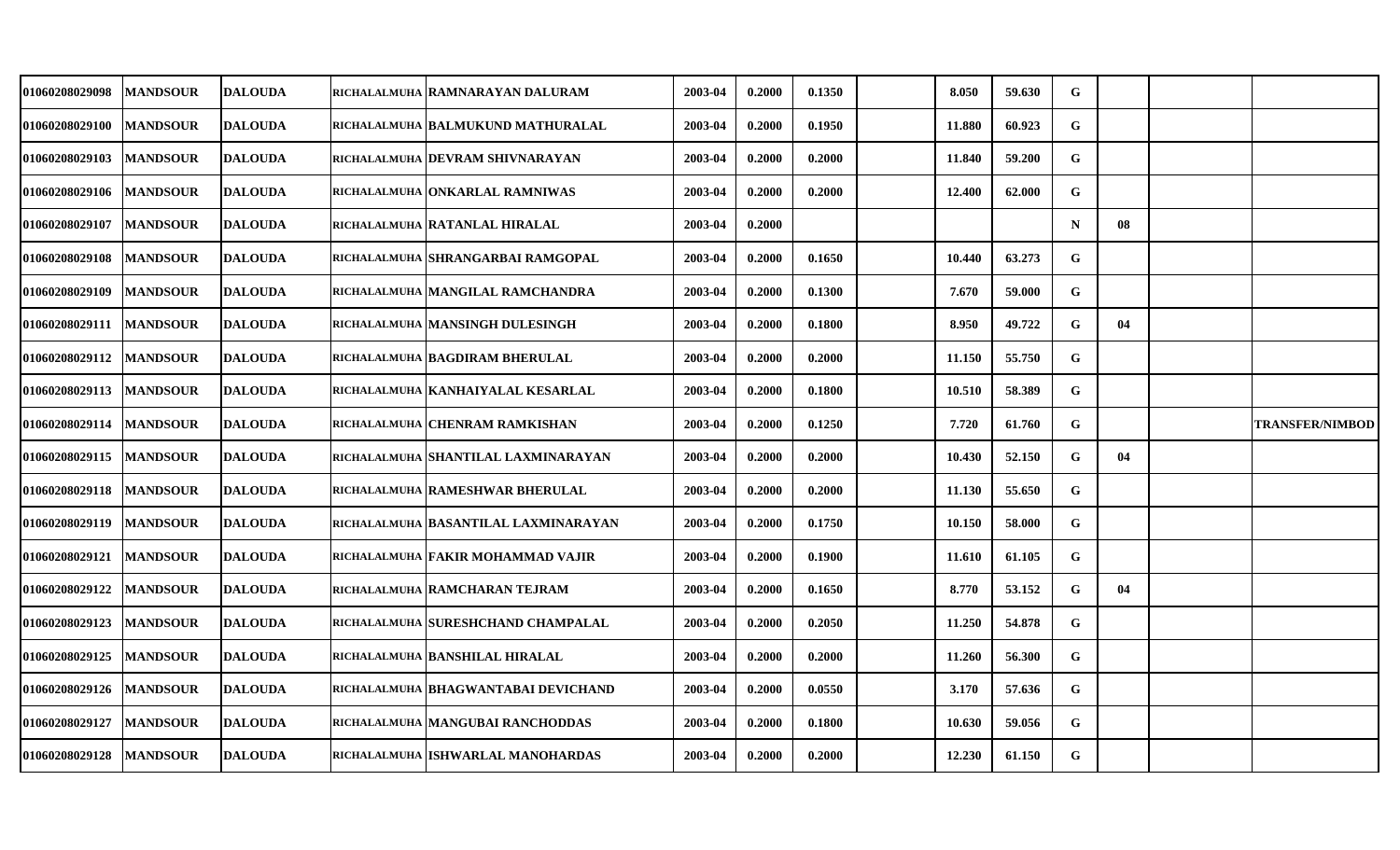| <b>01060208029130</b> | <b>MANDSOUR</b> | <b>DALOUDA</b> | RICHALALMUHA   BALARAM BHUWANIRAM    | 2003-04 | 0.2000 | 0.0900 | 5.070  | 56.333 | G |    |                |  |
|-----------------------|-----------------|----------------|--------------------------------------|---------|--------|--------|--------|--------|---|----|----------------|--|
| 01060208029132        | <b>MANDSOUR</b> | <b>DALOUDA</b> | RICHALALMUHA PUSHKARLAL KANHAIYALAL  | 2003-04 | 0.2000 | 0.1800 | 10.510 | 58.388 | G |    |                |  |
| <b>01060208029133</b> | <b>MANDSOUR</b> | <b>DALOUDA</b> | RICHALALMUHA SATYANARAYAN VARDICHAND | 2003-04 | 0.2000 | 0.1950 | 12.130 | 62.205 | G |    |                |  |
| 01060208029135        | <b>MANDSOUR</b> | <b>DALOUDA</b> | RICHALALMUHA DEVRAM MANGILAL NAI     | 2003-04 | 0.2000 | 0.1950 | 10.890 | 55.846 | G |    |                |  |
| <b>01060208029136</b> | <b>MANDSOUR</b> | <b>DALOUDA</b> | RICHALALMUHA PARMANAND BHAGIRATH     | 2003-04 | 0.2000 | 0.1950 | 12.050 | 61.795 | G |    |                |  |
| <b>01060208029137</b> | <b>MANDSOUR</b> | <b>DALOUDA</b> | RICHALALMUHA SURESHCHAND KHYALIRAM   | 2003-04 | 0.2000 | 0.2000 | 12.770 | 63.850 | G |    |                |  |
| 01060208029138        | <b>MANDSOUR</b> | <b>DALOUDA</b> | RICHALALMUHA DHANSUKH JAYRAJ         | 2003-04 | 0.2000 | 0.2050 | 11.670 | 56.927 | G |    |                |  |
| 01060208029139        | <b>MANDSOUR</b> | <b>DALOUDA</b> | RICHALALMUHA CHANDKHA KHAJUKHA       | 2003-04 | 0.2000 | 0.1250 | 6.940  | 55.520 | G |    |                |  |
| 01060208029142        | <b>MANDSOUR</b> | <b>DALOUDA</b> | RICHALALMUHA ATMARAM DOLATRAM        | 2003-04 | 0.2000 | 0.1900 | 11.850 | 62.368 | G |    |                |  |
| <b>01060208029143</b> | <b>MANDSOUR</b> | <b>DALOUDA</b> | RICHALALMUHA LAXMINARAYAN NANDLAL    | 2003-04 | 0.2000 | 0.1800 | 10.680 | 59.333 | G |    |                |  |
| <b>01060208029144</b> | <b>MANDSOUR</b> | <b>DALOUDA</b> | RICHALALMUHA RAMDAYAL RAMPRASAD      | 2003-04 | 0.2000 | 0.1800 | 10.990 | 61.056 | G |    |                |  |
| <b>01060208029145</b> | <b>MANDSOUR</b> | <b>DALOUDA</b> | RICHALALMUHA KHEMRAJ RAMPRASAD       | 2003-04 | 0.2000 | 0.1250 | 7.860  | 62.880 | G |    |                |  |
| 01060208029147        | <b>MANDSOUR</b> | <b>DALOUDA</b> | RICHALALMUHA HARIVALLABH SHANKARLAL  | 2003-04 | 0.2000 | 0.2100 | 13.230 | 63.000 | G |    |                |  |
| 01060208029148        | <b>MANDSOUR</b> | <b>DALOUDA</b> | RICHALALMUHA MANGILAL SHOBHARAM      | 2003-04 | 0.2000 | 0.1100 | 6.300  | 57.273 | G |    |                |  |
| <b>01060208029149</b> | <b>MANDSOUR</b> | <b>DALOUDA</b> | RICHALALMUHA RAMPRAHLAD UDERAM       | 2003-04 | 0.2000 | 0.1950 | 11.780 | 60.410 | G |    |                |  |
| <b>01060208029150</b> | <b>MANDSOUR</b> | <b>DALOUDA</b> | RICHALALMUHA SHANTILAL BHANWARLAL    | 2003-04 | 0.2000 | 0.1250 | 7.030  | 56.240 | G |    |                |  |
| <b>01060208029151</b> | <b>MANDSOUR</b> | <b>DALOUDA</b> | RICHALALMUHA NAMINOOR VAJIRMOHAMMAD  | 2003-04 | 0.2000 | 0.1500 | 8.170  | 54.467 | G |    |                |  |
| 01060208029155        | <b>MANDSOUR</b> | <b>DALOUDA</b> | RICHALALMUHA MAGANIRAM BHANWARLAL    | 2003-04 | 0.2000 | 0.1950 | 10.200 | 52.308 | G | 04 |                |  |
| 01060208029156        | <b>MANDSOUR</b> | <b>DALOUDA</b> | RICHALALMUHA RAJARAM MANGILAL        | 2003-04 | 0.2000 | 0.2050 | 11.240 | 54.829 | G |    |                |  |
| 01060208029157        | <b>MANDSOUR</b> | <b>DALOUDA</b> | RICHALALMUHA RAVINDRAKUMAR RAMESHWAR | 2003-04 | 0.2000 | 0.1450 | 8.340  | 57.517 | G |    |                |  |
| <b>01060208029171</b> | <b>MANDSOUR</b> | <b>DALOUDA</b> | RICHALALMUHA DEVKARAN RAMNARAYAN     | 2003-04 | 0.2000 | 0.1800 | 10.450 | 58.056 | G |    | 01060208049065 |  |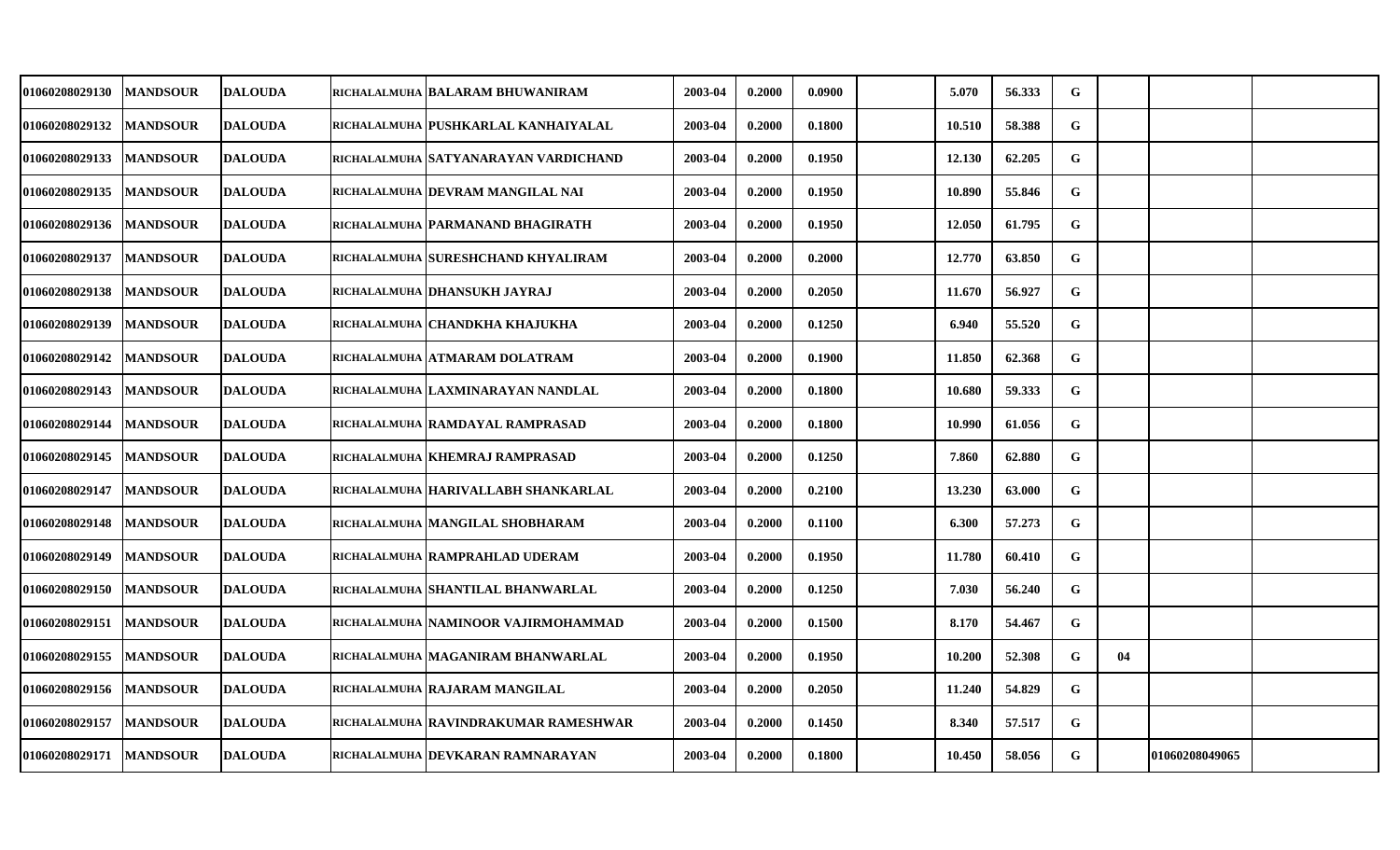| <b>01060208029194</b> | <b>MANDSOUR</b> | <b>DALOUDA</b> |              | richalalmuha   PARASRAM DEVRAM   | 2003-04 | 0.2000 |        |        |        | $\mathbf N$ | 08 |                    |
|-----------------------|-----------------|----------------|--------------|----------------------------------|---------|--------|--------|--------|--------|-------------|----|--------------------|
| <b>01060208029196</b> | <b>MANDSOUR</b> | <b>DALOUDA</b> |              | RICHALALMUHA KHEMRAJ FAKIRCHAND  | 2003-04 | 0.2000 | 0.1900 | 11.600 | 61.053 | ${\bf G}$   |    |                    |
| <b>01060208029197</b> | <b>MANDSOUR</b> | <b>DALOUDA</b> |              | RICHALALMUHA LAXMICHAND UMMEDRAM | 2003-04 | 0.2000 | 0.1550 | 8.940  | 57.677 | G           |    |                    |
| 01060208029065        | <b>MANDSOUR</b> | <b>DALOUDA</b> |              | RICHALALMUHA SONABAI KAILASH     | 2003-04 | 0.2000 | 0.0800 | 4.880  | 61.000 | G           |    | <b>NAME CHANGE</b> |
| 01060208030001        | <b>MANDSOUR</b> | <b>DALOUDA</b> | <b>KARJU</b> | <b>KANWARLAL SAMARLAL</b>        | 2003-04 | 0.2000 | 0.1850 | 11.880 | 64.216 | G           |    |                    |
| 01060208030002        | <b>MANDSOUR</b> | <b>DALOUDA</b> | <b>KARJU</b> | <b>BADRILAL BHANWARLAL</b>       | 2003-04 | 0.2000 | 0.1950 | 12.480 | 64.000 | G           | 01 |                    |
| <b>01060208030003</b> | <b>MANDSOUR</b> | <b>DALOUDA</b> | <b>KARJU</b> | <b>RATANLAL HIRALAL</b>          | 2003-04 | 0.2000 | 0.1650 | 10.170 | 61.636 | G           |    |                    |
| 01060208030005        | <b>MANDSOUR</b> | <b>DALOUDA</b> | <b>KARJU</b> | SAJJANBAI BHAGWAN                | 2003-04 | 0.2000 | 0.2000 | 11.670 | 58.350 | G           |    |                    |
| <b>01060208030006</b> | <b>MANDSOUR</b> | <b>DALOUDA</b> | <b>KARJU</b> | NATHU SAWA                       | 2003-04 | 0.2000 | 0.2100 | 12.940 | 61.619 | G           |    |                    |
| 01060208030008        | <b>MANDSOUR</b> | <b>DALOUDA</b> | <b>KARJU</b> | RAMKUNWARBAI BAHADURSINGH        | 2003-04 | 0.2000 | 0.1950 | 11.170 | 57.282 | G           |    |                    |
| <b>01060208030010</b> | <b>MANDSOUR</b> | <b>DALOUDA</b> | <b>KARJU</b> | <b>KANJI BHERA</b>               | 2003-04 | 0.2000 | 0.2050 | 12.290 | 59.951 | ${\bf G}$   |    |                    |
| <b>01060208030011</b> | <b>MANDSOUR</b> | <b>DALOUDA</b> | <b>KARJU</b> | <b>GAUTAM NANURAM</b>            | 2003-04 | 0.2000 | 0.1900 | 12.020 | 63.263 | G           |    |                    |
| 01060208030012        | <b>MANDSOUR</b> | <b>DALOUDA</b> | <b>KARJU</b> | <b>SHANKARLAL MOTI</b>           | 2003-04 | 0.2000 | 0.2050 | 12.150 | 59.268 | $\mathbf G$ |    |                    |
| 01060208030013        | <b>MANDSOUR</b> | <b>DALOUDA</b> | <b>KARJU</b> | SAMNDARLAL GOPAL                 | 2003-04 | 0.2000 | 0.2000 | 12.820 | 64.100 | G           |    |                    |
| 01060208030016        | <b>MANDSOUR</b> | <b>DALOUDA</b> | <b>KARJU</b> | <b>KAMAL GANGARAM</b>            | 2003-04 | 0.2000 | 0.1600 | 9.080  | 56.750 | G           |    |                    |
| <b>01060208030017</b> | <b>MANDSOUR</b> | <b>DALOUDA</b> | <b>KARJU</b> | SAJJANBAI HIRALAL                | 2003-04 | 0.2000 | 0.1950 | 11.250 | 57.692 | G           |    |                    |
| 01060208030018        | <b>MANDSOUR</b> | <b>DALOUDA</b> | <b>KARJU</b> | <b>ASHOK BALARAM</b>             | 2003-04 | 0.2000 | 0.2050 | 12.310 | 60.049 | G           |    |                    |
| 01060208030019        | <b>MANDSOUR</b> | <b>DALOUDA</b> | <b>KARJU</b> | MANNALAL ONKARLAL                | 2003-04 | 0.2000 | 0.1100 | 7.190  | 65.364 | G           |    |                    |
| 01060208030020        | <b>MANDSOUR</b> | <b>DALOUDA</b> | <b>KARJU</b> | <b>KANWARLAL DEVRAM</b>          | 2003-04 | 0.2000 | 0.2000 | 12.660 | 63.300 | G           |    |                    |
| 01060208030021        | <b>MANDSOUR</b> | <b>DALOUDA</b> | <b>KARJU</b> | <b>JAGDISH RAMLAL</b>            | 2003-04 | 0.2000 | 0.1900 | 12.270 | 64.579 | G           |    |                    |
| 01060208030025        | <b>MANDSOUR</b> | <b>DALOUDA</b> | <b>KARJU</b> | <b>BAGDIRAM DEVRAM</b>           | 2003-04 | 0.2000 | 0.1950 | 12.190 | 62.513 | G           |    |                    |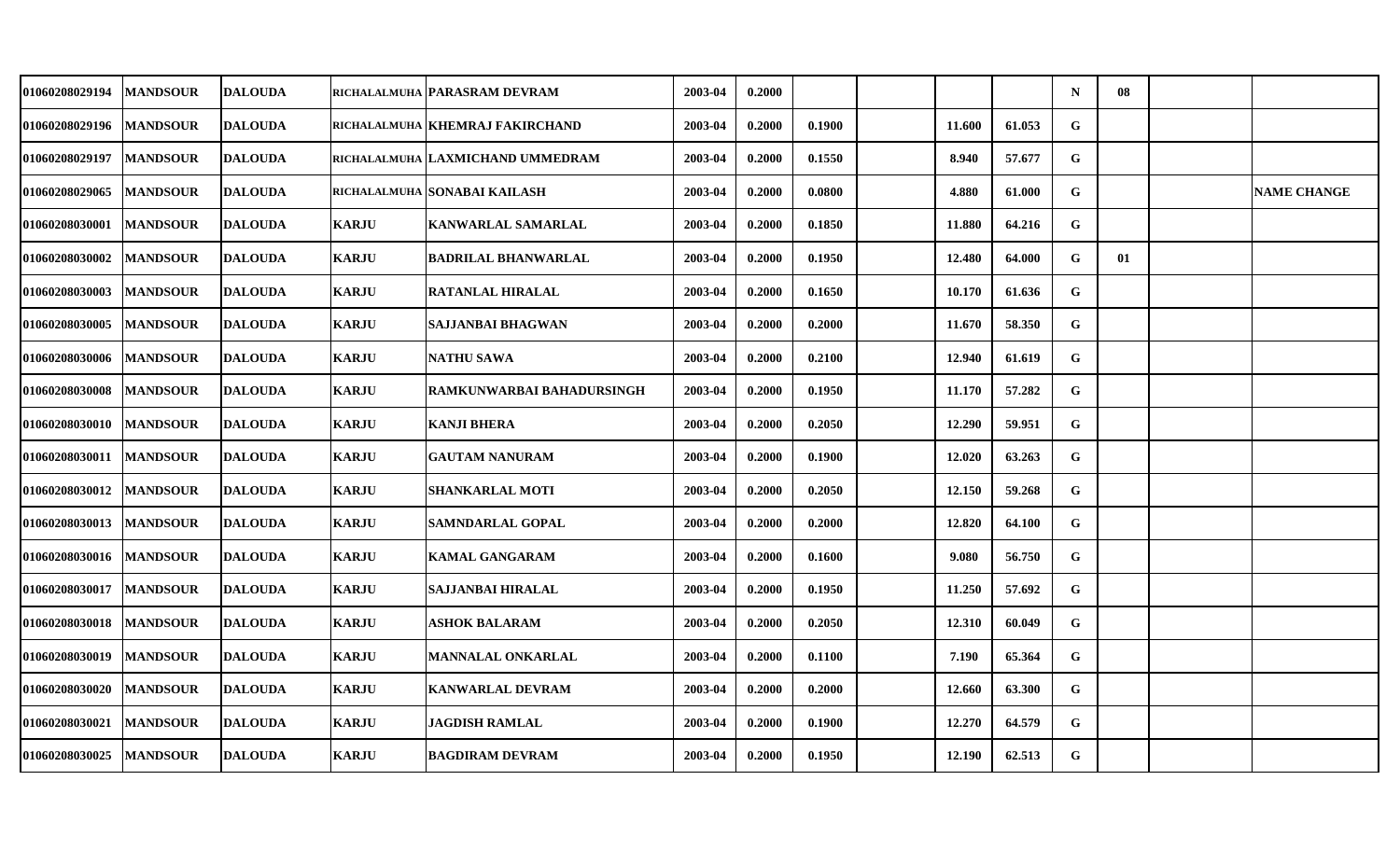| <b>01060208030026</b> | <b>MANDSOUR</b> | <b>DALOUDA</b> | <b>KARJU</b> | MOTYABAI MANNALAL          | 2003-04 | 0.2000 | 0.1700 | 10.560 | 62.118 | G           |    | <b>NAME CHANGE</b> |
|-----------------------|-----------------|----------------|--------------|----------------------------|---------|--------|--------|--------|--------|-------------|----|--------------------|
| 01060208030027        | <b>MANDSOUR</b> | <b>DALOUDA</b> | <b>KARJU</b> | <b>SHAMBHULAL DEVRAM</b>   | 2003-04 | 0.2000 | 0.2000 | 12.620 | 63.100 | $\mathbf G$ |    |                    |
| <b>01060208030028</b> | <b>MANDSOUR</b> | <b>DALOUDA</b> | <b>KARJU</b> | NAHARJI SHOBHARAM          | 2003-04 | 0.2000 | 0.1900 | 11.670 | 61.421 | G           |    |                    |
| 01060208030030        | <b>MANDSOUR</b> | <b>DALOUDA</b> | <b>KARJU</b> | <b>BHERULAL NANURAM</b>    | 2003-04 | 0.2000 | 0.1950 | 12.230 | 62.718 | G           |    |                    |
| <b>01060208030031</b> | <b>MANDSOUR</b> | <b>DALOUDA</b> | <b>KARJU</b> | KAVERIBAI NATHU            | 2003-04 | 0.2000 | 0.2050 | 12.620 | 61.561 | G           |    |                    |
| 01060208030032        | <b>MANDSOUR</b> | <b>DALOUDA</b> | <b>KARJU</b> | <b>JUJHARLAL SURATRAM</b>  | 2003-04 | 0.2000 | 0.1900 | 11.730 | 61.737 | G           |    |                    |
| 01060208030035        | <b>MANDSOUR</b> | <b>DALOUDA</b> | <b>KARJU</b> | LACHHIRAM RATANLAL         | 2003-04 | 0.2000 | 0.2100 | 12.630 | 60.143 | G           |    |                    |
| 01060208030036        | <b>MANDSOUR</b> | <b>DALOUDA</b> | <b>KARJU</b> | <b>RAJARAM PARTHA</b>      | 2003-04 | 0.2000 | 0.1500 | 9.250  | 61.667 | G           |    |                    |
| 01060208030037        | <b>MANDSOUR</b> | <b>DALOUDA</b> | <b>KARJU</b> | SHANKARLAL DEVRAM SARPANCH | 2003-04 | 0.2000 | 0.1900 | 10.160 | 53.474 | G           | 04 |                    |
| 01060208030039        | <b>MANDSOUR</b> | <b>DALOUDA</b> | <b>KARJU</b> | <b>CHAGANLAL SEWARAM</b>   | 2003-04 | 0.2000 | 0.2000 | 12.530 | 62.650 | G           |    |                    |
| <b>01060208030041</b> | <b>MANDSOUR</b> | <b>DALOUDA</b> | <b>KARJU</b> | KESHARBAI AMRATRAM         | 2003-04 | 0.2000 | 0.1000 | 5.750  | 57.500 | $\mathbf G$ |    |                    |
| <b>01060208030044</b> | <b>MANDSOUR</b> | <b>DALOUDA</b> | <b>KARJU</b> | <b>BALARAM KALU TALER</b>  | 2003-04 | 0.2000 | 0.1650 | 11.350 | 68.788 | G           |    |                    |
| 01060208030045        | <b>MANDSOUR</b> | <b>DALOUDA</b> | <b>KARJU</b> | <b>RAMRATAN HIRALAL</b>    | 2003-04 | 0.2000 | 0.1950 | 12.520 | 64.205 | G           |    |                    |
| 01060208030046        | <b>MANDSOUR</b> | <b>DALOUDA</b> | <b>KARJU</b> | <b>BAPULAL DEVRAM</b>      | 2003-04 | 0.2000 | 0.2000 | 11.880 | 59.400 | G           |    |                    |
| 01060208030047        | <b>MANDSOUR</b> | <b>DALOUDA</b> | <b>KARJU</b> | <b>ONKARLAL KANJI</b>      | 2003-04 | 0.2000 | 0.1900 | 11.570 | 60.895 | G           |    |                    |
| <b>01060208030048</b> | <b>MANDSOUR</b> | <b>DALOUDA</b> | <b>KARJU</b> | MANGIBAI DHANNA BALAI      | 2003-04 | 0.2000 | 0.1800 | 11.030 | 61.278 | G           |    |                    |
| 01060208030049        | <b>MANDSOUR</b> | <b>DALOUDA</b> | <b>KARJU</b> | <b>MANGILAL NATHU</b>      | 2003-04 | 0.2000 | 0.2000 | 12.140 | 60.700 | G           |    |                    |
| 01060208030051        | <b>MANDSOUR</b> | <b>DALOUDA</b> | <b>KARJU</b> | NATHULAL BHANWARLAL        | 2003-04 | 0.2000 | 0.2000 | 12.100 | 60.500 | G           |    |                    |
| 01060208030052        | <b>MANDSOUR</b> | <b>DALOUDA</b> | <b>KARJU</b> | <b>BADRILAL MAGNIRAM</b>   | 2003-04 | 0.2000 | 0.1500 | 9.140  | 60.933 | G           |    |                    |
| 01060208030054        | <b>MANDSOUR</b> | <b>DALOUDA</b> | <b>KARJU</b> | KISHAN KANAJI              | 2003-04 | 0.2000 | 0.2000 | 12.150 | 60.750 | $\mathbf G$ |    |                    |
| 01060208030055        | <b>MANDSOUR</b> | <b>DALOUDA</b> | <b>KARJU</b> | NATHU NANDA                | 2003-04 | 0.2000 | 0.1800 | 10.950 | 60.833 | $\mathbf G$ |    |                    |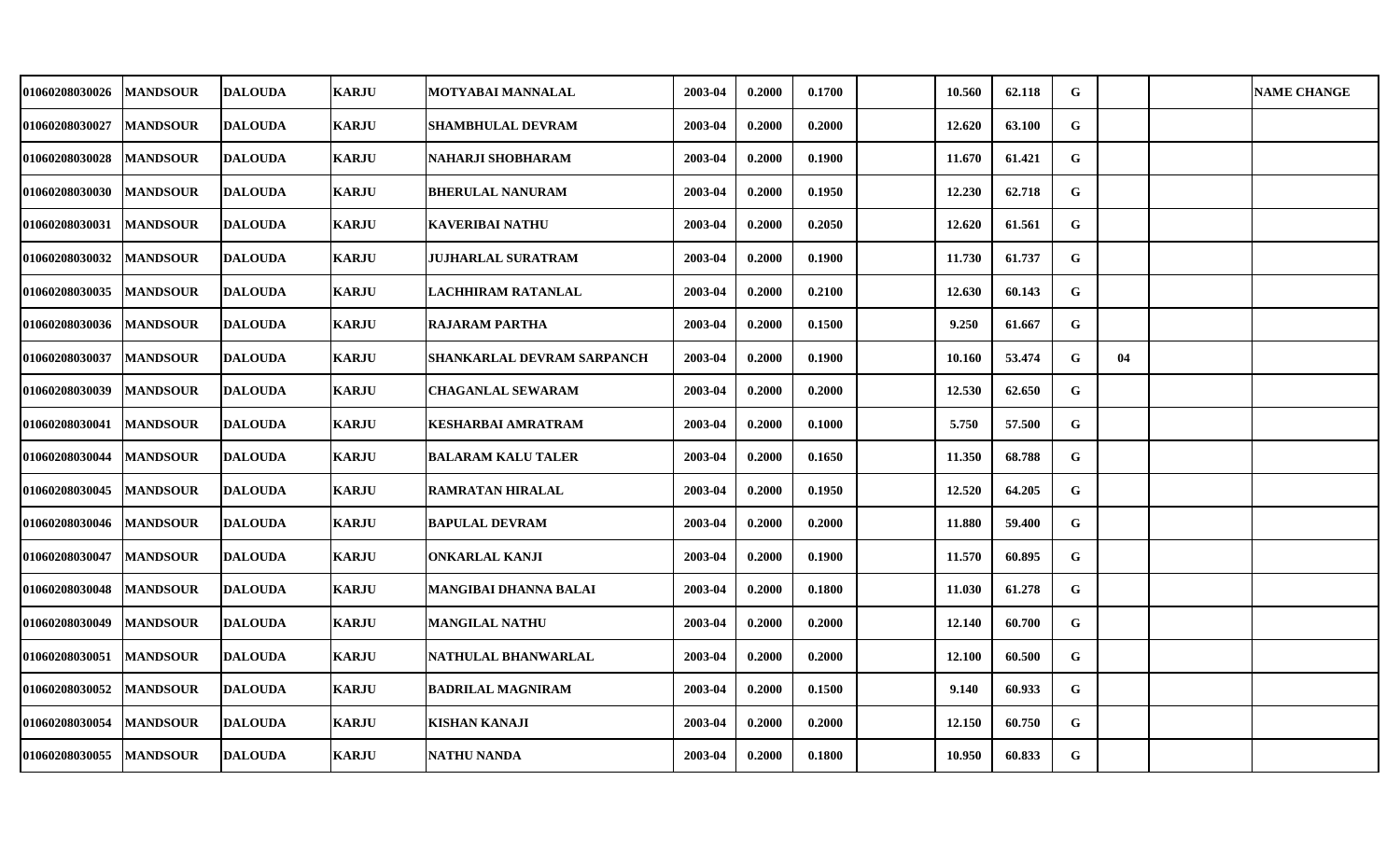| 01060208030057 | <b>MANDSOUR</b> | <b>DALOUDA</b> | <b>KARJU</b> | <b>GAUTAM AMARA</b>         | 2003-04 | 0.2000 | 0.2000 | 12.960 | 64.800 | G         |  |  |
|----------------|-----------------|----------------|--------------|-----------------------------|---------|--------|--------|--------|--------|-----------|--|--|
| 01060208030059 | <b>MANDSOUR</b> | <b>DALOUDA</b> | <b>KARJU</b> | <b>CHENRAM KISHAN</b>       | 2003-04 | 0.2000 | 0.2000 | 12.060 | 60.300 | G         |  |  |
| 01060208030061 | <b>MANDSOUR</b> | <b>DALOUDA</b> | <b>KARJU</b> | <b>BALURAM RATANLAL</b>     | 2003-04 | 0.2000 | 0.1950 | 11.650 | 59.744 | G         |  |  |
| 01060208030062 | <b>MANDSOUR</b> | <b>DALOUDA</b> | <b>KARJU</b> | <b>BAGDIBAI SAGA</b>        | 2003-04 | 0.2000 | 0.2000 | 11.910 | 59.550 | G         |  |  |
| 01060208030064 | <b>MANDSOUR</b> | <b>DALOUDA</b> | <b>KARJU</b> | <b>MANGILAL NANURAM</b>     | 2003-04 | 0.2000 | 0.2000 | 11.720 | 58.600 | G         |  |  |
| 01060208030065 | <b>MANDSOUR</b> | <b>DALOUDA</b> | <b>KARJU</b> | <b>MANGILAL GANPAT</b>      | 2003-04 | 0.2000 | 0.2000 | 11.840 | 59.200 | G         |  |  |
| 01060208030066 | <b>MANDSOUR</b> | <b>DALOUDA</b> | <b>KARJU</b> | SAVITRIBAI LAXMAN           | 2003-04 | 0.2000 | 0.1900 | 10.840 | 57.053 | G         |  |  |
| 01060208030067 | <b>MANDSOUR</b> | <b>DALOUDA</b> | <b>KARJU</b> | <b>AMRATRAM MOTI</b>        | 2003-04 | 0.2000 | 0.2050 | 12.110 | 59.073 | G         |  |  |
| 01060208030068 | <b>MANDSOUR</b> | <b>DALOUDA</b> | <b>KARJU</b> | NANURAM AMARA               | 2003-04 | 0.2000 | 0.1600 | 10.040 | 62.750 | G         |  |  |
| 01060208030069 | <b>MANDSOUR</b> | <b>DALOUDA</b> | <b>KARJU</b> | NIRANJANLAL BAPULAL         | 2003-04 | 0.2000 | 0.1950 | 11.390 | 58.410 | G         |  |  |
| 01060208030070 | <b>MANDSOUR</b> | <b>DALOUDA</b> | <b>KARJU</b> | RATANLAL JAWAHARLAL         | 2003-04 | 0.2000 | 0.2000 | 12.140 | 60.700 | ${\bf G}$ |  |  |
| 01060208030071 | <b>MANDSOUR</b> | <b>DALOUDA</b> | <b>KARJU</b> | <b>BASANTIBAI SUNDARBAI</b> | 2003-04 | 0.2000 | 0.2050 | 12.730 | 62.098 | G         |  |  |
| 01060208030072 | <b>MANDSOUR</b> | <b>DALOUDA</b> | <b>KARJU</b> | <b>RATANBAI SHANTILAL</b>   | 2003-04 | 0.2000 | 0.1900 | 11.740 | 61.789 | G         |  |  |
| 01060208030073 | <b>MANDSOUR</b> | <b>DALOUDA</b> | <b>KARJU</b> | <b>PYARCHAND BALU</b>       | 2003-04 | 0.2000 | 0.1850 | 11.330 | 61.243 | G         |  |  |
| 01060208030074 | <b>MANDSOUR</b> | <b>DALOUDA</b> | <b>KARJU</b> | <b>NANDRAM ONKAR</b>        | 2003-04 | 0.2000 | 0.1400 | 8.600  | 61.429 | G         |  |  |
| 01060208030075 | <b>MANDSOUR</b> | <b>DALOUDA</b> | <b>KARJU</b> | LALJI CHATARBHUJ            | 2003-04 | 0.2000 | 0.2000 | 12.480 | 62.400 | G         |  |  |
| 01060208030077 | <b>MANDSOUR</b> | <b>DALOUDA</b> | <b>KARJU</b> | <b>MANGILAL BHUWAN</b>      | 2003-04 | 0.2000 | 0.2000 | 11.880 | 59.400 | G         |  |  |
| 01060208030079 | <b>MANDSOUR</b> | <b>DALOUDA</b> | <b>KARJU</b> | NANDA DEVA                  | 2003-04 | 0.2000 | 0.1050 | 6.580  | 62.667 | G         |  |  |
| 01060208030084 | <b>MANDSOUR</b> | <b>DALOUDA</b> | <b>KARJU</b> | DHURIBAI JAWAHARLAL         | 2003-04 | 0.2000 | 0.1950 | 12.360 | 63.385 | G         |  |  |
| 01060208030085 | <b>MANDSOUR</b> | <b>DALOUDA</b> | <b>KARJU</b> | <b>BHUWAN GULAB</b>         | 2003-04 | 0.2000 | 0.2000 | 12.040 | 60.200 | G         |  |  |
| 01060208030086 | <b>MANDSOUR</b> | <b>DALOUDA</b> | <b>KARJU</b> | <b>GIRDHARI RAJARAM</b>     | 2003-04 | 0.2000 | 0.1950 | 13.000 | 66.666 | G         |  |  |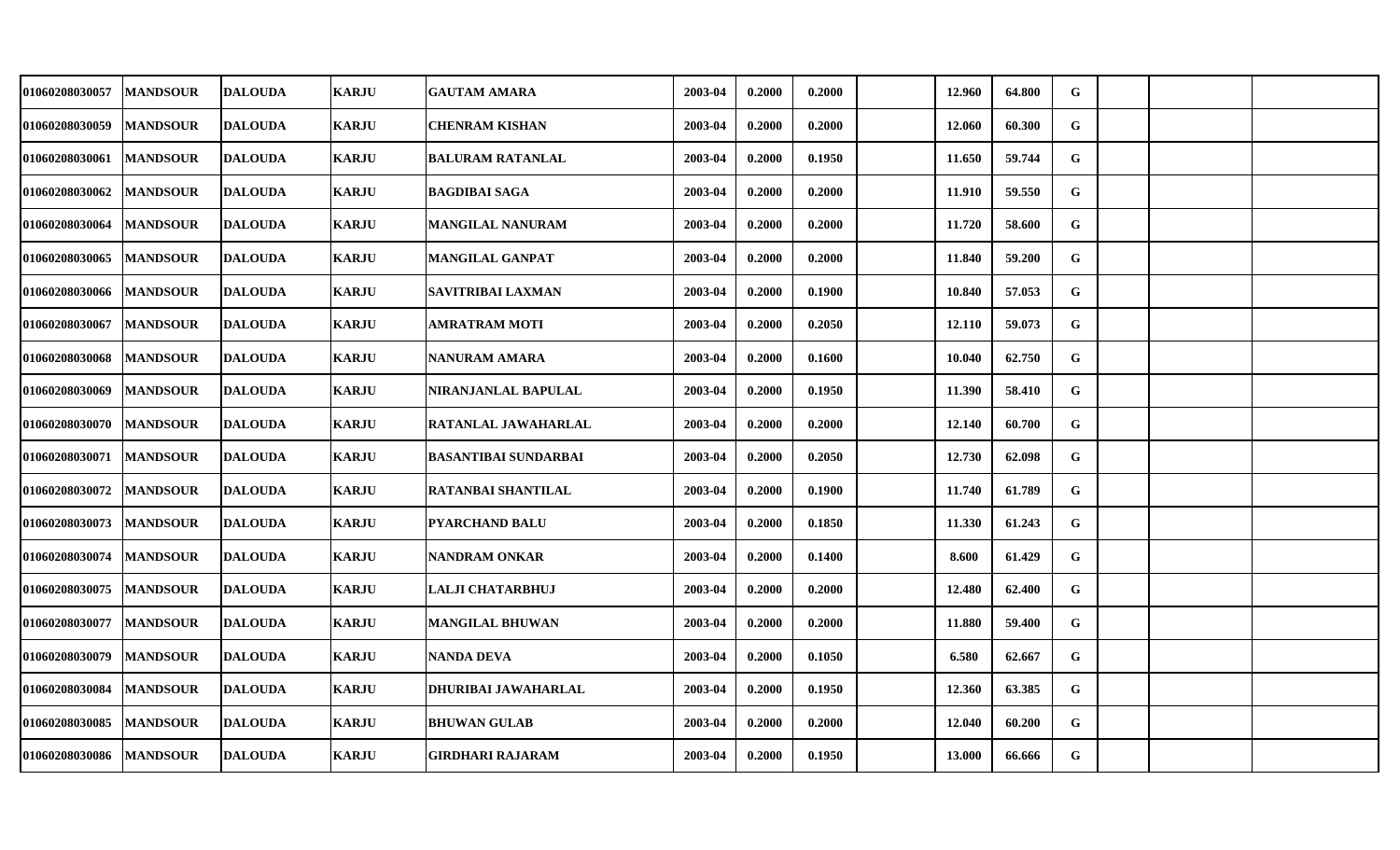| 01060208030087           | <b>MANDSOUR</b> | <b>DALOUDA</b> | <b>KARJU</b> | <b>JAWAHARLAL RATANLAL</b> | 2003-04 | 0.2000 | 0.2000 | 12.460 | 62.300 | G            |  |                                |
|--------------------------|-----------------|----------------|--------------|----------------------------|---------|--------|--------|--------|--------|--------------|--|--------------------------------|
| 01060208030088           | <b>MANDSOUR</b> | <b>DALOUDA</b> | <b>KARJU</b> | <b>RAMKUNWAR KACHRU</b>    | 2003-04 | 0.2000 | 0.2000 | 12.250 | 61.250 | G            |  |                                |
| 01060208030089           | <b>MANDSOUR</b> | <b>DALOUDA</b> | <b>KARJU</b> | <b>KACHRU DEVRAM</b>       | 2003-04 | 0.2000 | 0.2050 | 12.670 | 61.805 | G            |  |                                |
| 01060208030090           | <b>MANDSOUR</b> | <b>DALOUDA</b> | <b>KARJU</b> | <b>BAPULAL ATMARAM</b>     | 2003-04 | 0.2000 | 0.1950 | 12.720 | 65.231 | G            |  |                                |
| 01060208030091           | <b>MANDSOUR</b> | <b>DALOUDA</b> | <b>KARJU</b> | SAMPATBAI MADHO            | 2003-04 | 0.2000 | 0.1950 | 12.190 | 62.513 | G            |  | RANSFER/NOGANWA PRATAPGARH DN. |
| 01060208030093           | <b>MANDSOUR</b> | <b>DALOUDA</b> | <b>KARJU</b> | <b>BAGDIRAM NANDA</b>      | 2003-04 | 0.2000 | 0.2000 | 12.130 | 60.650 | G            |  |                                |
| 01060208030094           | <b>MANDSOUR</b> | <b>DALOUDA</b> | <b>KARJU</b> | <b>GOBARLAL DHURA</b>      | 2003-04 | 0.2000 | 0.1950 | 11.830 | 60.667 | G            |  |                                |
| 01060208030095           | <b>MANDSOUR</b> | <b>DALOUDA</b> | <b>KARJU</b> | <b>BHANWARBAI RATAN</b>    | 2003-04 | 0.2000 | 0.1950 | 11.720 | 60.103 | G            |  |                                |
| 01060208030097           | <b>MANDSOUR</b> | <b>DALOUDA</b> | <b>KARJU</b> | <b>BHUWAN MAGNIRAM</b>     | 2003-04 | 0.2000 | 0.2100 | 12.800 | 60.952 | G            |  |                                |
| 01060208030098           | <b>MANDSOUR</b> | <b>DALOUDA</b> | <b>KARJU</b> | <b>BAGDIRAM CHUNA</b>      | 2003-04 | 0.2000 | 0.2000 | 11.560 | 57.800 | G            |  |                                |
| 01060208030099           | <b>MANDSOUR</b> | <b>DALOUDA</b> | <b>KARJU</b> | PUNA SAGA                  | 2003-04 | 0.2000 | 0.1900 | 11.990 | 63.105 | G            |  |                                |
| 01060208030101           | <b>MANDSOUR</b> | <b>DALOUDA</b> | <b>KARJU</b> | RADHESHYAM DEVARAM         | 2003-04 | 0.2000 | 0.1500 | 9.510  | 63.400 | G            |  |                                |
| 01060208030102           | <b>MANDSOUR</b> | <b>DALOUDA</b> | <b>KARJU</b> | <b>JAGDISH DEVRAM</b>      | 2003-04 | 0.2000 | 0.2050 | 12.300 | 60.000 | G            |  |                                |
| 01060208030103           | <b>MANDSOUR</b> | <b>DALOUDA</b> | <b>KARJU</b> | <b>DEVRAM BHERA</b>        | 2003-04 | 0.2000 | 0.1450 | 9.250  | 63.793 | G            |  |                                |
| 01060208030104           | <b>MANDSOUR</b> | <b>DALOUDA</b> | <b>KARJU</b> | <b>RAJARAM NATHU GAYRI</b> | 2003-04 | 0.2000 | 0.1950 | 13.190 | 67.641 | G            |  |                                |
| 01060208030105           | <b>MANDSOUR</b> | <b>DALOUDA</b> | <b>KARJU</b> | <b>RAJARAM HIRA BALAI</b>  | 2003-04 | 0.2000 | 0.2050 | 12.730 | 62.098 | G            |  |                                |
| 01060208030106           | <b>MANDSOUR</b> | <b>DALOUDA</b> | <b>KARJU</b> | <b>DEVRAM UDA</b>          | 2003-04 | 0.2000 |        |        |        | $\mathbf{F}$ |  |                                |
| 01060208030107           | <b>MANDSOUR</b> | <b>DALOUDA</b> | <b>KARJU</b> | <b>SAGARMAL MADHU</b>      | 2003-04 | 0.2000 | 0.1900 | 10.740 | 56.526 | G            |  |                                |
| 01060208030108           | <b>MANDSOUR</b> | <b>DALOUDA</b> | <b>KARJU</b> | <b>BALU KALU SUTAR</b>     | 2003-04 | 0.2000 | 0.1950 | 11.460 | 58.769 | G            |  |                                |
| 01060208030111           | <b>MANDSOUR</b> | <b>DALOUDA</b> | <b>KARJU</b> | MOTYABAI KANJI             | 2003-04 | 0.2000 | 0.2000 | 12.670 | 63.350 | G            |  |                                |
| 01060208030114  MANDSOUR |                 | <b>DALOUDA</b> | <b>KARJU</b> | <b>BHUWAN RATANLAL</b>     | 2003-04 | 0.2000 | 0.1800 | 10.410 | 57.833 | G            |  |                                |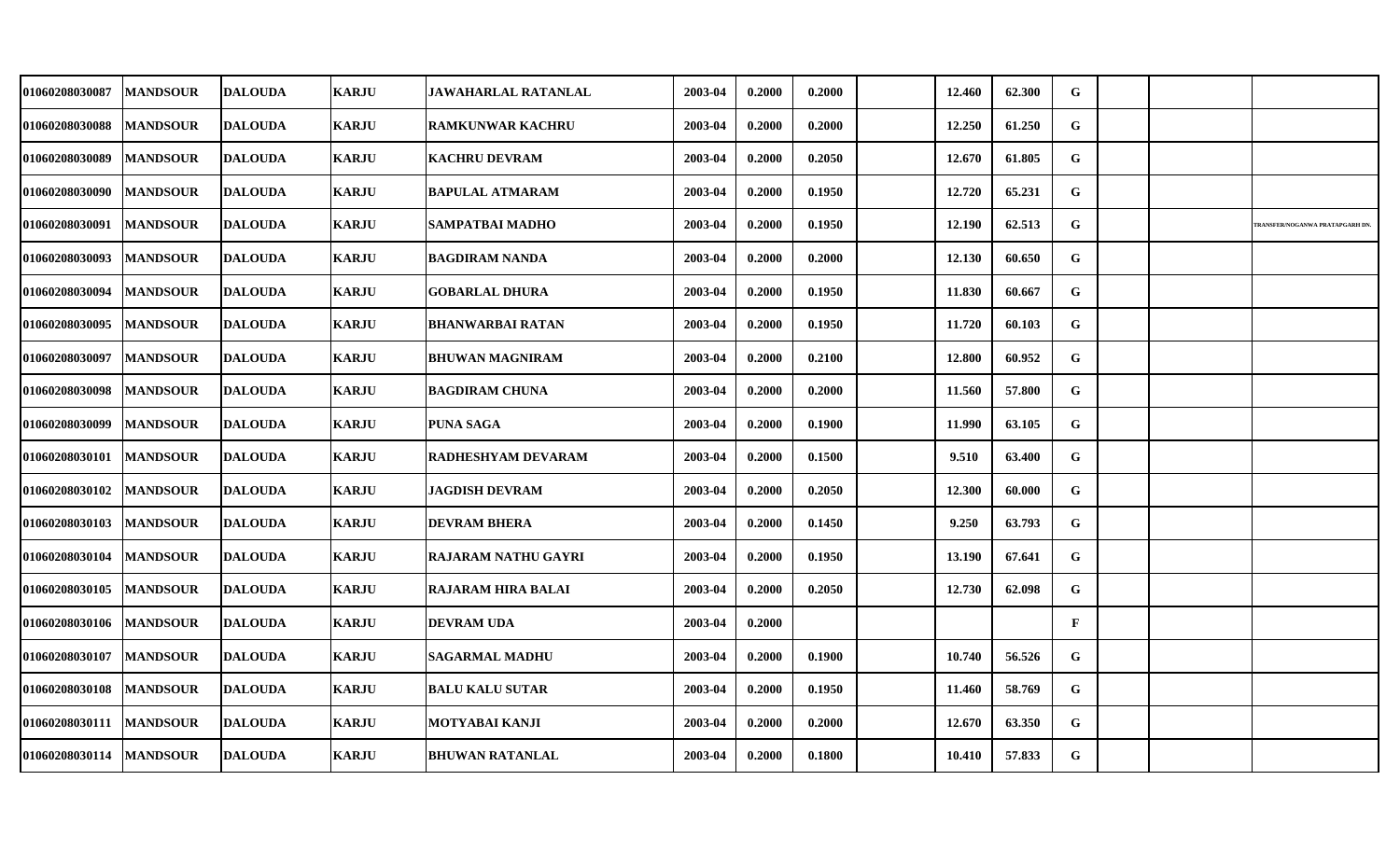| 01060208030115 | <b>MANDSOUR</b> | <b>DALOUDA</b> | <b>KARJU</b> | <b>BULAKIBAI HIRALAL</b>    | 2003-04 | 0.2000 | 0.1900 | 10.920 | 57.474 | ${\bf G}$   |                |  |
|----------------|-----------------|----------------|--------------|-----------------------------|---------|--------|--------|--------|--------|-------------|----------------|--|
| 01060208030116 | <b>MANDSOUR</b> | <b>DALOUDA</b> | <b>KARJU</b> | <b>VAJERAM RATANLAL</b>     | 2003-04 | 0.2000 | 0.2000 | 13.500 | 67.500 | G           | 01030208043059 |  |
| 01060208030117 | <b>MANDSOUR</b> | <b>DALOUDA</b> | <b>KARJU</b> | SAMANDBAI GANGARAM          | 2003-04 | 0.2000 | 0.2000 | 12.060 | 60.300 | G           |                |  |
| 01060208030120 | <b>MANDSOUR</b> | <b>DALOUDA</b> | <b>KARJU</b> | <b>BAGMAL MANNALAL</b>      | 2003-04 | 0.2000 | 0.1550 | 9.460  | 61.032 | G           |                |  |
| 01060208030121 | <b>MANDSOUR</b> | <b>DALOUDA</b> | <b>KARJU</b> | <b>BAGDIRAM GOVINDRAM</b>   | 2003-04 | 0.2000 | 0.2000 | 12.190 | 60.950 | G           |                |  |
| 01060208030122 | <b>MANDSOUR</b> | <b>DALOUDA</b> | <b>KARJU</b> | <b>KAMALSINGH DEVRAM</b>    | 2003-04 | 0.2000 | 0.2000 | 12.750 | 63.750 | G           |                |  |
| 01060208030123 | <b>MANDSOUR</b> | <b>DALOUDA</b> | <b>KARJU</b> | <b>RATANLAL BABRU</b>       | 2003-04 | 0.2000 | 0.2000 | 12.400 | 62.000 | G           |                |  |
| 01060208030124 | <b>MANDSOUR</b> | <b>DALOUDA</b> | <b>KARJU</b> | <b>KANA HAKKA</b>           | 2003-04 | 0.2000 | 0.2000 | 12.410 | 62.050 | G           |                |  |
| 01060208030125 | <b>MANDSOUR</b> | <b>DALOUDA</b> | <b>KARJU</b> | MANJI BHERULAL              | 2003-04 | 0.2000 | 0.1200 | 7.700  | 64.167 | G           |                |  |
| 01060208030129 | <b>MANDSOUR</b> | <b>DALOUDA</b> | <b>KARJU</b> | <b>SHANTILAL MANNALAL</b>   | 2003-04 | 0.2000 | 0.1650 | 11.260 | 68.242 | G           |                |  |
| 01060208030130 | <b>MANDSOUR</b> | <b>DALOUDA</b> | <b>KARJU</b> | <b>BALARAM CHENRAM</b>      | 2003-04 | 0.2000 | 0.2000 | 12.120 | 60.600 | G           |                |  |
| 01060208030132 | <b>MANDSOUR</b> | <b>DALOUDA</b> | <b>KARJU</b> | <b>BHANWARLAL HIRALAL</b>   | 2003-04 | 0.2000 | 0.2100 | 14.240 | 67.810 | G           |                |  |
| 01060208030136 | <b>MANDSOUR</b> | <b>DALOUDA</b> | <b>KARJU</b> | <b>BHULIBAI UDA</b>         | 2003-04 | 0.2000 | 0.2000 | 11.120 | 55.600 | G           |                |  |
| 01060208030138 | <b>MANDSOUR</b> | <b>DALOUDA</b> | <b>KARJU</b> | MOHANLAL CHATARBHUJ         | 2003-04 | 0.2000 | 0.2050 | 13.340 | 65.073 | G           |                |  |
| 01060208030140 | <b>MANDSOUR</b> | <b>DALOUDA</b> | <b>KARJU</b> | <b>KANKUBAI GANESHRAM</b>   | 2003-04 | 0.2000 | 0.1450 | 8.880  | 61.241 | G           |                |  |
| 01060208030141 | <b>MANDSOUR</b> | <b>DALOUDA</b> | <b>KARJU</b> | <b>NATHULAL HIRALAL</b>     | 2003-04 | 0.2000 | 0.2000 | 11.550 | 57.750 | G           |                |  |
| 01060208030143 | <b>MANDSOUR</b> | <b>DALOUDA</b> | <b>KARJU</b> | <b>JIWANLAL NATHULAL</b>    | 2003-04 | 0.2000 | 0.2100 | 12.460 | 59.333 | $\mathbf G$ |                |  |
| 01060208030144 | <b>MANDSOUR</b> | <b>DALOUDA</b> | <b>KARJU</b> | <b>BAPULAL MODAJI</b>       | 2003-04 | 0.2000 | 0.2000 | 12.600 | 63.000 | G           |                |  |
| 01060208030145 | <b>MANDSOUR</b> | <b>DALOUDA</b> | <b>KARJU</b> | <b>SHRILAL BHAGWANSINGH</b> | 2003-04 | 0.2000 | 0.2050 | 11.870 | 57.902 | G           |                |  |
| 01060208030146 | <b>MANDSOUR</b> | <b>DALOUDA</b> | <b>KARJU</b> | <b>RAMESHWAR MANNALAL</b>   | 2003-04 | 0.2000 | 0.1900 | 11.530 | 60.684 | G           |                |  |
| 01060208030148 | <b>MANDSOUR</b> | <b>DALOUDA</b> | <b>KARJU</b> | <b>BHERULAL SHANKARLAL</b>  | 2003-04 | 0.2000 | 0.1500 | 8.790  | 58.600 | G           |                |  |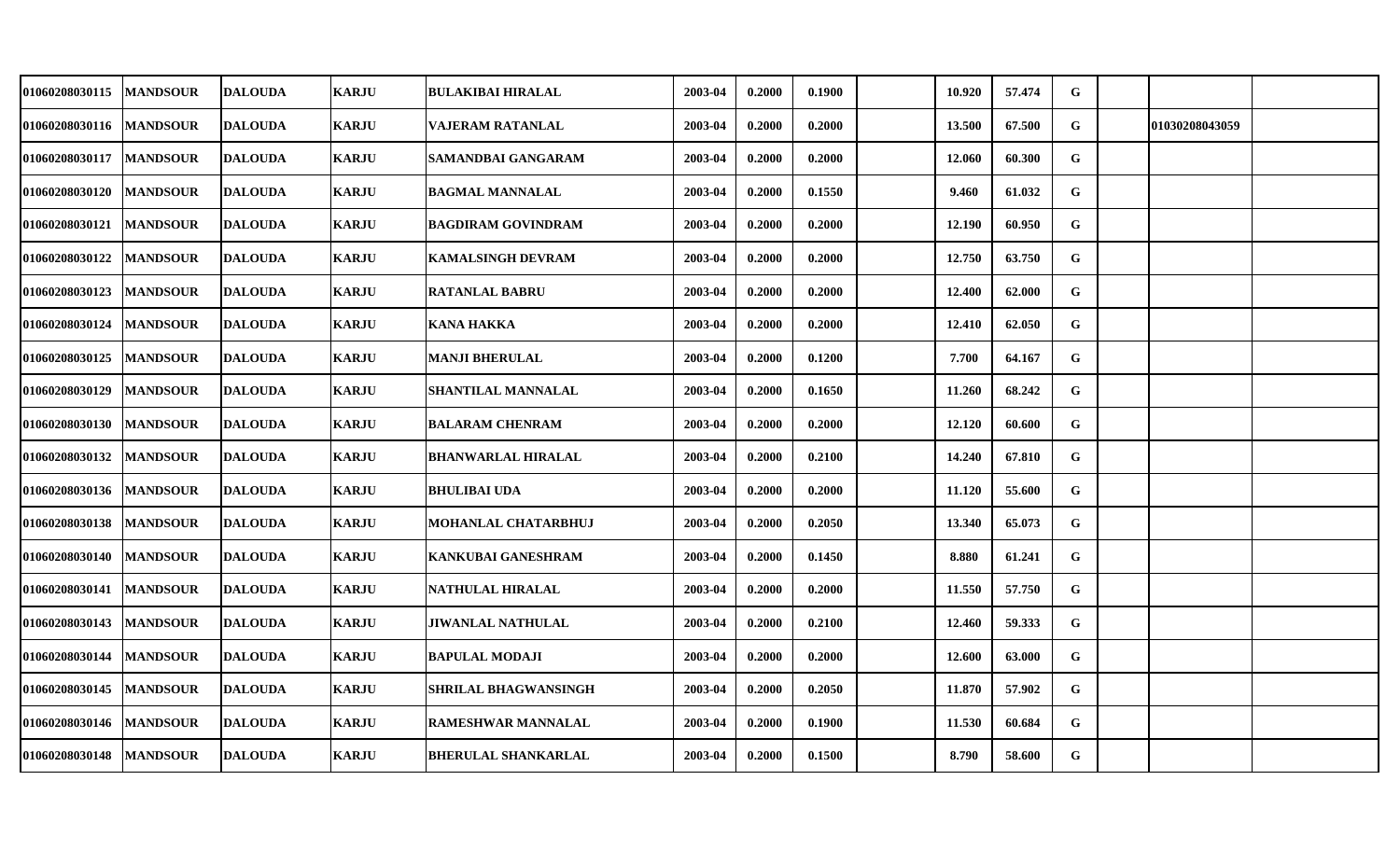| 01060208030150 | <b>MANDSOUR</b> | <b>DALOUDA</b> | <b>KARJU</b> | <b>BHERULAL MOTIJI</b>        | 2003-04 | 0.2000 | 0.1650 | 10.390 | 62.970 | G           |    |  |
|----------------|-----------------|----------------|--------------|-------------------------------|---------|--------|--------|--------|--------|-------------|----|--|
| 01060208030151 | <b>MANDSOUR</b> | <b>DALOUDA</b> | <b>KARJU</b> | <b>BHUWANSINGH BHANWARLAL</b> | 2003-04 | 0.2000 | 0.1700 | 12.390 | 72.882 | G           |    |  |
| 01060208030153 | <b>MANDSOUR</b> | <b>DALOUDA</b> | <b>KARJU</b> | <b>BADRILAL DEVRAM</b>        | 2003-04 | 0.2000 | 0.1400 | 9.200  | 65.714 | G           |    |  |
| 01060208030154 | <b>MANDSOUR</b> | <b>DALOUDA</b> | <b>KARJU</b> | PARVATSINGH KISHANSINGH       | 2003-04 | 0.2000 | 0.1950 | 11.660 | 59.795 | G           |    |  |
| 01060208030155 | <b>MANDSOUR</b> | <b>DALOUDA</b> | <b>KARJU</b> | MANSINGH DEVRAM               | 2003-04 | 0.2000 | 0.1900 | 10.990 | 57.842 | G           |    |  |
| 01060208030157 | <b>MANDSOUR</b> | <b>DALOUDA</b> | <b>KARJU</b> | RAMCHANDRA KARULAL            | 2003-04 | 0.2000 | 0.1600 | 10.550 | 65.938 | G           |    |  |
| 01060208030158 | <b>MANDSOUR</b> | <b>DALOUDA</b> | <b>KARJU</b> | <b>GANPAT LAL MANNALAL</b>    | 2003-04 | 0.2000 | 0.1950 | 12.290 | 63.026 | G           |    |  |
| 01060208030159 | <b>MANDSOUR</b> | <b>DALOUDA</b> | <b>KARJU</b> | JAGDISH RATANLAL BADA         | 2003-04 | 0.2000 | 0.2000 | 11.920 | 59.600 | G           |    |  |
| 01060208030161 | <b>MANDSOUR</b> | <b>DALOUDA</b> | <b>KARJU</b> | PANNALAL KISHANLAL            | 2003-04 | 0.2000 | 0.1900 | 11.290 | 59.421 | G           |    |  |
| 01060208030162 | <b>MANDSOUR</b> | <b>DALOUDA</b> | <b>KARJU</b> | LAXMINARAYAN NANURAM          | 2003-04 | 0.2000 | 0.1850 | 11.530 | 62.324 | G           |    |  |
| 01060208030164 | <b>MANDSOUR</b> | <b>DALOUDA</b> | <b>KARJU</b> | <b>BIHARILAL RATANLAL</b>     | 2003-04 | 0.2000 | 0.1750 | 10.580 | 60.457 | G           |    |  |
| 01060208030165 | <b>MANDSOUR</b> | <b>DALOUDA</b> | <b>KARJU</b> | PARASRAM HIRALAL              | 2003-04 | 0.2000 | 0.1850 | 11.270 | 60.919 | G           |    |  |
| 01060208030166 | <b>MANDSOUR</b> | <b>DALOUDA</b> | <b>KARJU</b> | PANNALAL BHAGWAN              | 2003-04 | 0.2000 | 0.1950 | 10.390 | 53.282 | G           | 04 |  |
| 01060208030168 | <b>MANDSOUR</b> | <b>DALOUDA</b> | <b>KARJU</b> | <b>RAMCHANDR MANGILAL</b>     | 2003-04 | 0.2000 | 0.2050 | 11.450 | 55.854 | G           |    |  |
| 01060208030169 | <b>MANDSOUR</b> | <b>DALOUDA</b> | <b>KARJU</b> | <b>BASANTILAL KISHANLAL</b>   | 2003-04 | 0.2000 | 0.2050 | 12.200 | 59.512 | G           |    |  |
| 01060208030170 | <b>MANDSOUR</b> | <b>DALOUDA</b> | <b>KARJU</b> | <b>GABARILAL NAHARJI</b>      | 2003-04 | 0.2000 | 0.1750 | 10.640 | 60.800 | G           |    |  |
| 01060208030172 | <b>MANDSOUR</b> | <b>DALOUDA</b> | <b>KARJU</b> | <b>BADARLAL NAHARJI</b>       | 2003-04 | 0.2000 | 0.1950 | 11.440 | 58.667 | $\mathbf G$ |    |  |
| 01060208030173 | <b>MANDSOUR</b> | <b>DALOUDA</b> | <b>KARJU</b> | <b>BAPULAL KISHANLAL</b>      | 2003-04 | 0.2000 | 0.1950 | 11.850 | 60.769 | G           |    |  |
| 01060208030174 | <b>MANDSOUR</b> | <b>DALOUDA</b> | <b>KARJU</b> | <b>BHERULAL JAGDISH</b>       | 2003-04 | 0.2000 | 0.2000 | 12.990 | 64.950 | G           |    |  |
| 01060208030175 | <b>MANDSOUR</b> | <b>DALOUDA</b> | <b>KARJU</b> | <b>KACHRULAL NAHARJI</b>      | 2003-04 | 0.2000 | 0.1800 | 11.040 | 61.333 | $\mathbf G$ |    |  |
| 01060208030176 | <b>MANDSOUR</b> | <b>DALOUDA</b> | <b>KARJU</b> | KANCHANBAI RAMESHWAR          | 2003-04 | 0.2000 | 0.2000 | 12.460 | 62.300 | G           |    |  |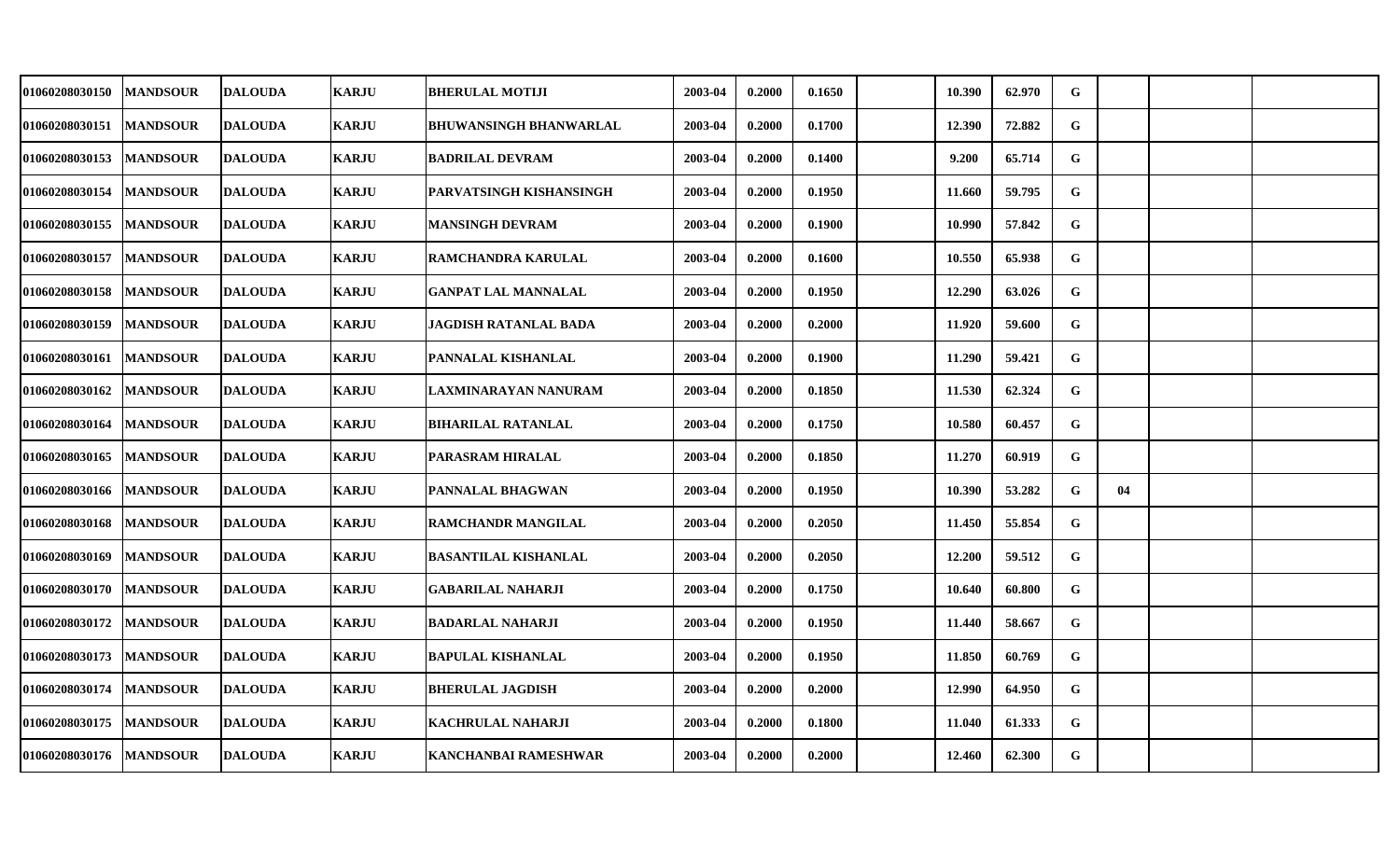| 01060208030177 | <b>MANDSOUR</b> | <b>DALOUDA</b> | <b>KARJU</b> | <b>BADRILAL HIRALAL</b>        | 2003-04 | 0.2000 | 0.2100 | 12.820 | 61.048 | G            |  |  |
|----------------|-----------------|----------------|--------------|--------------------------------|---------|--------|--------|--------|--------|--------------|--|--|
| 01060208030178 | <b>MANDSOUR</b> | <b>DALOUDA</b> | <b>KARJU</b> | SHANKARLAL GAUTAMLAL           | 2003-04 | 0.2000 | 0.1900 | 11.860 | 62.421 | $\mathbf G$  |  |  |
| 01060208030179 | <b>MANDSOUR</b> | <b>DALOUDA</b> | <b>KARJU</b> | LAXMINARAYAN AMBARAM           | 2003-04 | 0.2000 | 0.2000 | 11.630 | 58.150 | G            |  |  |
| 01060208030181 | <b>MANDSOUR</b> | <b>DALOUDA</b> | <b>KARJU</b> | PREMBAI BHERULAL               | 2003-04 | 0.2000 | 0.1950 | 12.790 | 65.590 | G            |  |  |
| 01060208030182 | <b>MANDSOUR</b> | <b>DALOUDA</b> | <b>KARJU</b> | KANHAIYALAL MODA JI            | 2003-04 | 0.2000 | 0.1950 | 12.270 | 62.923 | G            |  |  |
| 01060208030183 | <b>MANDSOUR</b> | <b>DALOUDA</b> | <b>KARJU</b> | <b>RAMKISHAN ONKARLAL</b>      | 2003-04 | 0.2000 | 0.1550 | 9.410  | 60.710 | G            |  |  |
| 01060208030184 | <b>MANDSOUR</b> | <b>DALOUDA</b> | <b>KARJU</b> | <b>GANESHRAM RAJARAM</b>       | 2003-04 | 0.2000 | 0.1950 | 12.520 | 64.205 | G            |  |  |
| 01060208030185 | <b>MANDSOUR</b> | <b>DALOUDA</b> | <b>KARJU</b> | <b>GANPATSINGH KISHANLAL</b>   | 2003-04 | 0.2000 | 0.1500 | 9.040  | 60.267 | G            |  |  |
| 01060208030186 | <b>MANDSOUR</b> | <b>DALOUDA</b> | <b>KARJU</b> | <b>RAMLAL NANDA</b>            | 2003-04 | 0.2000 | 0.2100 | 12.660 | 60.286 | G            |  |  |
| 01060208030187 | <b>MANDSOUR</b> | <b>DALOUDA</b> | <b>KARJU</b> | NATHULAL RATANLAL              | 2003-04 | 0.2000 | 0.2000 | 12.340 | 61.700 | G            |  |  |
| 01060208030188 | <b>MANDSOUR</b> | <b>DALOUDA</b> | <b>KARJU</b> | <b>BAHADURSINGH RATANLAL</b>   | 2003-04 | 0.2000 | 0.1950 | 13.020 | 66.769 | G            |  |  |
| 01060208030189 | <b>MANDSOUR</b> | <b>DALOUDA</b> | <b>KARJU</b> | <b>JIWANKUNWAR BHANWARLAL</b>  | 2003-04 | 0.2000 | 0.2000 | 12.480 | 62.400 | G            |  |  |
| 01060208030190 | <b>MANDSOUR</b> | <b>DALOUDA</b> | <b>KARJU</b> | <b>MANGILAL GOBARLAL</b>       | 2003-04 | 0.2000 | 0.2050 | 12.370 | 60.341 | G            |  |  |
| 01060208030191 | <b>MANDSOUR</b> | <b>DALOUDA</b> | <b>KARJU</b> | <b>BALWANTSINGH SHANTILAL</b>  | 2003-04 | 0.2000 | 0.1950 | 12.420 | 63.692 | G            |  |  |
| 01060208030192 | <b>MANDSOUR</b> | <b>DALOUDA</b> | <b>KARJU</b> | <b>MOHANLAL HIRALAL</b>        | 2003-04 | 0.2000 | 0.1950 | 12.840 | 65.846 | G            |  |  |
| 01060208030194 | <b>MANDSOUR</b> | <b>DALOUDA</b> | <b>KARJU</b> | <b>SAREKUNWAR HIRALAL</b>      | 2003-04 | 0.2000 | 0.2050 | 12.900 | 62.927 | G            |  |  |
| 01060208030195 | <b>MANDSOUR</b> | <b>DALOUDA</b> | <b>KARJU</b> | PRAKASH BAGDIRAM               | 2003-04 | 0.2000 | 0.2000 | 11.940 | 59.700 | $\mathbf{G}$ |  |  |
| 01060208030196 | <b>MANDSOUR</b> | <b>DALOUDA</b> | <b>KARJU</b> | <b>BALARAM NANDA</b>           | 2003-04 | 0.2000 | 0.2050 | 11.900 | 58.049 | G            |  |  |
| 01060208030197 | <b>MANDSOUR</b> | <b>DALOUDA</b> | <b>KARJU</b> | <b>BAPULAL RAMLAL</b>          | 2003-04 | 0.2000 | 0.1950 | 11.940 | 61.231 | G            |  |  |
| 01060208030198 | <b>MANDSOUR</b> | <b>DALOUDA</b> | <b>KARJU</b> | <b>SHANKARLAL DEVRAM CHOTA</b> | 2003-04 | 0.2000 | 0.1250 | 7.220  | 57.760 | G            |  |  |
| 01060208030200 | <b>MANDSOUR</b> | <b>DALOUDA</b> | <b>KARJU</b> | NANDIBAI DEVRAM                | 2003-04 | 0.2000 | 0.2000 | 12.060 | 60.300 | G            |  |  |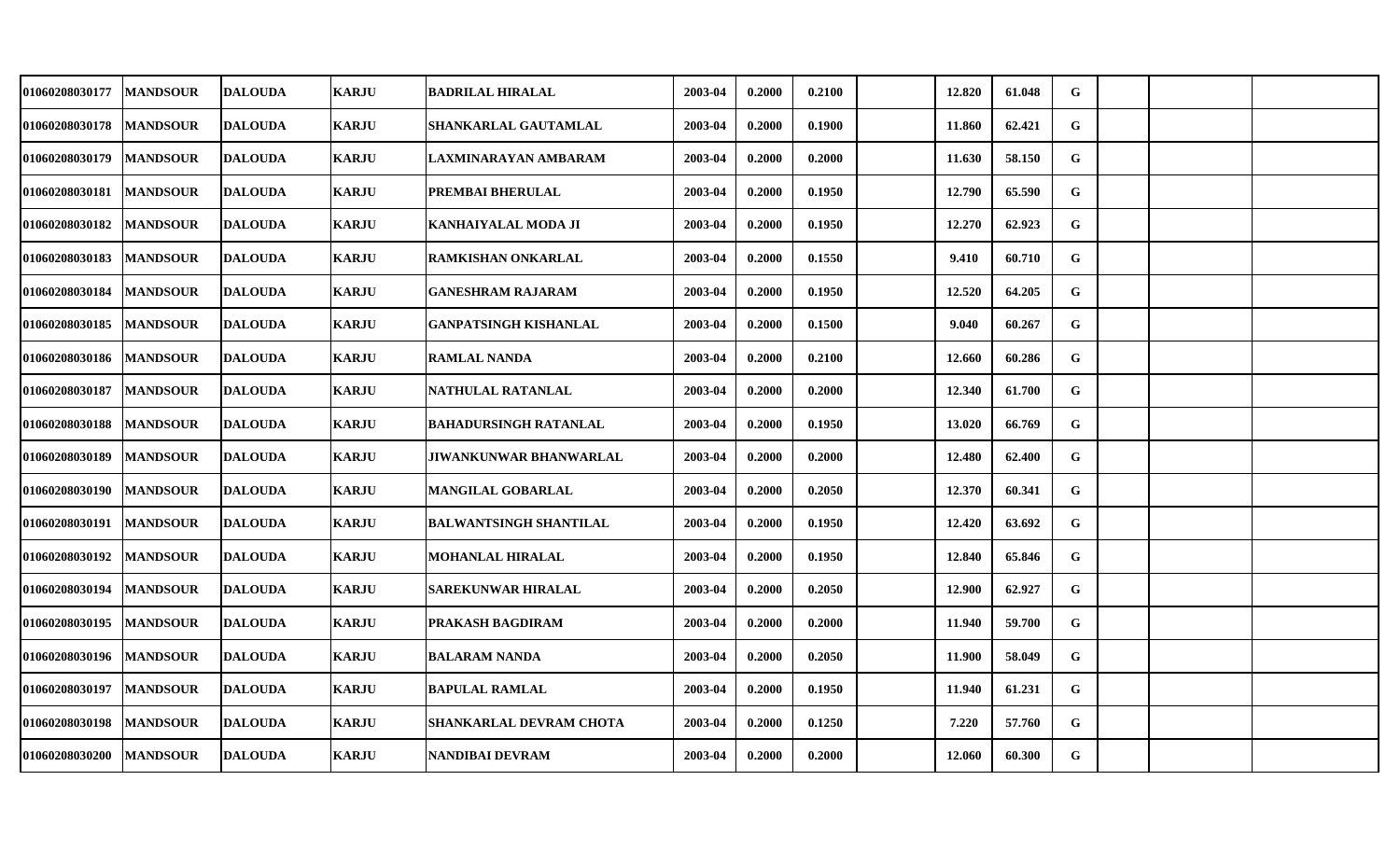| 01060208030201 | <b>MANDSOUR</b> | <b>DALOUDA</b> | <b>KARJU</b> | <b>SHANTIDAS NANDRAMDAS</b> | 2003-04 | 0.2000 | 0.1950 | 11.450 | 58.718 | G            |  |  |
|----------------|-----------------|----------------|--------------|-----------------------------|---------|--------|--------|--------|--------|--------------|--|--|
| 01060208030202 | <b>MANDSOUR</b> | <b>DALOUDA</b> | <b>KARJU</b> | VARDICHAND MAGNIRAM         | 2003-04 | 0.2000 | 0.1950 | 11.580 | 59.385 | G            |  |  |
| 01060208030204 | <b>MANDSOUR</b> | <b>DALOUDA</b> | <b>KARJU</b> | SHANTILAL BALARAM NAI       | 2003-04 | 0.2000 | 0.0900 | 5.690  | 63.222 | G            |  |  |
| 01060208030207 | <b>MANDSOUR</b> | <b>DALOUDA</b> | <b>KARJU</b> | <b>RAMLAL RATANLAL</b>      | 2003-04 | 0.2000 | 0.1950 | 12.250 | 62.821 | G            |  |  |
| 01060208030208 | <b>MANDSOUR</b> | <b>DALOUDA</b> | <b>KARJU</b> | <b>MANGILAL SAWA</b>        | 2003-04 | 0.2000 | 0.1600 | 9.640  | 60.250 | G            |  |  |
| 01060208030210 | <b>MANDSOUR</b> | <b>DALOUDA</b> | <b>KARJU</b> | <b>NANDLAL HIRALAL</b>      | 2003-04 | 0.2000 | 0.2100 | 12.120 | 57.714 | G            |  |  |
| 01060208030211 | <b>MANDSOUR</b> | <b>DALOUDA</b> | <b>KARJU</b> | <b>BHAGIRATH DALU</b>       | 2003-04 | 0.2000 | 0.1550 | 9.410  | 60.710 | G            |  |  |
| 01060208030212 | <b>MANDSOUR</b> | <b>DALOUDA</b> | <b>KARJU</b> | <b>RAMLAL DOLA</b>          | 2003-04 | 0.2000 | 0.1450 | 9.090  | 62.690 | G            |  |  |
| 01060208030214 | <b>MANDSOUR</b> | <b>DALOUDA</b> | <b>KARJU</b> | <b>BALMUKAND DEVRAM</b>     | 2003-04 | 0.2000 | 0.2050 | 12.710 | 62.000 | G            |  |  |
| 01060208030215 | <b>MANDSOUR</b> | <b>DALOUDA</b> | <b>KARJU</b> | RATANBAI AMARSINGH          | 2003-04 | 0.2000 | 0.2000 | 12.490 | 62.450 | G            |  |  |
| 01060208030216 | <b>MANDSOUR</b> | <b>DALOUDA</b> | <b>KARJU</b> | <b>BABULAL RATANLAL</b>     | 2003-04 | 0.2000 | 0.2100 | 12.040 | 57.333 | G            |  |  |
| 01060208030217 | <b>MANDSOUR</b> | <b>DALOUDA</b> | <b>KARJU</b> | RAMDAYAL BAHADURLAL         | 2003-04 | 0.2000 | 0.1800 | 11.150 | 61.944 | $\mathbf G$  |  |  |
| 01060208030218 | <b>MANDSOUR</b> | <b>DALOUDA</b> | <b>KARJU</b> | <b>RAMPRASAD ONKARLAL</b>   | 2003-04 | 0.2000 | 0.1900 | 11.390 | 59.947 | G            |  |  |
| 01060208030219 | <b>MANDSOUR</b> | <b>DALOUDA</b> | <b>KARJU</b> | GIRDHARI HIRALAL            | 2003-04 | 0.2000 | 0.1700 | 9.890  | 58.176 | G            |  |  |
| 01060208030220 | <b>MANDSOUR</b> | <b>DALOUDA</b> | <b>KARJU</b> | <b>RUGHANATH MAGNIRAM</b>   | 2003-04 | 0.2000 | 0.2000 | 13.400 | 67.000 | G            |  |  |
| 01060208030221 | <b>MANDSOUR</b> | <b>DALOUDA</b> | <b>KARJU</b> | <b>RAMLAL KACHRU</b>        | 2003-04 | 0.2000 | 0.2000 | 11.970 | 59.850 | G            |  |  |
| 01060208030222 | <b>MANDSOUR</b> | <b>DALOUDA</b> | <b>KARJU</b> | <b>GIRDHARI MOTILAL</b>     | 2003-04 | 0.2000 | 0.1750 | 10.320 | 58.971 | $\mathbf{G}$ |  |  |
| 01060208030223 | <b>MANDSOUR</b> | <b>DALOUDA</b> | <b>KARJU</b> | <b>BHAGWAN KISHANLAL</b>    | 2003-04 | 0.2000 | 0.1800 | 10.510 | 58.389 | G            |  |  |
| 01060208030224 | <b>MANDSOUR</b> | <b>DALOUDA</b> | <b>KARJU</b> | PANNALAL HIRALAL            | 2003-04 | 0.2000 | 0.2050 | 11.740 | 57.268 | G            |  |  |
| 01060208030228 | <b>MANDSOUR</b> | <b>DALOUDA</b> | <b>KARJU</b> | <b>BADRILAL BHAGIRATH</b>   | 2003-04 | 0.2000 | 0.1550 | 9.190  | 59.290 | G            |  |  |
| 01060208030229 | <b>MANDSOUR</b> | <b>DALOUDA</b> | <b>KARJU</b> | <b>SHANTILAL GAUTAMLAL</b>  | 2003-04 | 0.2000 | 0.1700 | 10.210 | 60.059 | G            |  |  |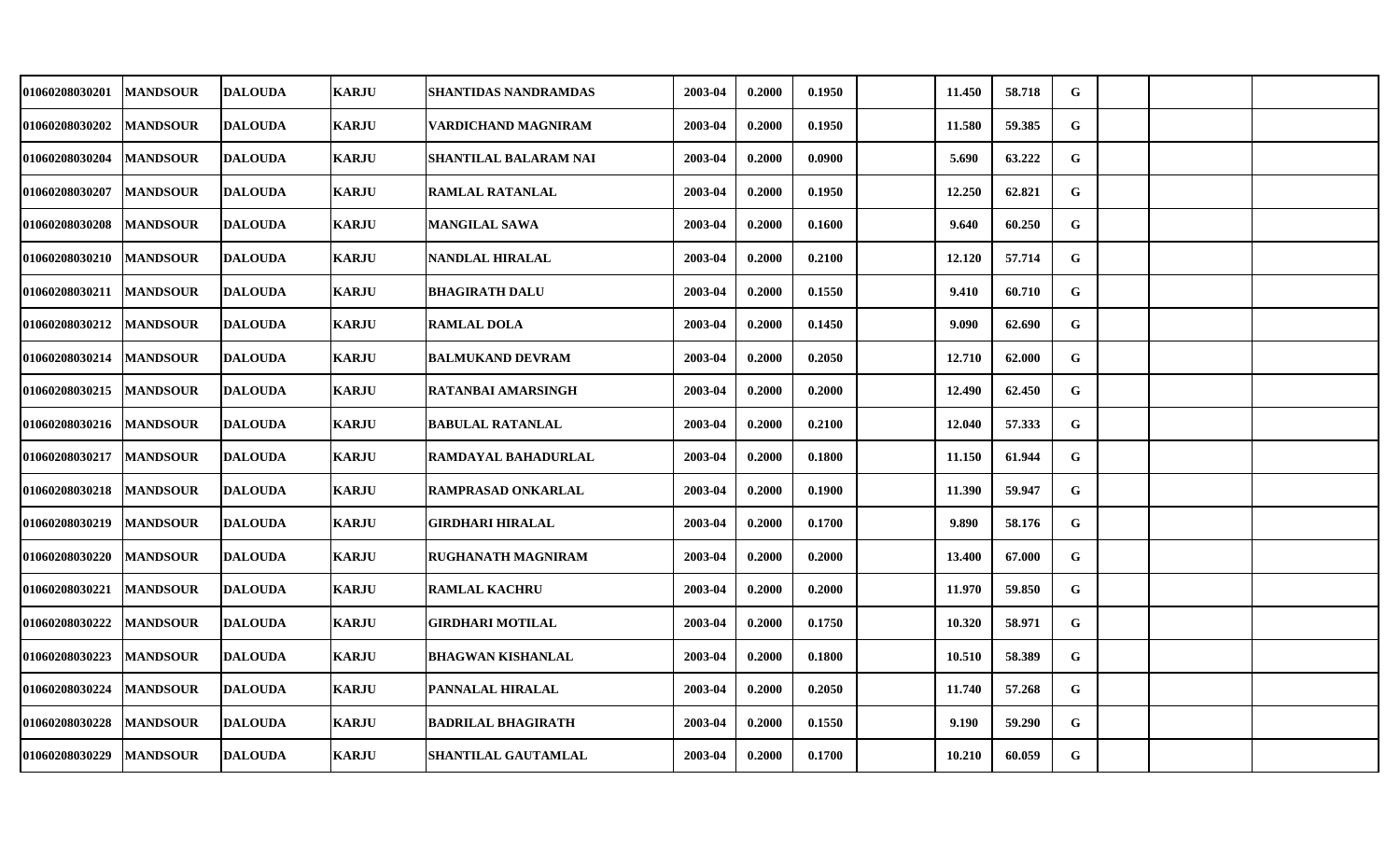| 01060208030230 | <b>MANDSOUR</b> | <b>DALOUDA</b> | <b>KARJU</b> | <b>BHUWAN RAMA</b>           | 2003-04 | 0.2000 | 0.2050 | 12.640 | 61.659 | G |  |  |
|----------------|-----------------|----------------|--------------|------------------------------|---------|--------|--------|--------|--------|---|--|--|
| 01060208030231 | <b>MANDSOUR</b> | <b>DALOUDA</b> | <b>KARJU</b> | <b>GITABAI KACHRUDAS</b>     | 2003-04 | 0.2000 | 0.2000 | 11.280 | 56.400 | G |  |  |
| 01060208030233 | <b>MANDSOUR</b> | <b>DALOUDA</b> | <b>KARJU</b> | <b>BHAGWANSINGH RATANLAL</b> | 2003-04 | 0.2000 | 0.1850 | 11.620 | 62.811 | G |  |  |
| 01060208030234 | <b>MANDSOUR</b> | <b>DALOUDA</b> | <b>KARJU</b> | <b>KAMALSINGH KACHRULAL</b>  | 2003-04 | 0.2000 | 0.1100 | 6.280  | 57.091 | G |  |  |
| 01060208030235 | <b>MANDSOUR</b> | <b>DALOUDA</b> | <b>KARJU</b> | RADHESHYAM GAUTAMLAL         | 2003-04 | 0.2000 | 0.2000 | 12.530 | 62.650 | G |  |  |
| 01060208030236 | <b>MANDSOUR</b> | <b>DALOUDA</b> | <b>KARJU</b> | <b>JAGDISH NATHULAL</b>      | 2003-04 | 0.2000 | 0.2000 | 11.990 | 59.950 | G |  |  |
| 01060208030237 | <b>MANDSOUR</b> | <b>DALOUDA</b> | <b>KARJU</b> | <b>MANOHARLAL MANGILAL</b>   | 2003-04 | 0.2000 | 0.2100 | 12.500 | 59.524 | G |  |  |
| 01060208030239 | <b>MANDSOUR</b> | <b>DALOUDA</b> | <b>KARJU</b> | <b>JAGDISH KANJI</b>         | 2003-04 | 0.2000 | 0.2000 | 12.050 | 60.250 | G |  |  |
| 01060208030241 | <b>MANDSOUR</b> | <b>DALOUDA</b> | <b>KARJU</b> | AASHUTOSH BHANWARLAL         | 2003-04 | 0.2000 | 0.2000 | 11.420 | 57.100 | G |  |  |
| 01060208030243 | <b>MANDSOUR</b> | <b>DALOUDA</b> | <b>KARJU</b> | AMARSINGH SHANTILAL          | 2003-04 | 0.2000 | 0.1750 | 10.690 | 61.086 | G |  |  |
| 01060208030245 | <b>MANDSOUR</b> | <b>DALOUDA</b> | <b>KARJU</b> | <b>NANDLAL BHUWAN</b>        | 2003-04 | 0.2000 | 0.1950 | 12.300 | 63.077 | G |  |  |
| 01060208030247 | <b>MANDSOUR</b> | <b>DALOUDA</b> | <b>KARJU</b> | DEVRAM MANGILAL              | 2003-04 | 0.2000 | 0.1900 | 12.060 | 63.474 | G |  |  |
| 01060208030250 | <b>MANDSOUR</b> | <b>DALOUDA</b> | <b>KARJU</b> | <b>CHAGANLAL SHOBHARAM</b>   | 2003-04 | 0.2000 | 0.2050 | 12.540 | 61.171 | G |  |  |
| 01060208030251 | <b>MANDSOUR</b> | <b>DALOUDA</b> | <b>KARJU</b> | <b>MANGILAL SALAGRAM</b>     | 2003-04 | 0.2000 | 0.2050 | 11.590 | 56.537 | G |  |  |
| 01060208030254 | <b>MANDSOUR</b> | <b>DALOUDA</b> | <b>KARJU</b> | <b>NAGULAL RAJARAM</b>       | 2003-04 | 0.2000 | 0.1950 | 13.090 | 67.128 | G |  |  |
| 01060208030255 | <b>MANDSOUR</b> | <b>DALOUDA</b> | <b>KARJU</b> | <b>HIRALAL CHATARBHUJ</b>    | 2003-04 | 0.2000 | 0.1950 | 11.780 | 60.410 | G |  |  |
| 01060208030258 | <b>MANDSOUR</b> | <b>DALOUDA</b> | <b>KARJU</b> | <b>RAMESHWAR PUNAJI</b>      | 2003-04 | 0.2000 | 0.2000 | 12.040 | 60.200 | G |  |  |
| 01060208030260 | <b>MANDSOUR</b> | <b>DALOUDA</b> | <b>KARJU</b> | <b>RATANLAL NAGUJI</b>       | 2003-04 | 0.2000 | 0.1950 | 11.580 | 59.385 | G |  |  |
| 01060208030262 | <b>MANDSOUR</b> | <b>DALOUDA</b> | <b>KARJU</b> | NARAYAN BHANWARLAL           | 2003-04 | 0.2000 | 0.1950 | 12.350 | 63.333 | G |  |  |
| 01060208030263 | <b>MANDSOUR</b> | <b>DALOUDA</b> | <b>KARJU</b> | AMRATRAM KACHRU              | 2003-04 | 0.2000 | 0.2100 | 13.270 | 63.190 | G |  |  |
| 01060208030264 | <b>MANDSOUR</b> | <b>DALOUDA</b> | <b>KARJU</b> | DEVRAM KACHRULAL             | 2003-04 | 0.2000 | 0.2000 | 12.440 | 62.200 | G |  |  |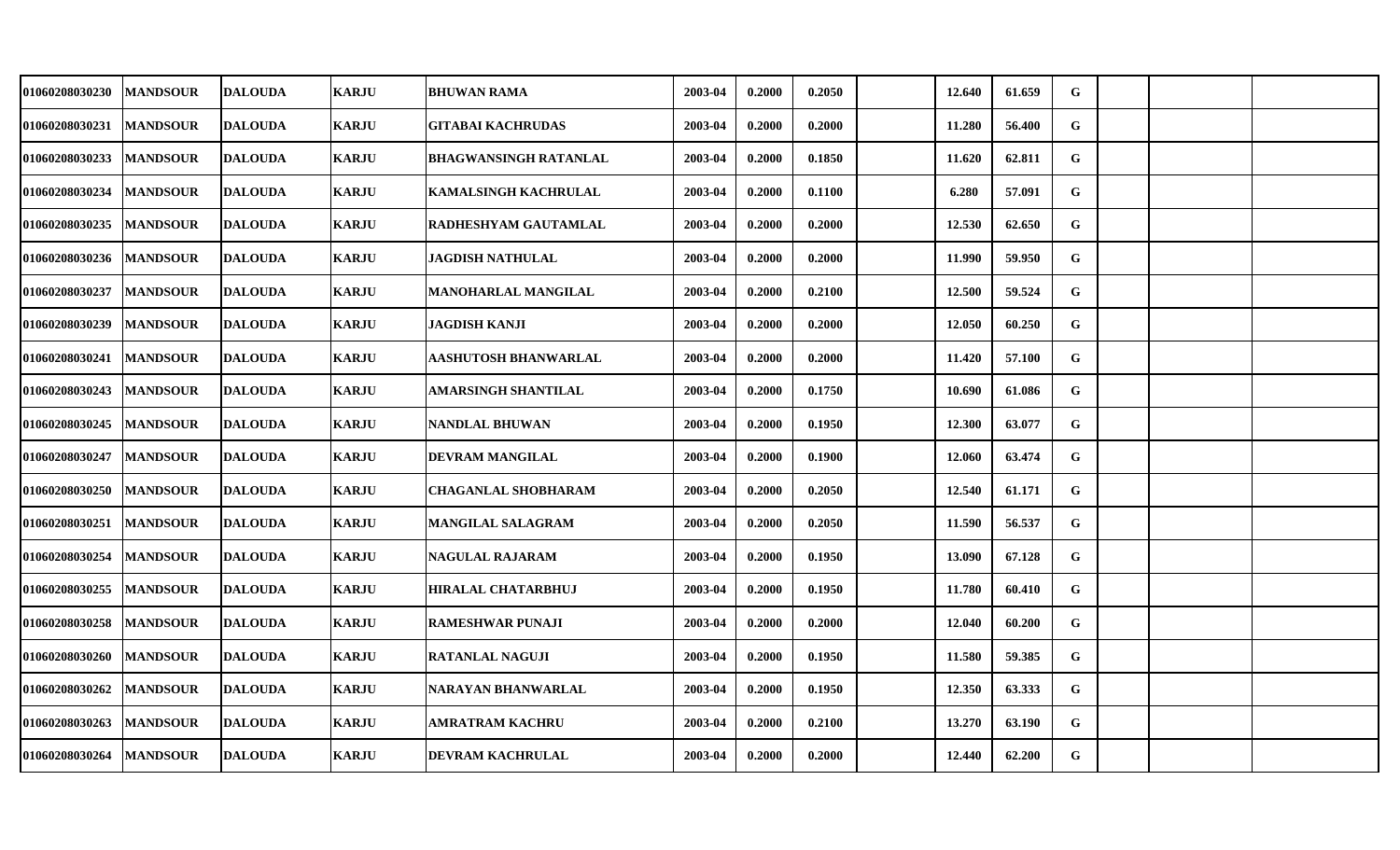| 01060208030265 | <b>MANDSOUR</b> | <b>IDALOUDA</b> | <b>KARJU</b>    | <b>MUKESH KANWARLAL</b>       | 2003-04 | 0.2000 | 0.1950 | 12.520 | 64.205 | G |  |                    |
|----------------|-----------------|-----------------|-----------------|-------------------------------|---------|--------|--------|--------|--------|---|--|--------------------|
| 01060208030266 | <b>MANDSOUR</b> | <b>DALOUDA</b>  | <b>KARJU</b>    | MANGILAL VRASHABHLAL          | 2003-04 | 0.2000 | 0.2000 | 11.110 | 55.550 | G |  |                    |
| 01060208030267 | <b>MANDSOUR</b> | <b>DALOUDA</b>  | <b>KARJU</b>    | NANDLAL BAGDIRAM              | 2003-04 | 0.2000 | 0.1500 | 8.460  | 56.400 | G |  |                    |
| 01060208030269 | <b>MANDSOUR</b> | <b>DALOUDA</b>  | <b>KARJU</b>    | PUNAMCHAND ATMARAM            | 2003-04 | 0.2000 | 0.1950 | 11.480 | 58.872 | G |  |                    |
| 01060208030270 | <b>MANDSOUR</b> | <b>DALOUDA</b>  | <b>KARJU</b>    | BHAGWANSINGH BAHADURSINGH     | 2003-04 | 0.2000 | 0.0950 | 6.090  | 64.105 | G |  |                    |
| 01060208030272 | <b>MANDSOUR</b> | <b>DALOUDA</b>  | <b>KARJU</b>    | SHIVNARAYAN BHAGIRATH         | 2003-04 | 0.2000 | 0.1900 | 10.870 | 57.211 | G |  |                    |
| 01060208030273 | <b>MANDSOUR</b> | <b>DALOUDA</b>  | <b>KARJU</b>    | <b>BAGDIBAI RATANLAL</b>      | 2003-04 | 0.2000 | 0.1800 | 10.410 | 57.833 | G |  |                    |
| 01060208030274 | <b>MANDSOUR</b> | <b>DALOUDA</b>  | <b>KARJU</b>    | <b>RAMLAL BHAGCHAND</b>       | 2003-04 | 0.2000 | 0.1950 | 12.290 | 63.026 | G |  |                    |
| 01060208030275 | <b>MANDSOUR</b> | <b>DALOUDA</b>  | <b>KARJU</b>    | <b>KACHRULAL HIRALAL</b>      | 2003-04 | 0.2000 | 0.1050 | 5.770  | 54.952 | G |  |                    |
| 01060208030193 | <b>MANDSOUR</b> | <b>DALOUDA</b>  | <b>KARJU</b>    | <b>KACHRULAL CHENRAM</b>      | 2003-04 | 0.2000 | 0.1500 | 9.530  | 63.533 | G |  |                    |
| 01060208030281 | <b>MANDSOUR</b> | <b>DALOUDA</b>  | <b>KARJU</b>    | GOPALSINGH MODSINGH           | 2003-04 | 0.2000 | 0.1950 | 11.920 | 61.128 | G |  |                    |
| 01060208031002 | <b>MANDSOUR</b> | <b>DALOUDA</b>  | <b>MAUKHEDI</b> | JAGANNATH NANURAM             | 2003-04 | 0.2000 | 0.1900 | 11.350 | 59.736 | G |  |                    |
| 01060208031003 | <b>MANDSOUR</b> | <b>DALOUDA</b>  | <b>MAUKHEDI</b> | <b>RUGHNATH BALDEV</b>        | 2003-04 | 0.2000 | 0.2000 | 12.480 | 62.400 | G |  |                    |
| 01060208031004 | <b>MANDSOUR</b> | <b>DALOUDA</b>  | <b>MAUKHEDI</b> | <b>KESHURAM BALA</b>          | 2003-04 | 0.2000 | 0.1950 | 12.900 | 66.153 | G |  |                    |
| 01060208031005 | <b>MANDSOUR</b> | <b>DALOUDA</b>  | <b>MAUKHEDI</b> | <b>RAMIBAI KANIRAM</b>        | 2003-04 | 0.2000 | 0.1950 | 11.470 | 58.820 | G |  |                    |
| 01060208031007 | <b>MANDSOUR</b> | <b>DALOUDA</b>  | <b>MAUKHEDI</b> | HAKKIBAI NANDA                | 2003-04 | 0.2000 | 0.1900 | 10.320 | 54.316 | G |  |                    |
| 01060208031008 | <b>MANDSOUR</b> | <b>DALOUDA</b>  | <b>MAUKHEDI</b> | <b>SURENDRASINGH LALSINGH</b> | 2003-04 | 0.2000 | 0.1950 | 10.680 | 54.769 | G |  | <b>NAME CHANGE</b> |
| 01060208031009 | <b>MANDSOUR</b> | <b>DALOUDA</b>  | <b>MAUKHEDI</b> | NARAYANSINGH LALSINGH         | 2003-04 | 0.2000 | 0.2000 | 12.190 | 60.950 | G |  |                    |
| 01060208031011 | <b>MANDSOUR</b> | <b>DALOUDA</b>  | <b>MAUKHEDI</b> | <b>KESHARBAI JAGANNATH</b>    | 2003-04 | 0.2000 | 0.2050 | 11.440 | 55.805 | G |  |                    |
| 01060208031014 | <b>MANDSOUR</b> | <b>DALOUDA</b>  | <b>MAUKHEDI</b> | <b>RAMNANDI GANGARAM</b>      | 2003-04 | 0.2000 | 0.1900 | 12.020 | 63.263 | G |  |                    |
| 01060208031015 | <b>MANDSOUR</b> | <b>DALOUDA</b>  | <b>MAUKHEDI</b> | <b>KASHIBAI GULAB</b>         | 2003-04 | 0.2000 | 0.1850 | 10.640 | 57.513 | G |  |                    |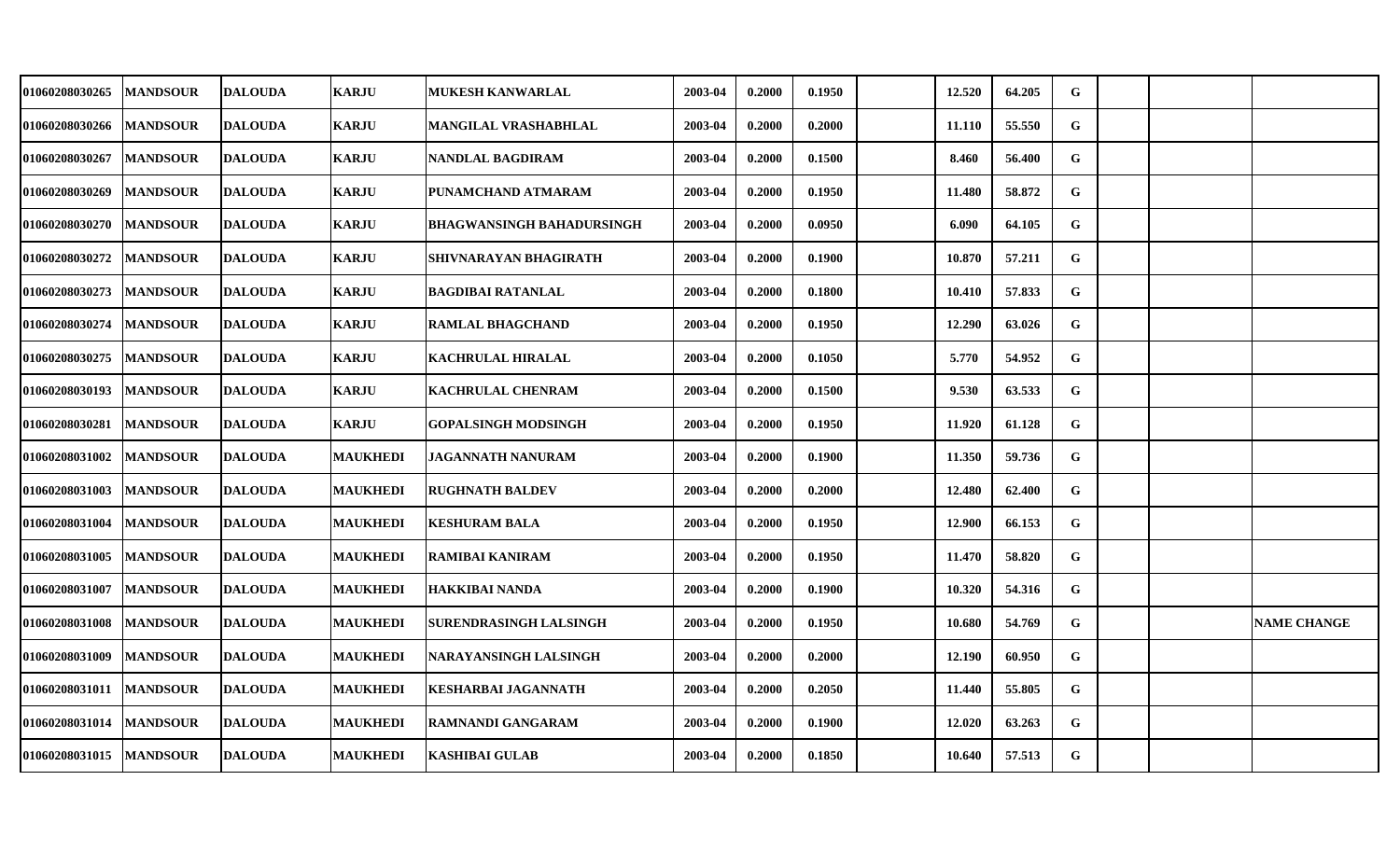| 01060208031016 | <b>MANDSOUR</b> | <b>DALOUDA</b> | <b>MAUKHEDI</b> | RATANLAL GANGARAM            | 2003-04 | 0.2000 | 0.1900 | 11.160 | 58.736 | G |    |  |
|----------------|-----------------|----------------|-----------------|------------------------------|---------|--------|--------|--------|--------|---|----|--|
| 01060208031020 | <b>MANDSOUR</b> | <b>DALOUDA</b> | <b>MAUKHEDI</b> | <b>BALIBAI BHAGIRATH</b>     | 2003-04 | 0.2000 | 0.2050 | 11.890 | 58.000 | G |    |  |
| 01060208031021 | <b>MANDSOUR</b> | <b>DALOUDA</b> | <b>MAUKHEDI</b> | <b>HIRALAL HARIRAM</b>       | 2003-04 | 0.2000 | 0.1950 | 10.760 | 55.179 | G |    |  |
| 01060208031023 | <b>MANDSOUR</b> | <b>DALOUDA</b> | <b>MAUKHEDI</b> | <b>NANIBAI BHERU</b>         | 2003-04 | 0.2000 | 0.1750 | 9.740  | 55.657 | G |    |  |
| 01060208031024 | <b>MANDSOUR</b> | <b>DALOUDA</b> | <b>MAUKHEDI</b> | KISHAN KALU                  | 2003-04 | 0.2000 | 0.1000 | 5.630  | 56.300 | G |    |  |
| 01060208031025 | <b>MANDSOUR</b> | <b>DALOUDA</b> | <b>MAUKHEDI</b> | <b>JUJHARSINGH DEEPSINGH</b> | 2003-04 | 0.2000 | 0.1900 | 11.320 | 59.578 | G |    |  |
| 01060208031027 | <b>MANDSOUR</b> | <b>DALOUDA</b> | <b>MAUKHEDI</b> | KESARBAI MANA                | 2003-04 | 0.2000 | 0.1950 | 11.470 | 58.821 | G |    |  |
| 01060208031031 | <b>MANDSOUR</b> | <b>DALOUDA</b> | <b>MAUKHEDI</b> | VAKHTA NARSINGH              | 2003-04 | 0.2000 | 0.1950 | 11.050 | 56.667 | G |    |  |
| 01060208031034 | <b>MANDSOUR</b> | <b>DALOUDA</b> | <b>MAUKHEDI</b> | <b>DHAPUBAI RAMCHANDRA</b>   | 2003-04 | 0.2000 | 0.1950 | 10.710 | 54.923 | G |    |  |
| 01060208031035 | <b>MANDSOUR</b> | <b>DALOUDA</b> | <b>MAUKHEDI</b> | <b>GANGARAM BALU(NATHU)</b>  | 2003-04 | 0.2000 | 0.1950 | 11.560 | 59.282 | G |    |  |
| 01060208031040 | <b>MANDSOUR</b> | <b>DALOUDA</b> | <b>MAUKHEDI</b> | VAKHTAVERSINGH MEHTABSINGH   | 2003-04 | 0.2000 | 0.1900 | 10.810 | 56.894 | G |    |  |
| 01060208032002 | <b>MANDSOUR</b> | <b>DALOUDA</b> | <b>BANI</b>     | <b>DHAPUBAI KASHIRAM</b>     | 2003-04 | 0.2000 | 0.1900 | 11.260 | 59.263 | G |    |  |
| 01060208032003 | <b>MANDSOUR</b> | <b>DALOUDA</b> | <b>BANI</b>     | <b>BALARAM MAGNIRAM</b>      | 2003-04 | 0.2000 | 0.1950 | 10.960 | 56.205 | G |    |  |
| 01060208032004 | <b>MANDSOUR</b> | <b>DALOUDA</b> | <b>BANI</b>     | <b>SHOBHARAM GULAB</b>       | 2003-04 | 0.2000 | 0.2000 | 11.880 | 59.400 | G |    |  |
| 01060208032006 | <b>MANDSOUR</b> | <b>DALOUDA</b> | <b>BANI</b>     | <b>LADU GHISIBAI</b>         | 2003-04 | 0.2000 | 0.2000 | 11.560 | 57.800 | G |    |  |
| 01060208032007 | <b>MANDSOUR</b> | <b>DALOUDA</b> | BANI            | <b>BHERA BHUWAN</b>          | 2003-04 | 0.2000 | 0.2000 | 12.430 | 62.150 | G |    |  |
| 01060208032010 | <b>MANDSOUR</b> | <b>DALOUDA</b> | <b>BANI</b>     | <b>RATAN BHAGGA</b>          | 2003-04 | 0.2000 | 0.1500 | 9.030  | 60.200 | G |    |  |
| 01060208032011 | <b>MANDSOUR</b> | <b>DALOUDA</b> | <b>BANI</b>     | <b>MANGILAL RAMRATAN</b>     | 2003-04 | 0.2000 | 0.2000 | 12.390 | 61.950 | G |    |  |
| 01060208032013 | <b>MANDSOUR</b> | <b>DALOUDA</b> | <b>BANI</b>     | SHIVNARAYAN KACHRU           | 2003-04 | 0.2000 | 0.1850 | 10.580 | 57.189 | G |    |  |
| 01060208032014 | <b>MANDSOUR</b> | <b>DALOUDA</b> | <b>BANI</b>     | PATASIBAI NANURAM            | 2003-04 | 0.2000 | 0.1950 | 10.480 | 53.744 | G | 04 |  |
| 01060208032015 | <b>MANDSOUR</b> | <b>DALOUDA</b> | <b>BANI</b>     | <b>KACHRU KANIRAM</b>        | 2003-04 | 0.2000 | 0.1950 | 12.000 | 61.538 | G |    |  |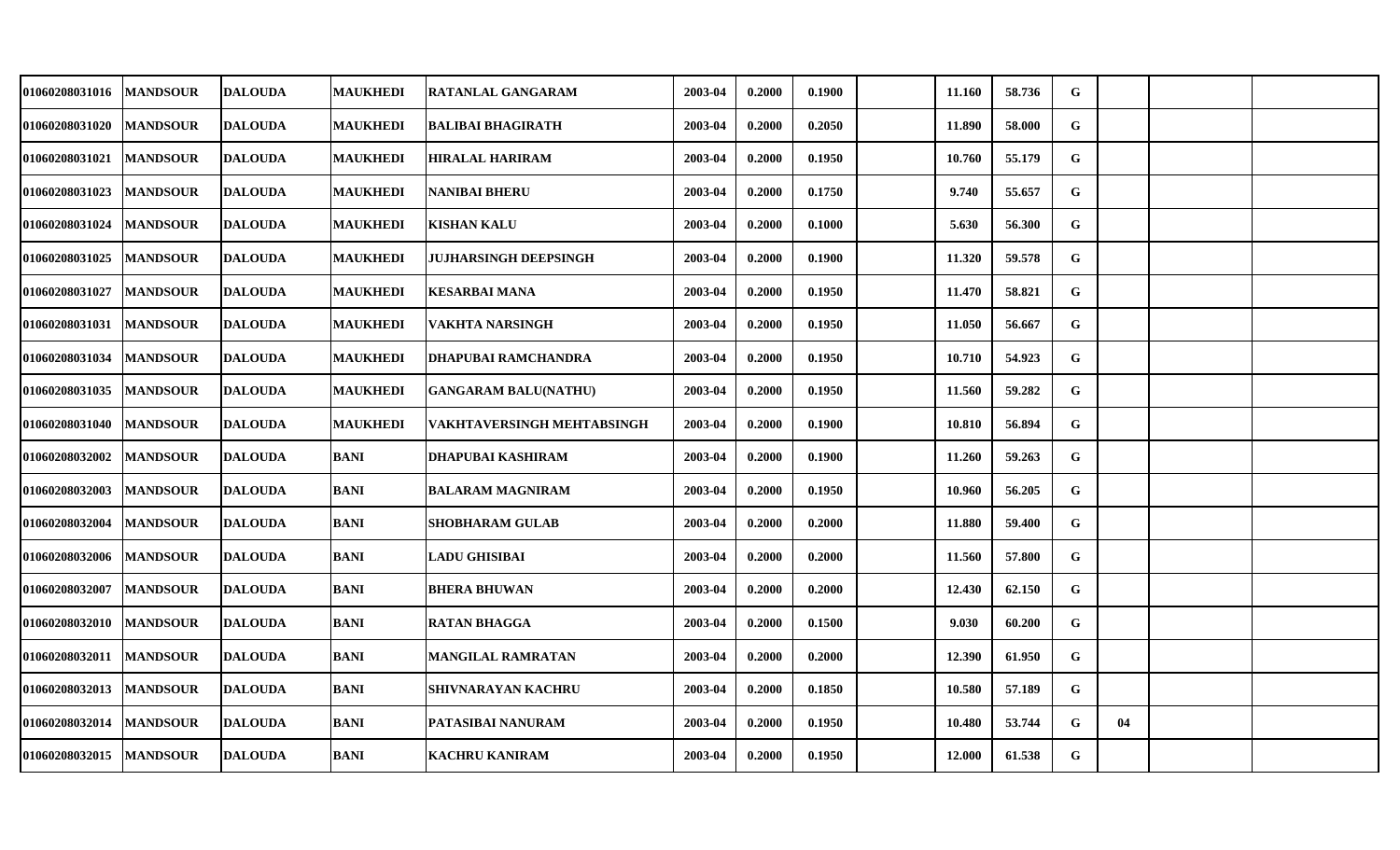| 01060208032016 | <b>MANDSOUR</b> | <b>DALOUDA</b> | BANI        | KANKUBAI LAKHAMICHAND     | 2003-04 | 0.2000 | 0.2000 | 11.840 | 59.200 | G |    |  |
|----------------|-----------------|----------------|-------------|---------------------------|---------|--------|--------|--------|--------|---|----|--|
| 01060208032018 | <b>MANDSOUR</b> | <b>DALOUDA</b> | <b>BANI</b> | <b>BHERULAL BAGDIRAM</b>  | 2003-04 | 0.2000 | 0.0750 | 3.670  | 48.933 | G | 04 |  |
| 01060208032019 | <b>MANDSOUR</b> | <b>DALOUDA</b> | <b>BANI</b> | SHOBHARAM NANDA           | 2003-04 | 0.2000 | 0.2100 | 11.120 | 52.952 | G | 04 |  |
| 01060208032020 | <b>MANDSOUR</b> | <b>DALOUDA</b> | <b>BANI</b> | <b>BHANWARBAI BHAGGA</b>  | 2003-04 | 0.2000 | 0.2050 | 12.420 | 60.585 | G |    |  |
| 01060208032022 | <b>MANDSOUR</b> | <b>DALOUDA</b> | <b>BANI</b> | <b>SITABAI DEVRAM</b>     | 2003-04 | 0.2000 | 0.2050 | 11.640 | 56.780 | G |    |  |
| 01060208032023 | <b>MANDSOUR</b> | <b>DALOUDA</b> | <b>BANI</b> | <b>RUKMANIBAI NANURAM</b> | 2003-04 | 0.2000 | 0.1950 | 11.960 | 61.333 | G |    |  |
| 01060208032024 | <b>MANDSOUR</b> | <b>DALOUDA</b> | <b>BANI</b> | <b>MANGU BHERA</b>        | 2003-04 | 0.2000 | 0.1800 | 10.360 | 57.556 | G |    |  |
| 01060208032009 | <b>MANDSOUR</b> | <b>DALOUDA</b> | <b>BANI</b> | <b>RAMRATAN DEVRAM</b>    | 2003-04 | 0.2000 | 0.2050 | 11.460 | 55.902 | G |    |  |
| 01060208032030 | <b>MANDSOUR</b> | <b>DALOUDA</b> | <b>BANI</b> | SITABAI NANURAM MALI      | 2003-04 | 0.2000 | 0.1900 | 10.980 | 57.789 | G |    |  |
| 01060208032031 | <b>MANDSOUR</b> | <b>DALOUDA</b> | <b>BANI</b> | <b>GANGARAM SUKHA</b>     | 2003-04 | 0.2000 | 0.2100 | 11.880 | 56.571 | G |    |  |
| 01060208032032 | <b>MANDSOUR</b> | <b>DALOUDA</b> | <b>BANI</b> | <b>KAMLABAI VAJERAM</b>   | 2003-04 | 0.2000 | 0.2000 | 12.990 | 64.950 | G |    |  |
| 01060208032033 | <b>MANDSOUR</b> | <b>DALOUDA</b> | <b>BANI</b> | MEGHA GAMERA              | 2003-04 | 0.2000 | 0.1550 | 7.440  | 48.000 | G | 04 |  |
| 01060208032036 | <b>MANDSOUR</b> | <b>DALOUDA</b> | <b>BANI</b> | SURENDRAKUMAR HIRALAL     | 2003-04 | 0.2000 | 0.1950 | 12.790 | 65.590 | G |    |  |
| 01060208032039 | <b>MANDSOUR</b> | <b>DALOUDA</b> | <b>BANI</b> | <b>VENIRAM DOLATRAM</b>   | 2003-04 | 0.2000 | 0.2000 | 11.920 | 59.600 | G |    |  |
| 01060208032040 | <b>MANDSOUR</b> | <b>DALOUDA</b> | <b>BANI</b> | <b>GANGARAM NANDA</b>     | 2003-04 | 0.2000 | 0.1950 | 11.950 | 61.282 | G |    |  |
| 01060208032041 | <b>MANDSOUR</b> | <b>DALOUDA</b> | <b>BANI</b> | CHENRAM NANURAM           | 2003-04 | 0.2000 | 0.2000 | 13.120 | 65.600 | G |    |  |
| 01060208032042 | <b>MANDSOUR</b> | <b>DALOUDA</b> | <b>BANI</b> | KANCHANBAI GANGARAM       | 2003-04 | 0.2000 | 0.1700 | 10.400 | 61.176 | G |    |  |
| 01060208032043 | <b>MANDSOUR</b> | <b>DALOUDA</b> | <b>BANI</b> | <b>BANARSIBAI CHOTU</b>   | 2003-04 | 0.2000 | 0.2000 | 11.450 | 57.250 | G |    |  |
| 01060208032044 | <b>MANDSOUR</b> | <b>DALOUDA</b> | <b>BANI</b> | MANGIBAI RAMA             | 2003-04 | 0.2000 | 0.1850 | 10.140 | 54.811 | G |    |  |
| 01060208032046 | <b>MANDSOUR</b> | <b>DALOUDA</b> | <b>BANI</b> | <b>MOHANLAL NANURAM</b>   | 2003-04 | 0.2000 | 0.1900 | 10.450 | 55.000 | G |    |  |
| 01060208032047 | <b>MANDSOUR</b> | <b>DALOUDA</b> | <b>BANI</b> | <b>BASANTILAL BHAGWAN</b> | 2003-04 | 0.2000 | 0.1900 | 11.500 | 60.526 | G |    |  |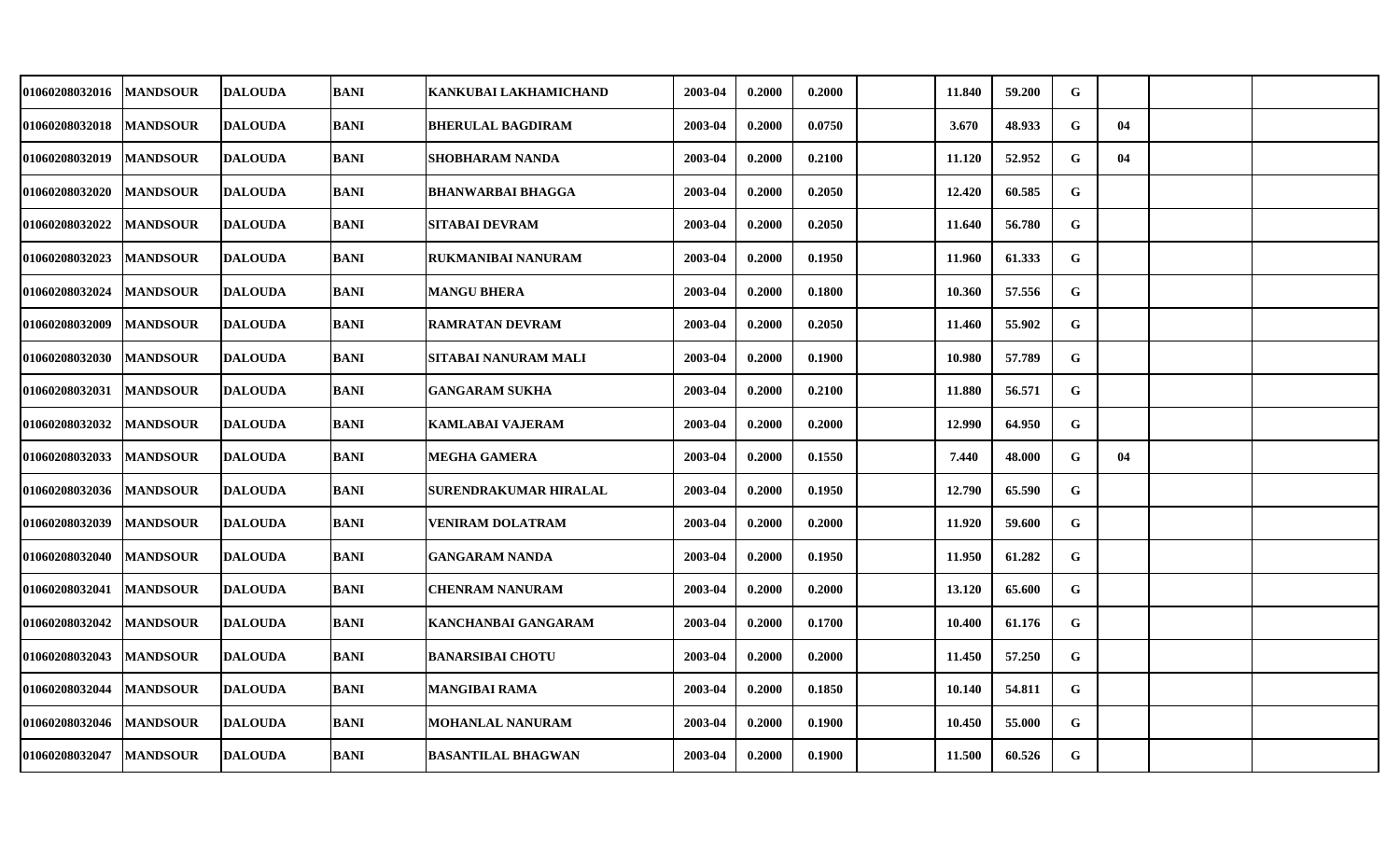| 01060208032048 | <b>MANDSOUR</b> | <b>DALOUDA</b> | BANI        | <b>RAMPRATAP BALA</b>     | 2003-04 | 0.2000 | 0.2000 | 12.440 | 62.200 | G            |  |                    |
|----------------|-----------------|----------------|-------------|---------------------------|---------|--------|--------|--------|--------|--------------|--|--------------------|
| 01060208032051 | <b>MANDSOUR</b> | <b>DALOUDA</b> | <b>BANI</b> | PARVATIBAI BHUWAN         | 2003-04 | 0.2000 | 0.1950 | 11.560 | 59.282 | $\mathbf G$  |  |                    |
| 01060208032052 | <b>MANDSOUR</b> | <b>DALOUDA</b> | <b>BANI</b> | <b>DHAPUBAI CHUNA</b>     | 2003-04 | 0.2000 | 0.2100 | 12.600 | 60.000 | G            |  |                    |
| 01060208032053 | <b>MANDSOUR</b> | <b>DALOUDA</b> | <b>BANI</b> | <b>SITABAI NARSINGH</b>   | 2003-04 | 0.2000 |        |        |        | $\mathbf{F}$ |  |                    |
| 01060208032056 | <b>MANDSOUR</b> | <b>DALOUDA</b> | <b>BANI</b> | <b>BHERULAL KALU</b>      | 2003-04 | 0.2000 | 0.1800 | 10.820 | 60.111 | G            |  |                    |
| 01060208032057 | <b>MANDSOUR</b> | <b>DALOUDA</b> | <b>BANI</b> | <b>HIRALAL RAGHUNATH</b>  | 2003-04 | 0.2000 | 0.1950 | 11.450 | 58.718 | G            |  |                    |
| 01060208032060 | <b>MANDSOUR</b> | <b>DALOUDA</b> | <b>BANI</b> | PARVATIBAI KACHRU         | 2003-04 | 0.2000 | 0.1900 | 11.460 | 60.316 | G            |  |                    |
| 01060208032061 | <b>MANDSOUR</b> | <b>DALOUDA</b> | <b>BANI</b> | <b>GOVINDRAM BHULIBAI</b> | 2003-04 | 0.2000 | 0.2100 | 11.520 | 54.857 | G            |  |                    |
| 01060208032062 | <b>MANDSOUR</b> | <b>DALOUDA</b> | <b>BANI</b> | <b>DEVA LAXMAN</b>        | 2003-04 | 0.2000 | 0.2050 | 12.000 | 58.537 | G            |  |                    |
| 01060208032063 | <b>MANDSOUR</b> | <b>DALOUDA</b> | <b>BANI</b> | <b>MANGILAL PUNA</b>      | 2003-04 | 0.2000 | 0.1850 | 10.760 | 58.162 | G            |  |                    |
| 01060208032064 | <b>MANDSOUR</b> | <b>DALOUDA</b> | <b>BANI</b> | <b>GOPAL VARDA</b>        | 2003-04 | 0.2000 | 0.1950 | 11.960 | 61.333 | G            |  |                    |
| 01060208032065 | <b>MANDSOUR</b> | <b>DALOUDA</b> | <b>BANI</b> | <b>HIRALAL DEVRAM</b>     | 2003-04 | 0.2000 | 0.2000 | 11.920 | 59.600 | $\mathbf G$  |  |                    |
| 01060208032066 | <b>MANDSOUR</b> | <b>DALOUDA</b> | <b>BANI</b> | PRYAGBAI NANDRAM          | 2003-04 | 0.2000 | 0.1650 | 9.550  | 57.879 | G            |  |                    |
| 01060208032067 | <b>MANDSOUR</b> | <b>DALOUDA</b> | <b>BANI</b> | VIRAM DEVA                | 2003-04 | 0.2000 | 0.1600 | 10.590 | 66.188 | G            |  |                    |
| 01060208032068 | <b>MANDSOUR</b> | <b>DALOUDA</b> | <b>BANI</b> | KANCHANBAI AMARCHAND      | 2003-04 | 0.2000 | 0.1700 | 9.940  | 58.471 | G            |  | <b>NAME CHANGE</b> |
| 01060208032070 | <b>MANDSOUR</b> | <b>DALOUDA</b> | BANI        | <b>CHUNNILAL KACHRU</b>   | 2003-04 | 0.2000 | 0.1900 | 11.200 | 58.947 | G            |  |                    |
| 01060208032071 | <b>MANDSOUR</b> | <b>DALOUDA</b> | <b>BANI</b> | <b>DEVRAM KERING</b>      | 2003-04 | 0.2000 | 0.2000 | 12.130 | 60.650 | G            |  |                    |
| 01060208032072 | <b>MANDSOUR</b> | <b>DALOUDA</b> | <b>BANI</b> | RODIBAI MAKNIRAM          | 2003-04 | 0.2000 | 0.2000 | 12.250 | 61.250 | G            |  | <b>NAME CHANGE</b> |
| 01060208032074 | <b>MANDSOUR</b> | <b>DALOUDA</b> | <b>BANI</b> | <b>MANGU BAGDIRAM</b>     | 2003-04 | 0.2000 | 0.2000 | 12.650 | 63.250 | G            |  |                    |
| 01060208032075 | <b>MANDSOUR</b> | <b>DALOUDA</b> | <b>BANI</b> | MANGUDAS ONKARDAS         | 2003-04 | 0.2000 | 0.1050 | 6.400  | 60.952 | G            |  |                    |
| 01060208032077 | <b>MANDSOUR</b> | <b>DALOUDA</b> | <b>BANI</b> | <b>DHAPUBAI VARDA</b>     | 2003-04 | 0.2000 | 0.2000 | 12.690 | 63.450 | G            |  |                    |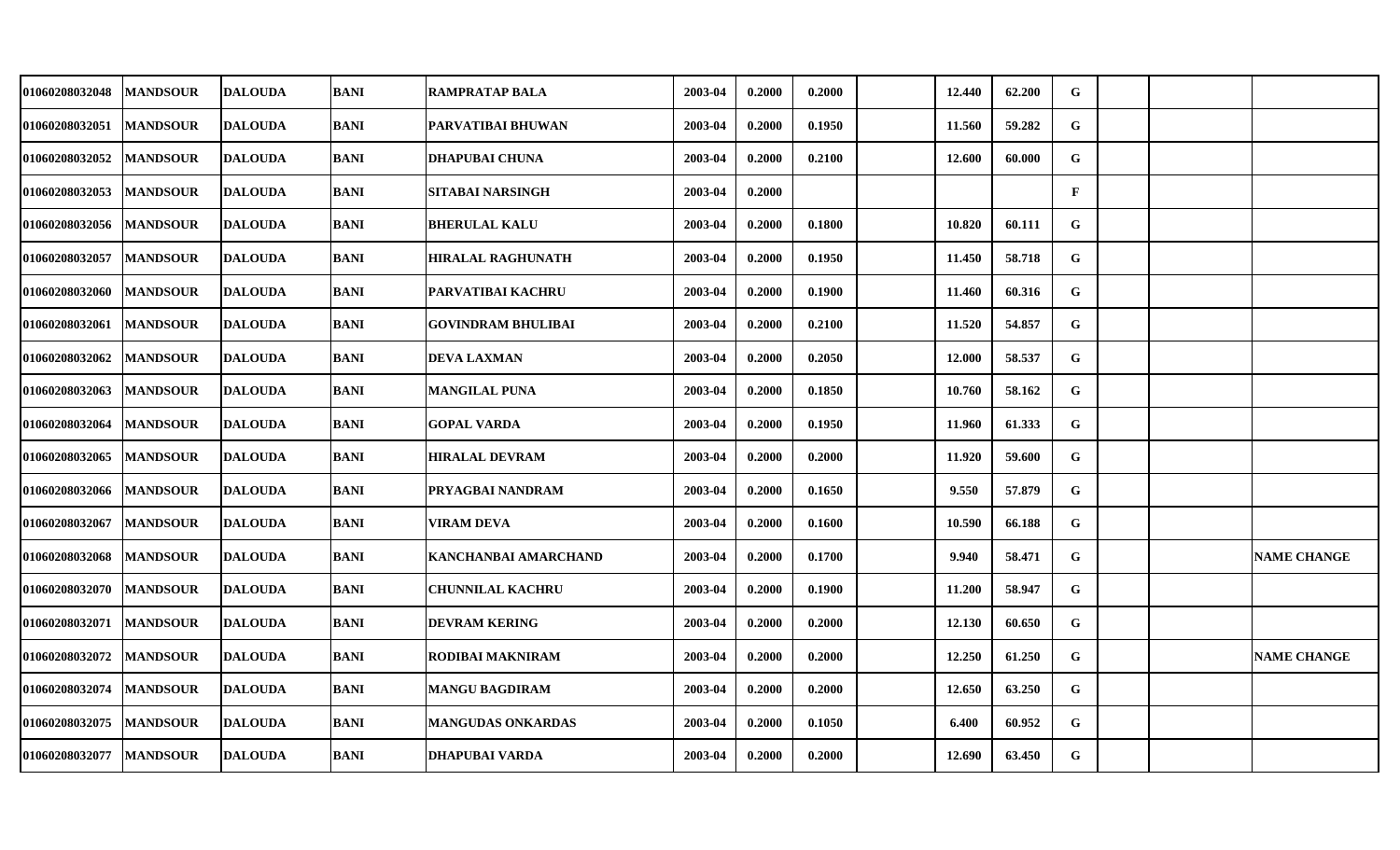| 01060208032080 | <b>MANDSOUR</b> | <b>DALOUDA</b> | BANI        | <b>KESHURAM PUNA</b>          | 2003-04 | 0.2000 | 0.1950 | 11.390 | 58.410 | G            |    |  |
|----------------|-----------------|----------------|-------------|-------------------------------|---------|--------|--------|--------|--------|--------------|----|--|
| 01060208032081 | <b>MANDSOUR</b> | <b>DALOUDA</b> | <b>BANI</b> | <b>RAMLAL VAJERAM</b>         | 2003-04 | 0.2000 |        |        |        | $\mathbf{F}$ |    |  |
| 01060208032082 | <b>MANDSOUR</b> | <b>DALOUDA</b> | <b>BANI</b> | <b>RADHIBAI KALU</b>          | 2003-04 | 0.2000 | 0.1900 | 10.010 | 52.684 | G            | 04 |  |
| 01060208032083 | <b>MANDSOUR</b> | <b>DALOUDA</b> | <b>BANI</b> | MOHANLAL BHAGIRATH            | 2003-04 | 0.2000 | 0.1900 | 10.240 | 53.895 | G            | 04 |  |
| 01060208032084 | <b>MANDSOUR</b> | <b>DALOUDA</b> | <b>BANI</b> | <b>CHAMPALAL BAGDIRAM</b>     | 2003-04 | 0.2000 | 0.1800 | 10.320 | 57.333 | G            |    |  |
| 01060208032085 | <b>MANDSOUR</b> | <b>DALOUDA</b> | <b>BANI</b> | <b>RAMKISHAN BAGDIRAM</b>     | 2003-04 | 0.2000 | 0.1800 | 9.990  | 55.500 | G            |    |  |
| 01060208032087 | <b>MANDSOUR</b> | <b>DALOUDA</b> | <b>BANI</b> | MOTI RAMCHANDRA               | 2003-04 | 0.2000 | 0.2050 | 12.230 | 59.659 | G            |    |  |
| 01060208032088 | <b>MANDSOUR</b> | <b>DALOUDA</b> | <b>BANI</b> | MAGNA NANDA                   | 2003-04 | 0.2000 | 0.2000 | 12.210 | 61.050 | G            |    |  |
| 01060208032089 | <b>MANDSOUR</b> | <b>DALOUDA</b> | <b>BANI</b> | PUNAMCHAND BHAGGA             | 2003-04 | 0.2000 | 0.1000 | 5.350  | 53.500 | G            | 04 |  |
| 01060208032091 | <b>MANDSOUR</b> | <b>DALOUDA</b> | <b>BANI</b> | <b>KAMLASHANKAR GANESHRAM</b> | 2003-04 | 0.2000 | 0.2000 | 11.990 | 59.950 | G            |    |  |
| 01060208032092 | <b>MANDSOUR</b> | <b>DALOUDA</b> | <b>BANI</b> | MANOHARLAL KANJI              | 2003-04 | 0.2000 | 0.2100 | 12.260 | 58.381 | G            |    |  |
| 01060208032093 | <b>MANDSOUR</b> | <b>DALOUDA</b> | <b>BANI</b> | MANGILAL BHAGGA               | 2003-04 | 0.2000 | 0.1900 | 11.950 | 62.895 | G            |    |  |
| 01060208032094 | <b>MANDSOUR</b> | <b>DALOUDA</b> | <b>BANI</b> | <b>RAMRATAN KISHAN</b>        | 2003-04 | 0.2000 | 0.2050 | 11.130 | 54.293 | G            |    |  |
| 01060208032095 | <b>MANDSOUR</b> | <b>DALOUDA</b> | <b>BANI</b> | <b>PYARCHAND SHRIRAM</b>      | 2003-04 | 0.2000 | 0.1900 | 11.890 | 62.579 | G            |    |  |
| 01060208032096 | <b>MANDSOUR</b> | <b>DALOUDA</b> | <b>BANI</b> | <b>KALU KISHAN</b>            | 2003-04 | 0.2000 | 0.2000 | 11.130 | 55.650 | G            |    |  |
| 01060208032098 | <b>MANDSOUR</b> | <b>DALOUDA</b> | BANI        | <b>LAXMAN BALU</b>            | 2003-04 | 0.2000 | 0.1850 | 10.970 | 59.297 | G            |    |  |
| 01060208032099 | <b>MANDSOUR</b> | <b>DALOUDA</b> | <b>BANI</b> | <b>MANGILAL KERING</b>        | 2003-04 | 0.2000 | 0.2050 | 13.080 | 63.805 | $\mathbf G$  |    |  |
| 01060208032100 | <b>MANDSOUR</b> | <b>DALOUDA</b> | <b>BANI</b> | KANCHANBAI RAMNARAYAN         | 2003-04 | 0.2000 | 0.1950 | 11.070 | 56.769 | G            |    |  |
| 01060208032101 | <b>MANDSOUR</b> | <b>DALOUDA</b> | <b>BANI</b> | <b>SAGARMAL CHAMPALAL</b>     | 2003-04 | 0.2000 | 0.2050 | 12.910 | 62.976 | G            |    |  |
| 01060208032102 | <b>MANDSOUR</b> | <b>DALOUDA</b> | BANI        | <b>HIRALAL CHAMPALAL</b>      | 2003-04 | 0.2000 | 0.2000 | 12.540 | 62.700 | $\mathbf G$  |    |  |
| 01060208032105 | <b>MANDSOUR</b> | <b>DALOUDA</b> | <b>BANI</b> | MANGU DHANNA                  | 2003-04 | 0.2000 | 0.1950 | 11.240 | 57.641 | G            |    |  |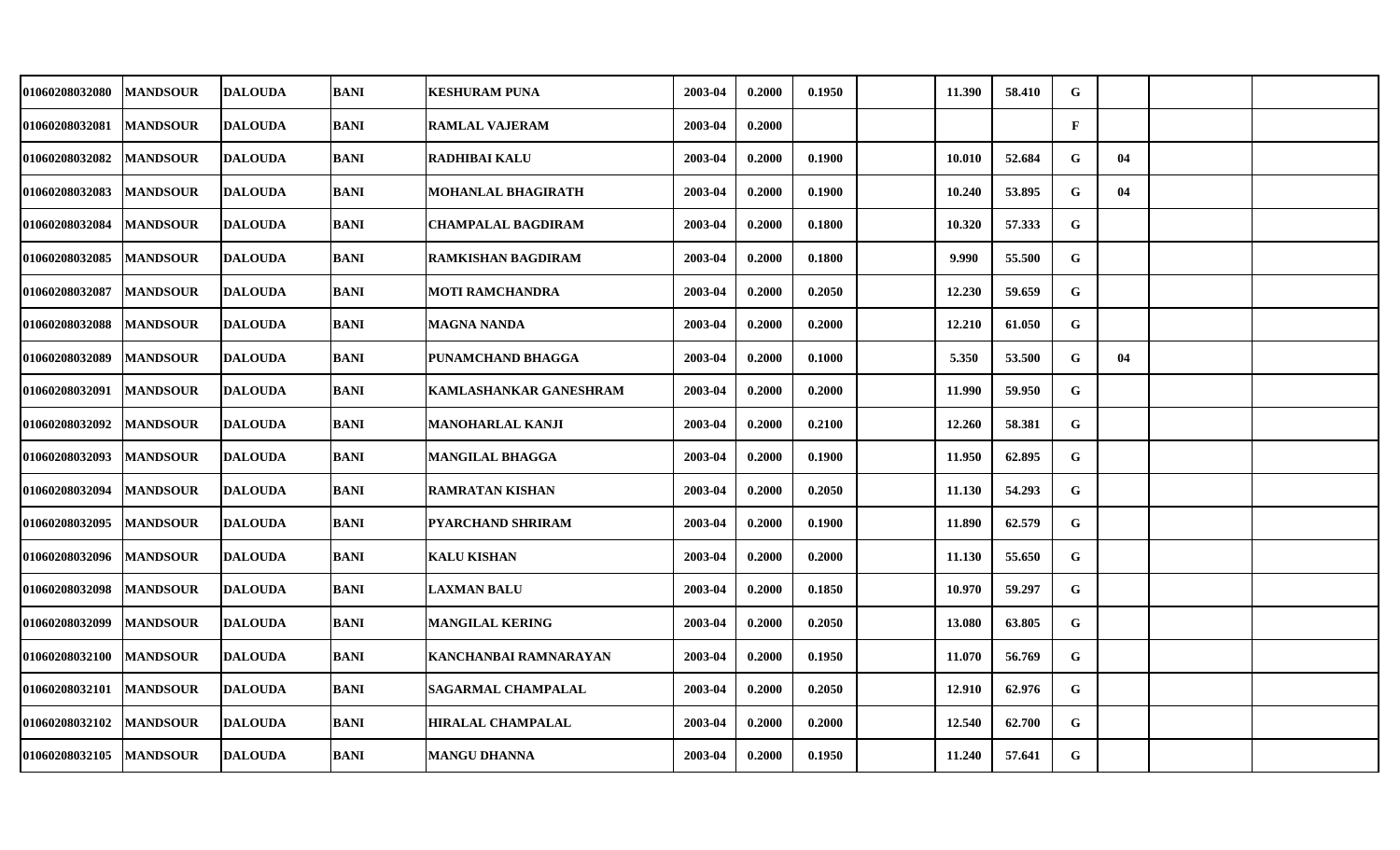| <b>01060208032106</b> | <b>MANDSOUR</b> | <b>DALOUDA</b> | <b>BANI</b> | MAGANIRAM BHERULAL      | 2003-04 | 0.2000 |        |        |        | $\mathbf N$  | 07 |                |                    |
|-----------------------|-----------------|----------------|-------------|-------------------------|---------|--------|--------|--------|--------|--------------|----|----------------|--------------------|
| 01060208032107        | <b>MANDSOUR</b> | <b>DALOUDA</b> | <b>BANI</b> | KISHKINDHABAI RAMKISHAN | 2003-04 | 0.2000 | 0.2050 | 12.370 | 60.341 | G            |    |                |                    |
| 01060208032108        | <b>MANDSOUR</b> | <b>DALOUDA</b> | <b>BANI</b> | NANALAL BHAGWAN         | 2003-04 | 0.2000 | 0.2000 | 11.490 | 57.450 | G            |    |                |                    |
| 01060208032109        | <b>MANDSOUR</b> | <b>DALOUDA</b> | <b>BANI</b> | RAMRATAN NANDA          | 2003-04 | 0.2000 | 0.2100 | 12.560 | 59.810 | G            |    |                |                    |
| 01060208032110        | <b>MANDSOUR</b> | <b>DALOUDA</b> | <b>BANI</b> | <b>BHAGUBAI UDEYRAM</b> | 2003-04 | 0.2000 | 0.1900 | 11.120 | 58.526 | G            |    |                | <b>NAME CHANGE</b> |
| 01060208032111        | <b>MANDSOUR</b> | <b>DALOUDA</b> | <b>BANI</b> | <b>HIRALAL NANURAM</b>  | 2003-04 | 0.2000 | 0.2050 | 12.160 | 59.317 | G            |    |                |                    |
| 01060208032112        | <b>MANDSOUR</b> | <b>DALOUDA</b> | <b>BANI</b> | NANDIBAI VISHRAM        | 2003-04 | 0.2000 | 0.2000 | 11.930 | 59.650 | G            |    |                | <b>NAME CHANGE</b> |
| <b>01060208032115</b> | <b>MANDSOUR</b> | <b>DALOUDA</b> | <b>BANI</b> | JUJHAR SAVIBAI          | 2003-04 | 0.2000 | 0.2050 | 11.110 | 54.195 | G            |    |                |                    |
| 01060208032116        | <b>MANDSOUR</b> | <b>DALOUDA</b> | <b>BANI</b> | NAGUBAI SUKHA           | 2003-04 | 0.2000 | 0.2100 | 10.750 | 51.190 | $\mathbf{G}$ | 04 |                |                    |
| 01060208032117        | <b>MANDSOUR</b> | <b>DALOUDA</b> | <b>BANI</b> | RAMCHANDRA DHAPUBAI     | 2003-04 | 0.2000 | 0.1850 | 10.950 | 59.189 | $\mathbf{G}$ |    |                |                    |
| 01060208032118        | <b>MANDSOUR</b> | <b>DALOUDA</b> | <b>BANI</b> | RADHESHYAM PANNALAL     | 2003-04 | 0.2000 | 0.2100 | 11.810 | 56.238 | G            |    |                |                    |
| <b>01060208032119</b> | <b>MANDSOUR</b> | <b>DALOUDA</b> | <b>BANI</b> | KACHRURAM TULSIRAM      | 2003-04 | 0.2000 | 0.1900 | 11.430 | 60.158 | G            |    |                |                    |
| 01060208032120        | <b>MANDSOUR</b> | <b>DALOUDA</b> | <b>BANI</b> | SHANKARLAL JAMNABAI     | 2003-04 | 0.2000 | 0.1900 | 11.510 | 60.579 | G            |    |                |                    |
| <b>01060208032121</b> | <b>MANDSOUR</b> | <b>DALOUDA</b> | <b>BANI</b> | MANGILAL CHAMPALAL      | 2003-04 | 0.2000 | 0.1950 | 12.350 | 63.333 | G            |    |                |                    |
| 01060208032123        | <b>MANDSOUR</b> | <b>DALOUDA</b> | <b>BANI</b> | PRABHULAL KACHRU        | 2003-04 | 0.2000 | 0.2000 | 12.260 | 61.300 | G            |    |                |                    |
| 01060208032124        | <b>MANDSOUR</b> | <b>DALOUDA</b> | <b>BANI</b> | <b>RAMKUNWAR NANDA</b>  | 2003-04 | 0.2000 | 0.2050 | 12.920 | 63.024 | G            |    |                |                    |
| 01060208032126        | <b>MANDSOUR</b> | <b>DALOUDA</b> | <b>BANI</b> | <b>MANGILAL BHAGWAN</b> | 2003-04 | 0.2000 | 0.1900 | 11.200 | 58.947 | $\mathbf{G}$ |    |                |                    |
| 01060208032127        | <b>MANDSOUR</b> | <b>DALOUDA</b> | <b>BANI</b> | NANDALAL DHURAJI        | 2003-04 | 0.2000 | 0.2000 | 10.920 | 54.600 | G            | 09 |                |                    |
| 01060208032128        | <b>MANDSOUR</b> | <b>DALOUDA</b> | <b>BANI</b> | MANGIBAI VENIBAI        | 2003-04 | 0.2000 | 0.1650 | 9.700  | 58.788 | G            |    |                |                    |
| <b>01060208032129</b> | <b>MANDSOUR</b> | <b>DALOUDA</b> | <b>BANI</b> | KISHORIBAI ASHARAM      | 2003-04 | 0.2000 | 0.1800 | 10.440 | 58.000 | G            |    |                |                    |
| <b>01060208032131</b> | <b>MANDSOUR</b> | <b>DALOUDA</b> | <b>BANI</b> | MANGILAL RAMCHANDRA     | 2003-04 | 0.2000 | 0.1950 | 10.660 | 54.667 | G            |    | 01030208065190 |                    |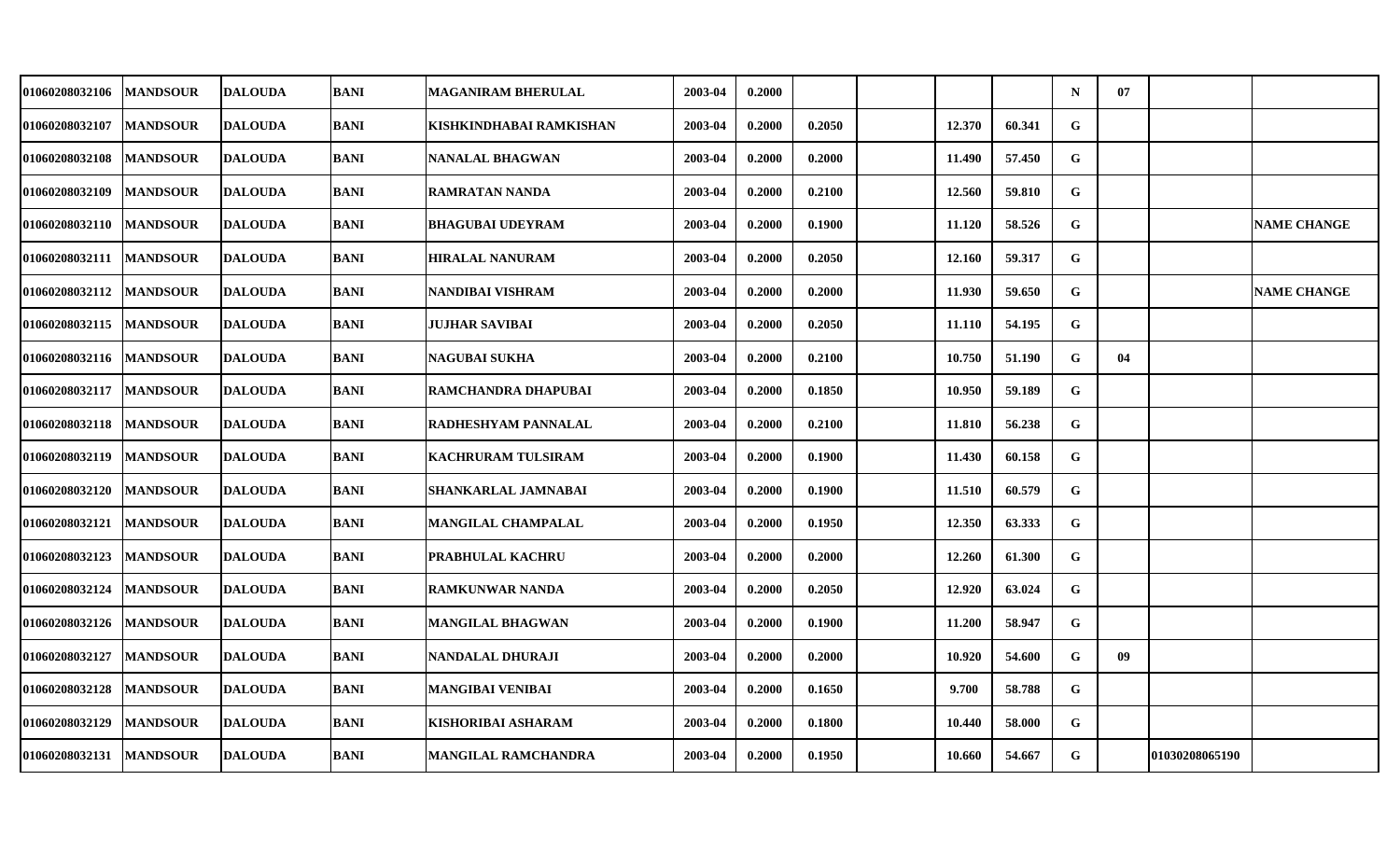| <b>01060208032133</b> | <b>MANDSOUR</b> | <b>DALOUDA</b> | <b>BANI</b>   | <b>BHERA HIRA</b>               | 2003-04 | 0.2000 | 0.2050 | 11.480 | 56.000 | G           |    |                       |
|-----------------------|-----------------|----------------|---------------|---------------------------------|---------|--------|--------|--------|--------|-------------|----|-----------------------|
| 01060208032134        | <b>MANDSOUR</b> | <b>DALOUDA</b> | <b>BANI</b>   | <b>RAMIBAI GULAB JI</b>         | 2003-04 | 0.2000 | 0.2100 | 13.420 | 63.905 | G           |    | TRANSFER/RICHALALMUHA |
| <b>01060208032136</b> | <b>MANDSOUR</b> | <b>DALOUDA</b> | <b>BANI</b>   | RAMCHNDRA BAGDIRAM              | 2003-04 | 0.2000 | 0.2050 | 12.240 | 59.707 | G           |    |                       |
| 01060208032137        | <b>MANDSOUR</b> | <b>DALOUDA</b> | <b>BANI</b>   | RADHAKISHAN RUGHNATH            | 2003-04 | 0.2000 | 0.2000 | 9.880  | 49.400 | G           | 04 |                       |
| <b>01060208033001</b> | <b>MANDSOUR</b> | <b>DALOUDA</b> | <b>KATLAR</b> | <b>RUGHNATH BAGDIRAM</b>        | 2003-04 | 0.2000 | 0.1950 | 10.740 | 55.077 | G           |    |                       |
| <b>01060208033002</b> | <b>MANDSOUR</b> | <b>DALOUDA</b> | <b>KATLAR</b> | <b>HIRALAL NANDRAM</b>          | 2003-04 | 0.2000 | 0.1750 | 10.390 | 59.371 | G           |    |                       |
| 01060208033004        | <b>MANDSOUR</b> | <b>DALOUDA</b> | <b>KATLAR</b> | DHANNALAL JANIBAI               | 2003-04 | 0.2000 | 0.2000 | 11.290 | 56.450 | G           |    |                       |
| 01060208033005        | <b>MANDSOUR</b> | <b>DALOUDA</b> | <b>KATLAR</b> | <b>RATANLAL CHENA</b>           | 2003-04 | 0.2000 | 0.1900 | 11.190 | 58.895 | G           |    |                       |
| 01060208033006        | <b>MANDSOUR</b> | <b>DALOUDA</b> | <b>KATLAR</b> | <b>BIHARILAL BHAGGA</b>         | 2003-04 | 0.2000 | 0.2000 | 12.250 | 61.250 | G           |    |                       |
| <b>01060208033007</b> | <b>MANDSOUR</b> | <b>DALOUDA</b> | <b>KATLAR</b> | <b>BHERULAL HARIRAM</b>         | 2003-04 | 0.2000 | 0.1950 | 11.090 | 56.872 | G           |    |                       |
| <b>01060208033009</b> | <b>MANDSOUR</b> | <b>DALOUDA</b> | <b>KATLAR</b> | SHANTILAL KASTURIBAI            | 2003-04 | 0.2000 | 0.1800 | 9.580  | 53.222 | G           | 04 |                       |
| <b>01060208033011</b> | <b>MANDSOUR</b> | <b>DALOUDA</b> | <b>KATLAR</b> | <b>DEVRAM BHAGWAN</b>           | 2003-04 | 0.2000 | 0.1950 | 10.790 | 55.333 | G           |    |                       |
| 01060208033013        | <b>MANDSOUR</b> | <b>DALOUDA</b> | <b>KATLAR</b> | <b>HUDIBAI SAGA</b>             | 2003-04 | 0.2000 | 0.1900 | 11.210 | 59.000 | G           |    |                       |
| <b>01060208033014</b> | <b>MANDSOUR</b> | <b>DALOUDA</b> | <b>KATLAR</b> | <b>BHULIBAI RAMLAL</b>          | 2003-04 | 0.2000 | 0.2000 | 11.680 | 58.400 | G           |    | <b>NAME CHANGE</b>    |
| 01060208033018        | <b>MANDSOUR</b> | <b>DALOUDA</b> | <b>KATLAR</b> | MOTIYABAI NANURAM               | 2003-04 | 0.2000 | 0.1950 | 11.020 | 56.513 | G           |    | <b>NAME CHANGE</b>    |
| <b>01060208033019</b> | <b>MANDSOUR</b> | <b>DALOUDA</b> | <b>KATLAR</b> | PREMA DOLATRAM                  | 2003-04 | 0.2000 | 0.2050 | 11.870 | 57.902 | G           |    |                       |
| <b>01060208033021</b> | <b>MANDSOUR</b> | <b>DALOUDA</b> | <b>KATLAR</b> | <b>KACHRU SUKKHA</b>            | 2003-04 | 0.2000 | 0.1950 | 11.550 | 59.231 | $\mathbf G$ |    |                       |
| 01060208033022        | <b>MANDSOUR</b> | <b>DALOUDA</b> | <b>KATLAR</b> | <b>SARDARSINGH SHIVSINGH</b>    | 2003-04 | 0.2000 | 0.2050 | 12.080 | 58.927 | G           |    |                       |
| 01060208033023        | <b>MANDSOUR</b> | <b>DALOUDA</b> | <b>KATLAR</b> | <b>DHULSINGH ISHWARSINGH</b>    | 2003-04 | 0.2000 | 0.2000 | 12.100 | 60.500 | G           |    |                       |
| 01060208033025        | <b>MANDSOUR</b> | <b>DALOUDA</b> | <b>KATLAR</b> | <b>BHULIBAI MANNALAL</b>        | 2003-04 | 0.2000 | 0.1900 | 11.370 | 59.842 | $\mathbf G$ |    |                       |
| <b>01060208033027</b> | <b>MANDSOUR</b> | <b>DALOUDA</b> | <b>KATLAR</b> | <b>BHURAKUNWAR BHANWARSINGH</b> | 2003-04 | 0.2000 | 0.2100 | 12.940 | 61.619 | G           |    |                       |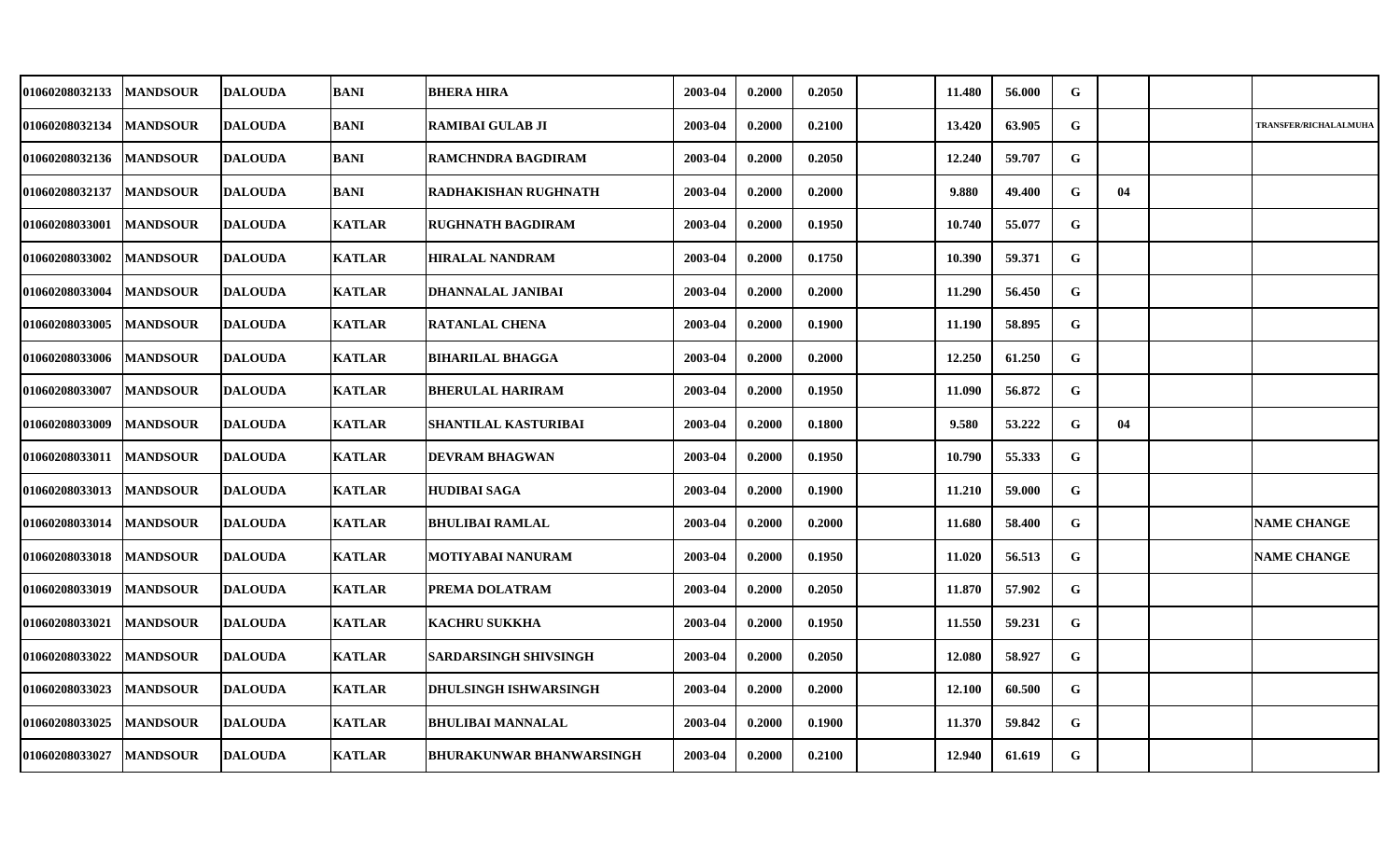| 01060208033028 | <b>MANDSOUR</b> | <b>DALOUDA</b> | <b>KATLAR</b> | <b>KALUSINGH MANSINGH</b>   | 2003-04 | 0.2000 | 0.2050 | 12.350 | 60.244 | G |  |                               |
|----------------|-----------------|----------------|---------------|-----------------------------|---------|--------|--------|--------|--------|---|--|-------------------------------|
| 01060208033031 | <b>MANDSOUR</b> | <b>DALOUDA</b> | <b>KATLAR</b> | <b>CHAMPALAL DOLATRAM</b>   | 2003-04 | 0.2000 | 0.1950 | 11.740 | 60.205 | G |  |                               |
| 01060208033032 | <b>MANDSOUR</b> | <b>DALOUDA</b> | <b>KATLAR</b> | <b>VARDICHAND RATAN</b>     | 2003-04 | 0.2000 | 0.2000 | 12.030 | 60.150 | G |  |                               |
| 01060208033033 | <b>MANDSOUR</b> | <b>DALOUDA</b> | <b>KATLAR</b> | <b>KASTURCHAND BALU</b>     | 2003-04 | 0.2000 | 0.2000 | 12.060 | 60.300 | G |  |                               |
| 01060208033034 | <b>MANDSOUR</b> | <b>DALOUDA</b> | <b>KATLAR</b> | JUJHARSINGH AMARSINGH       | 2003-04 | 0.2000 | 0.2050 | 12.430 | 60.634 | G |  |                               |
| 01060208033036 | <b>MANDSOUR</b> | <b>DALOUDA</b> | <b>KATLAR</b> | KASTURCHAND JAGANNATH       | 2003-04 | 0.2000 | 0.1950 | 11.010 | 56.462 | G |  |                               |
| 01060208033037 | <b>MANDSOUR</b> | <b>DALOUDA</b> | <b>KATLAR</b> | AMRATRAM RAGHUNATH          | 2003-04 | 0.2000 | 0.1900 | 10.900 | 57.368 | G |  |                               |
| 01060208033038 | <b>MANDSOUR</b> | <b>DALOUDA</b> | <b>KATLAR</b> | NATHULAL BAGDIRAM           | 2003-04 | 0.2000 | 0.2000 | 12.370 | 61.850 | G |  |                               |
| 01060208033040 | <b>MANDSOUR</b> | <b>DALOUDA</b> | <b>KATLAR</b> | PRABHULAL BAGDIRAM          | 2003-04 | 0.2000 | 0.1900 | 10.560 | 55.579 | G |  |                               |
| 01060208033042 | <b>MANDSOUR</b> | <b>DALOUDA</b> | <b>KATLAR</b> | SHAMBHULAL NANDARAM         | 2003-04 | 0.2000 | 0.1900 | 10.800 | 56.842 | G |  |                               |
| 01060208033047 | <b>MANDSOUR</b> | <b>DALOUDA</b> | <b>KATLAR</b> | RAMKANYABAI SHAMBHULAL      | 2003-04 | 0.2000 | 0.1950 | 11.620 | 59.590 | G |  |                               |
| 01060208033048 | <b>MANDSOUR</b> | <b>DALOUDA</b> | <b>KATLAR</b> | MANGILAL JAGANNATH          | 2003-04 | 0.2000 | 0.1900 | 11.890 | 62.578 | G |  |                               |
| 01060208033051 | <b>MANDSOUR</b> | <b>DALOUDA</b> | <b>KATLAR</b> | MADANSINGH BHERUSINGH       | 2003-04 | 0.2000 | 0.2050 | 12.600 | 61.463 | G |  |                               |
| 01060208033052 | <b>MANDSOUR</b> | <b>DALOUDA</b> | <b>KATLAR</b> | PARTHESINGH BHERUSINGH      | 2003-04 | 0.2000 | 0.2000 | 12.220 | 61.100 | G |  |                               |
| 01060208033053 | <b>MANDSOUR</b> | <b>DALOUDA</b> | <b>KATLAR</b> | MOHANLAL BHAGIRATH          | 2003-04 | 0.2000 | 0.1850 | 11.080 | 59.892 | G |  |                               |
| 01060208033054 | <b>MANDSOUR</b> | <b>DALOUDA</b> | <b>KATLAR</b> | BHARATSINGH RUPSINGH        | 2003-04 | 0.2000 | 0.1950 | 11.060 | 56.718 | G |  |                               |
| 01060208033055 | <b>MANDSOUR</b> | <b>DALOUDA</b> | <b>KATLAR</b> | <b>RASALKUNWAR RAYSINGH</b> | 2003-04 | 0.2000 | 0.2000 | 12.280 | 61.400 | G |  |                               |
| 01060208033058 | <b>MANDSOUR</b> | <b>DALOUDA</b> | <b>KATLAR</b> | <b>RAMESHWAR BHAGIRATH</b>  | 2003-04 | 0.2000 | 0.2050 | 11.300 | 55.122 | G |  | TRANSFER/CHOSLA MANDSOR I DN. |
| 01060208033061 | <b>MANDSOUR</b> | <b>DALOUDA</b> | <b>KATLAR</b> | <b>BALU ONKARLAL</b>        | 2003-04 | 0.2000 | 0.1850 | 11.740 | 63.459 | G |  |                               |
| 01060208033063 | <b>MANDSOUR</b> | <b>DALOUDA</b> | <b>KATLAR</b> | <b>RUGHNATH BALU</b>        | 2003-04 | 0.2000 | 0.1900 | 10.340 | 54.421 | G |  |                               |
| 01060208033064 | <b>MANDSOUR</b> | <b>DALOUDA</b> | <b>KATLAR</b> | <b>BHERU RUGGA</b>          | 2003-04 | 0.2000 | 0.1950 | 12.280 | 62.974 | G |  |                               |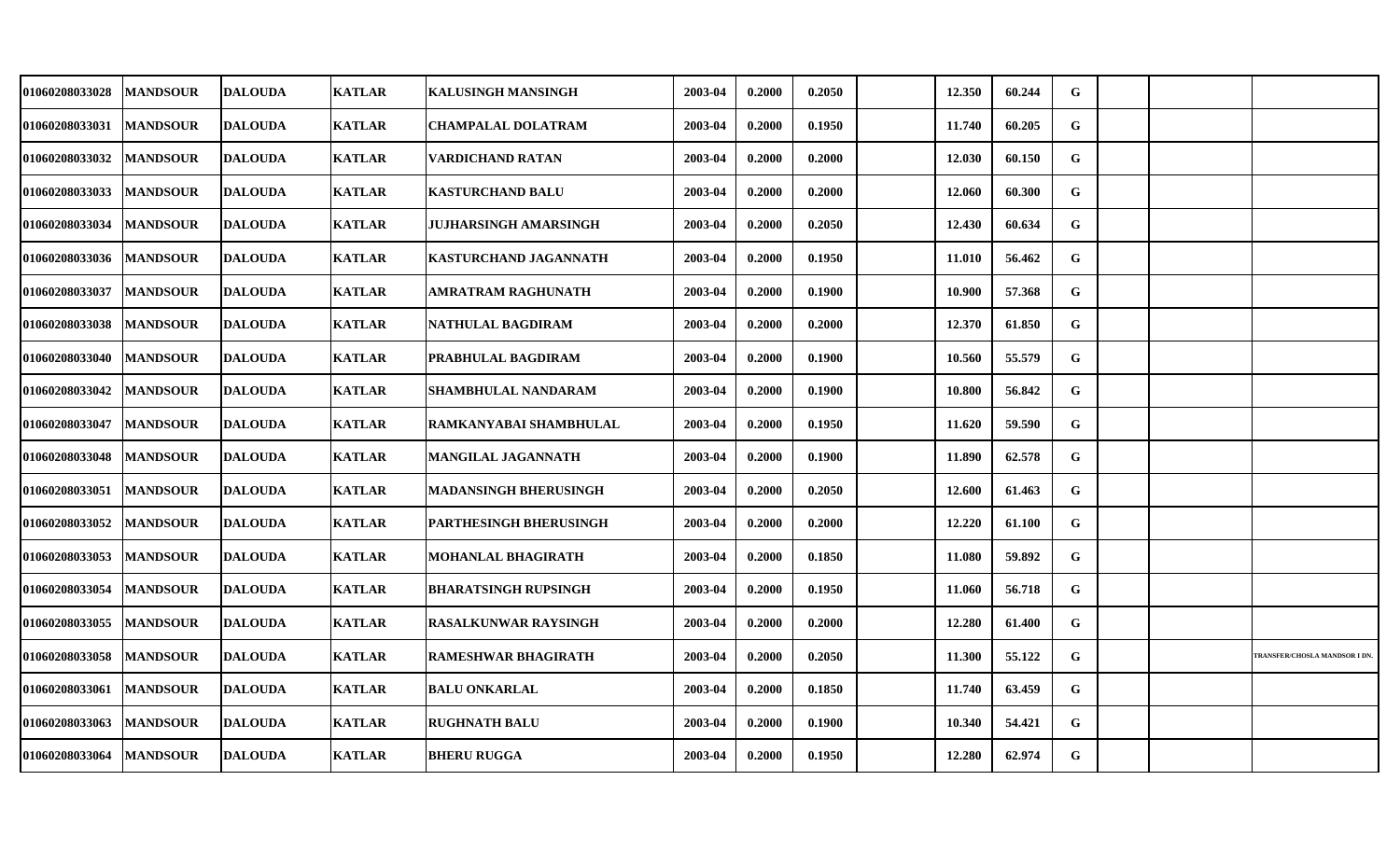| 01060208033065 | <b>MANDSOUR</b> | <b>DALOUDA</b> | <b>KATLAR</b> | NAGUSINGH MOTISINGH          | 2003-04 | 0.2000 | 0.2000 | 10.500 | 52.500 | G | 04 |  |
|----------------|-----------------|----------------|---------------|------------------------------|---------|--------|--------|--------|--------|---|----|--|
| 01060208033066 | <b>MANDSOUR</b> | <b>DALOUDA</b> | <b>KATLAR</b> | <b>LALURAM BHERA</b>         | 2003-04 | 0.2000 | 0.2000 | 11.970 | 59.850 | G |    |  |
| 01060208033067 | <b>MANDSOUR</b> | <b>DALOUDA</b> | <b>KATLAR</b> | <b>HIRALAL BHAGIRATH</b>     | 2003-04 | 0.2000 | 0.1900 | 11.060 | 58.211 | G |    |  |
| 01060208033068 | <b>MANDSOUR</b> | <b>DALOUDA</b> | <b>KATLAR</b> | DUNGARSINGH DALPATSINGH      | 2003-04 | 0.2000 | 0.1900 | 11.320 | 59.579 | G |    |  |
| 01060208033069 | <b>MANDSOUR</b> | <b>DALOUDA</b> | <b>KATLAR</b> | <b>BABU BHERA</b>            | 2003-04 | 0.2000 | 0.2100 | 12.400 | 59.048 | G |    |  |
| 01060208033070 | <b>MANDSOUR</b> | <b>DALOUDA</b> | <b>KATLAR</b> | <b>HARIRAM CHAMPALAL</b>     | 2003-04 | 0.2000 | 0.2000 | 12.390 | 61.950 | G |    |  |
| 01060208033071 | <b>MANDSOUR</b> | <b>DALOUDA</b> | <b>KATLAR</b> | AMRATRAM BHERULAL            | 2003-04 | 0.2000 | 0.2000 | 11.990 | 59.950 | G |    |  |
| 01060208033077 | <b>MANDSOUR</b> | <b>DALOUDA</b> | <b>KATLAR</b> | <b>BHERULAL CHAGAN</b>       | 2003-04 | 0.2000 | 0.2000 | 11.850 | 59.250 | G |    |  |
| 01060208033081 | <b>MANDSOUR</b> | <b>DALOUDA</b> | <b>KATLAR</b> | <b>BHANWARLAL MOHANLAL</b>   | 2003-04 | 0.2000 | 0.1900 | 11.340 | 59.684 | G |    |  |
| 01060208033082 | <b>MANDSOUR</b> | <b>DALOUDA</b> | <b>KATLAR</b> | RAMRATAN GANGARAM            | 2003-04 | 0.2000 | 0.1900 | 11.570 | 60.895 | G |    |  |
| 01060208033083 | <b>MANDSOUR</b> | <b>DALOUDA</b> | <b>KATLAR</b> | <b>KAMLASHANKAR BHERULAL</b> | 2003-04 | 0.2000 | 0.2000 | 12.010 | 60.050 | G |    |  |
| 01060208033084 | <b>MANDSOUR</b> | <b>DALOUDA</b> | <b>KATLAR</b> | RAGHUVIRSINGH SHIVSINGH      | 2003-04 | 0.2000 | 0.2000 | 11.620 | 58.100 | G |    |  |
| 01060208033085 | <b>MANDSOUR</b> | <b>DALOUDA</b> | <b>KATLAR</b> | <b>MOHANLAL NANURAM</b>      | 2003-04 | 0.2000 | 0.2000 | 11.010 | 55.050 | G |    |  |
| 01060208033086 | <b>MANDSOUR</b> | <b>DALOUDA</b> | <b>KATLAR</b> | <b>BHANWARLAL CHENRAM</b>    | 2003-04 | 0.2000 | 0.1950 | 11.480 | 58.872 | G |    |  |
| 01060208033087 | <b>MANDSOUR</b> | <b>DALOUDA</b> | <b>KATLAR</b> | <b>SHYAMLAL PYARCHAND</b>    | 2003-04 | 0.2000 | 0.2050 | 12.360 | 60.293 | G |    |  |
| 01060208033088 | <b>MANDSOUR</b> | <b>DALOUDA</b> | <b>KATLAR</b> | <b>MANGILAL BHERULAL</b>     | 2003-04 | 0.2000 | 0.2000 | 11.270 | 56.350 | G |    |  |
| 01060208033089 | <b>MANDSOUR</b> | <b>DALOUDA</b> | <b>KATLAR</b> | <b>SHAMBHULAL JAGANNATH</b>  | 2003-04 | 0.2000 | 0.1950 | 11.610 | 59.538 | G |    |  |
| 01060208033090 | <b>MANDSOUR</b> | <b>DALOUDA</b> | <b>KATLAR</b> | <b>LACHIRAM MOTIJI</b>       | 2003-04 | 0.2000 | 0.2000 | 12.580 | 62.900 | G |    |  |
| 01060208033091 | <b>MANDSOUR</b> | <b>DALOUDA</b> | <b>KATLAR</b> | <b>BHERULAL HIRALAL</b>      | 2003-04 | 0.2000 | 0.1950 | 11.370 | 58.308 | G |    |  |
| 01060208033092 | <b>MANDSOUR</b> | <b>DALOUDA</b> | <b>KATLAR</b> | <b>RATANLAL NANDA</b>        | 2003-04 | 0.2000 | 0.2100 | 12.430 | 59.190 | G |    |  |
| 01060208033093 | <b>MANDSOUR</b> | <b>DALOUDA</b> | <b>KATLAR</b> | <b>KANIRAM MOTI</b>          | 2003-04 | 0.2000 | 0.2000 | 11.730 | 58.650 | G |    |  |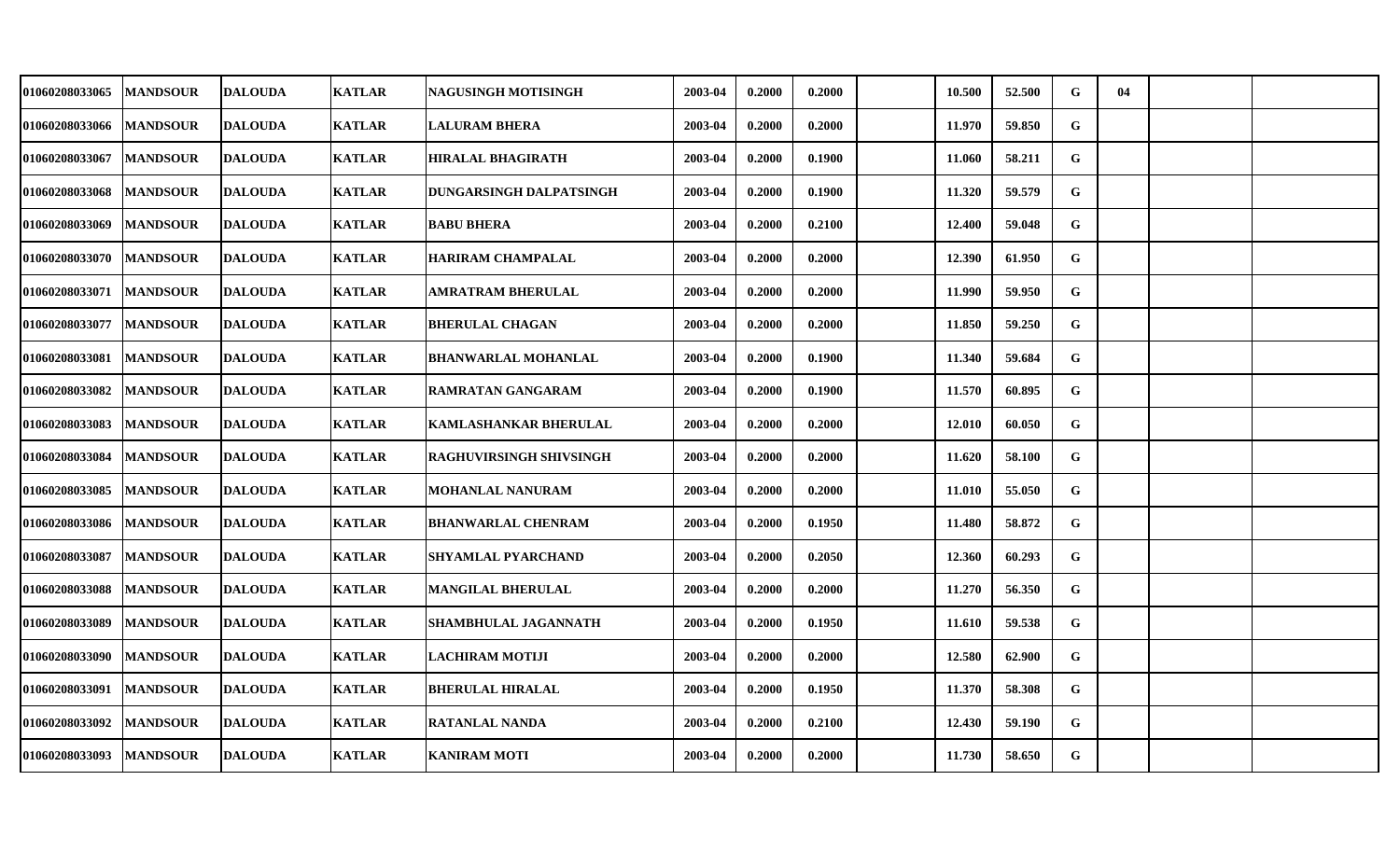| 01060208033094 | <b>MANDSOUR</b> | <b>DALOUDA</b> | <b>KATLAR</b> | <b>RAMESHWAR MULCHAND</b>      | 2003-04 | 0.2000 | 0.1900 | 11.310 | 59.526 | G |  |                               |
|----------------|-----------------|----------------|---------------|--------------------------------|---------|--------|--------|--------|--------|---|--|-------------------------------|
| 01060208033095 | <b>MANDSOUR</b> | <b>DALOUDA</b> | <b>KATLAR</b> | MOHANSINGH RAMSINGH            | 2003-04 | 0.2000 | 0.2000 | 12.300 | 61.500 | G |  |                               |
| 01060208033096 | <b>MANDSOUR</b> | <b>DALOUDA</b> | <b>KATLAR</b> | <b>BALARAM KHEEMALAL</b>       | 2003-04 | 0.2000 | 0.2000 | 11.830 | 59.150 | G |  |                               |
| 01060208033097 | <b>MANDSOUR</b> | <b>DALOUDA</b> | <b>KATLAR</b> | PRABHULAL KHIMA                | 2003-04 | 0.2000 | 0.2000 | 10.960 | 54.800 | G |  |                               |
| 01060208033098 | <b>MANDSOUR</b> | <b>DALOUDA</b> | <b>KATLAR</b> | <b>RAMESHKUNWAR MANSINGH</b>   | 2003-04 | 0.2000 | 0.2000 | 12.800 | 64.000 | G |  |                               |
| 01060208033099 | <b>MANDSOUR</b> | <b>DALOUDA</b> | <b>KATLAR</b> | <b>GHANSHYAM KISHAN</b>        | 2003-04 | 0.2000 | 0.2050 | 12.120 | 59.122 | G |  |                               |
| 01060208033102 | <b>MANDSOUR</b> | <b>DALOUDA</b> | <b>KATLAR</b> | SITARAM RAGHUNATH              | 2003-04 | 0.2000 | 0.2000 | 14.440 | 72.200 | G |  |                               |
| 01060208033103 | <b>MANDSOUR</b> | <b>DALOUDA</b> | <b>KATLAR</b> | MOHANLAL GORDHANLAL            | 2003-04 | 0.2000 | 0.1950 | 12.130 | 62.205 | G |  |                               |
| 01060208033104 | <b>MANDSOUR</b> | <b>DALOUDA</b> | <b>KATLAR</b> | SHRIKRISHANA KASTURCHAND       | 2003-04 | 0.2000 | 0.1900 | 11.800 | 62.105 | G |  |                               |
| 01060208033105 | <b>MANDSOUR</b> | <b>DALOUDA</b> | <b>KATLAR</b> | KISHORSINGH HKKESINGH          | 2003-04 | 0.2000 | 0.1700 | 9.570  | 56.294 | G |  |                               |
| 01060208033106 | <b>MANDSOUR</b> | <b>DALOUDA</b> | <b>KATLAR</b> | <b>BALWANTSINGH HAKKESINGH</b> | 2003-04 | 0.2000 | 0.1850 | 11.560 | 62.486 | G |  |                               |
| 01060208033107 | <b>MANDSOUR</b> | <b>DALOUDA</b> | <b>KATLAR</b> | ISHWARSINGH HAMERSINGH         | 2003-04 | 0.2000 | 0.2050 | 12.220 | 59.610 | G |  |                               |
| 01060208033108 | <b>MANDSOUR</b> | <b>DALOUDA</b> | <b>KATLAR</b> | <b>GOVINDSINGH HAKKESINGH</b>  | 2003-04 | 0.2000 | 0.1750 | 11.240 | 64.229 | G |  |                               |
| 01060208033109 | <b>MANDSOUR</b> | <b>DALOUDA</b> | <b>KATLAR</b> | NANDRAM SHAMBHURAM             | 2003-04 | 0.2000 | 0.1950 | 11.500 | 58.974 | G |  | TRANSFER/CHOSLA MANDSOR I DN. |
| 01060208033111 | <b>MANDSOUR</b> | <b>DALOUDA</b> | <b>KATLAR</b> | <b>DULICHAND NANURAM</b>       | 2003-04 | 0.2000 | 0.2000 | 12.170 | 60.850 | G |  |                               |
| 01060208033112 | <b>MANDSOUR</b> | <b>DALOUDA</b> | <b>KATLAR</b> | <b>BHANWARBAI DEUBAI</b>       | 2003-04 | 0.2000 | 0.2050 | 12.100 | 59.024 | G |  |                               |
| 01060208033113 | <b>MANDSOUR</b> | <b>DALOUDA</b> | <b>KATLAR</b> | <b>BHANWARLAL PREMCHAND</b>    | 2003-04 | 0.2000 | 0.2050 | 11.410 | 55.659 | G |  |                               |
| 01060208033114 | <b>MANDSOUR</b> | <b>DALOUDA</b> | <b>KATLAR</b> | <b>RAMRATAN SALAGRAM</b>       | 2003-04 | 0.2000 | 0.1900 | 11.420 | 60.105 | G |  |                               |
| 01060208033115 | <b>MANDSOUR</b> | <b>DALOUDA</b> | <b>KATLAR</b> | <b>RAMRATAN HARIRAM</b>        | 2003-04 | 0.2000 | 0.2050 | 12.630 | 61.610 | G |  |                               |
| 01060208033116 | <b>MANDSOUR</b> | <b>DALOUDA</b> | <b>KATLAR</b> | <b>KALUSINGH MADANSINGH</b>    | 2003-04 | 0.2000 | 0.1900 | 11.470 | 60.368 | G |  |                               |
| 01060208033117 | <b>MANDSOUR</b> | <b>DALOUDA</b> | <b>KATLAR</b> | PAPPULAL CHENRAM               | 2003-04 | 0.2000 | 0.1850 | 11.190 | 60.486 | G |  |                               |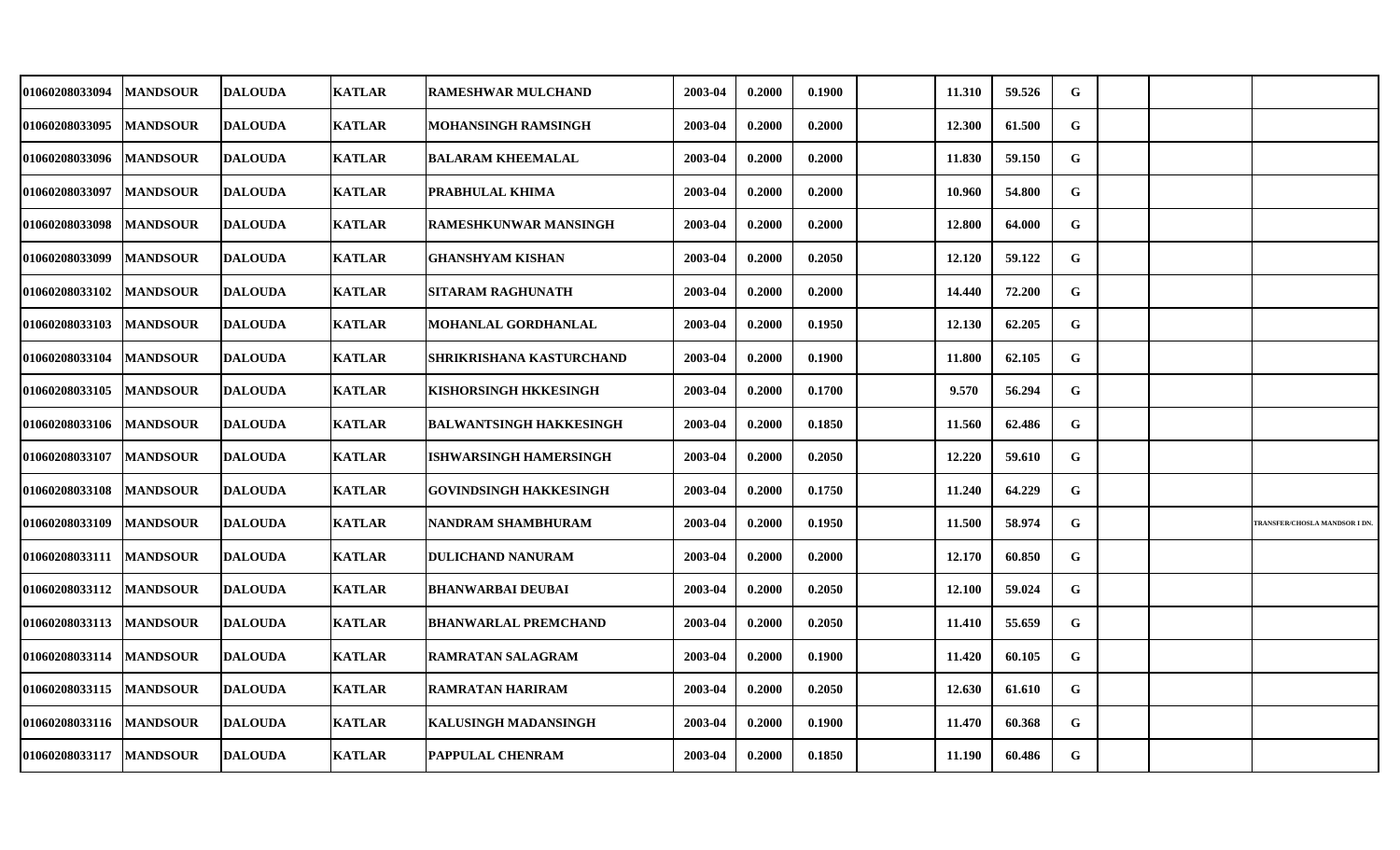| <b>01060208033118</b> | <b>MANDSOUR</b> | <b>IDALOUDA</b> | <b>KATLAR</b>     | <b>RAMESHWAR CHENRAM</b>        | 2003-04 | 0.2000 | 0.1900 | 11.000 | 57.895 | G           |    |                |                          |
|-----------------------|-----------------|-----------------|-------------------|---------------------------------|---------|--------|--------|--------|--------|-------------|----|----------------|--------------------------|
| <b>01060208033119</b> | <b>MANDSOUR</b> | <b>DALOUDA</b>  | <b>KATLAR</b>     | <b>BAGDIRAM RATANLAL</b>        | 2003-04 | 0.2000 | 0.1950 | 11.340 | 58.154 | G           |    |                |                          |
| 01060208033120        | <b>MANDSOUR</b> | <b>DALOUDA</b>  | <b>KATLAR</b>     | BHAGATRAM GANGARAM              | 2003-04 | 0.2000 | 0.2000 | 12.120 | 60.600 | G           |    |                |                          |
| 01060208033121        | <b>MANDSOUR</b> | <b>DALOUDA</b>  | <b>KATLAR</b>     | <b>BALWANTSINGH PRATAPSINGH</b> | 2003-04 | 0.2000 | 0.1950 | 12.970 | 66.513 | G           |    |                |                          |
| <b>01060208033123</b> | <b>MANDSOUR</b> | <b>DALOUDA</b>  | <b>KATLAR</b>     | MANOHARSINGH DALPATSINGH        | 2003-04 | 0.2000 | 0.1500 | 9.310  | 62.067 | G           |    |                |                          |
| 01060208033124        | <b>MANDSOUR</b> | <b>DALOUDA</b>  | <b>KATLAR</b>     | <b>DHIRAJSINGH DHULSINGH</b>    | 2003-04 | 0.2000 | 0.1500 | 9.550  | 63.667 | G           |    |                |                          |
| 01060208033126        | <b>MANDSOUR</b> | <b>DALOUDA</b>  | <b>KATLAR</b>     | SHETANSINGH SHARDULSINGH        | 2003-04 | 0.2000 | 0.2050 | 12.590 | 61.415 | G           |    |                |                          |
| 01060208033128        | <b>MANDSOUR</b> | <b>DALOUDA</b>  | <b>KATLAR</b>     | <b>NAGULAL KHEEMA</b>           | 2003-04 | 0.2000 | 0.1850 | 11.700 | 63.243 | G           |    |                |                          |
| 01060208033130        | <b>MANDSOUR</b> | <b>DALOUDA</b>  | <b>KATLAR</b>     | <b>RAMESHWAR BHERULAL</b>       | 2003-04 | 0.2000 | 0.2000 | 10.410 | 52.050 | G           | 04 |                |                          |
| 01060208033131        | <b>MANDSOUR</b> | <b>DALOUDA</b>  | <b>KATLAR</b>     | NATHULAL GANGARAM               | 2003-04 | 0.2000 | 0.2000 | 11.480 | 57.400 | G           |    |                |                          |
| <b>01060208033132</b> | <b>MANDSOUR</b> | <b>DALOUDA</b>  | <b>KATLAR</b>     | PARMANAND GANGARAM              | 2003-04 | 0.2000 | 0.1950 | 11.770 | 60.359 | G           |    |                |                          |
| <b>01060208033134</b> | <b>MANDSOUR</b> | <b>DALOUDA</b>  | <b>KATLAR</b>     | KUSHALSINGH GOPALSINGH          | 2003-04 | 0.2000 | 0.2050 | 11.700 | 57.073 | G           |    |                |                          |
| 01060208033138        | <b>MANDSOUR</b> | <b>DALOUDA</b>  | <b>KATLAR</b>     | <b>NANALAL TORARAM</b>          | 2003-04 | 0.1950 | 0.1950 | 12.450 | 63.846 | G           |    | 01060208043023 | <b>TRANSFER/SARSOD</b>   |
| 01060208033139        | <b>MANDSOUR</b> | <b>DALOUDA</b>  | <b>KATLAR</b>     | NANDIBAI PUNAMCHAND             | 2003-04 | 0.2000 | 0.1450 | 9.000  | 62.069 | G           |    | 01030208081107 |                          |
| 01060208033140        | <b>MANDSOUR</b> | <b>DALOUDA</b>  | <b>KATLAR</b>     | SHIVNARAYAN BHERULAL            | 2003-04 | 0.2000 | 0.2050 | 11.020 | 53.756 | G           | 04 | 01060208031045 | <b>TRANSFER/MAUKHEDI</b> |
| <b>01060208034001</b> | <b>MANDSOUR</b> | <b>DALOUDA</b>  | PIPALKHEDI        | <b>MANGUSINGH UDAYSINGH</b>     | 2003-04 | 0.2000 | 0.2000 | 13.690 | 68.450 | G           |    |                |                          |
| <b>01060208034002</b> | <b>MANDSOUR</b> | <b>DALOUDA</b>  | PIPALKHEDI        | <b>KACHRU DHULA</b>             | 2003-04 | 0.2000 |        |        |        | $\mathbf F$ |    |                |                          |
| 01060208034003        | <b>MANDSOUR</b> | <b>DALOUDA</b>  | <b>PIPALKHEDI</b> | INDRAKUWAR MOTISINGH            | 2003-04 | 0.2000 | 0.2100 | 12.660 | 60.285 | G           |    |                |                          |
| 01060208034004        | <b>MANDSOUR</b> | <b>DALOUDA</b>  | PIPALKHEDI        | <b>HARESINGH GOPALSINGH</b>     | 2003-04 | 0.2000 | 0.2050 | 11.110 | 54.195 | G           |    |                |                          |
| 01060208034006        | <b>MANDSOUR</b> | <b>DALOUDA</b>  | PIPALKHEDI        | <b>BAGDIBAI LALA</b>            | 2003-04 | 0.2000 | 0.2050 | 12.860 | 62.732 | G           |    |                |                          |
| 01060208034009        | <b>MANDSOUR</b> | <b>DALOUDA</b>  | PIPALKHEDI        | <b>MOTILAL PRATHVIRAJ</b>       | 2003-04 | 0.2000 | 0.2000 | 11.650 | 58.250 | G           |    |                |                          |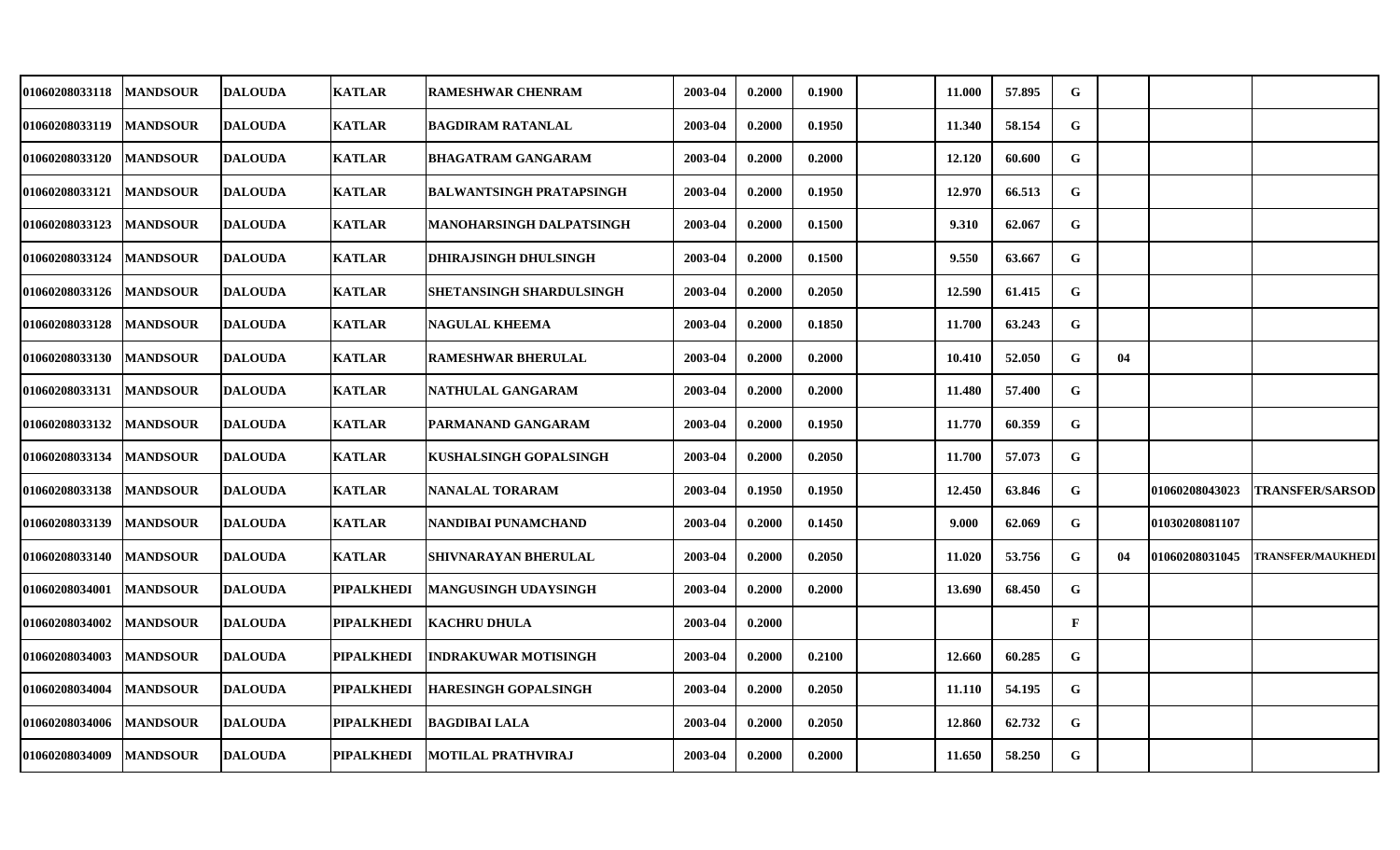| 01060208034010 | <b>MANDSOUR</b> | <b>DALOUDA</b> | <b>PIPALKHEDI</b> | <b>PARVATIBAI BHERULAL</b>    | 2003-04 | 0.2000 | 0.1700 | 9.320  | 54.823 | G           |    |                                      |
|----------------|-----------------|----------------|-------------------|-------------------------------|---------|--------|--------|--------|--------|-------------|----|--------------------------------------|
| 01060208034012 | <b>MANDSOUR</b> | <b>DALOUDA</b> | <b>PIPALKHEDI</b> | VIKRAMSINGH PARVATSINGH       | 2003-04 | 0.2000 | 0.2000 | 11.840 | 59.200 | $\mathbf G$ |    |                                      |
| 01060208034014 | <b>MANDSOUR</b> | <b>DALOUDA</b> | <b>PIPALKHEDI</b> | <b>HIRALAL SAVA</b>           | 2003-04 | 0.2000 | 0.1650 | 9.110  | 55.212 | $\mathbf G$ |    |                                      |
| 01060208034015 | <b>MANDSOUR</b> | <b>DALOUDA</b> | <b>PIPALKHEDI</b> | <b>CHATARBHUJ BHERA</b>       | 2003-04 | 0.2000 | 0.1900 | 9.790  | 51.526 | G           | 04 |                                      |
| 01060208034016 | <b>MANDSOUR</b> | <b>DALOUDA</b> | <b>PIPALKHEDI</b> | <b>HIRALAL KISHAN</b>         | 2003-04 | 0.2000 |        |        |        | $\mathbf F$ |    |                                      |
| 01060208034017 | <b>MANDSOUR</b> | <b>DALOUDA</b> | <b>PIPALKHEDI</b> | LAXMINARAYAN LALA             | 2003-04 | 0.2000 | 0.2000 | 12.110 | 60.550 | G           |    |                                      |
| 01060208034018 | <b>MANDSOUR</b> | <b>DALOUDA</b> | <b>PIPALKHEDI</b> | <b>KANCHANKUNWAR DHANRAJ</b>  | 2003-04 | 0.2000 | 0.1100 | 5.940  | 54.000 | $\mathbf G$ |    |                                      |
| 01060208034020 | <b>MANDSOUR</b> | <b>DALOUDA</b> | PIPALKHEDI        | <b>SALAGRAM SHRIRAM</b>       | 2003-04 | 0.2000 | 0.1950 | 11.970 | 61.384 | ${\bf G}$   |    |                                      |
| 01060208034021 | <b>MANDSOUR</b> | <b>DALOUDA</b> | <b>PIPALKHEDI</b> | <b>ISHWARSINGH UDEYSINGH</b>  | 2003-04 | 0.2000 | 0.2000 | 12.090 | 60.450 | G           |    |                                      |
| 01060208034022 | <b>MANDSOUR</b> | <b>DALOUDA</b> | <b>PIPALKHEDI</b> | <b>BHERU RAMA</b>             | 2003-04 | 0.2000 | 0.2100 | 11.320 | 53.904 | G           | 04 |                                      |
| 01060208034023 | <b>MANDSOUR</b> | <b>DALOUDA</b> | <b>PIPALKHEDI</b> | <b>ANANDKUWAR AMARSINGH</b>   | 2003-04 | 0.2000 | 0.2000 | 11.910 | 59.550 | $\mathbf G$ |    | <b>NAME CHANGE</b>                   |
| 01060208034025 | <b>MANDSOUR</b> | <b>DALOUDA</b> | <b>PIPALKHEDI</b> | <b>MOHAN KISHAN</b>           | 2003-04 | 0.2000 | 0.1950 | 10.360 | 53.128 | G           | 04 |                                      |
| 01060208034026 | <b>MANDSOUR</b> | <b>DALOUDA</b> | <b>PIPALKHEDI</b> | <b>GANGA GABBA</b>            | 2003-04 | 0.2000 | 0.2050 | 11.760 | 57.365 | G           |    |                                      |
| 01060208034027 | <b>MANDSOUR</b> | <b>DALOUDA</b> | <b>PIPALKHEDI</b> | <b>IMANGU CHUNNILAL</b>       | 2003-04 | 0.2000 | 0.2050 | 12.480 | 60.878 | G           |    |                                      |
| 01060208034029 | <b>MANDSOUR</b> | <b>DALOUDA</b> | <b>PIPALKHEDI</b> | <b>INAVALSINGH CHENSINGH</b>  | 2003-04 | 0.2000 | 0.1450 | 8.180  | 56.413 | G           |    |                                      |
| 01060208034030 | <b>MANDSOUR</b> | <b>DALOUDA</b> | PIPALKHEDI        | <b>SHIVSINGH GOPALSINGH</b>   | 2003-04 | 0.2000 | 0.2100 | 12.460 | 59.333 | G           |    |                                      |
| 01060208034031 | <b>MANDSOUR</b> | <b>DALOUDA</b> | <b>PIPALKHEDI</b> | <b>KISHORSINGH RAMSINGH</b>   | 2003-04 | 0.2000 | 0.2000 | 11.570 | 57.850 | $\mathbf G$ |    |                                      |
| 01060208034034 | <b>MANDSOUR</b> | <b>DALOUDA</b> | <b>PIPALKHEDI</b> | <b>BISHANSINGH MADANSINGH</b> | 2003-04 | 0.2000 | 0.2000 | 13.330 | 66.650 | ${\bf G}$   |    |                                      |
| 01060208034038 | <b>MANDSOUR</b> | <b>DALOUDA</b> | <b>PIPALKHEDI</b> | <b>JUJHAR GOVINDRAM</b>       | 2003-04 | 0.2000 | 0.1850 | 11.170 | 60.378 | $\mathbf G$ |    |                                      |
| 01060208034040 | <b>MANDSOUR</b> | <b>DALOUDA</b> | PIPALKHEDI        | KHUSHALSINGH PRATAPSINGH      | 2003-04 | 0.2000 | 0.2000 | 11.820 | 59.100 | G           |    | <b>TRANSFER/KUMARI MANDSOR II D!</b> |
| 01060208034042 | <b>MANDSOUR</b> | <b>DALOUDA</b> | <b>PIPALKHEDI</b> | <b>SOHANSINGH MODSINGH</b>    | 2003-04 | 0.2000 | 0.1850 | 10.940 | 59.135 | $\mathbf G$ |    | TRANSFER/THAROD MANDSOR II           |
|                |                 |                |                   |                               |         |        |        |        |        |             |    |                                      |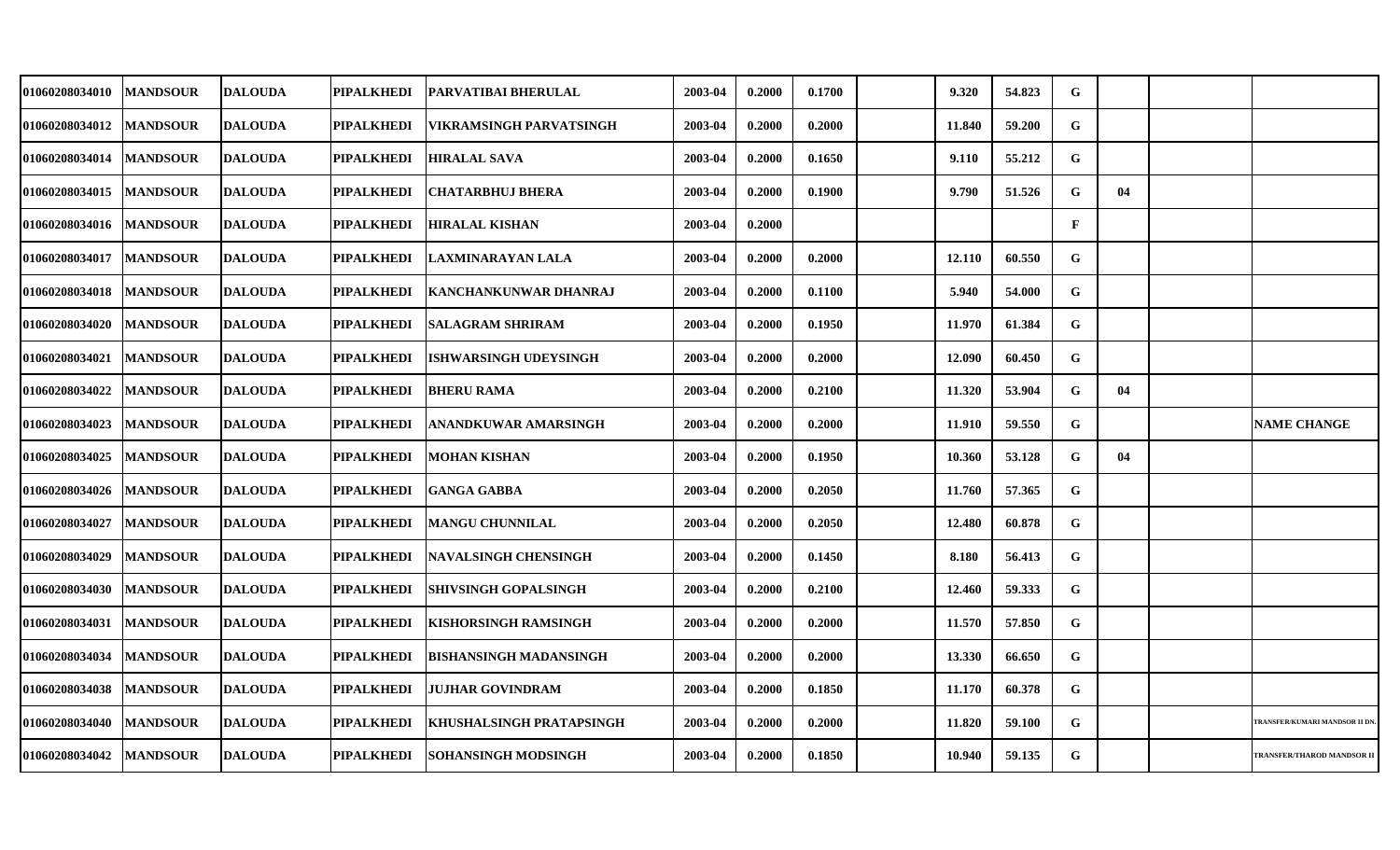| 01060208035001 | <b>MANDSOUR</b> | <b>DALOUDA</b> | <b>GARODA</b> | <b>GANESHRAM DEVRAM</b>     | 2003-04 | 0.2000 | 0.2000 | 13.160 | 65.800 | G           |    |                      |
|----------------|-----------------|----------------|---------------|-----------------------------|---------|--------|--------|--------|--------|-------------|----|----------------------|
| 01060208035005 | <b>MANDSOUR</b> | <b>DALOUDA</b> | <b>GARODA</b> | <b>BAGDIRAM DEVRAM</b>      | 2003-04 | 0.2000 | 0.2000 | 12.400 | 62.000 | G           |    |                      |
| 01060208035007 | <b>MANDSOUR</b> | <b>DALOUDA</b> | <b>GARODA</b> | <b>KARULAL DHURA</b>        | 2003-04 | 0.2000 | 0.1950 | 12.530 | 64.256 | G           |    |                      |
| 01060208035016 | <b>MANDSOUR</b> | <b>DALOUDA</b> | <b>GARODA</b> | <b>KASHIRAM OMKAR BALAI</b> | 2003-04 | 0.2000 | 0.0800 | 5.160  | 64.500 | G           |    |                      |
| 01060208035018 | <b>MANDSOUR</b> | <b>DALOUDA</b> | <b>GARODA</b> | <b>RAMPRATAP BAGDIRAM</b>   | 2003-04 | 0.2000 | 0.2000 | 12.020 | 60.100 | G           |    |                      |
| 01060208035021 | <b>MANDSOUR</b> | <b>DALOUDA</b> | <b>GARODA</b> | <b>MANOHARLAL UDAIRAM</b>   | 2003-04 | 0.2000 | 0.2000 | 12.440 | 62.200 | G           |    |                      |
| 01060208035024 | <b>MANDSOUR</b> | <b>DALOUDA</b> | <b>GARODA</b> | <b>HARIRAM HANSA</b>        | 2003-04 | 0.2000 | 0.2050 | 11.630 | 56.732 | G           |    |                      |
| 01060208035025 | <b>MANDSOUR</b> | <b>DALOUDA</b> | <b>GARODA</b> | <b>KANWARLAL NANURAM</b>    | 2003-04 | 0.2000 | 0.2050 | 13.010 | 63.463 | G           |    |                      |
| 01060208035026 | <b>MANDSOUR</b> | <b>DALOUDA</b> | <b>GARODA</b> | <b>HEMRAJ DHULA</b>         | 2003-04 | 0.2000 | 0.2050 | 12.700 | 61.951 | G           |    |                      |
| 01060208035031 | <b>MANDSOUR</b> | <b>DALOUDA</b> | <b>GARODA</b> | <b>KANWARLAL MADHAV</b>     | 2003-04 | 0.2000 | 0.2000 | 12.670 | 63.350 | $\mathbf G$ |    |                      |
| 01060208035035 | <b>MANDSOUR</b> | <b>DALOUDA</b> | <b>GARODA</b> | <b>GENDADAS NARAYANDAS</b>  | 2003-04 | 0.2000 | 0.1900 | 11.890 | 62.579 | $\mathbf G$ |    |                      |
| 01060208035036 | <b>MANDSOUR</b> | <b>DALOUDA</b> | <b>GARODA</b> | <b>BHANWARLAL BHERULAL</b>  | 2003-04 | 0.2000 | 0.2000 | 11.650 | 58.250 | G           |    |                      |
| 01060208035037 | <b>MANDSOUR</b> | <b>DALOUDA</b> | <b>GARODA</b> | <b>BHANWARLAL DHURILAL</b>  | 2003-04 | 0.2000 | 0.2000 | 13.010 | 65.050 | G           |    | <b>NAME CHANGE</b>   |
| 01060208035039 | <b>MANDSOUR</b> | <b>DALOUDA</b> | <b>GARODA</b> | SAMRATHMAL MANAKCHAND       | 2003-04 | 0.2000 | 0.2050 | 11.420 | 55.707 | G           |    | <b>TRANSFER/BANI</b> |
| 01060208035040 | <b>MANDSOUR</b> | <b>DALOUDA</b> | <b>GARODA</b> | <b>KANKUBAI MANGILAL</b>    | 2003-04 | 0.2000 | 0.1950 | 12.040 | 61.744 | G           |    |                      |
| 01060208035041 | <b>MANDSOUR</b> | <b>DALOUDA</b> | <b>GARODA</b> | SHANKARLAL BHAWARLAL        | 2003-04 | 0.2000 | 0.1450 | 8.620  | 59.448 | G           |    |                      |
| 01060208035051 | <b>MANDSOUR</b> | <b>DALOUDA</b> | <b>GARODA</b> | <b>MANGILAL KACHRU</b>      | 2003-04 | 0.2000 | 0.2050 | 10.560 | 51.512 | G           | 04 |                      |
| 01060208035055 | <b>MANDSOUR</b> | <b>DALOUDA</b> | <b>GARODA</b> | <b>RATANLAL KHEMA</b>       | 2003-04 | 0.2000 | 0.2000 | 11.940 | 59.700 | G           |    |                      |
| 01060208035059 | <b>MANDSOUR</b> | <b>DALOUDA</b> | <b>GARODA</b> | <b>SAGIBAI RAMLAL</b>       | 2003-04 | 0.2000 | 0.1950 | 11.640 | 59.692 | G           |    |                      |
| 01060208035060 | <b>MANDSOUR</b> | <b>DALOUDA</b> | <b>GARODA</b> | DASHRATHLAL MANAKLAL        | 2003-04 | 0.2000 | 0.2050 | 12.610 | 61.512 | G           |    |                      |
| 01060208035065 | <b>MANDSOUR</b> | <b>DALOUDA</b> | <b>GARODA</b> | AMBARAM RAMCHANDRA          | 2003-04 | 0.2000 | 0.1400 | 7.850  | 56.071 | G           |    |                      |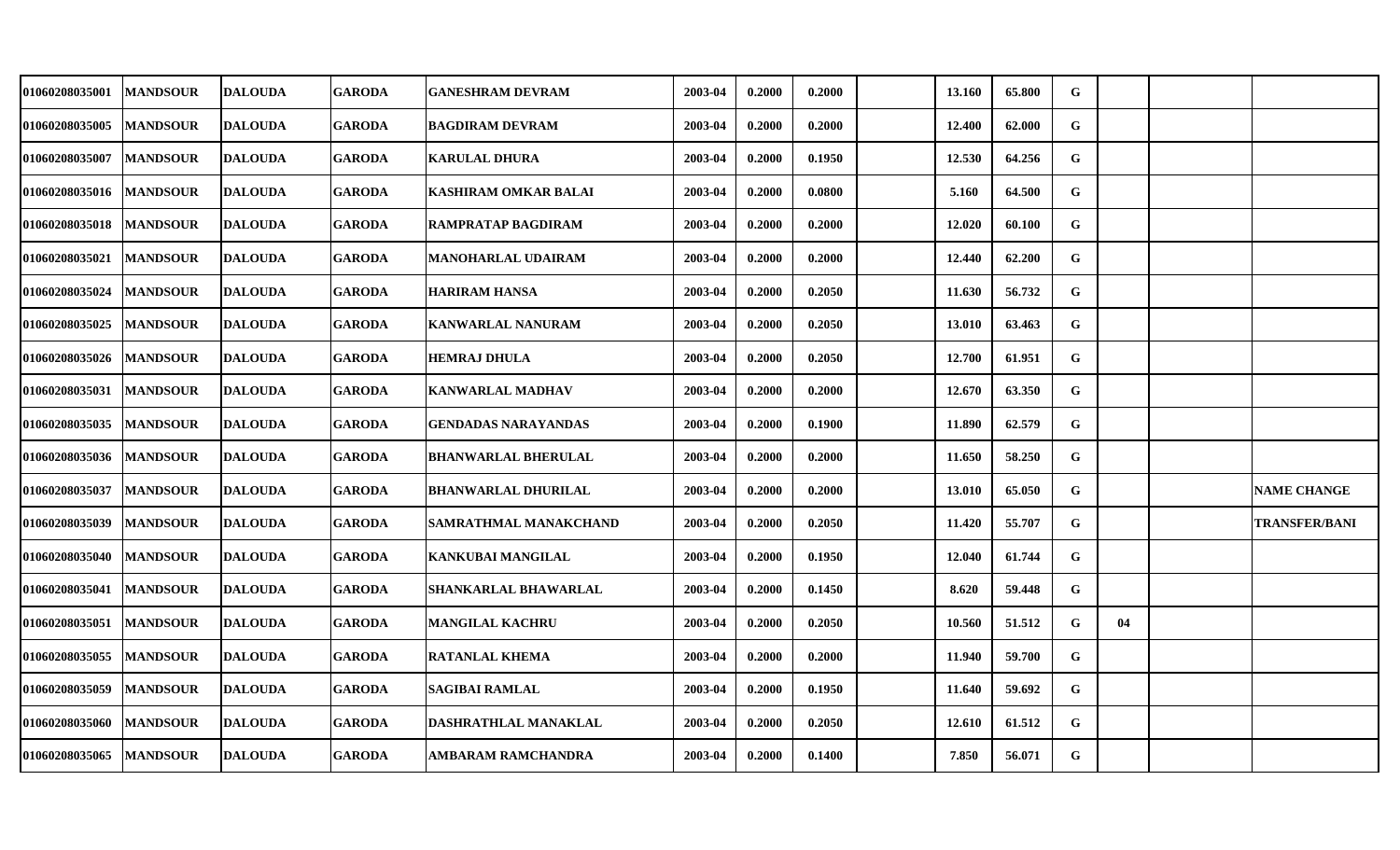| 01060208035067 | <b>MANDSOUR</b> | <b>DALOUDA</b> | <b>GARODA</b>    | PRATAPSINGH PRATAPKUNWAR      | 2003-04 | 0.2000 | 0.2000 | 11.830 | 59.150 | G            |    |                    |
|----------------|-----------------|----------------|------------------|-------------------------------|---------|--------|--------|--------|--------|--------------|----|--------------------|
| 01060208035068 | <b>MANDSOUR</b> | <b>DALOUDA</b> | <b>GARODA</b>    | <b>BASANTILAL SALAGRAM</b>    | 2003-04 | 0.2000 | 0.2050 | 12.400 | 60.488 | G            |    |                    |
| 01060208035075 | <b>MANDSOUR</b> | <b>DALOUDA</b> | <b>GARODA</b>    | <b>MOTILAL CHUNNILAL</b>      | 2003-04 | 0.2000 | 0.2050 | 11.820 | 57.659 | G            |    |                    |
| 01060208035081 | <b>MANDSOUR</b> | <b>DALOUDA</b> | <b>GARODA</b>    | <b>BHANWARLAL RAMLAL</b>      | 2003-04 | 0.2000 | 0.2000 | 11.630 | 58.150 | G            |    |                    |
| 01060208035089 | <b>MANDSOUR</b> | <b>DALOUDA</b> | <b>GARODA</b>    | KAVERIBAI AMRATRAM            | 2003-04 | 0.2000 | 0.2100 | 12.280 | 58.476 | G            |    |                    |
| 01060208035090 | <b>MANDSOUR</b> | <b>DALOUDA</b> | <b>GARODA</b>    | <b>BASANTILAL GANGARAM</b>    | 2003-04 | 0.2000 |        |        |        | $\mathbf{F}$ |    |                    |
| 01060208035091 | <b>MANDSOUR</b> | <b>DALOUDA</b> | <b>GARODA</b>    | ASHARAM CHAMPABAI             | 2003-04 | 0.2000 | 0.2050 | 12.730 | 62.097 | G            |    |                    |
| 01060208035093 | <b>MANDSOUR</b> | <b>DALOUDA</b> | <b>GARODA</b>    | <b>JANIBAI RUPA</b>           | 2003-04 | 0.2000 | 0.1800 | 11.570 | 64.278 | G            |    |                    |
| 01060208035098 | <b>MANDSOUR</b> | <b>DALOUDA</b> | <b>GARODA</b>    | SHILABAI RAMNARAYAN           | 2003-04 | 0.2000 | 0.1000 | 6.920  | 69.200 | G            |    |                    |
| 01060208035104 | <b>MANDSOUR</b> | <b>DALOUDA</b> | <b>GARODA</b>    | <b>GOPAL KANAJI</b>           | 2003-04 | 0.2000 | 0.2000 | 11.770 | 58.850 | G            |    |                    |
| 01060208035105 | <b>MANDSOUR</b> | <b>DALOUDA</b> | <b>GARODA</b>    | <b>RAMCHANDR NATHU</b>        | 2003-04 | 0.2000 | 0.2000 | 10.990 | 54.950 | G            |    |                    |
| 01060208035107 | <b>MANDSOUR</b> | <b>DALOUDA</b> | <b>GARODA</b>    | <b>BHERULAL NAGULAL</b>       | 2003-04 | 0.2000 | 0.2050 | 12.620 | 61.561 | G            |    |                    |
| 01060208035109 | <b>MANDSOUR</b> | <b>DALOUDA</b> | <b>GARODA</b>    | <b>RAMLAL VAJERAM</b>         | 2003-04 | 0.2000 | 0.2000 | 12.710 | 63.550 | G            |    |                    |
| 01060208035111 | <b>MANDSOUR</b> | <b>DALOUDA</b> | <b>GARODA</b>    | <b>JAGDISH BHERULAL</b>       | 2003-04 | 0.2000 | 0.1950 | 12.420 | 63.692 | G            |    |                    |
| 01060208036025 | <b>MANDSOUR</b> | <b>DALOUDA</b> | <b>HARCHANDI</b> | <b>GUMANSINGH SHAMBUSINGH</b> | 2003-04 | 0.2000 | 0.2000 | 11.770 | 58.850 | G            | 10 |                    |
| 01060208038002 | <b>MANDSOUR</b> | <b>DALOUDA</b> | <b>NIMBOD</b>    | SHANKARLAL KASHIRAM           | 2003-04 | 0.2000 | 0.1250 | 7.800  | 62.400 | G            |    |                    |
| 01060208038003 | <b>MANDSOUR</b> | <b>DALOUDA</b> | <b>NIMBOD</b>    | PANNA DHANNA (KHATIK)         | 2003-04 | 0.2000 | 0.1950 | 10.130 | 51.949 | G            | 04 |                    |
| 01060208038005 | <b>MANDSOUR</b> | <b>DALOUDA</b> | <b>NIMBOD</b>    | <b>ONKARLAL RAMLAL</b>        | 2003-04 | 0.2000 |        |        |        | $\mathbf{F}$ |    | <b>NAME CHANGE</b> |
| 01060208038007 | <b>MANDSOUR</b> | <b>DALOUDA</b> | <b>NIMBOD</b>    | <b>KESHURAM BAGDIRAM</b>      | 2003-04 | 0.2000 | 0.1950 | 12.250 | 62.821 | G            |    |                    |
| 01060208038016 | <b>MANDSOUR</b> | <b>DALOUDA</b> | NIMBOD           | <b>VENIRAM RATANLAL</b>       | 2003-04 | 0.2000 | 0.1700 | 9.990  | 58.765 | G            |    |                    |
| 01060208038019 | <b>MANDSOUR</b> | <b>DALOUDA</b> | NIMBOD           | <b>GHANSHYAM RAMGOPAL</b>     | 2003-04 | 0.2000 | 0.2050 | 12.290 | 59.951 | G            |    |                    |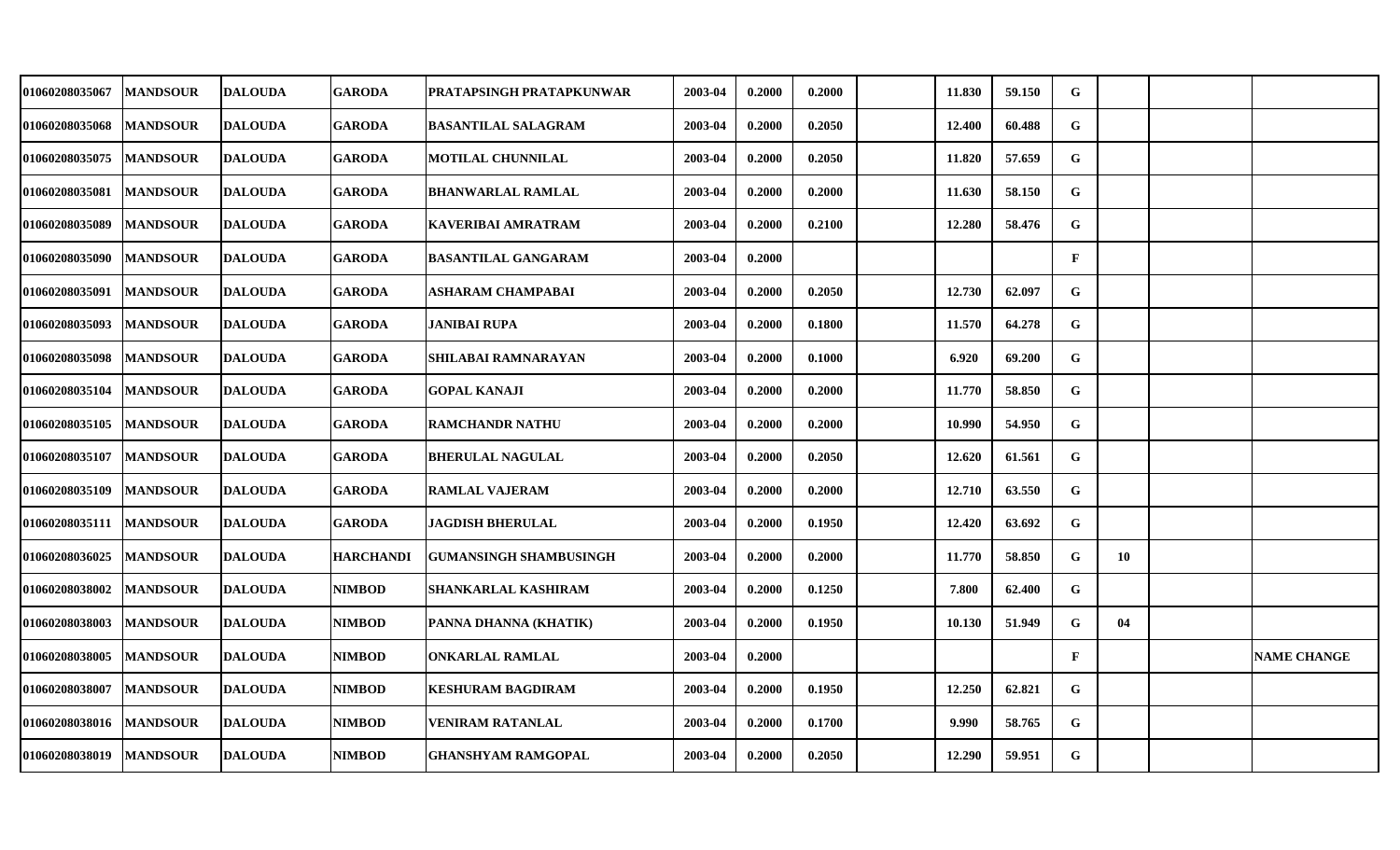| 01060208038020        | <b>MANDSOUR</b> | <b>DALOUDA</b> | <b>NIMBOD</b> | VISHNUPRASAD PYARIBAI      | 2003-04 | 0.2000 | 0.1550 | 8.940  | 57.677 | G            |    |                    |
|-----------------------|-----------------|----------------|---------------|----------------------------|---------|--------|--------|--------|--------|--------------|----|--------------------|
| <b>01060208038021</b> | <b>MANDSOUR</b> | <b>DALOUDA</b> | <b>NIMBOD</b> | KANHAIYALAL SHIVNARAYAN    | 2003-04 | 0.2000 | 0.2100 | 12.160 | 57.905 | ${\bf G}$    | 01 |                    |
| 01060208038022        | <b>MANDSOUR</b> | <b>DALOUDA</b> | <b>NIMBOD</b> | <b>GANGARAM VENIRAM</b>    | 2003-04 | 0.2000 | 0.1750 | 10.090 | 57.657 | G            |    |                    |
| 01060208038024        | <b>MANDSOUR</b> | <b>DALOUDA</b> | <b>NIMBOD</b> | ANIL KUMAR GORDHAN         | 2003-04 | 0.2000 | 0.1000 | 6.700  | 67.000 | G            |    |                    |
| 01060208038025        | <b>MANDSOUR</b> | <b>DALOUDA</b> | NIMBOD        | <b>JITMAL RAMLAL</b>       | 2003-04 | 0.2000 |        |        |        | $\mathbf{F}$ |    |                    |
| 01060208038026        | <b>MANDSOUR</b> | <b>DALOUDA</b> | <b>NIMBOD</b> | <b>IBRAHIM SHUBHANKHAN</b> | 2003-04 | 0.2000 | 0.1950 | 11.720 | 60.103 | G            |    |                    |
| <b>01060208038027</b> | <b>MANDSOUR</b> | <b>DALOUDA</b> | <b>NIMBOD</b> | VARDICHAND BHAGWAN         | 2003-04 | 0.2000 | 0.1550 | 8.690  | 56.065 | G            |    |                    |
| 01060208038029        | <b>MANDSOUR</b> | <b>DALOUDA</b> | <b>NIMBOD</b> | NIRBHAYRAM PANNALAL        | 2003-04 | 0.2000 | 0.1850 | 11.550 | 62.432 | G            |    |                    |
| 01060208038034        | <b>MANDSOUR</b> | <b>DALOUDA</b> | <b>NIMBOD</b> | <b>TULSIRAM GULABJI</b>    | 2003-04 | 0.2000 | 0.2050 | 12.310 | 60.049 | G            |    |                    |
| 01060208038035        | <b>MANDSOUR</b> | <b>DALOUDA</b> | <b>NIMBOD</b> | <b>NANURAM RUPA</b>        | 2003-04 | 0.2000 | 0.1900 | 10.490 | 55.211 | G            |    |                    |
| 01060208038036        | <b>MANDSOUR</b> | <b>DALOUDA</b> | <b>NIMBOD</b> | SHANKARLALA BAGDIRAM       | 2003-04 | 0.2000 | 0.1850 | 11.870 | 64.162 | G            |    |                    |
| 01060208038038        | <b>MANDSOUR</b> | <b>DALOUDA</b> | NIMBOD        | RAMKISHAN BHAGIRATH        | 2003-04 | 0.2000 | 0.1900 | 11.910 | 62.684 | G            |    |                    |
| 01060208038047        | <b>MANDSOUR</b> | <b>DALOUDA</b> | <b>NIMBOD</b> | VARDICHAND RAKHABCHAND     | 2003-04 | 0.2000 | 0.1950 | 12.110 | 62.103 | G            |    |                    |
| 01060208038053        | <b>MANDSOUR</b> | <b>DALOUDA</b> | <b>NIMBOD</b> | HAKKA NANDA                | 2003-04 | 0.2000 |        |        |        | $\mathbf{F}$ |    |                    |
| 01060208038054        | <b>MANDSOUR</b> | <b>DALOUDA</b> | <b>NIMBOD</b> | <b>JUJHAR SUKKHA</b>       | 2003-04 | 0.2000 | 0.1850 | 10.810 | 58.432 | G            |    |                    |
| <b>01060208038057</b> | <b>MANDSOUR</b> | <b>DALOUDA</b> | <b>NIMBOD</b> | RAMCHANDRA CHAMPALAL       | 2003-04 | 0.2000 | 0.1950 | 11.390 | 58.410 | G            |    |                    |
| 01060208038058        | <b>MANDSOUR</b> | <b>DALOUDA</b> | <b>NIMBOD</b> | <b>BHERULAL BAGDIRAM</b>   | 2003-04 | 0.2000 | 0.2000 | 12.420 | 62.100 | $\mathbf G$  |    |                    |
| 01060208038059        | <b>MANDSOUR</b> | <b>DALOUDA</b> | <b>NIMBOD</b> | BHARATSINGH DHULSINGH      | 2003-04 | 0.2000 | 0.1550 | 8.450  | 54.516 | G            |    | <b>NAME CHANGE</b> |
| 01060208038061        | <b>MANDSOUR</b> | <b>DALOUDA</b> | <b>NIMBOD</b> | <b>KACHRU DEEPAJI</b>      | 2003-04 | 0.2000 | 0.2050 | 12.290 | 59.951 | G            |    |                    |
| <b>01060208038067</b> | <b>MANDSOUR</b> | <b>DALOUDA</b> | <b>NIMBOD</b> | <b>KAMLABAI NANDA</b>      | 2003-04 | 0.2000 | 0.1500 | 8.310  | 55.400 | G            |    |                    |
| 01060208038068        | <b>MANDSOUR</b> | <b>DALOUDA</b> | <b>NIMBOD</b> | AMRATRAM BALU (BARODA)     | 2003-04 | 0.2000 | 0.1950 | 11.440 | 58.667 | G            |    |                    |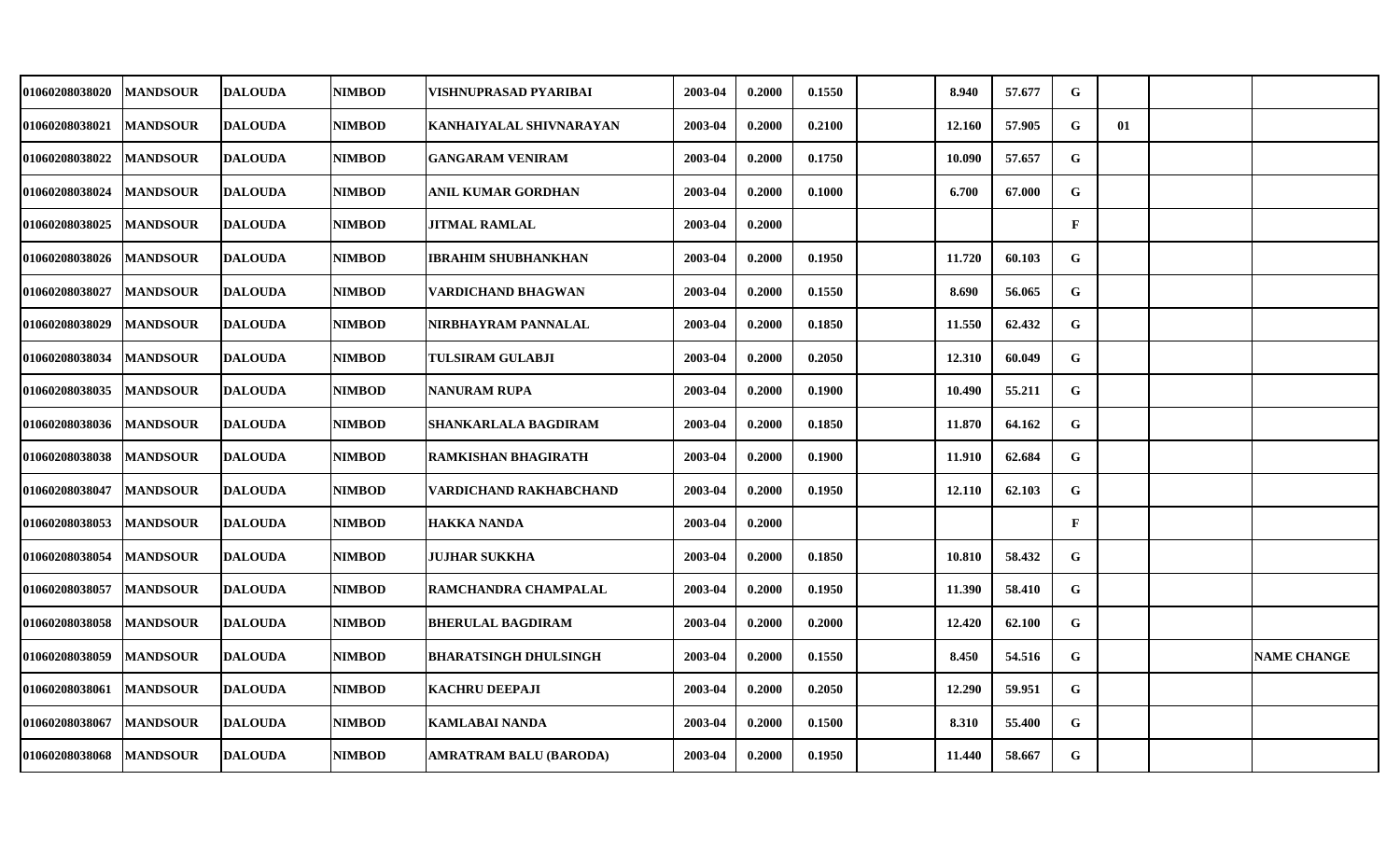| 01060208038069        | <b>MANDSOUR</b> | <b>DALOUDA</b>  | <b>NIMBOD</b> | SHAMBHULAL CHAMPALAL        | 2003-04 | 0.2000 | 0.1550 | 8.390  | 54.129 | G |    |                    |
|-----------------------|-----------------|-----------------|---------------|-----------------------------|---------|--------|--------|--------|--------|---|----|--------------------|
| <b>01060208038070</b> | <b>MANDSOUR</b> | <b>DALOUDA</b>  | <b>NIMBOD</b> | <b>HIRALAL NANDLAL</b>      | 2003-04 | 0.2000 | 0.1750 | 10.720 | 61.257 | G |    |                    |
| <b>01060208038072</b> | <b>MANDSOUR</b> | <b>DALOUDA</b>  | <b>NIMBOD</b> | SITABAI MODIRAM             | 2003-04 | 0.2000 | 0.1950 | 11.400 | 58.462 | G |    | <b>NAME CHANGE</b> |
| 01060208038073        | <b>MANDSOUR</b> | <b>DALOUDA</b>  | <b>NIMBOD</b> | <b>JAMNASHANKAR MOTILAL</b> | 2003-04 | 0.2000 | 0.1950 | 11.050 | 56.667 | G |    |                    |
| <b>01060208038074</b> | <b>MANDSOUR</b> | <b>DALOUDA</b>  | <b>NIMBOD</b> | <b>BHERULAL GULAB</b>       | 2003-04 | 0.2000 | 0.1900 | 10.990 | 57.842 | G |    |                    |
| 01060208038075        | <b>MANDSOUR</b> | <b>DALOUDA</b>  | <b>NIMBOD</b> | <b>KACHRU DHANNA</b>        | 2003-04 | 0.2000 | 0.2000 | 11.480 | 57.400 | G |    |                    |
| 01060208038076        | <b>MANDSOUR</b> | <b>DALOUDA</b>  | <b>NIMBOD</b> | <b>SHANTIBAI HIRALAL</b>    | 2003-04 | 0.2000 | 0.2000 | 11.470 | 57.350 | G |    | <b>NAME CHANGE</b> |
| 01060208038078        | <b>MANDSOUR</b> | <b>DALOUDA</b>  | <b>NIMBOD</b> | <b>HARIRAM MANNAJI</b>      | 2003-04 | 0.2000 | 0.1750 | 11.360 | 64.914 | G |    |                    |
| 01060208038080        | <b>MANDSOUR</b> | <b>DALOUDA</b>  | <b>NIMBOD</b> | RAMCHANDRA HARIRAM          | 2003-04 | 0.2000 | 0.1900 | 10.860 | 57.157 | G |    |                    |
| <b>01060208038082</b> | <b>MANDSOUR</b> | <b>DALOUDA</b>  | <b>NIMBOD</b> | SOHANBAI SALAGRAM           | 2003-04 | 0.2000 | 0.1950 | 11.350 | 58.205 | G |    |                    |
| 01060208038085        | <b>MANDSOUR</b> | <b>DALOUDA</b>  | <b>NIMBOD</b> | MOHANLAL BAGDIRAM TELI      | 2003-04 | 0.2000 | 0.2050 | 12.790 | 62.390 | G |    |                    |
| <b>01060208038086</b> | <b>MANDSOUR</b> | <b>DALOUDA</b>  | NIMBOD        | <b>LAXMAN BAGDIRAM</b>      | 2003-04 | 0.2000 | 0.1900 | 11.540 | 60.737 | G |    |                    |
| 01060208038087        | <b>MANDSOUR</b> | <b>DALOUDA</b>  | <b>NIMBOD</b> | VENIRAM DEVA (BALAI)        | 2003-04 | 0.2000 | 0.1450 | 10.040 | 69.241 | G |    |                    |
| 01060208038089        | <b>MANDSOUR</b> | <b>DALOUDA</b>  | <b>NIMBOD</b> | YASHPALSINGH KISHORSINGH    | 2003-04 | 0.2000 | 0.1800 | 10.420 | 57.889 | G |    |                    |
| 01060208038091        | <b>MANDSOUR</b> | <b>IDALOUDA</b> | <b>NIMBOD</b> | <b>RAMALAL NATHU</b>        | 2003-04 | 0.2000 | 0.1800 | 10.020 | 55.667 | G |    |                    |
| <b>01060208038092</b> | <b>MANDSOUR</b> | <b>DALOUDA</b>  | <b>NIMBOD</b> | PARMANAND DEUBAI            | 2003-04 | 0.2000 | 0.1600 | 9.400  | 58.750 | G |    |                    |
| 01060208038094        | <b>MANDSOUR</b> | <b>DALOUDA</b>  | <b>NIMBOD</b> | RAMCHANDRA KACHRUJI         | 2003-04 | 0.2000 | 0.1900 | 6.990  | 36.789 | G | 04 |                    |
| 01060208038099        | <b>MANDSOUR</b> | <b>DALOUDA</b>  | <b>NIMBOD</b> | MANGILAL KHEMRAJ            | 2003-04 | 0.2000 | 0.1500 | 8.920  | 59.467 | G |    |                    |
| 01060208038101        | <b>MANDSOUR</b> | <b>DALOUDA</b>  | <b>NIMBOD</b> | <b>SHANTILAL PANNALAL</b>   | 2003-04 | 0.2000 | 0.0550 | 3.220  | 58.545 | G |    |                    |
| <b>01060208038102</b> | <b>MANDSOUR</b> | <b>DALOUDA</b>  | <b>NIMBOD</b> | <b>DINESH RAMPRASAD</b>     | 2003-04 | 0.2000 | 0.1900 | 11.510 | 60.579 | G |    |                    |
| 01060208038104        | <b>MANDSOUR</b> | <b>DALOUDA</b>  | NIMBOD        | <b>GUNMALABAI GORDHAN</b>   | 2003-04 | 0.2000 | 0.1000 | 6.280  | 62.800 | G |    |                    |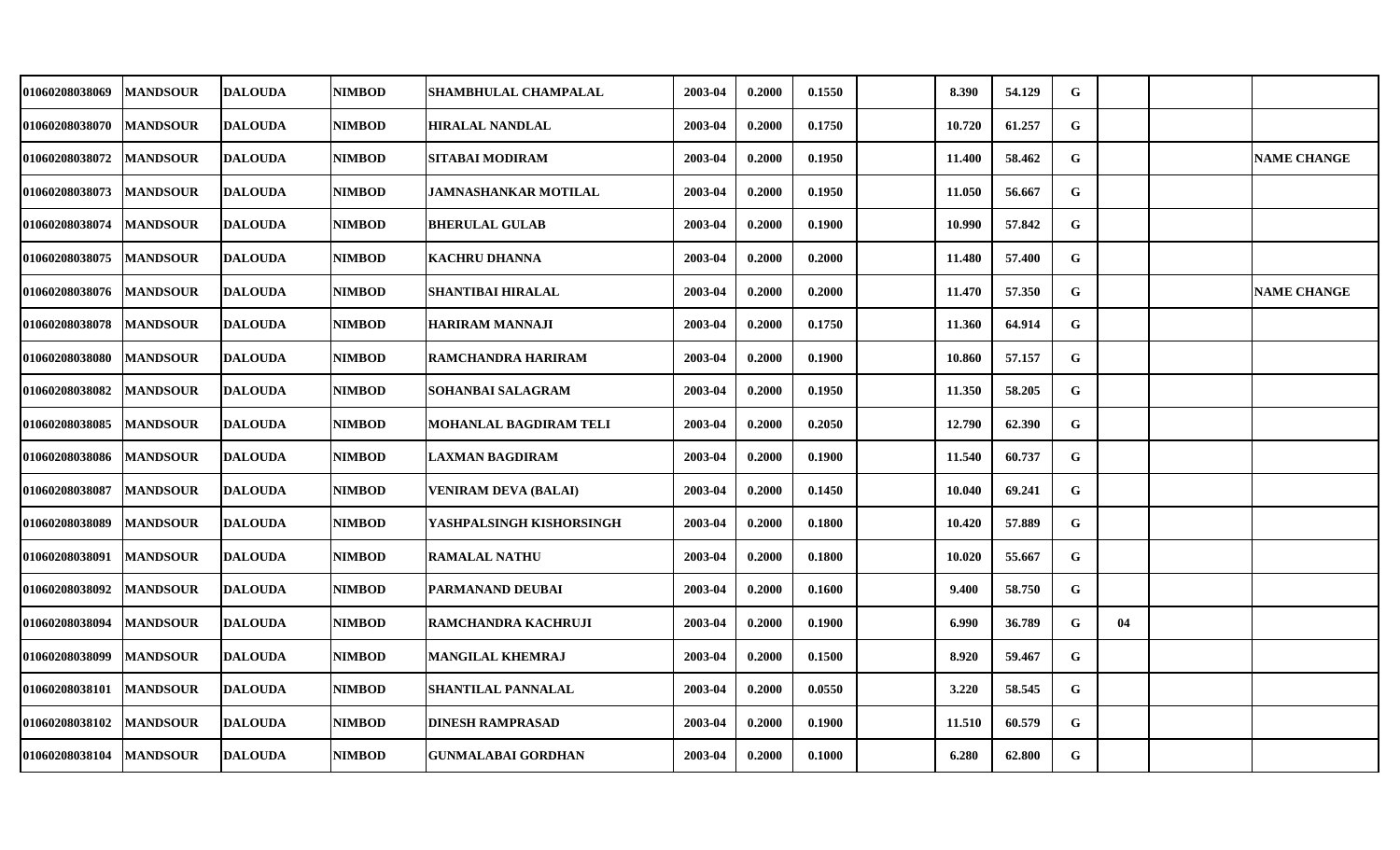| 01060208038107 | <b>MANDSOUR</b> | <b>DALOUDA</b> | <b>NIMBOD</b> | <b>SURAJBAI MANGILAL</b>       | 2003-04 | 0.2000 | 0.1900 | 10.600 | 55.789 | G           |    |                |                    |
|----------------|-----------------|----------------|---------------|--------------------------------|---------|--------|--------|--------|--------|-------------|----|----------------|--------------------|
| 01060208038110 | <b>MANDSOUR</b> | <b>DALOUDA</b> | NIMBOD        | <b>BAGDIRAM DHAPUBAI</b>       | 2003-04 | 0.2000 | 0.2100 | 11.500 | 54.762 | G           |    |                |                    |
| 01060208038111 | <b>MANDSOUR</b> | <b>DALOUDA</b> | <b>NIMBOD</b> | <b>KANWARLAL CHAMPABAI</b>     | 2003-04 | 0.2000 | 0.2000 | 12.660 | 63.300 | G           |    |                |                    |
| 01060208038112 | <b>MANDSOUR</b> | <b>DALOUDA</b> | <b>NIMBOD</b> | <b>MANGILAL DHAPUBAI</b>       | 2003-04 | 0.2000 | 0.1950 | 11.790 | 60.462 | G           |    |                |                    |
| 01060208038114 | <b>MANDSOUR</b> | <b>DALOUDA</b> | <b>NIMBOD</b> | <b>TULSIRAM HARIRAM</b>        | 2003-04 | 0.2000 | 0.2000 | 11.450 | 57.250 | G           |    | 01060208021111 |                    |
| 01060208038115 | <b>MANDSOUR</b> | <b>DALOUDA</b> | <b>NIMBOD</b> | <b>BHERULAL VISHRAM</b>        | 2003-04 | 0.2000 | 0.1100 | 6.340  | 57.636 | G           |    |                |                    |
| 01060208038117 | <b>MANDSOUR</b> | <b>DALOUDA</b> | <b>NIMBOD</b> | DEVRAM BADRILAL                | 2003-04 | 0.2000 | 0.2000 | 13.180 | 65.900 | G           |    |                |                    |
| 01060208038120 | <b>MANDSOUR</b> | <b>DALOUDA</b> | <b>NIMBOD</b> | CHANDRAPRATAPSINGH KESHARSINGH | 2003-04 | 0.2000 | 0.1900 | 10.300 | 54.211 | G           |    |                |                    |
| 01060208038121 | <b>MANDSOUR</b> | <b>DALOUDA</b> | <b>NIMBOD</b> | <b>GIRDHARILAL NANDA</b>       | 2003-04 | 0.2000 | 0.1850 | 10.920 | 59.027 | G           |    |                |                    |
| 01060208038124 | <b>MANDSOUR</b> | <b>DALOUDA</b> | <b>NIMBOD</b> | PREMCHAND HARIRAM              | 2003-04 | 0.2000 | 0.2000 | 11.300 | 56.500 | G           |    |                |                    |
| 01060208038126 | <b>MANDSOUR</b> | <b>DALOUDA</b> | <b>NIMBOD</b> | <b>HARISHANKAR MOTILAL</b>     | 2003-04 | 0.2000 | 0.1350 | 8.330  | 61.704 | $\mathbf G$ |    |                |                    |
| 01060208038127 | <b>MANDSOUR</b> | <b>DALOUDA</b> | NIMBOD        | <b>BHAGIRATH LAKHAMA</b>       | 2003-04 | 0.2000 | 0.2000 | 11.450 | 57.250 | G           |    |                | <b>NAME CHANGE</b> |
| 01060208038130 | <b>MANDSOUR</b> | <b>DALOUDA</b> | <b>NIMBOD</b> | <b>ONKARLAL DHURAJI</b>        | 2003-04 | 0.2000 | 0.2000 | 10.830 | 54.150 | G           |    |                |                    |
| 01060208038133 | <b>MANDSOUR</b> | <b>DALOUDA</b> | <b>NIMBOD</b> | <b>JAGDISH KACHRU</b>          | 2003-04 | 0.2000 | 0.2000 | 12.520 | 62.600 | G           |    |                |                    |
| 01060208038134 | <b>MANDSOUR</b> | <b>DALOUDA</b> | <b>NIMBOD</b> | <b>BHANWARLAL KACHRU</b>       | 2003-04 | 0.2000 | 0.1950 | 12.010 | 61.590 | G           |    |                |                    |
| 01060208038135 | <b>MANDSOUR</b> | <b>DALOUDA</b> | <b>NIMBOD</b> | JAGDISH GOVINDRAM              | 2003-04 | 0.2000 | 0.2000 | 11.770 | 58.850 | G           |    |                |                    |
| 01060208038137 | <b>MANDSOUR</b> | <b>DALOUDA</b> | <b>NIMBOD</b> | <b>HIRABAI JAGANNATH</b>       | 2003-04 | 0.2000 | 0.2000 | 12.390 | 61.950 | G           |    |                |                    |
| 01060208038139 | <b>MANDSOUR</b> | <b>DALOUDA</b> | <b>NIMBOD</b> | <b>DASHRATH SAGARMAL</b>       | 2003-04 | 0.2000 | 0.2050 | 12.570 | 61.317 | G           |    |                |                    |
| 01060208038143 | <b>MANDSOUR</b> | <b>DALOUDA</b> | <b>NIMBOD</b> | <b>KAMALDAS RATANDAS</b>       | 2003-04 | 0.2000 | 0.2050 | 10.980 | 53.561 | G           | 04 |                |                    |
| 01060208038146 | <b>MANDSOUR</b> | <b>DALOUDA</b> | <b>NIMBOD</b> | MOHANLAL KANHAIYALAL           | 2003-04 | 0.2000 | 0.1950 | 11.380 | 58.359 | G           |    |                |                    |
| 01060208038147 | <b>MANDSOUR</b> | <b>DALOUDA</b> | <b>NIMBOD</b> | ONKARLAL KANHAIYALAL           | 2003-04 | 0.2000 | 0.2000 | 11.820 | 59.100 | G           |    |                |                    |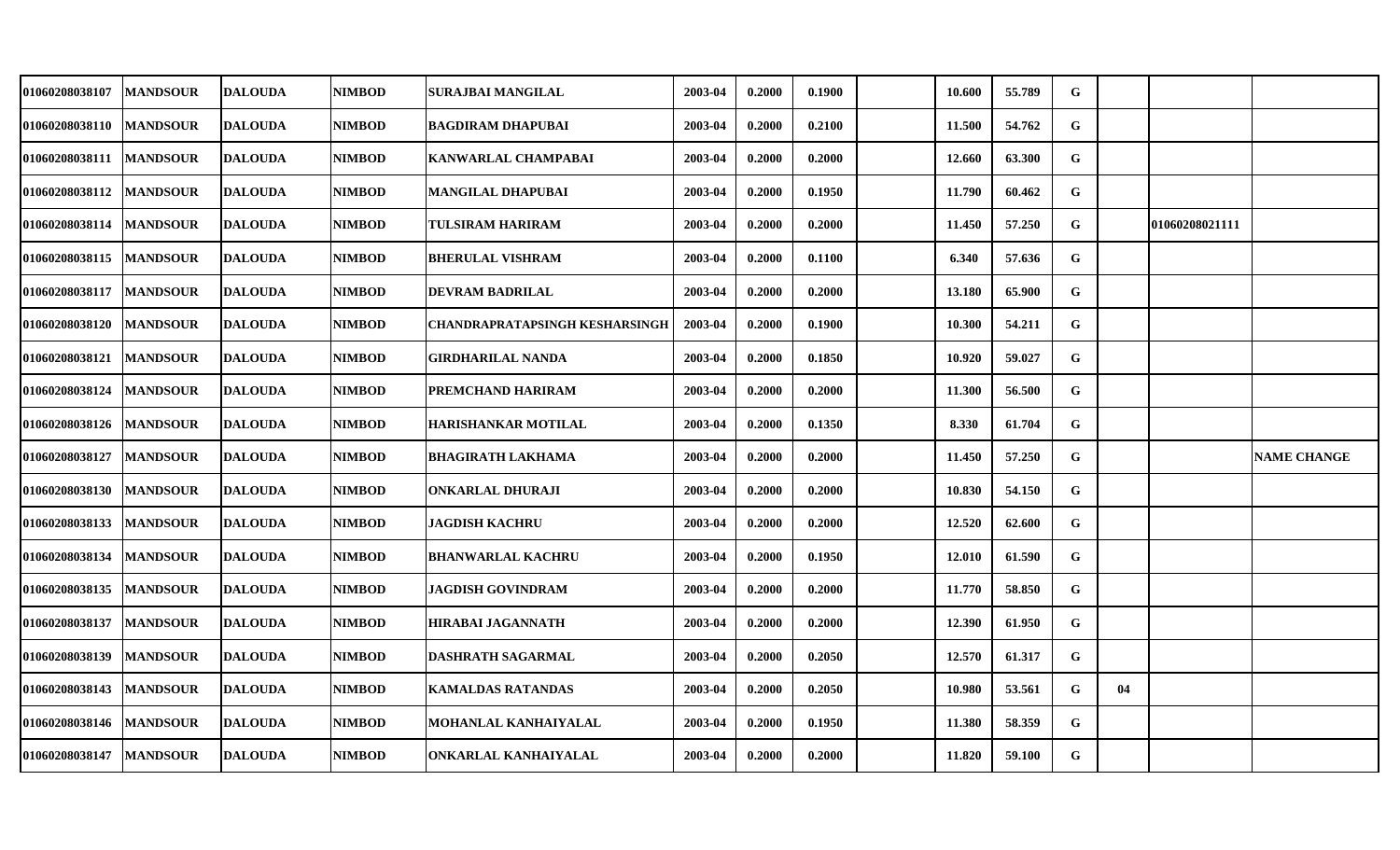| 01060208038148 | <b>MANDSOUR</b> | <b>DALOUDA</b> | NIMBOD        | RADHESHYAM RAMNIWAS        | 2003-04 | 0.2000 | 0.1900 | 12.310 | 64.789 | G            |    |  |
|----------------|-----------------|----------------|---------------|----------------------------|---------|--------|--------|--------|--------|--------------|----|--|
| 01060208038149 | <b>MANDSOUR</b> | <b>DALOUDA</b> | <b>NIMBOD</b> | KANHAIYALAL RATANLAL       | 2003-04 | 0.2000 | 0.1850 | 11.150 | 60.270 | G            |    |  |
| 01060208038150 | <b>MANDSOUR</b> | <b>DALOUDA</b> | NIMBOD        | <b>RANCHOD KACHRU</b>      | 2003-04 | 0.2000 | 0.1400 | 8.080  | 57.714 | G            |    |  |
| 01060208038152 | <b>MANDSOUR</b> | <b>DALOUDA</b> | <b>NIMBOD</b> | <b>RASUL SHUBHANJ</b>      | 2003-04 | 0.2000 | 0.1950 | 11.830 | 60.667 | G            |    |  |
| 01060208038154 | <b>MANDSOUR</b> | <b>DALOUDA</b> | <b>NIMBOD</b> | MANGILAL NIRBHAYRAM        | 2003-04 | 0.2000 | 0.1600 | 8.680  | 54.250 | G            |    |  |
| 01060208038156 | <b>MANDSOUR</b> | <b>DALOUDA</b> | <b>NIMBOD</b> | <b>DASHRATH AMRATRAM</b>   | 2003-04 | 0.2000 | 0.2000 | 15.160 | 75.800 | G            |    |  |
| 01060208038157 | <b>MANDSOUR</b> | <b>DALOUDA</b> | <b>NIMBOD</b> | <b>GOPAL UMMEDRAM</b>      | 2003-04 | 0.2000 | 0.1950 | 11.420 | 58.564 | G            |    |  |
| 01060208038159 | <b>MANDSOUR</b> | <b>DALOUDA</b> | NIMBOD        | <b>BHERULAL BHAGGA</b>     | 2003-04 | 0.2000 | 0.2000 | 4.750  | 23.750 | G            | 04 |  |
| 01060208038160 | <b>MANDSOUR</b> | <b>DALOUDA</b> | NIMBOD        | <b>BHUWANIRAM MANGILAL</b> | 2003-04 | 0.2000 | 0.1600 | 10.420 | 65.125 | G            |    |  |
| 01060208038161 | <b>MANDSOUR</b> | <b>DALOUDA</b> | <b>NIMBOD</b> | PUNAMCHAND RAMNARAYAN      | 2003-04 | 0.2000 | 0.1900 | 11.730 | 61.737 | G            |    |  |
| 01060208038164 | <b>MANDSOUR</b> | <b>DALOUDA</b> | NIMBOD        | <b>MANGILAL KANIRAM</b>    | 2003-04 | 0.2000 | 0.1900 | 11.820 | 62.211 | G            |    |  |
| 01060208038165 | <b>MANDSOUR</b> | <b>DALOUDA</b> | NIMBOD        | SHOBHARAM MANGILAL         | 2003-04 | 0.2000 | 0.2000 | 12.930 | 64.650 | G            |    |  |
| 01060208038166 | <b>MANDSOUR</b> | <b>DALOUDA</b> | NIMBOD        | <b>SAGARMAL BALURAM</b>    | 2003-04 | 0.2000 | 0.1900 | 11.190 | 58.895 | G            |    |  |
| 01060208038168 | <b>MANDSOUR</b> | <b>DALOUDA</b> | <b>NIMBOD</b> | RAMNARAYAN CHAMPA          | 2003-04 | 0.2000 |        |        |        | $\mathbf{F}$ |    |  |
| 01060208038170 | <b>MANDSOUR</b> | <b>DALOUDA</b> | <b>NIMBOD</b> | <b>CHUNNILAL BHAGGA</b>    | 2003-04 | 0.2000 | 0.1750 | 9.610  | 54.914 | G            |    |  |
| 01060208038173 | <b>MANDSOUR</b> | <b>DALOUDA</b> | <b>NIMBOD</b> | RAMKISHAN ONKARLAL         | 2003-04 | 0.2000 | 0.1900 | 11.830 | 62.263 | G            |    |  |
| 01060208038174 | <b>MANDSOUR</b> | <b>DALOUDA</b> | <b>NIMBOD</b> | <b>UDAYKUNWAR RAMSINGH</b> | 2003-04 | 0.2000 | 0.2100 | 12.790 | 60.905 | G            |    |  |
| 01060208038175 | <b>MANDSOUR</b> | <b>DALOUDA</b> | NIMBOD        | <b>GOPAL KACHRU</b>        | 2003-04 | 0.2000 | 0.1850 | 10.830 | 58.541 | G            |    |  |
| 01060208038177 | <b>MANDSOUR</b> | <b>DALOUDA</b> | <b>NIMBOD</b> | RAMKISHAN AMRATRAM         | 2003-04 | 0.2000 | 0.2000 | 11.540 | 57.700 | G            |    |  |
| 01060208038181 | <b>MANDSOUR</b> | <b>DALOUDA</b> | NIMBOD        | <b>RUGHNATH KACHRULAL</b>  | 2003-04 | 0.2000 | 0.1900 | 11.560 | 60.842 | G            |    |  |
| 01060208038182 | <b>MANDSOUR</b> | <b>DALOUDA</b> | NIMBOD        | LAXMINARAYAN BHAGWAN       | 2003-04 | 0.2000 | 0.1950 | 11.310 | 58.000 | G            |    |  |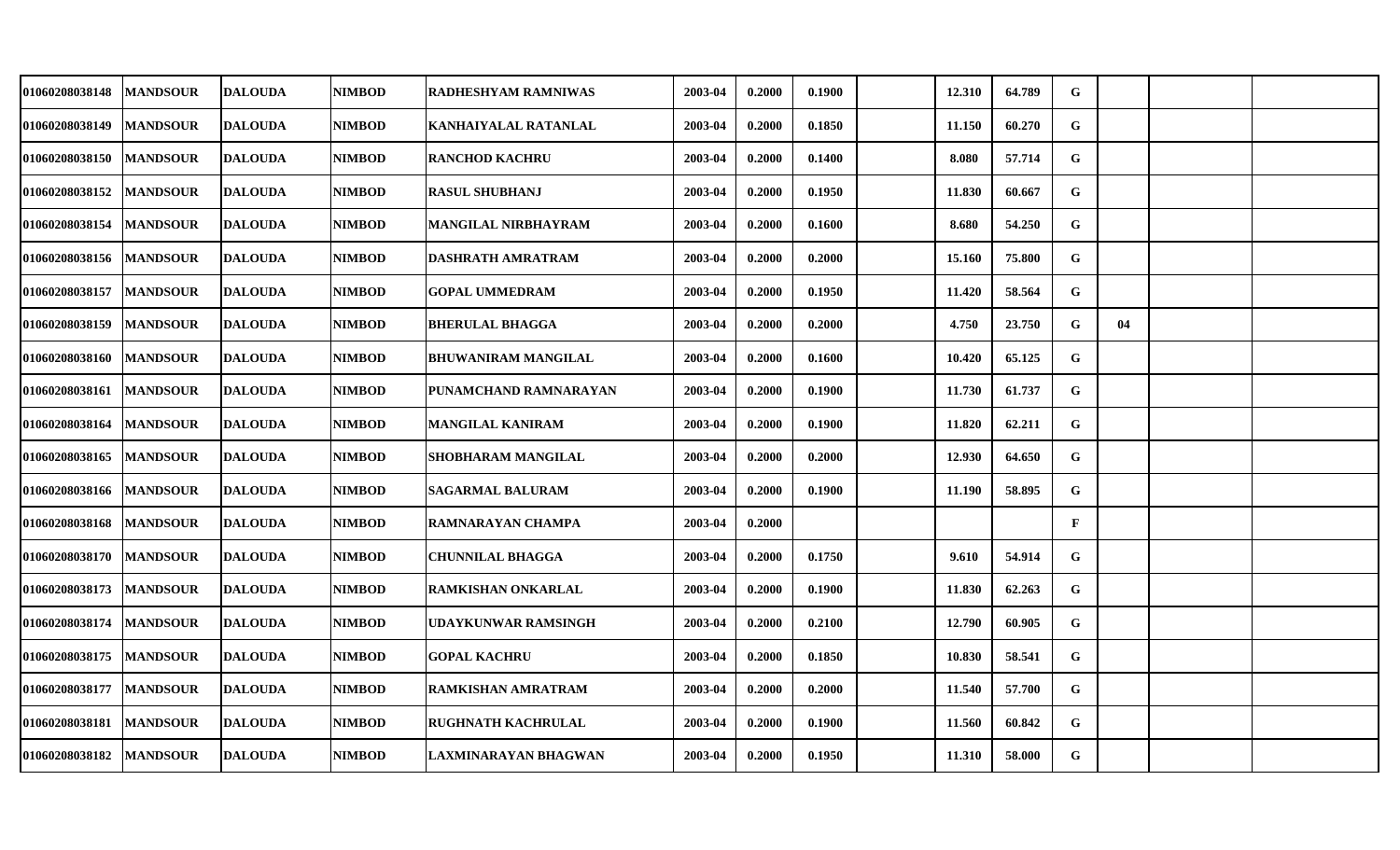| 01060208038183 | <b>MANDSOUR</b> | <b>DALOUDA</b> | NIMBOD         | KRISHNAKUNWAR DHIRAJSINGH                    | 2003-04 | 0.2000 | 0.2000 | 10.730 | 53.650 | G | 04 |                |                           |
|----------------|-----------------|----------------|----------------|----------------------------------------------|---------|--------|--------|--------|--------|---|----|----------------|---------------------------|
| 01060208038184 | <b>MANDSOUR</b> | <b>DALOUDA</b> | <b>NIMBOD</b>  | <b>SAVRAM BHAGGA</b>                         | 2003-04 | 0.2000 | 0.2000 | 3.890  | 19.450 | G | 04 |                |                           |
| 01060208038185 | <b>MANDSOUR</b> | <b>DALOUDA</b> | <b>NIMBOD</b>  | RAMPRATAP SAVAJI                             | 2003-04 | 0.2000 | 0.1850 | 11.640 | 62.919 | G |    | 01060207018324 | <b>TRANSFER/KUCHROD</b>   |
| 01060208038187 | <b>MANDSOUR</b> | <b>DALOUDA</b> | <b>NIMBOD</b>  | JANIBAI MANGILAL                             | 2003-04 | 0.2000 | 0.1150 | 6.370  | 55.391 | G |    |                |                           |
| 01060208038189 | <b>MANDSOUR</b> | <b>DALOUDA</b> | <b>NIMBOD</b>  | <b>GOPAL HARIRAM</b>                         | 2003-04 | 0.2000 | 0.1900 | 11.660 | 61.368 | G |    |                |                           |
| 01060208039004 | <b>MANDSOUR</b> | <b>DALOUDA</b> | <b>SAGWALI</b> | SAWARAM GABRU GAYARI                         | 2003-04 | 0.2000 | 0.1400 | 8.300  | 59.285 | G |    |                |                           |
| 01060208039005 | <b>MANDSOUR</b> | <b>DALOUDA</b> | <b>SAGWALI</b> | DEVRAM VAJJA                                 | 2003-04 | 0.2000 | 0.2000 | 12.560 | 62.800 | G |    |                |                           |
| 01060208039009 | <b>MANDSOUR</b> | <b>DALOUDA</b> | <b>SAGWALI</b> | <b>GITABAI ASHARAM</b>                       | 2003-04 | 0.2000 | 0.1950 | 12.290 | 63.025 | G |    |                |                           |
| 01060208039010 | <b>MANDSOUR</b> | <b>DALOUDA</b> | <b>SAGWALI</b> | NANURAM RAMCHANDRA                           | 2003-04 | 0.2000 | 0.1950 | 11.880 | 60.923 | G |    |                |                           |
| 01060208039015 | <b>MANDSOUR</b> | <b>DALOUDA</b> | <b>SAGWALI</b> | <b>BHAGIRATH RAMA</b>                        | 2003-04 | 0.2000 | 0.1250 | 7.360  | 58.880 | G |    |                |                           |
| 01060208039019 | <b>MANDSOUR</b> | <b>DALOUDA</b> | <b>SAGWALI</b> | <b>BHUWAN GABRU</b>                          | 2003-04 | 0.2000 | 0.1600 | 9.710  | 60.688 | G |    |                |                           |
| 01060208039021 | <b>MANDSOUR</b> | <b>DALOUDA</b> | <b>SAGWALI</b> | <b>BHANWARLAL RAMIBAI</b>                    | 2003-04 | 0.2000 | 0.1500 | 9.650  | 64.333 | G |    |                |                           |
| 01060208039025 | <b>MANDSOUR</b> | <b>DALOUDA</b> | <b>SAGWALI</b> | <b>RAJARAM BHERULAL</b>                      | 2003-04 | 0.2000 | 0.2050 | 14.340 | 69.951 | G |    |                |                           |
| 01060208039026 | <b>MANDSOUR</b> | <b>DALOUDA</b> | <b>SAGWALI</b> | MANGIBAI MATHURALAL                          | 2003-04 | 0.2000 | 0.1900 | 13.150 | 69.210 | G |    |                |                           |
| 01060208039027 | <b>MANDSOUR</b> | <b>DALOUDA</b> | <b>SAGWALI</b> | PANNALAL BHANWARLAL                          | 2003-04 | 0.2000 | 0.1850 | 11.470 | 62.000 | G |    |                | TRANSFER/GYANPURA MANDSOR |
| 01060208040001 | <b>MANDSOUR</b> | <b>DALOUDA</b> |                | <b>KHAJURIYASARANG RAMPRASAD SHIVNARAYAN</b> | 2003-04 | 0.2000 | 0.1200 | 7.120  | 59.333 | G |    |                |                           |
| 01060208040002 | <b>MANDSOUR</b> | <b>DALOUDA</b> |                | <b>KHAJURIYASARANG SHIVNARAYAN SURATRAM</b>  | 2003-04 | 0.2000 | 0.1600 | 9.430  | 58.938 | G |    |                |                           |
| 01060208040003 | <b>MANDSOUR</b> | <b>DALOUDA</b> |                | KHAJURIYASARANG INDARMAL CHAMPALAL           | 2003-04 | 0.2000 | 0.1200 | 7.280  | 60.667 | G |    |                |                           |
| 01060208040004 | <b>MANDSOUR</b> | <b>DALOUDA</b> |                | <b>KHAJURIYASARANG RAMKUNWAR RATANLAL</b>    | 2003-04 | 0.2000 | 0.1950 | 10.090 | 51.744 | G | 04 |                |                           |
| 01060208040007 | <b>MANDSOUR</b> | <b>DALOUDA</b> |                | KHAJURIYASARANG RANGLAL DEVRAM               | 2003-04 | 0.2000 | 0.1800 | 11.130 | 61.833 | G |    |                |                           |
| 01060208040009 | <b>MANDSOUR</b> | <b>DALOUDA</b> |                | <b>KHAJURIYASARANG RAMIBAI NATHU</b>         | 2003-04 | 0.2000 | 0.2050 | 12.330 | 60.146 | G |    |                |                           |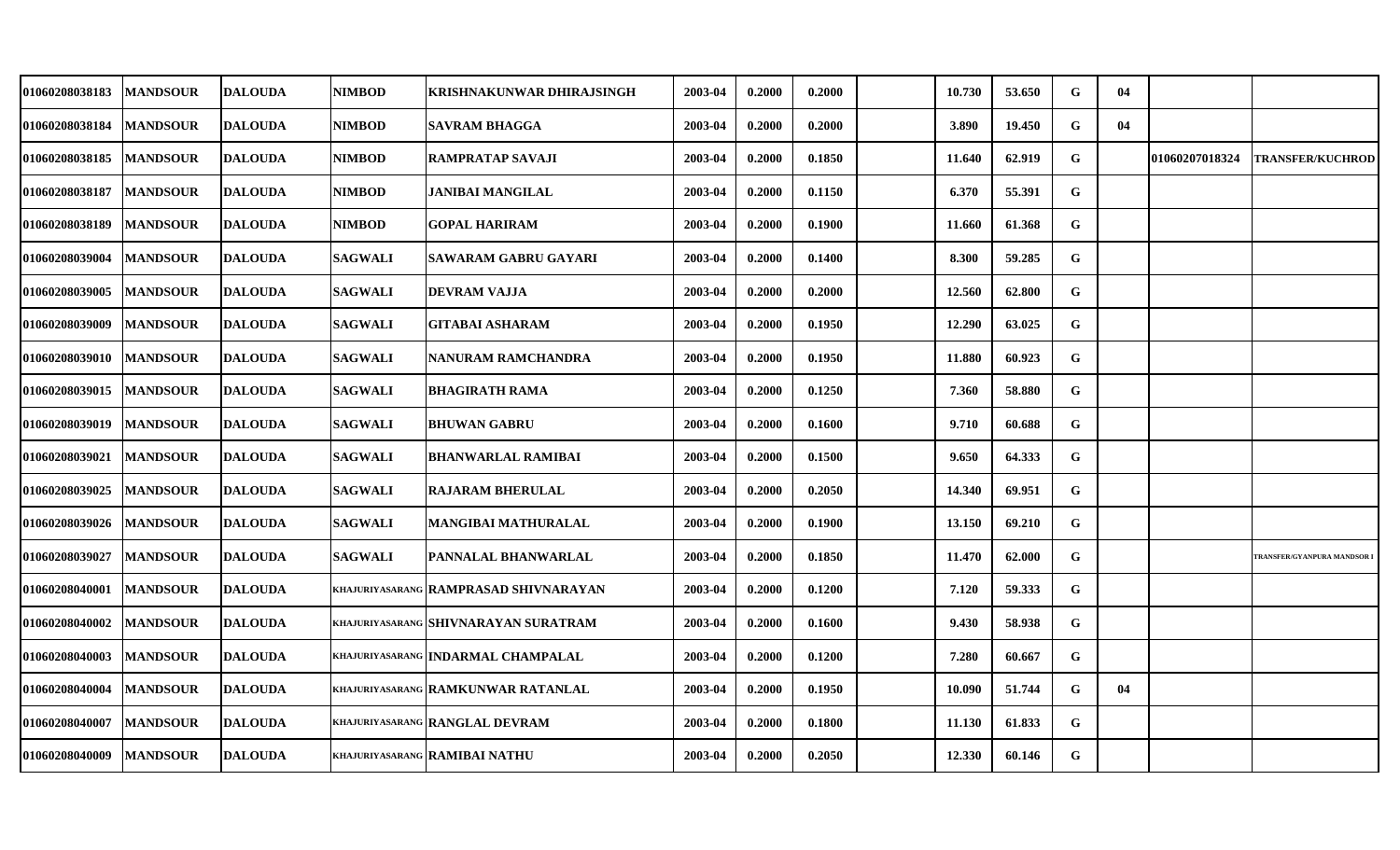| 01060208040011        | <b>MANDSOUR</b> | <b>DALOUDA</b> | khajuriyasarang SOHANBAI RAMESHWAR              | 2003-04 | 0.2000 | 0.1800 | 8.980  | 49.889 | G           | 04 |  |
|-----------------------|-----------------|----------------|-------------------------------------------------|---------|--------|--------|--------|--------|-------------|----|--|
| <b>01060208040012</b> | <b>MANDSOUR</b> | <b>DALOUDA</b> | <b>KHAJURIYASARANG DAKHIBAI CHAGANLAL</b>       | 2003-04 | 0.2000 | 0.2050 | 12.670 | 61.805 | G           |    |  |
| <b>01060208040015</b> | <b>MANDSOUR</b> | <b>DALOUDA</b> | khajuriyasarang <mark>SHANKARGIR KALUGIR</mark> | 2003-04 | 0.2000 | 0.2000 | 13.110 | 65.550 | G           |    |  |
| <b>01060208040019</b> | <b>MANDSOUR</b> | <b>DALOUDA</b> | khajuriyasarang NARAYAN SHRILAL                 | 2003-04 | 0.2000 | 0.1900 | 10.160 | 53.474 | G           | 04 |  |
| <b>01060208040020</b> | <b>MANDSOUR</b> | <b>DALOUDA</b> | khajuriyasarang <b>  RANCHOD BHANWARLAL</b>     | 2003-04 | 0.2000 | 0.1900 | 12.570 | 66.158 | G           |    |  |
| 01060208040022        | <b>MANDSOUR</b> | <b>DALOUDA</b> | KHAJURIYASARANG CHAMPALAL KISHANLAL             | 2003-04 | 0.2000 | 0.1900 | 11.550 | 60.789 | $\mathbf G$ |    |  |
| <b>01060208040023</b> | <b>MANDSOUR</b> | <b>DALOUDA</b> | khajuriyasarang CHATARLAL VAJERAM               | 2003-04 | 0.2000 | 0.1950 | 11.880 | 60.923 | G           |    |  |
| 01060208040026        | <b>MANDSOUR</b> | <b>DALOUDA</b> | KHAJURIYASARANG KOMALCHAND CHAMPALAL            | 2003-04 | 0.2000 | 0.1950 | 11.730 | 60.154 | G           |    |  |
| 01060208040027        | <b>MANDSOUR</b> | <b>DALOUDA</b> | <b>KHAJURIYASARANG RODHILAL BHUWANILAL</b>      | 2003-04 | 0.2000 | 0.2000 | 12.620 | 63.100 | G           |    |  |
| 01060208040029        | <b>MANDSOUR</b> | <b>DALOUDA</b> | khajuriyasarang LACHCHIBAI SONIBAI              | 2003-04 | 0.2000 | 0.1850 | 10.880 | 58.811 | G           |    |  |
| 01060208040031        | <b>MANDSOUR</b> | <b>DALOUDA</b> | khajuriyasarang BHANWARLAL DHANNA               | 2003-04 | 0.2000 | 0.1250 | 7.330  | 58.640 | ${\bf G}$   |    |  |
| <b>01060208040037</b> | <b>MANDSOUR</b> | <b>DALOUDA</b> | khajuriyasarang   RAMPRASAD RODIRAM             | 2003-04 | 0.2000 | 0.1900 | 12.150 | 63.947 | ${\bf G}$   |    |  |
| 01060208040039        | <b>MANDSOUR</b> | <b>DALOUDA</b> | <b>KHAJURIYASARANG DEVRAM NANDRAM</b>           | 2003-04 | 0.2000 | 0.1950 | 11.580 | 59.385 | G           |    |  |
| 01060208040040        | <b>MANDSOUR</b> | <b>DALOUDA</b> | khajuriyasarang NANDGIR SHANKARGIR              | 2003-04 | 0.2000 | 0.1950 | 11.490 | 58.923 | G           |    |  |
| 01060208040043        | <b>MANDSOUR</b> | <b>DALOUDA</b> | <b>KHAJURIYASARANG LACHCHIBAI NANDA</b>         | 2003-04 | 0.2000 | 0.1250 | 6.630  | 53.040 | G           | 04 |  |
| <b>01060208040044</b> | <b>MANDSOUR</b> | <b>DALOUDA</b> | khajuriyasarang RAMIBAI NANURAM                 | 2003-04 | 0.2000 | 0.2050 | 12.670 | 61.805 | G           |    |  |
| 01060208040045        | <b>MANDSOUR</b> | <b>DALOUDA</b> | KHAJURIYASARANG BHANWARLAL DEVRAM               | 2003-04 | 0.2000 | 0.1800 | 10.100 | 56.111 | $\mathbf G$ |    |  |
| 01060208040046        | <b>MANDSOUR</b> | <b>DALOUDA</b> | KHAJURIYASARANG GOPAL NIRBHAYRAM                | 2003-04 | 0.2000 | 0.2000 | 11.490 | 57.450 | G           |    |  |
| 01060208040049        | <b>MANDSOUR</b> | <b>DALOUDA</b> | <b>KHAJURIYASARANG BAGDIRAM TEKA</b>            | 2003-04 | 0.2000 | 0.0850 | 4.950  | 58.235 | G           |    |  |
| 01060208040050        | <b>MANDSOUR</b> | <b>DALOUDA</b> | <b>KHAJURIYASARANG BADRILAL NANDA</b>           | 2003-04 | 0.2000 | 0.2000 | 11.660 | 58.300 | ${\bf G}$   |    |  |
| 01060208040051        | <b>MANDSOUR</b> | <b>DALOUDA</b> | khajuriyasarang KAMLABAI NANDGIR                | 2003-04 | 0.2000 | 0.2100 | 12.520 | 59.619 | G           |    |  |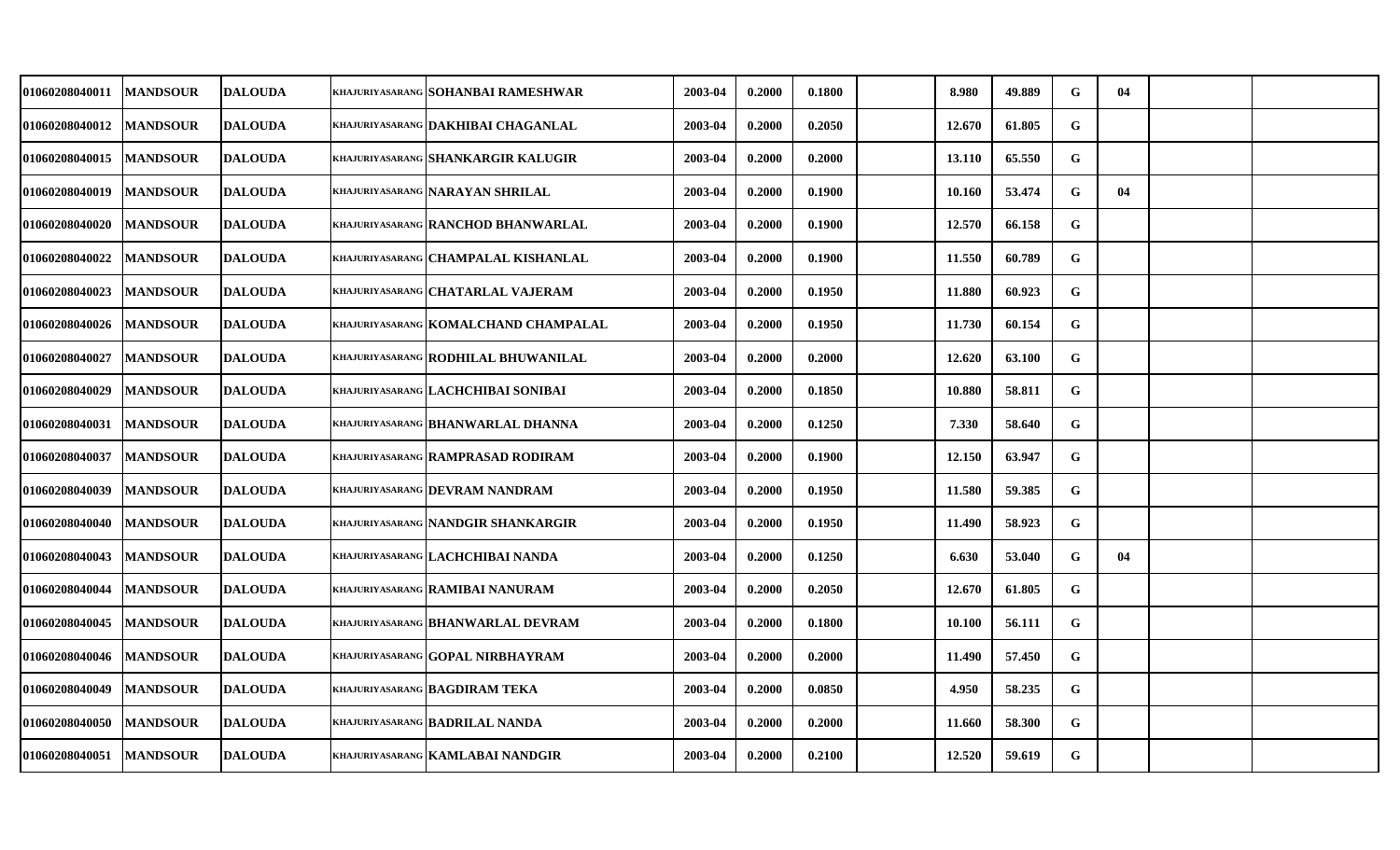| 01060208040053 | <b>MANDSOUR</b> | <b>DALOUDA</b> |                            | khajuriyasarang SURATRAM KASHIRAM               | 2003-04 | 0.2000 | 0.1850 | 12.020 | 64.973 | ${\bf G}$   |  |  |
|----------------|-----------------|----------------|----------------------------|-------------------------------------------------|---------|--------|--------|--------|--------|-------------|--|--|
| 01060208040058 | <b>MANDSOUR</b> | <b>DALOUDA</b> |                            | KHAJURIYASARANG BAPULAL CHENRAM                 | 2003-04 | 0.2000 | 0.1500 | 8.870  | 59.133 | $\mathbf G$ |  |  |
| 01060208040059 | <b>MANDSOUR</b> | <b>DALOUDA</b> |                            | KHAJURIYASARANG BHERULAL RATANLAL               | 2003-04 | 0.2000 | 0.1900 | 14.100 | 74.211 | G           |  |  |
| 01060208040060 | <b>MANDSOUR</b> | <b>DALOUDA</b> |                            | KHAJURIYASARANG MANGILAL PRABHULAL              | 2003-04 | 0.2000 | 0.1450 | 9.020  | 62.207 | G           |  |  |
| 01060208040062 | <b>MANDSOUR</b> | <b>DALOUDA</b> |                            | khajuriyasarang CHANDIBAI DHANGEER              | 2003-04 | 0.2000 | 0.1900 | 11.380 | 59.895 | G           |  |  |
| 01060208040063 | <b>MANDSOUR</b> | <b>DALOUDA</b> |                            | <b>KHAJURIYASARANG NANDIBAI NANDA</b>           | 2003-04 | 0.2000 | 0.2000 | 11.810 | 59.050 | ${\bf G}$   |  |  |
| 01060208040066 | <b>MANDSOUR</b> | <b>DALOUDA</b> |                            | KHAJURIYASARANG CHENRAM SUDIBAI                 | 2003-04 | 0.2000 | 0.1800 | 11.300 | 62.778 | G           |  |  |
| 01060208040070 | <b>MANDSOUR</b> | <b>DALOUDA</b> |                            | KHAJURIYASARANG BHANWARLAL KESHURAM             | 2003-04 | 0.2000 | 0.0950 | 6.760  | 71.158 | G           |  |  |
| 01060208040072 | <b>MANDSOUR</b> | <b>DALOUDA</b> |                            | KHAJURIYASARANG BAGDIRAM NATHU                  | 2003-04 | 0.2000 | 0.1750 | 10.780 | 61.600 | G           |  |  |
| 01060208040073 | <b>MANDSOUR</b> | <b>DALOUDA</b> |                            | khajuriyasarang MANGILAL SHOBHARAM              | 2003-04 | 0.2000 | 0.1950 | 11.880 | 60.923 | G           |  |  |
| 01060208040077 | <b>MANDSOUR</b> | <b>DALOUDA</b> |                            | KHAJURIYASARANG MOHANLAL PANNALAL               | 2003-04 | 0.2000 | 0.2050 | 11.230 | 54.780 | G           |  |  |
| 01060208040078 | <b>MANDSOUR</b> | <b>DALOUDA</b> |                            | <b>KHAJURIYASARANG RAMNIWAS GHASI</b>           | 2003-04 | 0.2000 | 0.2000 | 12.100 | 60.500 | G           |  |  |
| 01060208040081 | <b>MANDSOUR</b> | <b>DALOUDA</b> |                            | KHAJURIYASARANG GHEESIBAI DEVRAM                | 2003-04 | 0.2000 | 0.1850 | 11.540 | 62.378 | G           |  |  |
| 01060208040084 | <b>MANDSOUR</b> | <b>DALOUDA</b> |                            | KHAJURIYASARANG MODIBAI KANIRAM                 | 2003-04 | 0.2000 | 0.1800 | 9.980  | 55.444 | G           |  |  |
| 01060208040085 | <b>MANDSOUR</b> | <b>DALOUDA</b> |                            | <b>KHAJURIYASARANG SHAMBHUGIR BAGADU</b>        | 2003-04 | 0.2000 | 0.1200 | 7.570  | 63.083 | G           |  |  |
| 01060208040087 | <b>MANDSOUR</b> | <b>DALOUDA</b> |                            | KHAJURIYASARANG PREMCHAND TARACHAND (RAMCHARAN) | 2003-04 | 0.2000 | 0.1950 | 12.700 | 65.128 | G           |  |  |
| 01060208040088 | <b>MANDSOUR</b> | <b>DALOUDA</b> |                            | <b>KHAJURIYASARANG BHERULAL NATHU</b>           | 2003-04 | 0.2000 | 0.1750 | 9.450  | 54.000 | G           |  |  |
| 01060208040089 | <b>MANDSOUR</b> | <b>DALOUDA</b> |                            | KHAJURIYASARANG NAGULAL JAGANNATH               | 2003-04 | 0.2000 | 0.1050 | 6.410  | 61.048 | ${\bf G}$   |  |  |
| 01060208040090 | <b>MANDSOUR</b> | <b>DALOUDA</b> |                            | KHAJURIYASARANG RAMCHANDRA NANURAM              | 2003-04 | 0.2000 | 0.1000 | 6.240  | 62.400 | G           |  |  |
| 01060208040092 | <b>MANDSOUR</b> | <b>DALOUDA</b> | KHAJURIYASARANG SUKHA KALU |                                                 | 2003-04 | 0.2000 | 0.1100 | 6.710  | 61.000 | G           |  |  |
| 01060208040093 | <b>MANDSOUR</b> | <b>DALOUDA</b> |                            | KHAJURIYASARANG BHERULAL SHANKARLAL             | 2003-04 | 0.2000 | 0.1950 | 10.570 | 54.205 | G           |  |  |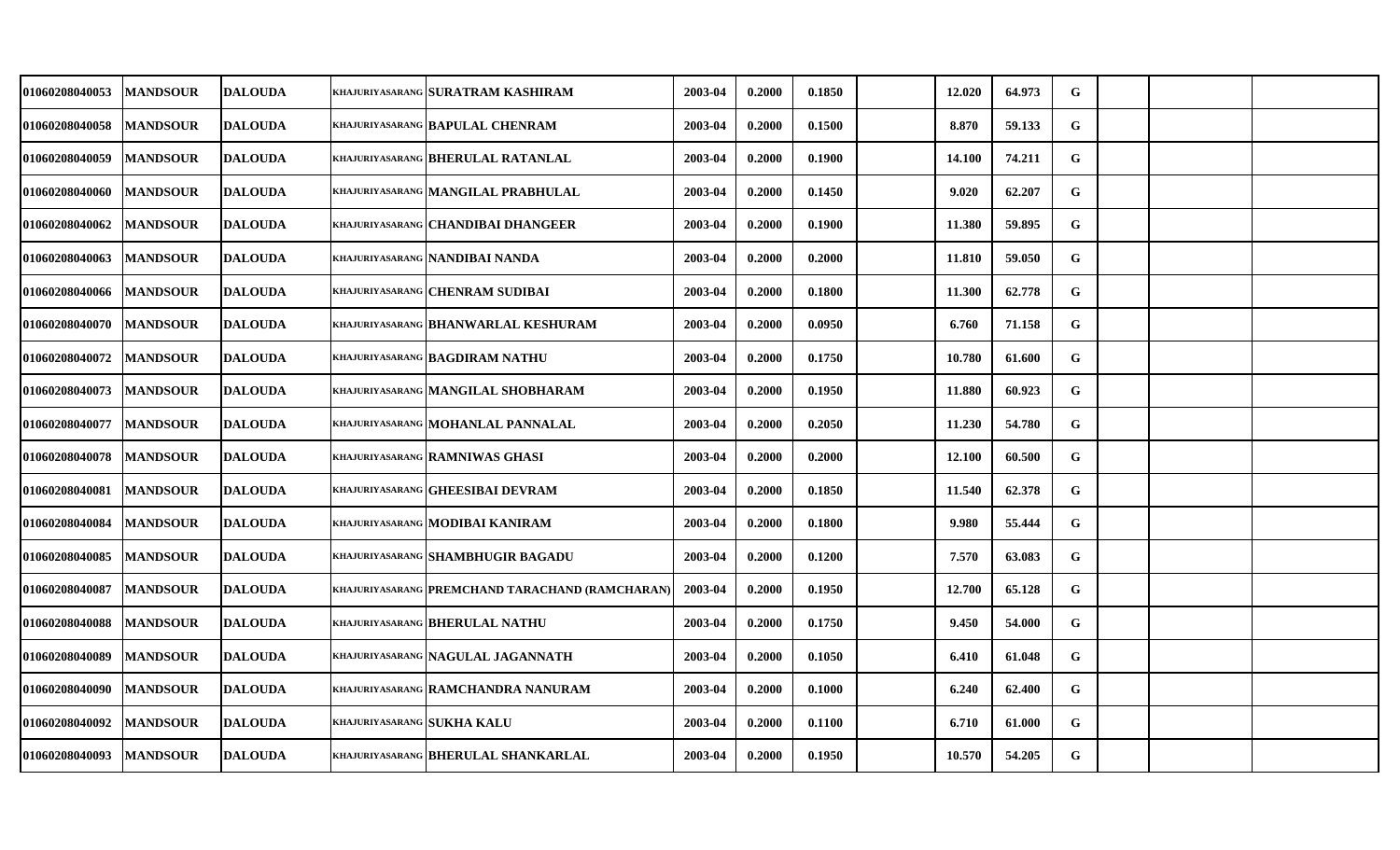| 01060208040095        | <b>MANDSOUR</b> | <b>DALOUDA</b> |                            | KHAJURIYASARANG RANCHOD GOVINDRAM NAI         | 2003-04 | 0.2000 | 0.0600 | 3.100  | 51.667 | G         | 04 |  |
|-----------------------|-----------------|----------------|----------------------------|-----------------------------------------------|---------|--------|--------|--------|--------|-----------|----|--|
| 01060208040098        | <b>MANDSOUR</b> | <b>DALOUDA</b> |                            | khajuriyasarang RAMESHWAR NATHULAL            | 2003-04 | 0.2000 | 0.2100 | 13.070 | 62.238 | G         |    |  |
| 01060208040099        | <b>MANDSOUR</b> | <b>DALOUDA</b> |                            | khajuriyasarang KANWARLAL VENIRAM             | 2003-04 | 0.2000 | 0.1700 | 11.710 | 68.882 | G         |    |  |
| <b>01060208040100</b> | <b>MANDSOUR</b> | <b>DALOUDA</b> |                            | khajuriyasarang KOSHALYABAI BHANWARLAL        | 2003-04 | 0.2000 | 0.2000 | 11.910 | 59.550 | ${\bf G}$ |    |  |
| <b>01060208040104</b> | <b>MANDSOUR</b> | <b>DALOUDA</b> |                            | khajuriyasarang   LILABAI NANDA               | 2003-04 | 0.2000 | 0.1950 | 12.460 | 63.897 | G         |    |  |
| 01060208040105        | <b>MANDSOUR</b> | <b>DALOUDA</b> |                            | khajuriyasarang RAJMAL BHERULAL JAIN          | 2003-04 | 0.2000 | 0.1950 | 11.380 | 58.359 | G         |    |  |
| <b>01060208040108</b> | <b>MANDSOUR</b> | <b>DALOUDA</b> |                            | khajuriyasarang BADRILAL BAGDIRAM             | 2003-04 | 0.2000 | 0.2000 | 12.050 | 60.250 | G         |    |  |
| 01060208040109        | <b>MANDSOUR</b> | <b>DALOUDA</b> |                            | KHAJURIYASARANG BHERULAL KESHURAM             | 2003-04 | 0.2000 | 0.1850 | 11.430 | 61.784 | G         |    |  |
| <b>01060208040110</b> | <b>MANDSOUR</b> | <b>DALOUDA</b> | khajuriyasarang RAMA VAJJA |                                               | 2003-04 | 0.2000 | 0.1050 | 6.880  | 65.524 | ${\bf G}$ |    |  |
| 01060208040113        | <b>MANDSOUR</b> | <b>DALOUDA</b> |                            | <b>KHAJURIYASARANG MANGUBAI BHERU</b>         | 2003-04 | 0.2000 | 0.2000 | 11.360 | 56.800 | G         |    |  |
| 01060208040115        | <b>MANDSOUR</b> | <b>DALOUDA</b> |                            | <b>KHAJURIYASARANG SHRILAL KARULAL</b>        | 2003-04 | 0.2000 | 0.2000 | 12.310 | 61.550 | G         |    |  |
| <b>01060208040116</b> | <b>MANDSOUR</b> | <b>DALOUDA</b> |                            | khajuriyasarang <mark>NANDRAM RATANLAL</mark> | 2003-04 | 0.2000 | 0.2050 | 12.900 | 62.927 | G         |    |  |
| 01060208040118        | <b>MANDSOUR</b> | <b>DALOUDA</b> |                            | khajuriyasarang MOHANLAL ONKARLAL             | 2003-04 | 0.2000 | 0.2000 | 11.460 | 57.300 | G         |    |  |
| 01060208040121        | <b>MANDSOUR</b> | <b>DALOUDA</b> |                            | khajuriyasarang   MAINABAI VAJERAM            | 2003-04 | 0.2000 | 0.2000 | 11.800 | 59.000 | G         |    |  |
| 01060208040122        | <b>MANDSOUR</b> | <b>DALOUDA</b> |                            | <b>KHAJURIYASARANG SHAYAMDAS BHUWANIDAS</b>   | 2003-04 | 0.2000 | 0.1900 | 11.120 | 58.526 | G         |    |  |
| <b>01060208040125</b> | <b>MANDSOUR</b> | <b>DALOUDA</b> |                            | khajuriyasarang JUJHARLAL GANESHRAM           | 2003-04 | 0.2000 | 0.2000 | 12.620 | 63.100 | G         |    |  |
| 01060208040130        | <b>MANDSOUR</b> | <b>DALOUDA</b> |                            | khajuriyasarang   VARDICHAND NATHU            | 2003-04 | 0.2000 | 0.1800 | 11.200 | 62.222 | G         |    |  |
| 01060208040131        | <b>MANDSOUR</b> | <b>DALOUDA</b> |                            | khajuriyasarang <b>  RAMAPRATAP NANURAM</b>   | 2003-04 | 0.2000 | 0.1850 | 10.720 | 57.946 | G         |    |  |
| 01060208040132        | <b>MANDSOUR</b> | <b>DALOUDA</b> |                            | <b>KHAJURIYASARANG UMRAVGIR BHERUGIR</b>      | 2003-04 | 0.2000 | 0.1850 | 11.350 | 61.351 | G         |    |  |
| <b>01060208040133</b> | <b>MANDSOUR</b> | <b>DALOUDA</b> |                            | <b>KHAJURIYASARANG GOPILAL AMBARAM</b>        | 2003-04 | 0.2000 | 0.1550 | 9.150  | 59.032 | G         |    |  |
| 01060208040134        | <b>MANDSOUR</b> | <b>DALOUDA</b> |                            | khajuriyasarang <b>DHURIBAI RATANLAL</b>      | 2003-04 | 0.2000 | 0.1950 | 11.760 | 60.308 | G         |    |  |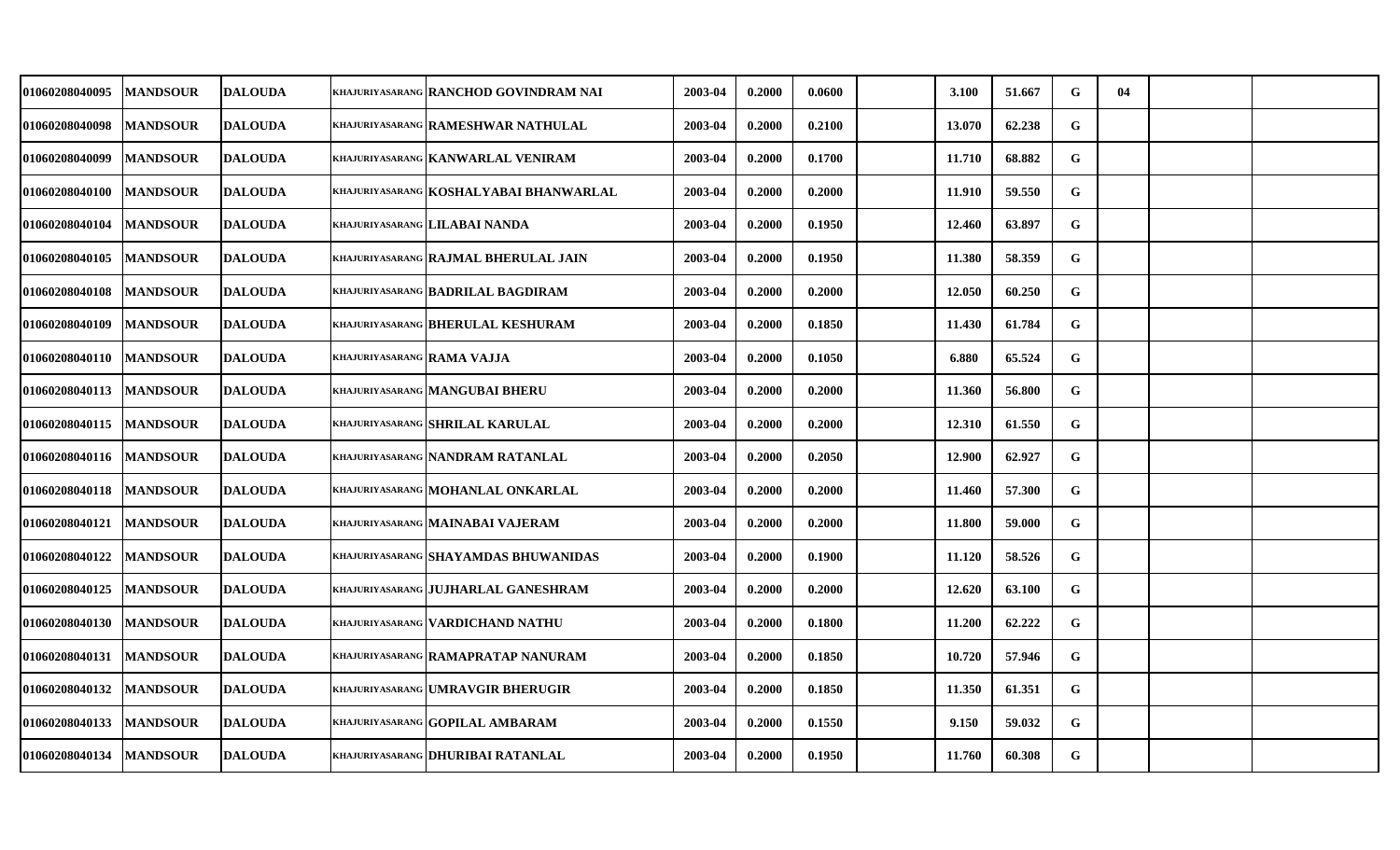| <b>01060208040135</b> | <b>MANDSOUR</b> | <b>DALOUDA</b> |               | khajuriyasarang   RADHESHYAM PRABHULAL        | 2003-04 | 0.2000 | 0.1750 | 9.830  | 56.171 | G           |    |                |  |
|-----------------------|-----------------|----------------|---------------|-----------------------------------------------|---------|--------|--------|--------|--------|-------------|----|----------------|--|
| 01060208040136        | <b>MANDSOUR</b> | <b>DALOUDA</b> |               | khajuriyasarang MOHANLAL DEVA                 | 2003-04 | 0.2000 | 0.1900 | 10.960 | 57.684 | $\mathbf G$ |    |                |  |
| <b>01060208040137</b> | <b>MANDSOUR</b> | <b>DALOUDA</b> |               | KHAJURIYASARANG RAMLAL DHURA                  | 2003-04 | 0.2000 | 0.2050 | 12.090 | 58.976 | G           |    |                |  |
| 01060208040138        | <b>MANDSOUR</b> | <b>DALOUDA</b> |               | KHAJURIYASARANG SHANKARLAL MANNALAL           | 2003-04 | 0.2000 | 0.1500 | 8.670  | 57.800 | G           |    |                |  |
| <b>01060208040139</b> | <b>MANDSOUR</b> | <b>DALOUDA</b> |               | khajuriyasarang <b>  RAMKANIYABAI DEVRAM</b>  | 2003-04 | 0.2000 | 0.1950 | 11.190 | 57.385 | G           |    |                |  |
| 01060208040141        | <b>MANDSOUR</b> | <b>DALOUDA</b> |               | khajuriyasarang GANESHRAM RAMCHAND            | 2003-04 | 0.2000 | 0.2050 | 4.290  | 20.927 | G           | 04 |                |  |
| 01060208040142        | <b>MANDSOUR</b> | <b>DALOUDA</b> |               | khajuriyasarang KAILASHCHAND INDARMAL         | 2003-04 | 0.2000 | 0.1600 | 10.700 | 66.875 | G           |    |                |  |
| 01060208040143        | <b>MANDSOUR</b> | <b>DALOUDA</b> |               | khajuriyasarang SHANTILAL RAMESHWAR           | 2003-04 | 0.2000 | 0.1900 | 11.240 | 59.158 | G           |    |                |  |
| <b>01060208040144</b> | <b>MANDSOUR</b> | <b>DALOUDA</b> |               | khajuriyasarang MANNALAL SUKHLAL              | 2003-04 | 0.2000 | 0.1950 | 12.100 | 62.051 | G           |    |                |  |
| <b>01060208040145</b> | <b>MANDSOUR</b> | <b>DALOUDA</b> |               | khajuriyasarang GORDHANLAL DHURALAL           | 2003-04 | 0.2000 | 0.1950 | 11.070 | 56.769 | G           |    |                |  |
| 01060208040146        | <b>MANDSOUR</b> | <b>DALOUDA</b> |               | khajuriyasarang GOPAL PRABHULAL               | 2003-04 | 0.2000 | 0.1750 | 8.950  | 51.143 | G           | 04 |                |  |
| <b>01060208040147</b> | <b>MANDSOUR</b> | <b>DALOUDA</b> |               | khajuriyasarang MANNALAL BHERULAL             | 2003-04 | 0.2000 | 0.2000 | 11.730 | 58.650 | G           |    |                |  |
| 01060208040148        | <b>MANDSOUR</b> | <b>DALOUDA</b> |               | khajuriyasarang SHIVLAL VAJERAM               | 2003-04 | 0.2000 | 0.0750 | 4.620  | 61.600 | G           |    |                |  |
| 01060208040149        | <b>MANDSOUR</b> | <b>DALOUDA</b> |               | KHAJURIYASARANG PRABHULAL NIRBHAYRAM          | 2003-04 | 0.2000 | 0.2050 | 11.120 | 54.244 | G           |    |                |  |
| 01060208040150        | <b>MANDSOUR</b> | <b>DALOUDA</b> |               | <b>KHAJURIYASARANG BALARAM BHANWARLAL</b>     | 2003-04 | 0.2000 | 0.2000 | 11.530 | 57.650 | G           |    |                |  |
| <b>01060208040154</b> | <b>MANDSOUR</b> | <b>DALOUDA</b> |               | khajuriyasarang BHANWARSINGH DALAPATSINGH     | 2003-04 | 0.2000 | 0.1900 | 10.750 | 56.578 | G           |    |                |  |
| <b>01060208040156</b> | <b>MANDSOUR</b> | <b>DALOUDA</b> |               | khajuriyasarang   VALI MOHMMAD SHAKUR MOHMMAD | 2003-04 | 0.2000 | 0.1900 | 10.560 | 55.579 | G           |    | 01060208038167 |  |
| 01060208040157        | <b>MANDSOUR</b> | <b>DALOUDA</b> |               | khajuriyasarang LAXMINARAYAN RAMCHANDRA       | 2003-04 | 0.2000 | 0.1700 | 11.100 | 65.294 | ${\bf G}$   |    |                |  |
| 01060208040160        | <b>MANDSOUR</b> | <b>DALOUDA</b> |               | <b>KHAJURIYASARANG DHAPUBAI KESHURAM</b>      | 2003-04 | 0.2000 | 0.1900 | 11.230 | 59.105 | G           |    |                |  |
| 01060208041002        | <b>MANDSOUR</b> | <b>DALOUDA</b> | <b>BEHPUR</b> | <b>BHULIBAI CHAGANLAL</b>                     | 2003-04 | 0.2000 | 0.2000 | 10.980 | 54.900 | G           |    |                |  |
| 01060208041003        | <b>MANDSOUR</b> | <b>DALOUDA</b> | <b>BEHPUR</b> | <b>GORDHANLAL GANGARAM</b>                    | 2003-04 | 0.2000 | 0.2000 | 11.140 | 55.700 | G           |    |                |  |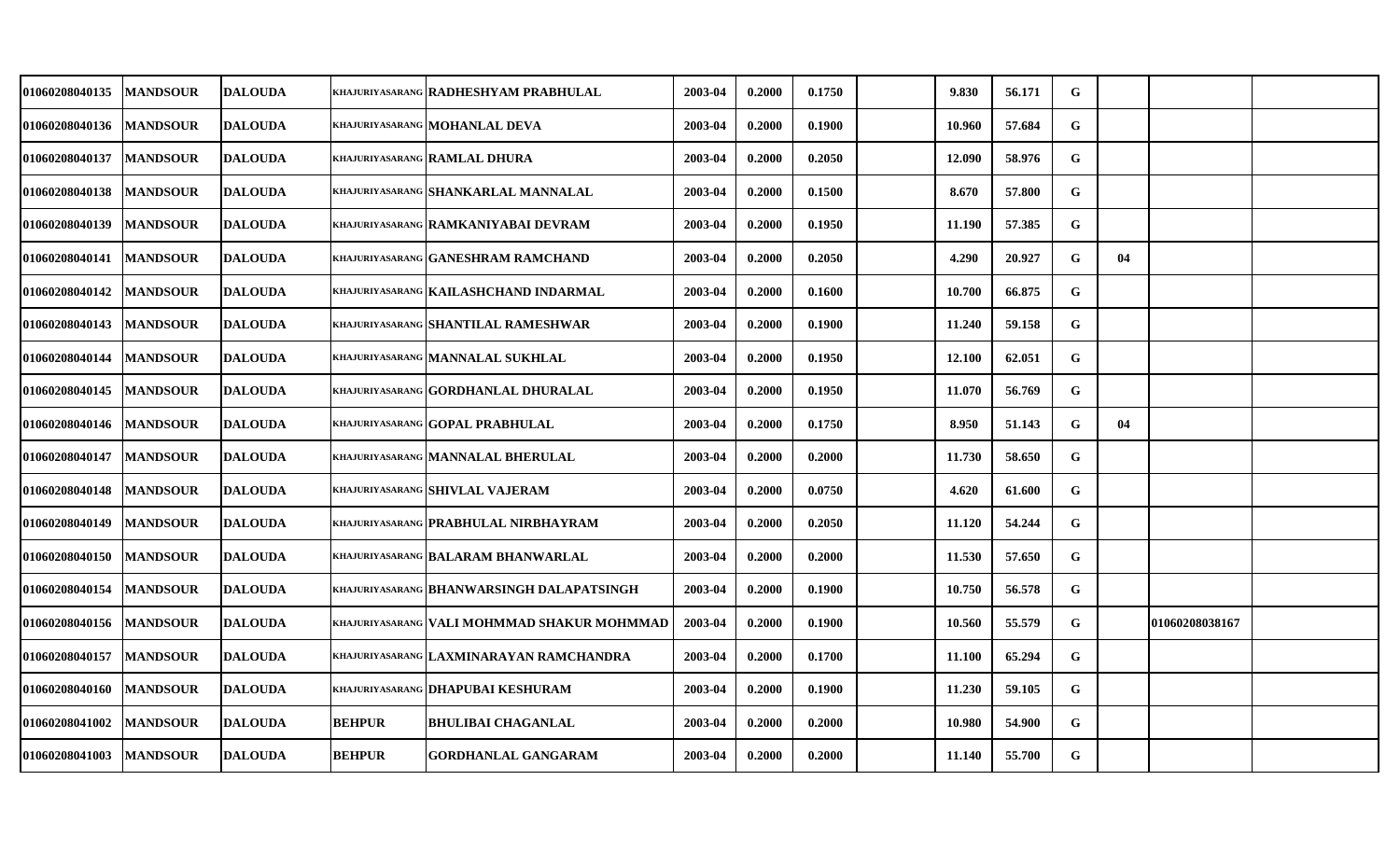| 01060208041004 | <b>MANDSOUR</b> | <b>DALOUDA</b> | <b>BEHPUR</b> | RAMNARAYAN NANDA          | 2003-04 | 0.2000 | 0.1950 | 11.940 | 61.231 | G |  |  |
|----------------|-----------------|----------------|---------------|---------------------------|---------|--------|--------|--------|--------|---|--|--|
| 01060208041104 | <b>MANDSOUR</b> | <b>DALOUDA</b> | <b>BEHPUR</b> | <b>SAJJANBAI HAKKIRAM</b> | 2003-04 | 0.2000 | 0.2000 | 11.840 | 59.200 | G |  |  |
| 01060208041006 | <b>MANDSOUR</b> | <b>DALOUDA</b> | <b>BEHPUR</b> | <b>KISHANLAL GULAB</b>    | 2003-04 | 0.2000 | 0.1650 | 11.130 | 67.455 | G |  |  |
| 01060208041010 | <b>MANDSOUR</b> | <b>DALOUDA</b> | <b>BEHPUR</b> | <b>JAGGANATH KALU</b>     | 2003-04 | 0.2000 | 0.2050 | 12.540 | 61.171 | G |  |  |
| 01060208041011 | <b>MANDSOUR</b> | <b>DALOUDA</b> | <b>BEHPUR</b> | <b>RAMLAL KACHRU</b>      | 2003-04 | 0.2000 | 0.2000 | 12.430 | 62.150 | G |  |  |
| 01060208041012 | <b>MANDSOUR</b> | <b>DALOUDA</b> | <b>BEHPUR</b> | <b>RAMCHANDR NANDA</b>    | 2003-04 | 0.2000 | 0.2000 | 13.290 | 66.450 | G |  |  |
| 01060208041013 | <b>MANDSOUR</b> | <b>DALOUDA</b> | <b>BEHPUR</b> | <b>MANGILAL LAXMAN</b>    | 2003-04 | 0.2000 | 0.2000 | 12.170 | 60.850 | G |  |  |
| 01060208041015 | <b>MANDSOUR</b> | <b>DALOUDA</b> | <b>BEHPUR</b> | <b>GORDHAN VISHRAM</b>    | 2003-04 | 0.2000 | 0.1800 | 11.080 | 61.556 | G |  |  |
| 01060208041016 | <b>MANDSOUR</b> | <b>DALOUDA</b> | <b>BEHPUR</b> | MOHANSINGH BHANWARSINGH   | 2003-04 | 0.2000 | 0.1300 | 8.350  | 64.231 | G |  |  |
| 01060208041021 | <b>MANDSOUR</b> | <b>DALOUDA</b> | <b>BEHPUR</b> | <b>VARDICHAND NATHU</b>   | 2003-04 | 0.2000 | 0.1800 | 11.150 | 61.944 | G |  |  |
| 01060208041023 | <b>MANDSOUR</b> | <b>DALOUDA</b> | <b>BEHPUR</b> | RAMIBAI NANDIBAI          | 2003-04 | 0.2000 | 0.1600 | 10.040 | 62.750 | G |  |  |
| 01060208041031 | <b>MANDSOUR</b> | <b>DALOUDA</b> | <b>BEHPUR</b> | SHANKARLAL HIRALAL        | 2003-04 | 0.2000 | 0.1500 | 10.410 | 69.400 | G |  |  |
| 01060208041036 | <b>MANDSOUR</b> | <b>DALOUDA</b> | <b>BEHPUR</b> | <b>SHANTIBAI HARIRAM</b>  | 2003-04 | 0.2000 | 0.2000 | 11.620 | 58.100 | G |  |  |
| 01060208041037 | <b>MANDSOUR</b> | <b>DALOUDA</b> | <b>BEHPUR</b> | <b>KAMAL MANNALAL</b>     | 2003-04 | 0.2000 | 0.1800 | 10.140 | 56.333 | G |  |  |
| 01060208041040 | <b>MANDSOUR</b> | <b>DALOUDA</b> | <b>BEHPUR</b> | <b>RAMCHANDR GAMERA</b>   | 2003-04 | 0.2000 | 0.1600 | 9.240  | 57.750 | G |  |  |
| 01060208041042 | <b>MANDSOUR</b> | <b>DALOUDA</b> | <b>BEHPUR</b> | LAXMANSINGH RAMSINGH      | 2003-04 | 0.2000 | 0.1900 | 12.230 | 64.368 | G |  |  |
| 01060208041044 | <b>MANDSOUR</b> | <b>DALOUDA</b> | <b>BEHPUR</b> | NANDLAL RAMSUKHIBAI       | 2003-04 | 0.2000 | 0.1950 | 11.910 | 61.077 | G |  |  |
| 01060208041050 | <b>MANDSOUR</b> | <b>DALOUDA</b> | <b>BEHPUR</b> | MOHANBAI GANESHRAM        | 2003-04 | 0.2000 | 0.2100 | 12.790 | 60.905 | G |  |  |
| 01060208041053 | <b>MANDSOUR</b> | <b>DALOUDA</b> | <b>BEHPUR</b> | <b>HIRALAL BHERA</b>      | 2003-04 | 0.2000 | 0.1750 | 10.610 | 60.629 | G |  |  |
| 01060208041055 | <b>MANDSOUR</b> | <b>DALOUDA</b> | <b>BEHPUR</b> | <b>DOLATRAM RAMRATAN</b>  | 2003-04 | 0.2000 | 0.1950 | 11.080 | 56.821 | G |  |  |
| 01060208041058 | <b>MANDSOUR</b> | <b>DALOUDA</b> | <b>BEHPUR</b> | MANGILAL HAMERIBAI        | 2003-04 | 0.2000 | 0.1600 | 8.900  | 55.625 | G |  |  |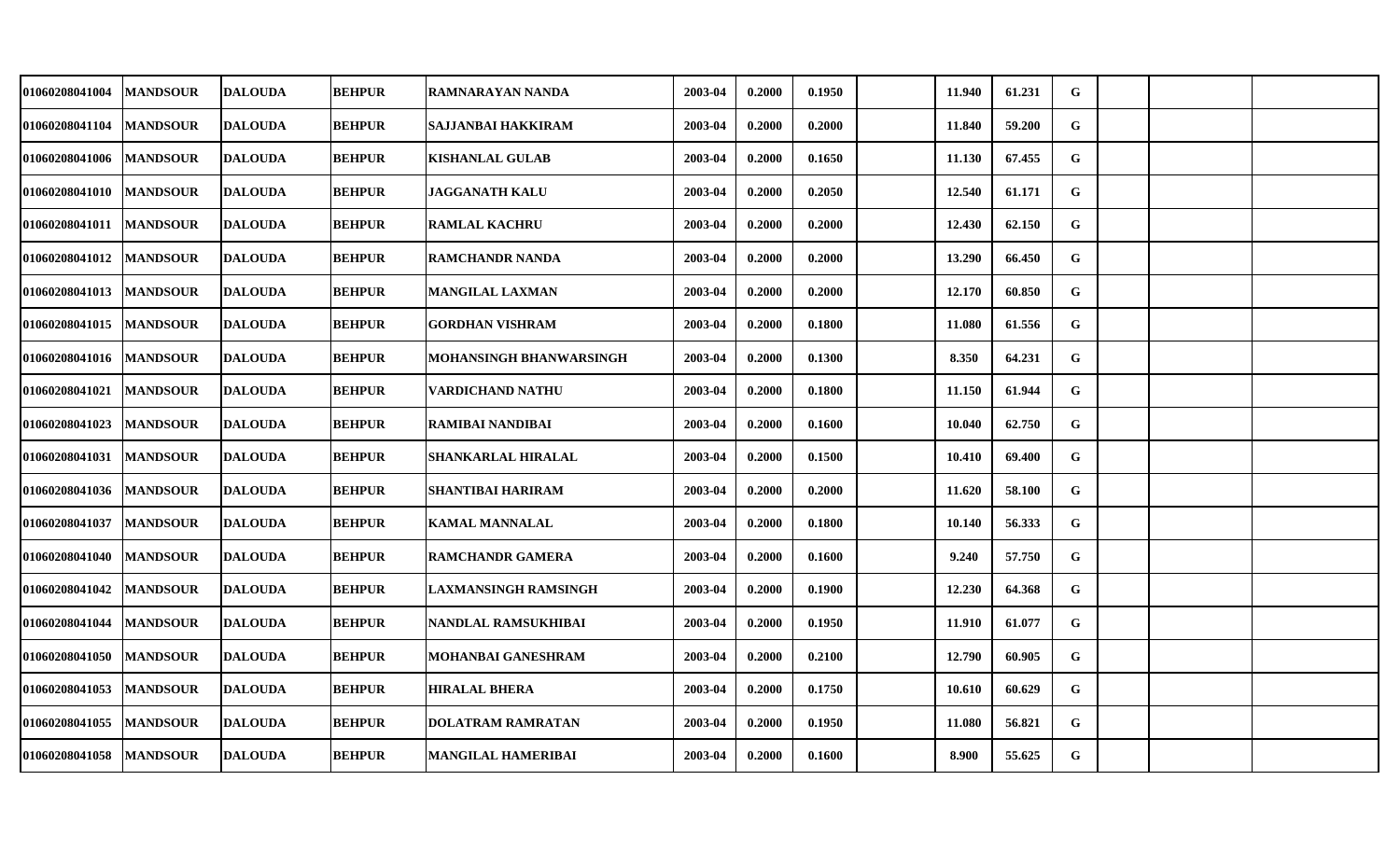| 01060208041059 | <b>MANDSOUR</b> | <b>DALOUDA</b> | <b>BEHPUR</b> | PUNAMCHAND BHAGWANTIBAI        | 2003-04 | 0.2000 | 0.1900 | 11.160 | 58.737 | G           |    |                    |
|----------------|-----------------|----------------|---------------|--------------------------------|---------|--------|--------|--------|--------|-------------|----|--------------------|
| 01060208041060 | <b>MANDSOUR</b> | <b>DALOUDA</b> | <b>BEHPUR</b> | <b>BHUWAN KARULAL</b>          | 2003-04 | 0.2000 | 0.1600 | 8.940  | 55.875 | G           |    |                    |
| 01060208041067 | <b>MANDSOUR</b> | <b>DALOUDA</b> | <b>BEHPUR</b> | <b>KANKUBAI HAMERIBAI</b>      | 2003-04 | 0.2000 | 0.1800 | 11.150 | 61.944 | G           |    |                    |
| 01060208041068 | <b>MANDSOUR</b> | <b>DALOUDA</b> | <b>BEHPUR</b> | <b>MANGULAL RAJARAM</b>        | 2003-04 | 0.2000 | 0.1650 | 10.060 | 60.970 | G           |    |                    |
| 01060208041069 | <b>MANDSOUR</b> | <b>DALOUDA</b> | <b>BEHPUR</b> | <b>KESHARBAI SHANKARLAL</b>    | 2003-04 | 0.2000 | 0.1800 | 11.490 | 63.833 | G           |    |                    |
| 01060208041075 | <b>MANDSOUR</b> | <b>DALOUDA</b> | <b>BEHPUR</b> | <b>BAGDIRAM JAYCHAND</b>       | 2003-04 | 0.2000 | 0.1900 | 11.710 | 61.632 | G           |    |                    |
| 01060208041076 | <b>MANDSOUR</b> | <b>DALOUDA</b> | <b>BEHPUR</b> | PANNA SAVA                     | 2003-04 | 0.2000 | 0.1850 | 10.150 | 54.865 | G           |    |                    |
| 01060208041077 | <b>MANDSOUR</b> | <b>DALOUDA</b> | <b>BEHPUR</b> | <b>JAGANNATH SADHURAM</b>      | 2003-04 | 0.2000 | 0.1900 | 11.460 | 60.316 | G           |    |                    |
| 01060208041078 | <b>MANDSOUR</b> | <b>DALOUDA</b> | <b>BEHPUR</b> | <b>KESHURAM SONIBAI</b>        | 2003-04 | 0.2000 | 0.2000 | 13.220 | 66.100 | G           |    |                    |
| 01060208041079 | <b>MANDSOUR</b> | <b>DALOUDA</b> | <b>BEHPUR</b> | RANJEETSINGH KALUSINGH         | 2003-04 | 0.2000 | 0.1900 | 12.140 | 63.895 | G           |    |                    |
| 01060208041082 | <b>MANDSOUR</b> | <b>DALOUDA</b> | <b>BEHPUR</b> | <b>BHAGWANSINGH GOPALSINGH</b> | 2003-04 | 0.2000 | 0.1850 | 11.490 | 62.108 | G           |    |                    |
| 01060208041085 | <b>MANDSOUR</b> | <b>DALOUDA</b> | <b>BEHPUR</b> | <b>BAGDIBAI BHAGWAN</b>        | 2003-04 | 0.2000 | 0.2000 | 12.700 | 63.500 | G           |    |                    |
| 01060208041088 | <b>MANDSOUR</b> | <b>DALOUDA</b> | <b>BEHPUR</b> | NATHUSINGH KISHORSINGH         | 2003-04 | 0.2000 | 0.2050 | 12.560 | 61.268 | G           |    |                    |
| 01060208041090 | <b>MANDSOUR</b> | <b>DALOUDA</b> | <b>BEHPUR</b> | <b>MEGHA SAWA</b>              | 2003-04 | 0.2000 | 0.1600 | 10.630 | 66.438 | G           |    |                    |
| 01060208041091 | <b>MANDSOUR</b> | <b>DALOUDA</b> | <b>BEHPUR</b> | <b>CHAMPABAI NANURAM</b>       | 2003-04 | 0.2000 | 0.2000 | 13.230 | 66.150 | G           |    |                    |
| 01060208041092 | <b>MANDSOUR</b> | <b>DALOUDA</b> | <b>BEHPUR</b> | <b>BAGDIRAM BABRU</b>          | 2003-04 | 0.2000 | 0.1800 | 10.570 | 58.722 | G           |    |                    |
| 01060208041094 | <b>MANDSOUR</b> | <b>DALOUDA</b> | <b>BEHPUR</b> | <b>BHAGWANTIBAI BHANU</b>      | 2003-04 | 0.2000 | 0.1900 | 11.820 | 62.211 | $\mathbf G$ |    |                    |
| 01060208041095 | <b>MANDSOUR</b> | <b>DALOUDA</b> | <b>BEHPUR</b> | <b>JAGHNTAH NANDA</b>          | 2003-04 | 0.2000 | 0.1900 | 12.150 | 63.947 | G           |    |                    |
| 01060208041099 | <b>MANDSOUR</b> | <b>DALOUDA</b> | <b>BEHPUR</b> | VARDIBAI DHAPUBAI              | 2003-04 | 0.2000 | 0.1800 | 11.150 | 61.944 | G           |    |                    |
| 01060208041102 | <b>MANDSOUR</b> | <b>DALOUDA</b> | <b>BEHPUR</b> | <b>SHAMULAL JAGANNATH</b>      | 2003-04 | 0.2000 | 0.1500 | 7.830  | 52.200 | G           | 04 | <b>NAME CHANGE</b> |
| 01060208041103 | <b>MANDSOUR</b> | <b>DALOUDA</b> | <b>BEHPUR</b> | PUNA BHAGWAN                   | 2003-04 | 0.2000 | 0.1550 | 9.320  | 60.129 | G           |    |                    |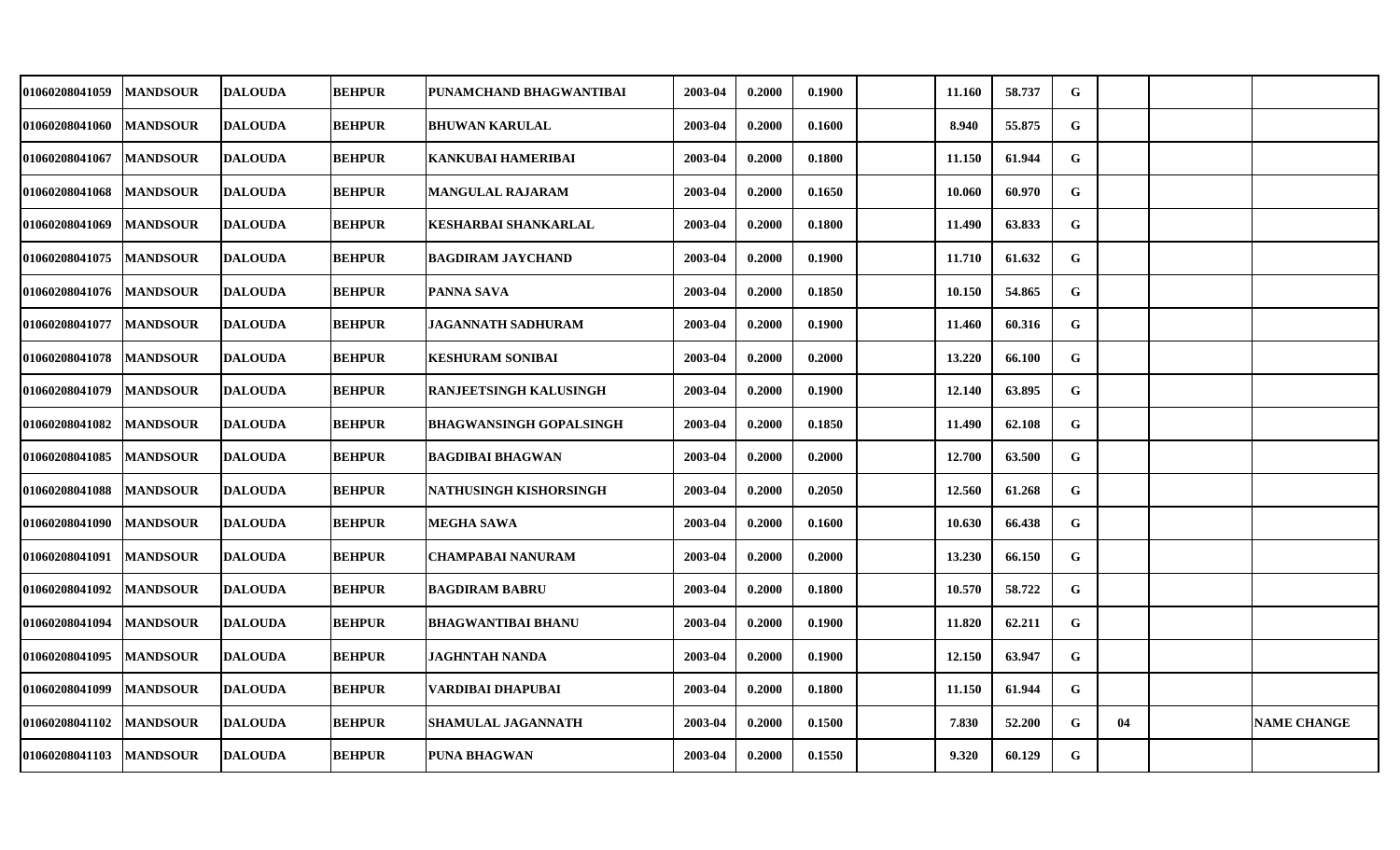| <b>MANDSOUR</b> | <b>DALOUDA</b> | <b>BEHPUR</b>                                                        | AMRATRAM NANDA                 | 2003-04                                                                                        | 0.2000 | 0.1850 | 10.570 | 57.135 | G           |    |                |                         |
|-----------------|----------------|----------------------------------------------------------------------|--------------------------------|------------------------------------------------------------------------------------------------|--------|--------|--------|--------|-------------|----|----------------|-------------------------|
| <b>MANDSOUR</b> | <b>DALOUDA</b> | <b>BEHPUR</b>                                                        | <b>JAMUNABAI NAWAL</b>         | 2003-04                                                                                        | 0.2000 | 0.1800 | 11.270 | 62.611 | G           |    |                |                         |
| <b>MANDSOUR</b> | <b>DALOUDA</b> | <b>BEHPUR</b>                                                        | TULSIBAI RAMLAL                | 2003-04                                                                                        | 0.2000 | 0.1750 | 10.810 | 61.771 | G           |    |                |                         |
| <b>MANDSOUR</b> | <b>DALOUDA</b> | <b>BEHPUR</b>                                                        | <b>BAALMUKUND SADHURAM</b>     | 2003-04                                                                                        | 0.2000 | 0.1900 | 11.670 | 61.421 | G           |    |                |                         |
| <b>MANDSOUR</b> | <b>DALOUDA</b> | <b>BEHPUR</b>                                                        | BHURAKUNWAR PRAHALADSINGH      | 2003-04                                                                                        | 0.2000 | 0.1650 | 10.070 | 61.030 | G           |    |                | <b>NAME CHANGE</b>      |
| <b>MANDSOUR</b> |                | <b>BEHPUR</b>                                                        | <b>HIRALAL KALU</b>            | 2003-04                                                                                        | 0.2000 | 0.1900 | 11.490 | 60.474 | G           |    |                |                         |
| <b>MANDSOUR</b> | <b>DALOUDA</b> | <b>BEHPUR</b>                                                        | BASANTILAL GANGARAM            | 2003-04                                                                                        | 0.2000 | 0.2050 | 12.440 | 60.683 | G           |    |                |                         |
| <b>MANDSOUR</b> | <b>DALOUDA</b> | <b>BEHPUR</b>                                                        | <b>BAHADURSINGH NAHARSINGH</b> | 2003-04                                                                                        | 0.2000 | 0.1900 | 11.230 | 59.105 | $\mathbf G$ |    |                |                         |
| <b>MANDSOUR</b> | <b>DALOUDA</b> | <b>BEHPUR</b>                                                        | VARDICHAND KANKUBAI            | 2003-04                                                                                        | 0.2000 | 0.1850 | 11.170 | 60.378 | G           |    |                |                         |
| <b>MANDSOUR</b> | <b>DALOUDA</b> | <b>BEHPUR</b>                                                        | GORDHANSINGH KISHORSINGH       | 2003-04                                                                                        | 0.2000 | 0.2000 | 12.220 | 61.100 | G           |    |                |                         |
| <b>MANDSOUR</b> | <b>DALOUDA</b> | <b>BEHPUR</b>                                                        | MOHANLAL RAMA TELI             | 2003-04                                                                                        | 0.2000 | 0.2050 | 12.280 | 59.902 | G           |    |                |                         |
| <b>MANDSOUR</b> | <b>DALOUDA</b> | <b>BEHPUR</b>                                                        | VITHTHAL LAL BAPULAL           | 2003-04                                                                                        | 0.2000 | 0.1950 | 11.010 | 56.462 | G           |    |                |                         |
| <b>MANDSOUR</b> | <b>DALOUDA</b> | <b>BEHPUR</b>                                                        | <b>GENDKUNWAR SHAMBHUSINGH</b> | 2003-04                                                                                        | 0.2000 | 0.1900 | 11.680 | 61.474 | G           |    |                |                         |
| <b>MANDSOUR</b> | <b>DALOUDA</b> | <b>BEHPUR</b>                                                        | <b>DASHRATH KHEMRAJ</b>        | 2003-04                                                                                        | 0.2000 | 0.1950 | 10.560 | 54.154 | G           |    |                |                         |
| <b>MANDSOUR</b> |                | <b>BEHPUR</b>                                                        | MANGUBAI GANGABAI              | 2003-04                                                                                        | 0.2000 | 0.1800 | 10.290 | 57.167 | G           |    | 01060207018146 | <b>TRANSFER/KUCHROD</b> |
| <b>MANDSOUR</b> | <b>DALOUDA</b> | <b>BEHPUR</b>                                                        | SHANKARLAL NANDA               | 2003-04                                                                                        | 0.2000 | 0.1850 | 8.700  | 47.027 | L           | 02 | 01060207018307 |                         |
| <b>MANDSOUR</b> | <b>DALOUDA</b> | <b>BEHPUR</b>                                                        | MOHANSINGH NIRBHAYSINGH        | 2003-04                                                                                        | 0.2000 | 0.2050 | 11.960 | 58.341 | G           |    |                |                         |
| <b>MANDSOUR</b> |                | <b>BEHPUR</b>                                                        | SHAMBHUSINGH MADHOSINGH        | 2003-04                                                                                        | 0.2000 | 0.2000 | 11.810 | 59.050 | G           |    | 01060207018311 | <b>TRANSFER/KUCHROD</b> |
| <b>MANDSOUR</b> |                |                                                                      |                                | 2003-04                                                                                        | 0.2000 | 0.2000 | 11.790 | 58.950 | G           |    |                |                         |
| <b>MANDSOUR</b> | <b>DALOUDA</b> |                                                                      |                                | 2003-04                                                                                        | 0.2000 | 0.2000 | 12.520 | 62.600 | G           |    |                |                         |
| <b>MANDSOUR</b> | <b>DALOUDA</b> |                                                                      |                                | 2003-04                                                                                        | 0.2000 | 0.2000 | 11.940 | 59.700 | G           |    |                |                         |
|                 |                | <b>DALOUDA</b><br><b>DALOUDA</b><br><b>DALOUDA</b><br><b>DALOUDA</b> |                                | LASUDIYAILLA BHERULAL LACCHIRAM<br>LASUDIYAILLA  PRABHUBAI PEMA<br>LASUDIYAILLA MODIRAM BHUWAN |        |        |        |        |             |    |                | 01060319151136          |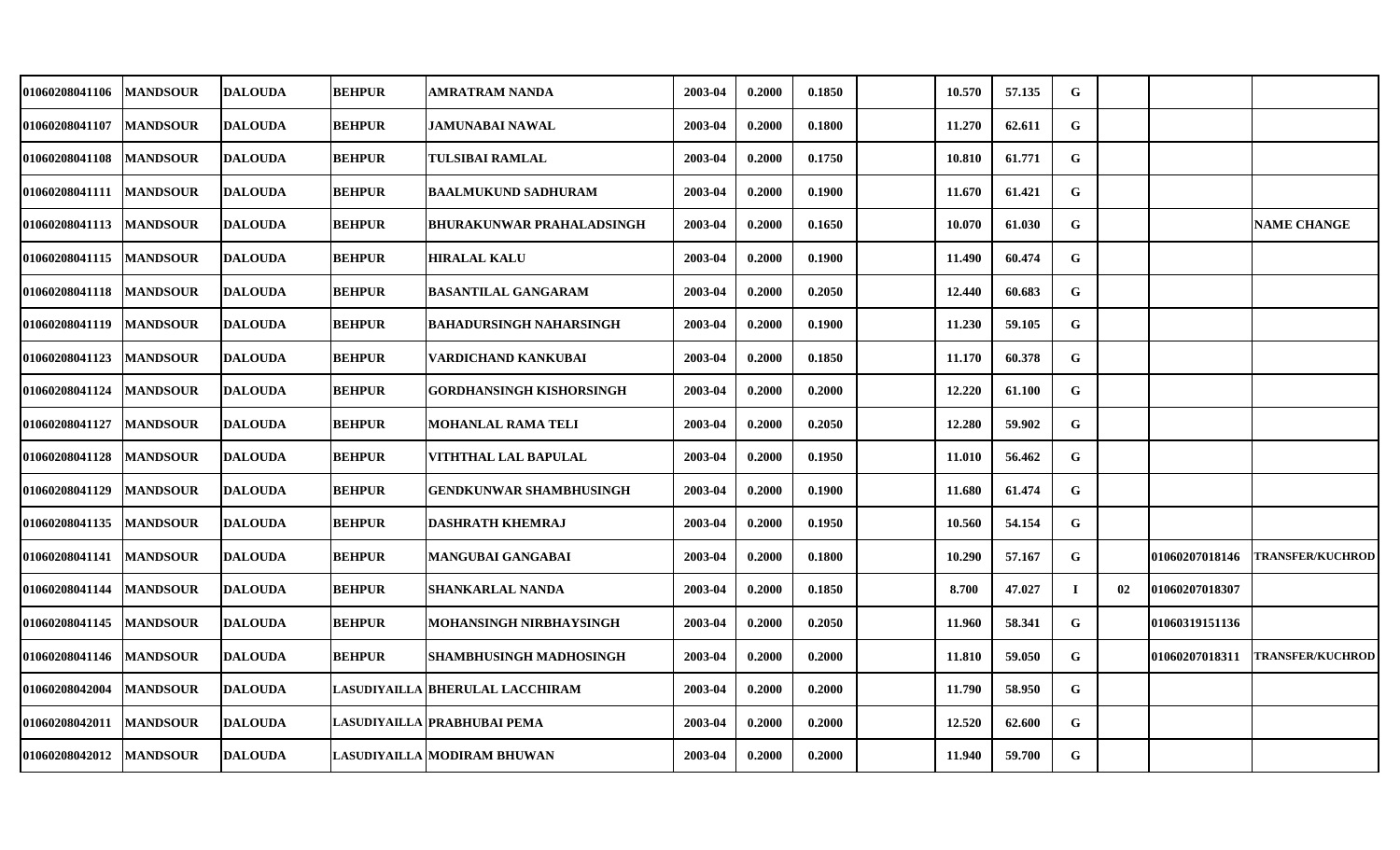| <b>01060208042013</b> | <b>MANDSOUR</b> | <b>DALOUDA</b> |                         | LASUDIYAILLA LALSINGH CHATARKUNWAR    | 2003-04 | 0.2000 | 0.2000 | 11.380 | 56.900 | G            |    | <b>NAME CHANGE</b> |
|-----------------------|-----------------|----------------|-------------------------|---------------------------------------|---------|--------|--------|--------|--------|--------------|----|--------------------|
| 01060208042014        | <b>MANDSOUR</b> | <b>DALOUDA</b> |                         | LASUDIYAILLA   KISHORSINGH LALKUNWAR  | 2003-04 | 0.2000 | 0.1950 | 11.440 | 58.667 | G            |    |                    |
| <b>01060208042015</b> | <b>MANDSOUR</b> | <b>DALOUDA</b> |                         | <b>LASUDIYAILLA DEVRAM KALU</b>       | 2003-04 | 0.2000 | 0.1950 | 11.920 | 61.128 | G            |    |                    |
| 01060208042020        | <b>MANDSOUR</b> | <b>DALOUDA</b> | LASUDIYAILLA RATAN PEMA |                                       | 2003-04 | 0.2000 | 0.2000 | 13.010 | 65.050 | G            |    |                    |
| 01060208042021        | <b>MANDSOUR</b> | <b>DALOUDA</b> |                         | LASUDIYAILLA SORABHKUNWAR MOHANSINGH  | 2003-04 | 0.2000 | 0.1850 | 11.730 | 63.405 | G            |    |                    |
| <b>01060208042022</b> | <b>MANDSOUR</b> | <b>DALOUDA</b> |                         | LASUDIYAILLA GITABAI HUDIBAI          | 2003-04 | 0.2000 | 0.1850 | 10.300 | 55.676 | ${\bf G}$    |    |                    |
| 01060208042025        | <b>MANDSOUR</b> | <b>DALOUDA</b> |                         | LASUDIYAILLA KACHRU RAMRATAN MEENA    | 2003-04 | 0.2000 | 0.1950 | 13.080 | 67.077 | G            |    |                    |
| 01060208042027        | <b>MANDSOUR</b> | <b>DALOUDA</b> |                         | LASUDIYAILLA   NARAYANIBAI RAMCHANDRA | 2003-04 | 0.2000 | 0.1900 | 12.350 | 65.000 | G            |    |                    |
| 01060208042030        | <b>MANDSOUR</b> | <b>DALOUDA</b> |                         | LASUDIYAILLA NANDIBAI NANDRAM         | 2003-04 | 0.2000 | 0.1900 | 11.040 | 58.105 | G            |    |                    |
| 01060208042031        | <b>MANDSOUR</b> | <b>DALOUDA</b> |                         | LASUDIYAILLA RAMCHANDRA KESHURAM      | 2003-04 | 0.2000 | 0.2050 | 11.360 | 55.415 | G            |    |                    |
| 01060208042034        | <b>MANDSOUR</b> | <b>DALOUDA</b> |                         | LASUDIYAILLA UDAYLAL NANDIBAI         | 2003-04 | 0.2000 | 0.1800 | 10.250 | 56.944 | G            |    | <b>NAME CHANGE</b> |
| <b>01060208042039</b> | <b>MANDSOUR</b> | <b>DALOUDA</b> |                         | LASUDIYAILLA HIRALAL JAGANNATH        | 2003-04 | 0.2000 | 0.1700 | 10.390 | 61.118 | G            |    |                    |
| 01060208042043        | <b>MANDSOUR</b> | <b>DALOUDA</b> |                         | LASUDIYAILLA RAMKISHAN PUNA           | 2003-04 | 0.2000 | 0.1950 | 10.430 | 53.487 | G            | 04 |                    |
| 01060208042051        | <b>MANDSOUR</b> | <b>DALOUDA</b> |                         | LASUDIYAILLA HIRALAL PUNA             | 2003-04 | 0.2000 | 0.2000 | 10.740 | 53.700 | G            | 04 |                    |
| 01060208042053        | <b>MANDSOUR</b> | <b>DALOUDA</b> |                         | LASUDIYAILLA UDAYLAL SUNDARLAL        | 2003-04 | 0.2000 |        |        |        | $\mathbf N$  | 08 |                    |
| 01060208042054        | <b>MANDSOUR</b> | <b>DALOUDA</b> |                         | LASUDIYAILLA DHANNALAL DHAPUBAI       | 2003-04 | 0.2000 | 0.1700 | 8.990  | 52.882 | G            | 04 |                    |
| 01060208042055        | <b>MANDSOUR</b> | <b>DALOUDA</b> |                         | LASUDIYAILLA RAMKISHAN BHERA MEENA    | 2003-04 | 0.2000 | 0.1950 | 11.500 | 58.974 | G            |    |                    |
| <b>01060208042060</b> | <b>MANDSOUR</b> | <b>DALOUDA</b> |                         | LASUDIYAILLA AMBARAM MOTI             | 2003-04 | 0.2000 | 0.2000 | 11.470 | 57.350 | ${\bf G}$    |    |                    |
| 01060208042062        | <b>MANDSOUR</b> | <b>DALOUDA</b> |                         | LASUDIYAILLA PARVTIBAI BHUWAN         | 2003-04 | 0.2000 | 0.1900 | 11.490 | 60.474 | G            |    | <b>NAME CHANGE</b> |
| 01060208042063        | <b>MANDSOUR</b> | <b>DALOUDA</b> |                         | LASUDIYAILLA GULABBAI PUNA            | 2003-04 | 0.2000 |        |        |        | $\mathbf{F}$ |    |                    |
| 01060208042065        | <b>MANDSOUR</b> | <b>DALOUDA</b> |                         | LASUDIYAILLA  SAJJANSINGH RAMSINGH    | 2003-04 | 0.2000 | 0.1900 | 10.610 | 55.842 | G            |    |                    |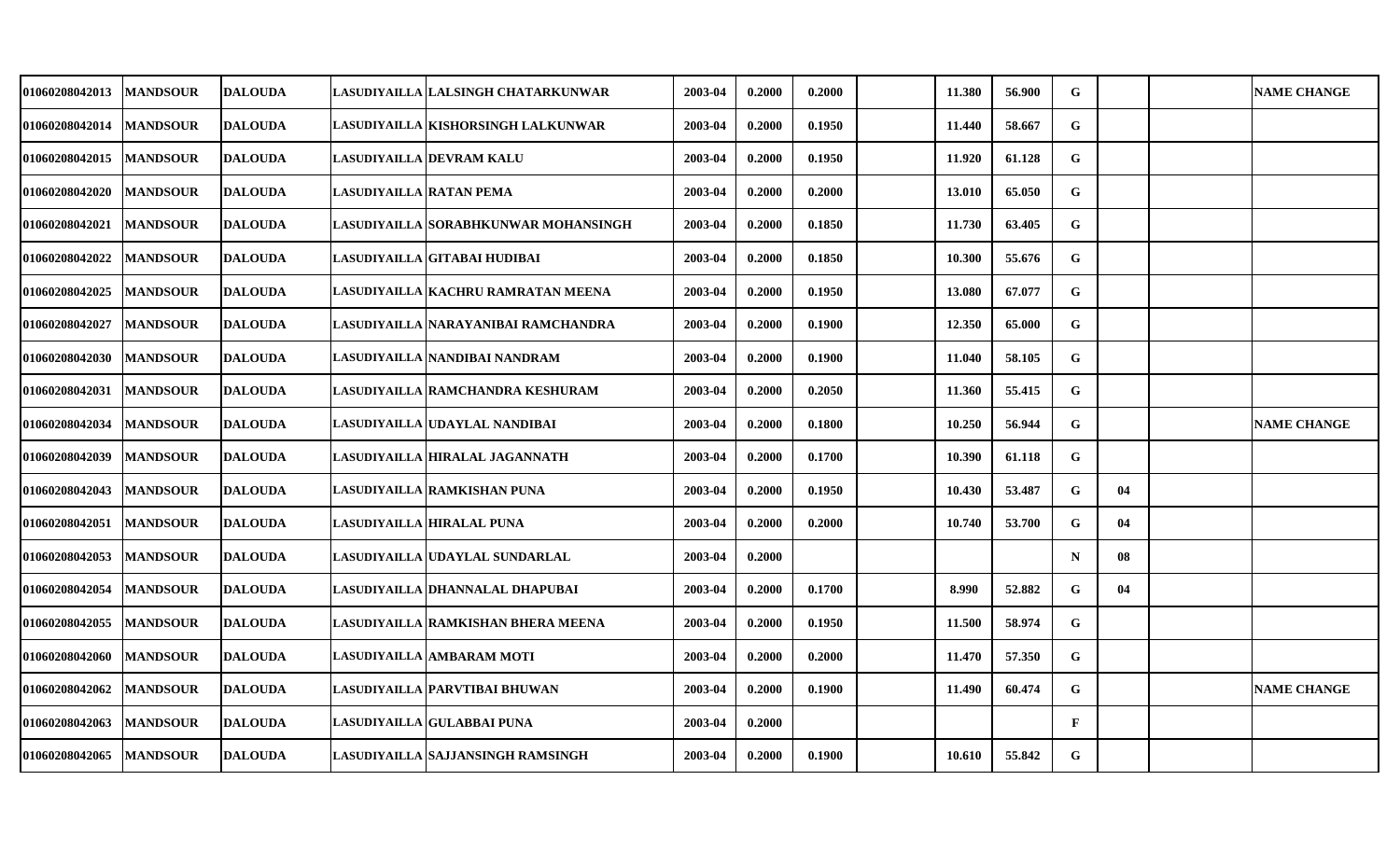| 01060208042070 | <b>MANDSOUR</b> | <b>DALOUDA</b> |               | LASUDIYAILLA   KANHAIYALAL BHUWAN  | 2003-04 | 0.2000 | 0.1900 | 11.030 | 58.053 | G         |    |                                 |
|----------------|-----------------|----------------|---------------|------------------------------------|---------|--------|--------|--------|--------|-----------|----|---------------------------------|
| 01060208042071 | <b>MANDSOUR</b> | <b>DALOUDA</b> |               | LASUDIYAILLA JUJHAR GOPAL          | 2003-04 | 0.2000 | 0.1700 | 10.760 | 63.294 | G         |    |                                 |
| 01060208042073 | <b>MANDSOUR</b> | <b>DALOUDA</b> |               | LASUDIYAILLA ONKARLAL GANGABAI     | 2003-04 | 0.2000 | 0.1950 | 10.920 | 56.000 | G         |    |                                 |
| 01060208042074 | <b>MANDSOUR</b> | <b>DALOUDA</b> |               | LASUDIYAILLA DEVRAM BHERA          | 2003-04 | 0.2000 | 0.1850 | 10.500 | 56.757 | G         |    |                                 |
| 01060208042077 | <b>MANDSOUR</b> | <b>DALOUDA</b> |               | LASUDIYAILLA KANHAIYALAL CHAMPALAL | 2003-04 | 0.2000 | 0.2000 | 11.830 | 59.150 | G         |    |                                 |
| 01060208042081 | <b>MANDSOUR</b> | <b>DALOUDA</b> |               | LASUDIYAILLA AMRIBAI NANDIBAI      | 2003-04 | 0.2000 | 0.2000 | 12.090 | 60.450 | G         |    |                                 |
| 01060208042085 | <b>MANDSOUR</b> | <b>DALOUDA</b> |               | <b>LASUDIYAILLA PUSHKAR HEMRAJ</b> | 2003-04 | 0.2000 | 0.2100 | 11.330 | 53.952 | G         | 04 | RANSFER/DEGANWMALI MANDSOR I DI |
| 01060208043001 | <b>MANDSOUR</b> | <b>DALOUDA</b> | <b>SARSOD</b> | <b>GORDHAN PARMANAND</b>           | 2003-04 | 0.2000 | 0.1950 | 10.360 | 53.128 | G         | 04 |                                 |
| 01060208043002 | <b>MANDSOUR</b> | <b>DALOUDA</b> | <b>SARSOD</b> | <b>CHAMPALAL KESHURAM</b>          | 2003-04 | 0.2000 | 0.1850 | 10.260 | 55.459 | G         |    |                                 |
| 01060208043004 | <b>MANDSOUR</b> | <b>DALOUDA</b> | <b>SARSOD</b> | <b>RAMCHANDRA HIRALAL</b>          | 2003-04 | 0.2000 | 0.1950 | 11.250 | 57.692 | G         |    |                                 |
| 01060208043005 | <b>MANDSOUR</b> | <b>DALOUDA</b> | <b>SARSOD</b> | <b>MOTILAL KALURAM</b>             | 2003-04 | 0.2000 | 0.1950 | 11.460 | 58.769 | G         |    |                                 |
| 01060208043007 | <b>MANDSOUR</b> | <b>DALOUDA</b> | <b>SARSOD</b> | <b>BHAGIRATH KALURAM</b>           | 2003-04 | 0.2000 | 0.1950 | 11.760 | 60.308 | G         |    |                                 |
| 01060208043010 | <b>MANDSOUR</b> | <b>DALOUDA</b> | <b>SARSOD</b> | <b>RAMCHANDRA TORIRAM</b>          | 2003-04 | 0.2000 | 0.1800 | 11.110 | 61.722 | G         |    |                                 |
| 01060208043012 | <b>MANDSOUR</b> | <b>DALOUDA</b> | <b>SARSOD</b> | <b>RAMPRASAD GOVINDRAM</b>         | 2003-04 | 0.2000 | 0.0500 | 2.910  | 58.200 | G         |    |                                 |
| 01060208043015 | <b>MANDSOUR</b> | <b>DALOUDA</b> | <b>SARSOD</b> | <b>BALMUKAND DHAPUBAI</b>          | 2003-04 | 0.2000 | 0.2000 | 11.500 | 57.500 | G         |    |                                 |
| 01060208043017 | <b>MANDSOUR</b> | <b>DALOUDA</b> | <b>SARSOD</b> | MOTILAL KALU GAYRI                 | 2003-04 | 0.2000 | 0.1500 | 9.230  | 61.533 | G         |    |                                 |
| 01060208043019 | <b>MANDSOUR</b> | <b>DALOUDA</b> | <b>SARSOD</b> | <b>NAHAR BAGDIRAM</b>              | 2003-04 | 0.2000 | 0.1850 | 9.820  | 53.081 | ${\bf G}$ | 04 |                                 |
| 01060208043022 | <b>MANDSOUR</b> | <b>DALOUDA</b> | <b>SARSOD</b> | <b>HIRALAL UDAYRAM</b>             | 2003-04 | 0.2000 | 0.1950 | 11.810 | 60.564 | G         |    |                                 |
| 01060208043025 | <b>MANDSOUR</b> | <b>DALOUDA</b> | <b>SARSOD</b> | <b>SALAGRAM KASHIRAM</b>           | 2003-04 | 0.2000 | 0.2000 | 11.540 | 57.700 | G         |    |                                 |
| 01060208043026 | <b>MANDSOUR</b> | <b>DALOUDA</b> | <b>SARSOD</b> | <b>SHANTILAL DHANRAJ</b>           | 2003-04 | 0.2000 | 0.1800 | 10.870 | 60.389 | G         |    | <b>NAME CHANGE</b>              |
| 01060208043029 | <b>MANDSOUR</b> | <b>DALOUDA</b> | <b>SARSOD</b> | JAMNABAI RAMRATAN                  | 2003-04 | 0.2000 | 0.1900 | 11.180 | 58.842 | G         |    |                                 |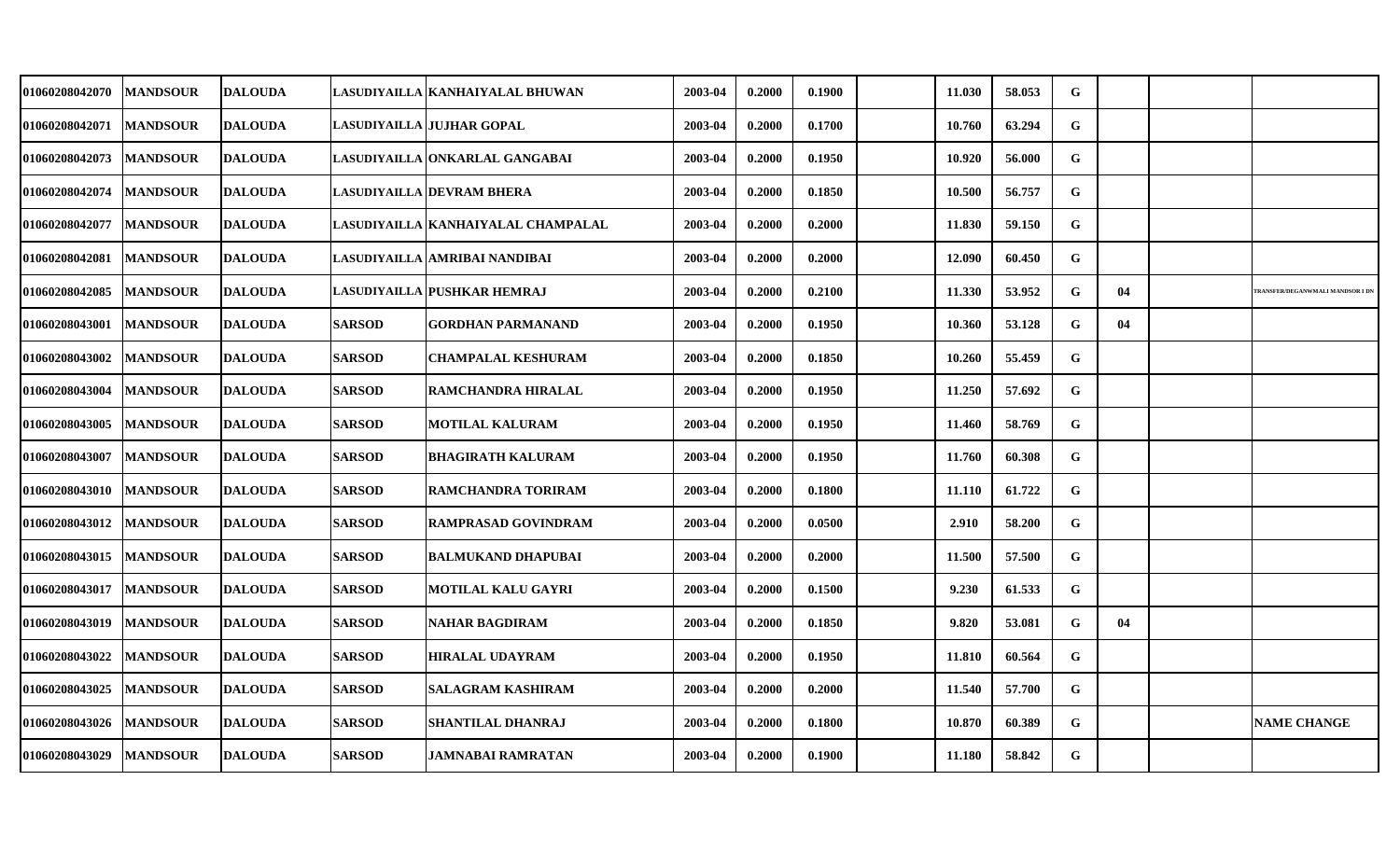| <b>01060208043034</b> | <b>MANDSOUR</b> | <b>IDALOUDA</b> | <b>SARSOD</b> | HANSRAJ GULABBAI           | 2003-04 | 0.2000 | 0.1000 | 5.970  | 59.700 | G           |    |                    |
|-----------------------|-----------------|-----------------|---------------|----------------------------|---------|--------|--------|--------|--------|-------------|----|--------------------|
| 01060208043039        | <b>MANDSOUR</b> | <b>DALOUDA</b>  | <b>SARSOD</b> | <b>HIRALAL CHAMPALAL</b>   | 2003-04 | 0.2000 | 0.0850 | 5.160  | 60.706 | G           |    |                    |
| <b>01060208043043</b> | <b>MANDSOUR</b> | <b>DALOUDA</b>  | <b>SARSOD</b> | <b>GULABBAI DHURA</b>      | 2003-04 | 0.2000 | 0.2000 | 12.320 | 61.600 | G           |    | <b>NAME CHANGE</b> |
| <b>01060208043044</b> | <b>MANDSOUR</b> | <b>DALOUDA</b>  | <b>SARSOD</b> | <b>SHRILAL TORARAM</b>     | 2003-04 | 0.2000 | 0.2000 | 11.880 | 59.400 | G           |    |                    |
| <b>01060208043045</b> | <b>MANDSOUR</b> | <b>DALOUDA</b>  | <b>SARSOD</b> | RAMNARAYAN BHAGWAN         | 2003-04 | 0.2000 | 0.1950 | 10.910 | 55.949 | G           |    |                    |
| 01060208043049        | <b>MANDSOUR</b> | <b>DALOUDA</b>  | <b>SARSOD</b> | <b>GANGABAI RAMRATAN</b>   | 2003-04 | 0.2000 | 0.1400 | 8.060  | 57.571 | G           |    |                    |
| 01060208043050        | <b>MANDSOUR</b> | <b>DALOUDA</b>  | <b>SARSOD</b> | <b>MANGILAL KESHURAM</b>   | 2003-04 | 0.2000 | 0.2000 | 11.000 | 55.000 | G           |    |                    |
| 01060208043055        | <b>MANDSOUR</b> | <b>DALOUDA</b>  | <b>SARSOD</b> | <b>KASTURCHAND HARIRAM</b> | 2003-04 | 0.2000 | 0.1950 | 10.720 | 54.974 | G           |    |                    |
| 01060208043057        | <b>MANDSOUR</b> | <b>DALOUDA</b>  | <b>SARSOD</b> | <b>BHAGIRATH PANNALAL</b>  | 2003-04 | 0.2000 | 0.2000 | 10.840 | 54.200 | G           |    | <b>NAME CHANGE</b> |
| 01060208043058        | <b>MANDSOUR</b> | <b>DALOUDA</b>  | <b>SARSOD</b> | <b>ASHARAM KALU</b>        | 2003-04 | 0.2000 | 0.1950 | 11.590 | 59.436 | G           |    |                    |
| <b>01060208043059</b> | <b>MANDSOUR</b> | <b>DALOUDA</b>  | <b>SARSOD</b> | RATANBAI LAKHAMA           | 2003-04 | 0.2000 | 0.2000 | 11.510 | 57.550 | G           | 09 | <b>NAME CHANGE</b> |
| <b>01060208043062</b> | <b>MANDSOUR</b> | <b>DALOUDA</b>  | <b>SARSOD</b> | <b>BHERULAL LAXMAN</b>     | 2003-04 | 0.2000 | 0.1800 | 10.500 | 58.333 | G           |    |                    |
| 01060208043063        | <b>MANDSOUR</b> | <b>DALOUDA</b>  | <b>SARSOD</b> | PARMANAND MISHRILAL        | 2003-04 | 0.2000 | 0.2000 | 11.990 | 59.950 | G           |    |                    |
| 01060208043064        | <b>MANDSOUR</b> | <b>DALOUDA</b>  | <b>SARSOD</b> | PRATHVIRAJ KISHAN          | 2003-04 | 0.2000 | 0.1950 | 10.970 | 56.256 | G           |    |                    |
| 01060208043067        | <b>MANDSOUR</b> | <b>DALOUDA</b>  | <b>SARSOD</b> | <b>BALARAM KASHIRAM</b>    | 2003-04 | 0.2000 | 0.1900 | 10.840 | 57.053 | G           |    |                    |
| <b>01060208043070</b> | <b>MANDSOUR</b> | <b>DALOUDA</b>  | <b>SARSOD</b> | KANHAIYALAL SURATRAM       | 2003-04 | 0.2000 | 0.1050 | 5.510  | 52.476 | G           | 04 |                    |
| 01060208043071        | <b>MANDSOUR</b> | <b>DALOUDA</b>  | <b>SARSOD</b> | RAMCHANDRA MANGILAL        | 2003-04 | 0.2000 | 0.1850 | 11.770 | 63.622 | $\mathbf G$ |    |                    |
| 01060208043073        | <b>MANDSOUR</b> | <b>DALOUDA</b>  | <b>SARSOD</b> | <b>BHUWAN LAKHMA</b>       | 2003-04 | 0.2000 | 0.2000 | 11.940 | 59.700 | G           |    |                    |
| 01060208043076        | <b>MANDSOUR</b> | <b>DALOUDA</b>  | <b>SARSOD</b> | RAMKISHAN KESHURAM         | 2003-04 | 0.2000 | 0.1500 | 9.340  | 62.267 | G           |    |                    |
| 01060208043080        | <b>MANDSOUR</b> | <b>DALOUDA</b>  | <b>SARSOD</b> | <b>BASANTILAL MOTILAL</b>  | 2003-04 | 0.2000 | 0.1000 | 6.160  | 61.600 | G           |    |                    |
| 01060208043084        | <b>MANDSOUR</b> | <b>DALOUDA</b>  | <b>SARSOD</b> | VARDICHAND NANDA           | 2003-04 | 0.2000 | 0.1900 | 4.450  | 23.421 | G           | 04 |                    |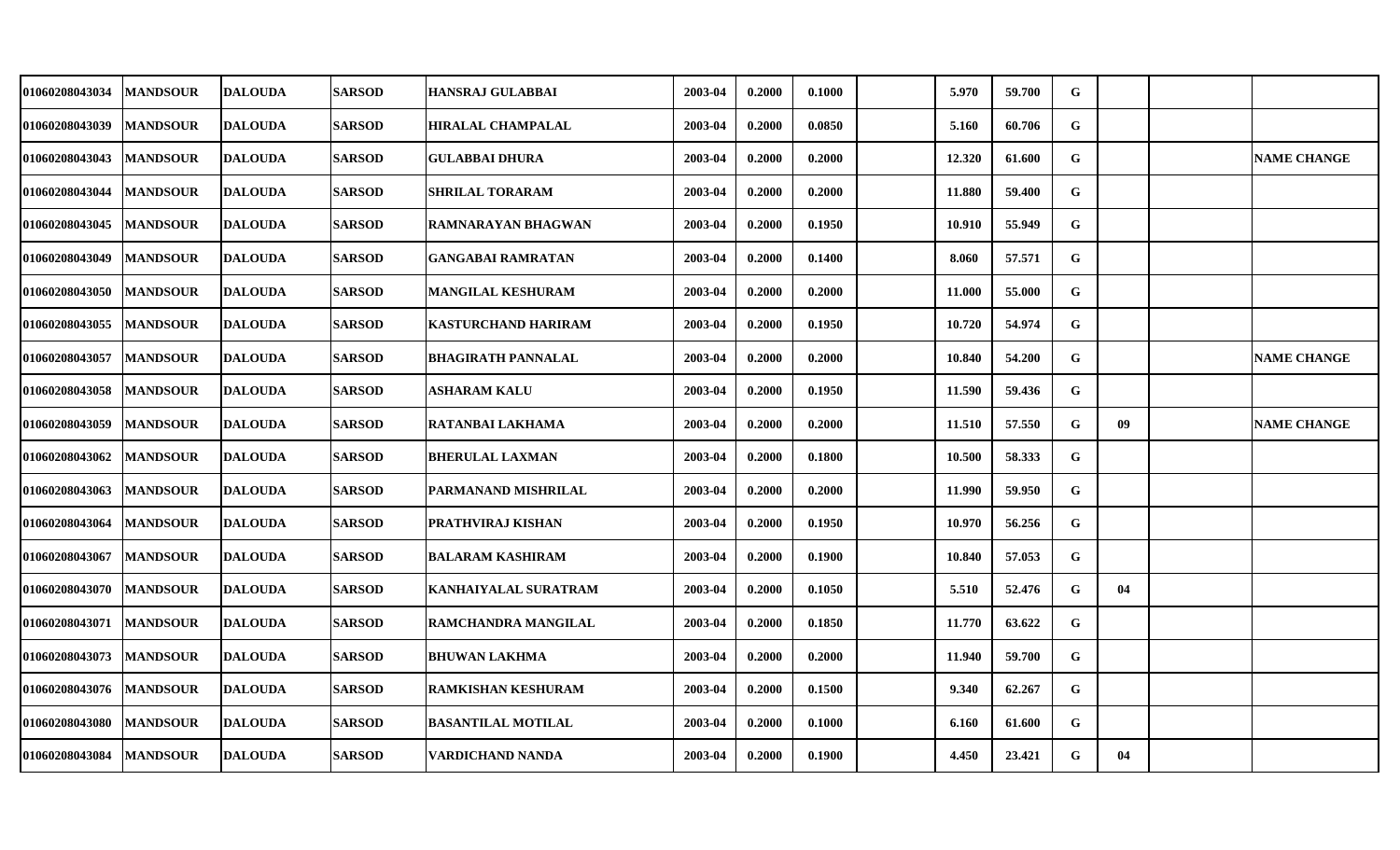| 01060208043085            | <b>MANDSOUR</b> | <b>DALOUDA</b> | <b>SARSOD</b> | <b>BALARAM LAXMAN</b>      | 2003-04 | 0.2000 | 0.1450 | 8.260  | 56.966 | G |    |                |                       |
|---------------------------|-----------------|----------------|---------------|----------------------------|---------|--------|--------|--------|--------|---|----|----------------|-----------------------|
| 01060208043089            | <b>MANDSOUR</b> | <b>DALOUDA</b> | <b>SARSOD</b> | SUNDARLAL HIRALAL          | 2003-04 | 0.2000 | 0.1950 | 11.540 | 59.179 | G |    |                |                       |
| 01060208043091            | <b>MANDSOUR</b> | <b>DALOUDA</b> | <b>SARSOD</b> | PARMANAND SHOBHARAM        | 2003-04 | 0.2000 | 0.1850 | 10.240 | 55.351 | G |    |                |                       |
| 01060208043092            | <b>MANDSOUR</b> | <b>DALOUDA</b> | <b>SARSOD</b> | KANCHANBAI DULICHAND       | 2003-04 | 0.2000 | 0.2000 | 12.070 | 60.350 | G |    |                |                       |
| 01060208043095            | <b>MANDSOUR</b> | <b>DALOUDA</b> | <b>SARSOD</b> | RUKMANIBAI TOLARAM         | 2003-04 | 0.2000 | 0.1950 | 12.250 | 62.821 | G |    |                |                       |
| 01060208043096            | <b>MANDSOUR</b> | <b>DALOUDA</b> | <b>SARSOD</b> | <b>BALARAM CHUNNILAL</b>   | 2003-04 | 0.2000 | 0.2050 | 11.980 | 58.439 | G |    |                |                       |
| 01060208043097            | <b>MANDSOUR</b> | <b>DALOUDA</b> | <b>SARSOD</b> | JAGDISHCHANDRA KHYALIRAM   | 2003-04 | 0.2000 | 0.1950 | 12.520 | 64.205 | G |    |                |                       |
| 01060208043102            | <b>MANDSOUR</b> | <b>DALOUDA</b> | <b>SARSOD</b> | PARMANAND FULCHAND         | 2003-04 | 0.2000 | 0.2000 | 11.260 | 56.300 | G |    |                |                       |
| 01060208043107            | <b>MANDSOUR</b> | <b>DALOUDA</b> | <b>SARSOD</b> | SAJJANBAI DHANRAJ          | 2003-04 | 0.2000 | 0.1700 | 10.250 | 60.294 | G |    |                |                       |
| 01060208043109            | <b>MANDSOUR</b> | <b>DALOUDA</b> | <b>SARSOD</b> | CHUNNIBAI DARAVBAI         | 2003-04 | 0.2000 | 0.1900 | 10.830 | 57.000 | G |    |                |                       |
| 01060208043110            | <b>MANDSOUR</b> | <b>DALOUDA</b> | <b>SARSOD</b> | SUHAGBAI ONKARLAL          | 2003-04 | 0.2000 | 0.1850 | 10.560 | 57.081 | G |    |                |                       |
| 01060208043111            | <b>MANDSOUR</b> | <b>DALOUDA</b> | <b>SARSOD</b> | ASHARAM NANDRAM            | 2003-04 | 0.2000 | 0.1950 | 12.170 | 62.410 | G |    |                |                       |
| 01060208043113            | <b>MANDSOUR</b> | <b>DALOUDA</b> | <b>SARSOD</b> | <b>BALARAM NANDA</b>       | 2003-04 | 0.2000 | 0.1950 | 11.080 | 56.821 | G |    |                |                       |
| 01060208043115            | <b>MANDSOUR</b> | <b>DALOUDA</b> | <b>SARSOD</b> | <b>BALARAM RAMCHANDRA</b>  | 2003-04 | 0.2000 | 0.1900 | 11.540 | 60.737 | G |    |                |                       |
| 01060208043117            | <b>MANDSOUR</b> | <b>DALOUDA</b> | <b>SARSOD</b> | <b>BHANWARLAL VENIRAM</b>  | 2003-04 | 0.2000 | 0.2000 | 12.720 | 63.600 | G |    |                |                       |
| 01060208043118            | <b>MANDSOUR</b> | <b>DALOUDA</b> | <b>SARSOD</b> | <b>BHERULAL PRATHVIRAJ</b> | 2003-04 | 0.2000 | 0.1950 | 10.870 | 55.744 | G |    |                |                       |
| 01060208043119            | <b>MANDSOUR</b> | <b>DALOUDA</b> | <b>SARSOD</b> | CHUNNILAL MATHURALAL       | 2003-04 | 0.2000 | 0.0950 | 6.270  | 66.000 | G |    |                |                       |
| 01060208043120            | <b>MANDSOUR</b> | <b>DALOUDA</b> | <b>SARSOD</b> | <b>DEVRAM SURATRAM</b>     | 2003-04 | 0.2000 | 0.2000 | 11.870 | 59.350 | G |    |                |                       |
| 01060208043122            | <b>MANDSOUR</b> | <b>DALOUDA</b> | <b>SARSOD</b> | HIRALAL PRATHVIRAJ         | 2003-04 | 0.2000 | 0.1650 | 8.370  | 50.727 | G | 04 |                |                       |
| 01060208043125            | <b>MANDSOUR</b> | <b>DALOUDA</b> | <b>SARSOD</b> | <b>JAGDISH RAMKISHAN</b>   | 2003-04 | 0.2000 | 0.1950 | 11.130 | 57.077 | G |    |                |                       |
| 01060208043126   MANDSOUR |                 | <b>DALOUDA</b> | <b>SARSOD</b> | JHAMKUBAI CHATARBHUJ       | 2003-04 | 0.2000 | 0.2000 | 11.860 | 59.300 | G |    | 01060208029054 | TRANSFER/RICHALALMUHA |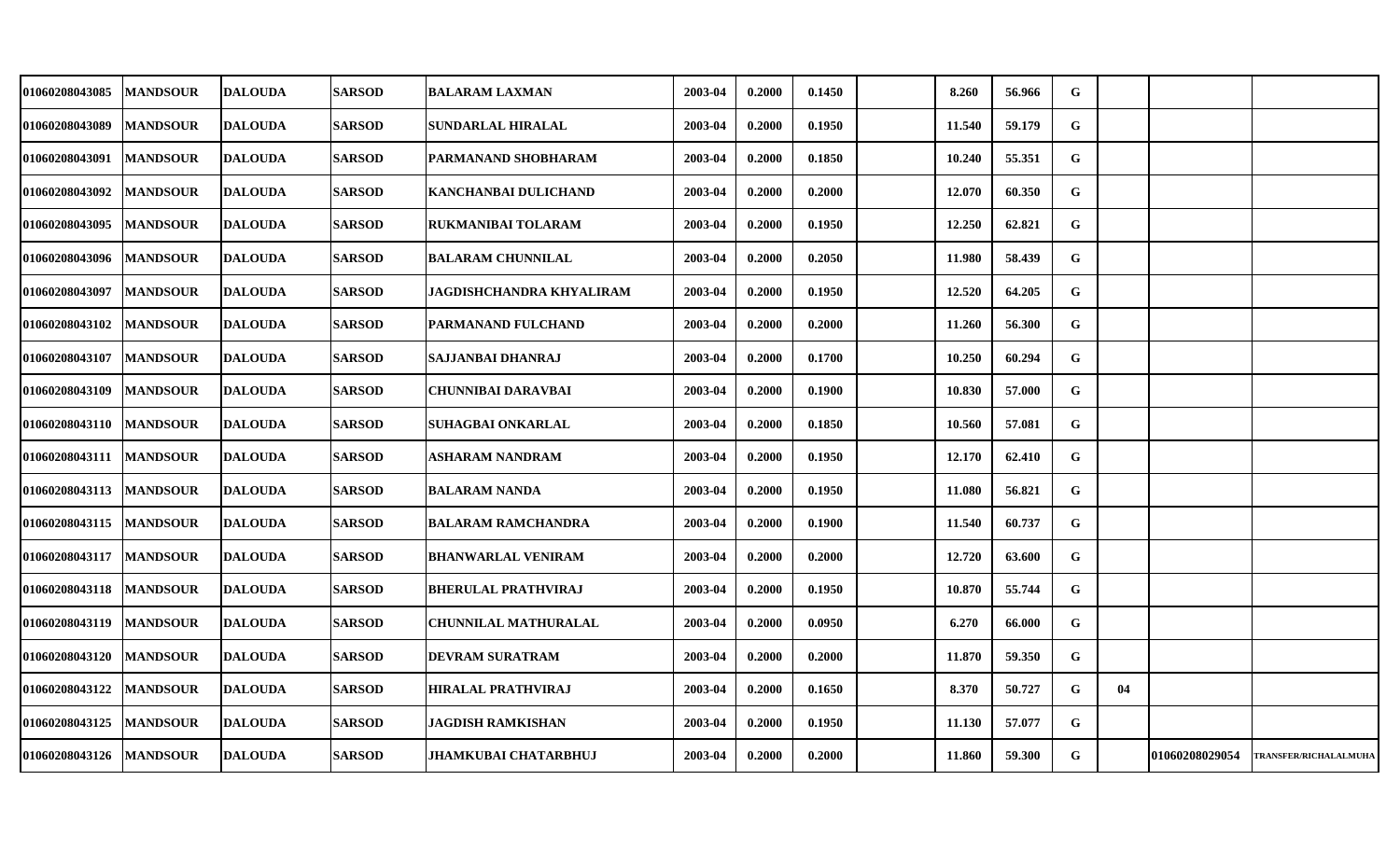| 01060208043128 | <b>MANDSOUR</b> | <b>DALOUDA</b> | <b>SARSOD</b> | KAMALSINGH SAJJANSINGH                   | 2003-04 | 0.2000 | 0.1950 | 11.680       | 59.897 | G |    |  |
|----------------|-----------------|----------------|---------------|------------------------------------------|---------|--------|--------|--------------|--------|---|----|--|
| 01060208043130 | <b>MANDSOUR</b> | <b>DALOUDA</b> | <b>SARSOD</b> | <b>LALSINGH MANGUSINGH</b>               | 2003-04 | 0.2000 | 0.1900 | <b>3.330</b> | 17.526 | G | 04 |  |
| 01060208043131 | <b>MANDSOUR</b> | <b>DALOUDA</b> | <b>SARSOD</b> | LAXMINARAYAN BALARAM                     | 2003-04 | 0.2000 | 0.1800 | 11.280       | 62.667 | G |    |  |
| 01060208043132 | <b>MANDSOUR</b> | <b>DALOUDA</b> | <b>SARSOD</b> | LAXMINARAYAN TULSIRAM                    | 2003-04 | 0.2000 | 0.1950 | 11.690       | 59.949 | G |    |  |
| 01060208043133 | <b>MANDSOUR</b> | <b>DALOUDA</b> | <b>SARSOD</b> | <b>LILABAI CHENRAM</b>                   | 2003-04 | 0.2000 | 0.1850 | 10.980       | 59.351 | G |    |  |
| 01060208043134 | <b>MANDSOUR</b> | <b>DALOUDA</b> | <b>SARSOD</b> | <b>MANGILAL RAMLAL</b>                   | 2003-04 | 0.2000 | 0.1400 | 8.020        | 57.286 | G |    |  |
| 01060208043135 | <b>MANDSOUR</b> | <b>DALOUDA</b> | <b>SARSOD</b> | <b>NANALAL BHERULAL</b>                  | 2003-04 | 0.2000 | 0.2000 | 11.780       | 58.900 | G |    |  |
| 01060208043137 | <b>MANDSOUR</b> | <b>DALOUDA</b> | <b>SARSOD</b> | PARMANAND MOTI                           | 2003-04 | 0.2000 | 0.2000 | 11.910       | 59.550 | G |    |  |
| 01060208043138 | <b>MANDSOUR</b> | <b>DALOUDA</b> | <b>SARSOD</b> | PUNAMCHAND LAXMIRAM                      | 2003-04 | 0.2000 | 0.0450 | 2.720        | 60.444 | G |    |  |
| 01060208043140 | <b>MANDSOUR</b> | <b>DALOUDA</b> | <b>SARSOD</b> | RADHESHYAM CHAMPALAL                     | 2003-04 | 0.2000 | 0.1950 | 10.900       | 55.897 | G |    |  |
| 01060208043142 | <b>MANDSOUR</b> | <b>DALOUDA</b> | <b>SARSOD</b> | RAMCHANDRA CHABILAL                      | 2003-04 | 0.2000 | 0.2050 | 11.900       | 58.049 | G |    |  |
| 01060208043143 | <b>MANDSOUR</b> | <b>DALOUDA</b> | <b>SARSOD</b> | <b>RAMESHWAR RAMLAL</b>                  | 2003-04 | 0.2000 | 0.1750 | 10.220       | 58.400 | G |    |  |
| 01060208043144 | <b>MANDSOUR</b> | <b>DALOUDA</b> | <b>SARSOD</b> | <b>RAMGOPAL GENDALAL</b>                 | 2003-04 | 0.2000 | 0.1950 | 11.940       | 61.231 | G |    |  |
| 01060208043146 | <b>MANDSOUR</b> | <b>DALOUDA</b> | <b>SARSOD</b> | RAMKANHYABAI DULICHAND                   | 2003-04 | 0.2000 | 0.1550 | 8.950        | 57.742 | G |    |  |
| 01060208043148 | <b>MANDSOUR</b> | <b>DALOUDA</b> | <b>SARSOD</b> | <b>SHAMBHUSINGH NIRBHAYSINGH</b>         | 2003-04 | 0.2000 | 0.1900 | 11.980       | 63.053 | G |    |  |
| 01060208043149 | <b>MANDSOUR</b> | <b>DALOUDA</b> | <b>SARSOD</b> | UDEYLAL BHERULAL                         | 2003-04 | 0.2000 | 0.1850 | 10.620       | 57.405 | G |    |  |
| 01060208043151 | <b>MANDSOUR</b> | <b>DALOUDA</b> | <b>SARSOD</b> | <b>JADURAM NANURAM</b>                   | 2003-04 | 0.2000 | 0.1100 | 7.060        | 64.182 | G |    |  |
| 01060208044005 | <b>MANDSOUR</b> | <b>DALOUDA</b> |               | <b>GURADIYASHAH BHERULAL BHAGIRATH</b>   | 2003-04 | 0.2000 | 0.1150 | 7.000        | 60.870 | G |    |  |
| 01060208044007 | <b>MANDSOUR</b> | <b>DALOUDA</b> |               | <b>GURADIYASHAH DEVILAL PANNALAL</b>     | 2003-04 | 0.2000 | 0.1950 | 12.030       | 61.692 | G |    |  |
| 01060208044011 | <b>MANDSOUR</b> | <b>DALOUDA</b> |               | GURADIYASHAH AMBARAM SHOBHARAM           | 2003-04 | 0.2000 | 0.1900 | 10.780       | 56.737 | G | 09 |  |
| 01060208044013 | <b>MANDSOUR</b> | <b>DALOUDA</b> |               | <b>GURADIYASHAH BHUWANSINGH FUNDALAL</b> | 2003-04 | 0.2000 | 0.1850 | 10.770       | 58.216 | G |    |  |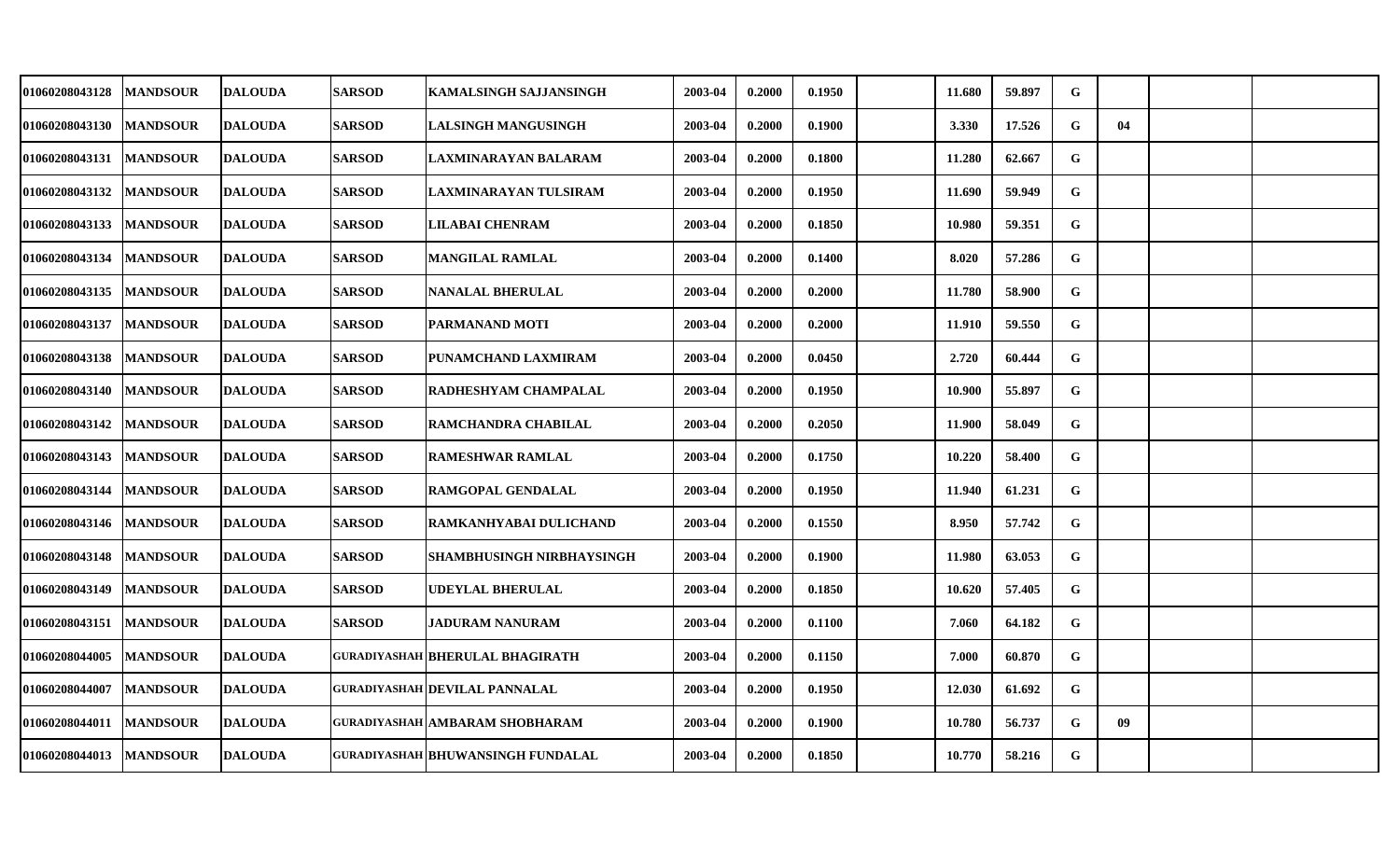| 01060208044017        | <b>MANDSOUR</b> | <b>DALOUDA</b> | GURADIYASHAH MANGU NATHU BAGARI           | 2003-04 | 0.2000 | 0.1850 | 9.910  | 53.568 | G | 04 |                |  |
|-----------------------|-----------------|----------------|-------------------------------------------|---------|--------|--------|--------|--------|---|----|----------------|--|
| 01060208044019        | <b>MANDSOUR</b> | <b>DALOUDA</b> | <b>GURADIYASHAH SHANKARLAL DHURA</b>      | 2003-04 | 0.2000 | 0.2000 | 11.490 | 57.450 | G |    |                |  |
| <b>01060208044020</b> | <b>MANDSOUR</b> | <b>DALOUDA</b> | <b>GURADIYASHAH BHUWANILAL BHERULAL</b>   | 2003-04 | 0.2000 | 0.1350 | 8.580  | 63.556 | G |    |                |  |
| <b>01060208044021</b> | <b>MANDSOUR</b> | <b>DALOUDA</b> | <b>GURADIYASHAH DEVA SUKHKA</b>           | 2003-04 | 0.2000 | 0.1900 | 10.930 | 57.526 | G |    |                |  |
| <b>01060208044022</b> | <b>MANDSOUR</b> | <b>DALOUDA</b> | <b>GURADIYASHAH KESHRIMAL JAGANNATH</b>   | 2003-04 | 0.2000 | 0.1500 | 8.670  | 57.800 | G |    |                |  |
| 01060208044024        | <b>MANDSOUR</b> | <b>DALOUDA</b> | GURADIYASHAH RAMCHANDRA BHAGIRATH         | 2003-04 | 0.2000 | 0.2000 | 12.460 | 62.300 | G |    |                |  |
| <b>01060208044026</b> | <b>MANDSOUR</b> | <b>DALOUDA</b> | <b>GURADIYASHAH RODA DHANNA GAYRI</b>     | 2003-04 | 0.2000 | 0.1900 | 11.320 | 59.579 | G |    |                |  |
| <b>01060208044027</b> | <b>MANDSOUR</b> | <b>DALOUDA</b> | <b>GURADIYASHAH MANGU GAMERA</b>          | 2003-04 | 0.2000 | 0.1900 | 10.780 | 56.737 | G |    |                |  |
| <b>01060208044029</b> | <b>MANDSOUR</b> | <b>DALOUDA</b> | GURADIYASHAH KAMLABAI BHAGATRAM           | 2003-04 | 0.2000 | 0.1700 | 10.780 | 63.412 | G |    |                |  |
| 01060208044036        | <b>MANDSOUR</b> | <b>DALOUDA</b> | <b>GURADIYASHAH MANGILAL PURA</b>         | 2003-04 | 0.2000 | 0.0800 | 4.590  | 57.375 | G |    |                |  |
| 01060208044037        | <b>MANDSOUR</b> | <b>DALOUDA</b> | GURADIYASHAH SHAMBHUSINGH KARANSINGH      | 2003-04 | 0.2000 | 0.1900 | 11.450 | 60.263 | G |    |                |  |
| <b>01060208044040</b> | <b>MANDSOUR</b> | <b>DALOUDA</b> | <b>GURADIYASHAH LACCHIRAM DHANNA</b>      | 2003-04 | 0.2000 | 0.1950 | 10.960 | 56.205 | G |    |                |  |
| <b>01060208044043</b> | <b>MANDSOUR</b> | <b>DALOUDA</b> | GURADIYASHAH RAMSUKH AMBARAM              | 2003-04 | 0.2000 | 0.1900 | 10.910 | 57.421 | G |    |                |  |
| <b>01060208044044</b> | <b>MANDSOUR</b> | <b>DALOUDA</b> | GURADIYASHAH RAJKUNWAR VIJAYSINGH         | 2003-04 | 0.2000 | 0.2000 | 11.710 | 58.550 | G |    |                |  |
| <b>01060208044046</b> | <b>MANDSOUR</b> | <b>DALOUDA</b> | <b>GURADIYASHAH NANALAL ONKARLAL</b>      | 2003-04 | 0.2000 | 0.2000 | 10.790 | 53.950 | G | 04 |                |  |
| <b>01060208044049</b> | <b>MANDSOUR</b> | <b>DALOUDA</b> | <b>GURADIYASHAH RADHAKISHAN TULSIRAM</b>  | 2003-04 | 0.2000 | 0.1950 | 11.050 | 56.667 | G | 09 |                |  |
| <b>01060208044051</b> | <b>MANDSOUR</b> | <b>DALOUDA</b> | <b>GURADIYASHAH GANESHRAM AMRA</b>        | 2003-04 | 0.2000 | 0.1950 | 12.400 | 63.590 | G |    |                |  |
| 01060208044052        | <b>MANDSOUR</b> | <b>DALOUDA</b> | <b>GURADIYASHAH ISHWARLAL RAMNARAYAN</b>  | 2003-04 | 0.2000 | 0.2000 | 12.280 | 61.400 | G |    | 01060208025166 |  |
| 01060208044055        | <b>MANDSOUR</b> | <b>DALOUDA</b> | <b>GURADIYASHAH UMMEDRAM KANHAIYALAL</b>  | 2003-04 | 0.2000 | 0.1950 | 11.750 | 60.256 | G |    |                |  |
| 01060208044056        | <b>MANDSOUR</b> | <b>DALOUDA</b> | <b>GURADIYASHAH BHANWARSINGH DHAPUBAI</b> | 2003-04 | 0.2000 | 0.2000 | 12.220 | 61.100 | G | 09 |                |  |
| <b>01060208044057</b> | <b>MANDSOUR</b> | <b>DALOUDA</b> | <b>GURADIYASHAH HARIRAM PYARA</b>         | 2003-04 | 0.2000 | 0.1950 | 11.030 | 56.564 | G |    |                |  |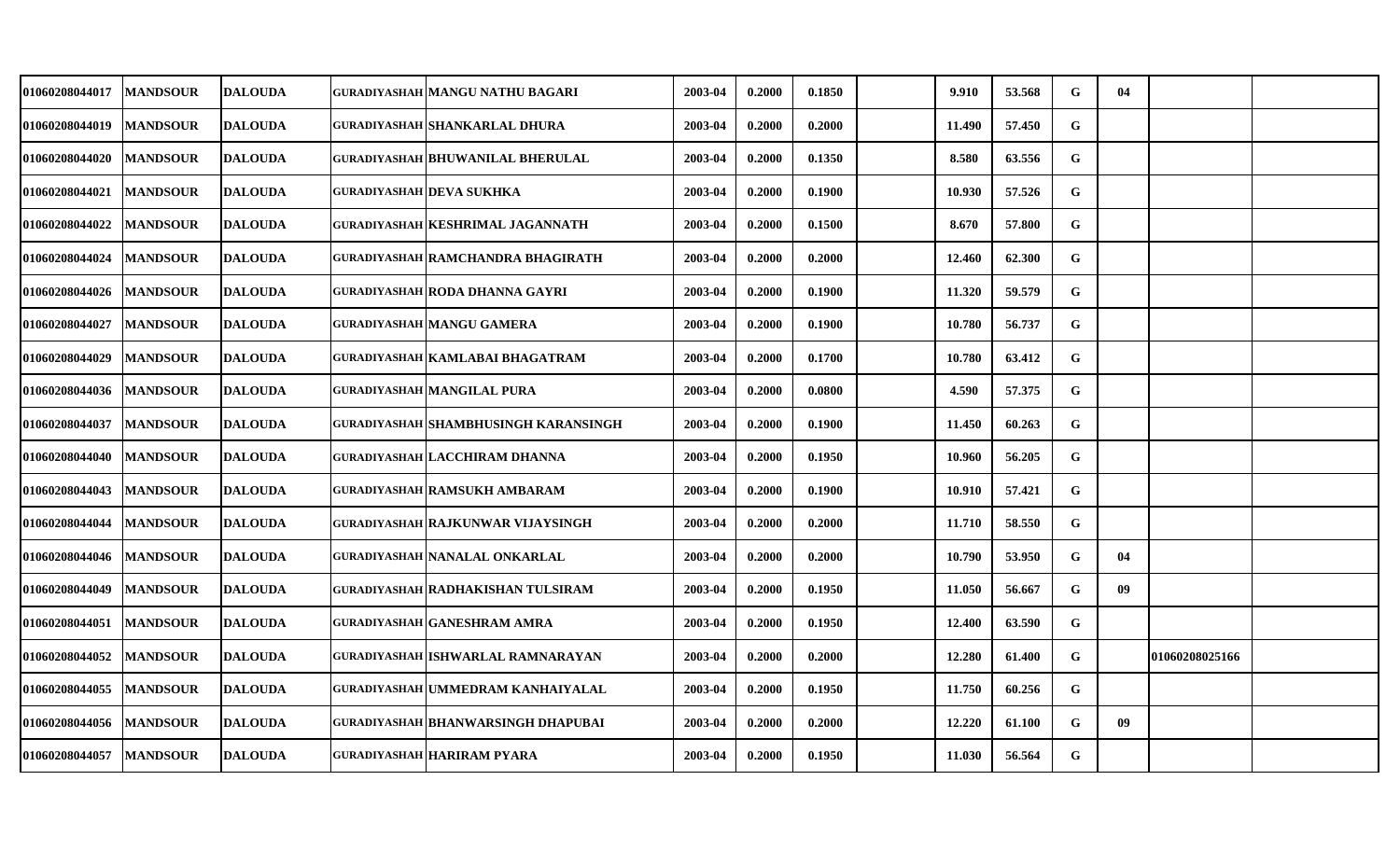| 01060208044060        | <b>MANDSOUR</b> | <b>DALOUDA</b> | GURADIYASHAH DHAPUBAI KISHAN             | 2003-04 | 0.2000 | 0.1800 | 10.750 | 59.722 | G           |    |                |                        |
|-----------------------|-----------------|----------------|------------------------------------------|---------|--------|--------|--------|--------|-------------|----|----------------|------------------------|
| 01060208044062        | <b>MANDSOUR</b> | <b>DALOUDA</b> | GURADIYASHAH MANGIBAI MANGILAL           | 2003-04 | 0.2000 | 0.1900 | 10.970 | 57.737 | $\mathbf G$ |    |                |                        |
| <b>01060208044065</b> | <b>MANDSOUR</b> | <b>DALOUDA</b> | GURADIYASHAH BASANTILAL GOVINDRAM        | 2003-04 | 0.2000 | 0.2000 | 11.090 | 55.450 | G           |    | 01060208043116 | <b>TRANSFER/SARSOD</b> |
| 01060208044066        | <b>MANDSOUR</b> | <b>DALOUDA</b> | <b>GURADIYASHAH BHAGIRATH MATHURALAL</b> | 2003-04 | 0.2000 | 0.2000 | 10.430 | 52.150 | G           | 04 | 01060208043100 |                        |
| 01060208044068        | <b>MANDSOUR</b> | <b>DALOUDA</b> | GURADIYASHAH GOPAL BALARAM               | 2003-04 | 0.2000 | 0.1900 | 10.410 | 54.789 | G           |    |                |                        |
| 01060208045001        | <b>MANDSOUR</b> | <b>DALOUDA</b> | <b>CHANDAKHEDI NANDRAM BAGDIRAM</b>      | 2003-04 | 0.2000 | 0.1300 | 8.080  | 62.154 | $\mathbf G$ |    |                |                        |
| 01060208045002        | <b>MANDSOUR</b> | <b>DALOUDA</b> | CHANDAKHEDI GOVERDHANLAL UMMEDRAM        | 2003-04 | 0.2000 | 0.1900 | 13.220 | 69.579 | G           |    |                |                        |
| 01060208045003        | <b>MANDSOUR</b> | <b>DALOUDA</b> | CHANDAKHEDI BALMUKUND GANESHRAM          | 2003-04 | 0.2000 | 0.1950 | 12.600 | 64.615 | G           |    |                |                        |
| 01060208045004        | <b>MANDSOUR</b> | <b>DALOUDA</b> | CHANDAKHEDI BHAGATRAM RUGHNATH           | 2003-04 | 0.2000 | 0.1300 | 7.660  | 58.923 | G           |    |                |                        |
| 01060208045005        | <b>MANDSOUR</b> | <b>DALOUDA</b> | CHANDAKHEDI SUNDARLAL UMMEDRAM           | 2003-04 | 0.2000 | 0.1900 | 12.110 | 63.737 | G           |    |                |                        |
| <b>01060208045006</b> | <b>MANDSOUR</b> | <b>DALOUDA</b> | CHANDAKHEDI AMBARAM SHOBHARAM            | 2003-04 | 0.2000 | 0.2000 | 12.650 | 63.250 | G           |    |                |                        |
| <b>01060208045007</b> | <b>MANDSOUR</b> | <b>DALOUDA</b> | CHANDAKHEDI RAMSURATBAI MANGILAL         | 2003-04 | 0.2000 | 0.1950 | 12.280 | 62.974 | G           |    |                | <b>NAME CHANGE</b>     |
| 01060208045009        | <b>MANDSOUR</b> | <b>DALOUDA</b> | CHANDAKHEDI RADHIBAI ONKARLAL            | 2003-04 | 0.2000 | 0.1800 | 11.270 | 62.611 | G           |    |                |                        |
| <b>01060208045010</b> | <b>MANDSOUR</b> | <b>DALOUDA</b> | CHANDAKHEDI DEVRAM RAJARAM               | 2003-04 | 0.2000 | 0.1500 | 9.150  | 61.000 | G           |    |                |                        |
| 01060208045012        | <b>MANDSOUR</b> | <b>DALOUDA</b> | <b>CHANDAKHEDI MADHU GULAB</b>           | 2003-04 | 0.2000 | 0.1900 | 11.090 | 58.368 | G           |    |                |                        |
| <b>01060208045015</b> | <b>MANDSOUR</b> | <b>DALOUDA</b> | CHANDAKHEDI RUGHNATH BHERULAL            | 2003-04 | 0.2000 | 0.1700 | 10.430 | 61.353 | G           |    |                |                        |
| 01060208045016        | <b>MANDSOUR</b> | <b>DALOUDA</b> | CHANDAKHEDI KODARSINGH NATHU             | 2003-04 | 0.2000 | 0.1850 | 11.090 | 59.946 | G           |    |                |                        |
| 01060208045018        | <b>MANDSOUR</b> | <b>DALOUDA</b> | CHANDAKHEDI KANSINGH LALSINGH            | 2003-04 | 0.2000 | 0.2000 | 11.670 | 58.350 | ${\bf G}$   |    |                |                        |
| 01060208045019        | <b>MANDSOUR</b> | <b>DALOUDA</b> | CHANDAKHEDI MADHOSINGH DEVISINGH         | 2003-04 | 0.2000 | 0.1650 | 9.250  | 56.061 | G           |    |                |                        |
| <b>01060208045020</b> | <b>MANDSOUR</b> | <b>DALOUDA</b> | CHANDAKHEDI BHAGIRATH DEWA               | 2003-04 | 0.2000 | 0.1950 | 11.490 | 58.923 | G           |    |                |                        |
| <b>01060208045022</b> | <b>MANDSOUR</b> | <b>DALOUDA</b> | CHANDAKHEDI MANGU BHANWARLAL             | 2003-04 | 0.2000 | 0.1800 | 11.880 | 66.000 | G           |    |                |                        |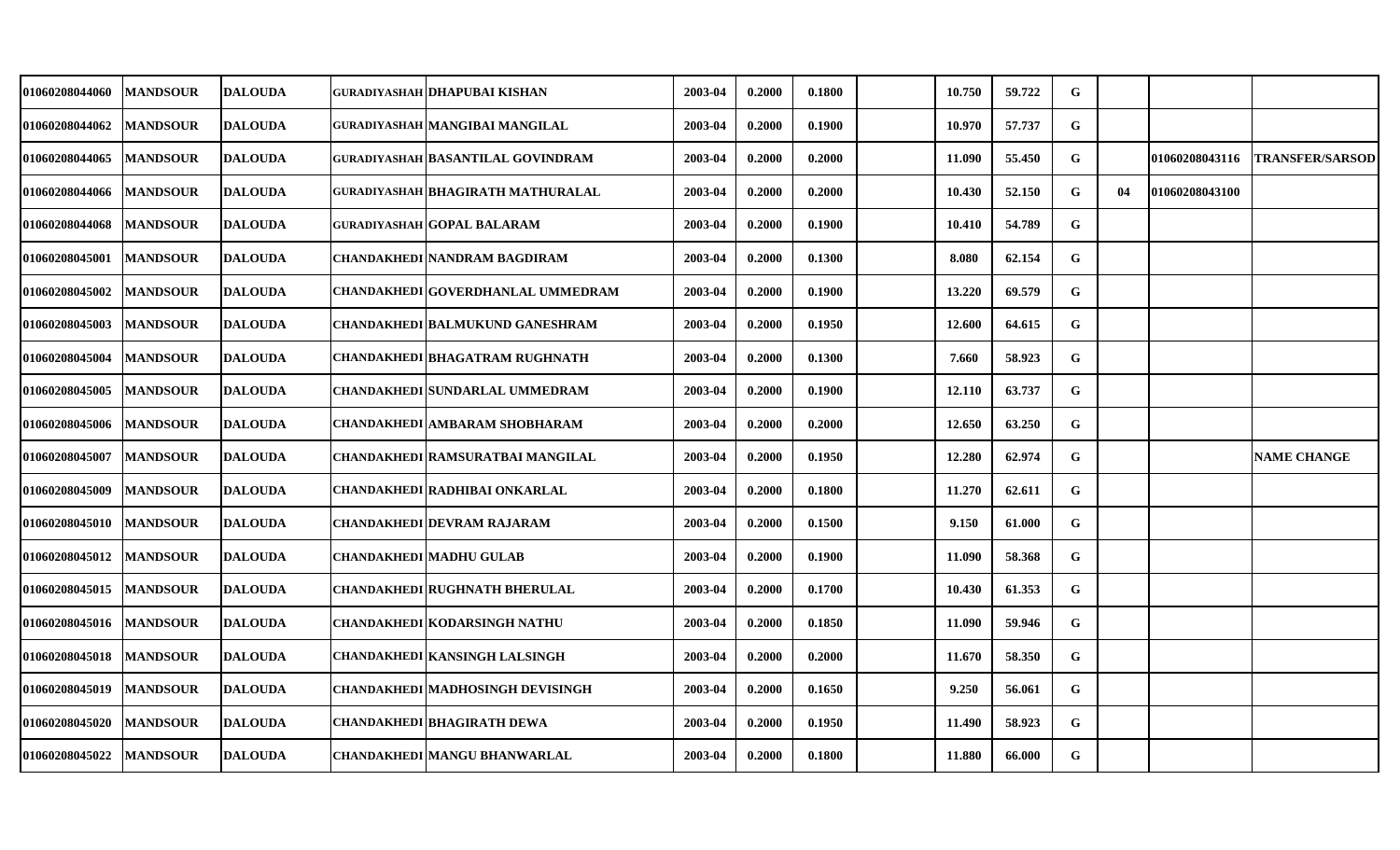| 01060208045023        | <b>MANDSOUR</b> | <b>DALOUDA</b> | CHANDAKHEDI   BHAGWANTIBAI KISHAN           | 2003-04 | 0.2000 | 0.1450 | 9.580  | 66.069 | G         |  |  |
|-----------------------|-----------------|----------------|---------------------------------------------|---------|--------|--------|--------|--------|-----------|--|--|
| <b>01060208045026</b> | <b>MANDSOUR</b> | <b>DALOUDA</b> | CHANDAKHEDI JAGDISH BHUWANJI                | 2003-04 | 0.2000 | 0.1900 | 11.060 | 58.211 | G         |  |  |
| <b>01060208045027</b> | <b>MANDSOUR</b> | <b>DALOUDA</b> | CHANDAKHEDI DEVKARAN KISHORRAM              | 2003-04 | 0.2000 | 0.2000 | 12.100 | 60.500 | G         |  |  |
| 01060208045028        | <b>MANDSOUR</b> | <b>DALOUDA</b> | <b>CHANDAKHEDI KRISHNAKUNWAR GOBARSINGH</b> | 2003-04 | 0.2000 | 0.2000 | 11.140 | 55.700 | G         |  |  |
| 01060208045030        | <b>MANDSOUR</b> | <b>DALOUDA</b> | CHANDAKHEDI BHARATRAM BHANWARLAL            | 2003-04 | 0.2000 | 0.1900 | 11.630 | 61.211 | G         |  |  |
| 01060208045033        | <b>MANDSOUR</b> | <b>DALOUDA</b> | <b>CHANDAKHEDI BHERUSINGH KHUMANSINGH</b>   | 2003-04 | 0.2000 | 0.1850 | 10.800 | 58.378 | G         |  |  |
| <b>01060208045037</b> | <b>MANDSOUR</b> | <b>DALOUDA</b> | CHANDAKHEDI DASHRATHLAL MATHURALAL          | 2003-04 | 0.2000 | 0.1850 | 10.600 | 57.297 | G         |  |  |
| 01060208045039        | <b>MANDSOUR</b> | <b>DALOUDA</b> | <b>CHANDAKHEDI PRABHULAL TARACHAND</b>      | 2003-04 | 0.2000 | 0.1900 | 11.110 | 58.473 | G         |  |  |
| <b>01060208045040</b> | <b>MANDSOUR</b> | <b>DALOUDA</b> | CHANDAKHEDI RESHAMKUNWAR NATHUSINGH         | 2003-04 | 0.2000 | 0.2000 | 11.510 | 57.550 | G         |  |  |
| 01060208045041        | <b>MANDSOUR</b> | <b>DALOUDA</b> | CHANDAKHEDI MOHANLAL HIRALAL                | 2003-04 | 0.2000 | 0.1750 | 10.150 | 58.000 | G         |  |  |
| 01060208045042        | <b>MANDSOUR</b> | <b>DALOUDA</b> | CHANDAKHEDI MANGILAL UMMEDRAM               | 2003-04 | 0.2000 | 0.1900 | 11.570 | 60.895 | G         |  |  |
| <b>01060208045044</b> | <b>MANDSOUR</b> | <b>DALOUDA</b> | <b>CHANDAKHEDI GANGARAM KALU</b>            | 2003-04 | 0.2000 | 0.1750 | 10.400 | 59.429 | ${\bf G}$ |  |  |
| 01060208045046        | <b>MANDSOUR</b> | <b>DALOUDA</b> | CHANDAKHEDI GORDHANLAL MOHANLAL             | 2003-04 | 0.2000 | 0.2000 | 12.280 | 61.400 | G         |  |  |
| 01060208045048        | <b>MANDSOUR</b> | <b>DALOUDA</b> | CHANDAKHEDI MUNNIBAI LAXMAN                 | 2003-04 | 0.2000 | 0.1800 | 10.560 | 58.667 | G         |  |  |
| 01060208045054        | <b>MANDSOUR</b> | <b>DALOUDA</b> | <b>CHANDAKHEDI NAHARSINGH NATHUSINGH</b>    | 2003-04 | 0.2000 | 0.1900 | 12.970 | 68.263 | G         |  |  |
| <b>01060208045055</b> | <b>MANDSOUR</b> | <b>DALOUDA</b> | <b>CHANDAKHEDI BHERULAL RAMA</b>            | 2003-04 | 0.2000 | 0.1950 | 12.020 | 61.641 | G         |  |  |
| 01060208045056        | <b>MANDSOUR</b> | <b>DALOUDA</b> | CHANDAKHEDI DATARSINGH VAKHTAWARSINGH       | 2003-04 | 0.2000 | 0.1850 | 10.680 | 57.730 | ${\bf G}$ |  |  |
| 01060208045058        | <b>MANDSOUR</b> | <b>DALOUDA</b> | CHANDAKHEDI TAKHATSINGH PADAMSINGH          | 2003-04 | 0.2000 | 0.2000 | 12.080 | 60.400 | G         |  |  |
| 01060208045061        | <b>MANDSOUR</b> | <b>DALOUDA</b> | CHANDAKHEDI KANWARLAL UMMEDRAM              | 2003-04 | 0.2000 | 0.1950 | 11.910 | 61.077 | G         |  |  |
| <b>01060208045063</b> | <b>MANDSOUR</b> | <b>DALOUDA</b> | CHANDAKHEDI AMRATRAM UMMEDRAM               | 2003-04 | 0.2000 | 0.1800 | 10.590 | 58.833 | ${\bf G}$ |  |  |
| <b>01060208045065</b> | <b>MANDSOUR</b> | <b>DALOUDA</b> | <b>CHANDAKHEDI BADRILAL RANCHODDAS</b>      | 2003-04 | 0.2000 | 0.2050 | 11.900 | 58.048 | G         |  |  |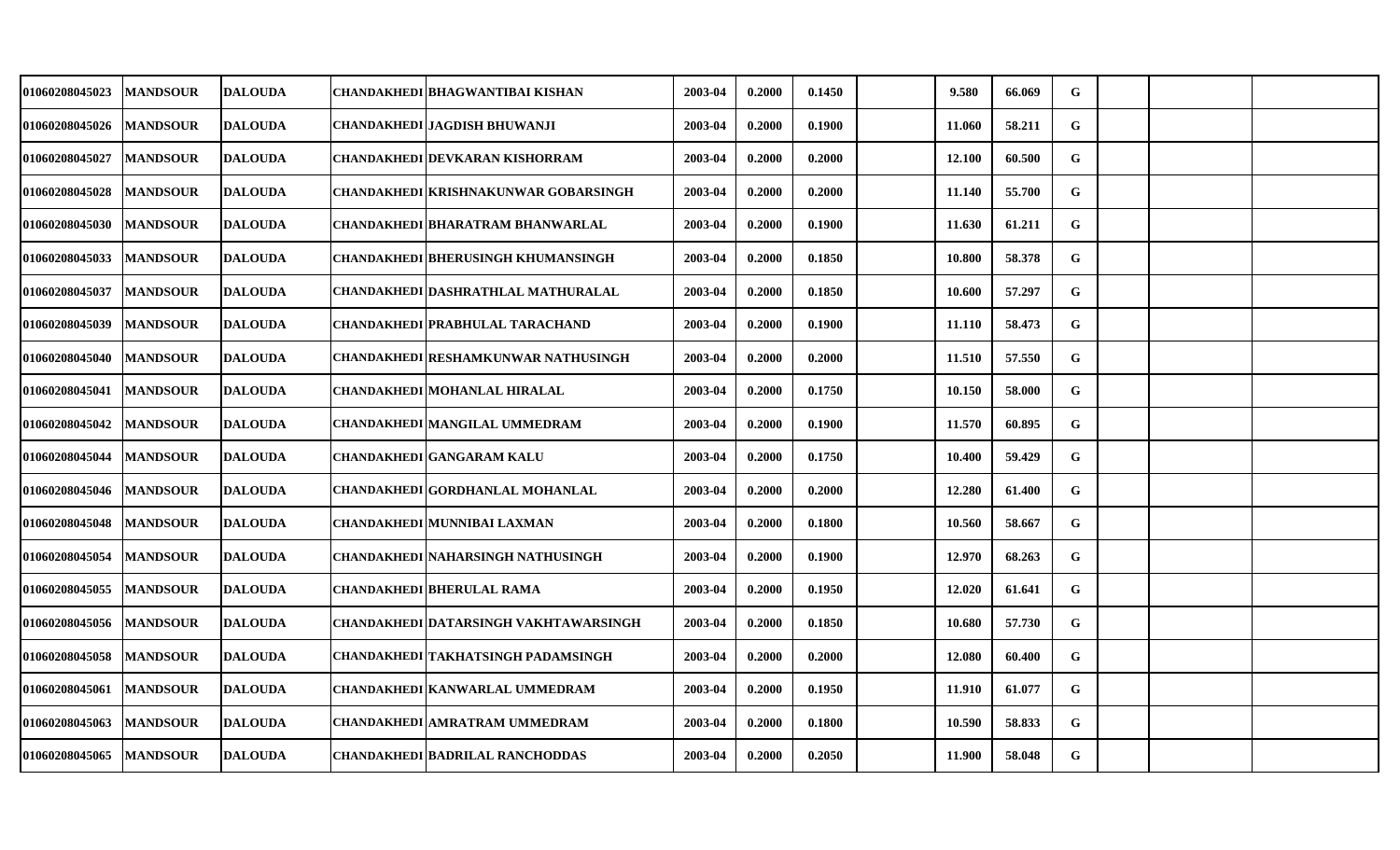| <b>01060208045067</b> | <b>MANDSOUR</b> | <b>DALOUDA</b> | CHANDAKHEDI NAJIR ROSHAN PINJARA          | 2003-04 | 0.2000 | 0.1950 | 12.250 | 62.821 | G            |    |                    |
|-----------------------|-----------------|----------------|-------------------------------------------|---------|--------|--------|--------|--------|--------------|----|--------------------|
| 01060208045070        | <b>MANDSOUR</b> | <b>DALOUDA</b> | CHANDAKHEDI KRISHNAKUNWAR MANSINGH        | 2003-04 | 0.2000 | 0.2000 | 11.550 | 57.750 | G            |    | <b>NAME CHANGE</b> |
| <b>01060208045071</b> | <b>MANDSOUR</b> | <b>DALOUDA</b> | CHANDAKHEDI VIKRAMSINGH NAHARSINGH        | 2003-04 | 0.2000 | 0.1900 | 11.660 | 61.368 | G            |    |                    |
| 01060208045073        | <b>MANDSOUR</b> | <b>DALOUDA</b> | CHANDAKHEDI SHANTILAL HIRALAL             | 2003-04 | 0.2000 | 0.1850 | 12.310 | 66.541 | G            |    |                    |
| <b>01060208045074</b> | <b>MANDSOUR</b> | <b>DALOUDA</b> | CHANDAKHEDI RAGHUVIRSINGH JUJHARSINGH     | 2003-04 | 0.2000 | 0.2000 | 12.030 | 60.150 | G            |    |                    |
| <b>01060208045075</b> | <b>MANDSOUR</b> | <b>DALOUDA</b> | <b>CHANDAKHEDI MADANSINGH PRATAPSINGH</b> | 2003-04 | 0.2000 | 0.1900 | 10.140 | 53.368 | G            | 04 |                    |
| 01060208045076        | <b>MANDSOUR</b> | <b>DALOUDA</b> | CHANDAKHEDI GIRDHARI HIRALAL              | 2003-04 | 0.2000 | 0.1900 | 10.970 | 57.737 | G            |    |                    |
| 01060208045077        | <b>MANDSOUR</b> | <b>DALOUDA</b> | <b>CHANDAKHEDI KARULAL BHUWAN</b>         | 2003-04 | 0.2000 | 0.2000 | 11.480 | 57.400 | G            |    |                    |
| 01060208045078        | <b>MANDSOUR</b> | <b>DALOUDA</b> | CHANDAKHEDI MOHABBATSINGH UMRAVSINGH      | 2003-04 | 0.2000 | 0.1900 | 11.120 | 58.526 | G            |    |                    |
| 01060208045079        | <b>MANDSOUR</b> | <b>DALOUDA</b> | CHANDAKHEDI MOHANLAL ONKARLAL             | 2003-04 | 0.2000 | 0.1900 | 11.920 | 62.737 | G            |    |                    |
| <b>01060208045080</b> | <b>MANDSOUR</b> | <b>DALOUDA</b> | CHANDAKHEDI JAYENDERSINGH KODARSINGH      | 2003-04 | 0.2000 | 0.1900 | 11.210 | 59.000 | G            |    |                    |
| 01060208045081        | <b>MANDSOUR</b> | <b>DALOUDA</b> | CHANDAKHEDI NAGUSINGH BHANWARSINGH        | 2003-04 | 0.2000 |        |        |        | $\mathbf{F}$ |    |                    |
| 01060208045082        | <b>MANDSOUR</b> | <b>DALOUDA</b> | <b>CHANDAKHEDI GAUTAMLAL PANNALAL</b>     | 2003-04 | 0.2000 | 0.1800 | 10.770 | 59.833 | G            |    |                    |
| 01060208045083        | <b>MANDSOUR</b> | <b>DALOUDA</b> | CHANDAKHEDI RAMDAYAL MANGILAL             | 2003-04 | 0.2000 | 0.1900 | 11.950 | 62.895 | G            |    |                    |
| <b>01060208045084</b> | <b>MANDSOUR</b> | <b>DALOUDA</b> | <b>CHANDAKHEDI JUJHARSINGH NATHUSINGH</b> | 2003-04 | 0.2000 | 0.1950 | 11.480 | 58.872 | G            |    |                    |
| <b>01060208045085</b> | <b>MANDSOUR</b> | <b>DALOUDA</b> | CHANDAKHEDI RAJENDRASINGH GULABSINGH      | 2003-04 | 0.2000 | 0.1950 | 12.290 | 63.026 | G            |    |                    |
| <b>01060208045086</b> | <b>MANDSOUR</b> | <b>DALOUDA</b> | CHANDAKHEDI SHANKARLAL RAMKARAN           | 2003-04 | 0.2000 | 0.1950 | 11.730 | 60.154 | G            |    |                    |
| 01060208045087        | <b>MANDSOUR</b> | <b>DALOUDA</b> | CHANDAKHEDI BHERULAL DHURALAL             | 2003-04 | 0.2000 | 0.1750 | 10.180 | 58.171 | G            |    |                    |
| 01060208045088        | <b>MANDSOUR</b> | <b>DALOUDA</b> | CHANDAKHEDI REHMATBAI FAKHRUUDDIN         | 2003-04 | 0.2000 | 0.1900 | 10.690 | 56.263 | G            |    |                    |
| 01060208045089        | <b>MANDSOUR</b> | <b>DALOUDA</b> | CHANDAKHEDI KAMALSINGH MANSINGH           | 2003-04 | 0.2000 | 0.2000 | 12.110 | 60.550 | G            |    |                    |
| <b>01060208045090</b> | <b>MANDSOUR</b> | <b>DALOUDA</b> | <b>CHANDAKHEDI RATANLAL DEVA</b>          | 2003-04 | 0.2000 | 0.1850 | 10.470 | 56.595 | G            |    |                    |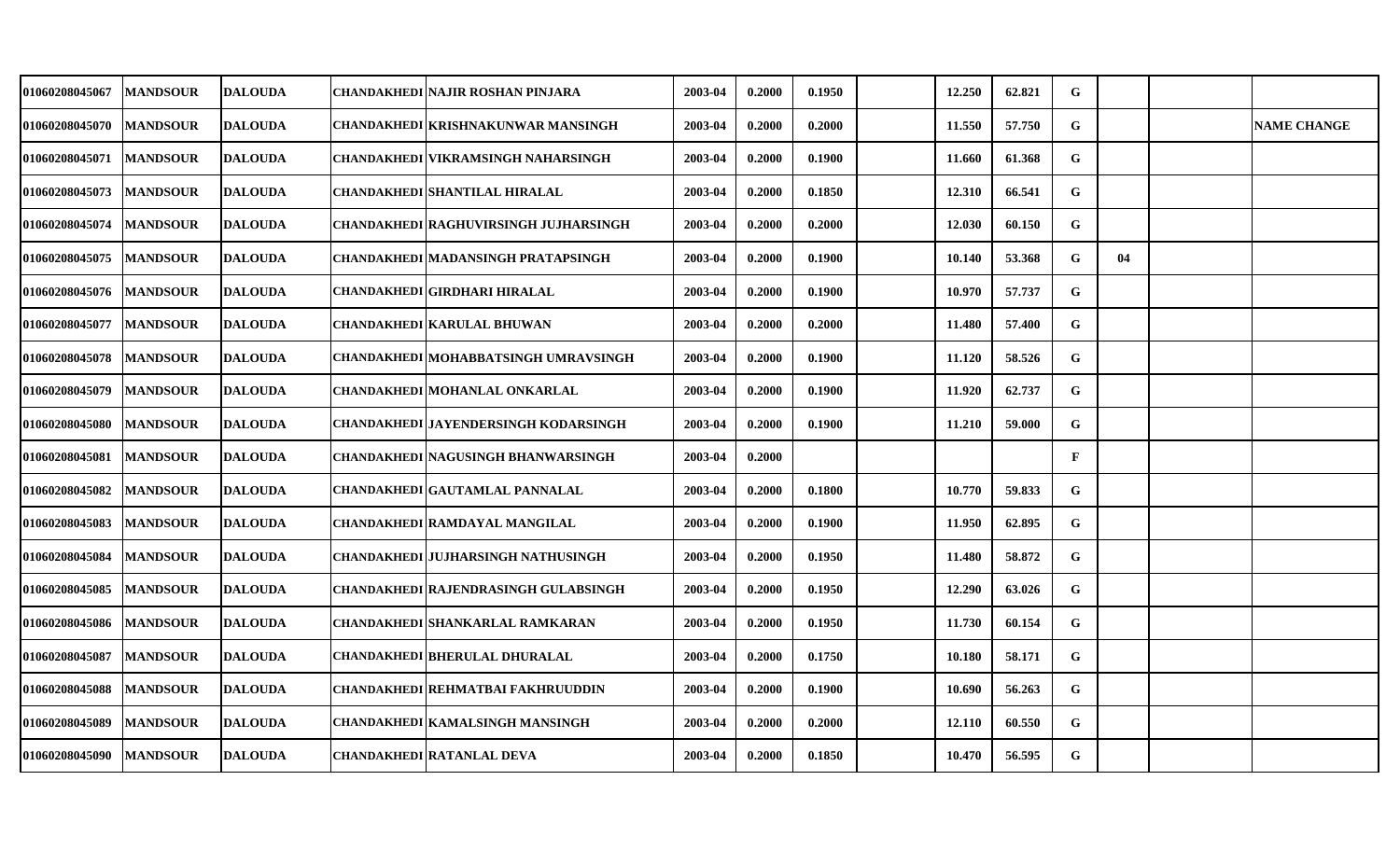| <b>01060208045091</b> | <b>MANDSOUR</b> | <b>DALOUDA</b> |                 | CHANDAKHEDI ISHWARLAL RAMKARAN               | 2003-04 | 0.2000 | 0.1900 | 11.650 | 61.316 | G |  |                        |
|-----------------------|-----------------|----------------|-----------------|----------------------------------------------|---------|--------|--------|--------|--------|---|--|------------------------|
| 01060208045092        | <b>MANDSOUR</b> | <b>DALOUDA</b> |                 | <b>CHANDAKHEDI MANGUSINGH KODARSINGH</b>     | 2003-04 | 0.2000 | 0.1900 | 11.520 | 60.632 | G |  |                        |
| <b>01060208045093</b> | <b>MANDSOUR</b> | <b>DALOUDA</b> |                 | <b>CHANDAKHEDI NAGUSINGH DEVISINGH</b>       | 2003-04 | 0.2000 | 0.1900 | 11.880 | 62.526 | G |  |                        |
| 01060208045094        | <b>MANDSOUR</b> | <b>DALOUDA</b> |                 | <b>CHANDAKHEDI BHAGWANSINGH HARESINGH</b>    | 2003-04 | 0.2000 | 0.1900 | 11.460 | 60.316 | G |  |                        |
| 01060208045096        | <b>MANDSOUR</b> | <b>DALOUDA</b> |                 | CHANDAKHEDI FATEHSINGH HARESINGH             | 2003-04 | 0.2000 | 0.1800 | 10.760 | 59.778 | G |  |                        |
| 01060208045097        | <b>MANDSOUR</b> | <b>DALOUDA</b> |                 | <b>CHANDAKHEDI KARULAL NANURAM</b>           | 2003-04 | 0.2000 | 0.1600 | 9.250  | 57.813 | G |  |                        |
| <b>01060208045098</b> | <b>MANDSOUR</b> | <b>DALOUDA</b> |                 | <b>CHANDAKHEDI TULSIBAI BAGDIRAM</b>         | 2003-04 | 0.2000 | 0.1900 | 10.900 | 57.368 | G |  | <b>NAME CHANGE</b>     |
| <b>01060208045099</b> | <b>MANDSOUR</b> | <b>DALOUDA</b> |                 | <b>CHANDAKHEDI VISHNUKUNWAR BHANWARSINGH</b> | 2003-04 | 0.2000 | 0.2000 | 11.730 | 58.650 | G |  |                        |
| <b>01060208045100</b> | <b>MANDSOUR</b> | <b>DALOUDA</b> |                 | CHANDAKHEDI BHARATSINGH VAKHTAWAR            | 2003-04 | 0.2000 | 0.0950 | 5.970  | 62.842 | G |  |                        |
| <b>01060208045102</b> | <b>MANDSOUR</b> | <b>DALOUDA</b> |                 | CHANDAKHEDI KANWARLAL BHUWAN                 | 2003-04 | 0.2000 | 0.1650 | 9.790  | 59.333 | G |  |                        |
| <b>01060208045105</b> | <b>MANDSOUR</b> | <b>DALOUDA</b> |                 | <b>CHANDAKHEDI RAMESHWAR TORIRAM</b>         | 2003-04 | 0.2000 | 0.1850 | 11.670 | 63.081 | G |  |                        |
| <b>01060208045106</b> | <b>MANDSOUR</b> | <b>DALOUDA</b> |                 | CHANDAKHEDI KASHIRAM KISHANLAL               | 2003-04 | 0.2000 | 0.1800 | 10.310 | 57.277 | G |  | <b>TRANSFER/BEHPUR</b> |
| 01060208046001        | <b>MANDSOUR</b> | <b>DALOUDA</b> | <b>PALASIYA</b> | <b>HAKKIRAM BHERULAL</b>                     | 2003-04 | 0.2000 | 0.2000 | 11.710 | 58.550 | G |  |                        |
| 01060208046007        | <b>MANDSOUR</b> | <b>DALOUDA</b> | <b>PALASIYA</b> | <b>DEVILAL RAMA</b>                          | 2003-04 | 0.2000 | 0.2000 | 12.690 | 63.450 | G |  |                        |
| 01060208046009        | <b>MANDSOUR</b> | <b>DALOUDA</b> | <b>PALASIYA</b> | <b>GODAVRIBAI SAWARAM</b>                    | 2003-04 | 0.2000 | 0.2000 | 12.120 | 60.600 | G |  |                        |
| 01060208046011        | <b>MANDSOUR</b> | <b>DALOUDA</b> | <b>PALASIYA</b> | CHENANATH HIRANATH                           | 2003-04 | 0.2000 | 0.2050 | 11.950 | 58.293 | G |  |                        |
| <b>01060208046012</b> | <b>MANDSOUR</b> | <b>DALOUDA</b> | <b>PALASIYA</b> | <b>FUNDASINGH RANSINGH</b>                   | 2003-04 | 0.2000 | 0.1950 | 11.170 | 57.282 | G |  |                        |
| 01060208046014        | <b>MANDSOUR</b> | <b>DALOUDA</b> | <b>PALASIYA</b> | VIKRAMKUNWAR SHANKARSINGH                    | 2003-04 | 0.2000 | 0.1700 | 11.090 | 65.235 | G |  |                        |
| <b>01060208046016</b> | <b>MANDSOUR</b> | <b>DALOUDA</b> | <b>PALASIYA</b> | <b>NARAYAN SAWARAM</b>                       | 2003-04 | 0.2000 | 0.1850 | 10.900 | 58.919 | G |  |                        |
| 01060208046018        | <b>MANDSOUR</b> | <b>DALOUDA</b> | <b>PALASIYA</b> | <b>DASHRATHSINGH HARESINGH</b>               | 2003-04 | 0.2000 | 0.1900 | 12.340 | 64.947 | G |  |                        |
| <b>01060208046021</b> | <b>MANDSOUR</b> | <b>DALOUDA</b> | <b>PALASIYA</b> | <b>MANGILAL TULSIRAM</b>                     | 2003-04 | 0.2000 | 0.1950 | 11.450 | 58.718 | G |  |                        |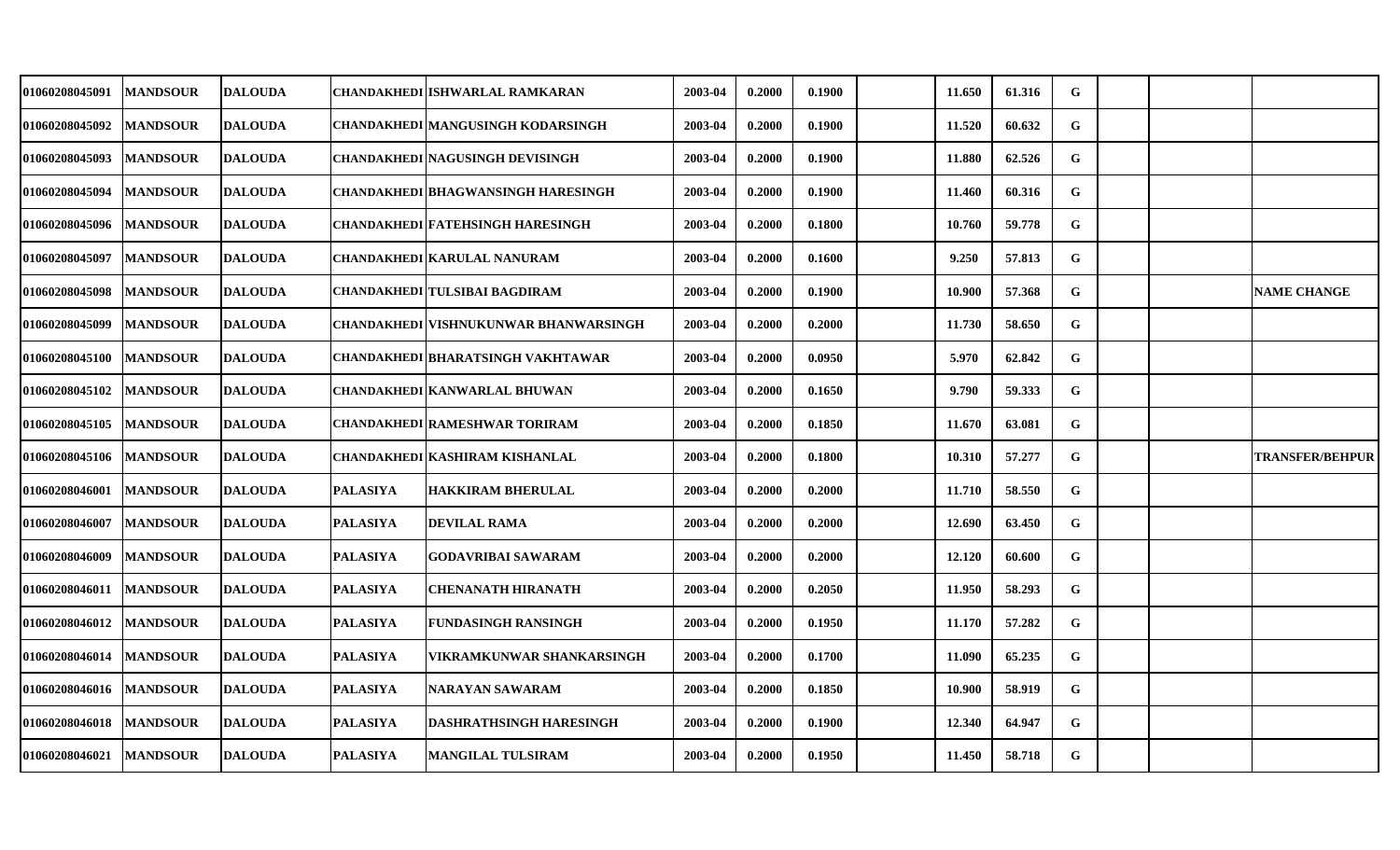| <b>01060208046024</b> | <b>MANDSOUR</b> | <b>IDALOUDA</b> | <b>PALASIYA</b> | <b>PRATAPSINGH MADHOSINGH</b>  | 2003-04 | 0.2000 | 0.2000 | 10.510 | 52.550 | G           | 04 |  |
|-----------------------|-----------------|-----------------|-----------------|--------------------------------|---------|--------|--------|--------|--------|-------------|----|--|
| <b>01060208046025</b> | <b>MANDSOUR</b> | <b>DALOUDA</b>  | <b>PALASIYA</b> | <b>DHULSINGH CHANDANSINGH</b>  | 2003-04 | 0.2000 | 0.1000 | 6.020  | 60.200 | $\mathbf G$ |    |  |
| <b>01060208046026</b> | <b>MANDSOUR</b> | <b>DALOUDA</b>  | <b>PALASIYA</b> | <b>HAWAKUNWAR BHERUSINGH</b>   | 2003-04 | 0.2000 | 0.2000 | 3.130  | 15.650 | G           | 04 |  |
| 01060208046033        | <b>MANDSOUR</b> | <b>DALOUDA</b>  | <b>PALASIYA</b> | NATHUSINGH BHAGWANSINGH        | 2003-04 | 0.2000 | 0.1700 | 10.960 | 64.471 | G           |    |  |
| 01060208046038        | <b>MANDSOUR</b> | <b>DALOUDA</b>  | <b>PALASIYA</b> | RAMCHANDRA MATHURALAL          | 2003-04 | 0.2000 | 0.0900 | 5.760  | 64.000 | G           |    |  |
| 01060208046040        | <b>MANDSOUR</b> | <b>DALOUDA</b>  | <b>PALASIYA</b> | PRAHLADSINGH SAJJANSINGH       | 2003-04 | 0.2000 | 0.1900 | 4.000  | 21.053 | G           | 04 |  |
| 01060208046041        | <b>MANDSOUR</b> | <b>DALOUDA</b>  | <b>PALASIYA</b> | HAKKIRAM KANIRAM               | 2003-04 | 0.2000 | 0.2000 | 11.700 | 58.500 | G           |    |  |
| 01060208046047        | <b>MANDSOUR</b> | <b>DALOUDA</b>  | <b>PALASIYA</b> | VARDA KESHURAM                 | 2003-04 | 0.2000 | 0.1950 | 10.040 | 51.487 | G           | 04 |  |
| <b>01060208046050</b> | <b>MANDSOUR</b> | <b>DALOUDA</b>  | <b>PALASIYA</b> | HARIRAM GAMERA                 | 2003-04 | 0.2000 | 0.2000 | 11.820 | 59.100 | G           |    |  |
| 01060208046055        | <b>MANDSOUR</b> | <b>DALOUDA</b>  | <b>PALASIYA</b> | MUKUNDRAMDAS DOLATRAMDAS       | 2003-04 | 0.2000 | 0.1900 | 11.640 | 61.263 | $\mathbf G$ |    |  |
| <b>01060208046056</b> | <b>MANDSOUR</b> | <b>DALOUDA</b>  | <b>PALASIYA</b> | UDA DHULA                      | 2003-04 | 0.2000 | 0.1900 | 11.350 | 59.737 | $\mathbf G$ |    |  |
| <b>01060208046060</b> | <b>MANDSOUR</b> | <b>DALOUDA</b>  | <b>PALASIYA</b> | PREMCHAND TIKAMCHAND           | 2003-04 | 0.2000 | 0.2000 | 12.240 | 61.200 | G           |    |  |
| 01060208046061        | <b>MANDSOUR</b> | <b>DALOUDA</b>  | <b>PALASIYA</b> | <b>RAMNATH HIRANATH</b>        | 2003-04 | 0.2000 | 0.1900 | 11.310 | 59.526 | $\mathbf G$ |    |  |
| 01060208046062        | <b>MANDSOUR</b> | <b>DALOUDA</b>  | <b>PALASIYA</b> | <b>JUJHAR CHUNNILAL</b>        | 2003-04 | 0.2000 | 0.1750 | 11.070 | 63.257 | G           |    |  |
| 01060208046063        | <b>MANDSOUR</b> | <b>DALOUDA</b>  | <b>PALASIYA</b> | <b>ISHWARSINGH ARJUNSINGH</b>  | 2003-04 | 0.2000 | 0.1900 | 11.760 | 61.895 | G           |    |  |
| 01060208046069        | <b>MANDSOUR</b> | <b>DALOUDA</b>  | <b>PALASIYA</b> | MOHANSINGH HARESINGH           | 2003-04 | 0.2000 | 0.1950 | 13.000 | 66.667 | G           |    |  |
| 01060208046070        | <b>MANDSOUR</b> | <b>DALOUDA</b>  | <b>PALASIYA</b> | <b>HIRA DEVA</b>               | 2003-04 | 0.2000 | 0.2000 | 12.330 | 61.650 | G           |    |  |
| 01060208046071        | <b>MANDSOUR</b> | <b>DALOUDA</b>  | <b>PALASIYA</b> | RADHESHYAM HAKKIRAM            | 2003-04 | 0.2000 | 0.1900 | 11.240 | 59.158 | G           |    |  |
| 01060208046072        | <b>MANDSOUR</b> | <b>DALOUDA</b>  | <b>PALASIYA</b> | <b>MOHANLAL SAVARAM</b>        | 2003-04 | 0.2000 | 0.1900 | 12.210 | 64.263 | G           |    |  |
| 01060208046073        | <b>MANDSOUR</b> | <b>DALOUDA</b>  | <b>PALASIYA</b> | <b>RATANLAL BHERULAL</b>       | 2003-04 | 0.2000 | 0.2000 | 12.220 | 61.100 | G           |    |  |
| 01060208046075        | <b>MANDSOUR</b> | <b>DALOUDA</b>  | <b>PALASIYA</b> | <b>BHANWARSINGH NATHUSINGH</b> | 2003-04 | 0.2000 | 0.1950 | 12.640 | 64.821 | G           |    |  |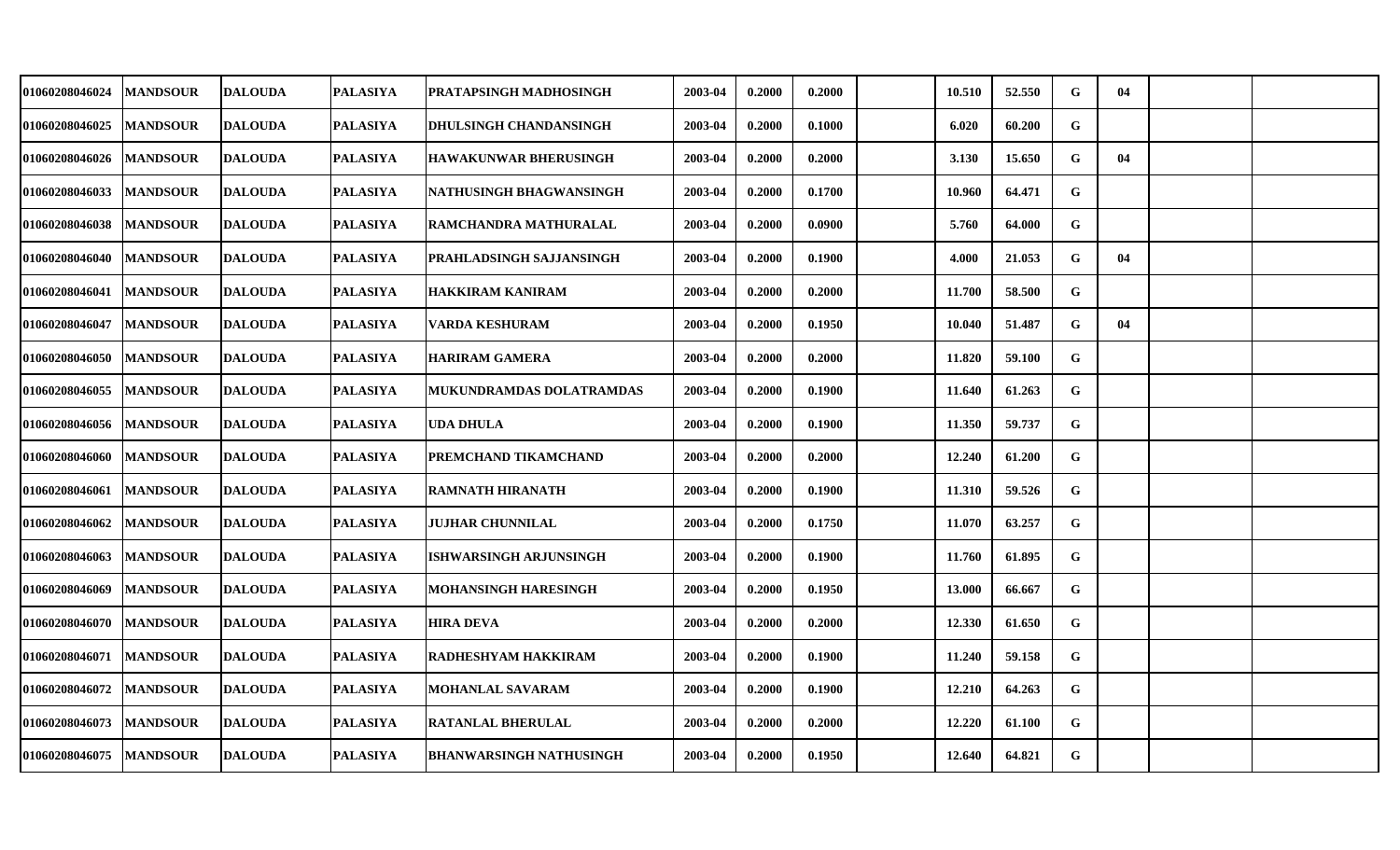| 01060208046076 | <b>MANDSOUR</b> | <b>DALOUDA</b> | <b>PALASIYA</b> | <b>BHERULAL KARULAL</b>     | 2003-04 | 0.2000 | 0.2000 | 11.250 | 56.250 | G           |    |                |                        |
|----------------|-----------------|----------------|-----------------|-----------------------------|---------|--------|--------|--------|--------|-------------|----|----------------|------------------------|
| 01060208046077 | <b>MANDSOUR</b> | <b>DALOUDA</b> | <b>PALASIYA</b> | <b>BHUWANSINGH RUPSINGH</b> | 2003-04 | 0.2000 | 0.1900 | 10.440 | 54.947 | G           |    |                |                        |
| 01060208046078 | <b>MANDSOUR</b> | <b>DALOUDA</b> | <b>PALASIYA</b> | SAMPATBAI NANDA             | 2003-04 | 0.2000 | 0.1950 | 11.450 | 58.718 | G           |    | 01060208038004 |                        |
| 01060208046079 | <b>MANDSOUR</b> | <b>DALOUDA</b> | <b>PALASIYA</b> | <b>RAMNARAYAN DHURA</b>     | 2003-04 | 0.2000 | 0.1950 | 11.810 | 60.564 | G           |    | 01060208044018 |                        |
| 01060208046081 | <b>MANDSOUR</b> | <b>DALOUDA</b> | <b>PALASIYA</b> | SHANKARLAL CHOTHRAM         | 2003-04 | 0.2000 | 0.2000 | 11.780 | 58.900 | G           |    | 01060208038151 | <b>TRANSFER/NIMBOD</b> |
| 01060208046082 | <b>MANDSOUR</b> | <b>DALOUDA</b> | <b>PALASIYA</b> | <b>GITABAI KANIRAM</b>      | 2003-04 | 0.1950 | 0.1950 | 11.240 | 57.641 | G           |    |                |                        |
| 01060208047007 | <b>MANDSOUR</b> | <b>DALOUDA</b> | <b>NAGRI</b>    | <b>RAMLAL GOVINDRAM</b>     | 2003-04 | 0.2000 | 0.2050 | 11.820 | 57.659 | G           |    |                |                        |
| 01060208047009 | <b>MANDSOUR</b> | <b>DALOUDA</b> | <b>NAGRI</b>    | <b>GITABAI MODIRAM</b>      | 2003-04 | 0.2000 |        |        |        | $\mathbf N$ | 08 |                | <b>NAME CHANGE</b>     |
| 01060208047010 | <b>MANDSOUR</b> | <b>DALOUDA</b> | <b>NAGRI</b>    | <b>KALURAM DEVRAM</b>       | 2003-04 | 0.2000 | 0.1900 | 11.810 | 62.158 | G           |    |                |                        |
| 01060208047018 | <b>MANDSOUR</b> | <b>DALOUDA</b> | <b>NAGRI</b>    | RAMKUNWARBAI KANHAIYALAL    | 2003-04 | 0.2000 | 0.2050 | 8.410  | 41.024 | G           | 04 |                | <b>NAME CHANGE</b>     |
| 01060208047023 | <b>MANDSOUR</b> | <b>DALOUDA</b> | <b>NAGRI</b>    | <b>BHERULAL ONKAR</b>       | 2003-04 | 0.2000 | 0.2050 | 9.780  | 47.707 | $\mathbf G$ | 04 |                |                        |
| 01060208047034 | <b>MANDSOUR</b> | <b>DALOUDA</b> | <b>NAGRI</b>    | <b>BAGDIRAM RUGHNATH</b>    | 2003-04 | 0.2000 | 0.2000 | 12.000 | 60.000 | G           |    |                |                        |
| 01060208047042 | <b>MANDSOUR</b> | <b>DALOUDA</b> | <b>NAGRI</b>    | <b>RAMRATAN DHANNA</b>      | 2003-04 | 0.2000 | 0.1950 | 11.840 | 60.718 | G           |    |                |                        |
| 01060208047044 | <b>MANDSOUR</b> | <b>DALOUDA</b> | <b>NAGRI</b>    | <b>NATHU KACHRU</b>         | 2003-04 | 0.2000 | 0.2050 | 11.750 | 57.317 | G           |    |                |                        |
| 01060208047050 | <b>MANDSOUR</b> | <b>DALOUDA</b> | <b>NAGRI</b>    | SUNDARLAL VARDICHAND        | 2003-04 | 0.2000 |        |        |        | $\mathbf N$ | 08 |                |                        |
| 01060208047052 | <b>MANDSOUR</b> | <b>DALOUDA</b> | <b>NAGRI</b>    | GANGABAI NIRBHAYRAM         | 2003-04 | 0.2000 | 0.2000 | 11.960 | 59.800 | G           |    |                | <b>NAME CHANGE</b>     |
| 01060208047053 | <b>MANDSOUR</b> | <b>DALOUDA</b> | <b>NAGRI</b>    | <b>MANGILAL MADHO</b>       | 2003-04 | 0.2000 | 0.1950 | 11.530 | 59.128 | G           |    |                |                        |
| 01060208047057 | <b>MANDSOUR</b> | <b>DALOUDA</b> | <b>NAGRI</b>    | <b>BHAGWAN DHANNA</b>       | 2003-04 | 0.2000 | 0.2000 | 12.560 | 62.800 | G           |    |                |                        |
| 01060208047074 | <b>MANDSOUR</b> | <b>DALOUDA</b> | <b>NAGRI</b>    | NANDIBAI RAMRATAN           | 2003-04 | 0.2000 |        |        |        | $\mathbf N$ | 08 |                |                        |
| 01060208047075 | <b>MANDSOUR</b> | <b>DALOUDA</b> | <b>NAGRI</b>    | <b>RAMGOPAL HARIRAM</b>     | 2003-04 | 0.2000 | 0.1200 | 7.020  | 58.500 | G           |    |                |                        |
| 01060208048001 | <b>MANDSOUR</b> | <b>DALOUDA</b> |                 | LAKHMAKHEDI   NAGU BHERAJI  | 2003-04 | 0.2000 | 0.1900 | 11.860 | 62.421 | G           |    |                |                        |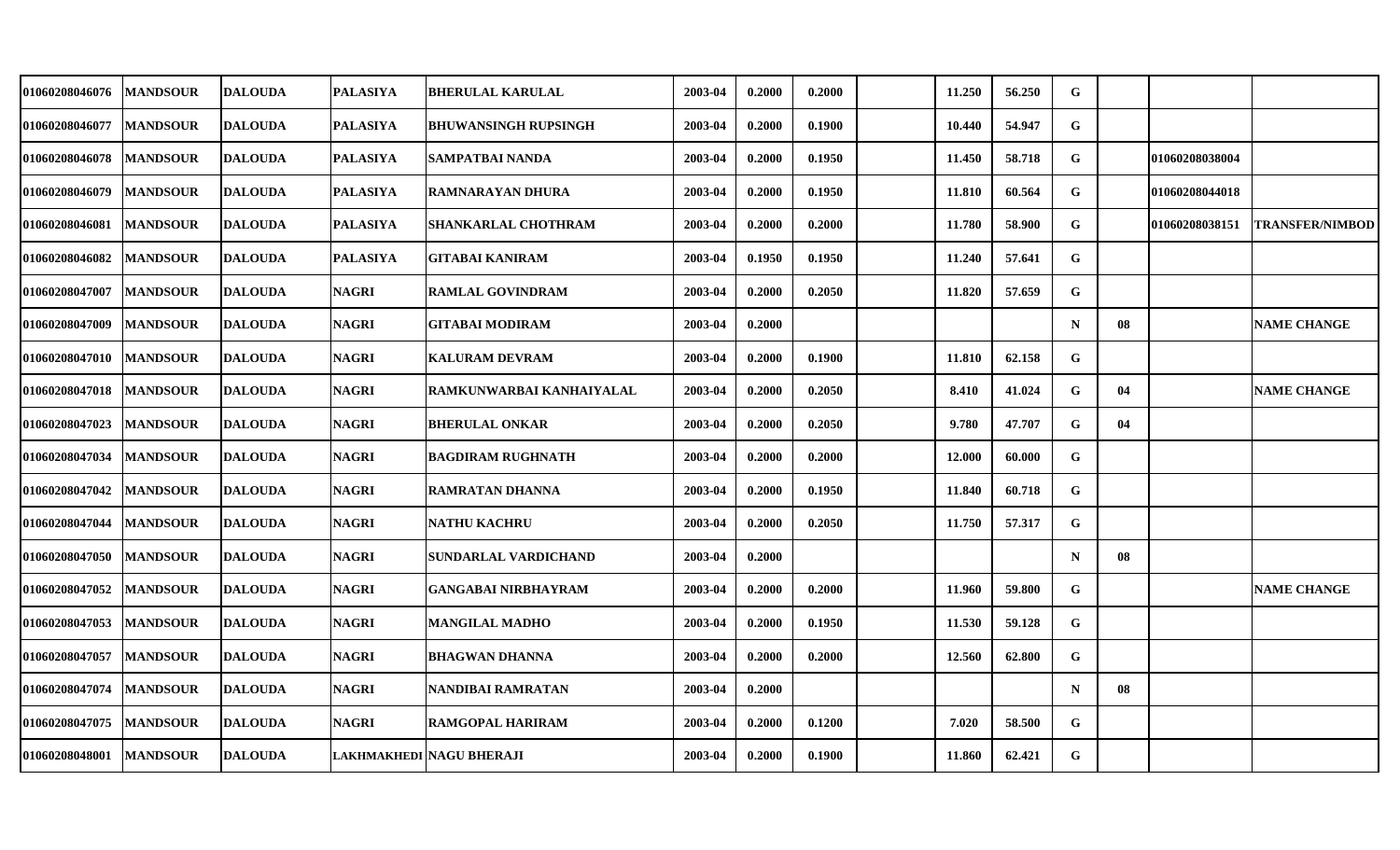| <b>01060208048003</b> | <b>MANDSOUR</b> | <b>DALOUDA</b> | LAKHMAKHEDI  BALU UDA |                                     | 2003-04 | 0.2000 | 0.1700 | 9.860  | 58.000 | G           |    |                |                    |
|-----------------------|-----------------|----------------|-----------------------|-------------------------------------|---------|--------|--------|--------|--------|-------------|----|----------------|--------------------|
| <b>01060208048004</b> | <b>MANDSOUR</b> | <b>DALOUDA</b> |                       | LAKHMAKHEDI DEVRAM NIRBHAYRAM       | 2003-04 | 0.2000 | 0.1700 | 10.530 | 61.941 | $\mathbf G$ |    |                |                    |
| <b>01060208048005</b> | <b>MANDSOUR</b> | <b>DALOUDA</b> |                       | LAKHMAKHEDI   BHAGIRATH CHUNNILAL   | 2003-04 | 0.2000 | 0.1950 | 11.330 | 58.103 | G           |    |                |                    |
| 01060208048007        | <b>MANDSOUR</b> | <b>DALOUDA</b> |                       | LAKHMAKHEDI RUGHNATH BHUWAN         | 2003-04 | 0.2000 | 0.1900 | 11.400 | 60.000 | G           |    |                |                    |
| <b>01060208048011</b> | <b>MANDSOUR</b> | <b>DALOUDA</b> |                       | LAKHMAKHEDI   KISHANDAS BHERUDAS    | 2003-04 | 0.2000 | 0.1950 | 8.940  | 45.846 | Т.          | 02 |                |                    |
| 01060208048012        | <b>MANDSOUR</b> | <b>DALOUDA</b> |                       | LAKHMAKHEDI GITABAI BHERULAL        | 2003-04 | 0.2000 | 0.2050 | 11.810 | 57.610 | $\mathbf G$ |    |                | <b>NAME CHANGE</b> |
| 01060208048013        | <b>MANDSOUR</b> | <b>DALOUDA</b> |                       | LAKHMAKHEDI JASKUNWAR JAWANSINGH    | 2003-04 | 0.2000 | 0.2000 | 11.670 | 58.350 | G           |    |                |                    |
| 01060208048016        | <b>MANDSOUR</b> | <b>DALOUDA</b> |                       | LAKHMAKHEDI BHERULAL RATANLAL       | 2003-04 | 0.2000 | 0.1850 | 10.080 | 54.486 | G           |    |                |                    |
| <b>01060208048017</b> | <b>MANDSOUR</b> | <b>DALOUDA</b> |                       | LAKHMAKHEDI BHERULAL BHAGGA         | 2003-04 | 0.2000 | 0.1600 | 9.110  | 56.938 | G           |    |                |                    |
| 01060208048018        | <b>MANDSOUR</b> | <b>DALOUDA</b> |                       | LAKHMAKHEDI GANGARAM KESHURAM       | 2003-04 | 0.2000 | 0.0750 | 4.160  | 55.467 | G           |    |                |                    |
| <b>01060208048019</b> | <b>MANDSOUR</b> | <b>DALOUDA</b> |                       | LAKHMAKHEDI BHAGATRAM GORDHAN       | 2003-04 | 0.2000 | 0.1950 | 11.370 | 58.308 | G           |    |                |                    |
| <b>01060208048020</b> | <b>MANDSOUR</b> | <b>DALOUDA</b> | LAKHMAKHEDI RAMA MODA |                                     | 2003-04 | 0.2000 | 0.1600 | 9.850  | 61.563 | G           |    |                |                    |
| 01060208048021        | <b>MANDSOUR</b> | <b>DALOUDA</b> |                       | LAKHMAKHEDI RUKAMNIBAI PANNA        | 2003-04 | 0.2000 | 0.2000 | 11.490 | 57.450 | G           |    |                |                    |
| 01060208048025        | <b>MANDSOUR</b> | <b>DALOUDA</b> |                       | LAKHMAKHEDI BAGDIRAM NAGGA          | 2003-04 | 0.2000 | 0.1750 | 10.360 | 59.200 | G           |    |                |                    |
| 01060208048026        | <b>MANDSOUR</b> | <b>DALOUDA</b> |                       | LAKHMAKHEDI SAJJAN KUWAR MADHOSINGH | 2003-04 | 0.2000 | 0.1800 | 10.450 | 58.056 | G           |    |                |                    |
| 01060208048033        | <b>MANDSOUR</b> | <b>DALOUDA</b> |                       | LAKHMAKHEDI HIRALAL MAGANIRAM       | 2003-04 | 0.2000 | 0.2000 | 6.140  | 30.700 | G           | 04 |                |                    |
| 01060208048038        | <b>MANDSOUR</b> | <b>DALOUDA</b> |                       | LAKHMAKHEDI RAMPRASAD NAGU          | 2003-04 | 0.2000 | 0.0800 | 5.450  | 68.125 | G           |    |                |                    |
| 01060208048039        | <b>MANDSOUR</b> | <b>DALOUDA</b> |                       | LAKHMAKHEDI SHOBHARAM AMBARAM       | 2003-04 | 0.2000 | 0.1900 | 10.780 | 56.737 | ${\bf G}$   |    | 01060316076023 |                    |
| 01060208049001        | <b>MANDSOUR</b> | <b>DALOUDA</b> |                       | DALODASAGRA MODIRAM DEVRAM          | 2003-04 | 0.2000 | 0.1050 | 6.390  | 60.857 | G           |    |                |                    |
| <b>01060208049002</b> | <b>MANDSOUR</b> | <b>DALOUDA</b> |                       | DALODASAGRA RAMPYARI MANGU          | 2003-04 | 0.2000 | 0.1900 | 11.110 | 58.474 | G           |    |                |                    |
| 01060208049003        | <b>MANDSOUR</b> | <b>DALOUDA</b> |                       | DALODASAGRA RAMESHWAR JAGANNATH     | 2003-04 | 0.2000 | 0.2000 | 11.600 | 58.000 | G           |    |                |                    |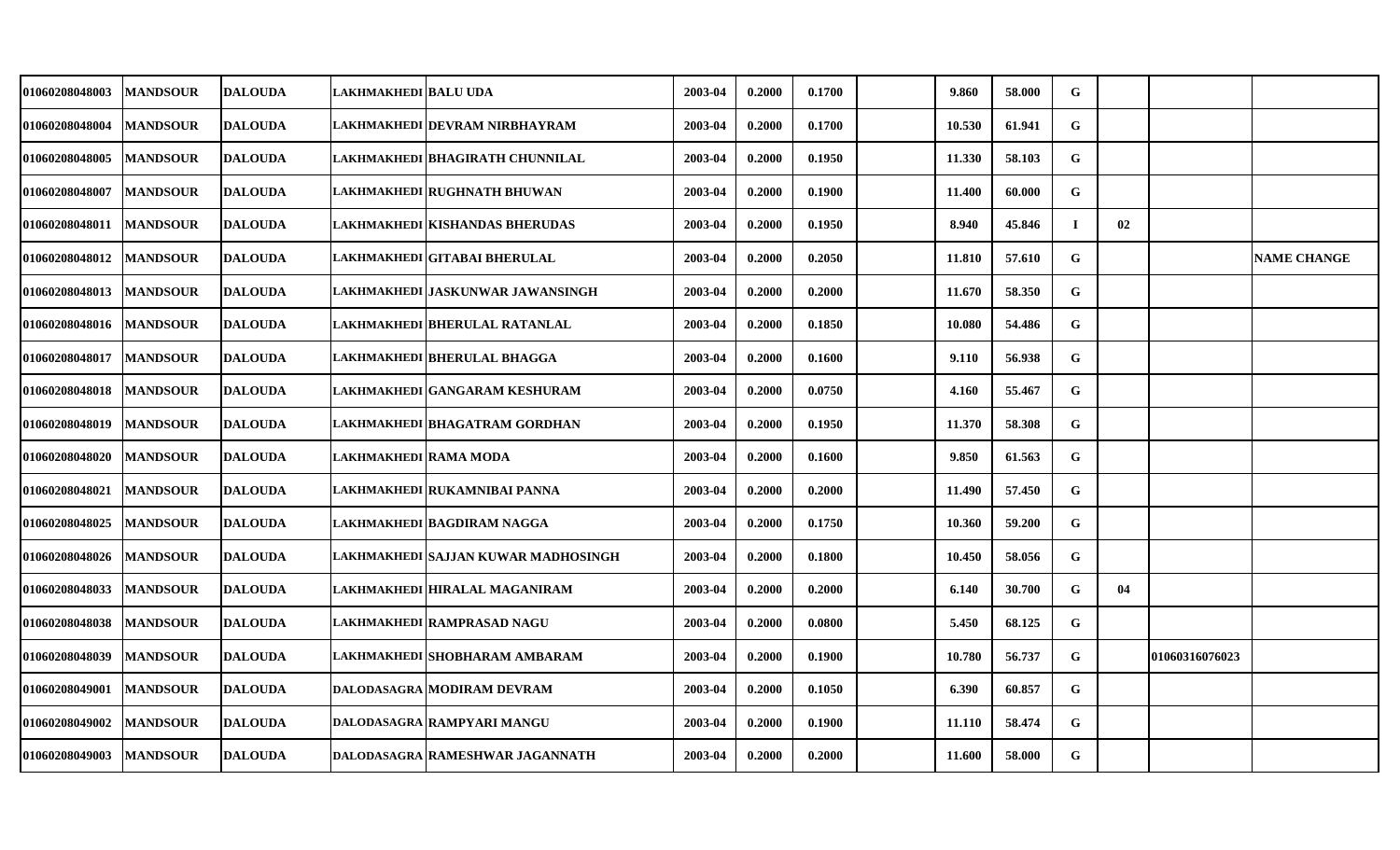| <b>01060208049005</b> | <b>MANDSOUR</b> | <b>DALOUDA</b> | DALODASAGRA DEVRAM BAGDIRAM          | 2003-04 | 0.2000 | 0.1500 | 8.770  | 58.467 | G         |    |                    |
|-----------------------|-----------------|----------------|--------------------------------------|---------|--------|--------|--------|--------|-----------|----|--------------------|
| 01060208049006        | <b>MANDSOUR</b> | <b>DALOUDA</b> | DALODASAGRA RAMCHANDRA PANNALAL      | 2003-04 | 0.2000 | 0.2000 | 12.370 | 61.850 | G         |    |                    |
| 01060208049007        | <b>MANDSOUR</b> | <b>DALOUDA</b> | DALODASAGRA BHAGATRAM HIRALAL        | 2003-04 | 0.2000 | 0.1450 | 9.290  | 64.069 | G         |    |                    |
| 01060208049008        | <b>MANDSOUR</b> | <b>DALOUDA</b> | DALODASAGRA BADRILAL NANURAM         | 2003-04 | 0.2000 | 0.2050 | 12.200 | 59.512 | G         |    |                    |
| 01060208049009        | <b>MANDSOUR</b> | <b>DALOUDA</b> | DALODASAGRA MAGNIRAM NATHURAM        | 2003-04 | 0.2000 | 0.2000 | 11.180 | 55.900 | G         |    |                    |
| 01060208049010        | <b>MANDSOUR</b> | <b>DALOUDA</b> | DALODASAGRA JIVANBALU RAMKISHAN      | 2003-04 | 0.2000 | 0.1550 | 9.360  | 60.387 | G         |    |                    |
| <b>01060208049011</b> | <b>MANDSOUR</b> | <b>DALOUDA</b> | DALODASAGRA MANGILAL RATANLAL        | 2003-04 | 0.2000 | 0.0550 | 3.330  | 60.545 | G         |    |                    |
| <b>01060208049012</b> | <b>MANDSOUR</b> | <b>DALOUDA</b> | DALODASAGRA BHULIBAI VARDA           | 2003-04 | 0.2000 | 0.1600 | 10.040 | 62.750 | G         |    |                    |
| <b>01060208049013</b> | <b>MANDSOUR</b> | <b>DALOUDA</b> | DALODASAGRA   KANCHANBAI BHERULAL    | 2003-04 | 0.2000 | 0.0550 | 3.360  | 61.091 | G         |    |                    |
| 01060208049015        | <b>MANDSOUR</b> | <b>DALOUDA</b> | DALODASAGRA BHULIBAI RAMESHWAR       | 2003-04 | 0.2000 | 0.1800 | 10.310 | 57.278 | G         |    |                    |
| 01060208049016        | <b>MANDSOUR</b> | <b>DALOUDA</b> | DALODASAGRA AMRITRAM BHAGIRATH       | 2003-04 | 0.2000 | 0.2050 | 11.810 | 57.610 | ${\bf G}$ |    |                    |
| <b>01060208049017</b> | <b>MANDSOUR</b> | <b>DALOUDA</b> | DALODASAGRA BALWANTSINGH JUJHARSINGH | 2003-04 | 0.2000 | 0.1800 | 10.530 | 58.500 | G         |    | <b>NAME CHANGE</b> |
| 01060208049018        | <b>MANDSOUR</b> | <b>DALOUDA</b> | DALODASAGRA GANESHRAM JAGANNATH      | 2003-04 | 0.2000 | 0.1950 | 11.350 | 58.205 | G         |    | <b>NAME CHANGE</b> |
| 01060208049019        | <b>MANDSOUR</b> | <b>DALOUDA</b> | DALODASAGRA RATANLAL DEVRAM          | 2003-04 | 0.2000 | 0.1950 | 11.670 | 59.846 | G         |    |                    |
| 01060208049023        | <b>MANDSOUR</b> | <b>DALOUDA</b> | DALODASAGRA BAGDIRAM GAMERA          | 2003-04 | 0.2000 | 0.1300 | 7.860  | 60.462 | G         |    |                    |
| 01060208049025        | <b>MANDSOUR</b> | <b>DALOUDA</b> | DALODASAGRA JAGDISHCHANDRA SURATRAM  | 2003-04 | 0.2000 | 0.1850 | 11.950 | 64.595 | G         |    |                    |
| <b>01060208049026</b> | <b>MANDSOUR</b> | <b>DALOUDA</b> | DALODASAGRA BHUWANIRAM AMRATRAM      | 2003-04 | 0.2000 | 0.1050 | 6.290  | 59.905 | G         |    |                    |
| 01060208049028        | <b>MANDSOUR</b> | <b>DALOUDA</b> | DALODASAGRA OMPRAKASH LALUPARSAD     | 2003-04 | 0.2000 | 0.1700 | 10.960 | 64.471 | G         |    |                    |
| 01060208049029        | <b>MANDSOUR</b> | <b>DALOUDA</b> | <b>DALODASAGRA HARIRAM SAVA</b>      | 2003-04 | 0.2000 | 0.1000 | 5.750  | 57.500 | G         |    |                    |
| 01060208049030        | <b>MANDSOUR</b> | <b>DALOUDA</b> | DALODASAGRA UDAYSINGH BHANWARSINGH   | 2003-04 | 0.2000 | 0.1950 | 9.880  | 50.667 | G         | 04 |                    |
| 01060208049032        | <b>MANDSOUR</b> | <b>DALOUDA</b> | DALODASAGRA PUSHPLATA SADASHIVRAM    | 2003-04 | 0.2000 | 0.1850 | 10.890 | 58.865 | G         |    |                    |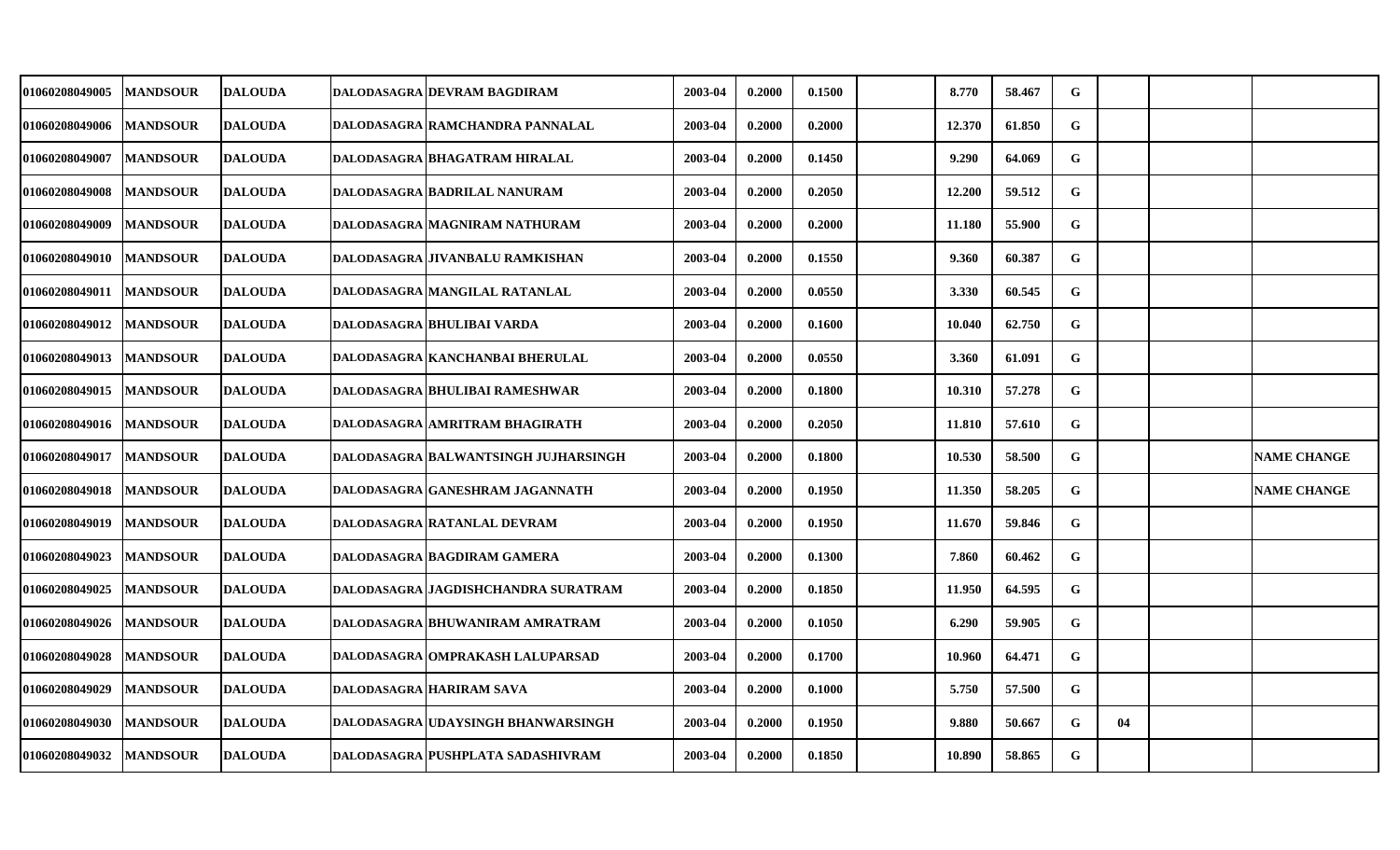| <b>01060208049033</b> | <b>MANDSOUR</b> | DALOUDA        | DALODASAGRA LAXMINARAYAN HIRALAL    | 2003-04 | 0.2000 | 0.2050 | 13.040 | 63.610 | G         |    |                    |
|-----------------------|-----------------|----------------|-------------------------------------|---------|--------|--------|--------|--------|-----------|----|--------------------|
| 01060208049035        | <b>MANDSOUR</b> | <b>DALOUDA</b> | DALODASAGRA BHANWARLAL ONKARLAL     | 2003-04 | 0.2000 | 0.1700 | 9.580  | 56.353 | G         |    |                    |
| 01060208049036        | <b>MANDSOUR</b> | <b>DALOUDA</b> | DALODASAGRA PANNALAL GANESHRAM      | 2003-04 | 0.2000 | 0.1950 | 11.880 | 60.923 | G         |    |                    |
| 01060208049040        | <b>MANDSOUR</b> | <b>DALOUDA</b> | DALODASAGRA RADHESHYAM DHANRAJ      | 2003-04 | 0.2000 | 0.1900 | 10.850 | 57.105 | G         |    | <b>NAME CHANGE</b> |
| 01060208049042        | <b>MANDSOUR</b> | <b>DALOUDA</b> | DALODASAGRA DHANNIBAI ONKARLAL      | 2003-04 | 0.2000 | 0.1350 | 7.880  | 58.370 | G         |    | <b>NAME CHANGE</b> |
| 01060208049043        | <b>MANDSOUR</b> | <b>DALOUDA</b> | DALODASAGRA RADHAKISHAN CHUNNILAL   | 2003-04 | 0.2000 | 0.1750 | 9.930  | 56.743 | G         |    |                    |
| 01060208049045        | <b>MANDSOUR</b> | <b>DALOUDA</b> | DALODASAGRA RAMESHWAR BALARAM       | 2003-04 | 0.2000 | 0.1900 | 10.350 | 54.474 | G         |    |                    |
| 01060208049047        | <b>MANDSOUR</b> | <b>DALOUDA</b> | DALODASAGRA NATHU BHAGWAN GAYARI    | 2003-04 | 0.2000 | 0.1150 | 7.240  | 62.957 | G         |    |                    |
| 01060208049048        | <b>MANDSOUR</b> | <b>DALOUDA</b> | DALODASAGRA NAGU SALAGRAM           | 2003-04 | 0.2000 | 0.0850 | 5.170  | 60.824 | G         |    |                    |
| 01060208049050        | <b>MANDSOUR</b> | <b>DALOUDA</b> | DALODASAGRA LALKUNWAR BHUWANISINGH  | 2003-04 | 0.2000 | 0.2000 | 11.480 | 57.400 | G         |    |                    |
| 01060208049051        | <b>MANDSOUR</b> | <b>DALOUDA</b> | DALODASAGRA JAMNABAI KACHRU         | 2003-04 | 0.2000 | 0.0700 | 4.200  | 60.000 | G         |    |                    |
| 01060208049052        | <b>MANDSOUR</b> | <b>DALOUDA</b> | DALODASAGRA PANNALAL KHEMRAJ        | 2003-04 | 0.2000 | 0.1350 | 8.470  | 62.741 | G         |    |                    |
| 01060208049053        | <b>MANDSOUR</b> | <b>DALOUDA</b> | DALODASAGRA RAMNARAYAN SHOBHARAM    | 2003-04 | 0.2000 | 0.1950 | 10.610 | 54.410 | G         |    |                    |
| 01060208049054        | <b>MANDSOUR</b> | <b>DALOUDA</b> | <b>DALODASAGRA AMRATRAM KHEEMA</b>  | 2003-04 | 0.2000 | 0.1850 | 10.520 | 56.865 | G         |    |                    |
| 01060208049055        | <b>MANDSOUR</b> | <b>DALOUDA</b> | DALODASAGRA KAMLABAI PURSHOTTAM     | 2003-04 | 0.2000 | 0.1600 | 9.200  | 57.500 | G         |    |                    |
| 01060208049056        | <b>MANDSOUR</b> | <b>DALOUDA</b> | DALODASAGRA VAJERAM KALU            | 2003-04 | 0.2000 | 0.1900 | 11.700 | 61.579 | G         |    |                    |
| 01060208049060        | <b>MANDSOUR</b> | <b>DALOUDA</b> | DALODASAGRA AMBABAI PARMANAND       | 2003-04 | 0.2000 | 0.2000 | 10.860 | 54.300 | G         |    |                    |
| 01060208049061        | <b>MANDSOUR</b> | <b>DALOUDA</b> | DALODASAGRA MANGU BHERA LUHAR       | 2003-04 | 0.2000 | 0.1800 | 10.700 | 59.444 | ${\bf G}$ |    |                    |
| 01060208049062        | <b>MANDSOUR</b> | <b>DALOUDA</b> | <b>DALODASAGRA AMBARAM CHENRAM</b>  | 2003-04 | 0.2000 | 0.1900 | 11.470 | 60.368 | G         |    |                    |
| 01060208049063        | <b>MANDSOUR</b> | <b>DALOUDA</b> | DALODASAGRA NARAYANSINGH BHERUSINGH | 2003-04 | 0.2000 | 0.1400 | 8.160  | 58.286 | G         |    |                    |
| 01060208049066        | <b>MANDSOUR</b> | <b>DALOUDA</b> | DALODASAGRA UMMEDRAM SHOBHARAM      | 2003-04 | 0.2000 | 0.2000 | 10.370 | 51.850 | G         | 04 |                    |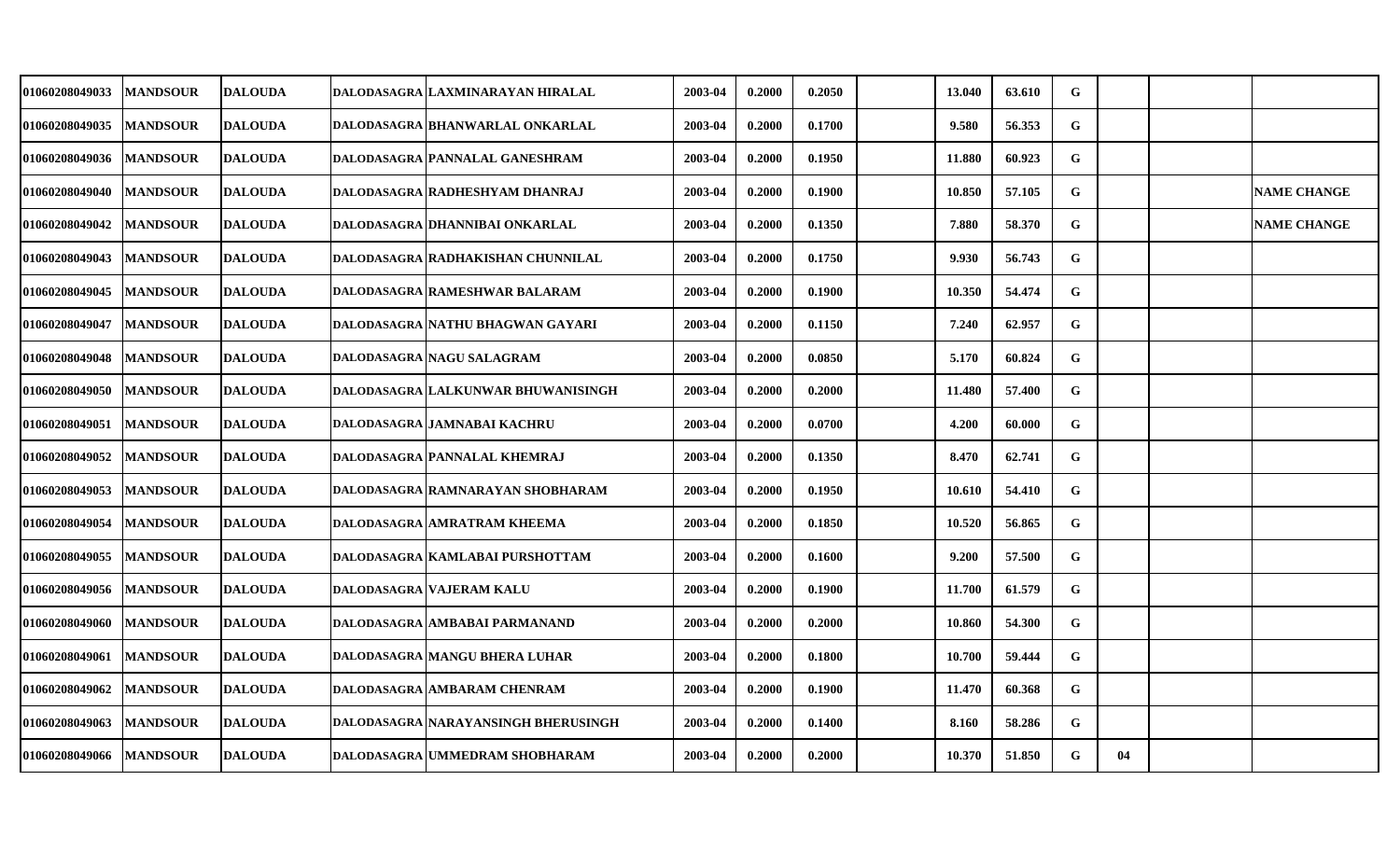| 01060208049068 | <b>MANDSOUR</b> | <b>DALOUDA</b> | DALODASAGRA   DHAPUBAI RATANLAL         | 2003-04 | 0.2000 | 0.1900 | 10.370 | 54.579 | ${\bf G}$ |    |  |
|----------------|-----------------|----------------|-----------------------------------------|---------|--------|--------|--------|--------|-----------|----|--|
| 01060208049069 | <b>MANDSOUR</b> | <b>DALOUDA</b> | <b>DALODASAGRA GENDALAL BHAGIRATH</b>   | 2003-04 | 0.2000 | 0.1550 | 8.390  | 54.129 | G         |    |  |
| 01060208049071 | <b>MANDSOUR</b> | <b>DALOUDA</b> | DALODASAGRA LAXMINARAYAN BHAGATRAM      | 2003-04 | 0.2000 | 0.2000 | 11.000 | 55.000 | G         |    |  |
| 01060208049072 | <b>MANDSOUR</b> | <b>DALOUDA</b> | DALODASAGRA AMBARAM BHUWANJI            | 2003-04 | 0.2000 | 0.1850 | 10.890 | 58.865 | G         |    |  |
| 01060208049073 | <b>MANDSOUR</b> | <b>DALOUDA</b> | DALODASAGRA UDEYRAM GAUTAM              | 2003-04 | 0.2000 | 0.2000 | 11.410 | 57.050 | G         |    |  |
| 01060208049074 | <b>MANDSOUR</b> | <b>DALOUDA</b> | DALODASAGRA BHANWARLAL SALAGRAM         | 2003-04 | 0.2000 | 0.1000 | 5.490  | 54.900 | G         |    |  |
| 01060208049075 | <b>MANDSOUR</b> | <b>DALOUDA</b> | DALODASAGRA DASHRATHLAL RATANLAL        | 2003-04 | 0.2000 | 0.1950 | 10.910 | 55.949 | G         |    |  |
| 01060208049076 | <b>MANDSOUR</b> | <b>DALOUDA</b> | DALODASAGRA ANANDILAL PRABHULAL         | 2003-04 | 0.2000 | 0.1300 | 7.600  | 58.462 | G         |    |  |
| 01060208049077 | <b>MANDSOUR</b> | <b>DALOUDA</b> | <b>DALODASAGRA RADHESHYAM CHUNNILAL</b> | 2003-04 | 0.2000 | 0.1850 | 10.460 | 56.541 | G         |    |  |
| 01060208049078 | <b>MANDSOUR</b> | <b>DALOUDA</b> | DALODASAGRA RATANLAL PANNALAL           | 2003-04 | 0.2000 | 0.1900 | 10.780 | 56.737 | G         |    |  |
| 01060208049079 | <b>MANDSOUR</b> | <b>DALOUDA</b> | DALODASAGRA RAMESHCHANDRA PARMANAND     | 2003-04 | 0.2000 | 0.1950 | 11.800 | 60.513 | G         |    |  |
| 01060208049080 | <b>MANDSOUR</b> | <b>DALOUDA</b> | DALODASAGRA MOHANKUNWAR CHATARSINGH     | 2003-04 | 0.2000 | 0.2000 | 10.720 | 53.600 | G         | 04 |  |
| 01060208049081 | <b>MANDSOUR</b> | <b>DALOUDA</b> | DALODASAGRA DURGASHANKAR MURLIDHAR      | 2003-04 | 0.2000 | 0.1000 | 6.230  | 62.300 | ${\bf G}$ |    |  |
| 01060208049082 | <b>MANDSOUR</b> | <b>DALOUDA</b> | DALODASAGRA ATMARAM BHANWARLAL          | 2003-04 | 0.2000 | 0.1650 | 9.950  | 60.303 | G         |    |  |
| 01060208049083 | <b>MANDSOUR</b> | <b>DALOUDA</b> | DALODASAGRA NATHULAL SAWA               | 2003-04 | 0.2000 | 0.2000 | 11.750 | 58.750 | G         |    |  |
| 01060208049085 | <b>MANDSOUR</b> | <b>DALOUDA</b> | DALODASAGRA PRABHULAL HIRALAL           | 2003-04 | 0.2000 | 0.0950 | 6.400  | 67.368 | G         |    |  |
| 01060208049086 | <b>MANDSOUR</b> | <b>DALOUDA</b> | DALODASAGRA BHERULAL BHANWARLAL         | 2003-04 | 0.2000 | 0.1800 | 10.100 | 56.111 | G         |    |  |
| 01060208049087 | <b>MANDSOUR</b> | <b>DALOUDA</b> | <b>DALODASAGRA HIRALAL GABBA</b>        | 2003-04 | 0.2000 | 0.1950 | 12.040 | 61.744 | G         |    |  |
| 01060208049088 | <b>MANDSOUR</b> | <b>DALOUDA</b> | DALODASAGRA MOTILAL NANDA               | 2003-04 | 0.2000 | 0.1000 | 5.440  | 54.400 | G         |    |  |
| 01060208049089 | <b>MANDSOUR</b> | <b>DALOUDA</b> | DALODASAGRA MANGILAL ONKARLAL           | 2003-04 | 0.2000 | 0.0950 | 5.590  | 58.842 | G         |    |  |
| 01060208049090 | <b>MANDSOUR</b> | <b>DALOUDA</b> | DALODASAGRA KELASH JAGANNATH            | 2003-04 | 0.2000 | 0.1200 | 7.030  | 58.583 | G         |    |  |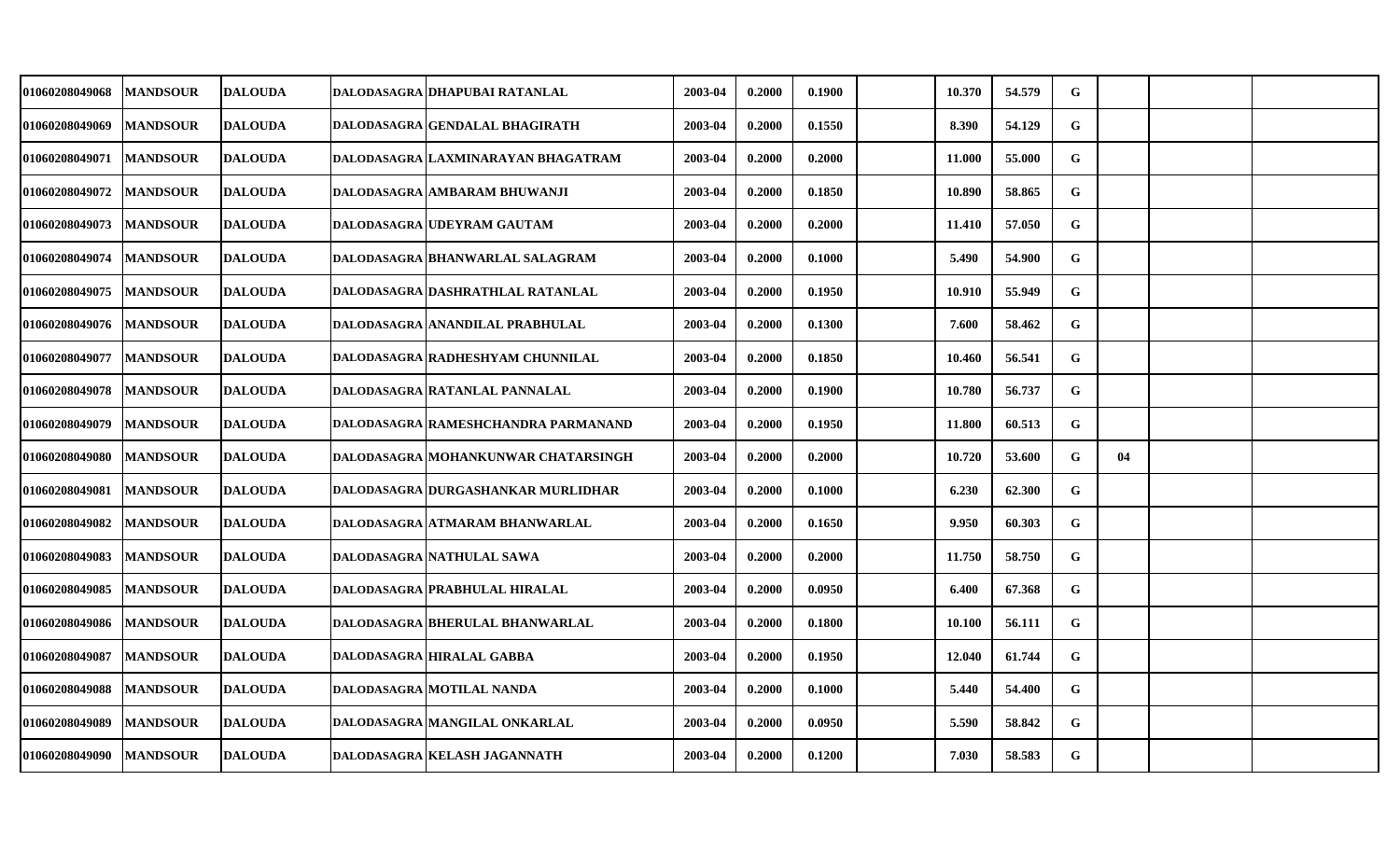| 01060208049092        | <b>MANDSOUR</b> | <b>DALOUDA</b> |                 | DALODASAGRA RAMNIWAS LAKHMIRAM       | 2003-04 | 0.2000 | 0.1300 | 7.820  | 60.154 | G           |    |                |                              |
|-----------------------|-----------------|----------------|-----------------|--------------------------------------|---------|--------|--------|--------|--------|-------------|----|----------------|------------------------------|
| 01060208049093        | <b>MANDSOUR</b> | <b>DALOUDA</b> |                 | DALODASAGRA RADHESHYAM AMBARAM       | 2003-04 | 0.2000 | 0.1950 | 10.860 | 55.692 | G           |    |                |                              |
| 01060208049094        | <b>MANDSOUR</b> | <b>DALOUDA</b> |                 | DALODASAGRA HIRALAL AMRA             | 2003-04 | 0.2000 | 0.1750 | 10.590 | 60.514 | G           |    |                |                              |
| 01060208049096        | <b>MANDSOUR</b> | <b>DALOUDA</b> |                 | DALODASAGRA BHANWARLAL NANDA         | 2003-04 | 0.2000 | 0.1950 | 11.730 | 60.154 | G           |    |                |                              |
| 01060208049097        | <b>MANDSOUR</b> | <b>DALOUDA</b> |                 | DALODASAGRA MANGILAL BHAGIRATH       | 2003-04 | 0.2000 | 0.1900 | 11.170 | 58.789 | G           |    |                |                              |
| 01060208049098        | <b>MANDSOUR</b> | <b>DALOUDA</b> |                 | DALODASAGRA PARVATSINGH BHANWARSINGH | 2003-04 | 0.2000 | 0.1750 | 9.340  | 53.371 | G           | 04 |                |                              |
| 01060208049099        | <b>MANDSOUR</b> | <b>DALOUDA</b> |                 | DALODASAGRA MANGILAL BIHARILAL       | 2003-04 | 0.2000 | 0.1800 | 11.330 | 62.944 | G           |    |                |                              |
| <b>01060208049100</b> | <b>MANDSOUR</b> | <b>DALOUDA</b> |                 | DALODASAGRA AMARCHAND BHANWARLAL     | 2003-04 | 0.2000 | 0.1850 | 10.870 | 58.757 | G           |    |                |                              |
| 01060208049101        | <b>MANDSOUR</b> | <b>DALOUDA</b> |                 | DALODASAGRA GOPAL ASHOKKUMAR         | 2003-04 | 0.2000 | 0.1050 | 6.250  | 59.524 | G           |    | 01060208029134 | <b>TRANSFER/RICHALALMUHA</b> |
| 01060208049102        | <b>MANDSOUR</b> | <b>DALOUDA</b> |                 | DALODASAGRA PRAMODKUMAR BALMUKUND    | 2003-04 | 0.2000 | 0.1750 | 11.200 | 64.000 | G           |    | 01060208029021 | <b>TRANSFER/RICHALALMUHA</b> |
| <b>01060208050009</b> | <b>MANDSOUR</b> | <b>DALOUDA</b> | <b>KACHNARA</b> | <b>DHAPUBAI BHERULAL</b>             | 2003-04 | 0.2000 | 0.1850 | 10.930 | 59.081 | G           |    |                |                              |
| <b>01060208050011</b> | <b>MANDSOUR</b> | <b>DALOUDA</b> | <b>KACHNARA</b> | KASHIRAM NANURAM                     | 2003-04 | 0.2000 |        |        |        | $\mathbf N$ | 08 |                |                              |
| <b>01060208050012</b> | <b>MANDSOUR</b> | <b>DALOUDA</b> | <b>KACHNARA</b> | NAJIRMOHAMMAD SAHIDA                 | 2003-04 | 0.2000 | 0.2000 | 11.630 | 58.150 | G           |    |                |                              |
| <b>01060208050018</b> | <b>MANDSOUR</b> | <b>DALOUDA</b> | <b>KACHNARA</b> | VAHIDANBAI MASITA                    | 2003-04 | 0.2000 | 0.1950 | 12.010 | 61.590 | G           |    |                |                              |
| <b>01060208050019</b> | <b>MANDSOUR</b> | <b>DALOUDA</b> | <b>KACHNARA</b> | NAJIRMOHAMMAD KHOJANBAI              | 2003-04 | 0.2000 | 0.2000 | 11.080 | 55.400 | G           |    |                |                              |
| 01060208050021        | <b>MANDSOUR</b> | <b>DALOUDA</b> | <b>KACHNARA</b> | <b>SALAGRAM MANNA</b>                | 2003-04 | 0.2000 | 0.1850 | 10.120 | 54.703 | G           |    |                |                              |
| <b>01060208050024</b> | <b>MANDSOUR</b> | <b>DALOUDA</b> | <b>KACHNARA</b> | <b> NANDLAL PRABHULAL</b>            | 2003-04 | 0.2000 |        |        |        | $\mathbf N$ | 08 |                |                              |
| 01060208050026        | <b>MANDSOUR</b> | <b>DALOUDA</b> | <b>KACHNARA</b> | <b>RATANBAI RAJARAM</b>              | 2003-04 | 0.2000 | 0.1850 | 10.970 | 59.297 | G           |    |                | TRANSFER/LASUDIYAILL/        |
| 01060208050029        | <b>MANDSOUR</b> | <b>DALOUDA</b> | <b>KACHNARA</b> | UMMEDRAM PRABHULAL                   | 2003-04 | 0.2000 |        |        |        | $\mathbf N$ | 08 |                |                              |
| <b>01060208050030</b> | <b>MANDSOUR</b> | <b>DALOUDA</b> | <b>KACHNARA</b> | TEJSINGH DATARSINGH                  | 2003-04 | 0.2000 | 0.1850 | 10.310 | 55.730 | G           |    |                |                              |
| <b>01060208050032</b> | <b>MANDSOUR</b> | <b>DALOUDA</b> | <b>KACHNARA</b> | <b>MANGILAL RAMA CHAMAR</b>          | 2003-04 | 0.2000 | 0.1650 | 9.680  | 58.667 | G           |    |                |                              |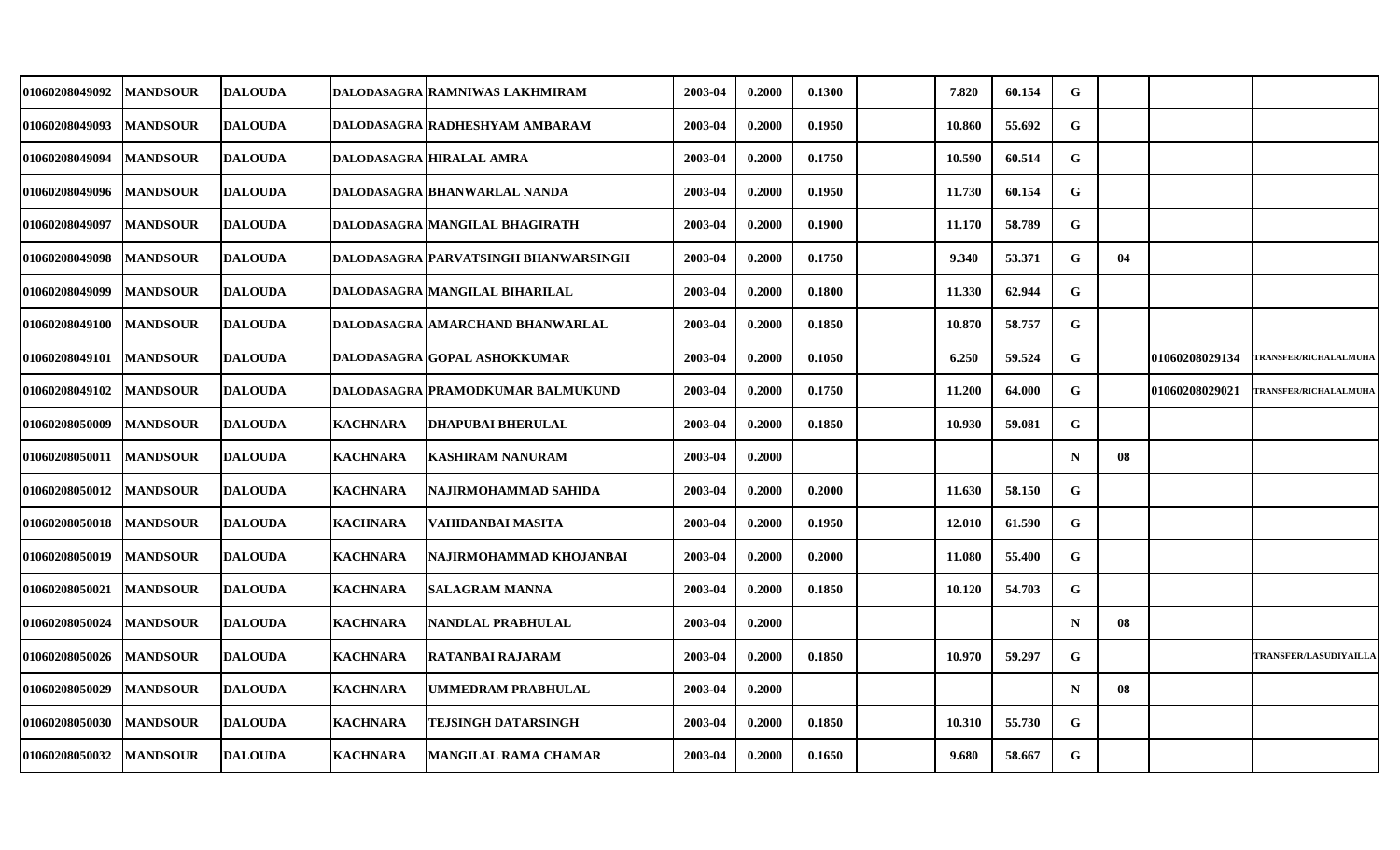| 01060208050035 | <b>MANDSOUR</b> | <b>DALOUDA</b> | <b>KACHNARA</b> | KANCHANBAI PARBHULAL            | 2003-04 | 0.2000 | 0.2000 | 10.840 | 54.200 | G           |    |                    |
|----------------|-----------------|----------------|-----------------|---------------------------------|---------|--------|--------|--------|--------|-------------|----|--------------------|
| 01060208050038 | <b>MANDSOUR</b> | <b>DALOUDA</b> | <b>KACHNARA</b> | <b>FATESINGH BHERULAL</b>       | 2003-04 | 0.2000 | 0.1850 | 10.480 | 56.649 | G           |    |                    |
| 01060208050043 | <b>MANDSOUR</b> | <b>DALOUDA</b> | <b>KACHNARA</b> | MANGILAL NANDA                  | 2003-04 | 0.2000 | 0.1900 | 11.250 | 59.211 | G           |    |                    |
| 01060208050044 | <b>MANDSOUR</b> | <b>DALOUDA</b> | <b>KACHNARA</b> | <b>BADRILAL BAGDIRAM</b>        | 2003-04 | 0.2000 | 0.1950 | 11.940 | 61.231 | G           |    |                    |
| 01060208050049 | <b>MANDSOUR</b> | <b>DALOUDA</b> | <b>KACHNARA</b> | ABDUL KADAR KHERUN              | 2003-04 | 0.2000 |        |        |        | $\mathbf N$ | 08 |                    |
| 01060208050052 | <b>MANDSOUR</b> | <b>DALOUDA</b> | <b>KACHNARA</b> | <b>ASLAM GAFUR</b>              | 2003-04 | 0.2000 | 0.1950 | 11.610 | 59.538 | G           |    |                    |
| 01060208050055 | <b>MANDSOUR</b> | <b>DALOUDA</b> | <b>KACHNARA</b> | KASHIRAM KISHAN                 | 2003-04 | 0.2000 | 0.1750 | 10.200 | 58.286 | G           |    |                    |
| 01060208050057 | <b>MANDSOUR</b> | <b>DALOUDA</b> | <b>KACHNARA</b> | KOSHALYABAI ONKARLAL            | 2003-04 | 0.2000 | 0.1350 | 7.950  | 58.889 | $\mathbf G$ |    |                    |
| 01060208050058 | <b>MANDSOUR</b> | <b>DALOUDA</b> | <b>KACHNARA</b> | <b>HUSSAIN AJMERI</b>           | 2003-04 | 0.2000 | 0.2000 | 12.360 | 61.800 | G           |    |                    |
| 01060208050068 | <b>MANDSOUR</b> | <b>DALOUDA</b> | <b>KACHNARA</b> | <b>IMAMABAKSH KHAJU PINJARA</b> | 2003-04 | 0.2000 | 0.1950 | 11.900 | 61.026 | G           |    | <b>NAME CHANGE</b> |
| 01060208050070 | <b>MANDSOUR</b> | <b>DALOUDA</b> | <b>KACHNARA</b> | <b>BHANWARLAL BHAGIRATH</b>     | 2003-04 | 0.2000 | 0.1850 | 11.290 | 61.027 | $\mathbf G$ |    |                    |
| 01060208050073 | <b>MANDSOUR</b> | <b>DALOUDA</b> | <b>KACHNARA</b> | <b>NATHU GAUTAM</b>             | 2003-04 | 0.2000 | 0.1950 | 11.660 | 59.795 | G           |    |                    |
| 01060208050074 | <b>MANDSOUR</b> | <b>DALOUDA</b> | <b>KACHNARA</b> | MANGUBAI JADURAM                | 2003-04 | 0.2000 | 0.2000 | 11.210 | 56.050 | G           |    |                    |
| 01060208050075 | <b>MANDSOUR</b> | <b>DALOUDA</b> | <b>KACHNARA</b> | BALURAM NANURAM                 | 2003-04 | 0.2000 | 0.1950 | 12.030 | 61.692 | G           |    |                    |
| 01060208050078 | <b>MANDSOUR</b> | <b>DALOUDA</b> | <b>KACHNARA</b> | <b>SULEMAN VALI MOHAMMAD</b>    | 2003-04 | 0.2000 | 0.2000 | 11.590 | 57.950 | G           |    |                    |
| 01060208050080 | <b>MANDSOUR</b> | <b>DALOUDA</b> | <b>KACHNARA</b> | GITABAI RAJARAM                 | 2003-04 | 0.2000 | 0.1900 | 11.410 | 60.053 | G           |    |                    |
| 01060208050081 | <b>MANDSOUR</b> | <b>DALOUDA</b> | <b>KACHNARA</b> | <b>GAFUR IBRAHIM</b>            | 2003-04 | 0.2000 | 0.1950 | 12.570 | 64.462 | G           |    |                    |
| 01060208050082 | <b>MANDSOUR</b> | <b>DALOUDA</b> | <b>KACHNARA</b> | <b>JAMUNABAI BALURAM</b>        | 2003-04 | 0.2000 | 0.1900 | 11.660 | 61.368 | G           | 09 |                    |
| 01060208050087 | <b>MANDSOUR</b> | <b>DALOUDA</b> | <b>KACHNARA</b> | <b>RAGHUVIRSINGH FAKIRCHAND</b> | 2003-04 | 0.2000 | 0.1950 | 10.850 | 55.641 | G           |    |                    |
| 01060208050088 | <b>MANDSOUR</b> | <b>DALOUDA</b> | <b>KACHNARA</b> | <b>FATEMABEE IMAM BAKSH</b>     | 2003-04 | 0.2000 | 0.1900 | 11.660 | 61.368 | G           |    |                    |
| 01060208050093 | <b>MANDSOUR</b> | <b>DALOUDA</b> | <b>KACHNARA</b> | NANURAM AMRATRAM                | 2003-04 | 0.2000 | 0.1700 | 9.140  | 53.765 | G           | 04 |                    |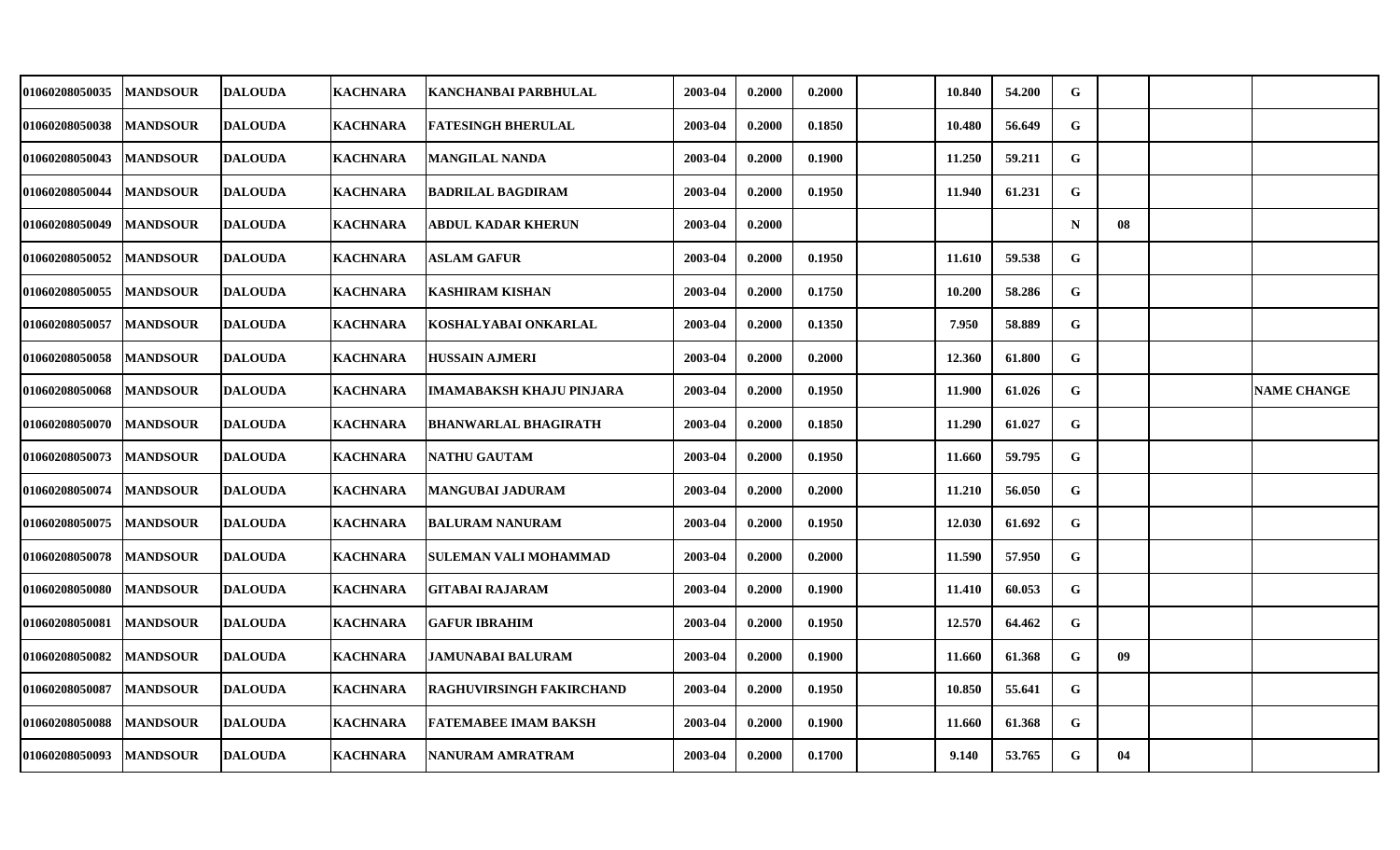| <b>01060208050097</b> | <b>MANDSOUR</b> | <b>DALOUDA</b> | <b>KACHNARA</b> | HIRALAL BHAGIRATH                | 2003-04 | 0.2000 | 0.2000 | 11.620 | 58.100 | G           |    |                    |
|-----------------------|-----------------|----------------|-----------------|----------------------------------|---------|--------|--------|--------|--------|-------------|----|--------------------|
| <b>01060208050098</b> | <b>MANDSOUR</b> | <b>DALOUDA</b> | <b>KACHNARA</b> | RESHAMKUNWAR UDAYSINGH           | 2003-04 | 0.2000 | 0.2000 | 11.490 | 57.450 | $\mathbf G$ |    |                    |
| <b>01060208050099</b> | <b>MANDSOUR</b> | <b>DALOUDA</b> | <b>KACHNARA</b> | VARDIBAI DEVRAM                  | 2003-04 | 0.2000 | 0.1850 | 11.210 | 60.595 | G           |    |                    |
| 01060208050102        | <b>MANDSOUR</b> | <b>DALOUDA</b> | <b>KACHNARA</b> | DEEPSINGH PYARSINGH              | 2003-04 | 0.2000 | 0.1000 | 5.820  | 58.200 | G           |    |                    |
| <b>01060208050109</b> | <b>MANDSOUR</b> | <b>DALOUDA</b> | <b>KACHNARA</b> | SHABBIRKHA HUSSSAIN              | 2003-04 | 0.2000 | 0.1950 | 11.670 | 59.846 | G           |    |                    |
| <b>01060208050110</b> | <b>MANDSOUR</b> | <b>DALOUDA</b> | <b>KACHNARA</b> | <b>MANGU HIRA</b>                | 2003-04 | 0.2000 | 0.1950 | 11.450 | 58.718 | $\mathbf G$ |    |                    |
| 01060208050114        | <b>MANDSOUR</b> | <b>DALOUDA</b> | <b>KACHNARA</b> | <b>GAFUR AJMERI</b>              | 2003-04 | 0.2000 | 0.1950 | 11.830 | 60.667 | G           |    |                    |
| 01060208050116        | <b>MANDSOUR</b> | <b>DALOUDA</b> | <b>KACHNARA</b> | PRABHULAL HIRALAL                | 2003-04 | 0.2000 | 0.1000 | 5.540  | 55.400 | G           |    |                    |
| 01060208050121        | <b>MANDSOUR</b> | <b>DALOUDA</b> | <b>KACHNARA</b> | RAMNARAYAN NANDA                 | 2003-04 | 0.2000 | 0.1850 | 10.520 | 56.865 | G           |    |                    |
| 01060208050122        | <b>MANDSOUR</b> | <b>DALOUDA</b> | <b>KACHNARA</b> | <b>HARIRAM KISHAN</b>            | 2003-04 | 0.2000 |        |        |        | $\mathbf N$ | 08 | <b>NAME CHANGE</b> |
| <b>01060208050125</b> | <b>MANDSOUR</b> | <b>DALOUDA</b> | <b>KACHNARA</b> | MOTILAL RAMCHANDRA               | 2003-04 | 0.2000 |        |        |        | $\mathbf N$ | 08 |                    |
| <b>01060208050127</b> | <b>MANDSOUR</b> | <b>DALOUDA</b> | <b>KACHNARA</b> | <b>SHAKUR NATHU</b>              | 2003-04 | 0.2000 | 0.1950 | 11.860 | 60.821 | G           |    |                    |
| 01060208050131        | <b>MANDSOUR</b> | <b>DALOUDA</b> | <b>KACHNARA</b> | RATANLAL TARACHAND               | 2003-04 | 0.2000 | 0.1700 | 10.060 | 59.176 | G           |    |                    |
| 01060208050132        | <b>MANDSOUR</b> | <b>DALOUDA</b> | <b>KACHNARA</b> | SUNDARBAI PANNA                  | 2003-04 | 0.2000 | 0.1950 | 10.470 | 53.692 | G           | 04 |                    |
| 01060208050134        | <b>MANDSOUR</b> | <b>DALOUDA</b> | <b>KACHNARA</b> | JAGDISH JANIBAI                  | 2003-04 | 0.2000 |        |        |        | $\mathbf N$ |    |                    |
| <b>01060208050135</b> | <b>MANDSOUR</b> | <b>DALOUDA</b> | <b>KACHNARA</b> | BHANWARSINGH UMARAVSINGH         | 2003-04 | 0.2000 | 0.1950 | 11.660 | 59.795 | G           |    |                    |
| 01060208050143        | <b>MANDSOUR</b> | <b>DALOUDA</b> | <b>KACHNARA</b> | ANWARKHA LIYAKATKHA              | 2003-04 | 0.2000 |        |        |        | $\mathbf N$ | 08 |                    |
| 01060208050145        | <b>MANDSOUR</b> | <b>DALOUDA</b> | <b>KACHNARA</b> | LAXMAN JEVA                      | 2003-04 | 0.2000 | 0.1800 | 11.270 | 62.611 | ${\bf G}$   |    |                    |
| 01060208051001        | <b>MANDSOUR</b> | <b>DALOUDA</b> |                 | AKYAUMAHEDA ARJUNSINGH SHIVSINGH | 2003-04 | 0.2000 | 0.1950 | 13.120 | 67.282 | G           |    |                    |
| 01060208051002        | <b>MANDSOUR</b> | <b>DALOUDA</b> |                 | AKYAUMAHEDA RAMNARAYAN RAMLAL    | 2003-04 | 0.2000 | 0.1900 | 11.920 | 62.737 | G           |    |                    |
| 01060208051003        | <b>MANDSOUR</b> | <b>DALOUDA</b> |                 | akyaumaheda laxman bhera mali    | 2003-04 | 0.2000 | 0.2050 | 13.370 | 65.220 | G           |    |                    |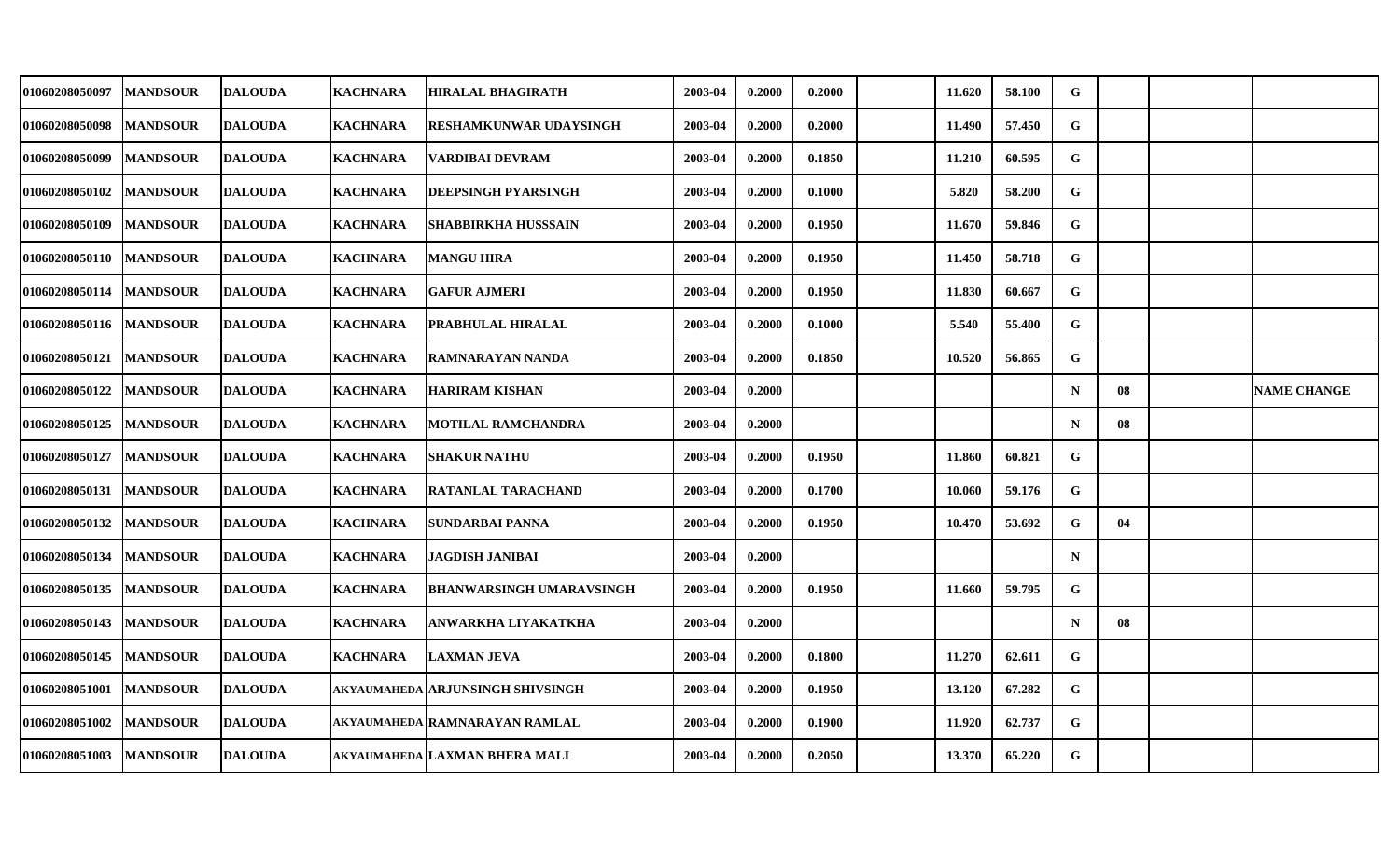| 01060208051005 | <b>MANDSOUR</b> | <b>DALOUDA</b> |                               | AKYAUMAHEDA BHAGIRATH GAMER       | 2003-04 | 0.2000 | 0.1800 | 10.710 | 59.500 | ${\bf G}$ |    |                    |
|----------------|-----------------|----------------|-------------------------------|-----------------------------------|---------|--------|--------|--------|--------|-----------|----|--------------------|
| 01060208051006 | <b>MANDSOUR</b> | <b>DALOUDA</b> |                               | <b>AKYAUMAHEDA SHIVLAL BHUWAN</b> | 2003-04 | 0.2000 | 0.1850 | 11.010 | 59.514 | G         |    |                    |
| 01060208051007 | <b>MANDSOUR</b> | <b>DALOUDA</b> |                               | AKYAUMAHEDA NANURAM KODAR         | 2003-04 | 0.2000 | 0.1800 | 10.090 | 56.056 | G         |    |                    |
| 01060208051008 | <b>MANDSOUR</b> | <b>DALOUDA</b> |                               | akyaumaheda HIRA BHERA MALI       | 2003-04 | 0.2000 | 0.1050 | 5.820  | 55.429 | G         |    |                    |
| 01060208051009 | <b>MANDSOUR</b> | <b>DALOUDA</b> | <b>AKYAUMAHEDA LALU NANDA</b> |                                   | 2003-04 | 0.2000 | 0.1350 | 9.060  | 67.111 | G         |    |                    |
| 01060208051010 | <b>MANDSOUR</b> | <b>DALOUDA</b> |                               | AKYAUMAHEDA NANDLAL BHUWAN        | 2003-04 | 0.2000 | 0.1800 | 10.020 | 55.667 | G         |    |                    |
| 01060208051011 | <b>MANDSOUR</b> | <b>DALOUDA</b> |                               | AKYAUMAHEDA LALSINGH BHERUSINGH   | 2003-04 | 0.2000 | 0.1900 | 11.540 | 60.737 | G         |    |                    |
| 01060208051012 | <b>MANDSOUR</b> | <b>DALOUDA</b> |                               | AKYAUMAHEDA BHANWARLAL VAJERAM    | 2003-04 | 0.2000 | 0.1950 | 11.570 | 59.333 | G         |    |                    |
| 01060208051013 | <b>MANDSOUR</b> | <b>DALOUDA</b> |                               | akyaumaheda BHERULAL CHAMPALAL    | 2003-04 | 0.2000 | 0.1850 | 10.490 | 56.703 | G         |    |                    |
| 01060208051016 | <b>MANDSOUR</b> | <b>DALOUDA</b> |                               | AKYAUMAHEDA JHAMKUBAI UDA         | 2003-04 | 0.2000 | 0.1050 | 6.160  | 58.667 | G         |    |                    |
| 01060208051017 | <b>MANDSOUR</b> | <b>DALOUDA</b> |                               | AKYAUMAHEDA NANDLAL KHEMAJI       | 2003-04 | 0.2000 | 0.1900 | 7.870  | 41.421 | $\bf{I}$  | 02 |                    |
| 01060208051018 | <b>MANDSOUR</b> | <b>DALOUDA</b> |                               | AKYAUMAHEDA MUNNIBAI BALMUKUND    | 2003-04 | 0.2000 | 0.0950 | 5.990  | 63.053 | G         |    | <b>NAME CHANGE</b> |
| 01060208051019 | <b>MANDSOUR</b> | <b>DALOUDA</b> |                               | AKYAUMAHEDA PRABHULAL VAJERAM     | 2003-04 | 0.2000 | 0.1350 | 7.430  | 55.037 | $\bf{I}$  | 02 |                    |
| 01060208051020 | <b>MANDSOUR</b> | <b>DALOUDA</b> |                               | AKYAUMAHEDA JANIBAI ONKARLAL      | 2003-04 | 0.2000 | 0.1950 | 10.100 | 51.794 | $\bf{I}$  | 02 |                    |
| 01060208051021 | <b>MANDSOUR</b> | <b>DALOUDA</b> |                               | AKYAUMAHEDA SHANKARLAL KESHURAM   | 2003-04 | 0.2000 | 0.1850 | 11.040 | 59.676 | G         |    |                    |
| 01060208051023 | <b>MANDSOUR</b> | <b>DALOUDA</b> |                               | AKYAUMAHEDA BHERUDAS SALAGRAM     | 2003-04 | 0.2000 | 0.1400 | 8.920  | 63.714 | G         |    |                    |
| 01060208051024 | <b>MANDSOUR</b> | <b>DALOUDA</b> |                               | <b>AKYAUMAHEDA KACHRU NATHU</b>   | 2003-04 | 0.2000 | 0.1700 | 10.430 | 61.353 | G         |    |                    |
| 01060208051025 | <b>MANDSOUR</b> | <b>DALOUDA</b> |                               | AKYAUMAHEDA HARIRAM JIVA          | 2003-04 | 0.2000 | 0.1000 | 6.040  | 60.400 | G         |    |                    |
| 01060208051026 | <b>MANDSOUR</b> | <b>DALOUDA</b> |                               | <b>AKYAUMAHEDA HARIRAM JAGGA</b>  | 2003-04 | 0.2000 | 0.1500 | 9.550  | 63.667 | G         |    |                    |
| 01060208051027 | <b>MANDSOUR</b> | <b>DALOUDA</b> |                               | AKYAUMAHEDA KANWARLAL PARVATIBAI  | 2003-04 | 0.2000 | 0.1300 | 4.780  | 36.769 | $\bf{I}$  | 02 |                    |
| 01060208051028 | <b>MANDSOUR</b> | <b>DALOUDA</b> |                               | AKYAUMAHEDA TULSIBAI VARDIBAI     | 2003-04 | 0.2000 | 0.1950 | 11.600 | 59.487 | G         |    |                    |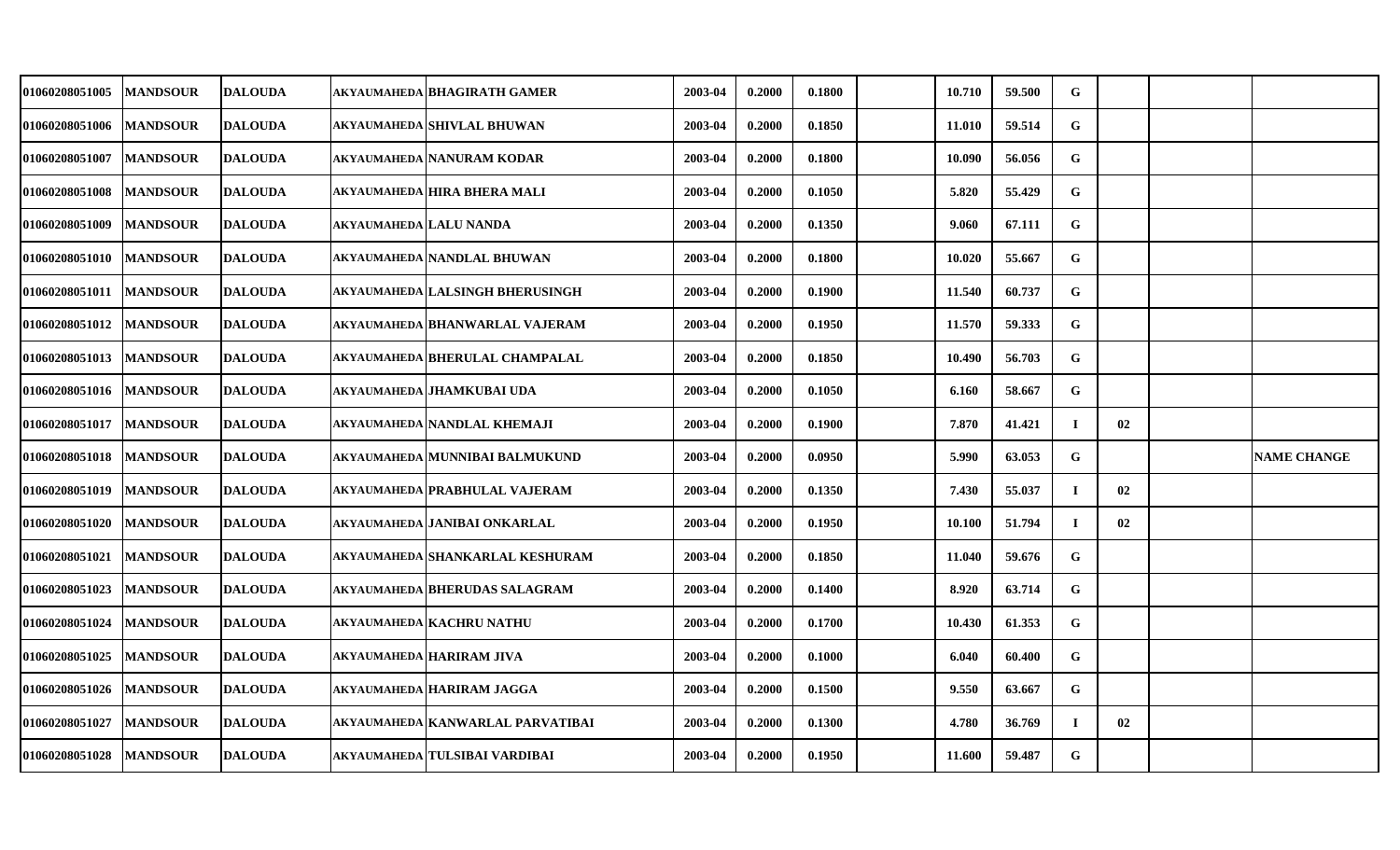| <b>01060208051029</b> | <b>MANDSOUR</b> | <b>DALOUDA</b> | AKYAUMAHEDA RADHAKISHAN BHAJJA        | 2003-04 | 0.2000 | 0.1500 | 9.430  | 62.867 | G           |    |                    |
|-----------------------|-----------------|----------------|---------------------------------------|---------|--------|--------|--------|--------|-------------|----|--------------------|
| 01060208051030        | <b>MANDSOUR</b> | <b>DALOUDA</b> | AKYAUMAHEDA RADHABAI HARIRAM          | 2003-04 | 0.2000 | 0.0950 | 4.840  | 50.947 | G           | 04 |                    |
| <b>01060208051032</b> | <b>MANDSOUR</b> | <b>DALOUDA</b> | AKYAUMAHEDA DEUBAI MATHURALAL         | 2003-04 | 0.2000 | 0.1500 | 8.950  | 59.667 | G           |    |                    |
| 01060208051037        | <b>MANDSOUR</b> | <b>DALOUDA</b> | <b>AKYAUMAHEDA ONKARLAL PARTHA</b>    | 2003-04 | 0.2000 | 0.0950 | 5.540  | 58.316 | G           |    |                    |
| 01060208051039        | <b>MANDSOUR</b> | <b>DALOUDA</b> | AKYAUMAHEDA PARMANAND RAMA            | 2003-04 | 0.2000 | 0.1500 | 9.020  | 60.133 | G           |    |                    |
| 01060208051040        | <b>MANDSOUR</b> | <b>DALOUDA</b> | akyaumaheda PARMANAND ONKARLAL        | 2003-04 | 0.2000 | 0.1500 | 9.280  | 61.867 | G           |    |                    |
| 01060208051042        | <b>MANDSOUR</b> | <b>DALOUDA</b> | AKYAUMAHEDA DHANNIBAI UDAYRAM         | 2003-04 | 0.2000 | 0.2050 | 11.800 | 57.561 | G           |    | <b>NAME CHANGE</b> |
| 01060208051043        | <b>MANDSOUR</b> | <b>DALOUDA</b> | AKYAUMAHEDA CHHAGANLAL JEEVA          | 2003-04 | 0.2000 |        |        |        | $\mathbf N$ | 08 |                    |
| 01060208051044        | <b>MANDSOUR</b> | <b>DALOUDA</b> | AKYAUMAHEDA RAMCHANDRA AMBARAM        | 2003-04 | 0.2000 | 0.1900 | 12.040 | 63.368 | G           |    | <b>NAME CHANGE</b> |
| 01060208051045        | <b>MANDSOUR</b> | <b>DALOUDA</b> | AKYAUMAHEDA NANDA NANURAM             | 2003-04 | 0.2000 | 0.1550 | 9.060  | 58.452 | G           |    |                    |
| 01060208051048        | <b>MANDSOUR</b> | <b>DALOUDA</b> | akyaumaheda RATAN SEVA MALI           | 2003-04 | 0.2000 | 0.0900 | 5.460  | 60.667 | G           |    |                    |
| 01060208051049        | <b>MANDSOUR</b> | <b>DALOUDA</b> | AKYAUMAHEDA BAPULAL GENDA MALI        | 2003-04 | 0.2000 |        |        |        | $\mathbf N$ | 08 |                    |
| 01060208051050        | <b>MANDSOUR</b> | <b>DALOUDA</b> | <b>AKYAUMAHEDA HIRALAL VAJERAM</b>    | 2003-04 | 0.2000 | 0.0950 | 6.340  | 66.737 | G           |    |                    |
| 01060208051053        | <b>MANDSOUR</b> | <b>DALOUDA</b> | AKYAUMAHEDA BHAGIRATH BALU            | 2003-04 | 0.2000 | 0.1800 | 4.730  | 26.278 | G           | 04 |                    |
| 01060208051055        | <b>MANDSOUR</b> | <b>DALOUDA</b> | AKYAUMAHEDA MOHANBAI BALURAM          | 2003-04 | 0.2000 | 0.1850 | 11.600 | 62.703 | G           |    |                    |
| 01060208051057        | <b>MANDSOUR</b> | <b>DALOUDA</b> | AKYAUMAHEDA PRABHULAL SUNDARBAI       | 2003-04 | 0.2000 | 0.1250 | 7.810  | 62.480 | G           |    |                    |
| 01060208051059        | <b>MANDSOUR</b> | <b>DALOUDA</b> | <b>AKYAUMAHEDA KACHRU MOTI</b>        | 2003-04 | 0.2000 | 0.1200 | 7.680  | 64.000 | G           |    |                    |
| <b>01060208051062</b> | <b>MANDSOUR</b> | <b>DALOUDA</b> | AKYAUMAHEDA BHANWARIBAI BHAIYALAL     | 2003-04 | 0.2000 | 0.1300 | 8.520  | 65.538 | ${\bf G}$   |    |                    |
| 01060208051063        | <b>MANDSOUR</b> | <b>DALOUDA</b> | <b>AKYAUMAHEDA PRABHULAL NANDIBAI</b> | 2003-04 | 0.2000 | 0.1000 | 5.890  | 58.900 | G           |    |                    |
| 01060208051064        | <b>MANDSOUR</b> | <b>DALOUDA</b> | akyaumaheda RADHAKISHAN KESHURAM      | 2003-04 | 0.2000 | 0.1450 | 8.870  | 61.172 | G           |    |                    |
| 01060208051065        | <b>MANDSOUR</b> | <b>DALOUDA</b> | AKYAUMAHEDA NANDKISHOR BHAGIRATH      | 2003-04 | 0.2000 | 0.0650 | 4.200  | 64.615 | G           |    |                    |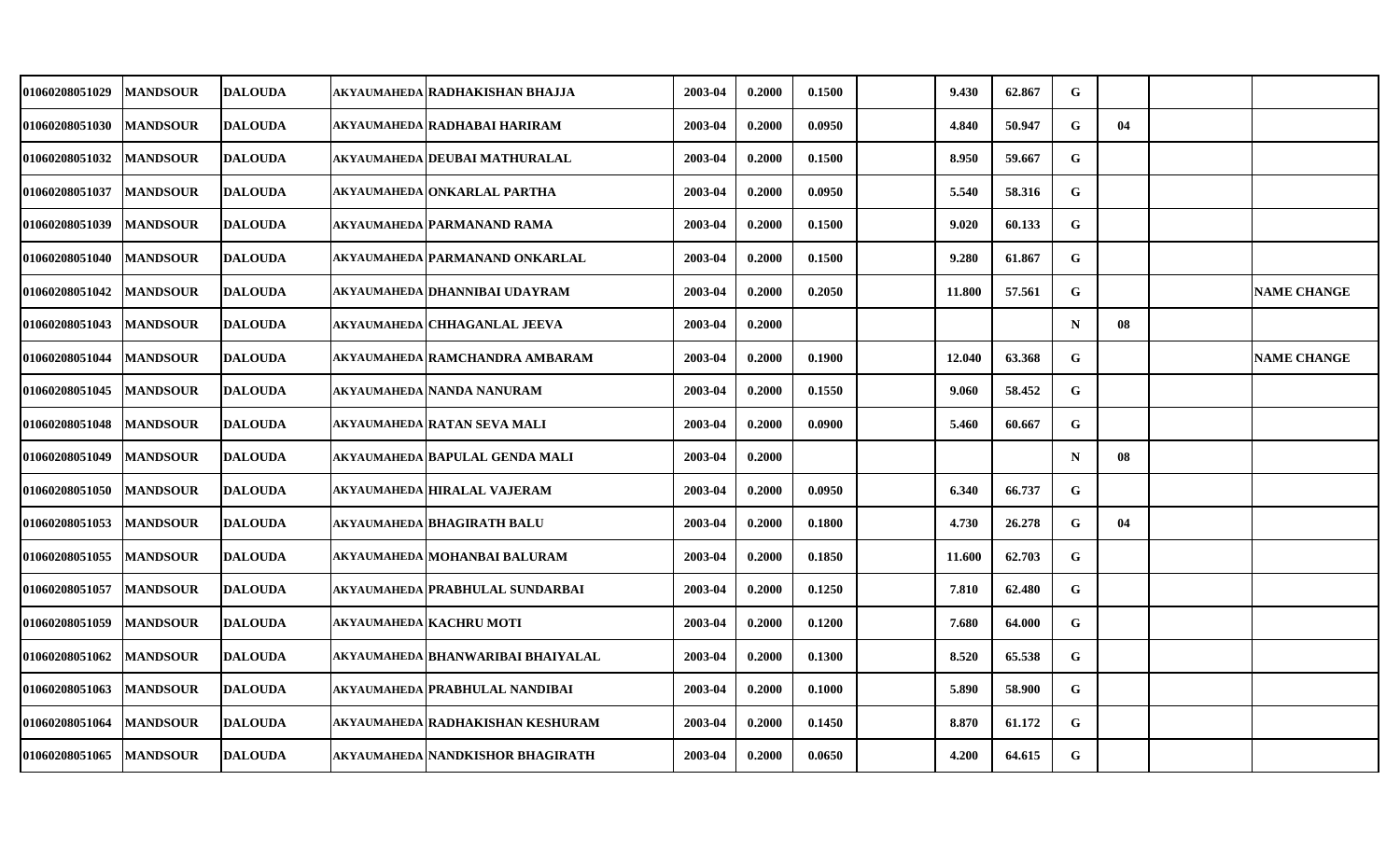| 01060208051066        | <b>MANDSOUR</b> | <b>DALOUDA</b> | AKYAUMAHEDA BHAGWANLAL SALAGRAM       | 2003-04 | 0.2000 | 0.1900 | 12.100 | 63.684 | G           |    |                    |
|-----------------------|-----------------|----------------|---------------------------------------|---------|--------|--------|--------|--------|-------------|----|--------------------|
| <b>01060208051067</b> | <b>MANDSOUR</b> | <b>DALOUDA</b> | AKYAUMAHEDA BHERUSINGH RUPSINGH       | 2003-04 | 0.2000 | 0.1950 | 11.620 | 59.590 | G           |    |                    |
| 01060208051069        | <b>MANDSOUR</b> | <b>DALOUDA</b> | <b>AKYAUMAHEDA SITARAM BHUWAN</b>     | 2003-04 | 0.2000 | 0.2000 | 12.930 | 64.650 | G           |    |                    |
| 01060208051071        | <b>MANDSOUR</b> | <b>DALOUDA</b> | akyaumaheda Nandlal khemraj           | 2003-04 | 0.2000 | 0.1450 | 9.210  | 63.517 | G           |    |                    |
| <b>01060208051073</b> | <b>MANDSOUR</b> | <b>DALOUDA</b> | AKYAUMAHEDA KARU MANNA                | 2003-04 | 0.2000 | 0.0700 | 3.430  | 49.000 | $\bf{I}$    | 02 |                    |
| 01060208051074        | <b>MANDSOUR</b> | <b>DALOUDA</b> | AKYAUMAHEDA MAGNIRAM RAMAJI           | 2003-04 | 0.2000 | 0.1500 | 9.030  | 60.200 | G           |    |                    |
| <b>01060208051078</b> | <b>MANDSOUR</b> | <b>DALOUDA</b> | AKYAUMAHEDA SHANKARLAL BHUWANISHANKAR | 2003-04 | 0.2000 | 0.1650 | 10.010 | 60.667 | G           |    |                    |
| 01060208051079        | <b>MANDSOUR</b> | <b>DALOUDA</b> | AKYAUMAHEDA BAGDIBAI MANGU            | 2003-04 | 0.2000 | 0.1800 | 6.840  | 38.000 | G           | 04 |                    |
| <b>01060208051082</b> | <b>MANDSOUR</b> | <b>DALOUDA</b> | akyaumaheda KESHURAM VARDA            | 2003-04 | 0.2000 | 0.1700 | 8.580  | 50.470 | $\bf{I}$    | 02 |                    |
| 01060208051083        | <b>MANDSOUR</b> | <b>DALOUDA</b> | akyaumaheda RAMNARAYAN KESHURAM       | 2003-04 | 0.2000 | 0.2000 | 11.310 | 56.550 | G           |    |                    |
| <b>01060208051084</b> | <b>MANDSOUR</b> | <b>DALOUDA</b> | AKYAUMAHEDA RAMIBAI NANDA             | 2003-04 | 0.2000 | 0.2000 | 11.980 | 59.900 | ${\bf G}$   |    |                    |
| <b>01060208051088</b> | <b>MANDSOUR</b> | <b>DALOUDA</b> | AKYAUMAHEDA RAMCHANDRA BHUWAN         | 2003-04 | 0.2000 | 0.1650 | 10.080 | 61.091 | G           |    |                    |
| <b>01060208051089</b> | <b>MANDSOUR</b> | <b>DALOUDA</b> | akyaumaheda SHANTILAL LALJI           | 2003-04 | 0.2000 | 0.1000 | 6.000  | 60.000 | G           |    |                    |
| <b>01060208051090</b> | <b>MANDSOUR</b> | <b>DALOUDA</b> | AKYAUMAHEDA BHERULAL TARACHAND        | 2003-04 | 0.2000 | 0.1900 | 12.260 | 64.526 | G           |    |                    |
| 01060208051093        | <b>MANDSOUR</b> | <b>DALOUDA</b> | AKYAUMAHEDA AMIRCHAND VAJERAM         | 2003-04 | 0.2000 | 0.0750 | 4.750  | 63.333 | G           |    |                    |
| 01060208051094        | <b>MANDSOUR</b> | <b>DALOUDA</b> | AKYAUMAHEDA SALAGRAM MEGHA            | 2003-04 | 0.2000 | 0.1000 | 5.950  | 59.500 | G           |    |                    |
| <b>01060208051096</b> | <b>MANDSOUR</b> | <b>DALOUDA</b> | AKYAUMAHEDA UDAYSINGH BHERUSINGH      | 2003-04 | 0.2000 | 0.1650 | 3.990  | 24.181 | $\bf{I}$    | 02 |                    |
| 01060208051098        | <b>MANDSOUR</b> | <b>DALOUDA</b> | <b>AKYAUMAHEDA GANGARAM DHANNA</b>    | 2003-04 | 0.2000 | 0.1900 | 9.830  | 51.737 | G           | 04 |                    |
| 01060208051099        | <b>MANDSOUR</b> | <b>DALOUDA</b> | akyaumaheda LALKUNWAR CHENSINGH       | 2003-04 | 0.2000 |        |        |        | $\mathbf N$ | 08 | <b>NAME CHANGE</b> |
| 01060208051100        | <b>MANDSOUR</b> | <b>DALOUDA</b> | AKYAUMAHEDA NANURAM SALAGRAM          | 2003-04 | 0.2000 | 0.1600 | 9.750  | 60.938 | G           |    |                    |
| 01060208051102        | <b>MANDSOUR</b> | <b>DALOUDA</b> | AKYAUMAHEDA BHAGIRATH DALURAM         | 2003-04 | 0.2000 | 0.1950 | 15.660 | 80.308 | G           |    |                    |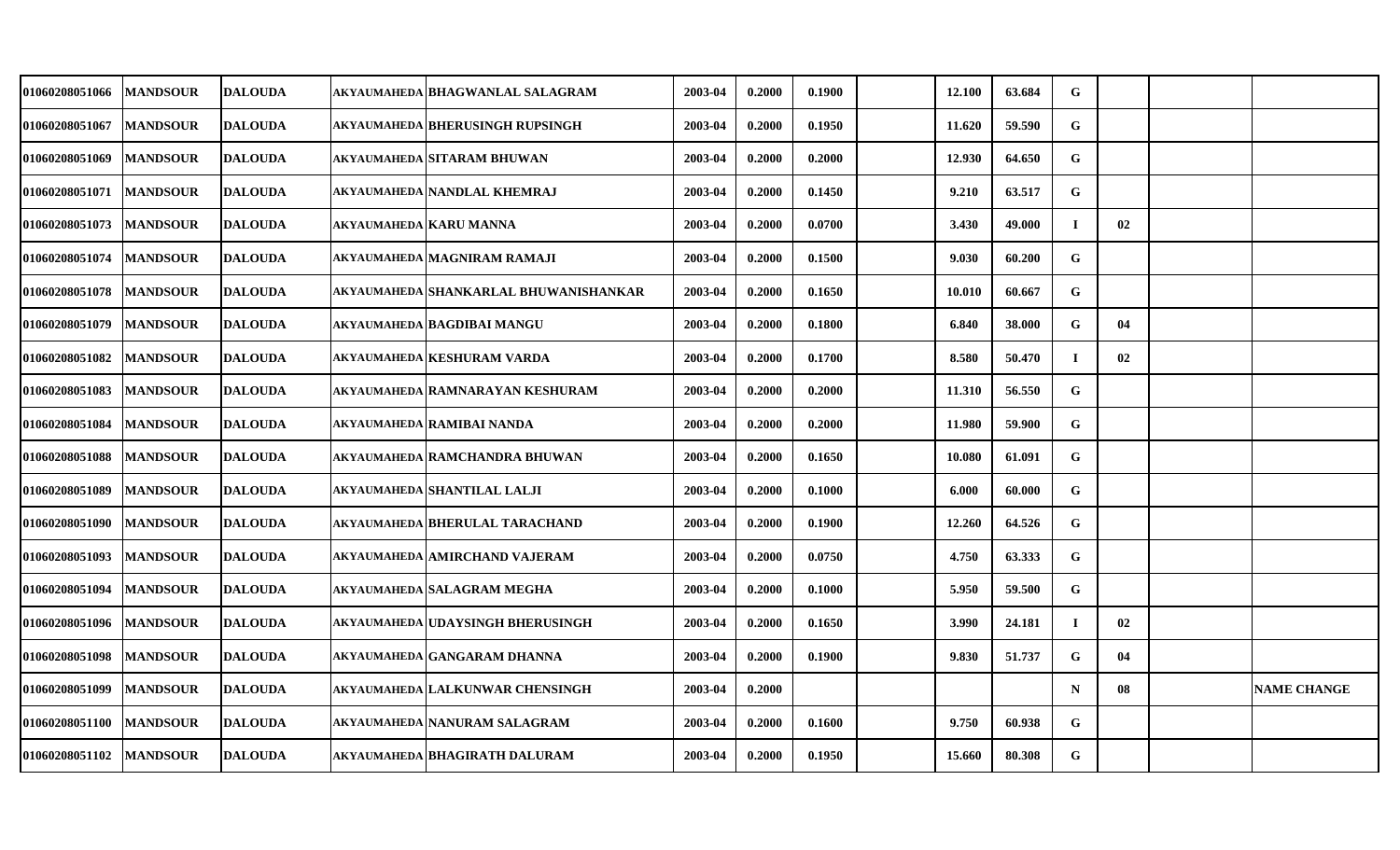| <b>01060208051103</b> | <b>MANDSOUR</b> | <b>DALOUDA</b> | AKYAUMAHEDA MOHANBAI GANESHRAM      | 2003-04 | 0.2000 | 0.0950 | 5.590  | 58.842 | G         |    |  |
|-----------------------|-----------------|----------------|-------------------------------------|---------|--------|--------|--------|--------|-----------|----|--|
| 01060208051105        | <b>MANDSOUR</b> | <b>DALOUDA</b> | AKYAUMAHEDA RASALKUNWAR NAGUSINGH   | 2003-04 | 0.2000 | 0.1100 | 5.800  | 52.727 | G         | 04 |  |
| 01060208051108        | <b>MANDSOUR</b> | <b>DALOUDA</b> | AKYAUMAHEDA NANDA DOLATRAM          | 2003-04 | 0.2000 | 0.0950 | 5.770  | 60.737 | G         |    |  |
| 01060208051109        | <b>MANDSOUR</b> | <b>DALOUDA</b> | AKYAUMAHEDA UMRAOSINGH BAHADURSINGH | 2003-04 | 0.2000 | 0.1800 | 12.050 | 66.944 | G         |    |  |
| <b>01060208051110</b> | <b>MANDSOUR</b> | <b>DALOUDA</b> | AKYAUMAHEDA BAGDIRAM TULSIRAM       | 2003-04 | 0.2000 | 0.1950 | 10.900 | 55.897 | G         |    |  |
| 01060208051114        | <b>MANDSOUR</b> | <b>DALOUDA</b> | akyaumaheda BHAGIRATH ONKARLAL      | 2003-04 | 0.2000 | 0.1800 | 4.890  | 27.167 | G         | 04 |  |
| 01060208051115        | <b>MANDSOUR</b> | <b>DALOUDA</b> | AKYAUMAHEDA RADHKISHAN DHANNA       | 2003-04 | 0.2000 | 0.1700 | 10.510 | 61.824 | G         |    |  |
| <b>01060208051116</b> | <b>MANDSOUR</b> | <b>DALOUDA</b> | AKYAUMAHEDA SIYARAM UDAVDAS         | 2003-04 | 0.2000 | 0.1950 | 10.490 | 53.794 | $\bf{I}$  | 02 |  |
| 01060208051118        | <b>MANDSOUR</b> | <b>DALOUDA</b> | AKYAUMAHEDA KHEMRAJ BHERULAL        | 2003-04 | 0.2000 | 0.1900 | 11.370 | 59.842 | G         |    |  |
| 01060208051119        | <b>MANDSOUR</b> | <b>DALOUDA</b> | AKYAUMAHEDA SHAKUNTALABAI BRAJRAJ   | 2003-04 | 0.2000 | 0.1900 | 5.480  | 28.842 | G         | 04 |  |
| <b>01060208051120</b> | <b>MANDSOUR</b> | <b>DALOUDA</b> | AKYAUMAHEDA BAGDIRAM NABIBAI        | 2003-04 | 0.2000 | 0.1650 | 10.210 | 61.879 | G         |    |  |
| <b>01060208051127</b> | <b>MANDSOUR</b> | <b>DALOUDA</b> | AKYAUMAHEDA UDAYRAM DHANNA          | 2003-04 | 0.2000 | 0.1950 | 12.260 | 62.872 | G         |    |  |
| 01060208051128        | <b>MANDSOUR</b> | <b>DALOUDA</b> | AKYAUMAHEDA MENABAI BADRILAL        | 2003-04 | 0.2000 | 0.1850 | 11.380 | 61.514 | ${\bf G}$ |    |  |
| 01060208051132        | <b>MANDSOUR</b> | <b>DALOUDA</b> | akyaumaheda BALURAM ONKARLAL        | 2003-04 | 0.2000 | 0.1850 | 11.580 | 62.595 | G         |    |  |
| 01060208051133        | <b>MANDSOUR</b> | <b>DALOUDA</b> | AKYAUMAHEDA MANSINGH GORDHANSINGH   | 2003-04 | 0.2000 | 0.1450 | 9.540  | 65.793 | G         |    |  |
| <b>01060208051136</b> | <b>MANDSOUR</b> | <b>DALOUDA</b> | AKYAUMAHEDA DHAPUBAI TULASIRAM      | 2003-04 | 0.2000 | 0.1500 | 8.880  | 59.200 | G         |    |  |
| 01060208051143        | <b>MANDSOUR</b> | <b>DALOUDA</b> | AKYAUMAHEDA SITARAM BHERULAL        | 2003-04 | 0.2000 | 0.1600 | 10.090 | 63.063 | G         |    |  |
| 01060208051145        | <b>MANDSOUR</b> | <b>DALOUDA</b> | AKYAUMAHEDA PRABHULAL BHUWAN        | 2003-04 | 0.2000 | 0.0900 | 5.950  | 66.111 | G         |    |  |
| 01060208051146        | <b>MANDSOUR</b> | <b>DALOUDA</b> | AKYAUMAHEDA RUKMANIBAI KACHRU       | 2003-04 | 0.2000 | 0.1700 | 10.700 | 62.941 | G         |    |  |
| 01060208051147        | <b>MANDSOUR</b> | <b>DALOUDA</b> | AKYAUMAHEDA MADANSINGH GORDHANSINGH | 2003-04 | 0.2000 | 0.1700 | 10.200 | 60.000 | ${\bf G}$ |    |  |
| 01060208051148        | <b>MANDSOUR</b> | <b>DALOUDA</b> | AKYAUMAHEDA RUGHNATH BHERULAL       | 2003-04 | 0.2000 | 0.2000 | 11.820 | 59.100 | G         |    |  |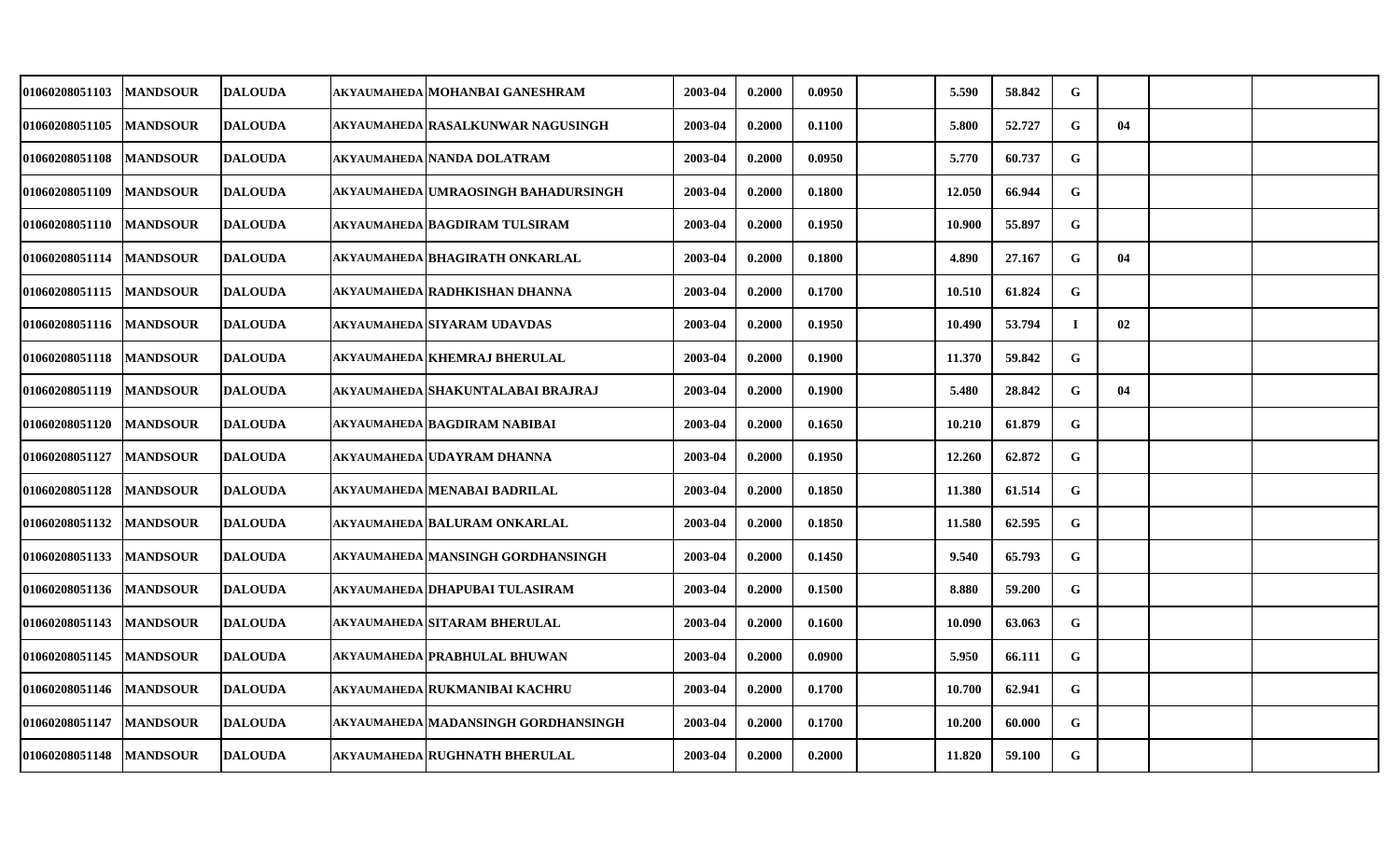| <b>01060208051149</b> | <b>MANDSOUR</b> | <b>DALOUDA</b> |                | AKYAUMAHEDA SHOBHARAM RAMA           | 2003-04 | 0.2000 | 0.2050 | 12.030 | 58.683 | G           |    |                |                        |
|-----------------------|-----------------|----------------|----------------|--------------------------------------|---------|--------|--------|--------|--------|-------------|----|----------------|------------------------|
| 01060208051151        | <b>MANDSOUR</b> | <b>DALOUDA</b> |                | AKYAUMAHEDA JUJHARSINGH BAHADURSINGH | 2003-04 | 0.2000 | 0.1500 | 9.340  | 62.267 | ${\bf G}$   |    |                |                        |
| 01060208051154        | <b>MANDSOUR</b> | <b>DALOUDA</b> |                | AKYAUMAHEDA VENIRAM BALU             | 2003-04 | 0.2000 | 0.1450 | 8.660  | 59.724 | G           |    |                |                        |
| 01060208051155        | <b>MANDSOUR</b> | <b>DALOUDA</b> |                | AKYAUMAHEDA UDAYRAM MADHO            | 2003-04 | 0.2000 | 0.2000 | 11.400 | 57.000 | G           |    |                |                        |
| 01060208051156        | <b>MANDSOUR</b> | <b>DALOUDA</b> |                | AKYAUMAHEDA KASHIRAM JIWA            | 2003-04 | 0.2000 | 0.1850 | 11.550 | 62.432 | G           |    |                |                        |
| 01060208051157        | <b>MANDSOUR</b> | <b>DALOUDA</b> |                | AKYAUMAHEDA ONKARLAL BHERU           | 2003-04 | 0.2000 | 0.1950 | 11.740 | 60.205 | G           |    |                |                        |
| <b>01060208051158</b> | <b>MANDSOUR</b> | <b>DALOUDA</b> |                | AKYAUMAHEDA GANGARAM MEDHA           | 2003-04 | 0.2000 | 0.1000 | 6.120  | 61.200 | G           |    |                |                        |
| 01060208051162        | <b>MANDSOUR</b> | <b>DALOUDA</b> |                | AKYAUMAHEDA SALAGRAM MAGNIRAM        | 2003-04 | 0.2000 | 0.2000 | 11.770 | 58.850 | G           |    | 01060207004019 |                        |
| 01060208051163        | <b>MANDSOUR</b> | <b>DALOUDA</b> |                | AKYAUMAHEDA SHIVNARAYAN MOTI         | 2003-04 | 0.2000 | 0.1000 | 6.200  | 62.000 | G           |    |                |                        |
| 01060208051015        | <b>MANDSOUR</b> | <b>DALOUDA</b> |                | AKYAUMAHEDA MOTILAL RAMCHANDRA       | 2003-04 | 0.2000 | 0.1100 | 7.240  | 65.818 | G           |    |                |                        |
| <b>01060315052003</b> | <b>RATLAM</b>   | <b>SAILANA</b> | <b>HARSOLA</b> | SHOBHARAM RAMA                       | 2003-04 | 0.2000 | 0.1950 | 10.140 | 52.000 | $\mathbf G$ | 04 |                |                        |
| <b>01060315052004</b> | <b>RATLAM</b>   | <b>SAILANA</b> | <b>HARSOLA</b> | <b>NANDLAL LALJI</b>                 | 2003-04 | 0.2000 | 0.2000 | 10.880 | 54.400 | G           |    |                | <b>TRANSFER/KARIYA</b> |
| 01060315052005        | <b>RATLAM</b>   | <b>SAILANA</b> | <b>HARSOLA</b> | SARDARMAL SAGARMAL                   | 2003-04 | 0.2000 | 0.2000 | 10.660 | 53.300 | G           | 04 |                | <b>TRANSFER/KARIYA</b> |
| <b>01060315053002</b> | <b>RATLAM</b>   | <b>SAILANA</b> | ADAVANIYA      | AMBARAM TORARAM                      | 2003-04 | 0.2000 | 0.1900 | 10.470 | 55.105 | G           | 10 |                |                        |
| 01060315053003        | <b>RATLAM</b>   | <b>SAILANA</b> | ADAVANIYA      | <b>BHERULAL PREMCHAND</b>            | 2003-04 | 0.2000 | 0.1900 | 11.380 | 59.894 | G           | 10 |                |                        |
| <b>01060315053004</b> | <b>RATLAM</b>   | <b>SAILANA</b> | ADAVANIYA      | JAGNAATH PRATHA                      | 2003-04 | 0.2000 | 0.2000 | 11.360 | 56.800 | G           | 10 |                |                        |
| 01060315053005        | <b>RATLAM</b>   | <b>SAILANA</b> | ADAVANIYA      | VARDICHAND HARIRAM                   | 2003-04 | 0.2000 | 0.1950 | 10.830 | 55.538 | G           | 10 |                | <b>NAME CHANGE</b>     |
| 01060315054002        | <b>RATLAM</b>   | <b>SAILANA</b> | <b>KARIYA</b>  | SHANKARLAL ATMARAM                   | 2003-04 | 0.2000 | 0.2000 | 12.030 | 60.150 | G           |    |                |                        |
| 01060315054005        | <b>RATLAM</b>   | <b>SAILANA</b> | <b>KARIYA</b>  | <b>GOBA GOVIND</b>                   | 2003-04 | 0.2000 | 0.2050 | 12.250 | 59.756 | G           |    |                |                        |
| 01060315054007        | <b>RATLAM</b>   | <b>SAILANA</b> | <b>KARIYA</b>  | PUNAMCHAND NATHA                     | 2003-04 | 0.2000 | 0.2050 | 11.070 | 54.000 | G           |    |                |                        |
| 01060315054008        | <b>RATLAM</b>   | <b>SAILANA</b> | <b>KARIYA</b>  | <b>HIRA DEVRAM</b>                   | 2003-04 | 0.2000 | 0.2000 | 10.230 | 51.150 | G           | 04 |                |                        |
|                       |                 |                |                |                                      |         |        |        |        |        |             |    |                |                        |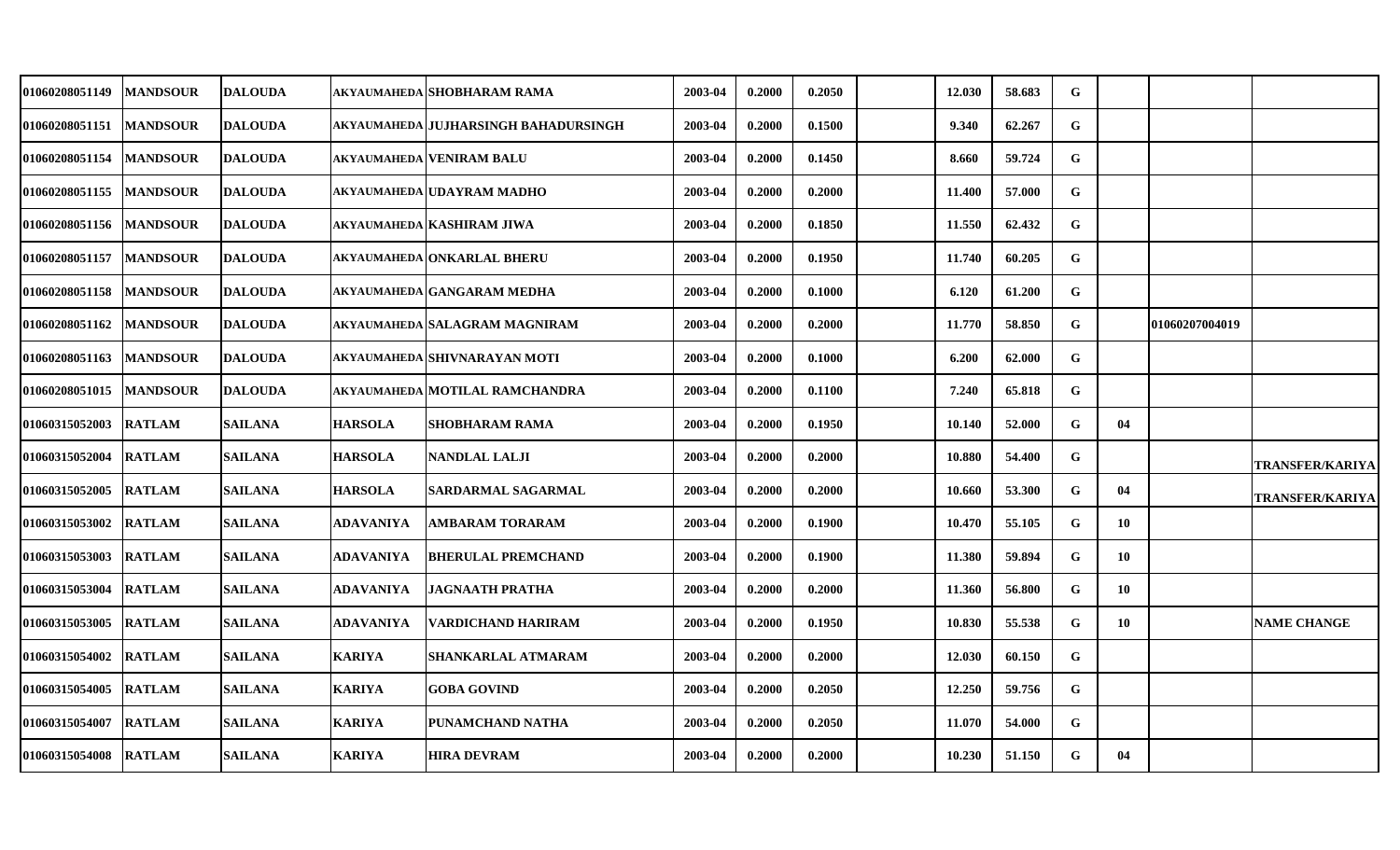| 01060315054011        | <b>RATLAM</b> | <b>SAILANA</b> | <b>KARIYA</b>  | NATHURAM BHERA            | 2003-04 | 0.2000 | 0.2000 | 11.220 | 56.100 | G            |    |  |
|-----------------------|---------------|----------------|----------------|---------------------------|---------|--------|--------|--------|--------|--------------|----|--|
| 01060315054013        | <b>RATLAM</b> | <b>SAILANA</b> | <b>KARIYA</b>  | <b>SHOBHARAM PUNA</b>     | 2003-04 | 0.2000 | 0.2050 | 11.560 | 56.390 | G            |    |  |
| 01060315054017 RATLAM |               | <b>SAILANA</b> | <b>KARIYA</b>  | <b>MULCHAND NAGU</b>      | 2003-04 | 0.2000 | 0.2000 | 11.970 | 59.850 | G            |    |  |
| 01060315054019        | <b>RATLAM</b> | <b>SAILANA</b> | <b>KARIYA</b>  | <b>BADRILAL HARIRAM</b>   | 2003-04 | 0.2000 | 0.1950 | 10.850 | 55.641 | G            |    |  |
| 01060315054022        | <b>RATLAM</b> | <b>SAILANA</b> | <b>Kariya</b>  | <b>GOVINDRAM ATMARAM</b>  | 2003-04 | 0.2000 | 0.2000 | 10.160 | 50.800 | G            | 04 |  |
| 01060315054023        | <b>RATLAM</b> | <b>SAILANA</b> | <b>KARIYA</b>  | RADHIBAI CHAMPABAI        | 2003-04 | 0.2000 | 0.1950 | 10.770 | 55.231 | G            |    |  |
| 01060315054025        | <b>RATLAM</b> | SAILANA        | <b>KARIYA</b>  | SHANKARLAL DHANNA         | 2003-04 | 0.2000 | 0.1900 | 10.110 | 53.211 | $\mathbf G$  | 04 |  |
| 01060315054026 RATLAM |               | <b>SAILANA</b> | Kariya         | <b>LAXMAN KESHURAM</b>    | 2003-04 | 0.2000 | 0.2000 | 12.100 | 60.500 | $\mathbf G$  |    |  |
| 01060315054031        | <b>RATLAM</b> | <b>SAILANA</b> | <b>KARIYA</b>  | JAGANNATH PREAMCHANDR     | 2003-04 | 0.2000 | 0.2050 | 10.880 | 53.073 | $\mathbf{G}$ | 04 |  |
| 01060315054037        | <b>RATLAM</b> | <b>SAILANA</b> | <b>KARIYA</b>  | <b>KALU RAMA(KARSOND)</b> | 2003-04 | 0.2000 | 0.1950 | 10.670 | 54.718 | G            |    |  |
| 01060315054043        | <b>RATLAM</b> | <b>SAILANA</b> | <b>KARIYA</b>  | RADHYSHAYAM AMBARAM       | 2003-04 | 0.2000 | 0.1900 | 10.200 | 53.684 | $\mathbf G$  | 04 |  |
| 01060315054044 RATLAM |               | <b>SAILANA</b> | Kariya         | <b>RAMU GANGARAM</b>      | 2003-04 | 0.2000 | 0.2000 | 10.160 | 50.800 | G            | 04 |  |
| 01060315054053        | <b>RATLAM</b> | <b>SAILANA</b> | Kariya         | <b>BHERULAL DEVRAM</b>    | 2003-04 | 0.2000 | 0.2050 | 5.570  | 27.171 | $\mathbf G$  | 04 |  |
| 01060315054054        | <b>RATLAM</b> | <b>SAILANA</b> | Kariya         | <b>RATANLAL RAMA</b>      | 2003-04 | 0.2000 | 0.1800 | 10.440 | 58.000 | G            |    |  |
| 01060315054059        | <b>RATLAM</b> | <b>SAILANA</b> | <b>Kariya</b>  | MANOHARLAL GENDALAL       | 2003-04 | 0.2000 |        |        |        | $\mathbf N$  | 08 |  |
| 01060315054060 RATLAM |               | <b>SAILANA</b> | Kariya         | DEVCHAND SALAGRAM         | 2003-04 | 0.2000 | 0.1000 | 5.550  | 55.500 | G            |    |  |
| 01060315054062        | <b>RATLAM</b> | <b>SAILANA</b> | Kariva         | NATHULAL AMRATRAM         | 2003-04 | 0.2000 | 0.2050 | 11.650 | 56.829 | $\mathbf{G}$ |    |  |
| 01060315055001        | <b>RATLAM</b> | <b>SAILANA</b> | GORDHANPURA    | <b>SHOBHARAM DEVRAM</b>   | 2003-04 | 0.2000 | 0.1900 | 10.880 | 57.263 | G            | 10 |  |
| 01060315056001        | <b>RATLAM</b> | <b>SAILANA</b> | <b>SAILANA</b> | <b>RAMCHANDRA JETHA</b>   | 2003-04 | 0.2000 |        |        |        | $\mathbf N$  | 08 |  |
| 01060315056003        | <b>RATLAM</b> | <b>SAILANA</b> | <b>SAILANA</b> | <b>GITABAI JAGANNATH</b>  | 2003-04 | 0.2000 | 0.1850 | 9.450  | 51.081 | G            | 04 |  |
| 01060315056004        | <b>RATLAM</b> | <b>SAILANA</b> | <b>SAILANA</b> | MANNALAL VARDICHAND       | 2003-04 | 0.2000 | 0.1900 | 11.070 | 58.263 | $\mathbf{G}$ |    |  |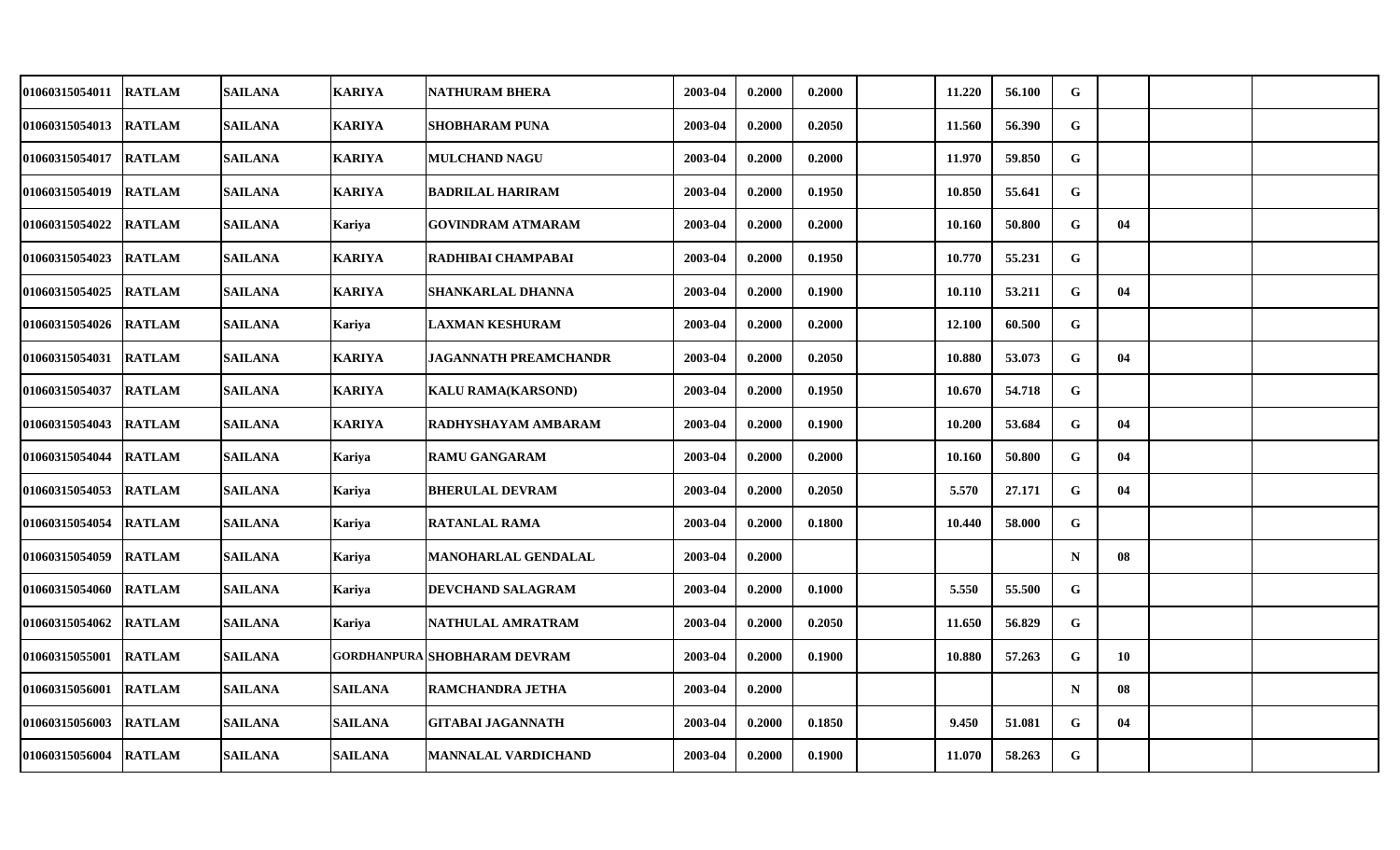| <b>01060315056006</b> | <b>RATLAM</b> | <b>SAILANA</b> | <b>SAILANA</b> | RAMACHANDRA KALU             | 2003-04 | 0.2000 | 0.2000 | 11.050 | 55,250 | ${\bf G}$   |    |                    |
|-----------------------|---------------|----------------|----------------|------------------------------|---------|--------|--------|--------|--------|-------------|----|--------------------|
| 01060315056007        | <b>RATLAM</b> | <b>SAILANA</b> | <b>SAILANA</b> | <b>SHOBHARAM KALU</b>        | 2003-04 | 0.2000 | 0.2000 | 10.980 | 54.900 | G           |    |                    |
| <b>01060315056008</b> | <b>RATLAM</b> | <b>SAILANA</b> | <b>SAILANA</b> | <b>KAMERIBAI AMRATRAM</b>    | 2003-04 | 0.2000 | 0.1950 | 11.140 | 57.128 | G           |    |                    |
| 01060315056009        | <b>RATLAM</b> | <b>SAILANA</b> | <b>SAILANA</b> | <b>NANDA BHAGGA</b>          | 2003-04 | 0.2000 | 0.1800 | 10.600 | 58.889 | G           |    |                    |
| 01060315056010        | <b>RATLAM</b> | <b>SAILANA</b> | <b>SAILANA</b> | <b>JAGDISH FAKIRCHAND</b>    | 2003-04 | 0.2000 | 0.2000 | 10.750 | 53.750 | G           | 04 |                    |
| 01060315056013        | <b>RATLAM</b> | <b>SAILANA</b> | <b>SAILANA</b> | RAMCHANDRA NANURAM           | 2003-04 | 0.2000 | 0.1950 | 13.290 | 68.154 | G           |    |                    |
| <b>01060315056014</b> | <b>RATLAM</b> | <b>SAILANA</b> | <b>SAILANA</b> | <b>KANHAIYALAL KALU</b>      | 2003-04 | 0.2000 | 0.2000 | 12.260 | 61.300 | G           |    |                    |
| 01060315056015        | <b>RATLAM</b> | <b>SAILANA</b> | <b>SAILANA</b> | <b>SALAGRAM PUNA</b>         | 2003-04 | 0.2000 | 0.2000 | 13.170 | 65.850 | G           |    |                    |
| 01060315056016        | <b>RATLAM</b> | <b>SAILANA</b> | <b>SAILANA</b> | <b>BHAGIRATH DHULJI</b>      | 2003-04 | 0.2000 | 0.1950 | 12.660 | 64.923 | G           |    |                    |
| 01060315056017        | <b>RATLAM</b> | <b>SAILANA</b> | <b>SAILANA</b> | <b>BADRILAL NANDA</b>        | 2003-04 | 0.2000 | 0.2000 | 11.620 | 58.100 | G           |    |                    |
| 01060315056019        | <b>RATLAM</b> | <b>SAILANA</b> | <b>SAILANA</b> | <b>RAMESHCHAND GOVINDRAM</b> | 2003-04 | 0.2000 | 0.1950 | 10.990 | 56.359 | $\mathbf G$ |    |                    |
| <b>01060315056022</b> | <b>RATLAM</b> | <b>SAILANA</b> | <b>SAILANA</b> | <b>HIRALAL BHAGWAN</b>       | 2003-04 | 0.2000 | 0.2000 | 10.800 | 54.000 | G           |    |                    |
| 01060315056023        | <b>RATLAM</b> | <b>SAILANA</b> | <b>SAILANA</b> | <b>KARURAM GOVINDRAM</b>     | 2003-04 | 0.2000 | 0.1950 | 10.720 | 54.974 | $\mathbf G$ |    | <b>NAME CHANGE</b> |
| 01060315056024        | <b>RATLAM</b> | <b>SAILANA</b> | <b>SAILANA</b> | DEVCHAND AMBARAM             | 2003-04 | 0.2000 | 0.1800 | 10.890 | 60.500 | G           |    |                    |
| 01060315056026        | <b>RATLAM</b> | <b>SAILANA</b> | <b>SAILANA</b> | <b>BHERULAL BAGDIRAM</b>     | 2003-04 | 0.2000 | 0.2000 | 11.010 | 55.050 | G           |    |                    |
| <b>01060315056027</b> | <b>RATLAM</b> | <b>SAILANA</b> | <b>SAILANA</b> | RAMCHANDRA JAGANNATH         | 2003-04 | 0.2000 | 0.2050 | 11.850 | 57.805 | G           |    |                    |
| 01060315056029        | <b>RATLAM</b> | <b>SAILANA</b> | <b>SAILANA</b> | <b>MANGILAL BHAGGA</b>       | 2003-04 | 0.2000 | 0.0750 | 3.920  | 52.267 | G           | 04 |                    |
| 01060315056030        | <b>RATLAM</b> | <b>SAILANA</b> | <b>SAILANA</b> | KANCHANBAI BHAGIRATH         | 2003-04 | 0.2000 | 0.2050 | 11.730 | 57.220 | G           |    |                    |
| 01060315056031        | <b>RATLAM</b> | <b>SAILANA</b> | <b>SAILANA</b> | <b>JAGANNATH KEVAL</b>       | 2003-04 | 0.2000 | 0.2100 | 12.790 | 60.905 | G           |    |                    |
| 01060315056040        | <b>RATLAM</b> | <b>SAILANA</b> | <b>SAILANA</b> | <b>GOVINDRAM RADHU JI</b>    | 2003-04 | 0.2000 | 0.1900 | 11.220 | 59.053 | G           |    |                    |
| 01060315056041        | <b>RATLAM</b> | <b>SAILANA</b> | <b>SAILANA</b> | <b>GIRDHARI DEVCHAND</b>     | 2003-04 | 0.2000 | 0.1950 | 11.190 | 57.385 | G           |    |                    |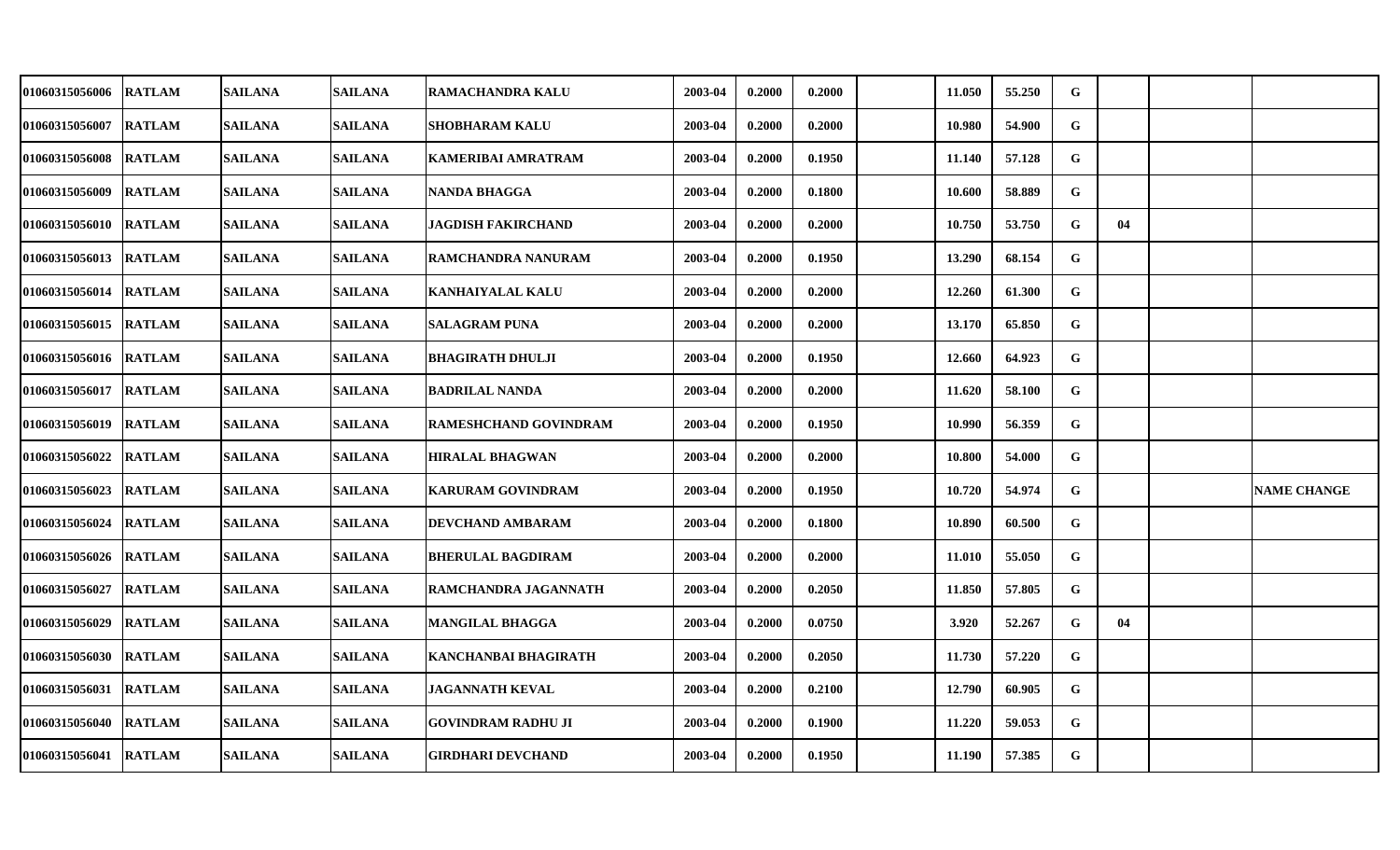| 01060315056043        | <b>RATLAM</b> | <b>SAILANA</b> | <b>SAILANA</b> | AMRATABAI SOHANLAL        | 2003-04 | 0.2000 | 0.2000 | 10.980 | 54.900 | G        |    |  |
|-----------------------|---------------|----------------|----------------|---------------------------|---------|--------|--------|--------|--------|----------|----|--|
| 01060315056046        | <b>RATLAM</b> | <b>SAILANA</b> | <b>SAILANA</b> | NANDLAL BAPULAL           | 2003-04 | 0.2000 | 0.2000 | 14.170 | 70.850 | G        |    |  |
| 01060315056047        | <b>RATLAM</b> | <b>SAILANA</b> | <b>SAILANA</b> | TEJRAM BHAGIRATH          | 2003-04 | 0.2000 | 0.1850 | 10.430 | 56.378 | G        |    |  |
| 01060315056049        | <b>RATLAM</b> | <b>SAILANA</b> | <b>SAILANA</b> | <b>DHULJI SEWA</b>        | 2003-04 | 0.2000 | 0.2000 | 11.500 | 57.500 | G        |    |  |
| 01060315056051        | <b>RATLAM</b> | <b>SAILANA</b> | <b>SAILANA</b> | NARSINGHDAS TULSIDAS      | 2003-04 | 0.2000 | 0.2000 | 11.730 | 58.650 | G        |    |  |
| 01060315056055        | <b>RATLAM</b> | <b>SAILANA</b> | <b>SAILANA</b> | <b>MANGILAL NANDA</b>     | 2003-04 | 0.2000 | 0.2000 | 12.780 | 63.900 | G        |    |  |
| 01060315056061        | <b>RATLAM</b> | <b>SAILANA</b> | <b>SAILANA</b> | <b>AMBARAM BHERULAL</b>   | 2003-04 | 0.2000 | 0.1900 | 9.740  | 51.263 | G        | 04 |  |
| 01060315056063        | <b>RATLAM</b> | <b>SAILANA</b> | <b>SAILANA</b> | <b>GOPAL RADHU</b>        | 2003-04 | 0.2000 | 0.2000 | 11.650 | 58.250 | G        |    |  |
| 01060315056064        | <b>RATLAM</b> | <b>SAILANA</b> | <b>SAILANA</b> | KARULAL CHUNNILAL         | 2003-04 | 0.2000 | 0.2050 | 10.950 | 53.415 | G        | 04 |  |
| 01060315056065        | <b>RATLAM</b> | <b>SAILANA</b> | <b>SAILANA</b> | <b>DHULJI SHANKARLAL</b>  | 2003-04 | 0.2000 | 0.1950 | 2.520  | 12.923 | $\bf{I}$ | 02 |  |
| 01060315056066        | <b>RATLAM</b> | <b>SAILANA</b> | <b>SAILANA</b> | <b>MANGILAL KARULAL</b>   | 2003-04 | 0.2000 | 0.1850 | 9.920  | 53.622 | G        | 04 |  |
| 01060315056067        | <b>RATLAM</b> | <b>SAILANA</b> | <b>SAILANA</b> | <b>SAMPATBAI KARU</b>     | 2003-04 | 0.2000 | 0.2100 | 9.030  | 43.000 | G        | 04 |  |
| 01060315056068        | <b>RATLAM</b> | <b>SAILANA</b> | <b>SAILANA</b> | <b>KAMLABAI BHERULAL</b>  | 2003-04 | 0.2000 | 0.1600 | 7.220  | 45.125 | G        | 04 |  |
| 01060315056069        | <b>RATLAM</b> | <b>SAILANA</b> | <b>SAILANA</b> | PREMLATA RAMESHCHAND      | 2003-04 | 0.2000 | 0.2000 | 9.720  | 48.600 | G        | 04 |  |
| 01060315056070        | <b>RATLAM</b> | <b>SAILANA</b> | <b>SAILANA</b> | <b>AMBARAM RATANLAL</b>   | 2003-04 | 0.2000 | 0.1950 | 10.720 | 54.974 | G        |    |  |
| 01060315056071        | <b>RATLAM</b> | <b>SAILANA</b> | <b>SAILANA</b> | KANHAIYALAL RADHU         | 2003-04 | 0.2000 | 0.2000 | 11.560 | 57.800 | G        |    |  |
| 01060315056074 RATLAM |               | <b>SAILANA</b> | <b>SAILANA</b> | <b>LACHCHHIRAM AMAR</b>   | 2003-04 | 0.2000 | 0.1850 | 9.380  | 50.703 | G        | 04 |  |
| 01060315056076        | <b>RATLAM</b> | <b>SAILANA</b> | <b>SAILANA</b> | NANURAM GULABCHAND        | 2003-04 | 0.2000 | 0.1950 | 10.340 | 53.026 | G        | 04 |  |
| 01060315056078        | <b>RATLAM</b> | <b>SAILANA</b> | <b>SAILANA</b> | <b>KANHAIYALAL BHAGGA</b> | 2003-04 | 0.2000 | 0.1000 | 4.780  | 47.800 | G        | 04 |  |
| 01060315056080        | <b>RATLAM</b> | <b>SAILANA</b> | <b>SAILANA</b> | RUKMANIBAI SALAGRAM       | 2003-04 | 0.2000 | 0.1800 | 11.400 | 63.333 | G        | 09 |  |
| 01060315056082        | <b>RATLAM</b> | <b>SAILANA</b> | <b>SAILANA</b> | <b>KARULAL MOTILAL</b>    | 2003-04 | 0.2000 | 0.1850 | 9.890  | 53.459 | G        | 04 |  |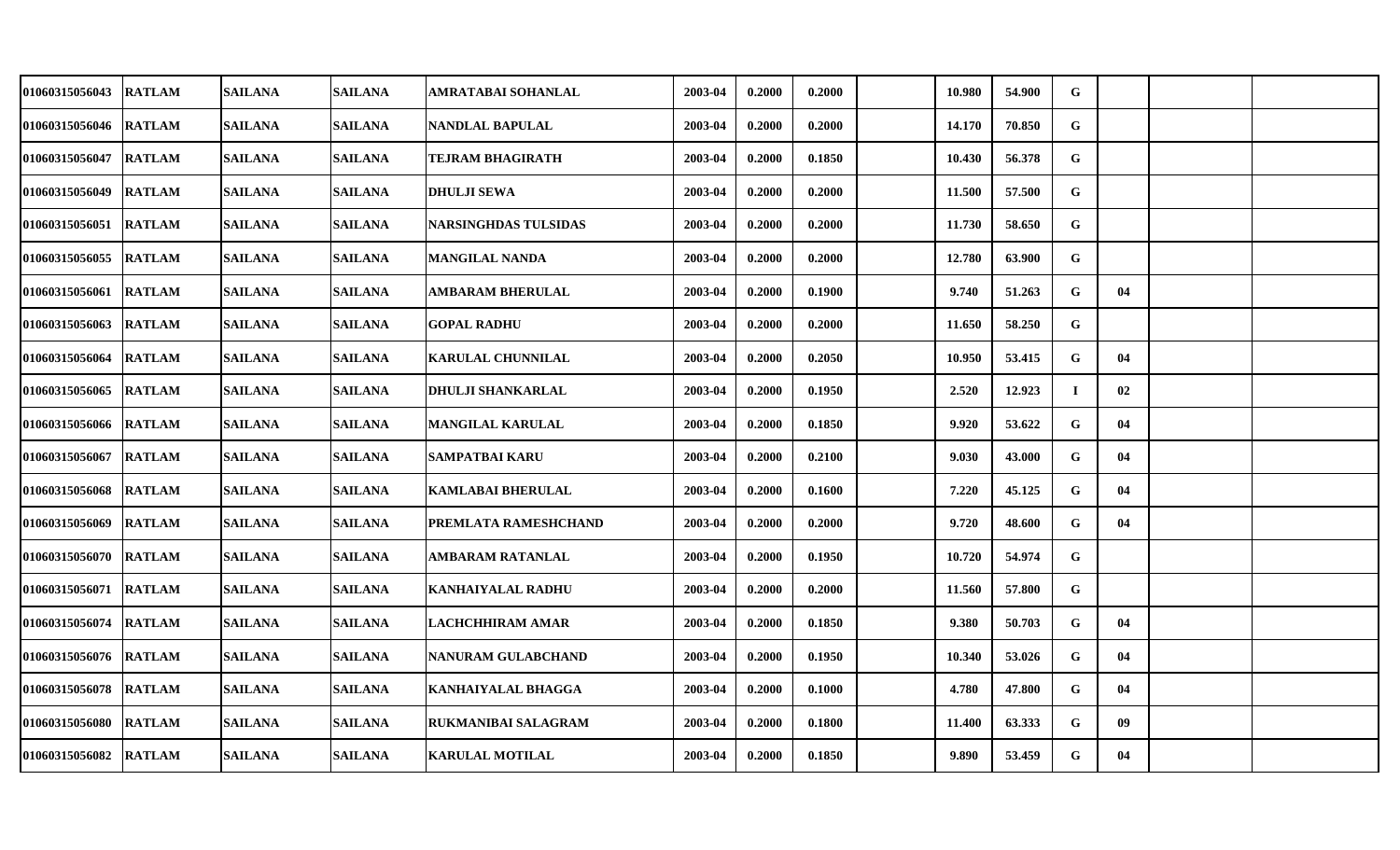| 01060315056083 | <b>RATLAM</b> | <b>SAILANA</b> | <b>SAILANA</b>  | SATYANARAYAN MANGILAL        | 2003-04 | 0.2000 | 0.2000 | 10.480 | 52.400 | G            | 04 |                    |
|----------------|---------------|----------------|-----------------|------------------------------|---------|--------|--------|--------|--------|--------------|----|--------------------|
| 01060315056084 | <b>RATLAM</b> | <b>SAILANA</b> | <b>SAILANA</b>  | <b>MOHANLAL LALU</b>         | 2003-04 | 0.2000 | 0.1600 | 10.330 | 64.563 | G            |    |                    |
| 01060315056086 | <b>RATLAM</b> | <b>SAILANA</b> | <b>SAILANA</b>  | SATYANARAYAN SHANKARLAL      | 2003-04 | 0.2000 | 0.2100 | 10.880 | 51.810 | G            | 04 |                    |
| 01060315056087 | <b>RATLAM</b> | <b>SAILANA</b> | <b>SAILANA</b>  | PREMDAS TULSIDAS BERAGI      | 2003-04 | 0.2000 | 0.2000 | 11.000 | 55.000 | G            |    |                    |
| 01060315056089 | <b>RATLAM</b> | <b>SAILANA</b> | <b>SAILANA</b>  | PUNAMCHAND VARDICHAND        | 2003-04 | 0.2000 | 0.1850 | 9.870  | 53.351 | G            | 04 |                    |
| 01060315056090 | <b>RATLAM</b> | <b>SAILANA</b> | <b>SAILANA</b>  | <b>BHARATLAL SHOBHARAM</b>   | 2003-04 | 0.2000 | 0.2000 | 10.800 | 54.000 | G            |    |                    |
| 01060315056099 | <b>RATLAM</b> | <b>SAILANA</b> | <b>SAILANA</b>  | <b>GANGARAM RAMCHAND</b>     | 2003-04 | 0.2000 | 0.1950 | 11.370 | 58.308 | G            |    |                    |
| 01060315056101 | <b>RATLAM</b> | <b>SAILANA</b> | <b>SAILANA</b>  | NANDLAL GIRDHARI             | 2003-04 | 0.2000 | 0.2000 | 12.100 | 60.500 | $\mathbf G$  |    |                    |
| 01060315056102 | <b>RATLAM</b> | <b>SAILANA</b> | <b>SAILANA</b>  | GIRDHARI RAMCHANDRA          | 2003-04 | 0.2000 | 0.2100 | 11.420 | 54.381 | G            |    |                    |
| 01060315057001 | <b>RATLAM</b> | <b>SAILANA</b> | <b>SHIVGADH</b> | <b>MADHU VAJJA</b>           | 2003-04 | 0.2000 | 0.2050 | 10.960 | 53.463 | G            | 04 |                    |
| 01060316058005 | <b>RATLAM</b> | <b>JAORA</b>   | <b>PANCHEWA</b> | KESHARBAI BHANWARLAL         | 2003-04 | 0.2000 | 0.2050 | 12.320 | 60.098 | $\mathbf G$  |    |                    |
| 01060316058008 | <b>RATLAM</b> | <b>JAORA</b>   | <b>PANCHEWA</b> | <b>DEVRAM HIRALAL</b>        | 2003-04 | 0.2000 | 0.2100 | 11.850 | 56.429 | G            |    |                    |
| 01060316058009 | <b>RATLAM</b> | <b>JAORA</b>   | <b>PANCHEWA</b> | <b>RATANLAL PREMCHAND</b>    | 2003-04 | 0.2000 | 0.2050 | 12.000 | 58.537 | G            |    |                    |
| 01060316058019 | <b>RATLAM</b> | <b>JAORA</b>   | <b>PANCHEWA</b> | KANHAIYALAL DEVRAM           | 2003-04 | 0.2000 |        |        |        | $\mathbf{F}$ |    |                    |
| 01060316058020 | <b>RATLAM</b> | <b>JAORA</b>   | <b>PANCHEWA</b> | <b>AWANTABAI DHURA</b>       | 2003-04 | 0.2000 | 0.2050 | 12.680 | 61.854 | G            |    | <b>NAME CHANGE</b> |
| 01060316058023 | <b>RATLAM</b> | <b>JAORA</b>   | <b>PANCHEWA</b> | KANHAIYALAL NANDRAM          | 2003-04 | 0.2000 | 0.1950 | 11.220 | 57.538 | G            |    |                    |
| 01060316058028 | <b>RATLAM</b> | <b>JAORA</b>   | <b>PANCHEWA</b> | <b>MANOHARLAL NIRBHAYRAM</b> | 2003-04 | 0.2000 | 0.1950 | 11.520 | 59.077 | G            |    |                    |
| 01060316058030 | <b>RATLAM</b> | <b>JAORA</b>   | <b>PANCHEWA</b> | <b>LACHCHIRAM DOLA</b>       | 2003-04 | 0.2000 | 0.1750 | 10.820 | 61.829 | G            |    |                    |
| 01060316058031 | <b>RATLAM</b> | <b>JAORA</b>   | <b>PANCHEWA</b> | <b>NANURAM PUNA</b>          | 2003-04 | 0.2000 | 0.2050 | 12.520 | 61.073 | G            |    |                    |
| 01060316058035 | <b>RATLAM</b> | <b>JAORA</b>   | <b>PANCHEWA</b> | <b>KALURAM KODARJI</b>       | 2003-04 | 0.2000 | 0.1000 | 6.220  | 62.200 | G            |    |                    |
| 01060316058038 | <b>RATLAM</b> | <b>JAORA</b>   | <b>PANCHEWA</b> | <b>HUSSAIN RASOOL KHA</b>    | 2003-04 | 0.2000 |        |        |        | $\mathbf{F}$ |    |                    |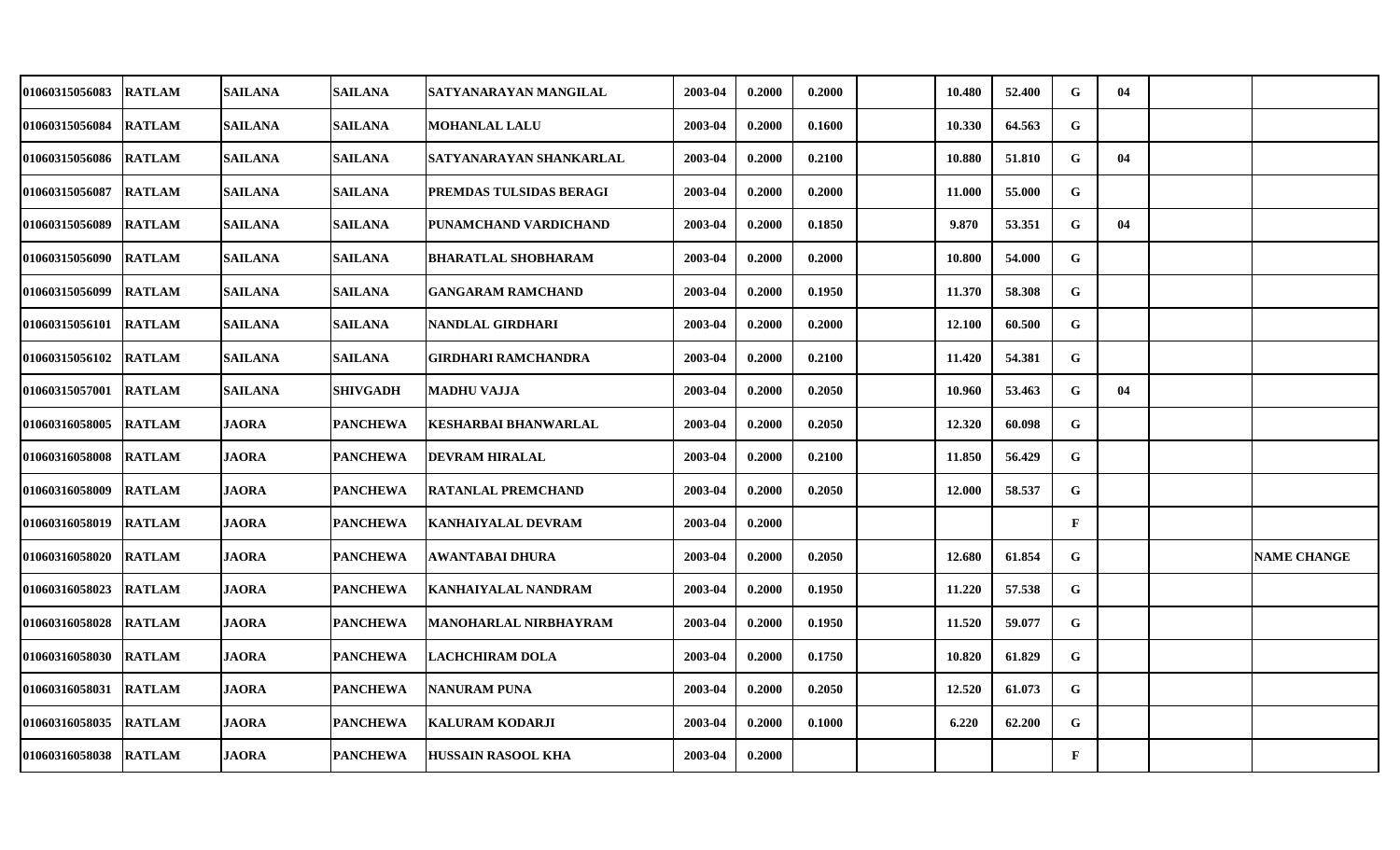| 01060316058042         | <b>RATLAM</b> | <b>JAORA</b> | <b>PANCHEWA</b>  | <b>DHULCHAND RAMCHAND</b>              | 2003-04 | 0.2000 | 0.1850 | 9.890  | 53.459 | G            | 04 |  |
|------------------------|---------------|--------------|------------------|----------------------------------------|---------|--------|--------|--------|--------|--------------|----|--|
| 01060316059002         | <b>RATLAM</b> | <b>JAORA</b> | <b>SUJAPUR</b>   | DEVENDRAKUMAR HIRALAL                  | 2003-04 | 0.2000 | 0.2000 | 12.830 | 64.150 | G            | 10 |  |
| 01060316059003 RATLAM  |               | <b>JAORA</b> | <b>SUJAPUR</b>   | SATTIYA CHANDRAPRAKASH                 | 2003-04 | 0.2000 | 0.2100 | 11.040 | 52.571 | G            | 04 |  |
| 01060316059009         | <b>RATLAM</b> | <b>JAORA</b> | <b>SUJAPUR</b>   | <b>DILIPSINGH RAMSINGH</b>             | 2003-04 | 0.2000 | 0.2000 | 10.530 | 52.650 | G            | 04 |  |
| 01060316059019 RATLAM  |               | <b>JAORA</b> | <b>SUJAPUR</b>   | DEEPSINGH KARANSINGH                   | 2003-04 | 0.2000 | 0.2050 | 11.570 | 56.439 | G            | 10 |  |
| 01060316059021         | <b>RATLAM</b> | <b>JAORA</b> | <b>SUJAPUR</b>   | <b>SAJANSINGH FATEHSINGH</b>           | 2003-04 | 0.2000 | 0.2050 | 9.440  | 46.048 | G            | 04 |  |
| 01060316060001 RATLAM  |               | <b>JAORA</b> | <b>BHATKHEDI</b> | <b>SAWRUPSINGH CHANDAN</b>             | 2003-04 | 0.2000 | 0.2000 | 11.570 | 57.850 | G            | 10 |  |
| 01060316060002         | <b>RATLAM</b> | <b>JAORA</b> | <b>BHATKHEDI</b> | <b>BHANWARKUNWAR ARJUNSINGH</b>        | 2003-04 | 0.2000 | 0.1950 | 10.340 | 53.025 | G            | 04 |  |
| 01060316060006         | <b>RATLAM</b> | <b>JAORA</b> | <b>BHATKHEDI</b> | <b>FULKUNWAR AMARSINGH</b>             | 2003-04 | 0.2000 | 0.1750 | 9.000  | 51.428 | G            | 04 |  |
| 01060316060007         | <b>RATLAM</b> | <b>JAORA</b> | <b>BHATKHEDI</b> | <b>MANSINGH RUPSINGH</b>               | 2003-04 | 0.2000 | 0.1800 | 9.570  | 53.166 | G            | 04 |  |
| 01060316060009         | <b>RATLAM</b> | <b>JAORA</b> | <b>BHATKHEDI</b> | <b>BHERUSINGH RAMSINGH</b>             | 2003-04 | 0.2000 |        |        |        | $\mathbf N$  | 10 |  |
| 01060316062006 RATLAM  |               | <b>JAORA</b> | <b>AAKYADEH</b>  | <b>BHANWARSINGH KALUSINGH</b>          | 2003-04 | 0.2000 | 0.2000 | 10.840 | 54.200 | G            | 10 |  |
| 01060316062009 RATLAM  |               | <b>JAORA</b> | <b>AAKYADEH</b>  | <b>AMRU BHULA</b>                      | 2003-04 | 0.2000 | 0.2000 | 10.130 | 50.650 | G            | 04 |  |
| 01060316062010 RATLAM  |               | <b>JAORA</b> | <b>AAKYADEH</b>  | <b>RANCHODDAS NATHUDAS</b>             | 2003-04 | 0.2000 | 0.2050 | 9.960  | 48.585 | G            | 04 |  |
| 01060316062011  RATLAM |               | <b>JAORA</b> | <b>AAKYADEH</b>  | <b>BHURSINGH PYARSINGH</b>             | 2003-04 | 0.2000 | 0.2000 | 10.820 | 54.100 | G            | 10 |  |
| 01060316062016 RATLAM  |               | <b>JAORA</b> | <b>AAKYADEH</b>  | PAWANKUNWAR RAMSINGH                   | 2003-04 | 0.2000 | 0.2100 | 12.370 | 58.904 | G            | 10 |  |
| 01060316062018 RATLAM  |               | <b>JAORA</b> | <b>AAKYADEH</b>  | <b>LALSINGH MANGUSINGH</b>             | 2003-04 | 0.2000 | 0.2050 | 11.000 | 53.658 | G            | 04 |  |
| 01060316062019         | <b>RATLAM</b> | <b>JAORA</b> | <b>AAKYADEH</b>  | <b>BADRILAL GOVINDRAM</b>              | 2003-04 | 0.2000 |        |        |        | $\mathbf{F}$ | 10 |  |
| 01060316064002         | <b>RATLAM</b> | <b>JAORA</b> |                  | MAMATKHEDA   NAGU BHANWARLAL MANDIR    | 2003-04 | 0.2000 | 0.2000 | 11.560 | 57.800 | G            |    |  |
| 01060316064004         | <b>RATLAM</b> | <b>JAORA</b> |                  | <b>MAMATKHEDA SOHANSINGH HATESINGH</b> | 2003-04 | 0.2000 |        |        |        | $\mathbf{F}$ |    |  |
| 01060316064005 RATLAM  |               | <b>JAORA</b> |                  | <b>MAMATKHEDA NANDLAL GANESHRAM</b>    | 2003-04 | 0.2000 | 0.1950 | 11.800 | 60.513 | G            |    |  |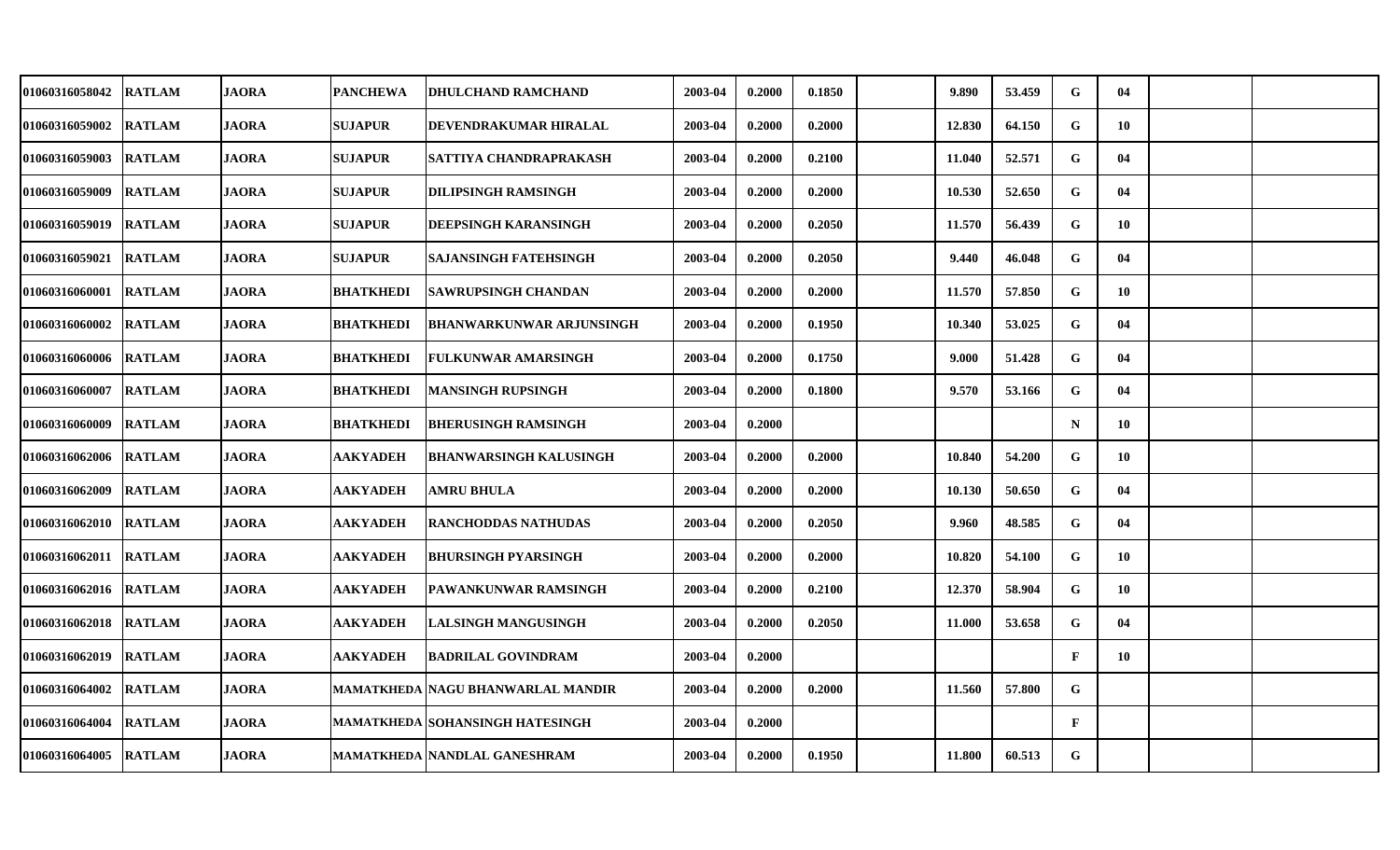| <b>01060316064006</b> | <b>RATLAM</b> | <b>JAORA</b> |                              | MAMATKHEDA  SITABAI NANURAM            | 2003-04 | 0.2000 | 0.2050 | 10.910 | 53.220 | G           | 04 |  |
|-----------------------|---------------|--------------|------------------------------|----------------------------------------|---------|--------|--------|--------|--------|-------------|----|--|
| 01060316064007        | <b>RATLAM</b> | <b>JAORA</b> |                              | <b>MAMATKHEDA RAMCHANDRA JAGANNATH</b> | 2003-04 | 0.2000 | 0.2050 | 12.410 | 60.537 | G           |    |  |
| <b>01060316064008</b> | <b>RATLAM</b> | <b>JAORA</b> |                              | <b>MAMATKHEDA KESHURAM KAMMU</b>       | 2003-04 | 0.2000 | 0.1950 | 10.820 | 55.487 | G           |    |  |
| 01060316064012        | <b>RATLAM</b> | <b>JAORA</b> | <b>MAMATKHEDA AMRA KEVAL</b> |                                        | 2003-04 | 0.2000 | 0.2000 | 11.970 | 59.850 | G           |    |  |
| <b>01060316064013</b> | <b>RATLAM</b> | <b>JAORA</b> |                              | MAMATKHEDA   VARDICHAND SURATRAM       | 2003-04 | 0.2000 | 0.2050 | 13.580 | 66.244 | G           |    |  |
| 01060316064016        | <b>RATLAM</b> | <b>JAORA</b> |                              | MAMATKHEDA KANWARLAL PRABHULAL         | 2003-04 | 0.2000 | 0.1950 | 11.420 | 58.564 | $\mathbf G$ |    |  |
| 01060316064023        | <b>RATLAM</b> | <b>JAORA</b> |                              | <b>MAMATKHEDA DEVRAM RAMLAL</b>        | 2003-04 | 0.2000 | 0.1500 | 8.380  | 55.867 | G           |    |  |
| 01060316064024        | <b>RATLAM</b> | <b>JAORA</b> |                              | <b>MAMATKHEDA ASHOKKUMAR MOTILAL</b>   | 2003-04 | 0.2000 | 0.2050 | 12.250 | 59.756 | G           |    |  |
| 01060316064027        | <b>RATLAM</b> | <b>JAORA</b> |                              | MAMATKHEDA SHANKARLAL SURATRAM         | 2003-04 | 0.2000 | 0.1950 | 11.870 | 60.872 | G           |    |  |
| 01060316064031        | <b>RATLAM</b> | <b>JAORA</b> |                              | MAMATKHEDA   LALSINGH AMRASINGH        | 2003-04 | 0.2000 | 0.1850 | 6.580  | 35.568 | G           | 04 |  |
| <b>01060316064032</b> | <b>RATLAM</b> | <b>JAORA</b> |                              | MAMATKHEDA   NAGU BHANWARLAL           | 2003-04 | 0.2000 | 0.1850 | 10.030 | 54.216 | G           |    |  |
| <b>01060316064034</b> | <b>RATLAM</b> | <b>JAORA</b> |                              | <b>MAMATKHEDA HARIRAM BHUWAN</b>       | 2003-04 | 0.2000 | 0.2050 | 10.490 | 51.171 | G           | 04 |  |
| 01060316064035        | <b>RATLAM</b> | <b>JAORA</b> |                              | MAMATKHEDA   TULSIRAM SEVARAM          | 2003-04 | 0.2000 | 0.2000 | 10.720 | 53.600 | G           | 04 |  |
| 01060316064040        | <b>RATLAM</b> | <b>JAORA</b> |                              | MAMATKHEDA KANIRAM KACHRU              | 2003-04 | 0.2000 | 0.1950 | 11.620 | 59.590 | G           |    |  |
| 01060316064043        | <b>RATLAM</b> | <b>JAORA</b> |                              | <b>MAMATKHEDA KANHAIYALAL GAMER</b>    | 2003-04 | 0.2000 |        |        |        | $\mathbf N$ | 08 |  |
| <b>01060316064044</b> | <b>RATLAM</b> | <b>JAORA</b> |                              | <b>MAMATKHEDA FAKIRCHAND DOLATRAM</b>  | 2003-04 | 0.2000 | 0.2100 | 11.430 | 54.429 | G           |    |  |
| 01060316064045        | <b>RATLAM</b> | <b>JAORA</b> |                              | MAMATKHEDA JAGDISH NANURAM             | 2003-04 | 0.2000 | 0.2000 | 10.880 | 54.400 | G           |    |  |
| 01060316064046        | <b>RATLAM</b> | <b>JAORA</b> | MAMATKHEDA  BALU MODA        |                                        | 2003-04 | 0.2000 |        |        |        | $\mathbf N$ | 08 |  |
| 01060316064048        | <b>RATLAM</b> | <b>JAORA</b> |                              | MAMATKHEDA  BASANTKUMAR SHIVLAL        | 2003-04 | 0.2000 | 0.1600 | 7.580  | 47.375 | G           | 04 |  |
| 01060316064051        | <b>RATLAM</b> | <b>JAORA</b> |                              | <b>MAMATKHEDA BADRILAL BHEYYARAM</b>   | 2003-04 | 0.2000 | 0.2050 | 11.190 | 54.585 | G           |    |  |
| <b>01060316064052</b> | <b>RATLAM</b> | <b>JAORA</b> |                              | <b>MAMATKHEDA MOHANLAL HIRALAL</b>     | 2003-04 | 0.2000 | 0.2050 | 11.660 | 56.878 | G           |    |  |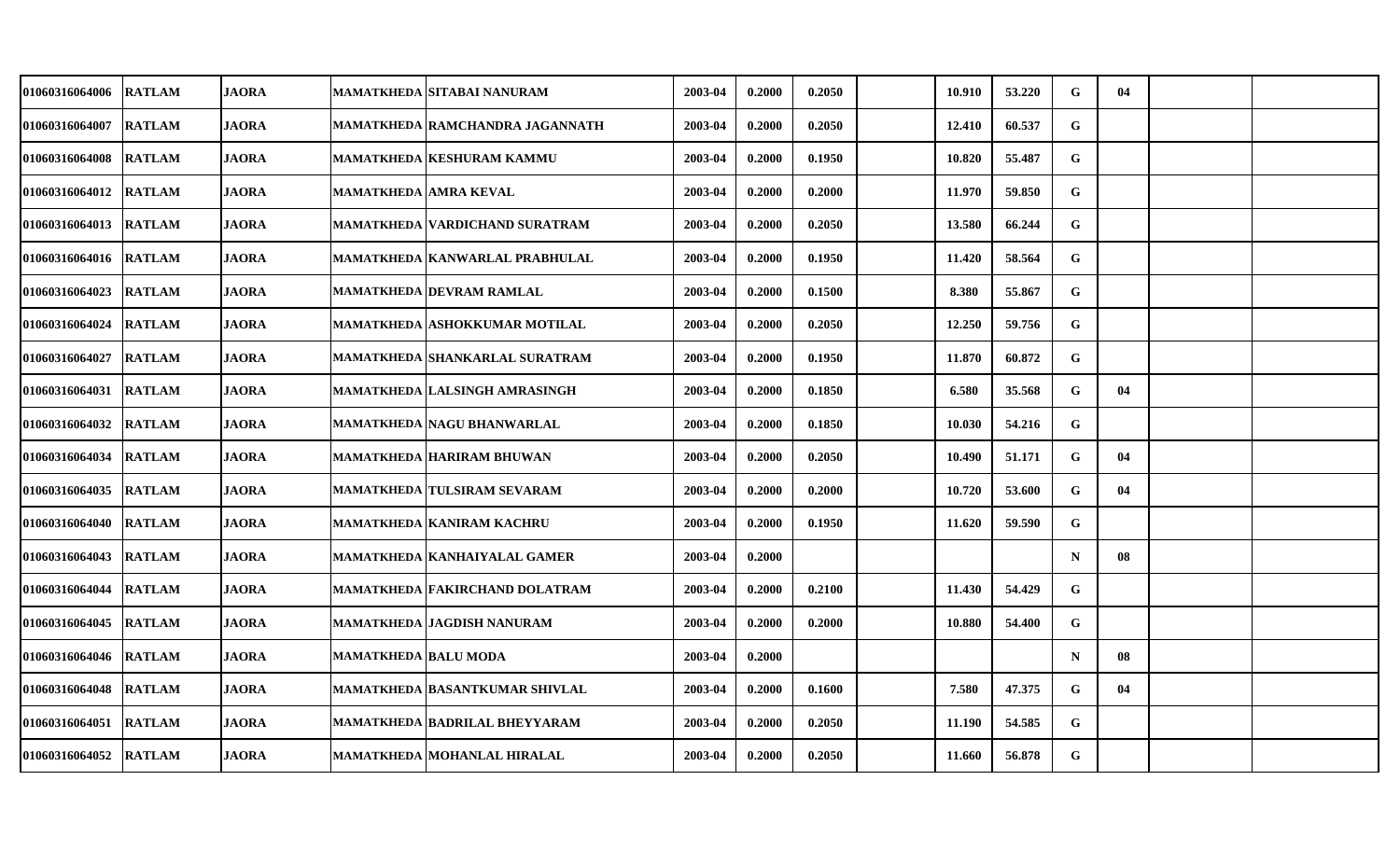| <b>01060316064053</b> | <b>RATLAM</b> | <b>JAORA</b> |                  | MAMATKHEDA GHANSHYAM RAMLAL             | 2003-04 | 0.2000 | 0.2000 | 10.390 | 51.950 | G            | 04 |                                    |
|-----------------------|---------------|--------------|------------------|-----------------------------------------|---------|--------|--------|--------|--------|--------------|----|------------------------------------|
| 01060316065001        | <b>RATLAM</b> | <b>JAORA</b> |                  | BHIMAKHEDI MODIRAM KESHURAM             | 2003-04 | 0.2000 | 0.1800 | 4.420  | 24.555 | G            | 04 |                                    |
| <b>01060316065002</b> | <b>RATLAM</b> | <b>JAORA</b> |                  | <b>BHIMAKHEDI   KANHAIYALAL HIRALAL</b> | 2003-04 | 0.2000 | 0.1750 | 9.450  | 54.000 | G            |    | <b>TRANSFER/KALALI</b><br>YA       |
| 01060316065005        | <b>RATLAM</b> | <b>JAORA</b> |                  | <b>BHIMAKHEDI JHAMUBAI BHERULAL</b>     | 2003-04 | 0.2000 | 0.1200 | 6.350  | 52.916 | G            | 04 |                                    |
| 01060316065007        | <b>RATLAM</b> | <b>JAORA</b> |                  | <b>BHIMAKHEDI   RAMGIR MANGUGIR</b>     | 2003-04 | 0.2000 |        |        |        | $\mathbf N$  | 07 |                                    |
| 01060316065008        | <b>RATLAM</b> | <b>JAORA</b> |                  | <b>BHIMAKHEDI MANGILAL NIRBHAYRAM</b>   | 2003-04 | 0.2000 |        |        |        | $\mathbf N$  | 07 |                                    |
| 01060316065011        | <b>RATLAM</b> | JAORA        |                  | <b>BHIMAKHEDI GATTUBAI ONKARLAL</b>     | 2003-04 | 0.2000 | 0.1250 | 6.860  | 54.880 | G            |    | <b>TRANSFER/BARGAR</b>             |
| 01060316065012        | <b>RATLAM</b> | <b>JAORA</b> |                  | <b>BHIMAKHEDI KALURAM RAMSUKH</b>       | 2003-04 | 0.2000 | 0.1300 | 6.530  | 50.230 | G            | 04 |                                    |
| 01060316066001        | <b>RATLAM</b> | <b>JAORA</b> |                  | ARNIYAPITHA  MOHANLAL KESHURAM          | 2003-04 | 0.2000 |        |        |        | $\mathbf{F}$ |    |                                    |
| 01060316066002        | <b>RATLAM</b> | <b>JAORA</b> |                  | ARNIYAPITHA  MADANSINGH FATEHSINGH      | 2003-04 | 0.2000 | 0.2000 | 11.780 | 58.900 | G            |    |                                    |
| 01060316066004        | <b>RATLAM</b> | <b>JAORA</b> |                  | ARNIYAPITHA  PANNALAL DEVA              | 2003-04 | 0.2000 | 0.2000 | 11.210 | 56.050 | G            |    |                                    |
| 01060316066005        | <b>RATLAM</b> | <b>JAORA</b> |                  | ARNIYAPITHA  HINDU KEVALRAM             | 2003-04 | 0.2000 | 0.1800 | 10.020 | 55.667 | G            |    |                                    |
| 01060316066006        | <b>RATLAM</b> | <b>JAORA</b> |                  | ARNIYAPITHA  JAGANNATH MODIRAM          | 2003-04 | 0.2000 |        |        |        | $\mathbf N$  | 11 |                                    |
| 01060316066007        | <b>RATLAM</b> | <b>JAORA</b> |                  | ARNIYAPITHA  KANHAIYALAL RAMA           | 2003-04 | 0.2000 | 0.2100 | 13.980 | 66.571 | G            |    |                                    |
| 01060316066010        | <b>RATLAM</b> | <b>JAORA</b> |                  | ARNIYAPITHA HIRALAL BHERA               | 2003-04 | 0.2000 | 0.2050 | 12.620 | 61.561 | G            |    |                                    |
| <b>01060316066013</b> | <b>RATLAM</b> | JAORA        |                  | ARNIYAPITHA  BHERULAL JADURAM           | 2003-04 | 0.2000 | 0.2000 | 7.950  | 39.750 | G            | 04 |                                    |
| <b>01060316067002</b> | <b>RATLAM</b> | <b>JAORA</b> |                  | <b>BAGAKHEDA RAJARAM LACCHIBAI</b>      | 2003-04 | 0.2000 | 0.2100 | 11.780 | 56.095 | G            |    | TRANSFER/ARNIYAPITHA               |
| 01060316067003        | <b>RATLAM</b> | <b>JAORA</b> | <b>BAGAKHEDA</b> | <b>BHERULAL GANGARAM</b>                | 2003-04 | 0.2000 | 0.2100 | 11.190 | 53.285 | ${\bf G}$    | 04 |                                    |
| 01060316067005        | <b>RATLAM</b> | <b>JAORA</b> |                  | <b>BAGAKHEDA RAMNARAYAN RATANLAL</b>    | 2003-04 | 0.2000 | 0.1600 | 9.390  | 58.688 | G            |    | <b>TRANSFER/JHALWA JAORA II DN</b> |
| 01060316068001        | <b>RATLAM</b> | <b>JAORA</b> | <b>BHESANA</b>   | NANDIBAI NANURAM                        | 2003-04 | 0.2000 | 0.2000 | 13.010 | 65.050 | G            |    |                                    |
| 01060316068003        | <b>RATLAM</b> | <b>JAORA</b> | <b>BHESANA</b>   | <b>ONKARLAL RAMCHANDRA</b>              | 2003-04 | 0.2000 | 0.2000 | 11.720 | 58.600 | G            |    |                                    |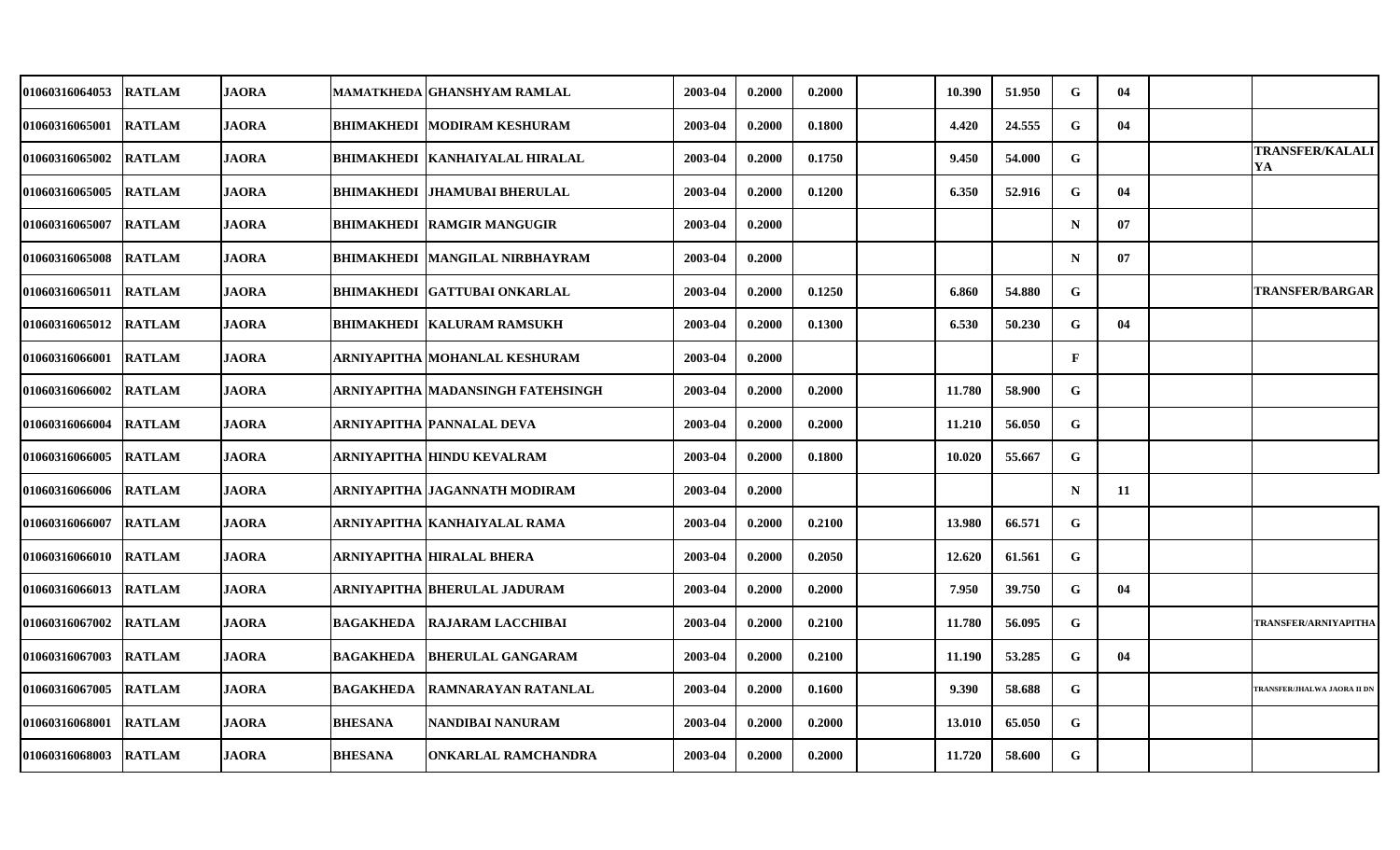| 01060316068004        | <b>RATLAM</b> | <b>JAORA</b> | <b>BHESANA</b>  | RAMCHANDRA RATANLAL                     | 2003-04 | 0.2000 | 0.2000 | 11.600 | 58.000 | G           |    |  |
|-----------------------|---------------|--------------|-----------------|-----------------------------------------|---------|--------|--------|--------|--------|-------------|----|--|
| 01060316068005        | <b>RATLAM</b> | <b>JAORA</b> | <b>BHESANA</b>  | <b>RAMSINGH PYARSINGH</b>               | 2003-04 | 0.2000 | 0.2000 | 11.730 | 58.650 | G           |    |  |
| 01060316068006 RATLAM |               | <b>JAORA</b> | <b>BHESANA</b>  | <b>HARIRAM HIRALAL</b>                  | 2003-04 | 0.2000 | 0.1950 | 12.110 | 62.103 | G           |    |  |
| 01060316068007        | <b>RATLAM</b> | <b>JAORA</b> | <b>BHESANA</b>  | PRATAPBAI RAMNARAYAN                    | 2003-04 | 0.2000 | 0.1950 | 11.900 | 61.026 | G           |    |  |
| 01060316068008 RATLAM |               | <b>JAORA</b> | <b>BHESANA</b>  | SOHANBAI MANGILAL                       | 2003-04 | 0.2000 | 0.1250 | 7.370  | 58.960 | G           |    |  |
| 01060316068009        | <b>RATLAM</b> | <b>JAORA</b> | <b>BHESANA</b>  | <b>BAPULAL GOVINDRAM</b>                | 2003-04 | 0.2000 | 0.1850 | 10.250 | 55.405 | G           |    |  |
| 01060316068011 RATLAM |               | <b>JAORA</b> | <b>BHESANA</b>  | VIJAYSINGH DHULSINGH                    | 2003-04 | 0.2000 | 0.1000 | 6.660  | 66.600 | G           |    |  |
| 01060316068014 RATLAM |               | <b>JAORA</b> | <b>BHESANA</b>  | <b>RAMNARAYAN KALU</b>                  | 2003-04 | 0.2000 | 0.2050 | 11.870 | 57.902 | G           |    |  |
| 01060316069001        | <b>RATLAM</b> | <b>JAORA</b> | <b>RUPNAGAR</b> | NANDRAM BHERULAL                        | 2003-04 | 0.2000 |        |        |        | $\mathbf N$ | 07 |  |
| 01060316069003        | <b>RATLAM</b> | <b>JAORA</b> | <b>RUPNAGAR</b> | <b>CHUNNILAL PREMCHAND</b>              | 2003-04 | 0.2000 | 0.1800 | 11.060 | 61.444 | G           |    |  |
| 01060316069004        | <b>RATLAM</b> | <b>JAORA</b> | <b>RUPNAGAR</b> | <b>MANGULAL PREMCHAND</b>               | 2003-04 | 0.2000 | 0.1850 | 11.220 | 60.649 | G           |    |  |
| 01060316069005 RATLAM |               | <b>JAORA</b> | <b>RUPNAGAR</b> | <b>ONKARLAL BHUWAN</b>                  | 2003-04 | 0.2000 | 0.1900 | 11.420 | 60.105 | G           |    |  |
| 01060316069007        | <b>RATLAM</b> | <b>JAORA</b> | <b>RUPNAGAR</b> | <b>DOLATRAM NANURAM</b>                 | 2003-04 | 0.2000 | 0.2050 | 12.240 | 59.707 | G           |    |  |
| 01060316069010 RATLAM |               | <b>JAORA</b> | <b>RUPNAGAR</b> | <b>BHEULAL TULSIRAM</b>                 | 2003-04 | 0.2000 | 0.1600 | 10.010 | 62.563 | G           |    |  |
| 01060316069014        | <b>RATLAM</b> | <b>JAORA</b> | <b>RUPNAGAR</b> | DALURAM RAMCHANDRA TELI                 | 2003-04 | 0.2000 | 0.1950 | 12.220 | 62.667 | G           |    |  |
| 01060316069015 RATLAM |               | <b>JAORA</b> | <b>RUPNAGAR</b> | SHIVNARAYAN PRATHVIRAJ                  | 2003-04 | 0.2000 | 0.1850 | 10.800 | 58.378 | G           |    |  |
| 01060316070002        | <b>RATLAM</b> | <b>JAORA</b> |                 | RICHHACHANDA RAMSINGH UDAYSINGH         | 2003-04 | 0.2000 |        |        |        | $\mathbf N$ | 07 |  |
| 01060316070004        | <b>RATLAM</b> | <b>JAORA</b> |                 | RICHHACHANDA BADRILAL KALU              | 2003-04 | 0.2000 | 0.2000 | 11.070 | 55.350 | G           | 10 |  |
| 01060316070006 RATLAM |               | <b>JAORA</b> |                 | richhachanda   KAMALSINGH RUGHNATHSINGH | 2003-04 | 0.2000 | 0.2050 | 12.010 | 58.585 | G           | 10 |  |
| 01060316070007        | <b>RATLAM</b> | <b>JAORA</b> |                 | richhachanda RupSinGH BHUWANISINGH      | 2003-04 | 0.2000 | 0.1550 | 9.010  | 58.129 | G           | 10 |  |
| 01060316070009 RATLAM |               | <b>JAORA</b> |                 | richhachanda   PYARSINGH UDEYSINGH      | 2003-04 | 0.2000 | 0.1900 | 10.600 | 55.789 | G           | 10 |  |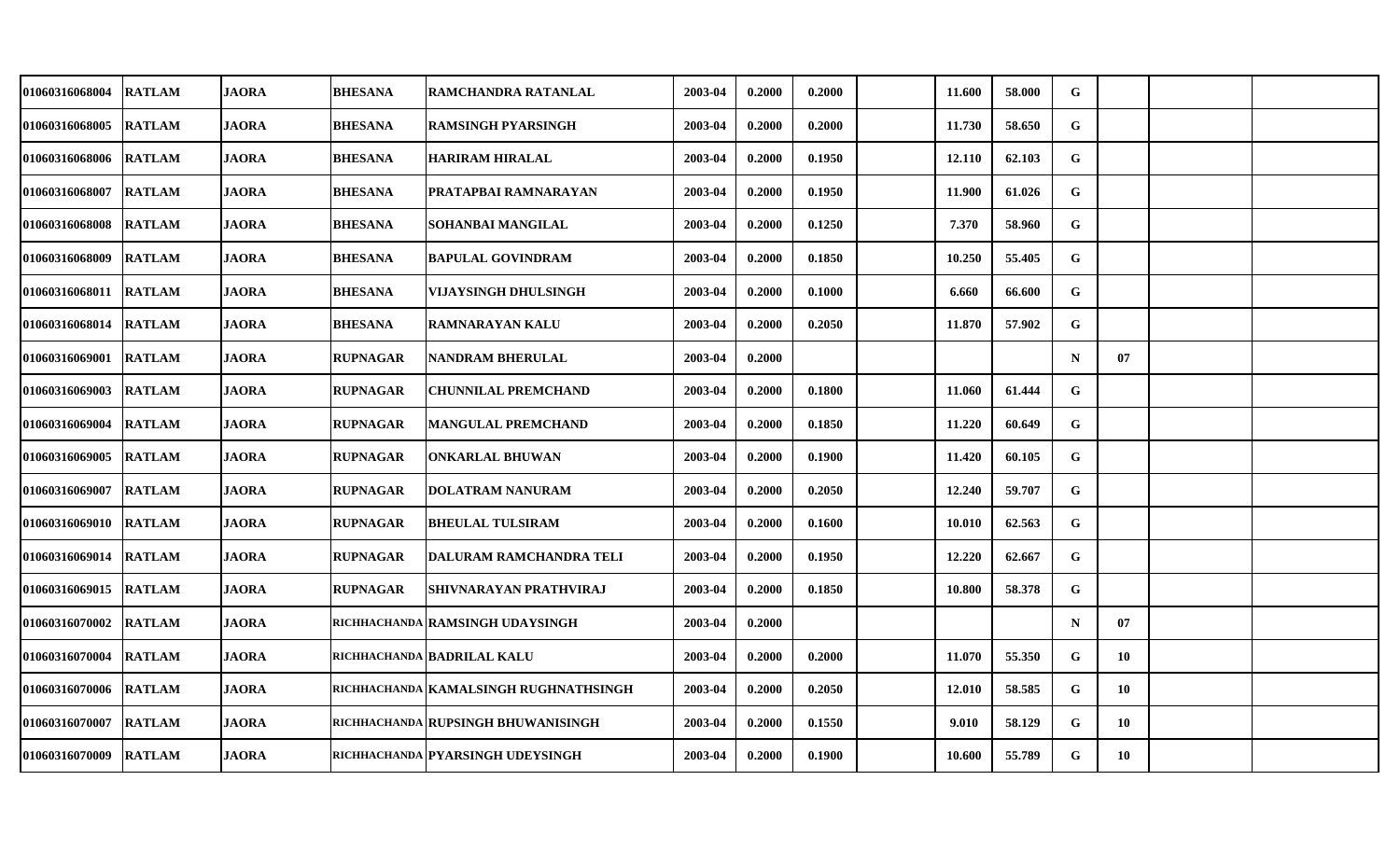| 01060316070010        | <b>RATLAM</b> | <b>JAORA</b> |                  | richhachanda SOHANSINGH SARDARSINGH | 2003-04 | 0.2000 | 0.2000 | 9.100  | 45.500 | G            | 04 |                    |
|-----------------------|---------------|--------------|------------------|-------------------------------------|---------|--------|--------|--------|--------|--------------|----|--------------------|
| 01060316070011        | <b>RATLAM</b> | <b>JAORA</b> |                  | RICHHACHANDA AMARSINGH BHGWATSINGH  | 2003-04 | 0.2000 | 0.1950 | 10.210 | 52.358 | G            | 04 |                    |
| <b>01060316070013</b> | <b>RATLAM</b> | <b>JAORA</b> |                  | RICHHACHANDA CHANSINGH SARDARSINGH  | 2003-04 | 0.2000 | 0.1950 | 10.760 | 55.179 | G            | 10 |                    |
| 01060316071009        | <b>RATLAM</b> | <b>JAORA</b> | <b>PARVALIYA</b> | MANSINGH KISHORSINGH                | 2003-04 | 0.2000 | 0.2000 | 10.880 | 54.400 | G            | 10 |                    |
| <b>01060316072003</b> | <b>RATLAM</b> | <b>JAORA</b> | <b>DHODHAR</b>   | KANHAIYALAL CHAMPALAL               | 2003-04 | 0.2000 | 0.1500 | 8.360  | 55.733 | G            |    |                    |
| 01060316072005        | <b>RATLAM</b> | <b>JAORA</b> | <b>DHODHAR</b>   | <b>MANGU GANGARAM</b>               | 2003-04 | 0.2000 | 0.1800 | 10.420 | 57.889 | G            |    |                    |
| 01060316072006        | <b>RATLAM</b> | <b>JAORA</b> | <b>DHODHAR</b>   | MANGILAL BHAGIRATH                  | 2003-04 | 0.2000 | 0.1600 | 9.180  | 57.375 | G            |    |                    |
| 01060316072008        | <b>RATLAM</b> | <b>JAORA</b> | <b>DHODHAR</b>   | PREMACHAND KESHURAM                 | 2003-04 | 0.2000 |        |        |        | $\mathbf F$  |    | <b>NAME CHANGE</b> |
| 01060316072009        | <b>RATLAM</b> | <b>JAORA</b> | <b>DHODHAR</b>   | PARMANAND KANHAIYALAL               | 2003-04 | 0.2000 | 0.1250 | 7.530  | 60.240 | G            |    |                    |
| 01060316072010        | <b>RATLAM</b> | <b>JAORA</b> | <b>DHODHAR</b>   | <b>BHERULAL BHAGGA</b>              | 2003-04 | 0.2000 | 0.1500 | 8.620  | 57.466 | G            |    |                    |
| <b>01060316072012</b> | <b>RATLAM</b> | <b>JAORA</b> | <b>DHODHAR</b>   | <b>GOPAL CHENAJI</b>                | 2003-04 | 0.2000 | 0.1000 | 5.130  | 51.300 | G            | 04 |                    |
| <b>01060316072013</b> | <b>RATLAM</b> | <b>JAORA</b> | <b>DHODHAR</b>   | <b>BHERULAL BHUWAN</b>              | 2003-04 | 0.2000 | 0.2000 | 12.520 | 62.600 | G            |    |                    |
| 01060316072015        | <b>RATLAM</b> | <b>JAORA</b> | <b>DHODHAR</b>   | AVANTIBAI RAMCHANDRA                | 2003-04 | 0.2000 | 0.1850 | 9.940  | 53.730 | G            | 04 |                    |
| 01060316072016        | <b>RATLAM</b> | <b>JAORA</b> | <b>DHODHAR</b>   | KANHAIYALAL KALU                    | 2003-04 | 0.2000 | 0.2050 | 12.720 | 62.049 | G            |    |                    |
| <b>01060316072019</b> | <b>RATLAM</b> | <b>JAORA</b> | <b>DHODHAR</b>   | <b>GANGARAM ASHARAM</b>             | 2003-04 | 0.2000 | 0.1950 | 13.420 | 68.821 | G            |    |                    |
| <b>01060316072021</b> | <b>RATLAM</b> | <b>JAORA</b> | <b>DHODHAR</b>   | <b>NAGU GOPAL</b>                   | 2003-04 | 0.2000 | 0.2100 | 11.850 | 56.429 | G            |    |                    |
| 01060316072024        | <b>RATLAM</b> | <b>JAORA</b> | <b>DHODHAR</b>   | UDAYRAM RUPA                        | 2003-04 | 0.2000 | 0.2000 | 10.230 | 51.150 | G            | 04 |                    |
| 01060316072025        | <b>RATLAM</b> | <b>JAORA</b> | <b>DHODHAR</b>   | <b>KALU BHERA MEENA</b>             | 2003-04 | 0.2000 | 0.2000 | 11.250 | 56.250 | G            |    |                    |
| 01060316072030        | <b>RATLAM</b> | <b>JAORA</b> | <b>DHODHAR</b>   | <b>SEVARAM HARIRAM</b>              | 2003-04 | 0.2000 | 0.1800 | 10.960 | 60.889 | G            |    |                    |
| 01060316072031        | <b>RATLAM</b> | <b>JAORA</b> | <b>DHODHAR</b>   | <b>GITABAI PANNALAL</b>             | 2003-04 | 0.2000 | 0.2000 | 10.580 | 52.900 | G            | 04 |                    |
| <b>01060316072032</b> | <b>RATLAM</b> | <b>JAORA</b> | <b>DHODHAR</b>   | <b>NANDA MULCHAND</b>               | 2003-04 | 0.2000 |        |        |        | $\mathbf{F}$ |    |                    |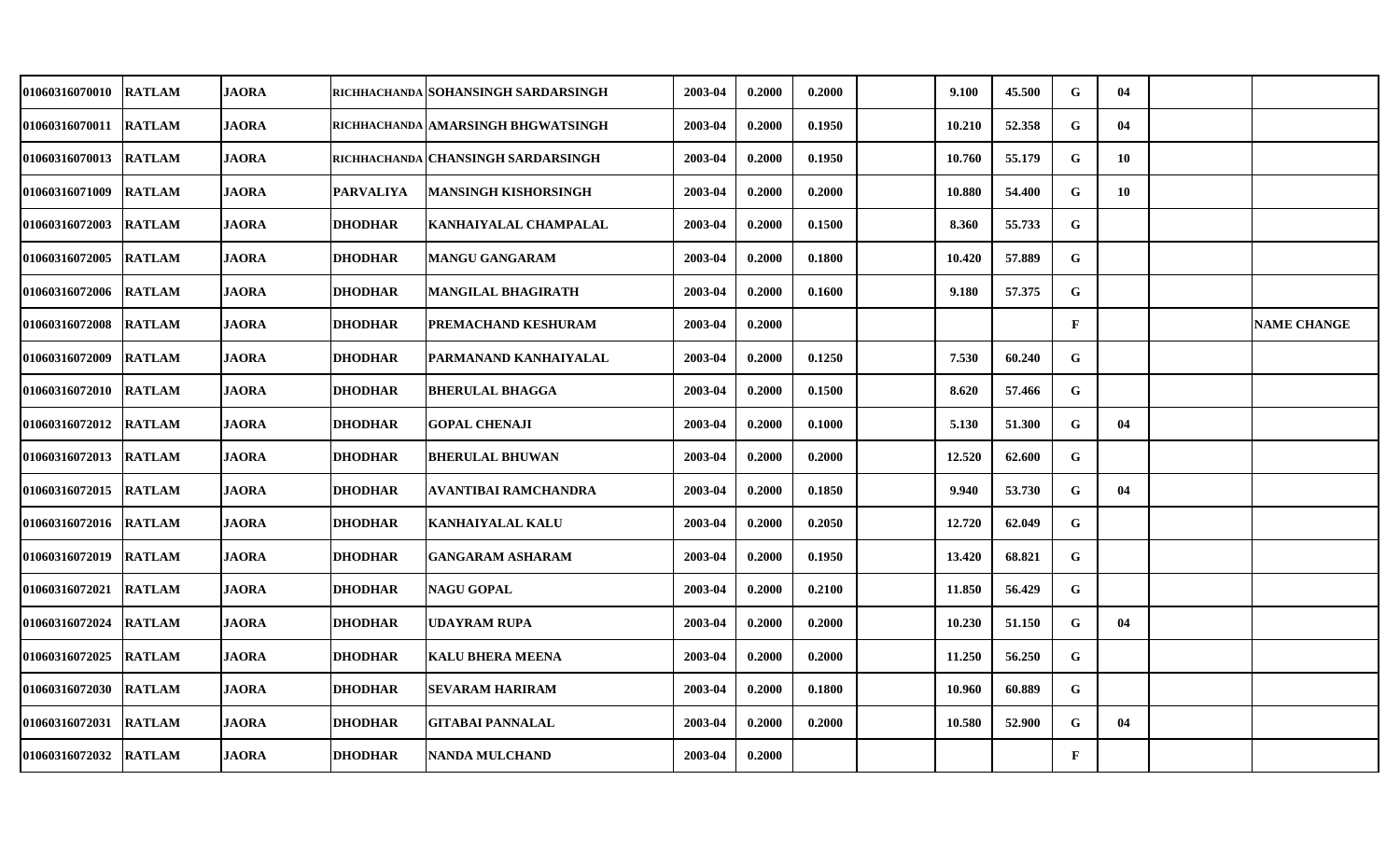| 01060316072034        | <b>RATLAM</b> | <b>JAORA</b> | <b>DHODHAR</b> | <b>BABRU BHAGWAN</b>                 | 2003-04 | 0.2000 | 0.2050 | 13.160 | 64.195 | G           |    |  |
|-----------------------|---------------|--------------|----------------|--------------------------------------|---------|--------|--------|--------|--------|-------------|----|--|
| 01060316072037        | <b>RATLAM</b> | <b>JAORA</b> | <b>DHODHAR</b> | SITABAI AMRATRAM                     | 2003-04 | 0.2000 | 0.2100 | 10.320 | 49.143 | G           | 04 |  |
| 01060316072040        | <b>RATLAM</b> | <b>JAORA</b> | <b>DHODHAR</b> | RADHIBAI DHANRAJ                     | 2003-04 | 0.2000 | 0.1950 | 10.570 | 54.205 | G           |    |  |
| 01060316072041        | <b>RATLAM</b> | <b>JAORA</b> | <b>DHODHAR</b> | PUKHRAJ SHETANMAL                    | 2003-04 | 0.2000 | 0.2000 | 10.590 | 52.950 | G           | 04 |  |
| 01060316072044        | <b>RATLAM</b> | <b>JAORA</b> | <b>DHODHAR</b> | RAMESHWAR LAXMICHAND                 | 2003-04 | 0.2000 |        |        |        | $\mathbf N$ | 07 |  |
| 01060316072045        | <b>RATLAM</b> | <b>JAORA</b> | <b>DHODHAR</b> | NATHIBAI NANDA                       | 2003-04 | 0.2000 | 0.1800 | 11.050 | 61.389 | G           |    |  |
| 01060316072047        | <b>RATLAM</b> | <b>JAORA</b> | <b>DHODHAR</b> | CHUNNIBAI HIRALAL                    | 2003-04 | 0.2000 | 0.1500 | 9.080  | 60.533 | G           |    |  |
| 01060316072048        | <b>RATLAM</b> | <b>JAORA</b> | <b>DHODHAR</b> | <b>KANWARLAL GULAB</b>               | 2003-04 | 0.2000 | 0.1950 | 10.490 | 53.795 | G           | 04 |  |
| 01060316072049        | <b>RATLAM</b> | <b>JAORA</b> | <b>DHODHAR</b> | <b>BAGDIRAM BHUWAN</b>               | 2003-04 | 0.2000 | 0.2000 | 12.400 | 62.000 | G           |    |  |
| 01060316072050        | <b>RATLAM</b> | <b>JAORA</b> | <b>DHODHAR</b> | PYARIBAI VAJERAM                     | 2003-04 | 0.2000 | 0.1800 | 8.690  | 48.278 | G           | 04 |  |
| 01060316072051        | <b>RATLAM</b> | <b>JAORA</b> | <b>DHODHAR</b> | <b>BERULAL HARIRAM</b>               | 2003-04 | 0.2000 | 0.1800 | 10.940 | 60.778 | $\mathbf G$ |    |  |
| 01060316072054 RATLAM |               | <b>JAORA</b> | <b>DHODHAR</b> | <b>SHANKAR KALU</b>                  | 2003-04 | 0.2000 | 0.1050 | 5.750  | 54.762 | G           |    |  |
| 01060316072055        | <b>RATLAM</b> | <b>JAORA</b> | <b>DHODHAR</b> | <b>SHOBHARAM HANSRAJ</b>             | 2003-04 | 0.2000 | 0.1950 | 12.390 | 63.538 | G           |    |  |
| 01060316073002        | <b>RATLAM</b> | <b>JAORA</b> |                | MANANKHEDA   KAVERIBAI BHERU         | 2003-04 | 0.2000 | 0.2000 | 12.200 | 61.000 | G           |    |  |
| 01060316073004        | <b>RATLAM</b> | <b>JAORA</b> |                | <b>MANANKHEDA MATHURABAI PUNA</b>    | 2003-04 | 0.2000 | 0.1500 | 8.940  | 59.600 | G           |    |  |
| 01060316073005        | <b>RATLAM</b> | <b>JAORA</b> |                | <b>MANANKHEDA BHERULAL HARIRAM</b>   | 2003-04 | 0.2000 | 0.1050 | 6.420  | 61.143 | G           |    |  |
| 01060316073007        | <b>RATLAM</b> | <b>JAORA</b> |                | MANANKHEDA RAMNARAYAN KANHAIYALAL    | 2003-04 | 0.2000 | 0.0550 | 3.310  | 60.182 | G           |    |  |
| 01060316073009        | <b>RATLAM</b> | <b>JAORA</b> |                | <b>MANANKHEDA BALURAM KALU</b>       | 2003-04 | 0.2000 | 0.1100 | 6.950  | 63.182 | G           |    |  |
| 01060316073013        | <b>RATLAM</b> | <b>JAORA</b> |                | <b>MANANKHEDA RAMESHWAR PANNALAL</b> | 2003-04 | 0.2000 | 0.2050 | 11.740 | 57.268 | G           |    |  |
| 01060316073014        | <b>RATLAM</b> | <b>JAORA</b> |                | <b>MANANKHEDA RUKMANIBAI NANURAM</b> | 2003-04 | 0.2000 | 0.1050 | 5.980  | 56.952 | G           |    |  |
| 01060316073015 RATLAM |               | <b>JAORA</b> |                | MANANKHEDA JANIBAI HARIRAM           | 2003-04 | 0.2000 | 0.0850 | 4.400  | 51.765 | G           | 04 |  |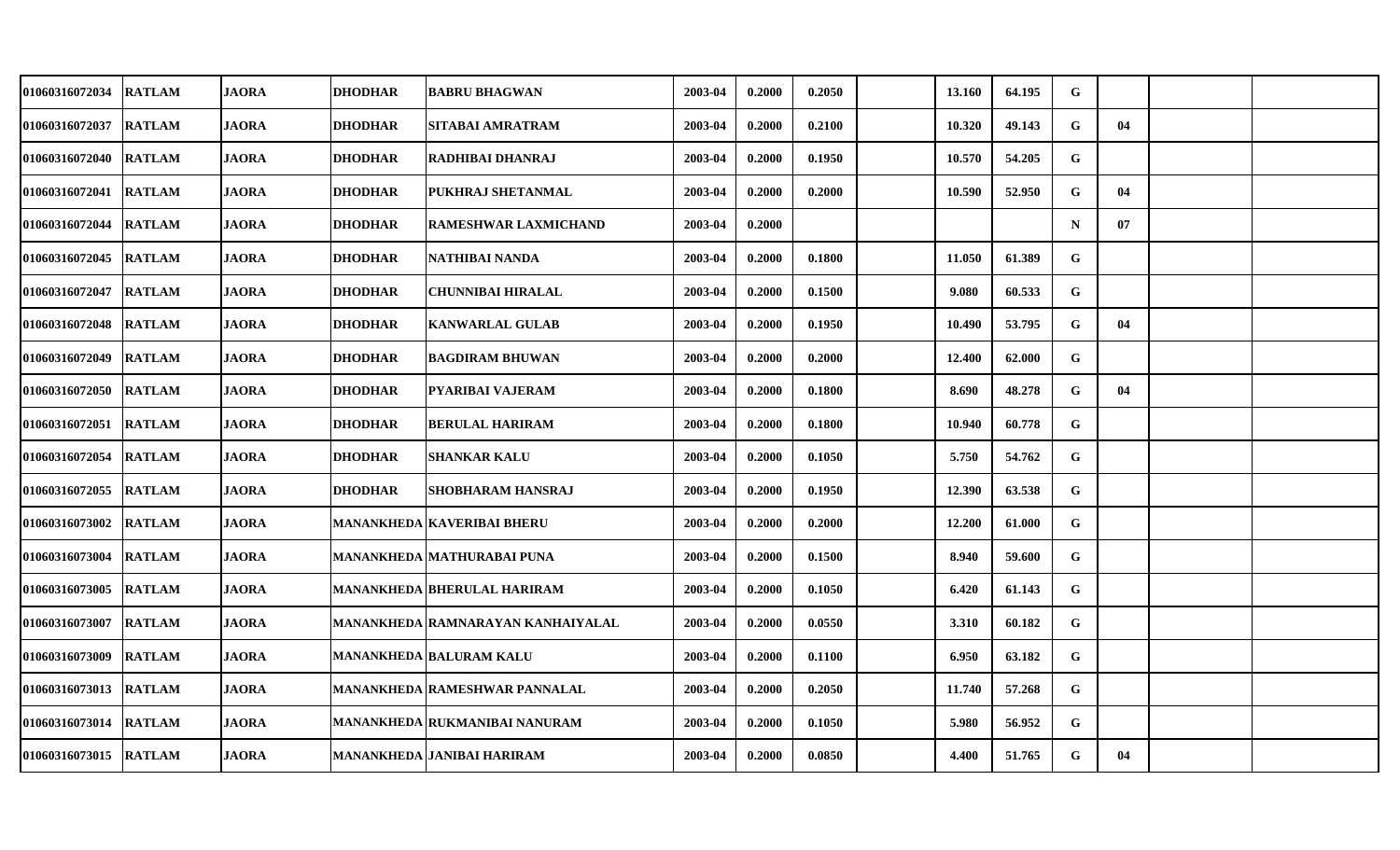| 01060316073016 | <b>RATLAM</b> | <b>JAORA</b> | <b>MANANKHEDA SUKHLAL RAMLAL</b>       | 2003-04 | 0.2000 | 0.1950 | 10.460 | 53.641 | G           | 04 |                    |
|----------------|---------------|--------------|----------------------------------------|---------|--------|--------|--------|--------|-------------|----|--------------------|
| 01060316073017 | <b>RATLAM</b> | <b>JAORA</b> | MANANKHEDA BHAGIRATH KHIMA             | 2003-04 | 0.2000 | 0.1600 | 8.750  | 54.688 | $\mathbf G$ |    |                    |
| 01060316073018 | <b>RATLAM</b> | <b>JAORA</b> | MANANKHEDA VAJERAM SHANKARLAL          | 2003-04 | 0.2000 | 0.2050 | 13.850 | 67.561 | G           |    |                    |
| 01060316073019 | <b>RATLAM</b> | <b>JAORA</b> | MANANKHEDA  BALWANTSINGH RATANSINGH    | 2003-04 | 0.2000 | 0.2050 | 12.810 | 62.488 | G           |    |                    |
| 01060316073020 | <b>RATLAM</b> | <b>JAORA</b> | <b>MANANKHEDA BAGDIRAM AMRA</b>        | 2003-04 | 0.2000 | 0.2000 | 11.700 | 58.500 | G           |    |                    |
| 01060316073022 | <b>RATLAM</b> | <b>JAORA</b> | MANANKHEDA MOHAN NAGU                  | 2003-04 | 0.2000 | 0.1600 | 9.220  | 57.625 | G           |    |                    |
| 01060316073025 | <b>RATLAM</b> | <b>JAORA</b> | MANANKHEDA BHERULAL CHAMPALAL          | 2003-04 | 0.2000 | 0.2000 | 11.900 | 59.500 | G           |    |                    |
| 01060316073027 | <b>RATLAM</b> | <b>JAORA</b> | MANANKHEDA   UDAYKUNWAR RAMASINGH      | 2003-04 | 0.2000 | 0.1950 | 11.660 | 59.795 | G           |    |                    |
| 01060316073028 | <b>RATLAM</b> | <b>JAORA</b> | <b>MANANKHEDA KANWARLAL BHERULAL</b>   | 2003-04 | 0.2000 | 0.1200 | 6.650  | 55.417 | G           |    |                    |
| 01060316073032 | <b>RATLAM</b> | <b>JAORA</b> | <b>MANANKHEDA MANGUBAI BABRU</b>       | 2003-04 | 0.2000 | 0.2000 | 11.770 | 58.850 | G           |    |                    |
| 01060316073034 | <b>RATLAM</b> | <b>JAORA</b> | MANANKHEDA SITABAI JAGANNATH           | 2003-04 | 0.2000 | 0.1350 | 7.800  | 57.778 | G           |    |                    |
| 01060316073036 | <b>RATLAM</b> | <b>JAORA</b> | <b>MANANKHEDA AMBARAM SEVA</b>         | 2003-04 | 0.2000 | 0.0450 | 2.690  | 59.778 | G           |    |                    |
| 01060316073037 | <b>RATLAM</b> | <b>JAORA</b> | MANANKHEDA  BASANTABAI GANESHRAM       | 2003-04 | 0.2000 | 0.1100 | 7.050  | 64.091 | G           |    | <b>NAME CHANGE</b> |
| 01060316073043 | <b>RATLAM</b> | <b>JAORA</b> | MANANKHEDA   NARMDABAI AMRIBAI         | 2003-04 | 0.2000 | 0.1450 | 9.140  | 63.034 | G           |    |                    |
| 01060316073044 | <b>RATLAM</b> | <b>JAORA</b> | <b>MANANKHEDA JAGDISH BIHARI</b>       | 2003-04 | 0.2000 | 0.1900 | 11.250 | 59.211 | $\mathbf G$ |    |                    |
| 01060316073046 | <b>RATLAM</b> | <b>JAORA</b> | MANANKHEDA  BHANWARSINGH MAHADEVSINGH  | 2003-04 | 0.2000 | 0.1850 | 3.980  | 21.514 | G           | 04 |                    |
| 01060316073047 | <b>RATLAM</b> | <b>JAORA</b> | <b>MANANKHEDA CHENRAM BHERULAL</b>     | 2003-04 | 0.2000 | 0.1200 | 7.410  | 61.750 | G           |    |                    |
| 01060316073050 | <b>RATLAM</b> | <b>JAORA</b> | <b>MANANKHEDA KANTILAL RAMRATAN</b>    | 2003-04 | 0.2000 | 0.1700 | 2.850  | 16.765 | G           | 04 |                    |
| 01060316073051 | <b>RATLAM</b> | <b>JAORA</b> | <b>MANANKHEDA NANDRAM KALURAM</b>      | 2003-04 | 0.2000 | 0.1550 | 9.060  | 58.452 | G           |    |                    |
| 01060316073052 | <b>RATLAM</b> | <b>JAORA</b> | <b>MANANKHEDA DHANNUSINGH RAMSINGH</b> | 2003-04 | 0.2000 | 0.1100 | 5.690  | 51.727 | G           | 04 |                    |
| 01060316073053 | <b>RATLAM</b> | <b>JAORA</b> | MANANKHEDA   GENDKUNWAR GORDHANSINGH   | 2003-04 | 0.2000 |        |        |        | $\mathbf N$ | 07 |                    |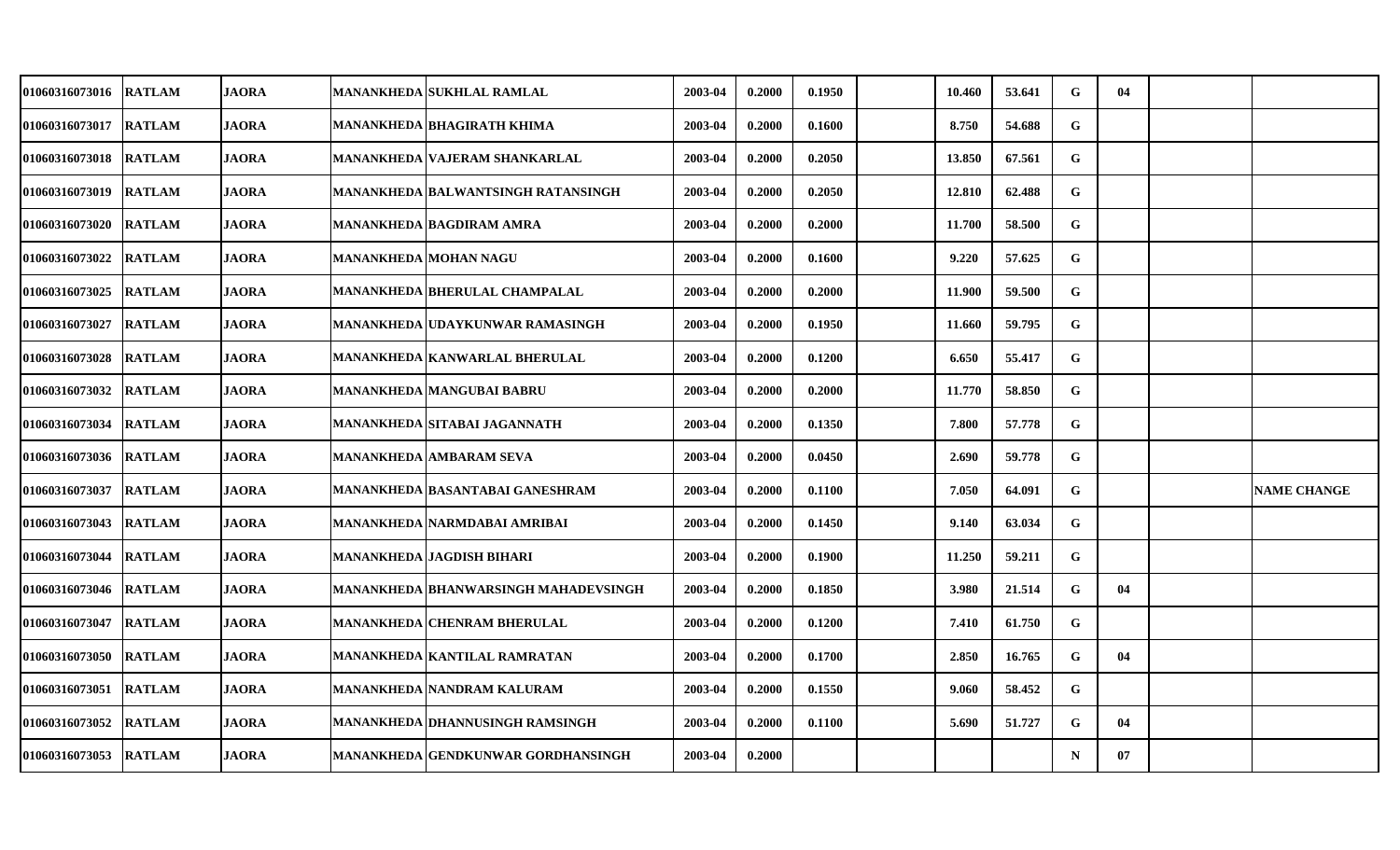| 01060316073058        | <b>RATLAM</b> | <b>JAORA</b> | <b>MANANKHEDA GOPAL ONKAR</b>         | 2003-04 | 0.2000 | 0.0500 | 2.720  | 54.400 | G            |    |                    |
|-----------------------|---------------|--------------|---------------------------------------|---------|--------|--------|--------|--------|--------------|----|--------------------|
| 01060316073059        | <b>RATLAM</b> | <b>JAORA</b> | MANANKHEDA RAMNARAYAN AMRA            | 2003-04 | 0.2000 | 0.0500 | 3.030  | 60.600 | G            |    |                    |
| <b>01060316074001</b> | <b>RATLAM</b> | <b>JAORA</b> | PIPLIYAJODHA MOHANKUNWAR BHERUSINGH   | 2003-04 | 0.2000 |        |        |        | $\mathbf{F}$ |    | <b>NAME CHANGE</b> |
| <b>01060316074002</b> | <b>RATLAM</b> | <b>JAORA</b> | PIPLIYAJODHA RAMCHANDRA SHOBHARAM     | 2003-04 | 0.2000 | 0.1800 | 11.210 | 62,278 | G            |    |                    |
| <b>01060316074012</b> | <b>RATLAM</b> | <b>JAORA</b> | PIPLIYAJODHA JANIBAI KANWARLAL        | 2003-04 | 0.2000 | 0.1900 | 12.090 | 63.632 | G            |    |                    |
| <b>01060316074013</b> | <b>RATLAM</b> | <b>JAORA</b> | PIPLIYAJODHA SHANTILAL MATHURALAL     | 2003-04 | 0.2000 | 0.2050 | 5.280  | 25.756 | G            | 04 |                    |
| 01060316074015        | <b>RATLAM</b> | <b>JAORA</b> | PIPLIYAJODHA AMBARAM GOPAL            | 2003-04 | 0.2000 | 0.2050 | 12.070 | 58.878 | G            |    |                    |
| <b>01060316074017</b> | <b>RATLAM</b> | <b>JAORA</b> | PIPLIYAJODHA BHANWARKUNWAR RANSINGH   | 2003-04 | 0.2000 | 0.1950 | 10.100 | 51.795 | G            | 04 |                    |
| 01060316074018        | <b>RATLAM</b> | <b>JAORA</b> | PIPLIYAJODHA BHANWARBAI RAJARAM       | 2003-04 | 0.2000 | 0.1850 | 11.290 | 61.027 | G            |    |                    |
| 01060316074020        | <b>RATLAM</b> | <b>JAORA</b> | PIPLIYAJODHA KAVERIBAI PAYARA         | 2003-04 | 0.2000 | 0.1850 | 11.800 | 63.784 | G            |    |                    |
| <b>01060316074023</b> | <b>RATLAM</b> | <b>JAORA</b> | PIPLIYAJODHA RAJIBAI BHERULAL         | 2003-04 | 0.2000 | 0.1850 | 8.900  | 48.108 | G            | 04 |                    |
| <b>01060316074026</b> | <b>RATLAM</b> | <b>JAORA</b> | PIPLIYAJODHA  IBRAHIM KHAN NABI BAKSH | 2003-04 | 0.2000 |        |        |        | N            | 07 |                    |
| 01060316074029        | <b>RATLAM</b> | <b>JAORA</b> | PIPLIYAJODHA   NANDIBAI KISHANLAL     | 2003-04 | 0.2000 | 0.1450 | 8.440  | 58.207 | G            |    |                    |
| 01060316074035        | <b>RATLAM</b> | <b>JAORA</b> | PIPLIYAJODHA SAMANDBAI ONKARALAL      | 2003-04 | 0.2000 | 0.1350 | 7.670  | 56.815 | G            |    |                    |
| <b>01060316074039</b> | <b>RATLAM</b> | <b>JAORA</b> | PIPLIYAJODHA LAXMIBAI NANURAM         | 2003-04 | 0.2000 | 0.2050 | 11.010 | 53.707 | G            | 04 |                    |
| <b>01060316074041</b> | <b>RATLAM</b> | JAORA        | PIPLIYAJODHA BALARAM NAGU             | 2003-04 | 0.2000 | 0.2050 | 10.430 | 50.878 | G            | 04 |                    |
| <b>01060316074045</b> | <b>RATLAM</b> | <b>JAORA</b> | <b>PIPLIYAJODHA PREMCHAND GOPAL</b>   | 2003-04 | 0.2000 |        |        |        | $\mathbf{F}$ |    |                    |
| 01060316074049        | <b>RATLAM</b> | <b>JAORA</b> | PIPLIYAJODHA UDAYRAM DEVA             | 2003-04 | 0.2000 | 0.1950 | 11.470 | 58.821 | G            |    |                    |
| 01060316074055        | <b>RATLAM</b> | <b>JAORA</b> | PIPLIYAJODHA OMPRAKASH RUGHNATH       | 2003-04 | 0.2000 |        |        |        | $\mathbf{F}$ |    |                    |
| 01060316074056        | <b>RATLAM</b> | <b>JAORA</b> | PIPLIYAJODHA DEVRAM NANURAM           | 2003-04 | 0.2000 | 0.1850 | 10.190 | 55.081 | G            |    |                    |
| <b>01060316074057</b> | <b>RATLAM</b> | <b>JAORA</b> | PIPLIYAJODHA  SHIVNARAYAN JHAMAKLAL   | 2003-04 | 0.2000 | 0.2000 | 13.070 | 65.350 | G            |    |                    |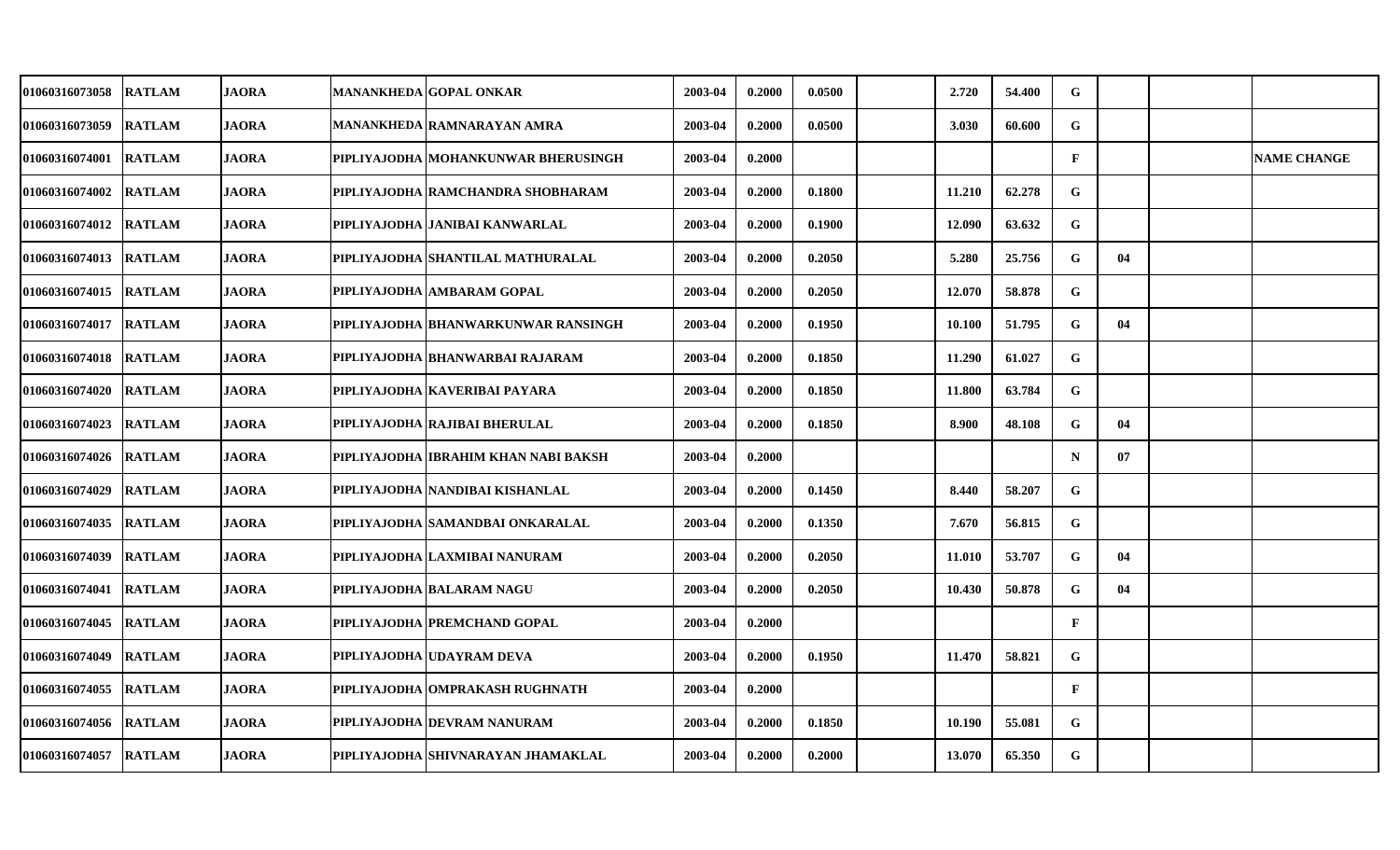| 01060316074068        | <b>RATLAM</b> | <b>JAORA</b> |               | PIPLIYAJODHA BADRILAL AMRATRAM   | 2003-04 | 0.2000 | 0.1900 | 10.780 | 56.737 | G           |    |  |
|-----------------------|---------------|--------------|---------------|----------------------------------|---------|--------|--------|--------|--------|-------------|----|--|
| 01060316074077        | <b>RATLAM</b> | <b>JAORA</b> |               | PIPLIYAJODHA DEVRAM KISHANLAL    | 2003-04 | 0.2000 | 0.1700 | 10.090 | 59.352 | G           |    |  |
| 01060316075001 RATLAM |               | <b>JAORA</b> | <b>MORIYA</b> | <b>BALARAM KACHRU</b>            | 2003-04 | 0.2000 | 0.1050 | 5.110  | 48.667 | G           | 04 |  |
| 01060316075004        | <b>RATLAM</b> | <b>JAORA</b> | <b>MORIYA</b> | <b>ISHWAR MOTILAL</b>            | 2003-04 | 0.2000 | 0.2000 | 10.620 | 53.100 | G           | 04 |  |
| 01060316075008 RATLAM |               | <b>JAORA</b> | <b>MORIYA</b> | <b>MISRABAI RAMLAL</b>           | 2003-04 | 0.2000 | 0.2050 | 10.890 | 53.121 | G           | 04 |  |
| 01060316075009        | <b>RATLAM</b> | <b>JAORA</b> | <b>MORIYA</b> | <b>BANSHILAL AMRATRAM</b>        | 2003-04 | 0.2000 | 0.1950 | 7.990  | 40.974 | G           | 04 |  |
| 01060316075010 RATLAM |               | <b>JAORA</b> | <b>MORIYA</b> | <b>BULA LALA</b>                 | 2003-04 | 0.2000 |        |        |        | $\mathbf N$ | 07 |  |
| 01060316075015 RATLAM |               | <b>JAORA</b> | <b>MORIYA</b> | PRALHADSINGH HIMMATSINGH         | 2003-04 | 0.2000 | 0.1950 | 10.950 | 56.153 | G           | 10 |  |
| 01060316075016        | <b>RATLAM</b> | <b>JAORA</b> | <b>MORIYA</b> | <b>BAGDIRAM SHANKARLAL</b>       | 2003-04 | 0.2000 | 0.2000 | 11.280 | 56.400 | G           | 10 |  |
| 01060316075017        | <b>RATLAM</b> | <b>JAORA</b> | <b>MORIYA</b> | <b>BHAGIRATH NANURAM</b>         | 2003-04 | 0.2000 | 0.2000 | 11.910 | 59.550 | G           | 10 |  |
| 01060316075020        | <b>RATLAM</b> | <b>JAORA</b> | <b>MORIYA</b> | <b>BHAGIRATH BHERA</b>           | 2003-04 | 0.2000 | 0.2000 | 11.360 | 56.800 | G           | 10 |  |
| 01060316075021 RATLAM |               | <b>JAORA</b> | <b>MORIYA</b> | MAHAVEERDAS SHOBHARAMDAS         | 2003-04 | 0.2000 | 0.2000 | 10.220 | 51.100 | G           | 04 |  |
| 01060316075022        | <b>RATLAM</b> | <b>JAORA</b> | <b>MORIYA</b> | <b>KALU KANHAIYALAL</b>          | 2003-04 | 0.2000 | 0.1900 | 9.860  | 51.894 | G           | 04 |  |
| 01060316076001 RATLAM |               | <b>JAORA</b> | MOYAKHEDA     | DAYARAM NANURAM                  | 2003-04 | 0.2000 | 0.1800 | 10.630 | 59.056 | G           |    |  |
| 01060316076002        | <b>RATLAM</b> | <b>JAORA</b> |               | <b>MOYAKHEDA NANURAM DHULA</b>   | 2003-04 | 0.2000 | 0.1500 | 8.150  | 54.333 | G           |    |  |
| 01060316076004 RATLAM |               | <b>JAORA</b> | MOYAKHEDA     | <b>HIRALAL BAGDIRAM</b>          | 2003-04 | 0.2000 | 0.1150 | 6.960  | 60.522 | G           |    |  |
| 01060316076006 RATLAM |               | <b>JAORA</b> |               | MOYAKHEDA RUKAMANIBAI KESHURAM   | 2003-04 | 0.2000 | 0.1850 | 10.450 | 56.486 | G           |    |  |
| 01060316076008        | <b>RATLAM</b> | <b>JAORA</b> |               | MOYAKHEDA  RAMSUKH AMRATRAM      | 2003-04 | 0.2000 | 0.1600 | 9.830  | 61.438 | G           |    |  |
| 01060316076014        | <b>RATLAM</b> | <b>JAORA</b> |               | <b>MOYAKHEDA DHULA GANESHRAM</b> | 2003-04 | 0.2000 | 0.2000 | 6.030  | 30.150 | G           | 04 |  |
| 01060316076020        | <b>RATLAM</b> | <b>JAORA</b> |               | MOYAKHEDA  VARDIBAI KANIRAM      | 2003-04 | 0.2000 | 0.2000 | 11.610 | 58.050 | G           |    |  |
| 01060316076025 RATLAM |               | <b>JAORA</b> |               | MOYAKHEDA  KARULAL NANDA         | 2003-04 | 0.2000 | 0.1800 | 9.580  | 53.222 | G           | 04 |  |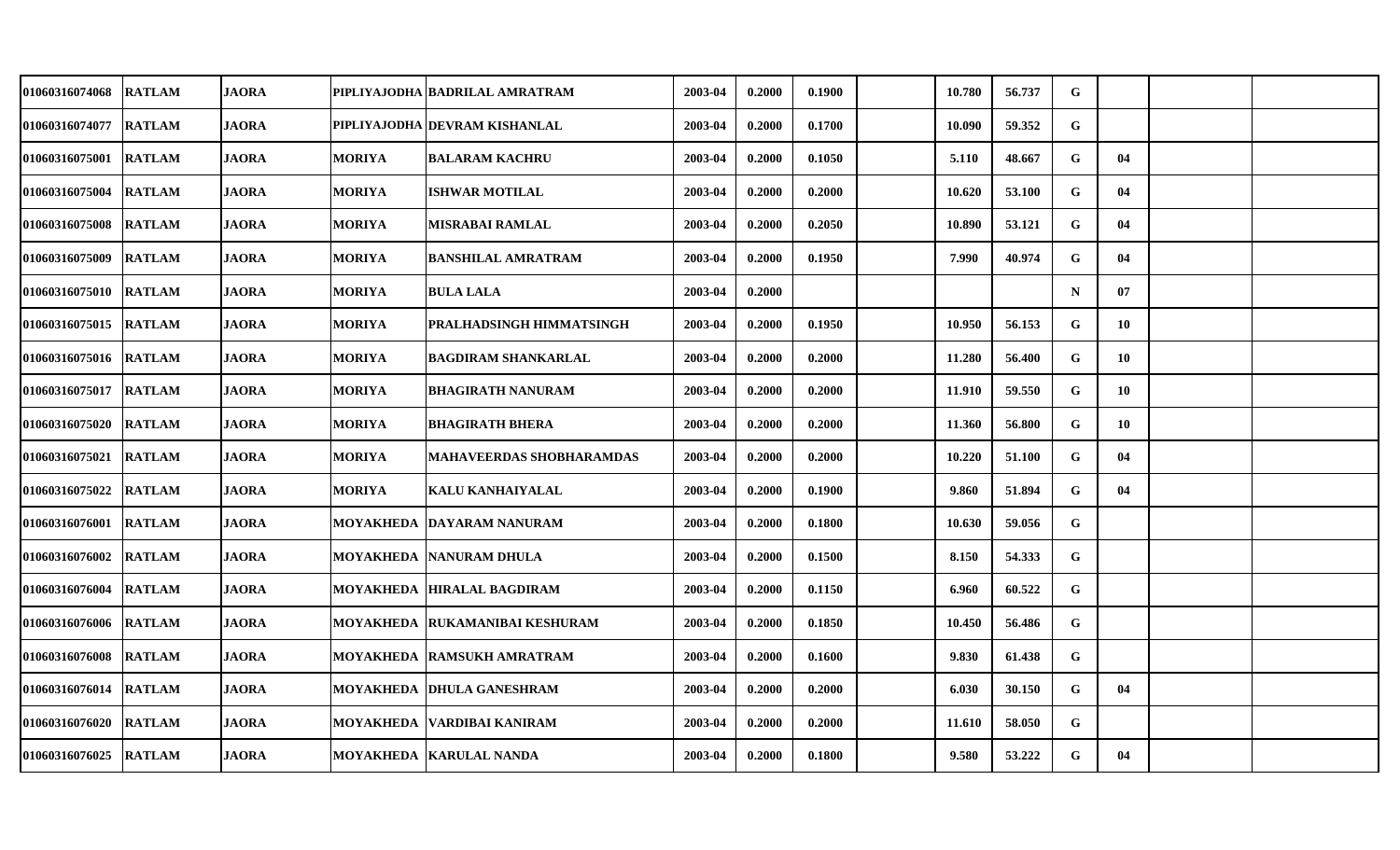| 01060316076032        | <b>RATLAM</b> | <b>JAORA</b> | MOYAKHEDA        | <b>SULEMAN ABDUL</b>        | 2003-04 | 0.2000 | 0.1500 | 9.520  | 63.466 | G |    |                              |
|-----------------------|---------------|--------------|------------------|-----------------------------|---------|--------|--------|--------|--------|---|----|------------------------------|
| 01060316077001        | <b>RATLAM</b> | <b>JAORA</b> | <b>PIPLODI</b>   | SHANKARLAL KHEMRAJ          | 2003-04 | 0.2000 | 0.2000 | 12.210 | 61.050 | G |    |                              |
| 01060316077002        | <b>RATLAM</b> | <b>JAORA</b> | <b>PIPLODI</b>   | <b>BHERUSINGH SHIVSINGH</b> | 2003-04 | 0.2000 | 0.2000 | 12.070 | 60.350 | G |    |                              |
| 01060316077004        | <b>RATLAM</b> | <b>JAORA</b> | <b>PIPLODI</b>   | <b>JAVRILAL KISHANLAL</b>   | 2003-04 | 0.2000 | 0.2000 | 11.160 | 55.800 | G |    |                              |
| 01060316077005        | <b>RATLAM</b> | <b>JAORA</b> | <b>PIPLODI</b>   | GOVINDRAM RAMCHANDRA        | 2003-04 | 0.2000 | 0.2050 | 11.690 | 57.024 | G |    |                              |
| 01060316077006        | <b>RATLAM</b> | <b>JAORA</b> | <b>PIPLODI</b>   | <b>BHAGIRATH BHERULAL</b>   | 2003-04 | 0.2000 | 0.2000 | 10.310 | 51.550 | G | 04 |                              |
| 01060316077010        | <b>RATLAM</b> | <b>JAORA</b> | <b>PIPLODI</b>   | <b>KARULAL RAMRATAN</b>     | 2003-04 | 0.2000 | 0.1650 | 8.960  | 54.303 | G |    |                              |
| 01060316077012        | <b>RATLAM</b> | <b>JAORA</b> | <b>PIPLODI</b>   | <b>NANDRAM BAGDIRAM</b>     | 2003-04 | 0.2000 | 0.2000 | 11.430 | 57.150 | G |    |                              |
| 01060316077013        | <b>RATLAM</b> | <b>JAORA</b> | <b>PIPLODI</b>   | SHIVNARAYAN KHEMRAJ         | 2003-04 | 0.2000 | 0.1750 | 10.000 | 57.143 | G |    |                              |
| 01060316077014        | <b>RATLAM</b> | <b>JAORA</b> | <b>PIPLODI</b>   | <b>JAGDISH BADRILAL</b>     | 2003-04 | 0.2000 | 0.1950 | 11.710 | 60.051 | G |    |                              |
| 01060316077018        | <b>RATLAM</b> | <b>JAORA</b> | <b>PIPLODI</b>   | <b>MOHANLAL BHERULAL</b>    | 2003-04 | 0.2000 | 0.1850 | 9.470  | 51.189 | G | 04 |                              |
| 01060316078003 RATLAM |               | <b>JAORA</b> | <b>TARAKHEDI</b> | SAJJANSINGH RATANSINGH      | 2003-04 | 0.2000 | 0.1900 | 11.410 | 60.053 | G |    |                              |
| 01060316078004        | <b>RATLAM</b> | <b>JAORA</b> | <b>TARAKHEDI</b> | HIMMATRAM RADHAKISHAN       | 2003-04 | 0.2000 | 0.1950 | 10.480 | 53.744 | G | 04 | <b>TRANSFER/PIPLIYAJODHA</b> |
| 01060316078005        | <b>RATLAM</b> | <b>JAORA</b> | <b>TARAKHEDI</b> | NANDRAM KALURAM             | 2003-04 | 0.2000 | 0.1950 | 11.560 | 59.282 | G |    |                              |
| 01060316078006        | <b>RATLAM</b> | <b>JAORA</b> | <b>TARAKHEDI</b> | <b>RAMESHWAR BAGDIRAM</b>   | 2003-04 | 0.2000 | 0.1000 | 5.930  | 59.300 | G |    |                              |
| 01060316078007        | <b>RATLAM</b> | <b>JAORA</b> | <b>TARAKHEDI</b> | <b>MANGU SHOBHARAM</b>      | 2003-04 | 0.2000 | 0.1950 | 10.910 | 55.949 | G |    |                              |
| 01060316078008        | <b>RATLAM</b> | <b>JAORA</b> | <b>TARAKHEDI</b> | <b>KARURAM KACHRU</b>       | 2003-04 | 0.2000 | 0.2000 | 11.850 | 59.250 | G |    |                              |
| 01060316078009        | <b>RATLAM</b> | <b>JAORA</b> | <b>TARAKHEDI</b> | <b>MANGILAL JADURAM</b>     | 2003-04 | 0.2000 | 0.1950 | 11.490 | 58.923 | G |    |                              |
| 01060316078012        | <b>RATLAM</b> | <b>JAORA</b> | <b>TARAKHEDI</b> | <b>SARSIBAI HIRA</b>        | 2003-04 | 0.2000 | 0.2000 | 11.310 | 56.550 | G |    |                              |
| 01060316078013        | <b>RATLAM</b> | <b>JAORA</b> | <b>TARAKHEDI</b> | <b>GAJRIBAI RAMA</b>        | 2003-04 | 0.2000 | 0.1000 | 6.030  | 60.300 | G |    |                              |
| 01060316078015        | <b>RATLAM</b> | <b>JAORA</b> | <b>TARAKHEDI</b> | SUNDARBAI MANSINGH          | 2003-04 | 0.2000 | 0.2050 | 11.210 | 54.683 | G |    |                              |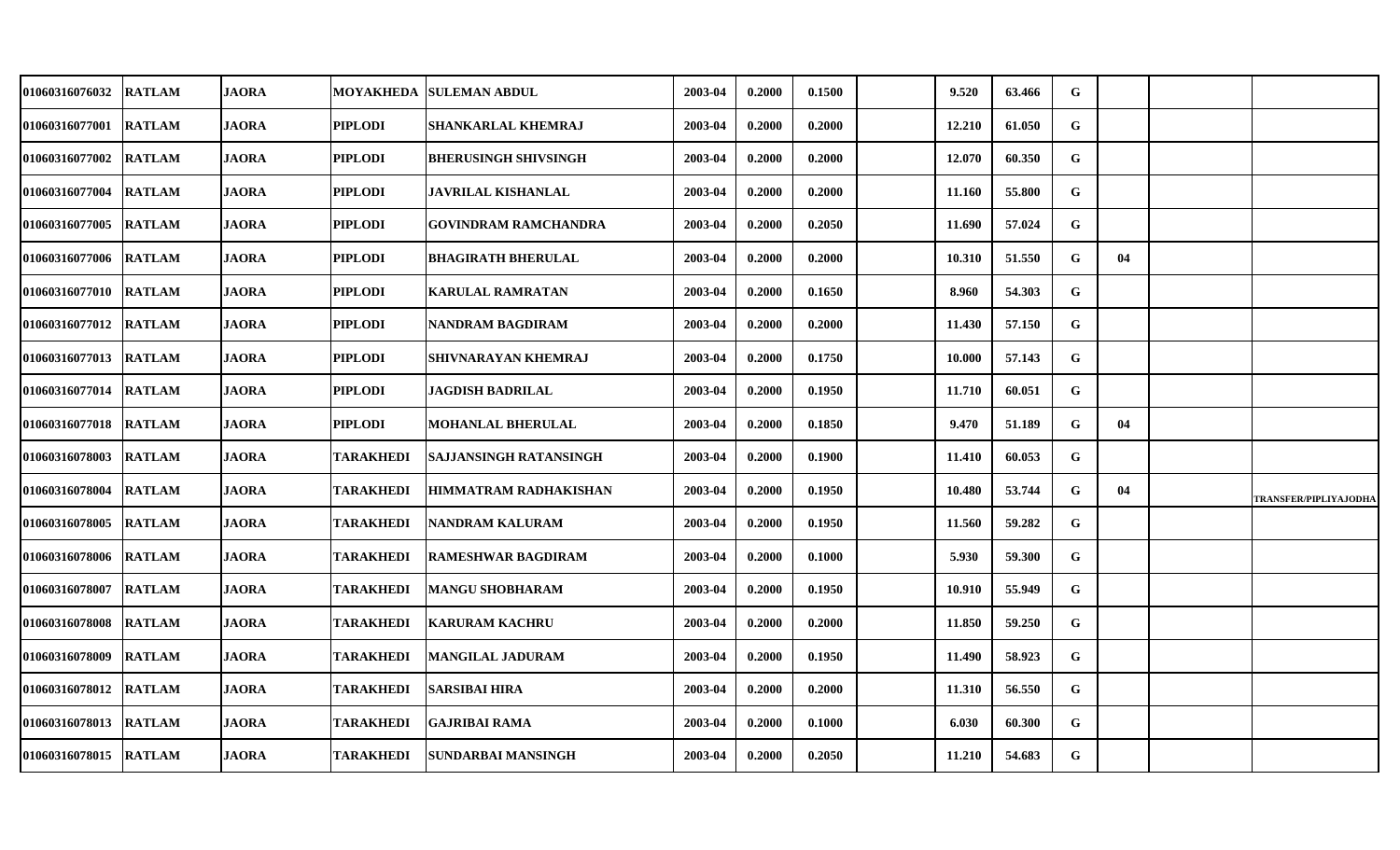| 01060316078019        | <b>RATLAM</b> | <b>JAORA</b> | TARAKHEDI        | <b>MANGILAL NANURAM</b>             | 2003-04 | 0.2000 | 0.2050 | 11.400 | 55.610 | G           |    |                |                          |
|-----------------------|---------------|--------------|------------------|-------------------------------------|---------|--------|--------|--------|--------|-------------|----|----------------|--------------------------|
| 01060316078020        | <b>RATLAM</b> | <b>JAORA</b> | <b>TARAKHEDI</b> | <b>RAMDAS ONKARDAS</b>              | 2003-04 | 0.2000 | 0.1050 | 6.260  | 59.619 | $\mathbf G$ |    |                |                          |
| <b>01060316078023</b> | <b>RATLAM</b> | <b>JAORA</b> | TARAKHEDI        | <b>KAMALSINGH DULESINGH</b>         | 2003-04 | 0.2000 | 0.2000 | 12.390 | 61.950 | G           |    |                |                          |
| 01060316078024        | <b>RATLAM</b> | <b>JAORA</b> | <b>TARAKHEDI</b> | <b>BALWANTSINGH SHAMBHUSINGH</b>    | 2003-04 | 0.2000 | 0.1950 | 10.970 | 56.256 | G           |    |                |                          |
| <b>01060316078025</b> | <b>RATLAM</b> | <b>JAORA</b> | TARAKHEDI        | <b>DHANNA LACHCHHIRAM</b>           | 2003-04 | 0.2000 | 0.1900 | 9.950  | 52.368 | G           | 04 |                |                          |
| 01060316078039        | <b>RATLAM</b> | <b>JAORA</b> | <b>TARAKHEDI</b> | <b>MANGU TULSIRAM</b>               | 2003-04 | 0.2000 | 0.2000 | 12.020 | 60.100 | $\mathbf G$ |    |                |                          |
| 01060316078044        | <b>RATLAM</b> | <b>JAORA</b> | TARAKHEDI        | <b>MANGILAL BHERA</b>               | 2003-04 | 0.2000 | 0.2050 | 11.310 | 55.171 | G           |    |                |                          |
| 01060316078051        | <b>RATLAM</b> | <b>JAORA</b> | TARAKHEDI        | <b>BALUSINGH NAHARSINGH</b>         | 2003-04 | 0.2000 | 0.2000 | 10.660 | 53.300 | G           | 04 |                | <b>TRANSFER/KACHNARA</b> |
| 01060316078052        | <b>RATLAM</b> | <b>JAORA</b> | <b>TARAKHEDI</b> | <b>DAYARAM FAKIRCHAND</b>           | 2003-04 | 0.2000 | 0.2000 | 12.420 | 62.100 | G           |    | 01060208050142 |                          |
| 01060316079001        | <b>RATLAM</b> | <b>JAORA</b> |                  | HANUMANTIYA MANGILAL RAMNARAYAN     | 2003-04 | 0.2000 | 0.2000 | 13.580 | 67.900 | G           |    |                |                          |
| <b>01060316079002</b> | <b>RATLAM</b> | <b>JAORA</b> |                  | HANUMANTIYA RAMESHWAR CHIMANLAL     | 2003-04 | 0.2000 | 0.2050 | 11.960 | 58.341 | G           |    |                |                          |
| <b>01060316079003</b> | <b>RATLAM</b> | <b>JAORA</b> |                  | HANUMANTIYA SAVAIRAM SALAGRAM       | 2003-04 | 0.2000 | 0.2000 | 10.380 | 51.900 | G           | 04 |                |                          |
| 01060316079005        | <b>RATLAM</b> | <b>JAORA</b> |                  | HANUMANTIYA RAMRATAN ONKAR          | 2003-04 | 0.2000 | 0.1450 | 8.390  | 57.862 | G           |    |                |                          |
| 01060316079006        | <b>RATLAM</b> | <b>JAORA</b> |                  | HANUMANTIYA GITABAI KISHANLAL       | 2003-04 | 0.2000 | 0.2000 | 11.740 | 58.700 | G           |    |                |                          |
| 01060316079007        | <b>RATLAM</b> | <b>JAORA</b> |                  | HANUMANTIYA BADRILAL BHERULAL       | 2003-04 | 0.2000 | 0.2000 | 11.760 | 58.800 | G           |    |                |                          |
| <b>01060316079008</b> | <b>RATLAM</b> | <b>JAORA</b> |                  | HANUMANTIYA RAMCAHANDRIBAI RAMRATAN | 2003-04 | 0.2000 | 0.2000 | 12.800 | 64.000 | G           |    |                |                          |
| 01060316079010        | <b>RATLAM</b> | <b>JAORA</b> |                  | HANUMANTIYA BALU GANESHRAM          | 2003-04 | 0.2000 | 0.2050 | 12.000 | 58.537 | G           |    |                |                          |
| 01060316079011        | <b>RATLAM</b> | <b>JAORA</b> |                  | HANUMANTIYA RADHESHYAM NENIBAI      | 2003-04 | 0.2000 | 0.1750 | 9.510  | 54.343 | ${\bf G}$   |    |                |                          |
| 01060316079013        | <b>RATLAM</b> | <b>JAORA</b> |                  | HANUMANTIYA BALARAM RAMESHWAR       | 2003-04 | 0.2000 | 0.1750 | 9.940  | 56.800 | G           |    |                |                          |
| <b>01060316079014</b> | <b>RATLAM</b> | <b>JAORA</b> |                  | HANUMANTIYA VAJJIBAI PRABHU         | 2003-04 | 0.2000 | 0.1950 | 12.210 | 62.615 | G           |    |                |                          |
| 01060316079015        | <b>RATLAM</b> | <b>JAORA</b> |                  | HANUMANTIYA BAGDIRAM GANESHRAM      | 2003-04 | 0.2000 | 0.1950 | 11.820 | 60.615 | G           |    |                |                          |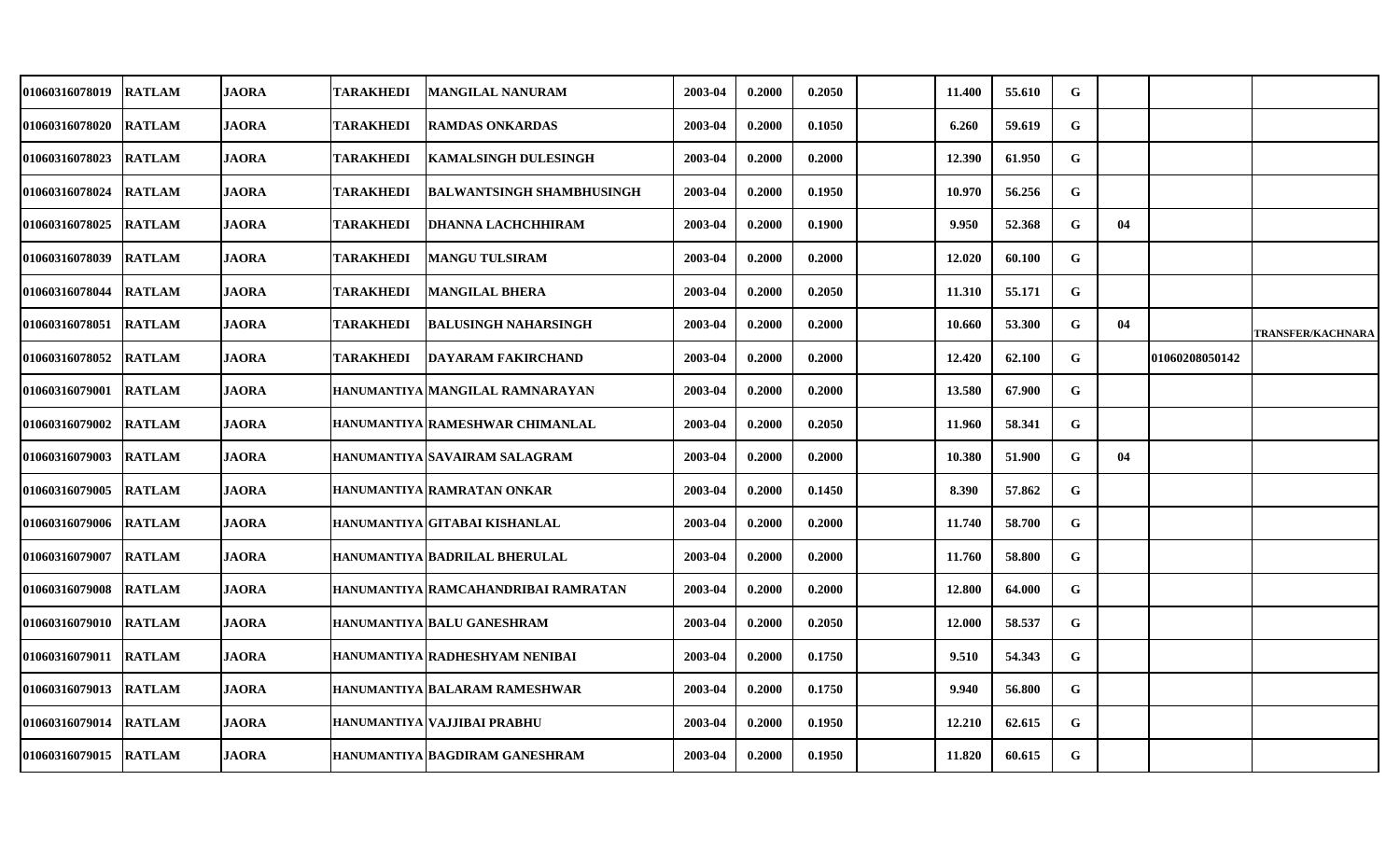| 01060316079017        | <b>RATLAM</b> | <b>JAORA</b> | HANUMANTIYA SAJJANSINGH RAMSINGH   | 2003-04 | 0.2000 | 0.2050 | 11.840 | 57.756 | G         |    |                |                    |
|-----------------------|---------------|--------------|------------------------------------|---------|--------|--------|--------|--------|-----------|----|----------------|--------------------|
| 01060316079018        | <b>RATLAM</b> | <b>JAORA</b> | HANUMANTIYA KESHURAM HIRA          | 2003-04 | 0.2000 | 0.1950 | 11.490 | 58.923 | G         |    |                |                    |
| <b>01060316079019</b> | <b>RATLAM</b> | <b>JAORA</b> | HANUMANTIYA GANPATLAL RAMNARAYAN   | 2003-04 | 0.2000 | 0.2000 | 11.650 | 58.250 | G         |    |                |                    |
| 01060316079020        | <b>RATLAM</b> | <b>JAORA</b> | HANUMANTIYA RAMESHWAR MANGILAL     | 2003-04 | 0.2000 | 0.2000 | 10.890 | 54.450 | G         |    |                |                    |
| <b>01060316079021</b> | <b>RATLAM</b> | <b>JAORA</b> | HANUMANTIYA CHANDUBAI SHYAMA       | 2003-04 | 0.2000 | 0.2000 | 11.290 | 56.450 | G         |    |                |                    |
| 01060316079022        | <b>RATLAM</b> | <b>JAORA</b> | HANUMANTIYA SHRIRAM RAMKISHAN      | 2003-04 | 0.2000 | 0.1950 | 11.340 | 58.154 | G         |    |                |                    |
| <b>01060316079023</b> | <b>RATLAM</b> | JAORA        | HANUMANTIYA MADHULAL SURATRAM      | 2003-04 | 0.2000 | 0.2000 | 11.910 | 59.550 | G         |    |                |                    |
| 01060316079024        | <b>RATLAM</b> | <b>JAORA</b> | HANUMANTIYA PARVATIBAI GOVINDRAM   | 2003-04 | 0.2000 | 0.2100 | 12.140 | 57.810 | G         |    |                |                    |
| 01060316079025        | <b>RATLAM</b> | <b>JAORA</b> | HANUMANTIYA DHANNA BHAGGA          | 2003-04 | 0.2000 | 0.2050 | 12.070 | 58.878 | G         |    |                |                    |
| 01060316079027        | <b>RATLAM</b> | <b>JAORA</b> | HANUMANTIYA GOVINDRAM SALAGRAM     | 2003-04 | 0.2000 | 0.2000 | 11.780 | 58.900 | G         |    |                |                    |
| <b>01060316079028</b> | <b>RATLAM</b> | <b>JAORA</b> | HANUMANTIYA BHUWAN NAWAL           | 2003-04 | 0.2000 | 0.1850 | 10.860 | 58.703 | G         |    |                |                    |
| <b>01060316079029</b> | <b>RATLAM</b> | <b>JAORA</b> | HANUMANTIYA BHIHARILAL BHUWAN      | 2003-04 | 0.2000 | 0.1950 | 11.380 | 58.359 | G         |    |                |                    |
| 01060316079032        | <b>RATLAM</b> | <b>JAORA</b> | HANUMANTIYA LAXMINARAYAN SALAGRAM  | 2003-04 | 0.2000 | 0.2050 | 11.060 | 53.951 | G         | 04 |                |                    |
| 01060316079033        | <b>RATLAM</b> | <b>JAORA</b> | HANUMANTIYA BALUSINGH BHERUSINGH   | 2003-04 | 0.2000 | 0.1950 | 11.390 | 58.410 | G         |    |                |                    |
| 01060316079034        | RATLAM        | <b>JAORA</b> | HANUMANTIYA ASHARAM BHERU SUTHAR   | 2003-04 | 0.2000 | 0.2000 | 10.710 | 53.550 | G         | 04 |                |                    |
| 01060316079035        | <b>RATLAM</b> | JAORA        | HANUMANTIYA GANGARAM KISHAN        | 2003-04 | 0.2000 | 0.1850 | 10.560 | 57.081 | G         |    | 01060316092027 |                    |
| 01060316079036        | <b>RATLAM</b> | <b>JAORA</b> | HANUMANTIYA BAPULAL BHAGIRATH      | 2003-04 | 0.2000 | 0.2000 | 11.650 | 58.250 | G         |    |                |                    |
| 01060316079037        | <b>RATLAM</b> | <b>JAORA</b> | HANUMANTIYA ASHARAM BHERULAL GAYRI | 2003-04 | 0.2000 | 0.1900 | 10.970 | 57.737 | ${\bf G}$ |    |                |                    |
| 01060316079038        | <b>RATLAM</b> | <b>JAORA</b> | HANUMANTIYA BANKATLAL KISHANLAL    | 2003-04 | 0.2000 | 0.2000 | 12.670 | 63.350 | G         |    |                |                    |
| 01060316079040        | <b>RATLAM</b> | <b>JAORA</b> | HANUMANTIYA DEVRAM MODAJI          | 2003-04 | 0.2000 | 0.1900 | 11.110 | 58.474 | G         |    |                |                    |
| 01060316079041        | <b>RATLAM</b> | <b>JAORA</b> | HANUMANTIYA BALARAM GANESHRAM      | 2003-04 | 0.2000 | 0.1950 | 11.730 | 60.154 | G         |    |                | <b>NAME CHANGE</b> |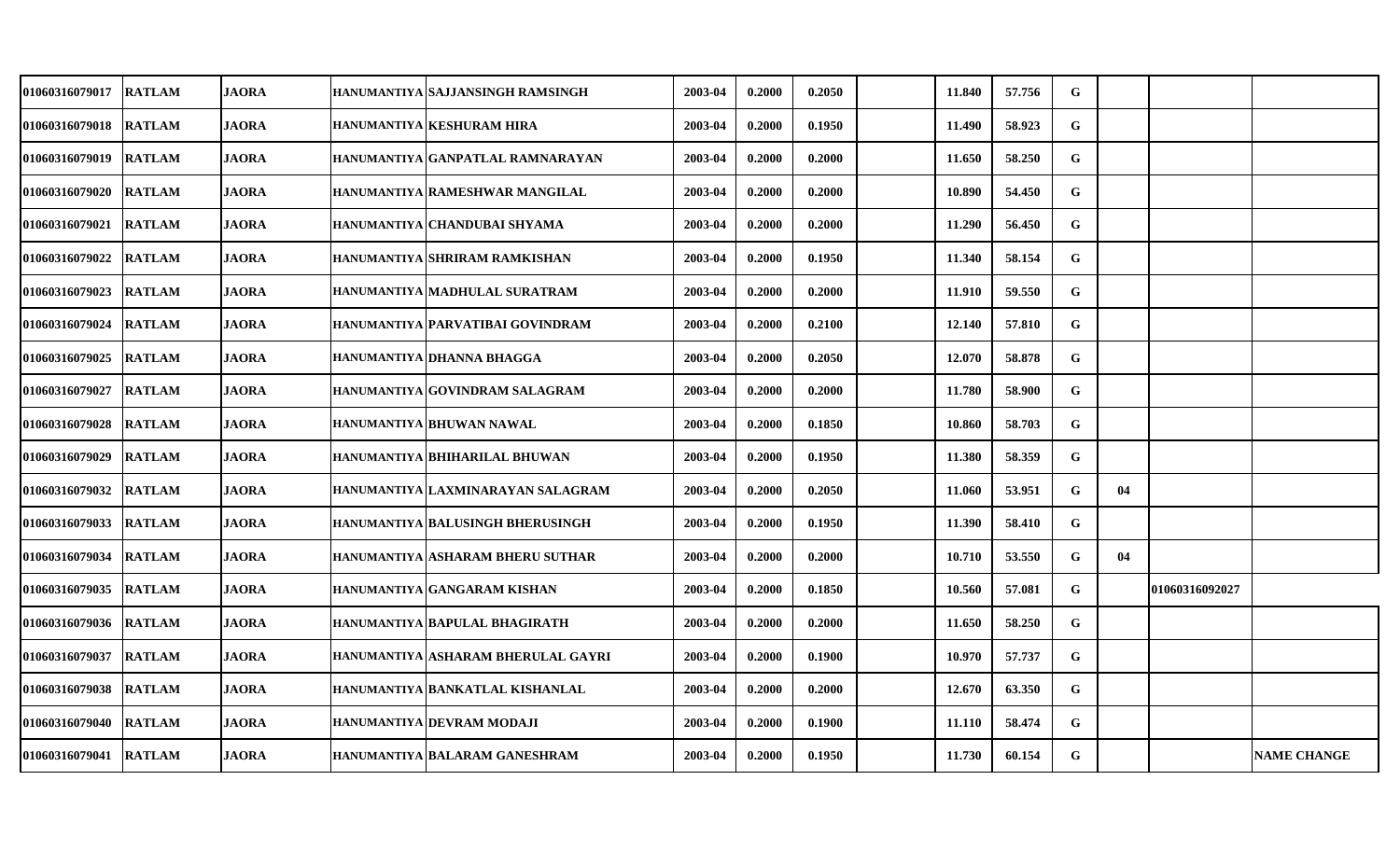| 01060316079043        | <b>RATLAM</b> | <b>JAORA</b> |                 | HANUMANTIYA GOPILAL BIHARILAL         | 2003-04 | 0.2000 | 0.2000 | 10.670 | 53.350 | G            | 04 |                          |
|-----------------------|---------------|--------------|-----------------|---------------------------------------|---------|--------|--------|--------|--------|--------------|----|--------------------------|
| 01060316079026        | <b>RATLAM</b> | <b>JAORA</b> |                 | HANUMANTIYA KESHARBAI MANNALAL        | 2003-04 | 0.2000 | 0.2000 | 11.410 | 57.050 | G            |    |                          |
| <b>01060316080002</b> | <b>RATLAM</b> | <b>JAORA</b> |                 | <b>PANTHMELKI BHERA MEHTABBAI</b>     | 2003-04 | 0.2000 | 0.2000 | 11.570 | 57.850 | G            | 10 |                          |
| 01060316080003        | <b>RATLAM</b> | <b>JAORA</b> |                 | <b>PANTHMELKI   NANDIBAI KESHURAM</b> | 2003-04 | 0.2000 | 0.1850 | 10.540 | 56.972 | G            | 10 |                          |
| <b>01060316081001</b> | <b>RATLAM</b> | <b>JAORA</b> | <b>SARSODA</b>  | <b>LAXMAN MANGILAL</b>                | 2003-04 | 0.2000 | 0.2050 | 10.550 | 51.463 | G            | 04 |                          |
| 01060316081007        | <b>RATLAM</b> | <b>JAORA</b> | <b>SARSODA</b>  | <b>DHANNA DEWA</b>                    | 2003-04 | 0.2000 | 0.1800 | 6.740  | 37.444 | G            | 04 |                          |
| <b>01060316081009</b> | <b>RATLAM</b> | JAORA        | <b>SARSODA</b>  | PIRBAKSH VALIMOHAMMAD                 | 2003-04 | 0.2000 | 0.2050 | 13.630 | 66.488 | G            |    | <b>TRANSFER/KALALIYA</b> |
| 01060316082005        | <b>RATLAM</b> | <b>JAORA</b> | <b>KALALIYA</b> | <b>BHARATRAM SALAGRAM</b>             | 2003-04 | 0.2000 | 0.2000 | 13.740 | 68.700 | G            |    |                          |
| 01060316082006        | <b>RATLAM</b> | <b>JAORA</b> | <b>KALALIYA</b> | <b>DEVRAM RATANLAL</b>                | 2003-04 | 0.2000 | 0.1700 | 9.990  | 58.764 | G            |    |                          |
| 01060316082007        | <b>RATLAM</b> | <b>JAORA</b> | <b>KALALIYA</b> | <b>BHERULAL LACCHIRAM</b>             | 2003-04 | 0.2000 | 0.1750 | 8.910  | 50.914 | G            | 04 |                          |
| <b>01060316082010</b> | <b>RATLAM</b> | <b>JAORA</b> | <b>KALALIYA</b> | <b>RUKAMNIBAI NANDA</b>               | 2003-04 | 0.2000 | 0.1950 | 10.610 | 54.410 | G            |    |                          |
| <b>01060316082011</b> | <b>RATLAM</b> | <b>JAORA</b> | <b>KALALIYA</b> | LAXMINARAYAN HEMRAJ                   | 2003-04 | 0.2000 | 0.2000 | 12.320 | 61.600 | G            |    |                          |
| 01060316082013        | <b>RATLAM</b> | <b>JAORA</b> | <b>KALALIYA</b> | <b>JAGANNATH GOPAL</b>                | 2003-04 | 0.2000 | 0.1850 | 10.260 | 55.459 | G            |    |                          |
| 01060316082014        | <b>RATLAM</b> | <b>JAORA</b> | <b>KALALIYA</b> | <b>BALCHARAN TULSIRAM</b>             | 2003-04 | 0.2000 |        |        |        | $\mathbf{F}$ |    |                          |
| 01060316082018        | <b>RATLAM</b> | <b>JAORA</b> | <b>KALALIYA</b> | <b>RUPACHAND NANDRAM</b>              | 2003-04 | 0.2000 |        |        |        | $\mathbf{F}$ |    |                          |
| <b>01060316082019</b> | <b>RATLAM</b> | JAORA        | <b>KALALIYA</b> | PRATHVIRAJ BHANWARLAL                 | 2003-04 | 0.2000 | 0.1900 | 9.830  | 51.737 | G            | 04 |                          |
| <b>01060316082020</b> | <b>RATLAM</b> | <b>JAORA</b> | <b>KALALIYA</b> | NATHIBAI KALURAM                      | 2003-04 | 0.2000 | 0.2050 | 11.560 | 56.390 | G            |    |                          |
| 01060316082021        | <b>RATLAM</b> | <b>JAORA</b> | <b>KALALIYA</b> | <b>NAGU HIRALAL</b>                   | 2003-04 | 0.2000 |        |        |        | $\mathbf N$  | 07 |                          |
| 01060316082022        | <b>RATLAM</b> | <b>JAORA</b> | <b>KALALIYA</b> | <b>MOTILAL BHAWNARLAL</b>             | 2003-04 | 0.2000 | 0.1800 | 10.620 | 59.000 | G            |    |                          |
| <b>01060316082024</b> | <b>RATLAM</b> | <b>JAORA</b> | <b>KALALIYA</b> | <b>MADHUSUDAN CHAMPALAL</b>           | 2003-04 | 0.2000 |        |        |        | $\mathbf{F}$ |    |                          |
| <b>01060316082025</b> | <b>RATLAM</b> | <b>JAORA</b> | <b>KALALIYA</b> | <b>BANSHILAL RAMNARAYAN</b>           | 2003-04 | 0.2000 | 0.1950 | 11.610 | 59.538 | G            |    |                          |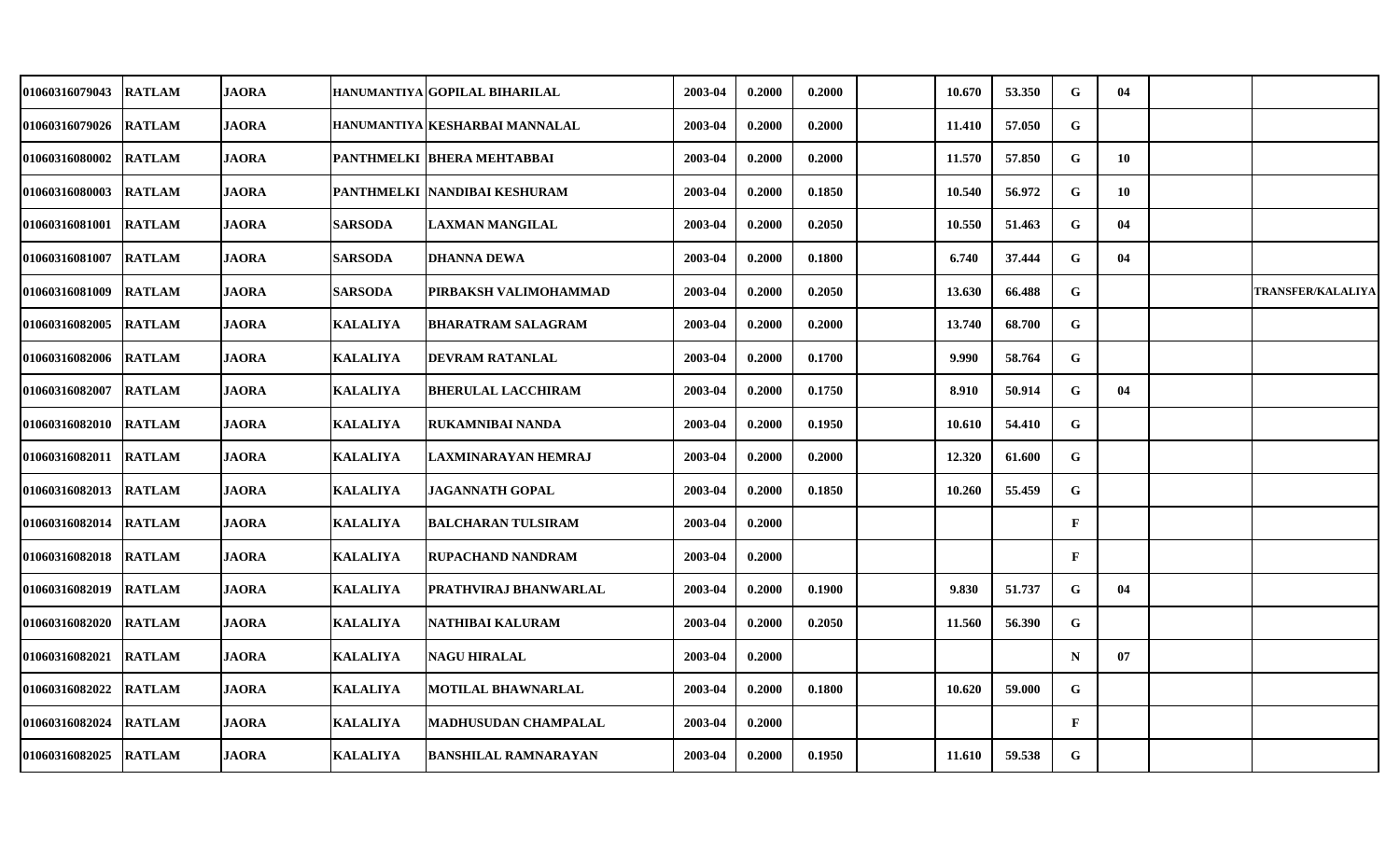| 01060316082026 | <b>RATLAM</b> | <b>JAORA</b> | <b>KALALIYA</b> | NIRBHERAM MAGNIRAM          | 2003-04 | 0.2000 | 0.1950 | 12.700 | 65.128 | G |    |  |
|----------------|---------------|--------------|-----------------|-----------------------------|---------|--------|--------|--------|--------|---|----|--|
| 01060316082028 | <b>RATLAM</b> | <b>JAORA</b> | <b>KALALIYA</b> | <b>MORKHA SHEHZAD KHA</b>   | 2003-04 | 0.2000 | 0.2100 | 11.530 | 54.905 | G |    |  |
| 01060316082030 | <b>RATLAM</b> | <b>JAORA</b> | <b>KALALIYA</b> | <b>DHULCHAND NIRBHAYRAM</b> | 2003-04 | 0.2000 | 0.1900 | 10.620 | 55.895 | G |    |  |
| 01060316082031 | <b>RATLAM</b> | <b>JAORA</b> | <b>KALALIYA</b> | MOHANLAL NIRBHAYRAM         | 2003-04 | 0.2000 | 0.2000 | 11.170 | 55.850 | G |    |  |
| 01060316082035 | <b>RATLAM</b> | <b>JAORA</b> | <b>KALALIYA</b> | SAMARATHMAL AMARCHAND       | 2003-04 | 0.2000 | 0.1800 | 9.400  | 52.222 | G | 04 |  |
| 01060316082037 | <b>RATLAM</b> | <b>JAORA</b> | <b>KALALIYA</b> | <b>JANIBAI BHANWARLAL</b>   | 2003-04 | 0.2000 | 0.2050 | 11.310 | 55.171 | G |    |  |
| 01060316082043 | <b>RATLAM</b> | <b>JAORA</b> | <b>KALALIYA</b> | MULCHNAD GANESHRAM          | 2003-04 | 0.2000 | 0.1950 | 11.320 | 58.051 | G |    |  |
| 01060316082045 | <b>RATLAM</b> | <b>JAORA</b> | <b>KALALIYA</b> | SHANKARLAL JAMUNABAI        | 2003-04 | 0.2000 | 0.1950 | 10.730 | 55.026 | G |    |  |
| 01060316082046 | <b>RATLAM</b> | <b>JAORA</b> | <b>KALALIYA</b> | KANHAIYALAL BHANWARLAL      | 2003-04 | 0.2000 | 0.1900 | 11.160 | 58.737 | G |    |  |
| 01060316082049 | <b>RATLAM</b> | <b>JAORA</b> | <b>KALALIYA</b> | PANNALA DHANNA              | 2003-04 | 0.2000 | 0.2000 | 12.470 | 62.350 | G |    |  |
| 01060316082051 | <b>RATLAM</b> | <b>JAORA</b> | <b>KALALIYA</b> | <b>GHANSHYAM RAMCHAND</b>   | 2003-04 | 0.2000 | 0.1950 | 11.530 | 59.128 | G |    |  |
| 01060316082054 | <b>RATLAM</b> | <b>JAORA</b> | <b>KALALIYA</b> | <b>RATANLAL BHOLARAM</b>    | 2003-04 | 0.2000 | 0.2050 | 11.850 | 57.805 | G |    |  |
| 01060316082055 | <b>RATLAM</b> | <b>JAORA</b> | <b>KALALIYA</b> | <b>JUJHAR DEVA</b>          | 2003-04 | 0.2000 | 0.1450 | 6.860  | 47.310 | G | 04 |  |
| 01060316082059 | <b>RATLAM</b> | <b>JAORA</b> | <b>KALALIYA</b> | BHANWARBAI LACHCHHIBAI      | 2003-04 | 0.2000 | 0.2100 | 9.990  | 47.571 | G | 04 |  |
| 01060316082062 | <b>RATLAM</b> | <b>JAORA</b> | <b>KALALIYA</b> | RAMSUKHIBAI MAGNIRAM        | 2003-04 | 0.2000 | 0.1900 | 11.830 | 62.263 | G |    |  |
| 01060316082064 | <b>RATLAM</b> | <b>JAORA</b> | <b>KALALIYA</b> | RAMCHANDRA SHOBHARAM        | 2003-04 | 0.2000 | 0.2000 | 11.650 | 58.250 | G |    |  |
| 01060316082067 | <b>RATLAM</b> | <b>JAORA</b> | <b>KALALIYA</b> | <b>RATANLAL NANURAM</b>     | 2003-04 | 0.2000 | 0.2100 | 12.580 | 59.905 | G |    |  |
| 01060316082068 | <b>RATLAM</b> | <b>JAORA</b> | <b>KALALIYA</b> | AMBARAM NANURAM             | 2003-04 | 0.2000 | 0.1950 | 10.390 | 53.282 | G | 04 |  |
| 01060316082077 | <b>RATLAM</b> | <b>JAORA</b> | <b>KALALIYA</b> | RATANLAL BHAGIRATH          | 2003-04 | 0.2000 | 0.1650 | 8.830  | 53.515 | G | 04 |  |
| 01060316082081 | <b>RATLAM</b> | <b>JAORA</b> | <b>KALALIYA</b> | BHANWARLAL NIRBHAYARAM      | 2003-04 | 0.2000 | 0.2000 | 11.460 | 57.300 | G |    |  |
| 01060316082082 | <b>RATLAM</b> | <b>JAORA</b> | <b>KALALIYA</b> | <b>SAMRABEE SARDARKHA</b>   | 2003-04 | 0.2000 | 0.2000 | 10.670 | 53.350 | G | 04 |  |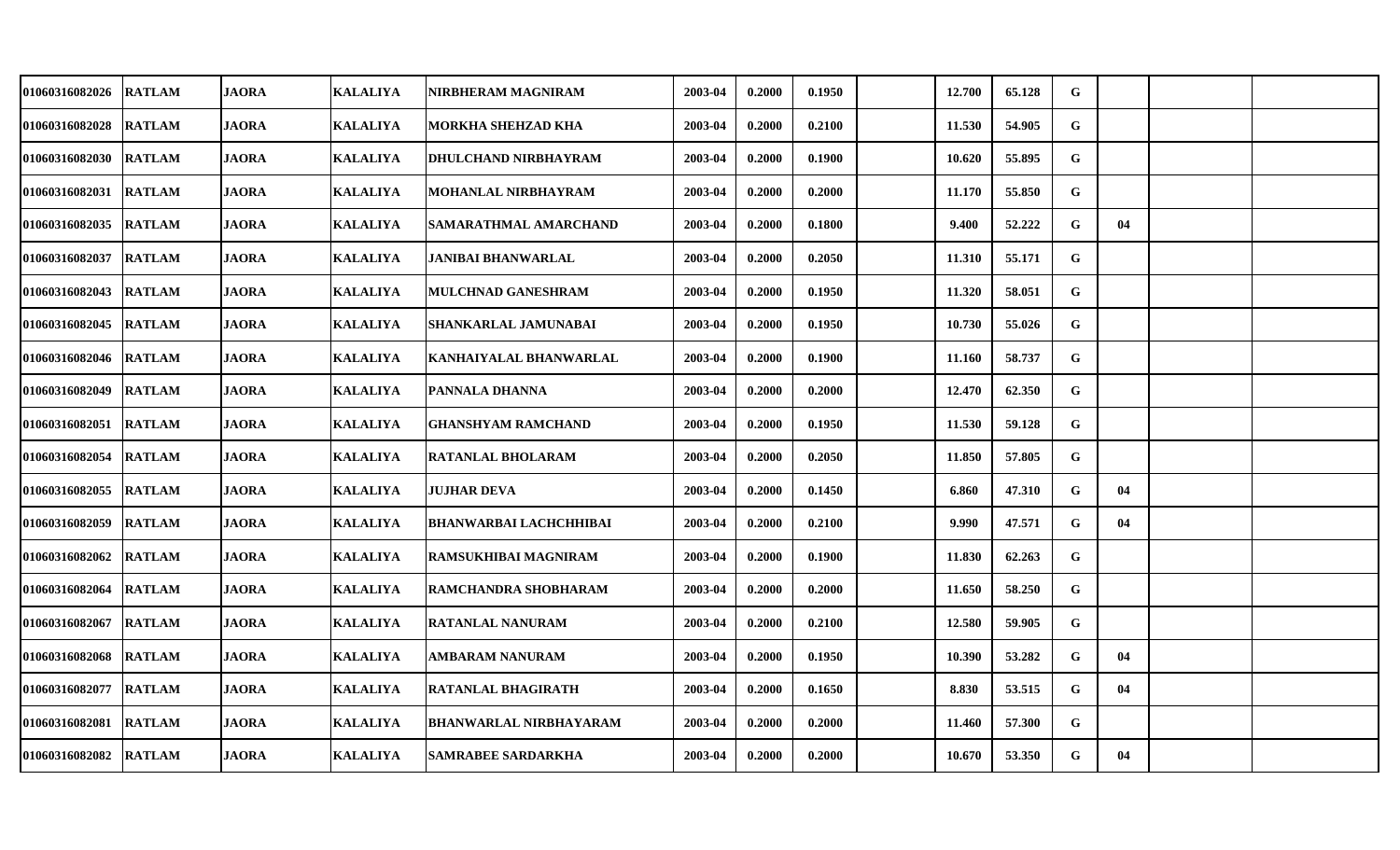| <b>01060316082086</b> | <b>RATLAM</b> | <b>JAORA</b> | <b>KALALIYA</b>  | HASINA KARIMSHAH          | 2003-04 | 0.2000 | 0.1900 | 9.750  | 51.316 | G            | 04 |                                     |
|-----------------------|---------------|--------------|------------------|---------------------------|---------|--------|--------|--------|--------|--------------|----|-------------------------------------|
| 01060316082087        | <b>RATLAM</b> | <b>JAORA</b> | <b>KALALIYA</b>  | KANTILAL PYARCHAND        | 2003-04 | 0.2000 | 0.2100 | 8.680  | 41.333 | G            | 04 |                                     |
| <b>01060316082089</b> | <b>RATLAM</b> | <b>JAORA</b> | <b>KALALIYA</b>  | <b>RAMPURI MADHUPURI</b>  | 2003-04 | 0.2000 |        |        |        | $\mathbf{F}$ |    |                                     |
| 01060316082091        | <b>RATLAM</b> | <b>JAORA</b> | <b>KALALIYA</b>  | SAVITABAI DHAPUBAI        | 2003-04 | 0.2000 | 0.2000 | 11.390 | 56.950 | G            |    |                                     |
| <b>01060316082092</b> | <b>RATLAM</b> | <b>JAORA</b> | <b>KALALIYA</b>  | BASANTILAL BHAGIRATH      | 2003-04 | 0.2000 | 0.1800 | 9.830  | 54.611 | G            |    |                                     |
| 01060316082093        | <b>RATLAM</b> | <b>JAORA</b> | <b>KALALIYA</b>  | NANDARAM KANHAIYALAL      | 2003-04 | 0.2000 | 0.1900 | 10.630 | 55.947 | $\mathbf G$  |    |                                     |
| 01060316082096        | <b>RATLAM</b> | <b>JAORA</b> | <b>KALALIYA</b>  | JANIBAI BAGDIRAM          | 2003-04 | 0.2000 | 0.1900 | 10.200 | 53.684 | G            | 04 |                                     |
| 01060316082099        | <b>RATLAM</b> | <b>JAORA</b> | <b>KALALIYA</b>  | RAJENDRAKUMAR CHENRAM     | 2003-04 | 0.2000 | 0.2000 | 13.390 | 66.950 | G            |    |                                     |
| 01060316082100        | <b>RATLAM</b> | <b>JAORA</b> | <b>KALALIYA</b>  | RAMKISHAN NANURAM         | 2003-04 | 0.2000 | 0.1950 | 11.160 | 57.231 | G            |    |                                     |
| <b>01060316082105</b> | <b>RATLAM</b> | <b>JAORA</b> | <b>KALALIYA</b>  | <b>GITABAI TULSIRAM</b>   | 2003-04 | 0.2000 |        |        |        | $\mathbf{F}$ |    |                                     |
| <b>01060316082106</b> | <b>RATLAM</b> | <b>JAORA</b> | <b>KALALIYA</b>  | KACHRULAL RAMNARAYAN      | 2003-04 | 0.2000 |        |        |        | $\mathbf{F}$ |    | <b>NAME CHANGE</b>                  |
| <b>01060316082107</b> | <b>RATLAM</b> | <b>JAORA</b> | <b>KALALIYA</b>  | <b>DHAPUBAI RODHA</b>     | 2003-04 | 0.2000 | 0.1000 | 6.160  | 61.600 | G            |    | <b>NAME CHANGE</b>                  |
| 01060316082108        | <b>RATLAM</b> | <b>JAORA</b> | <b>KALALIYA</b>  | LILABAI BHAGIRATH         | 2003-04 | 0.2000 | 0.1950 | 11.020 | 56.513 | G            |    | <b>NAME CHANGE</b>                  |
| 01060316082109        | <b>RATLAM</b> | <b>JAORA</b> | <b>KALALIYA</b>  | DEVABAI DEVRAM            | 2003-04 | 0.2000 | 0.1950 | 11.340 | 58.154 | G            |    |                                     |
| <b>01060316082116</b> | <b>RATLAM</b> | <b>JAORA</b> | <b>KALALIYA</b>  | <b>SHRIRAM RATANLAL</b>   | 2003-04 | 0.2000 | 0.2000 | 12.320 | 61.600 | G            |    | <b>TRANSFER/KAROLI MANDSOR I DN</b> |
| <b>01060316082119</b> | <b>RATLAM</b> | <b>JAORA</b> | <b>KALALIYA</b>  | JAGANNATH BHAGATRAM       | 2003-04 | 0.2000 | 0.2000 | 10.660 | 53.300 | G            | 04 | <b>TRANSFER/RECHADEVDA</b>          |
| 01060316083001        | <b>RATLAM</b> | <b>JAORA</b> | <b>MATAMELKI</b> | <b>MOHANBAI GULABDAS</b>  | 2003-04 | 0.2000 | 0.1950 | 11.820 | 60.615 | G            | 10 |                                     |
| 01060316083002        | <b>RATLAM</b> | <b>JAORA</b> | <b>MATAMELKI</b> | <b>BANOBEE SHERKHA</b>    | 2003-04 | 0.2000 | 0.1500 | 7.980  | 53.200 | $\mathbf G$  | 04 | <b>TRANSFER/KALALI</b><br>YA        |
| 01060316083004        | <b>RATLAM</b> | <b>JAORA</b> | <b>MATAMELKI</b> | <b>RAMNARAYAN RANCHOD</b> | 2003-04 | 0.2000 | 0.1950 | 10.620 | 54.461 | G            |    | TRANSFER/KALALIYA                   |
| 01060316083005        | <b>RATLAM</b> | <b>JAORA</b> | <b>MATAMELKI</b> | PURALAL GANGARAM          | 2003-04 | 0.2000 | 0.2050 | 11.010 | 53.707 | G            | 04 | <b>TRANSFER/RANAY</b><br>RA         |
| 01060316083009        | <b>RATLAM</b> | <b>JAORA</b> | <b>MATAMELKI</b> | <b>ALADIN JUMMEKHA</b>    | 2003-04 | 0.2000 | 0.1900 | 5.440  | 28.631 | G            | 04 |                                     |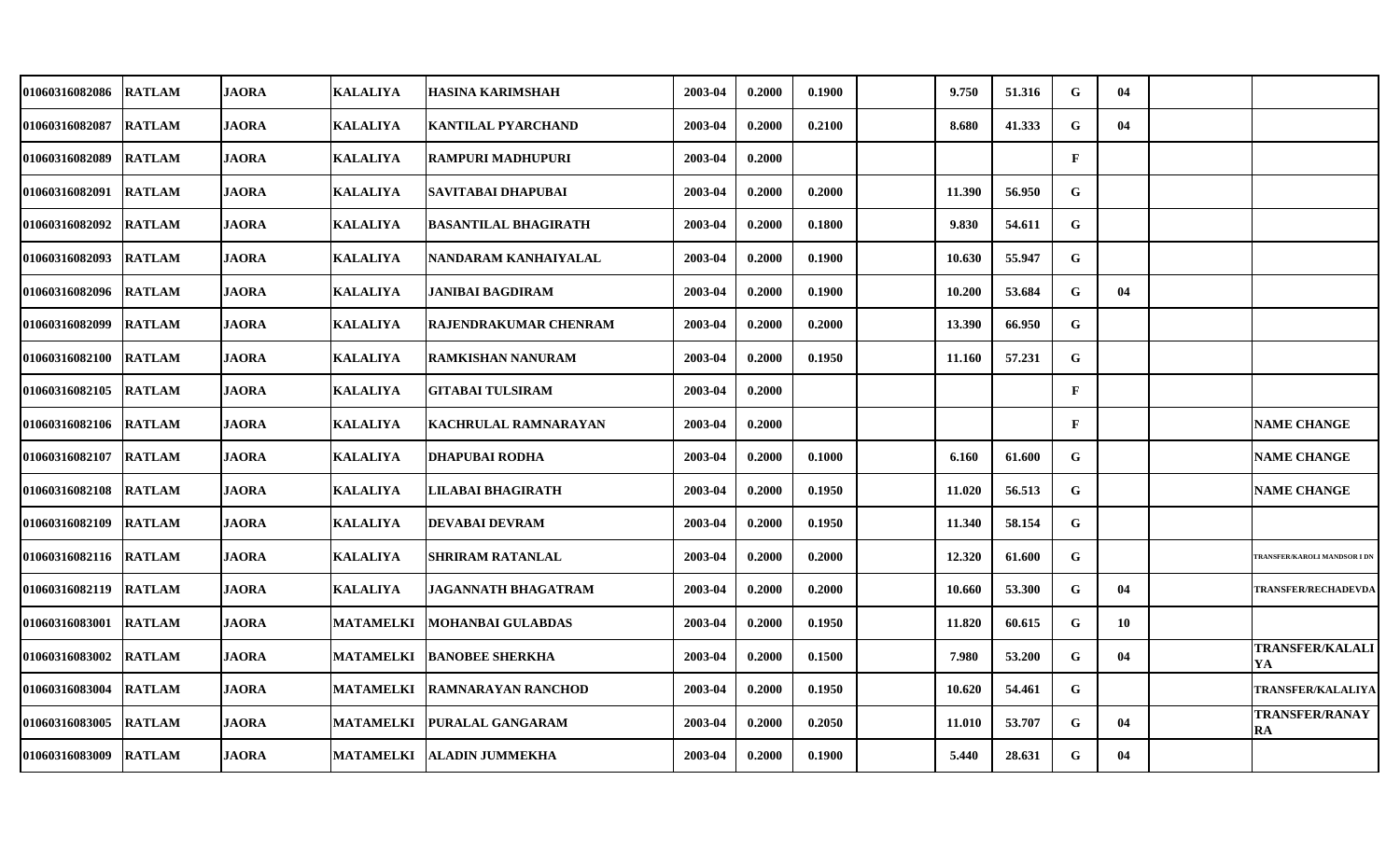| 01060316083010         | <b>RATLAM</b> | <b>JAORA</b> | <b>MATAMELKI</b>         | <b>SAJJANSINGH KARANSINGH</b>        | 2003-04 | 0.2000 |        |        |        | $\mathbf{F}$ |     | <b>TRANSFER/KALALIYA</b>          |
|------------------------|---------------|--------------|--------------------------|--------------------------------------|---------|--------|--------|--------|--------|--------------|-----|-----------------------------------|
| 01060316083011         | <b>RATLAM</b> | <b>JAORA</b> | <b>MATAMELKI</b>         | <b>FAKIR MOHAMMAD VALIMOHAMMAD</b>   | 2003-04 | 0.2000 |        |        |        | $\mathbf{F}$ | 07  |                                   |
| 01060316083015  RATLAM |               | <b>JAORA</b> |                          | MATAMELKI   RATANLAL PUNA            | 2003-04 | 0.2000 | 0.1900 | 5.000  | 26.315 | G            | 04  |                                   |
| 01060316083017         | <b>RATLAM</b> | <b>JAORA</b> |                          | MATAMELKI  BADRILAL BALMUKAND        | 2003-04 | 0.2000 | 0.1950 | 11.960 | 61.333 | G            |     | <b>TRANSFER/KALALIYA</b>          |
| 01060316084001  RATLAM |               | JAORA        |                          | mundlaringnod NAVAL ONKAR            | 2003-04 | 0.2000 | 0.1950 | 9.710  | 49.794 | G            | 04  |                                   |
| 01060316084006 RATLAM  |               | <b>JAORA</b> |                          | MUNDLARINGNOD SHAMBHUSINGH MODHSINGH | 2003-04 | 0.2000 | 0.1950 | 13.370 | 68.564 | G            |     | TRANSFER/KAMLIYA JAORA II DN      |
| <b>01060316084007</b>  | <b>RATLAM</b> | JAORA        |                          | MUNDLARINGNOD DHANRAJ BHANWARLAL     | 2003-04 | 0.2000 | 0.1650 | 8.540  | 51.757 | G            | 04  |                                   |
| <b>01060316084008</b>  | <b>RATLAM</b> | <b>JAORA</b> |                          | MUNDLARINGNOD RAJIBAI MULCHAND       | 2003-04 | 0.2000 | 0.1750 | 11.180 | 63.885 | G            |     | TRANSFER/MALHARGARH MANDSOR II DN |
| 01060316085005         | <b>RATLAM</b> | <b>JAORA</b> | richharingnod MANA RUGGA |                                      | 2003-04 | 0.2000 | 0.1800 | 10.680 | 59.333 | G            | 10  |                                   |
| 01060316085012         | <b>RATLAM</b> | <b>JAORA</b> |                          | richharingnod DHAPUBAI GANGABAI      | 2003-04 | 0.2000 | 0.1950 | 10.650 | 54.615 | G            | 10  |                                   |
| <b>01060316086001</b>  | <b>RATLAM</b> | <b>JAORA</b> |                          | MARTANDGANJ BALAVANTSINGH SAMANDBAI  | 2003-04 | 0.2000 | 0.2050 | 12.150 | 59.268 | G            | 10  |                                   |
| <b>01060316086004</b>  | <b>RATLAM</b> | <b>JAORA</b> |                          | MARTANDGANJ KAMMA NARU               | 2003-04 | 0.2000 | 0.2000 | 12.910 | 64.550 | G            | -10 |                                   |
| 01060316086008         | <b>RATLAM</b> | <b>JAORA</b> |                          | MARTANDGANJ MANGILAL KACHRU          | 2003-04 | 0.2000 | 0.1850 | 10.100 | 54.594 | G            | 10  |                                   |
| 01060316086013 RATLAM  |               | <b>JAORA</b> |                          | MARTANDGANJ JUGALSINGH BHANWARSINGH  | 2003-04 | 0.2000 | 0.2050 | 11.610 | 56.634 | G            | 10  |                                   |
| 01060316086025         | <b>RATLAM</b> | <b>JAORA</b> |                          | MARTANDGANJ RAMSINGH KALUSINGH       | 2003-04 | 0.2000 | 0.1950 | 10.650 | 54.615 | G            |     | TRANSFER/GUDBHELI BADI MDS I      |
| <b>01060316087007</b>  | <b>RATLAM</b> | JAORA        |                          | DHATRAWADA  RAMKUNWAR SAJJANSINGH    | 2003-04 | 0.2000 | 0.2000 | 11.960 | 59.800 | G            |     |                                   |
| 01060316087008         | <b>RATLAM</b> | <b>JAORA</b> |                          | DHATRAWADA   VISHNUDAS LAXMINARAYAN  | 2003-04 | 0.2000 | 0.2050 | 13.180 | 64.293 | G            |     |                                   |
| 01060316087015         | <b>RATLAM</b> | <b>JAORA</b> |                          | DHATRAWADA CHATARKUNWAR SHIVSINGH    | 2003-04 | 0.2000 | 0.2000 | 11.820 | 59.100 | ${\bf G}$    |     |                                   |
| 01060316087016         | <b>RATLAM</b> | <b>JAORA</b> |                          | <b>DHATRAWADA BHERULAL KESHYA</b>    | 2003-04 | 0.2000 | 0.2050 | 12.740 | 62.146 | G            |     |                                   |
| 01060316087017         | <b>RATLAM</b> | <b>JAORA</b> |                          | DHATRAWADA KACHRU LACHCHIRAM         | 2003-04 | 0.2000 | 0.2000 | 12.080 | 60.400 | G            |     |                                   |
| 01060316087018 RATLAM  |               | JAORA        |                          | DHATRAWADA RAMA BHERA BALAI          | 2003-04 | 0.2000 | 0.2050 | 12.780 | 62.341 | G            |     |                                   |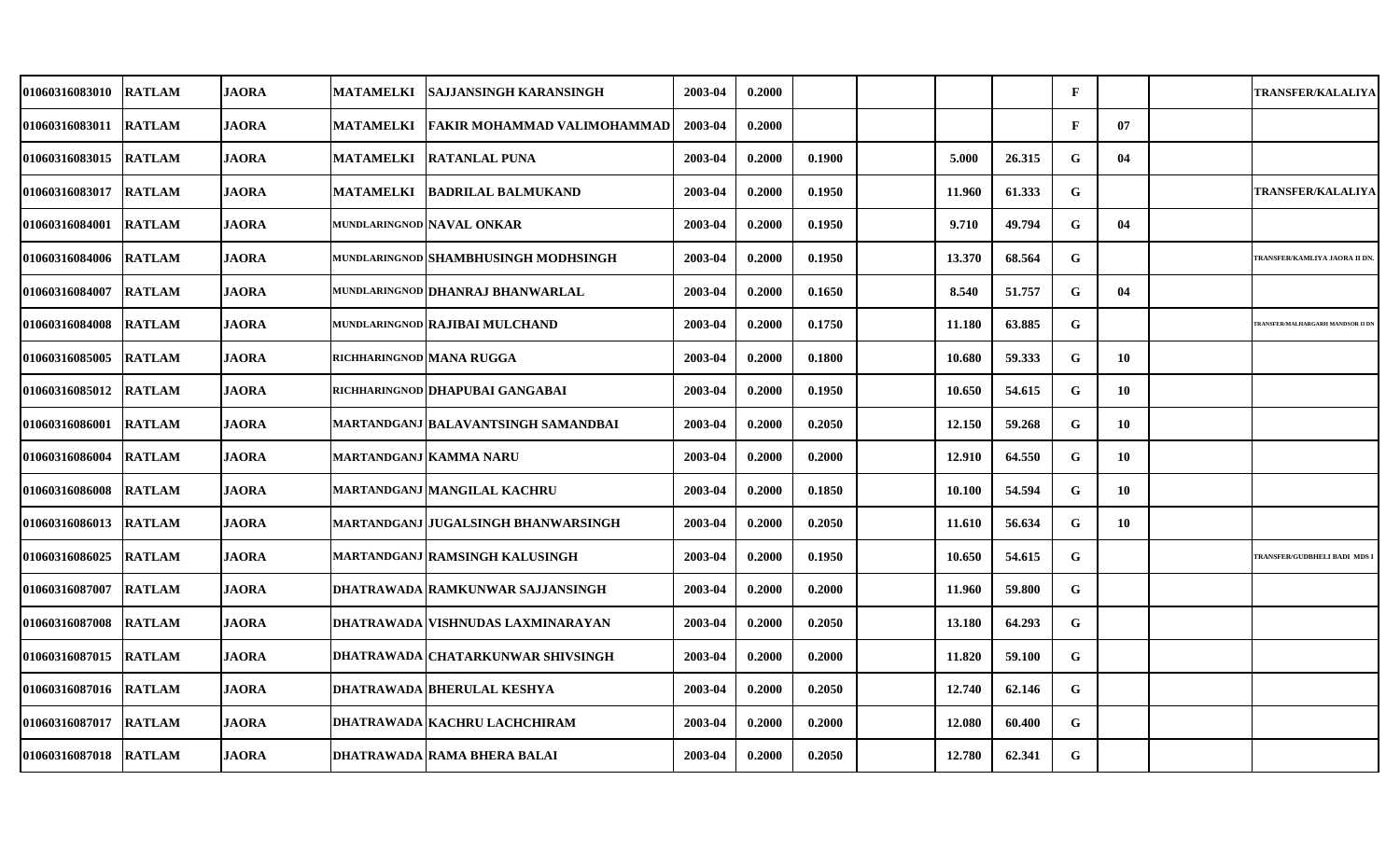| 01060316087023        | <b>RATLAM</b> | <b>JAORA</b> |                 | DHATRAWADA MOHANLAL RATTA      | 2003-04 | 0.2000 | 0.2000 | 11.710 | 58.550 | G           |    |                        |
|-----------------------|---------------|--------------|-----------------|--------------------------------|---------|--------|--------|--------|--------|-------------|----|------------------------|
| 01060316087026        | <b>RATLAM</b> | <b>JAORA</b> |                 | DHATRAWADA MANGUNATH MADHONATH | 2003-04 | 0.2000 | 0.2000 | 12.370 | 61.850 | $\mathbf G$ |    |                        |
| <b>01060316088001</b> | <b>RATLAM</b> | <b>JAORA</b> | KANKARWA        | <b>MAHVIRDAS MATHURADAS</b>    | 2003-04 | 0.2000 | 0.2050 | 13.530 | 66.000 | G           |    |                        |
| <b>01060316088002</b> | <b>RATLAM</b> | <b>JAORA</b> | <b>KANKARWA</b> | <b>BHANWAR BHERA</b>           | 2003-04 | 0.2000 | 0.2050 | 11.820 | 57.659 | G           |    |                        |
| <b>01060316088004</b> | <b>RATLAM</b> | <b>JAORA</b> | <b>KANKARWA</b> | JUJHARSINGH ONKARSINGH         | 2003-04 | 0.2000 | 0.2100 | 12.240 | 58.286 | G           |    |                        |
| 01060316088012        | <b>RATLAM</b> | <b>JAORA</b> | KANKARWA        | <b>BHAGWAN LAXMAN</b>          | 2003-04 | 0.2000 | 0.2000 | 12.430 | 62.150 | $\mathbf G$ |    |                        |
| 01060316088014        | <b>RATLAM</b> | <b>JAORA</b> | <b>KANKARWA</b> | SAMPATBAI KACHRU               | 2003-04 | 0.2000 | 0.2000 | 11.210 | 56.050 | G           |    | <b>NAME CHANGE</b>     |
| 01060316088015        | <b>RATLAM</b> | <b>JAORA</b> | <b>KANKARWA</b> | <b>BHERA BHUWAN</b>            | 2003-04 | 0.2000 | 0.2050 | 11.670 | 56.927 | G           |    |                        |
| 01060316088017        | <b>RATLAM</b> | <b>JAORA</b> | <b>KANKARWA</b> | DURGASHANKAR BALARAM           | 2003-04 | 0.2000 | 0.2000 | 11.730 | 58.650 | G           |    |                        |
| 01060316088018        | <b>RATLAM</b> | <b>JAORA</b> | <b>KANKARWA</b> | <b>GITABAI MOHANDAS</b>        | 2003-04 | 0.2000 | 0.1950 | 10.120 | 51.897 | G           | 04 |                        |
| <b>01060316088026</b> | <b>RATLAM</b> | <b>JAORA</b> | <b>KANKARWA</b> | <b>BADRILAL BALARAM</b>        | 2003-04 | 0.2000 | 0.1950 | 10.670 | 54.718 | G           |    |                        |
| <b>01060316088027</b> | <b>RATLAM</b> | <b>JAORA</b> | KANKARWA        | <b>BALARAM MOHANLAL</b>        | 2003-04 | 0.2000 | 0.1850 | 10.180 | 55.027 | G           |    |                        |
| 01060316088033        | <b>RATLAM</b> | <b>JAORA</b> | <b>KANKARWA</b> | <b>GOKULSINGH LAXMANSINGH</b>  | 2003-04 | 0.2000 | 0.2050 | 11.070 | 54.000 | G           |    |                        |
| 01060316088034        | <b>RATLAM</b> | <b>JAORA</b> | <b>KANKARWA</b> | HEMRAJ BAGDIRAM                | 2003-04 | 0.2000 | 0.2000 | 8.680  | 43.400 | $\bf{l}$    | 02 | <b>TRANSFER/MEHNDI</b> |
| 01060316088036        | <b>RATLAM</b> | <b>JAORA</b> | <b>KANKARWA</b> | <b>JUJHARSINGH BHUWAN</b>      | 2003-04 | 0.2000 | 0.1850 | 9.310  | 50.324 | G           | 04 |                        |
| 01060316088038        | <b>RATLAM</b> | <b>JAORA</b> | <b>KANKARWA</b> | KALUSINGH BALARAM              | 2003-04 | 0.2000 | 0.1800 | 10.820 | 60.111 | G           |    |                        |
| 01060316088039        | <b>RATLAM</b> | <b>JAORA</b> | <b>KANKARWA</b> | <b>KANCHANBAI DEVILAL</b>      | 2003-04 | 0.2000 | 0.2000 | 11.090 | 55.450 | $\mathbf G$ |    |                        |
| 01060316088041        | <b>RATLAM</b> | <b>JAORA</b> | <b>KANKARWA</b> | MADHUSINGH BALUSINGH           | 2003-04 | 0.2000 | 0.1950 | 11.600 | 59.487 | ${\bf G}$   |    |                        |
| 01060316088046        | <b>RATLAM</b> | <b>JAORA</b> | <b>KANKARWA</b> | <b>RAMLAL BALU</b>             | 2003-04 | 0.2000 | 0.2050 | 8.950  | 43.658 | -1          | 02 | <b>TRANSFER/MEHNDI</b> |
| 01060316088048        | <b>RATLAM</b> | <b>JAORA</b> | <b>KANKARWA</b> | <b>RAMSINGH LAXMANSINGH</b>    | 2003-04 | 0.2000 | 0.1950 | 9.990  | 51.231 | G           | 04 |                        |
| <b>01060316088050</b> | <b>RATLAM</b> | <b>JAORA</b> | KANKARWA        | <b>SHANKARLAL BALU</b>         | 2003-04 | 0.2000 | 0.2000 | 11.040 | 55.200 | G           |    |                        |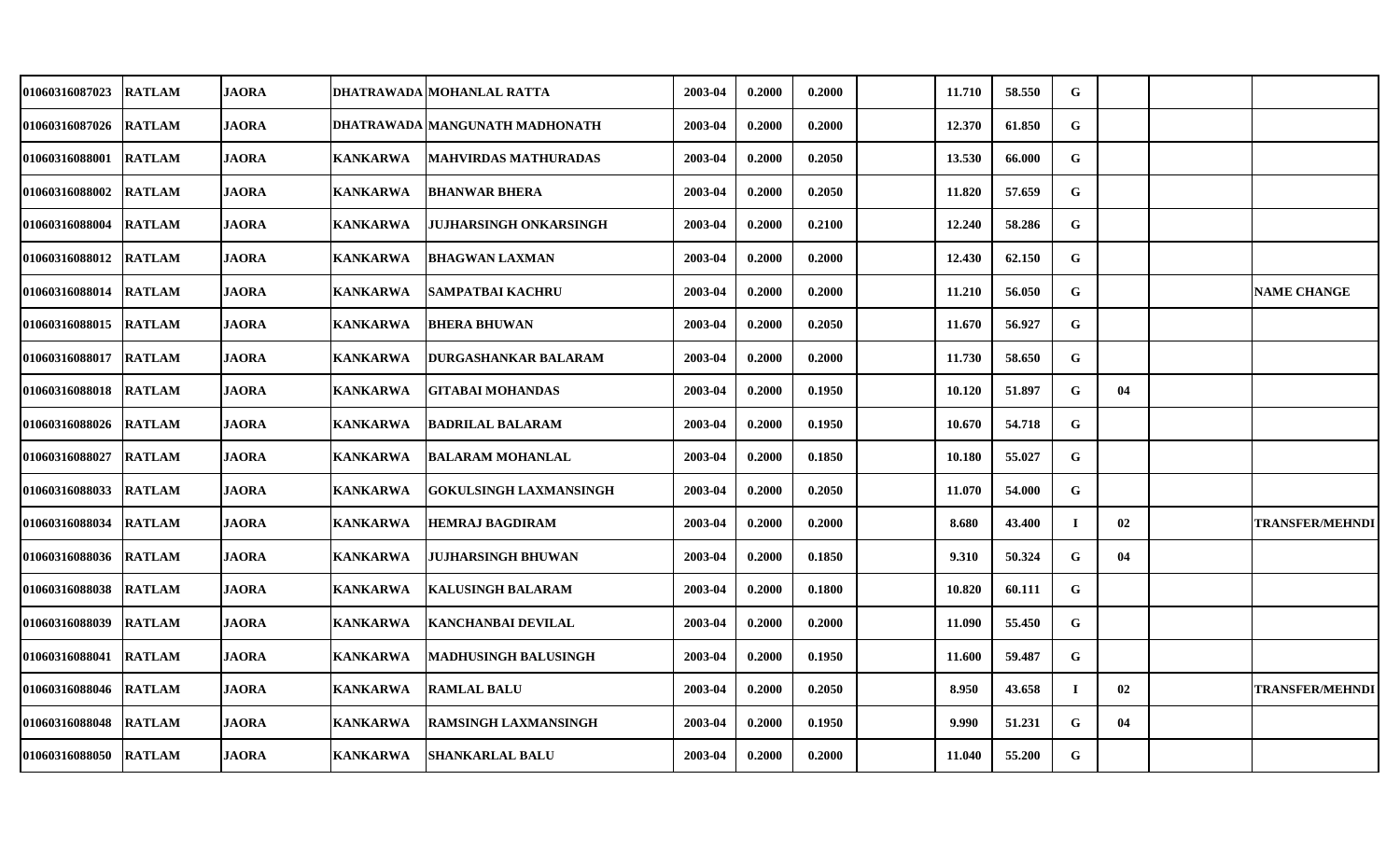| 01060316088051        | <b>RATLAM</b> | <b>JAORA</b> | <b>KANKARWA</b> | <b>BHANWARSINGH FATHESINGH</b>  | 2003-04 | 0.2000 | 0.1850 | 10.250 | 55.405 | G |    | 01060207002017 | <b>TRANSFER/BHOLIYA</b> |
|-----------------------|---------------|--------------|-----------------|---------------------------------|---------|--------|--------|--------|--------|---|----|----------------|-------------------------|
| <b>01060316088052</b> | <b>RATLAM</b> | <b>JAORA</b> | <b>KANKARWA</b> | <b>BHUWANISHANKAR RUGHANATH</b> | 2003-04 | 0.2000 | 0.1800 | 9.320  | 51.778 | G | 04 | 01060207002039 |                         |
| <b>01060316089001</b> | <b>RATLAM</b> | <b>JAORA</b> | <b>MEHANDI</b>  | <b>JAWAHAR NATHULAL</b>         | 2003-04 | 0.2000 | 0.2000 | 12.940 | 64.700 | G |    |                |                         |
| <b>01060316089002</b> | <b>RATLAM</b> | <b>JAORA</b> | <b>MEHANDI</b>  | <b>DHULSINGH ANUPSINGH</b>      | 2003-04 | 0.2000 | 0.1950 | 12.480 | 64.000 | G |    |                |                         |
| <b>01060316089003</b> | <b>RATLAM</b> | <b>JAORA</b> | <b>MEHANDI</b>  | NAVALSINGH MADHOSINGH           | 2003-04 | 0.2000 | 0.1900 | 11.200 | 58.947 | G |    |                |                         |
| 01060316089004        | <b>RATLAM</b> | <b>JAORA</b> | <b>MEHANDI</b>  | LAXMINARAYAN SHANTIBAI          | 2003-04 | 0.2000 | 0.2000 | 10.820 | 54.100 | G |    |                |                         |
| <b>01060316089007</b> | <b>RATLAM</b> | <b>JAORA</b> | <b>MEHANDI</b>  | <b>BALU BHAGWAN</b>             | 2003-04 | 0.2000 | 0.1900 | 11.480 | 60.421 | G |    |                |                         |
| 01060316089008        | <b>RATLAM</b> | <b>JAORA</b> | <b>MEHANDI</b>  | FATESINGH GIRWRASINGH           | 2003-04 | 0.2000 | 0.1900 | 11.780 | 62.000 | G |    |                |                         |
| 01060316089009        | <b>RATLAM</b> | <b>JAORA</b> | MEHANDI         | UMRAVSINGH ANUPSINGH            | 2003-04 | 0.2000 | 0.1950 | 11.440 | 58.667 | G |    |                |                         |
| 01060316089010        | <b>RATLAM</b> | <b>JAORA</b> | <b>MEHANDI</b>  | <b>BALUSINGH DULESINGH</b>      | 2003-04 | 0.2000 | 0.1950 | 11.850 | 60.769 | G |    |                |                         |
| <b>01060316089011</b> | <b>RATLAM</b> | <b>JAORA</b> | <b>MEHANDI</b>  | <b>DEEPA BHERA</b>              | 2003-04 | 0.2000 | 0.1900 | 11.140 | 58.632 | G |    |                |                         |
| <b>01060316089012</b> | <b>RATLAM</b> | <b>JAORA</b> | <b>MEHANDI</b>  | <b>BHULLIBAI DEVA</b>           | 2003-04 | 0.2000 | 0.2000 | 11.670 | 58.350 | G |    |                |                         |
| 01060316089014        | <b>RATLAM</b> | <b>JAORA</b> | <b>MEHANDI</b>  | <b>BHERUSINGH LALKUNWAR</b>     | 2003-04 | 0.2000 | 0.1900 | 10.920 | 57.474 | G |    |                |                         |
| <b>01060316089016</b> | <b>RATLAM</b> | <b>JAORA</b> | <b>MEHANDI</b>  | RAMCHAND KESHURAM               | 2003-04 | 0.2000 | 0.1900 | 11.260 | 59.263 | G |    |                |                         |
| 01060316089017        | <b>RATLAM</b> | <b>JAORA</b> | <b>MEHANDI</b>  | <b>DULLA BHERA</b>              | 2003-04 | 0.2000 | 0.2000 | 13.400 | 67.000 | G |    |                |                         |
| 01060316089019        | <b>RATLAM</b> | <b>JAORA</b> | <b>MEHANDI</b>  | <b>HIMMATSINGH NAGUSINGH</b>    | 2003-04 | 0.2000 | 0.1900 | 10.770 | 56.684 | G |    |                |                         |
| <b>01060316089020</b> | <b>RATLAM</b> | <b>JAORA</b> | <b>MEHANDI</b>  | NANIBAI NANDRAM                 | 2003-04 | 0.2000 | 0.1950 | 11.150 | 57.179 | G |    |                |                         |
| 01060316089021        | <b>RATLAM</b> | <b>JAORA</b> | <b>MEHANDI</b>  | <b>RAMCHAND BHERA</b>           | 2003-04 | 0.2000 | 0.1950 | 11.530 | 59.128 | G |    |                |                         |
| 01060316089022        | <b>RATLAM</b> | <b>JAORA</b> | <b>MEHANDI</b>  | <b>DUNGARSINGH BADANSINGH</b>   | 2003-04 | 0.2000 | 0.1850 | 10.770 | 58.216 | G |    |                |                         |
| <b>01060316089023</b> | <b>RATLAM</b> | <b>JAORA</b> | <b>MEHANDI</b>  | PAWANKUNWAR DEVISINGH           | 2003-04 | 0.2000 | 0.1850 | 10.790 | 58.324 | G |    |                |                         |
| 01060316089024        | <b>RATLAM</b> | <b>JAORA</b> | <b>MEHANDI</b>  | <b>GOKULSINGH RAMSINGH</b>      | 2003-04 | 0.2000 | 0.1950 | 12.060 | 61.846 | G |    |                |                         |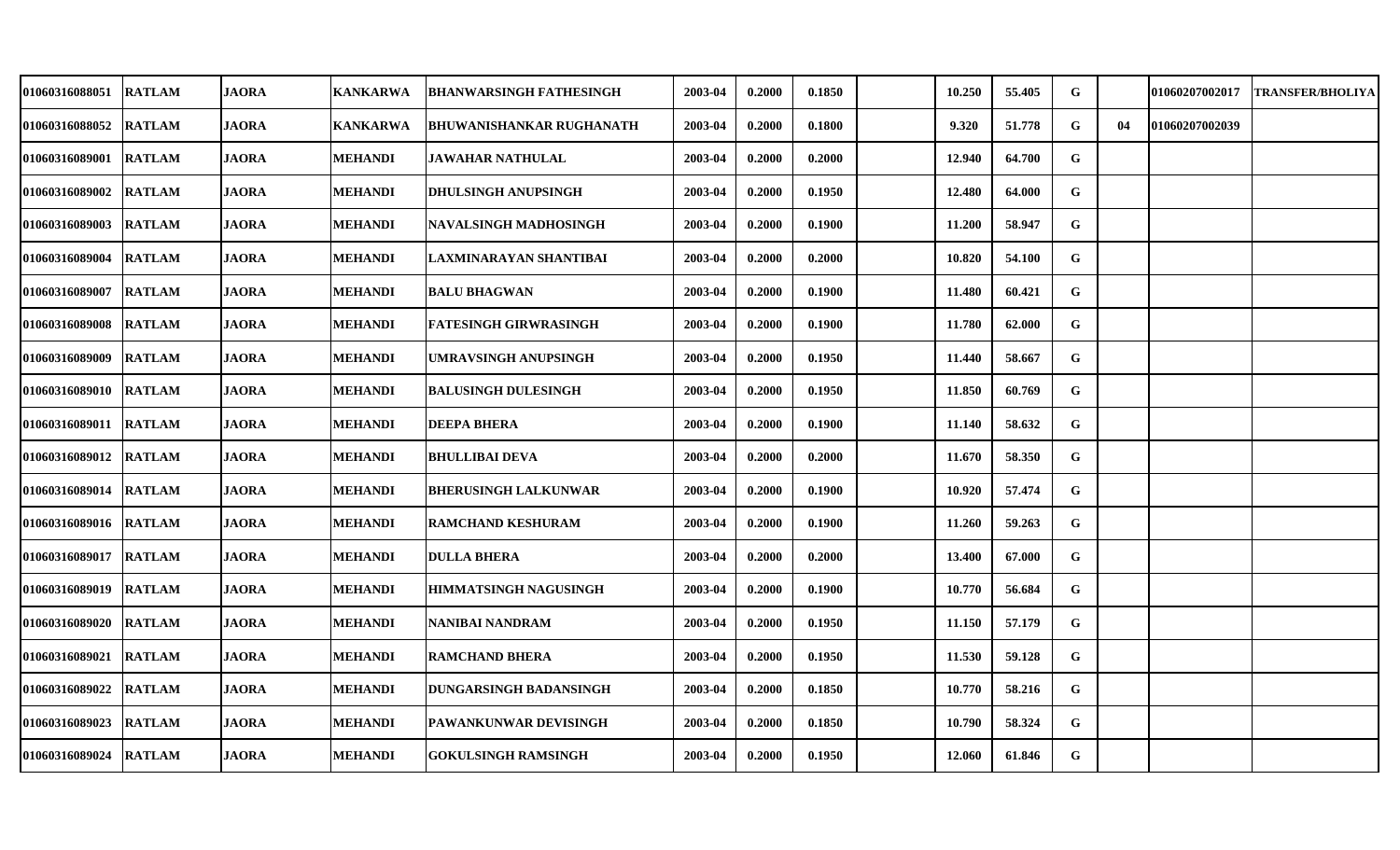| <b>01060316089025</b> | <b>RATLAM</b> | <b>JAORA</b> | <b>MEHANDI</b> | <b>RASALKUNWAR NATHUSINGH</b>  | 2003-04 | 0.2000 | 0.1950 | 11.490 | 58.923 | G           |    |                    |
|-----------------------|---------------|--------------|----------------|--------------------------------|---------|--------|--------|--------|--------|-------------|----|--------------------|
| 01060316089026        | <b>RATLAM</b> | <b>JAORA</b> | <b>MEHANDI</b> | <b>JANIBAI BAGDIRAM</b>        | 2003-04 | 0.2000 | 0.1950 | 9.310  | 47.744 | G           | 04 | <b>NAME CHANGE</b> |
| <b>01060316089027</b> | <b>RATLAM</b> | <b>JAORA</b> | <b>MEHANDI</b> | <b>BALARAM BHERA</b>           | 2003-04 | 0.2000 | 0.1850 | 10.730 | 58.000 | G           |    |                    |
| 01060316089028        | <b>RATLAM</b> | <b>JAORA</b> | <b>MEHANDI</b> | RUPKUNWAR SHAMBHUSINGH         | 2003-04 | 0.2000 | 0.1900 | 9.810  | 51.632 | G           | 04 |                    |
| 01060316089029        | <b>RATLAM</b> | <b>JAORA</b> | <b>MEHANDI</b> | MOHANSINGH BADANSINGH          | 2003-04 | 0.2000 | 0.1950 | 11.270 | 57.795 | G           |    |                    |
| 01060316089030        | <b>RATLAM</b> | <b>JAORA</b> | <b>MEHANDI</b> | <b>JUJHARSINGH BHIMASINGH</b>  | 2003-04 | 0.2000 | 0.1900 | 11.290 | 59.421 | G           |    |                    |
| 01060316089034        | <b>RATLAM</b> | <b>JAORA</b> | <b>MEHANDI</b> | UDAYLAL BABRU                  | 2003-04 | 0.2000 | 0.1300 | 7.790  | 59.923 | G           |    |                    |
| 01060316089035        | <b>RATLAM</b> | <b>JAORA</b> | <b>MEHANDI</b> | SAMANTSINGH NAGUSINGH          | 2003-04 | 0.2000 | 0.1900 | 10.850 | 57.105 | $\mathbf G$ |    |                    |
| 01060316089037        | <b>RATLAM</b> | <b>JAORA</b> | <b>MEHANDI</b> | <b>RAJEDRASINGH NATHUSINGH</b> | 2003-04 | 0.2000 | 0.1950 | 11.130 | 57.077 | G           |    |                    |
| 01060316089038        | <b>RATLAM</b> | <b>JAORA</b> | <b>MEHANDI</b> | MADANSINGH DHULSINGH           | 2003-04 | 0.2000 | 0.2000 | 12.220 | 61.100 | G           |    |                    |
| 01060316089039        | <b>RATLAM</b> | <b>JAORA</b> | <b>MEHANDI</b> | <b>LAXMANSINGH RUPSINGH</b>    | 2003-04 | 0.2000 | 0.1900 | 10.430 | 54.895 | G           |    |                    |
| <b>01060316089040</b> | <b>RATLAM</b> | <b>JAORA</b> | <b>MEHANDI</b> | JASVANTSINGH DHULSINGH         | 2003-04 | 0.2000 | 0.1850 | 12.580 | 68.000 | G           |    |                    |
| 01060316089042        | <b>RATLAM</b> | <b>JAORA</b> | <b>MEHANDI</b> | FUNDALAL BHANVERSINGH          | 2003-04 | 0.2000 | 0.1900 | 10.730 | 56.474 | G           |    |                    |
| <b>01060316089045</b> | <b>RATLAM</b> | <b>JAORA</b> | <b>MEHANDI</b> | <b>BAGDIRAM TULSIRAM</b>       | 2003-04 | 0.2000 | 0.2000 | 11.770 | 58.850 | G           |    |                    |
| 01060316089047        | <b>RATLAM</b> | <b>JAORA</b> | <b>MEHANDI</b> | <b>MANOHARSINGH BADANSINGH</b> | 2003-04 | 0.2000 | 0.1950 | 10.030 | 51.436 | G           | 04 |                    |
| 01060316089049        | <b>RATLAM</b> | <b>JAORA</b> | <b>MEHANDI</b> | KHUSHALSINGH NAVALSINGH        | 2003-04 | 0.2000 | 0.1800 | 11.220 | 62.333 | G           |    |                    |
| 01060316089052        | <b>RATLAM</b> | <b>JAORA</b> | <b>MEHANDI</b> | SAMPATKUNWAR RUGHNATHSINGH     | 2003-04 | 0.2000 | 0.1950 | 10.010 | 51.333 | G           | 04 |                    |
| 01060316089058        | <b>RATLAM</b> | <b>JAORA</b> | <b>MEHANDI</b> | <b>DALPATSINGH NATHU</b>       | 2003-04 | 0.2000 | 0.1950 | 11.530 | 59.128 | G           |    |                    |
| 01060316089059        | <b>RATLAM</b> | <b>JAORA</b> | <b>MEHANDI</b> | BHOPALSINGH NAWALSINGH         | 2003-04 | 0.2000 | 0.1900 | 11.220 | 59.053 | G           |    |                    |
| 01060316089060        | <b>RATLAM</b> | <b>JAORA</b> | <b>MEHANDI</b> | <b>BHERA NAGGA</b>             | 2003-04 | 0.2000 | 0.2000 | 12.140 | 60.700 | G           |    |                    |
| 01060316089062        | <b>RATLAM</b> | <b>JAORA</b> | <b>MEHANDI</b> | <b>BHANWARSINGH NAGUSINGH</b>  | 2003-04 | 0.2000 | 0.1950 | 11.790 | 60.462 | G           |    |                    |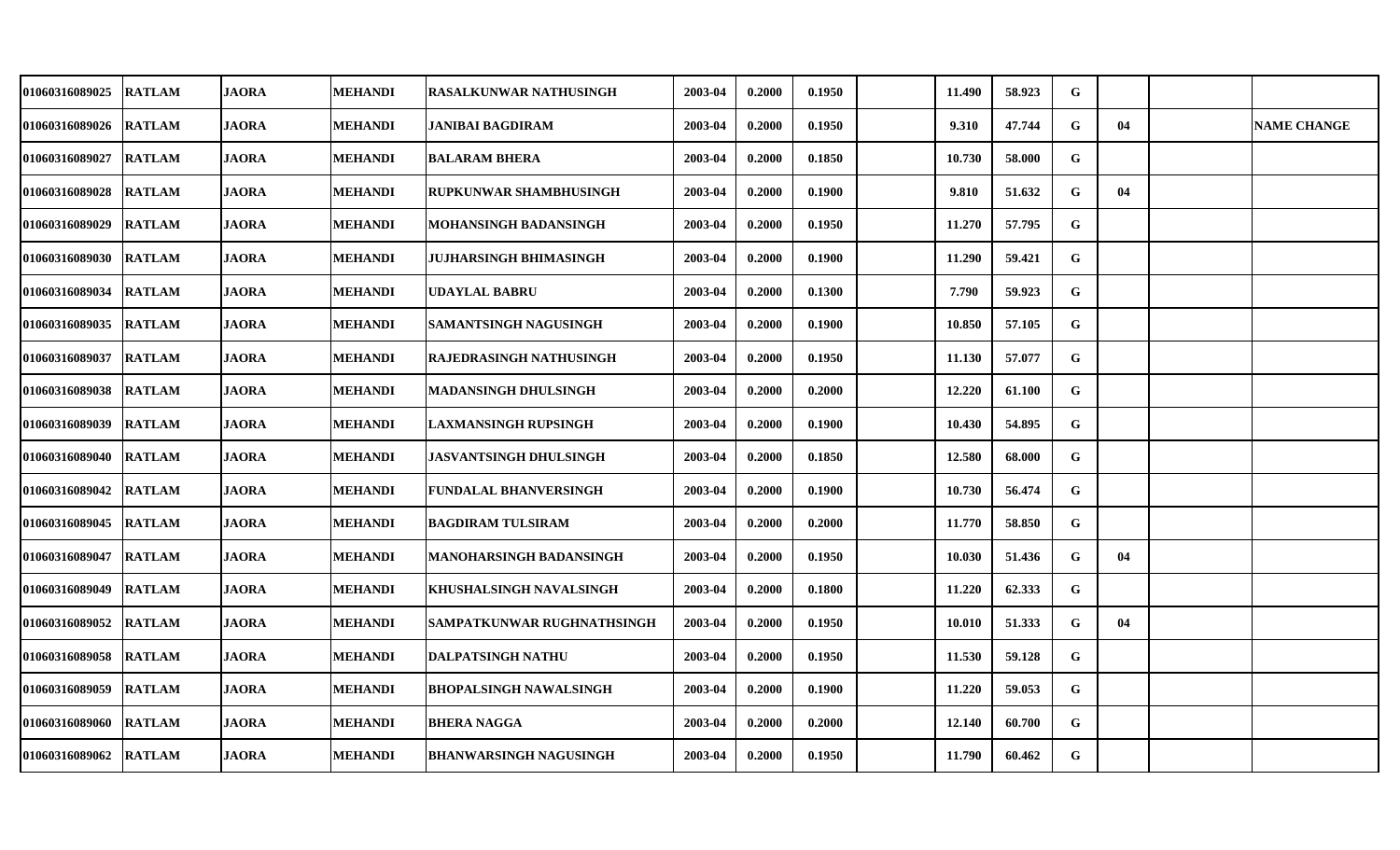| 01060316089067        | <b>RATLAM</b> | <b>JAORA</b> | <b>MEHANDI</b>    | BALWANTSINGH DHULSINGH                 | 2003-04 | 0.2000 | 0.1900 | 12.640 | 66.526 | G            |    |                |                       |
|-----------------------|---------------|--------------|-------------------|----------------------------------------|---------|--------|--------|--------|--------|--------------|----|----------------|-----------------------|
| 01060316090002        | <b>RATLAM</b> | <b>JAORA</b> | <b>PIPLIYASIR</b> | JAGDISHCHANDRA PREMCHANDRA             | 2003-04 | 0.2000 | 0.1900 | 11.860 | 62.421 | G            |    |                |                       |
| <b>01060316090005</b> | <b>RATLAM</b> | <b>JAORA</b> | <b>PIPLIYASIR</b> | <b>BALU BABRU</b>                      | 2003-04 | 0.2000 | 0.1900 | 10.530 | 55.421 | G            |    |                |                       |
| 01060316090007        | <b>RATLAM</b> | <b>JAORA</b> | <b>PIPLIYASIR</b> | <b>RATAN SHANKAR</b>                   | 2003-04 | 0.2000 | 0.1900 | 7.570  | 39.842 | $\bf{I}$     | 02 |                | <b>TRANSFER/MEHND</b> |
| 01060316090011        | <b>RATLAM</b> | <b>JAORA</b> | <b>PIPLIYASIR</b> | <b>FAKIRCHANDRA BHUWAN (NAI)</b>       | 2003-04 | 0.2000 | 0.1900 | 10.900 | 57.368 | G            |    |                |                       |
| <b>01060316090012</b> | <b>RATLAM</b> | <b>JAORA</b> | <b>PIPLIYASIR</b> | <b>DHAPUBAI HEMRAJ</b>                 | 2003-04 | 0.2000 | 0.2050 | 10.520 | 51.317 | G            | 04 |                |                       |
| <b>01060316090013</b> | <b>RATLAM</b> | <b>JAORA</b> | <b>PIPLIYASIR</b> | <b>RUGHNATHSINGH DHANRAJ</b>           | 2003-04 | 0.2000 | 0.2050 | 11.390 | 55.561 | G            |    |                |                       |
| <b>01060316090020</b> | <b>RATLAM</b> | <b>JAORA</b> | <b>PIPLIYASIR</b> | <b>RAMCHANDRA KANA SUTHAR</b>          | 2003-04 | 0.2000 | 0.2050 | 14.150 | 69.024 | G            |    |                |                       |
| 01060316090023        | <b>RATLAM</b> | <b>JAORA</b> | <b>PIPLIYASIR</b> | NANDLAL BHUWAN                         | 2003-04 | 0.2000 | 0.1900 | 11.180 | 58.842 | G            |    |                |                       |
| 01060316090029        | <b>RATLAM</b> | <b>JAORA</b> | <b>PIPLIYASIR</b> | <b>GOPICHAND ONKARLAL</b>              | 2003-04 | 0.2000 | 0.1950 | 7.790  | 39.949 | G            | 04 | 01060207012011 |                       |
| 01060316092001        | <b>RATLAM</b> | <b>JAORA</b> |                   | <b>SHAKKARKHEDI BADRILAL KALU</b>      | 2003-04 | 0.2000 | 0.1650 | 8.630  | 52.303 | G            | 04 |                |                       |
| <b>01060316092002</b> | <b>RATLAM</b> | <b>JAORA</b> |                   | SHAKKARKHEDI   KANHAIYALAL JAGANNATH   | 2003-04 | 0.2000 | 0.2000 | 12.100 | 60.500 | G            |    |                |                       |
| 01060316092003        | <b>RATLAM</b> | <b>JAORA</b> |                   | SHAKKARKHEDI ABHAYSINGH VAKTAVAR       | 2003-04 | 0.2000 | 0.1600 | 8.610  | 53.813 | G            | 04 |                |                       |
| 01060316092004        | <b>RATLAM</b> | <b>JAORA</b> |                   | <b>SHAKKARKHEDI GIRDHARI NANURAM</b>   | 2003-04 | 0.2000 | 0.1100 | 6.800  | 61.818 | G            |    |                |                       |
| <b>01060316092005</b> | <b>RATLAM</b> | <b>JAORA</b> |                   | <b>SHAKKARKHEDI NANDRAM GULAB</b>      | 2003-04 | 0.2000 | 0.1400 | 7.700  | 55.000 | G            |    |                |                       |
| 01060316092006        | <b>RATLAM</b> | <b>JAORA</b> |                   | SHAKKARKHEDI   NARENDRASINGH PYARSINGH | 2003-04 | 0.2000 |        |        |        | $\mathbf{F}$ |    |                |                       |
| 01060316092009        | <b>RATLAM</b> | <b>JAORA</b> |                   | SHAKKARKHEDI MOHANLAL NANDLAL          | 2003-04 | 0.2000 | 0.1000 | 5.890  | 58.900 | G            |    |                |                       |
| 01060316092010        | <b>RATLAM</b> | <b>JAORA</b> |                   | SHAKKARKHEDI RAMPRASAD RAMNARAYAN      | 2003-04 | 0.2000 | 0.2000 | 16.310 | 81.550 | G            |    |                |                       |
| 01060316092012        | <b>RATLAM</b> | <b>JAORA</b> |                   | SHAKKARKHEDI GANGARAM RAMLAL           | 2003-04 | 0.2000 |        |        |        | $\mathbf N$  |    |                |                       |
| 01060316093001        | <b>RATLAM</b> | <b>JAORA</b> | <b>BHADKA</b>     | PANNALAL KASTURCHAND                   | 2003-04 | 0.2000 | 0.2000 | 4.760  | 23.800 | G            | 04 |                |                       |
| <b>01060316093002</b> | <b>RATLAM</b> | <b>JAORA</b> | <b>BHADKA</b>     | SHANTILAL SHOBHAGCHAND                 | 2003-04 | 0.2000 | 0.2000 | 12.780 | 63.900 | G            |    |                |                       |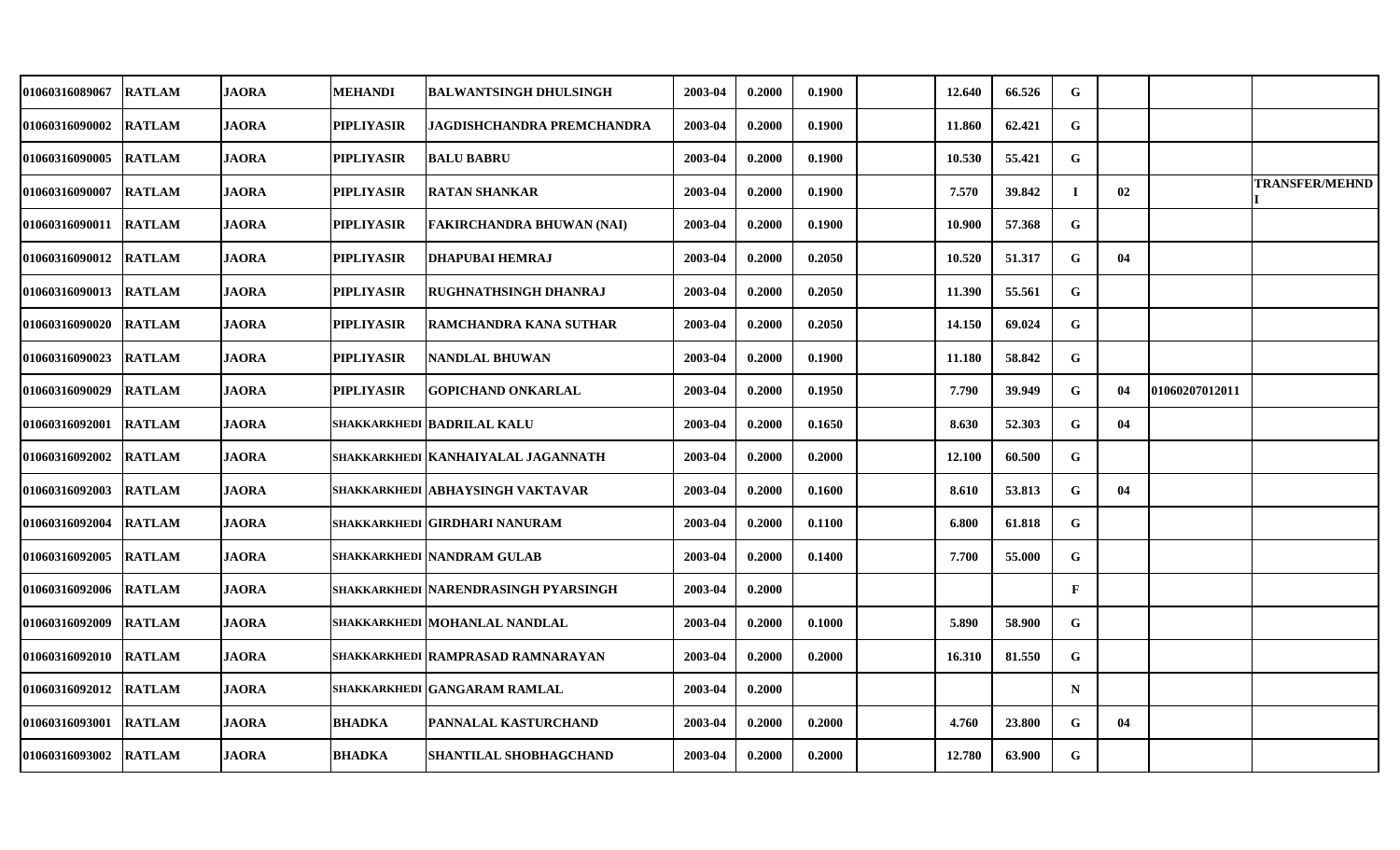| 01060316093003        | <b>RATLAM</b> | <b>JAORA</b> | <b>BHADKA</b>  | <b>BABULAL NANALAL</b>         | 2003-04 | 0.2000 | 0.1900 | 11.300 | 59.474 | G |    |                |                        |
|-----------------------|---------------|--------------|----------------|--------------------------------|---------|--------|--------|--------|--------|---|----|----------------|------------------------|
| 01060316093004        | <b>RATLAM</b> | <b>JAORA</b> | <b>BHADKA</b>  | KANHAIYALAL MEGHRAJ            | 2003-04 | 0.2000 | 0.1950 | 11.460 | 58.769 | G |    |                |                        |
| 01060316093006 RATLAM |               | <b>JAORA</b> | <b>BHADKA</b>  | <b>BALARAM KASTURCHAND</b>     | 2003-04 | 0.2000 | 0.1450 | 8.700  | 60.000 | G |    |                |                        |
| 01060316093010 RATLAM |               | <b>JAORA</b> | <b>BHADKA</b>  | <b>GANPATLAL RAMLAL</b>        | 2003-04 | 0.2000 | 0.0850 | 5.040  | 59.294 | G |    |                |                        |
| 01060316094010 RATLAM |               | <b>JAORA</b> | <b>BORVANI</b> | LAXMANSINGH RUPSINGH           | 2003-04 | 0.2000 | 0.2000 | 10.990 | 54.950 | G | 10 |                |                        |
| 01060316094012        | <b>RATLAM</b> | <b>JAORA</b> | <b>BORVANI</b> | <b>VAKTAVAR VARDA</b>          | 2003-04 | 0.2000 | 0.0950 | 6.270  | 66.000 | G | 10 |                |                        |
| 01060316094028        | <b>RATLAM</b> | <b>JAORA</b> | <b>BORVANI</b> | LACHCHIRAM HIRA                | 2003-04 | 0.2000 | 0.1850 | 10.250 | 55.405 | G | 10 |                |                        |
| 01060316094030 RATLAM |               | <b>JAORA</b> | <b>BORVANI</b> | <b>GOVINDRAM CHUNAJI</b>       | 2003-04 | 0.2000 | 0.2000 | 10.900 | 54.500 | G | 10 |                |                        |
| 01060316094036        | <b>RATLAM</b> | <b>JAORA</b> | <b>BORVANI</b> | <b>BAGDIRAM BHERU</b>          | 2003-04 | 0.2000 | 0.1800 | 11.290 | 62.722 | G |    | 01060316093005 | <b>TRANSFER/BHADKA</b> |
| 01060316095004        | <b>RATLAM</b> | <b>JAORA</b> | <b>ASAWATI</b> | <b>JAGPALSINGH ISHWARSINGH</b> | 2003-04 | 0.2000 | 0.2050 | 11.270 | 54.976 | G |    |                |                        |
| 01060316095005        | <b>RATLAM</b> | <b>JAORA</b> | <b>ASAWATI</b> | RAMCHANDRA NANDAJI             | 2003-04 | 0.2000 | 0.2000 | 5.200  | 26.000 | G | 04 |                |                        |
| 01060316095006 RATLAM |               | <b>JAORA</b> | <b>ASAWATI</b> | <b>BHAGWAN CHUNA</b>           | 2003-04 | 0.2000 | 0.1650 | 11.180 | 67.758 | G |    |                |                        |
| 01060316095007        | <b>RATLAM</b> | <b>JAORA</b> | <b>ASAWATI</b> | <b>BABULAL RAMCHANDRA</b>      | 2003-04 | 0.2000 | 0.1950 | 10.780 | 55.282 | G |    |                |                        |
| 01060316095011 RATLAM |               | <b>JAORA</b> | <b>ASAWATI</b> | <b>DHULCHAND FULCHAND</b>      | 2003-04 | 0.2000 | 0.2050 | 10.990 | 53.610 | G | 04 |                |                        |
| 01060316095014        | <b>RATLAM</b> | <b>JAORA</b> | <b>ASAWATI</b> | <b>DHAPUBAI SHANKAR GIR</b>    | 2003-04 | 0.2000 | 0.2000 | 10.650 | 53.250 | G | 04 |                |                        |
| 01060316095021 RATLAM |               | <b>JAORA</b> | <b>ASAWATI</b> | <b>MOHANLAL FULCHAND</b>       | 2003-04 | 0.2000 | 0.1900 | 10.790 | 56.789 | G |    |                |                        |
| 01060316095022        | <b>RATLAM</b> | <b>JAORA</b> | <b>ASAWATI</b> | <b>GANGARAM NARSINGH</b>       | 2003-04 | 0.2000 | 0.2000 | 10.550 | 52.750 | G | 04 |                |                        |
| 01060316095026        | <b>RATLAM</b> | <b>JAORA</b> | <b>ASAWATI</b> | NATTHESINGH BHANWARSINGH       | 2003-04 | 0.2000 | 0.2050 | 12.420 | 60.585 | G |    |                |                        |
| 01060316095030        | <b>RATLAM</b> | <b>JAORA</b> | <b>ASAWATI</b> | <b>SHYAMDAS BHUWANDAS</b>      | 2003-04 | 0.2000 | 0.0950 | 5.930  | 62.421 | G |    |                |                        |
| 01060316095034        | <b>RATLAM</b> | <b>JAORA</b> | <b>ASAWATI</b> | <b>HUNIBAI KELASHGIR</b>       | 2003-04 | 0.2000 | 0.1950 | 10.240 | 52.513 | G | 04 |                |                        |
| 01060316095035 RATLAM |               | <b>JAORA</b> | <b>ASAWATI</b> | <b>UMMEDGIR BAGDIGIR</b>       | 2003-04 | 0.2000 | 0.2050 | 13.380 | 65.268 | G |    |                |                        |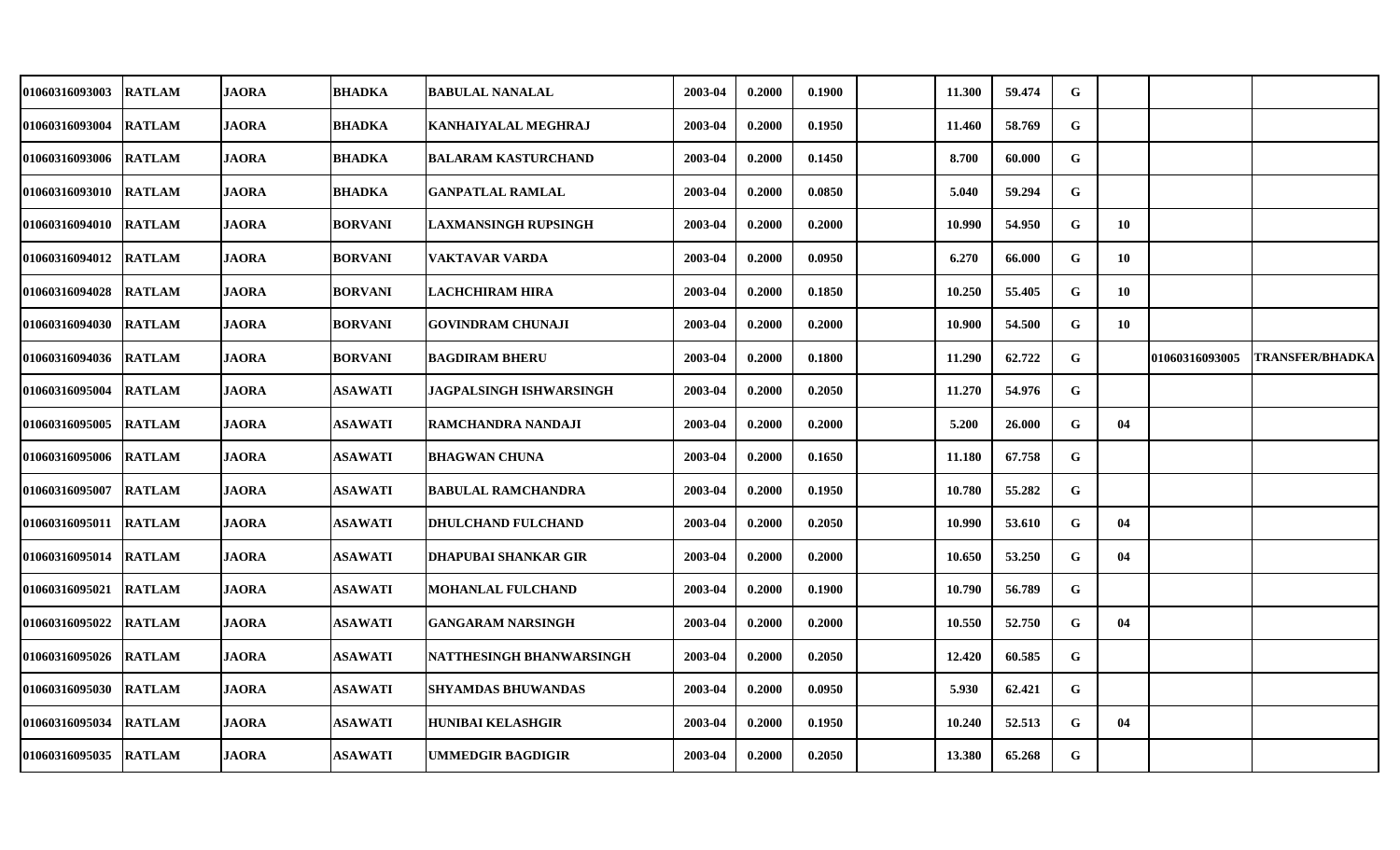| 01060316095037 | <b>RATLAM</b> | <b>JAORA</b> | <b>ASAWATI</b> | MANOHARLAL SHIVNARAYAN                 | 2003-04 | 0.2000 | 0.2050 | 11.620 | 56.683 | G            |    |                                  |
|----------------|---------------|--------------|----------------|----------------------------------------|---------|--------|--------|--------|--------|--------------|----|----------------------------------|
| 01060316095039 | <b>RATLAM</b> | <b>JAORA</b> | <b>ASAWATI</b> | NAGUSINGH RAYSINGH                     | 2003-04 | 0.2000 | 0.1900 | 10.980 | 57.789 | G            |    |                                  |
| 01060316095047 | <b>RATLAM</b> | <b>JAORA</b> | <b>ASAWATI</b> | <b>DEVA KISHNA</b>                     | 2003-04 | 0.2000 | 0.2000 | 9.950  | 49.750 | G            | 04 |                                  |
| 01060316095055 | <b>RATLAM</b> | <b>JAORA</b> | <b>ASAWATI</b> | <b>BHAGWATILAL GOPAL</b>               | 2003-04 | 0.2000 | 0.1950 | 13.120 | 67.282 | G            |    |                                  |
| 01060316095056 | <b>RATLAM</b> | <b>JAORA</b> | <b>ASAWATI</b> | <b>HARISINGH BHUWANISINGH</b>          | 2003-04 | 0.2000 | 0.1950 | 9.570  | 49.077 | G            | 04 |                                  |
| 01060316096003 | <b>RATLAM</b> | <b>JAORA</b> | <b>KUMARI</b>  | <b>PREMKUNWAR GOKUL</b>                | 2003-04 | 0.2000 | 0.1350 | 9.150  | 67.778 | G            |    |                                  |
| 01060316096004 | <b>RATLAM</b> | <b>JAORA</b> | <b>KUMARI</b>  | <b>KAMLABAI NATHU</b>                  | 2003-04 | 0.2000 | 0.1900 | 10.230 | 53.842 | G            | 04 |                                  |
| 01060316096005 | <b>RATLAM</b> | <b>JAORA</b> | <b>KUMARI</b>  | MANGILAL RADHAKISHAN                   | 2003-04 | 0.2000 | 0.2000 | 12.050 | 60.250 | G            |    |                                  |
| 01060316096006 | <b>RATLAM</b> | <b>JAORA</b> | <b>KUMARI</b>  | <b>KARANSINGH GULABSINGH</b>           | 2003-04 | 0.2000 | 0.1950 | 11.360 | 58.256 | G            |    |                                  |
| 01060316096011 | <b>RATLAM</b> | <b>JAORA</b> | <b>KUMARI</b>  | <b>BHAGWAN RAMA</b>                    | 2003-04 | 0.2000 | 0.1950 | 10.210 | 52.359 | G            | 04 |                                  |
| 01060316096017 | <b>RATLAM</b> | <b>JAORA</b> | <b>KUMARI</b>  | <b>BALUSINGH GULABSINGH</b>            | 2003-04 | 0.2000 | 0.2100 | 12.570 | 59.857 | G            |    |                                  |
| 01060316096018 | <b>RATLAM</b> | <b>JAORA</b> | <b>KUMARI</b>  | FUNDESINGH BHANWARSINGH                | 2003-04 | 0.2000 | 0.2000 | 11.500 | 57.500 | G            |    |                                  |
| 01060316096020 | <b>RATLAM</b> | <b>JAORA</b> | <b>KUMARI</b>  | <b>BHOPALSINGH JUJHARSINGH</b>         | 2003-04 | 0.2000 | 0.2100 | 11.810 | 56.238 | G            |    | TRANSFER/KUNKLA MANDSOR III DI   |
| 01060316096022 | <b>RATLAM</b> | <b>JAORA</b> | <b>KUMARI</b>  | <b>DULESINGH SUJANSINGH</b>            | 2003-04 | 0.2000 | 0.1900 | 12.830 | 67.526 | G            |    |                                  |
| 01060316097001 | <b>RATLAM</b> | <b>JAORA</b> | <b>MARMIYA</b> | JARESINGH GULABSINGH                   | 2003-04 | 0.2000 | 0.2100 | 12.130 | 57.761 | G            |    | <b>TRANSFER/ASAWTI</b>           |
| 01060316097005 | <b>RATLAM</b> | <b>JAORA</b> | <b>MARMIYA</b> | PEPKUNWAR FATHESINGH                   | 2003-04 | 0.2000 | 0.1950 | 10.560 | 54.153 | G            |    | <b>TRANSFER/ASAWTI</b>           |
| 01060316097006 | <b>RATLAM</b> | <b>JAORA</b> | <b>MARMIYA</b> | LALKUNWAR JUJHARSINGH                  | 2003-04 | 0.2000 | 0.1950 | 9.560  | 49.025 | G            | 04 |                                  |
| 01060316097007 | <b>RATLAM</b> | <b>JAORA</b> | <b>MARMIYA</b> | <b>KACHRU LAXMAN (GAYRI)</b>           | 2003-04 | 0.2000 | 0.1850 | 9.130  | 49.351 | G            | 04 |                                  |
| 01060316097012 | <b>RATLAM</b> | <b>JAORA</b> | <b>MARMIYA</b> | SHAMBHUSINGH SHANKARSINGH              | 2003-04 | 0.2000 | 0.2050 | 12.420 | 60.585 | G            |    | <b>TRANSFER/ASAWTI</b>           |
| 01060316098004 | <b>RATLAM</b> | <b>JAORA</b> |                | KHOJANKHEDA RAGHUVEERSINGH SHOBAGSINGH | 2003-04 | 0.2000 |        |        |        | $\mathbf{F}$ |    | TRANSFER/GUDBHELI BADI MANDSOR I |
| 01060316098007 | <b>RATLAM</b> | <b>JAORA</b> |                | KHOJANKHEDA SOHANLAL KHUMANSINGH       | 2003-04 | 0.2000 | 0.2050 | 11.800 | 57.560 | G            |    | <b>TRANSFER/HERUKHEDI</b>        |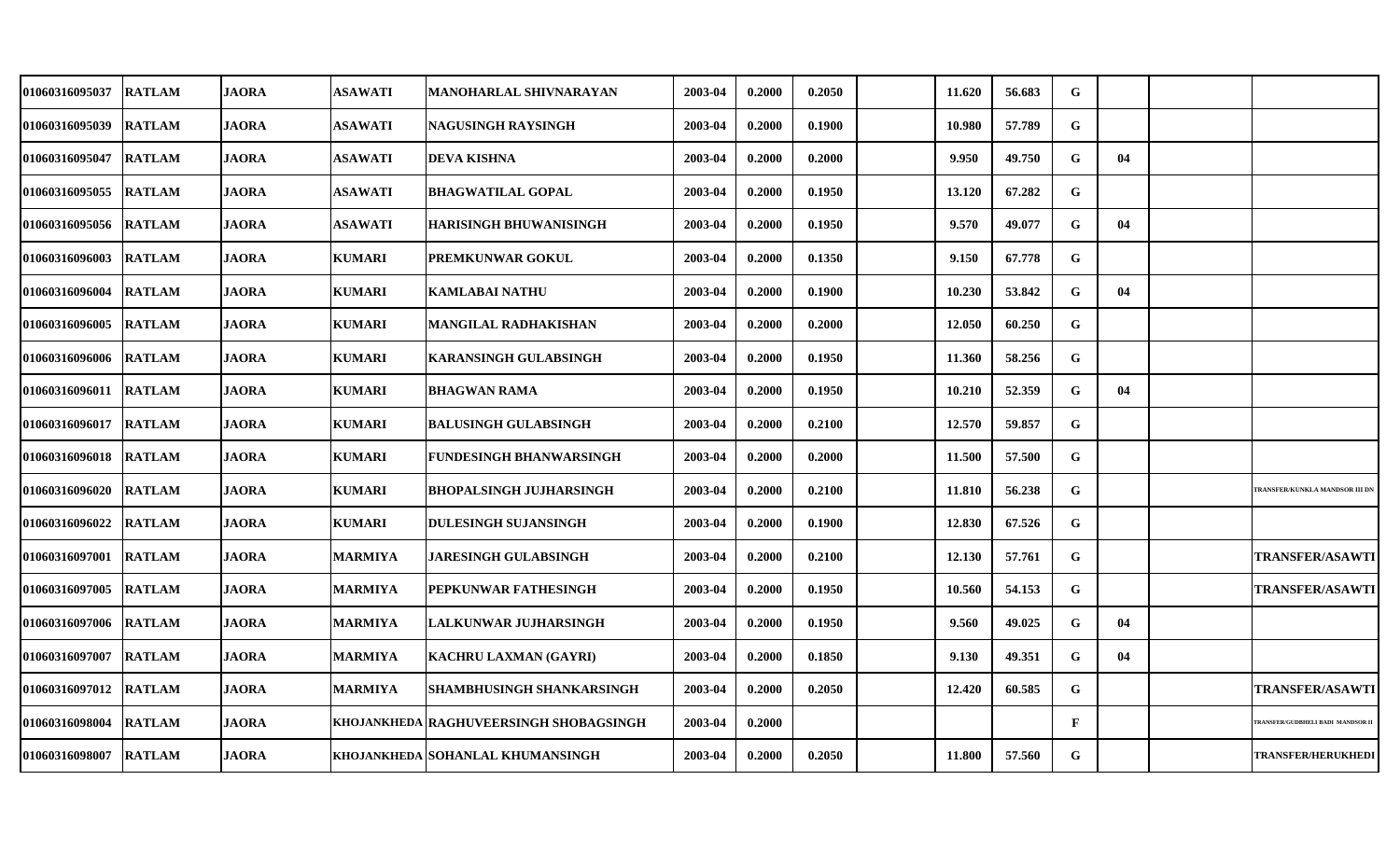| 01060316100001        | <b>RATLAM</b> | <b>JAORA</b> | LASUDIYAJANGLI KESARPURI KALUPURI        | 2003-04 | 0.2000 | 0.2050 | 12.090 | 58.976 | G           |    |  |
|-----------------------|---------------|--------------|------------------------------------------|---------|--------|--------|--------|--------|-------------|----|--|
| <b>01060316100003</b> | <b>RATLAM</b> | <b>JAORA</b> | LASUDIYAJANGLI BALWANTSINGH BHANWARSINGH | 2003-04 | 0.2000 | 0.2100 | 12.310 | 58.619 | G           |    |  |
| <b>01060316100005</b> | <b>RATLAM</b> | <b>JAORA</b> | lasudiyajangli  DHULSINGH BHANWARSINGH   | 2003-04 | 0.2000 | 0.2000 | 11.980 | 59.900 | G           |    |  |
| <b>01060316100008</b> | <b>RATLAM</b> | <b>JAORA</b> | LASUDIYAJANGLI   LAXMIBAI SHANKARLAL     | 2003-04 | 0.2000 | 0.2000 | 11.330 | 56.650 | ${\bf G}$   |    |  |
| <b>01060316100009</b> | <b>RATLAM</b> | <b>JAORA</b> | LASUDIYAJANGLI   CHOTEKHA NURMOHAMMAD    | 2003-04 | 0.2000 | 0.2000 | 11.520 | 57.600 | G           |    |  |
| 01060316100011        | <b>RATLAM</b> | <b>JAORA</b> | LASUDIYAJANGLI RAMLAL BHUWAN             | 2003-04 | 0.2000 | 0.1950 | 10.300 | 52.821 | G           | 04 |  |
| <b>01060316100012</b> | <b>RATLAM</b> | <b>JAORA</b> | LASUDIYAJANGLI NARSINGH NAGURAM          | 2003-04 | 0.2000 | 0.2000 | 11.260 | 56.300 | G           |    |  |
| 01060316100013        | <b>RATLAM</b> | <b>JAORA</b> | LASUDIYAJANGLI MANGILAL FULCHAND         | 2003-04 | 0.2000 | 0.2000 | 11.210 | 56.050 | G           |    |  |
| 01060316100014        | <b>RATLAM</b> | <b>JAORA</b> | LASUDIYAJANGLI KESHURAM RUPA             | 2003-04 | 0.2000 | 0.1850 | 11.010 | 59.514 | G           |    |  |
| 01060316100015        | <b>RATLAM</b> | <b>JAORA</b> | LASUDIYAJANGLI BABULAL KESHRIMAL         | 2003-04 | 0.2000 | 0.1950 | 12.810 | 65.692 | G           |    |  |
| 01060316100016        | <b>RATLAM</b> | <b>JAORA</b> | LASUDIYAJANGLI   GITABAI RAMCHANDRA      | 2003-04 | 0.2000 | 0.2000 | 11.070 | 55.350 | G           |    |  |
| <b>01060316100017</b> | <b>RATLAM</b> | <b>JAORA</b> | lasudiyajangli   RUPKUNWAR BHANWARSINGH  | 2003-04 | 0.2000 | 0.2000 | 11.450 | 57.250 | G           |    |  |
| <b>01060316100018</b> | <b>RATLAM</b> | <b>JAORA</b> | lasudiyajangli  GANESH RUPA              | 2003-04 | 0.2000 | 0.1800 | 11.140 | 61.889 | $\mathbf G$ |    |  |
| 01060316100019        | <b>RATLAM</b> | <b>JAORA</b> | LASUDIYAJANGLI  MODSINGH BHANWARSINGH    | 2003-04 | 0.2000 | 0.2000 | 12.090 | 60.450 | G           |    |  |
| 01060316100020        | <b>RATLAM</b> | <b>JAORA</b> | LASUDIYAJANGLI MANGUPURI KALUPURI        | 2003-04 | 0.2000 | 0.2000 | 4.580  | 22.900 | G           | 04 |  |
| <b>01060316100022</b> | <b>RATLAM</b> | <b>JAORA</b> | lasudiyajangli  MANGU VAJERAM            | 2003-04 | 0.2000 | 0.1950 | 12.870 | 66.000 | G           |    |  |
| 01060316100025        | <b>RATLAM</b> | <b>JAORA</b> | lasudiyajangli  ambaram nageshwar        | 2003-04 | 0.2000 | 0.2050 | 11.750 | 57.317 | G           |    |  |
| 01060316100026        | <b>RATLAM</b> | <b>JAORA</b> | LASUDIYAJANGLI   AMRATRAM NAGU           | 2003-04 | 0.2000 | 0.1900 | 11.230 | 59.105 | ${\bf G}$   |    |  |
| 01060316100027        | <b>RATLAM</b> | <b>JAORA</b> | LASUDIYAJANGLI AMRU RUGGA                | 2003-04 | 0.2000 | 0.1950 | 11.210 | 57.487 | G           |    |  |
| 01060316100030        | <b>RATLAM</b> | <b>JAORA</b> | LASUDIYAJANGLI BHANWARLAL NANDA          | 2003-04 | 0.2000 | 0.1850 | 9.890  | 53.459 | G           | 04 |  |
| <b>01060316100031</b> | <b>RATLAM</b> | <b>JAORA</b> | lasudiyajangli  BHANWARSINGH KODARSINGH  | 2003-04 | 0.2000 | 0.2050 | 14.450 | 70.488 | G           |    |  |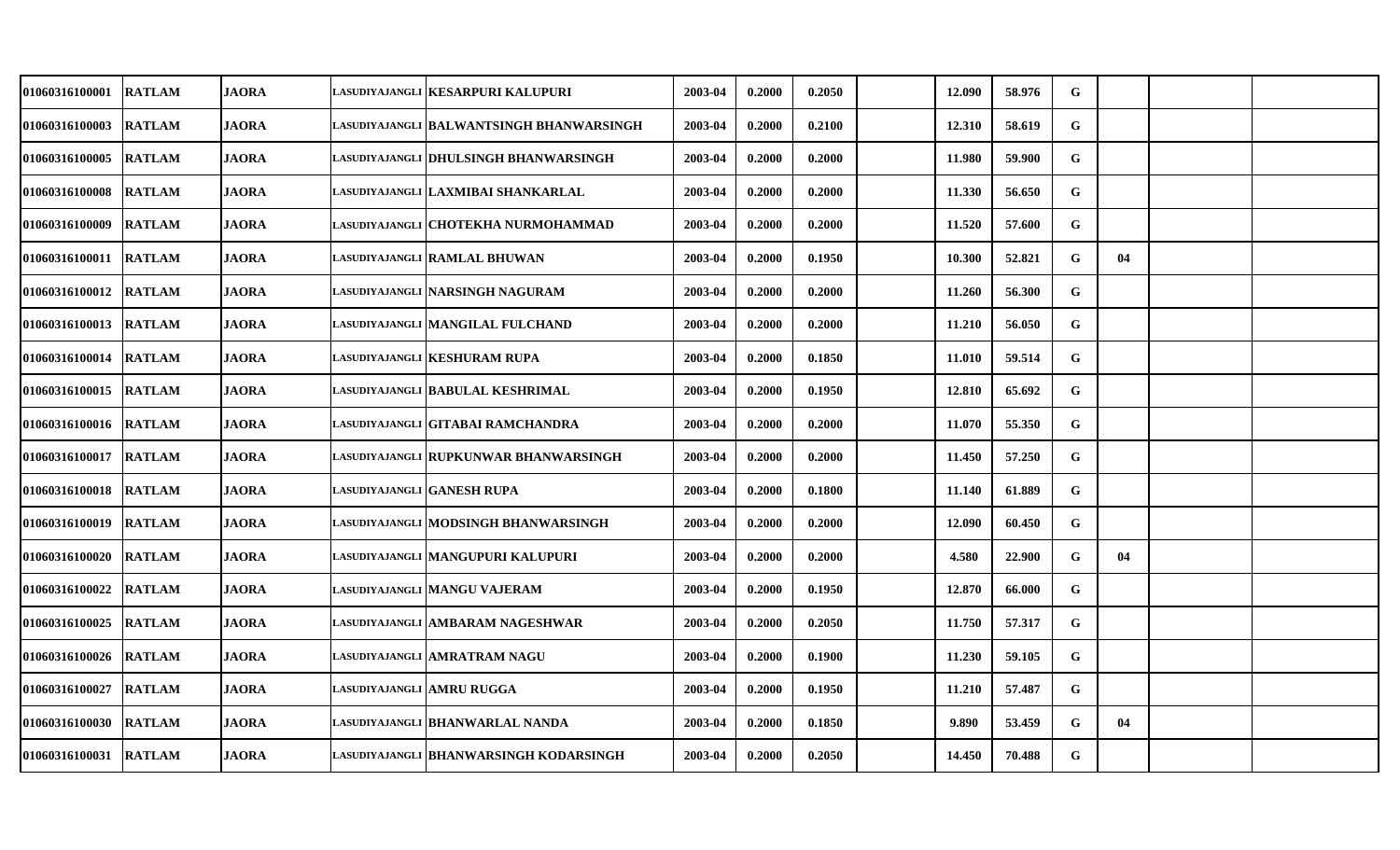| 01060316100024        | <b>RATLAM</b> | <b>JAORA</b> |                           | LASUDIYAJANGLI BHERULAL LACCHIRAM        | 2003-04 | 0.2000 | 0.2050 | 6.930  | 33.805 | G | 04 |  |
|-----------------------|---------------|--------------|---------------------------|------------------------------------------|---------|--------|--------|--------|--------|---|----|--|
| <b>01060316100033</b> | <b>RATLAM</b> | <b>JAORA</b> |                           | LASUDIYAJANGLI   CHOTEKHA UMRAVKHAN      | 2003-04 | 0.2000 | 0.2050 | 12.340 | 60.195 | G |    |  |
| <b>01060316100035</b> | <b>RATLAM</b> | <b>JAORA</b> |                           | lasudiyajangli  DEVISINGH KODARSINGH     | 2003-04 | 0.2000 | 0.1950 | 13.010 | 66.718 | G |    |  |
| <b>01060316100036</b> | <b>RATLAM</b> | <b>JAORA</b> | LASUDIYAJANGLI FATTU NAGU |                                          | 2003-04 | 0.2000 | 0.1950 | 11.920 | 61.128 | G |    |  |
| <b>01060316100038</b> | <b>RATLAM</b> | <b>JAORA</b> |                           | LASUDIYAJANGLI   FUNDASINGH MODSINGH     | 2003-04 | 0.2000 | 0.2050 | 11.740 | 57.268 | G |    |  |
| 01060316100040        | <b>RATLAM</b> | <b>JAORA</b> |                           | lasudiyajangli  ISHWARSINGH SAJJANSINGH  | 2003-04 | 0.2000 | 0.2000 | 11.170 | 55.850 | G |    |  |
| <b>01060316100041</b> | <b>RATLAM</b> | <b>JAORA</b> |                           | lasudiyajangli  JAGDISH BHAGWATILAL      | 2003-04 | 0.2000 | 0.1950 | 11.610 | 59.538 | G |    |  |
| 01060316100044        | <b>RATLAM</b> | <b>JAORA</b> |                           | LASUDIYAJANGLI KANIRAM RUPA              | 2003-04 | 0.2000 | 0.2000 | 12.670 | 63.350 | G |    |  |
| 01060316100045        | <b>RATLAM</b> | <b>JAORA</b> |                           | lasudiyajangli   KARUSINGH MODSINGH      | 2003-04 | 0.2000 | 0.2000 | 11.600 | 58.000 | G |    |  |
| 01060316100046        | <b>RATLAM</b> | <b>JAORA</b> |                           | lasudiyajangli  LAXMANSINGH CHENASINGH   | 2003-04 | 0.2000 | 0.1900 | 10.600 | 55.789 | G |    |  |
| <b>01060316100047</b> | <b>RATLAM</b> | <b>JAORA</b> |                           | LASUDIYAJANGLI   MADANLAL LACHCHIRAM     | 2003-04 | 0.2000 | 0.2000 | 12.480 | 62.400 | G |    |  |
| 01060316100048        | <b>RATLAM</b> | <b>JAORA</b> |                           | lasudiyajangli  MANGU HARIRAM            | 2003-04 | 0.2000 | 0.1950 | 11.830 | 60.667 | G |    |  |
| <b>01060316100050</b> | <b>RATLAM</b> | <b>JAORA</b> |                           | lasudiyajangli  MANPURI SAMANDPURI       | 2003-04 | 0.2000 | 0.2050 | 11.150 | 54.390 | G |    |  |
| <b>01060316100053</b> | <b>RATLAM</b> | <b>JAORA</b> |                           | lasudiyajangli  MOHANLAL SUKHRAM         | 2003-04 | 0.2000 | 0.2000 | 11.600 | 58.000 | G |    |  |
| 01060316100056        | <b>RATLAM</b> | <b>JAORA</b> |                           | lasudiyajangli   PRAKASHCHNDRA NAGESHWAR | 2003-04 | 0.2000 | 0.1550 | 9.360  | 60.387 | G |    |  |
| <b>01060316100057</b> | <b>RATLAM</b> | <b>JAORA</b> |                           | lasudiyajangli  RADHESHYAM NAGESHWAR     | 2003-04 | 0.2000 | 0.2000 | 12.290 | 61.450 | G |    |  |
| 01060316100058        | <b>RATLAM</b> | <b>JAORA</b> |                           | lasudiyajangli   RADHESHYAM NARSINH      | 2003-04 | 0.2000 | 0.1800 | 10.160 | 56.444 | G |    |  |
| 01060316100060        | <b>RATLAM</b> | <b>JAORA</b> |                           | LASUDIYAJANGLI RAMLAL BHAGGA             | 2003-04 | 0.2000 | 0.2000 | 11.260 | 56.300 | G |    |  |
| 01060316100062        | <b>RATLAM</b> | <b>JAORA</b> |                           | LASUDIYAJANGLI RAMNARYAN NAGURAM         | 2003-04 | 0.2000 | 0.2000 | 12.280 | 61.400 | G |    |  |
| <b>01060316100064</b> | <b>RATLAM</b> | <b>JAORA</b> |                           | lasudiyajangli  RATANLAL VAJERAM         | 2003-04 | 0.2000 | 0.2000 | 11.910 | 59.550 | G |    |  |
| 01060316100066        | <b>RATLAM</b> | <b>JAORA</b> |                           | lasudiyajangli   SHANKARLAL DEVA         | 2003-04 | 0.2000 | 0.2050 | 10.400 | 50.732 | G | 04 |  |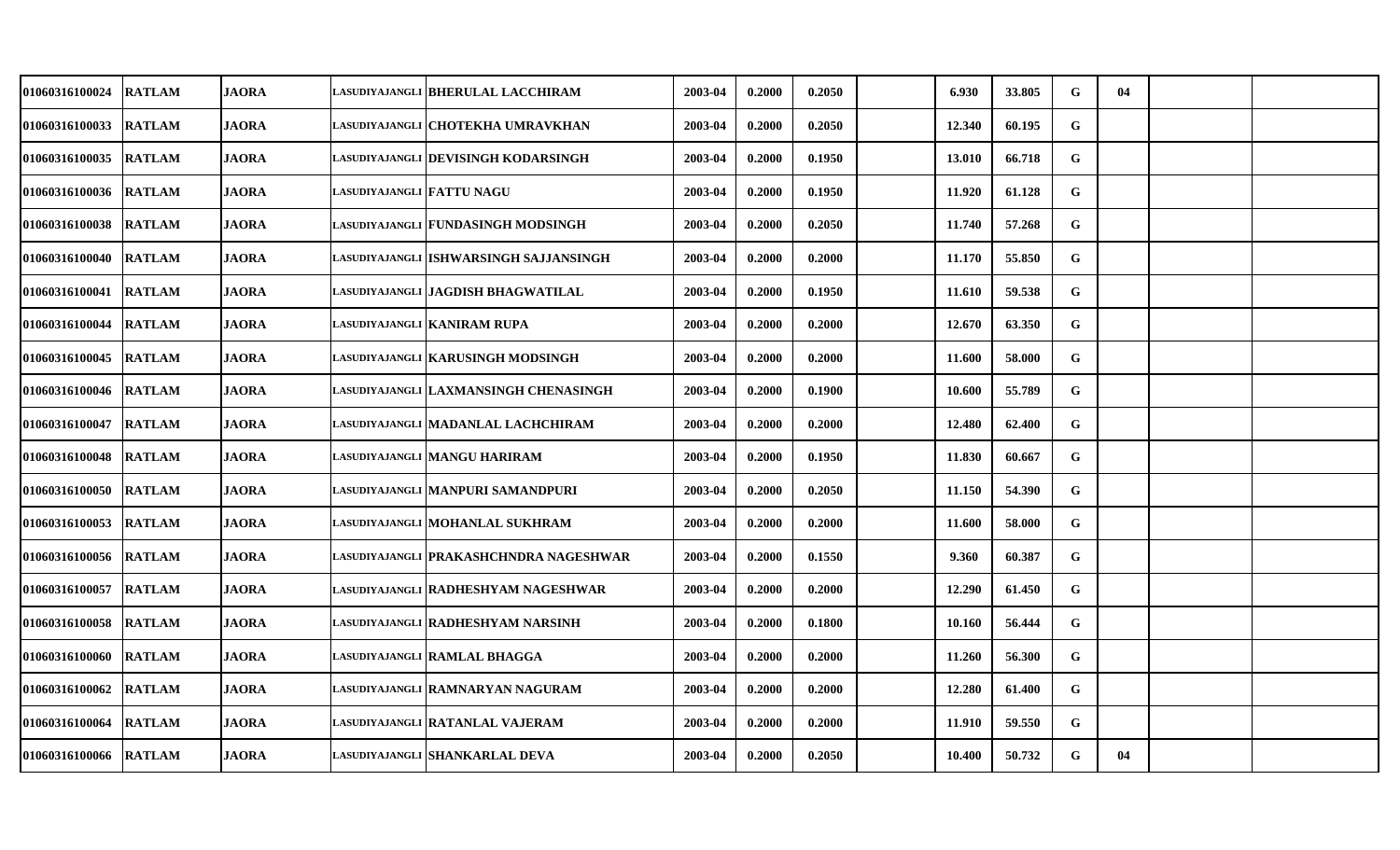| <b>01060316100068</b> | <b>RATLAM</b> | <b>JAORA</b> |                  | LASUDIYAJANGLI SHANKARLAL NATHULAL     | 2003-04 | 0.2000 | 0.2000 | 11.440 | 57.200 | G  |    |                           |
|-----------------------|---------------|--------------|------------------|----------------------------------------|---------|--------|--------|--------|--------|----|----|---------------------------|
| 01060316100069        | <b>RATLAM</b> | <b>JAORA</b> |                  | LASUDIYAJANGLI SHANTILAL RAJMAL        | 2003-04 | 0.2000 | 0.2100 | 12.050 | 57.381 | G  |    |                           |
| <b>01060316100072</b> | <b>RATLAM</b> | <b>JAORA</b> |                  | LASUDIYAJANGLI VISHRAM NAGGA           | 2003-04 | 0.2000 | 0.2050 | 12.510 | 61.024 | G  |    |                           |
| <b>01060316101001</b> | <b>RATLAM</b> | <b>JAORA</b> | <b>HIRUKHEDI</b> | <b>MANGU BHERA</b>                     | 2003-04 | 0.2000 | 0.1950 | 10.850 | 55.641 | G  |    |                           |
| <b>01060316101006</b> | <b>RATLAM</b> | <b>JAORA</b> | <b>HIRUKHEDI</b> | <b>BALU KANJI</b>                      | 2003-04 | 0.2000 | 0.1950 | 11.720 | 60.103 | G  |    |                           |
| <b>01060316101007</b> | <b>RATLAM</b> | <b>JAORA</b> | <b>HIRUKHEDI</b> | <b>KISHANLAL GANPAT</b>                | 2003-04 | 0.2000 | 0.1800 | 10.920 | 60.667 | G  |    |                           |
| 01060316101009        | <b>RATLAM</b> | JAORA        | <b>HIRUKHEDI</b> | <b>BHAGWAN MANJI</b>                   | 2003-04 | 0.2000 | 0.2000 | 11.560 | 57.800 | G  |    |                           |
| 01060316101011        | <b>RATLAM</b> | <b>JAORA</b> | <b>HIRUKHEDI</b> | BHARATSINGH BHANWARSINGH               | 2003-04 | 0.2000 | 0.1800 | 11.330 | 62.944 | G  |    |                           |
| <b>01060316101014</b> | <b>RATLAM</b> | <b>JAORA</b> | <b>HIRUKHEDI</b> | GORDHANSINGH BHANWARSINGH              | 2003-04 | 0.2000 | 0.1900 | 12.040 | 63.368 | G  |    |                           |
| 01060316101015        | <b>RATLAM</b> | <b>JAORA</b> | <b>HIRUKHEDI</b> | <b>KARUSINGH MANGUSINGH</b>            | 2003-04 | 0.2000 | 0.1950 | 11.520 | 59.077 | G  |    |                           |
| <b>01060316101020</b> | <b>RATLAM</b> | <b>JAORA</b> | <b>HIRUKHEDI</b> | MANGUSINGH NARSINGH                    | 2003-04 | 0.2000 | 0.1900 | 11.230 | 59.105 | G  |    |                           |
| <b>01060316102001</b> | <b>RATLAM</b> | <b>JAORA</b> | <b>CHHAYAN</b>   | KISHANLAL SHANKARLAL                   | 2003-04 | 0.2000 | 0.1800 | 11.300 | 62.777 | G  |    | <b>TRANSFER/HERUKHEDI</b> |
| 01060316102002        | <b>RATLAM</b> | <b>JAORA</b> | <b>CHHAYAN</b>   | <b>DEVRAM BHERA</b>                    | 2003-04 | 0.2000 | 0.1900 | 11.590 | 61.000 | G  |    | <b>TRANSFER/HERUKHEDI</b> |
| <b>01060316102006</b> | <b>RATLAM</b> | <b>JAORA</b> | <b>CHHAYAN</b>   | <b>KISHANLAL NATHU</b>                 | 2003-04 | 0.2000 | 0.1850 | 11.260 | 60.864 | G  |    | <b>TRANSFER/HERUKHEDI</b> |
| 01060316102009        | <b>RATLAM</b> | <b>JAORA</b> | <b>CHHAYAN</b>   | <b>RATANLAL CHATARBHUJ</b>             | 2003-04 | 0.2000 | 0.2050 | 12.020 | 58.634 | G  |    | <b>TRANSFER/HERUKHEDI</b> |
| <b>01060316103001</b> | <b>RATLAM</b> | <b>JAORA</b> |                  | <b>GUJARBARDIYA TULSIRAM RAMA</b>      | 2003-04 | 0.2000 | 0.2050 | 11.330 | 55.268 | G  | 10 |                           |
| 01060316103003        | <b>RATLAM</b> | <b>JAORA</b> |                  | GUJARBARDIYA MADANSINGH RAMSINGH       | 2003-04 | 0.2000 | 0.1900 | 10.690 | 56.263 | G  | 10 |                           |
| 01060316103004        | <b>RATLAM</b> | JAORA        |                  | <b>GUJARBARDIYA LALSINGH DHULSINGH</b> | 2003-04 | 0.2000 | 0.1850 | 8.870  | 47.946 | G  | 04 |                           |
| 01060316104001        | <b>RATLAM</b> | <b>JAORA</b> | <b>RUPADI</b>    | <b>BHERU NAGU</b>                      | 2003-04 | 0.2000 | 0.1850 | 10.590 | 57.243 | G  | 10 |                           |
| 01060316104003        | <b>RATLAM</b> | <b>JAORA</b> | <b>RUPADI</b>    | SHERSINGH SHAMBHUSINGH                 | 2003-04 | 0.2000 | 0.2050 | 9.280  | 45.268 |    | 02 |                           |
| <b>01060316104008</b> | <b>RATLAM</b> | <b>JAORA</b> | <b>RUPADI</b>    | <b>SHANKAR GANGARAM KHAROL</b>         | 2003-04 | 0.2000 | 0.1850 | 8.220  | 44.432 | Т. | 02 |                           |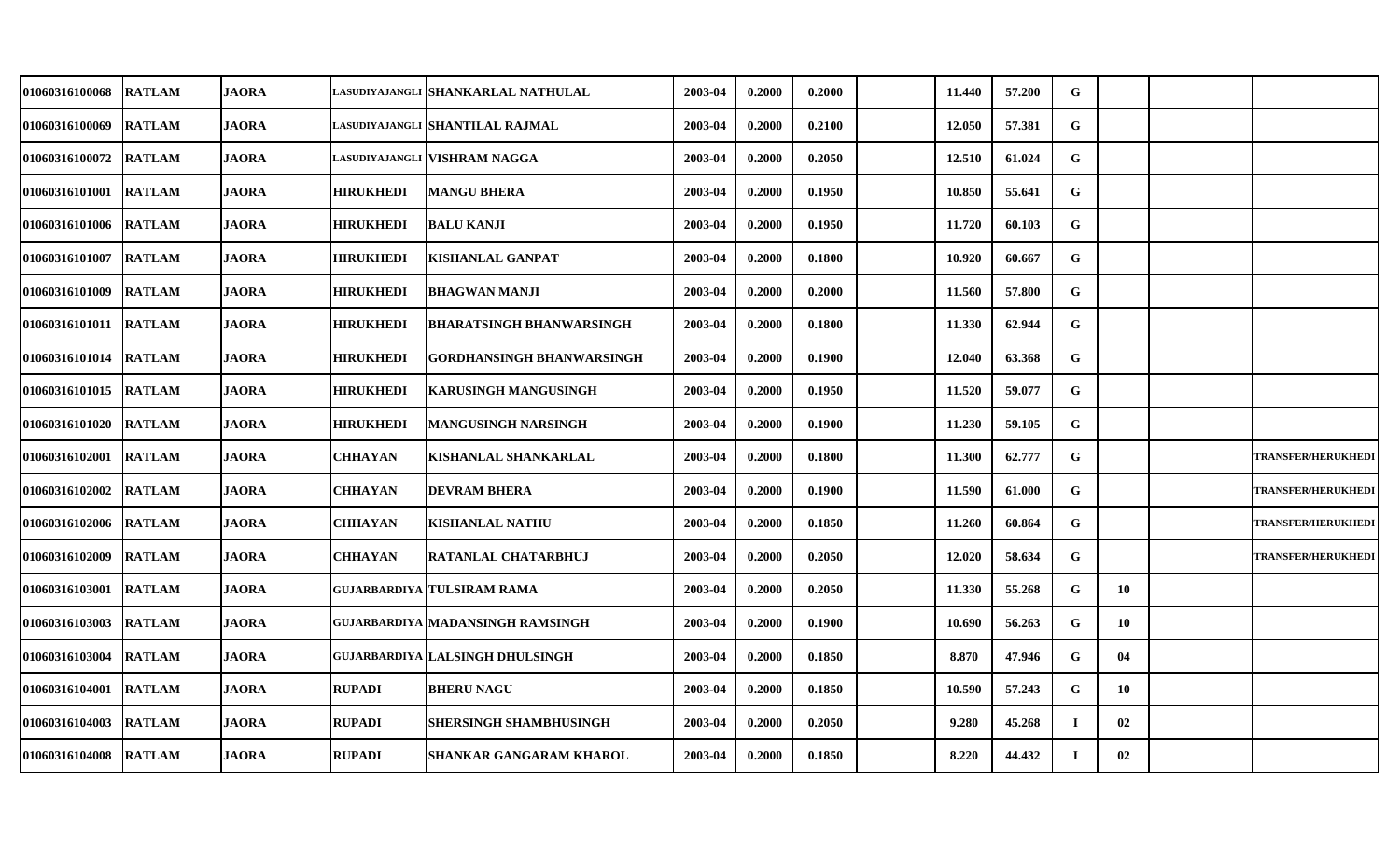| 01060316104009        | <b>RATLAM</b> | <b>JAORA</b> | <b>RUPADI</b>   | SWARUPSINGH SHAMBHUSINGH         | 2003-04 | 0.2000 | 0.1950 | 10.110 | 51.846 | G            | 04 |                                    |
|-----------------------|---------------|--------------|-----------------|----------------------------------|---------|--------|--------|--------|--------|--------------|----|------------------------------------|
| <b>01060316104010</b> | <b>RATLAM</b> | <b>JAORA</b> | <b>RUPADI</b>   | <b>HAMERSINGH BHERUSINGH</b>     | 2003-04 | 0.2000 | 0.2000 | 10.980 | 54.900 | G            | 10 |                                    |
| <b>01060316105002</b> | <b>RATLAM</b> | <b>JAORA</b> |                 | MALLAKHEDI  SAJJANBAI NAHARSINGH | 2003-04 | 0.2000 | 0.2050 | 9.240  | 45.073 | G            | 04 |                                    |
| 01060316106003        | <b>RATLAM</b> | <b>JAORA</b> | <b>BHANPUR</b>  | <b>GOPALSINGH LALSINGH</b>       | 2003-04 | 0.2000 |        |        |        | $\mathbf{F}$ | 10 |                                    |
| <b>01060316106007</b> | <b>RATLAM</b> | <b>JAORA</b> | <b>BHANPUR</b>  | ONKARSINGH DHULSINGH             | 2003-04 | 0.2000 | 0.1950 | 11.830 | 60.667 | G            | 10 |                                    |
| 01060316106009        | <b>RATLAM</b> | <b>JAORA</b> | <b>BHANPUR</b>  | NATHUSINGH RAMSINGH              | 2003-04 | 0.2000 | 0.2050 | 10.860 | 52.975 | G            | 04 |                                    |
| <b>01060316106010</b> | <b>RATLAM</b> | <b>JAORA</b> | <b>BHANPUR</b>  | DOLATSINGH JUJHARSINGH           | 2003-04 | 0.2000 | 0.1950 | 12.130 | 62.205 | G            |    | <b>TRANSFER/BINOLI JAORA II DN</b> |
| 01060316106011        | <b>RATLAM</b> | <b>JAORA</b> | <b>BHANPUR</b>  | NATHUSINGH ONKARSINGH            | 2003-04 | 0.2000 | 0.1900 | 10.830 | 57.000 | G            | 10 |                                    |
| 01060316107001        | <b>RATLAM</b> | <b>JAORA</b> | VEERPURA        | RATANBAI KESHURAM                | 2003-04 | 0.2000 | 0.1950 | 11.470 | 58.821 | G            |    | <b>NAME CHANGE</b>                 |
| 01060316107002        | <b>RATLAM</b> | <b>JAORA</b> | <b>VEERPURA</b> | <b>NAGU KARU</b>                 | 2003-04 | 0.2000 | 0.2000 | 11.790 | 58.950 | G            |    |                                    |
| <b>01060316107003</b> | <b>RATLAM</b> | <b>JAORA</b> | VEERPURA        | <b>HIRALAL PREMCHAND</b>         | 2003-04 | 0.2000 | 0.2050 | 14.620 | 71.317 | G            |    |                                    |
| <b>01060316107004</b> | <b>RATLAM</b> | <b>JAORA</b> | <b>VEERPURA</b> | <b>DASHRATH SAJJANSINGH</b>      | 2003-04 | 0.2000 | 0.2000 | 11.710 | 58.550 | G            |    |                                    |
| <b>01060316107005</b> | <b>RATLAM</b> | <b>JAORA</b> | VEERPURA        | <b>GOVINDKUWAR GOVERDHAN</b>     | 2003-04 | 0.2000 | 0.2000 | 11.930 | 59.650 | G            |    |                                    |
| <b>01060316107006</b> | <b>RATLAM</b> | <b>JAORA</b> | <b>VEERPURA</b> | PARVATIBAI SHANTILAL             | 2003-04 | 0.2000 | 0.1950 | 11.780 | 60.410 | G            |    |                                    |
| <b>01060316107007</b> | <b>RATLAM</b> | <b>JAORA</b> | <b>VEERPURA</b> | <b>RUKMANIBAI PUNA</b>           | 2003-04 | 0.2000 | 0.2000 | 12.890 | 64.450 | G            |    |                                    |
| 01060316107009        | <b>RATLAM</b> | <b>JAORA</b> | VEERPURA        | MANOHARSINGH PRATAPSINGH         | 2003-04 | 0.2000 | 0.2000 | 12.290 | 61.450 | G            |    |                                    |
| 01060316107010        | <b>RATLAM</b> | <b>JAORA</b> | <b>VEERPURA</b> | DIVANSINGH MAANSINGH             | 2003-04 | 0.2000 | 0.2000 | 12.870 | 64.350 | G            |    |                                    |
| 01060316107011        | <b>RATLAM</b> | <b>JAORA</b> | VEERPURA        | BASANTIBAI GOVERDHAN             | 2003-04 | 0.2000 | 0.1950 | 12.000 | 61.538 | G            |    |                                    |
| 01060316107012        | <b>RATLAM</b> | <b>JAORA</b> | <b>VEERPURA</b> | PANNALAL ONKARLAL                | 2003-04 | 0.2000 | 0.1950 | 11.120 | 57.026 | G            |    |                                    |
| 01060316107013        | <b>RATLAM</b> | <b>JAORA</b> | VEERPURA        | <b>GORDHANLAL BHERULAL</b>       | 2003-04 | 0.2000 | 0.1950 | 11.710 | 60.051 | G            |    |                                    |
| <b>01060316107014</b> | <b>RATLAM</b> | <b>JAORA</b> | <b>VEERPURA</b> | <b>ONKAR PUNA</b>                | 2003-04 | 0.2000 | 0.2000 | 12.690 | 63.450 | G            |    |                                    |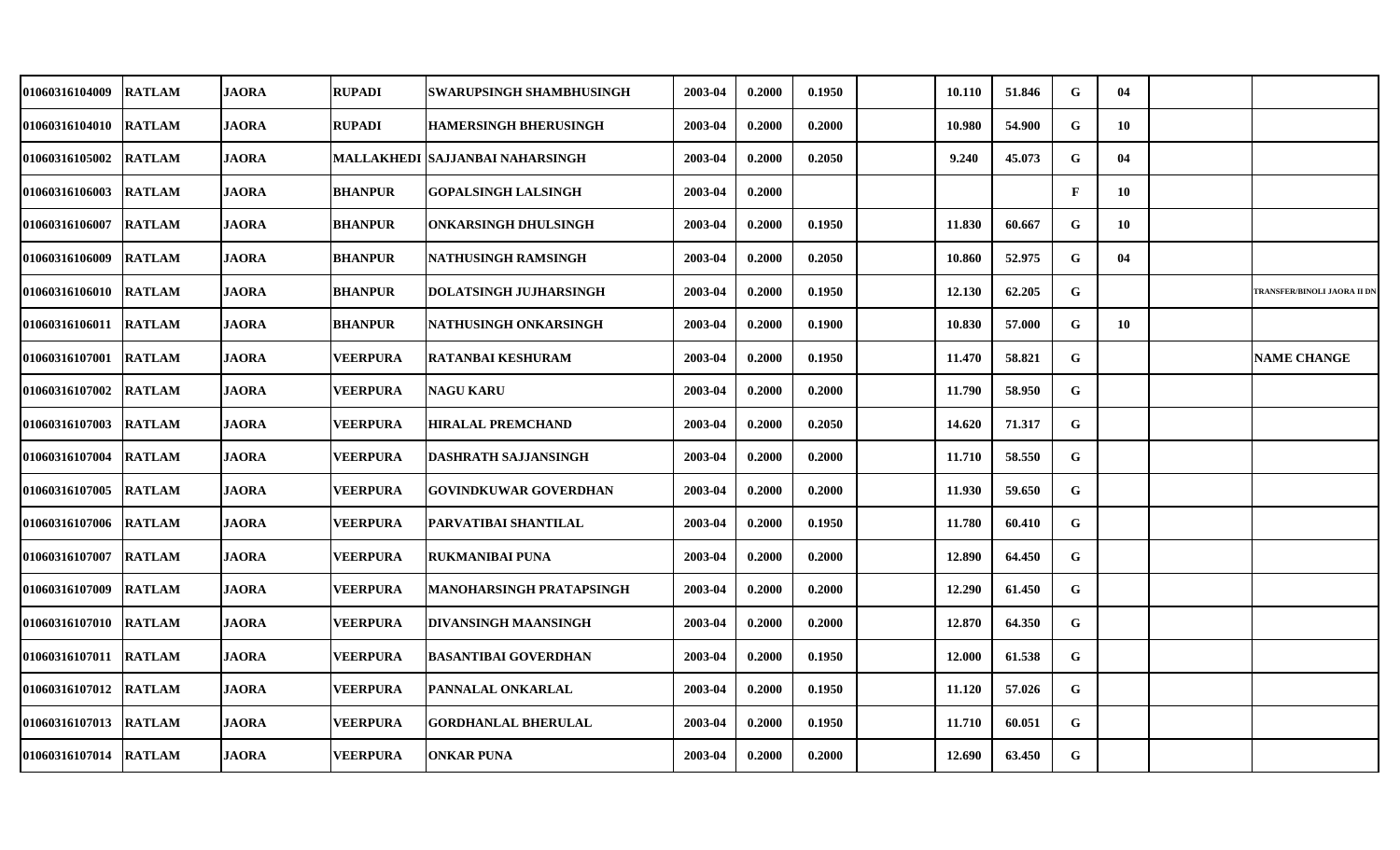| 01060316107015        | <b>RATLAM</b> | <b>JAORA</b> | <b>VEERPURA</b> | VARDIBAI JAGANNATH              | 2003-04 | 0.2000 | 0.1950 | 10.600 | 54.359 | G         |    |                                   |
|-----------------------|---------------|--------------|-----------------|---------------------------------|---------|--------|--------|--------|--------|-----------|----|-----------------------------------|
| <b>01060316107016</b> | <b>RATLAM</b> | <b>JAORA</b> | <b>VEERPURA</b> | <b>HARIRAM BAGDIRAM</b>         | 2003-04 | 0.2000 | 0.2000 | 11.960 | 59.800 | G         |    |                                   |
| 01060316107017        | <b>RATLAM</b> | <b>JAORA</b> | <b>VEERPURA</b> | <b>NAGURAM NANURAM</b>          | 2003-04 | 0.2000 | 0.2050 | 12.220 | 59.610 | G         |    |                                   |
| <b>01060316107018</b> | <b>RATLAM</b> | <b>JAORA</b> | <b>VEERPURA</b> | GIRDHARILAL PREMCHAND           | 2003-04 | 0.2000 | 0.2000 | 12.020 | 60.100 | G         |    |                                   |
| 01060316107019        | <b>RATLAM</b> | <b>JAORA</b> | <b>VEERPURA</b> | NARAYAN CHATRA KUMAWAT          | 2003-04 | 0.2000 | 0.2000 | 12.590 | 62.950 | G         |    |                                   |
| 01060316107020        | <b>RATLAM</b> | <b>JAORA</b> | <b>VEERPURA</b> | <b>BABULAL KACHRU</b>           | 2003-04 | 0.2000 | 0.1950 | 12.610 | 64.667 | G         |    |                                   |
| 01060316107021        | <b>RATLAM</b> | <b>JAORA</b> | <b>VEERPURA</b> | <b>BADRILAL RAMPRATAP</b>       | 2003-04 | 0.2000 | 0.2000 | 13.050 | 65.250 | G         |    |                                   |
| 01060316107022        | <b>RATLAM</b> | <b>JAORA</b> | VEERPURA        | <b>BALARAM BHERULAL</b>         | 2003-04 | 0.2000 | 0.2000 | 10.530 | 52.650 | G         | 04 |                                   |
| 01060316107023        | <b>RATLAM</b> | <b>JAORA</b> | <b>VEERPURA</b> | <b>BHANWARLAL NANDRAM</b>       | 2003-04 | 0.2000 | 0.2000 | 12.910 | 64.550 | G         |    |                                   |
| 01060316107025        | <b>RATLAM</b> | <b>JAORA</b> | <b>VEERPURA</b> | <b>BHIMSINGH RUGHNATH</b>       | 2003-04 | 0.2000 | 0.2000 | 13.720 | 68.600 | G         |    |                                   |
| 01060316107027        | <b>RATLAM</b> | <b>JAORA</b> | <b>VEERPURA</b> | <b>BHUWANISINGH DEVISINGH</b>   | 2003-04 | 0.2000 | 0.2000 | 12.510 | 62.550 | ${\bf G}$ |    | TRANSFER/GUDBHELI BADI MDS II DN  |
| 01060316107028        | <b>RATLAM</b> | <b>JAORA</b> | <b>VEERPURA</b> | <b>GULABSINGH MADANSINGH</b>    | 2003-04 | 0.2000 | 0.2000 | 12.160 | 60.800 | G         |    |                                   |
| 01060316107030        | <b>RATLAM</b> | <b>JAORA</b> | <b>VEERPURA</b> | <b>ISHWARSINGH CHANDARSINGH</b> | 2003-04 | 0.2000 | 0.2000 | 11.920 | 59.600 | G         |    |                                   |
| 01060316107032        | <b>RATLAM</b> | <b>JAORA</b> | <b>VEERPURA</b> | <b>KAMALDAS BHERUDAS</b>        | 2003-04 | 0.2000 | 0.2000 | 11.990 | 59.950 | G         |    |                                   |
| 01060316107033        | <b>RATLAM</b> | <b>JAORA</b> | <b>VEERPURA</b> | KARUSINGH NAGUSINGH             | 2003-04 | 0.2000 | 0.1900 | 10.670 | 56.158 | G         |    |                                   |
| 01060316107034        | <b>RATLAM</b> | <b>JAORA</b> | <b>VEERPURA</b> | KISHORSINGH DIWANSINGH          | 2003-04 | 0.2000 | 0.2050 | 13.470 | 65.707 | G         |    |                                   |
| 01060316107036        | <b>RATLAM</b> | <b>JAORA</b> | <b>VEERPURA</b> | <b>MANGUSINGH NAGUSINGH</b>     | 2003-04 | 0.2000 | 0.2000 | 13.620 | 68.100 | G         |    |                                   |
| 01060316107037        | <b>RATLAM</b> | <b>JAORA</b> | <b>VEERPURA</b> | MOHANLAL NANDRAM                | 2003-04 | 0.2000 | 0.2000 | 11.850 | 59.250 | G         |    |                                   |
| 01060316107038        | <b>RATLAM</b> | <b>JAORA</b> | <b>VEERPURA</b> | MANOHARSINGH NATHUSINGH         | 2003-04 | 0.2000 | 0.1850 | 11.190 | 60.486 | G         |    | TRANSFER/DHARIYAKHEDI MANDSOR I D |
| 01060316107040        | <b>RATLAM</b> | <b>JAORA</b> | <b>VEERPURA</b> | <b>NATHUSINGH DEVISINGH</b>     | 2003-04 | 0.2000 | 0.2050 | 11.720 | 57.171 | G         |    | TRANSFER/DHARIYAKHEDI MANDSOR I D |
| 01060316107041        | <b>RATLAM</b> | <b>JAORA</b> | <b>VEERPURA</b> | NARAYANSINGH SAJJANSINGH        | 2003-04 | 0.2000 | 0.2000 | 12.030 | 60.150 | G         |    |                                   |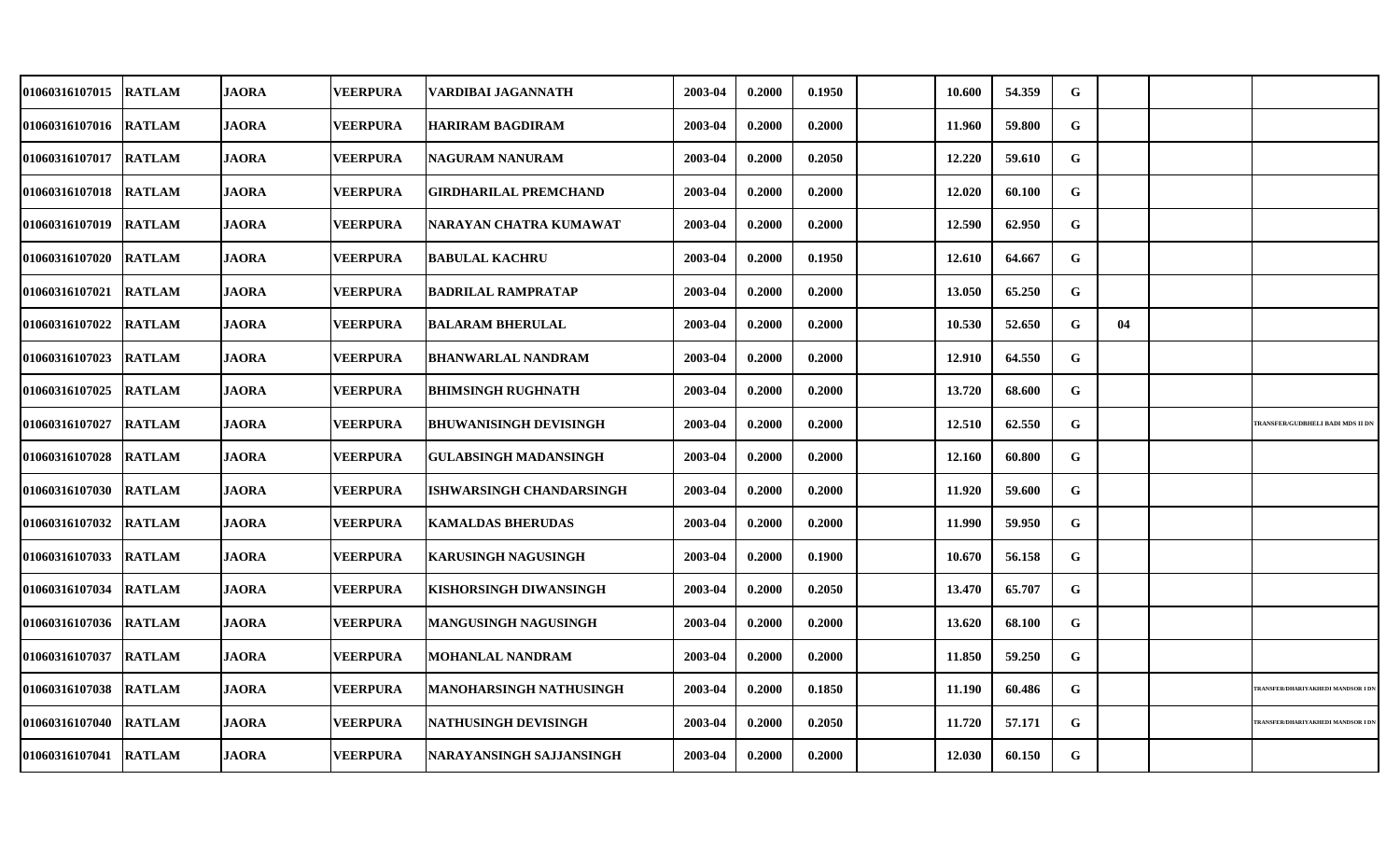| 01060316107042 RATLAM  |               | <b>JAORA</b> | <b>VEERPURA</b> | <b>RAMA GANGARAM</b>      | 2003-04 | 0.2000 | 0.2000 | 11.440 | 57.200 | ${\bf G}$ |    |  |
|------------------------|---------------|--------------|-----------------|---------------------------|---------|--------|--------|--------|--------|-----------|----|--|
| 01060316107043 RATLAM  |               | <b>JAORA</b> | <b>VEERPURA</b> | RAMKANIYABAI KALURAM      | 2003-04 | 0.2000 | 0.2000 | 13.510 | 67.550 | G         |    |  |
| 01060316107044 RATLAM  |               | <b>JAORA</b> | <b>VEERPURA</b> | <b>RAMLAL MAGNIRAM</b>    | 2003-04 | 0.2000 | 0.2000 | 12.100 | 60.500 | G         |    |  |
| 01060316107045 RATLAM  |               | <b>JAORA</b> | <b>VEERPURA</b> | <b>SHAMBHUSINGH DIWAN</b> | 2003-04 | 0.2000 | 0.2050 | 12.610 | 61.512 | G         |    |  |
| 01060316107047 RATLAM  |               | <b>JAORA</b> | <b>VEERPURA</b> | <b>KARU SAWA</b>          | 2003-04 | 0.2000 | 0.2000 | 12.670 | 63.350 | G         |    |  |
| 01060316108001 RATLAM  |               | <b>JAORA</b> | <b>THIKRIYA</b> | <b>GITABAI RATANLAL</b>   | 2003-04 | 0.2000 | 0.2050 | 12.340 | 60.195 | G         |    |  |
| 01060316108002 RATLAM  |               | <b>JAORA</b> | <b>THIKRIYA</b> | <b>SAWA TULSIRAM</b>      | 2003-04 | 0.2000 | 0.2000 | 11.670 | 58.350 | G         |    |  |
| 01060316108003 RATLAM  |               | <b>JAORA</b> | THIKRIYA        | <b>KALU LALA</b>          | 2003-04 | 0.2000 | 0.2000 | 11.910 | 59.550 | G         |    |  |
| 01060316108004         | <b>RATLAM</b> | <b>JAORA</b> | <b>THIKRIYA</b> | SHANKARLAL SIDDHNATH      | 2003-04 | 0.2000 | 0.1950 | 10.570 | 54.205 | G         |    |  |
| 01060316108006 RATLAM  |               | <b>JAORA</b> | <b>THIKRIYA</b> | <b>BHAGWAN DEVA</b>       | 2003-04 | 0.2000 | 0.2000 | 12.170 | 60.850 | G         |    |  |
| 01060316108007         | <b>RATLAM</b> | <b>JAORA</b> | <b>THIKRIYA</b> | <b>SAMANDBAI CHANDA</b>   | 2003-04 | 0.2000 | 0.2000 | 12.240 | 61.200 | G         |    |  |
| 01060316108009 RATLAM  |               | <b>JAORA</b> | THIKRIYA        | <b>BAPUSINGH LALSINGH</b> | 2003-04 | 0.2000 | 0.2050 | 12.520 | 61.073 | G         |    |  |
| 01060316108010 RATLAM  |               | <b>JAORA</b> | THIKRIYA        | <b>KAMMA KACHRU</b>       | 2003-04 | 0.2000 | 0.1950 | 12.540 | 64.308 | G         |    |  |
| 01060316108011 RATLAM  |               | <b>JAORA</b> | <b>THIKRIYA</b> | RAMNARAYAN NAGU SUTHAR    | 2003-04 | 0.2000 | 0.2050 | 10.710 | 52.244 | G         | 04 |  |
| 01060316108012  RATLAM |               | <b>JAORA</b> | <b>THIKRIYA</b> | <b>KARU RAMA</b>          | 2003-04 | 0.2000 | 0.2000 | 11.970 | 59.850 | G         |    |  |
| 01060316108020 RATLAM  |               | <b>JAORA</b> | <b>THIKRIYA</b> | <b>BHUWANLAL RAMAJI</b>   | 2003-04 | 0.2000 | 0.2050 | 10.930 | 53.317 | G         | 04 |  |
| 01060316108021 RATLAM  |               | <b>JAORA</b> | THIKRIYA        | <b>KARU DHURA</b>         | 2003-04 | 0.2000 | 0.2000 | 11.550 | 57.750 | G         |    |  |
| 01060316108023         | <b>RATLAM</b> | <b>JAORA</b> | THIKRIYA        | <b>KISHANLAL MOTILAL</b>  | 2003-04 | 0.2000 | 0.2000 | 12.250 | 61.250 | G         |    |  |
| 01060316108026 RATLAM  |               | <b>JAORA</b> | <b>THIKRIYA</b> | <b>MANGUBAI AMRA</b>      | 2003-04 | 0.2000 | 0.2050 | 12.610 | 61.512 | G         |    |  |
| 01060316108027         | <b>RATLAM</b> | <b>JAORA</b> | THIKRIYA        | MANOHARSINGH BHERUSINGH   | 2003-04 | 0.2000 | 0.2000 | 11.320 | 56.600 | G         |    |  |
| 01060316108028 RATLAM  |               | <b>JAORA</b> | THIKRIYA        | MOHANSINGH RATANSINGH     | 2003-04 | 0.2000 | 0.2050 | 12.340 | 60.195 | G         |    |  |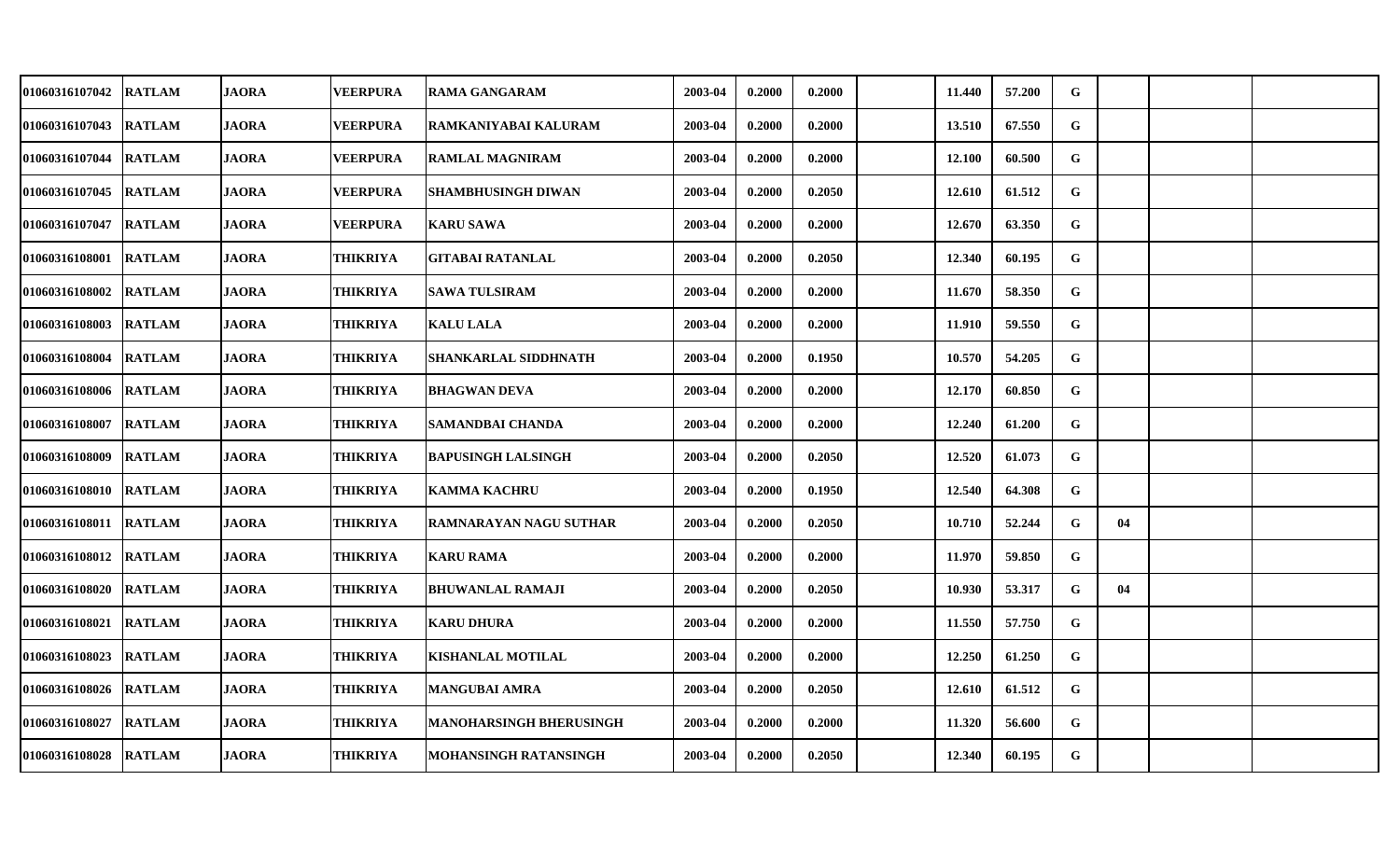| 01060316108031        | <b>RATLAM</b> | <b>JAORA</b>  | <b>THIKRIYA</b> | <b>RAMCHANDRA CHUNNILAL</b> | 2003-04 | 0.2000 | 0.2000 | 10.430 | 52.150 | G           | 04 |                          |
|-----------------------|---------------|---------------|-----------------|-----------------------------|---------|--------|--------|--------|--------|-------------|----|--------------------------|
| 01060316108032        | <b>RATLAM</b> | <b>JAORA</b>  | <b>THIKRIYA</b> | <b>SHAVARAM NANURAM</b>     | 2003-04 | 0.2000 | 0.2000 | 13.170 | 65.850 | G           |    |                          |
| 01060316108008 RATLAM |               | <b>JAORA</b>  | <b>THIKRIYA</b> | SAMBANDBAI RAMCHANDRA       | 2003-04 | 0.2000 | 0.2000 | 11.770 | 58.850 | G           |    |                          |
| 01060316108033        | <b>RATLAM</b> | <b>JAORA</b>  | <b>THIKRIYA</b> | <b>SWARUP KARU</b>          | 2003-04 | 0.2000 | 0.2000 | 10.520 | 52.600 | G           | 04 |                          |
| 01060316108034        | <b>RATLAM</b> | <b>JAORA</b>  | THIKRIYA        | <b>SURAJBAI SOHANLAL</b>    | 2003-04 | 0.2000 | 0.2100 | 12.180 | 58.000 | G           |    |                          |
| 01060316109001        | <b>RATLAM</b> | <b>JAORA</b>  | <b>FACHRIYA</b> | <b>MANGU MANA</b>           | 2003-04 | 0.2000 | 0.2000 | 13.830 | 69.150 | $\mathbf G$ |    | <b>TRANSFER/VEERPURA</b> |
| 01060316109002        | <b>RATLAM</b> | <b>JAORA</b>  | <b>FACHRIYA</b> | NAGIBAI BHANWARLAL          | 2003-04 | 0.2000 | 0.2000 | 10.630 | 53.150 | G           | 04 | <b>TRANSFER/THIKRIYA</b> |
| 01060316109003        | <b>RATLAM</b> | <b>JAORA</b>  | <b>FACHRIYA</b> | ASHARAM KALU                | 2003-04 | 0.2000 | 0.2050 | 10.950 | 53.414 | G           | 04 |                          |
| 01060316110002        | <b>RATLAM</b> | <b>JAORA</b>  | <b>BDAVDA</b>   | <b>RADHU KHEMRAJ</b>        | 2003-04 | 0.2000 |        |        |        | $\mathbf N$ | 10 |                          |
| 01060316110005        | <b>RATLAM</b> | <b>JAORA</b>  | <b>BDAVDA</b>   | RAMPRASAD RAJARAM           | 2003-04 | 0.2000 | 0.2000 | 10.360 | 51.800 | G           | 04 |                          |
| 01060316110011        | <b>RATLAM</b> | <b>JAORA</b>  | <b>BDAVDA</b>   | MOHANLAL GOVINDRAM          | 2003-04 | 0.2000 | 0.2050 | 11.610 | 56.634 | G           | 10 |                          |
| 01060316110012 RATLAM |               | <b>JAORA</b>  | <b>BDAVDA</b>   | <b>BALU MAGANJI</b>         | 2003-04 | 0.2000 | 0.2050 | 11.390 | 55.561 | G           | 10 |                          |
| 01060317112005        | <b>RATLAM</b> | <b>RATLAM</b> | <b>PALSODA</b>  | <b>MANNALAL KHEMA</b>       | 2003-04 | 0.2000 | 0.2000 | 10.340 | 51.700 | G           | 04 |                          |
| 01060317112023        | <b>RATLAM</b> | <b>RATLAM</b> | <b>PALSODA</b>  | <b>RAMESHWAR GHASI</b>      | 2003-04 | 0.2000 | 0.2000 | 11.240 | 56.200 | G           | 10 |                          |
| 01060317114002        | <b>RATLAM</b> | <b>RATLAM</b> | <b>AMLETA</b>   | <b>BHERULAL NAGUJI</b>      | 2003-04 | 0.2000 | 0.1950 | 10.710 | 54.923 | G           | 10 |                          |
| 01060317114004        | <b>RATLAM</b> | <b>RATLAM</b> | <b>AMLETA</b>   | RANVERSINGH ARJUNSINGH      | 2003-04 | 0.2000 | 0.1850 | 9.250  | 50.000 | G           | 04 |                          |
| 01060317117002        | <b>RATLAM</b> | <b>RATLAM</b> | <b>DHOSWAS</b>  | <b>HARCHAND VENIRAM</b>     | 2003-04 | 0.2000 | 0.2000 | 8.960  | 44.800 | G           | 04 |                          |
| 01060317117003        | <b>RATLAM</b> | <b>RATLAM</b> | <b>DHOSWAS</b>  | <b>SUHAGBAI BHERULAL</b>    | 2003-04 | 0.2000 |        |        |        | $\mathbf N$ | 07 |                          |
| 01060317117004        | <b>RATLAM</b> | <b>RATLAM</b> | <b>DHOSWAS</b>  | RADHYSHYAM KHEMRAJ          | 2003-04 | 0.2000 |        |        |        | $\mathbf N$ | 07 |                          |
| 01060317117005        | <b>RATLAM</b> | <b>RATLAM</b> | <b>DHOSWAS</b>  | HIRALAL JAGANNATH           | 2003-04 | 0.2000 | 0.1900 | 11.230 | 59.105 | G           | 10 |                          |
| 01060317117006 RATLAM |               | <b>RATLAM</b> | <b>DHOSWAS</b>  | <b>JAGANNATH DEVRAM</b>     | 2003-04 | 0.2000 | 0.1900 | 10.760 | 56.631 | G           | 10 |                          |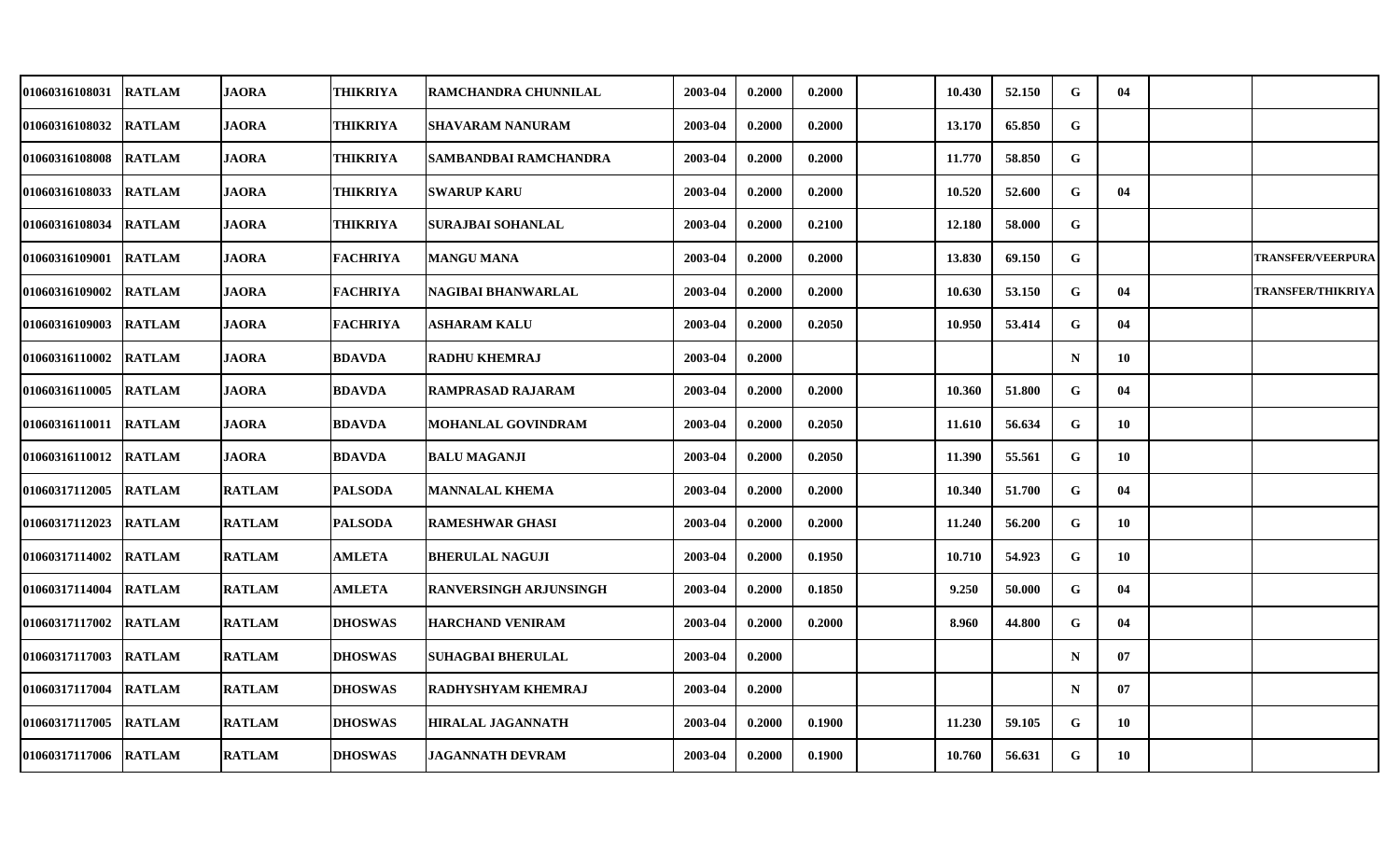| 01060317117007        | <b>RATLAM</b> | <b>RATLAM</b> | <b>DHOSWAS</b>  | SURAJBAI NANDRAM                         | 2003-04 | 0.2000 |        |        |        | $\mathbf N$  | 07 |                        |
|-----------------------|---------------|---------------|-----------------|------------------------------------------|---------|--------|--------|--------|--------|--------------|----|------------------------|
| 01060317117010        | <b>RATLAM</b> | <b>RATLAM</b> | <b>DHOSWAS</b>  | <b>BADRILAL AMBARAM</b>                  | 2003-04 | 0.2000 | 0.1950 | 11.610 | 59.538 | ${\bf G}$    | 10 | <b>NAME CHANGE</b>     |
| 01060317117014        | <b>RATLAM</b> | <b>RATLAM</b> | <b>DHOSWAS</b>  | <b>GOVERDHAN ONKAR</b>                   | 2003-04 | 0.2000 |        |        |        | $\mathbf N$  | 07 |                        |
| 01060317117016        | <b>RATLAM</b> | <b>RATLAM</b> | <b>DHOSWAS</b>  | <b>KALURAM HIRALAL</b>                   | 2003-04 | 0.2000 | 0.1850 | 8.650  | 46.756 | G            | 04 |                        |
| 01060317117018        | <b>RATLAM</b> | <b>RATLAM</b> | <b>DHOSWAS</b>  | <b>MUKESH TEJALAL</b>                    | 2003-04 | 0.2000 |        |        |        | $\mathbf N$  | 07 |                        |
| 01060317117019        | <b>RATLAM</b> | <b>RATLAM</b> | <b>DHOSWAS</b>  | PARMANAND BHAGWANLAL                     | 2003-04 | 0.2000 | 0.2050 | 3.100  | 15.121 | G            | 04 |                        |
| 01060317117021        | <b>RATLAM</b> | <b>RATLAM</b> | <b>DHOSWAS</b>  | <b>BALARAM CHAGANLAL</b>                 | 2003-04 | 0.2000 |        |        |        | $\mathbf N$  | 07 |                        |
| 01060317118001        | <b>RATLAM</b> | <b>RATLAM</b> | <b>BANGROD</b>  | <b>GOVERDHANLAL DOLA</b>                 | 2003-04 | 0.2000 | 0.2000 | 10.870 | 54.350 | G            |    | <b>TRANSFER/BARGAR</b> |
| 01060317118003        | <b>RATLAM</b> | <b>RATLAM</b> | <b>BANGROD</b>  | <b>RAMRATAN BAGDIRAM</b>                 | 2003-04 | 0.2000 | 0.2050 | 12.140 | 59.219 | G            | 10 |                        |
| 01060317118004        | <b>RATLAM</b> | <b>RATLAM</b> | <b>BANGROD</b>  | <b>BASNTILAL KACHRAJI</b>                | 2003-04 | 0.2000 |        |        |        | $\mathbf N$  | 07 |                        |
| 01060317118005        | <b>RATLAM</b> | <b>RATLAM</b> | <b>BANGROD</b>  | <b>RATANLAL PANNALAL</b>                 | 2003-04 | 0.2000 |        |        |        | $\mathbf N$  | 07 |                        |
| 01060317118006        | <b>RATLAM</b> | <b>RATLAM</b> | <b>BANGROD</b>  | PUNA GHASI DHAKAD                        | 2003-04 | 0.2000 | 0.2000 | 11.640 | 58.200 | G            | 10 |                        |
| 01060317118007        | <b>RATLAM</b> | <b>RATLAM</b> | <b>BANGROD</b>  | VIRENDRASINGH RAMSINGH                   | 2003-04 | 0.2000 |        |        |        | $\mathbf N$  | 07 |                        |
| 01060317118008 RATLAM |               | <b>RATLAM</b> | <b>BANGROD</b>  | <b>RANCHOD NARSINGH</b>                  | 2003-04 | 0.2000 | 0.1950 | 10.970 | 56.256 | G            | 10 |                        |
| 01060317120006 RATLAM |               | <b>RATLAM</b> | <b>DELANPUR</b> | <b>HIRALAL GIRDHARI</b>                  | 2003-04 | 0.2000 |        |        |        | $\mathbf N$  | 10 |                        |
| 01060317121001        | <b>RATLAM</b> | <b>RATLAM</b> |                 | JADWASAKALA ISHAWARLAL KANHAIYALAL       | 2003-04 | 0.2000 |        |        |        | F            |    |                        |
| 01060317121002        | <b>RATLAM</b> | <b>RATLAM</b> |                 | <b>JADWASAKALA NATHU NARAYAN</b>         | 2003-04 | 0.2000 |        |        |        | $\mathbf{F}$ |    |                        |
| 01060317121003 RATLAM |               | <b>RATLAM</b> |                 | <b>JADWASAKALA BHANWARLAL PUNAMCHAND</b> | 2003-04 | 0.2000 |        |        |        | $\mathbf N$  | 07 |                        |
| 01060317121004        | <b>RATLAM</b> | <b>RATLAM</b> |                 | <b>JADWASAKALA NARSINGH BAGDIRAM</b>     | 2003-04 | 0.2000 |        |        |        | $\mathbf{F}$ |    |                        |
| 01060317121005        | <b>RATLAM</b> | <b>RATLAM</b> |                 | <b>JADWASAKALA BADRILAL GOBA</b>         | 2003-04 | 0.2000 | 0.2050 | 11.850 | 57.805 | G            |    |                        |
| 01060317121006        | <b>RATLAM</b> | <b>RATLAM</b> |                 | <b>JADWASAKALA DHULJI JIWAJI</b>         | 2003-04 | 0.2000 |        |        |        | $\mathbf{F}$ |    |                        |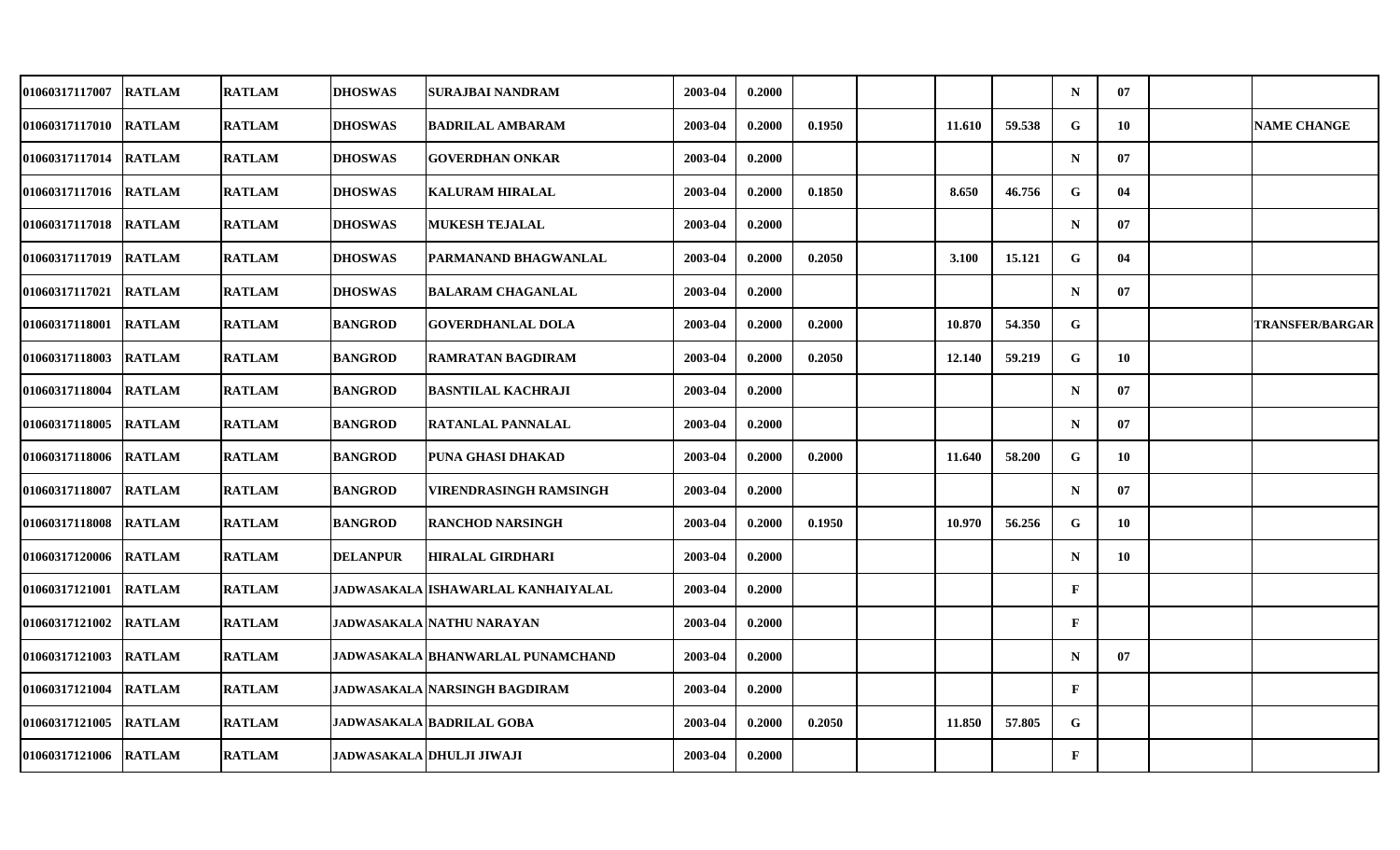| <b>01060317121009</b> | <b>RATLAM</b> | <b>RATLAM</b> |                | JADWASAKALA LALSINGH RAMSINGH       | 2003-04 | 0.2000 |        |        |        | $\mathbf{F}$ |     |  |
|-----------------------|---------------|---------------|----------------|-------------------------------------|---------|--------|--------|--------|--------|--------------|-----|--|
| 01060317121010        | <b>RATLAM</b> | <b>RATLAM</b> |                | JADWASAKALA AMBARAM NATHA           | 2003-04 | 0.2000 |        |        |        | $\mathbf{F}$ |     |  |
| <b>01060317121012</b> | <b>RATLAM</b> | <b>RATLAM</b> |                | JADWASAKALA AVANTIBAI HARIRAM       | 2003-04 | 0.2000 | 0.2000 | 10.590 | 52.950 | G            | 04  |  |
| 01060317122003        | <b>RATLAM</b> | <b>RATLAM</b> | <b>SEMLIYA</b> | JAGDISH BAGDIRAM                    | 2003-04 | 0.2000 | 0.2050 | 12.310 | 60.048 | G            | 10  |  |
| 01060317122012        | <b>RATLAM</b> | <b>RATLAM</b> | <b>SEMLIYA</b> | BHUWANGIR SHANKARGIR                | 2003-04 | 0.2000 | 0.2000 | 11.490 | 57.450 | G            | -10 |  |
| 01060317123001        | <b>RATLAM</b> | <b>RATLAM</b> | <b>GHATWAS</b> | RADHAKISHAN PANNALAL                | 2003-04 | 0.2000 | 0.1950 | 7.970  | 40.871 | G            | 04  |  |
| <b>01060317123002</b> | <b>RATLAM</b> | <b>RATLAM</b> | <b>GHATWAS</b> | RUGGA RUPA                          | 2003-04 | 0.2000 | 0.2000 | 4.540  | 22.700 | G            | 04  |  |
| 01060317123004        | <b>RATLAM</b> | <b>RATLAM</b> | <b>GHATWAS</b> | <b>GANESHLAL MOTILAL</b>            | 2003-04 | 0.2000 | 0.2050 | 6.500  | 31.707 | G            | 04  |  |
| 01060317123005        | <b>RATLAM</b> | <b>RATLAM</b> | <b>GHATWAS</b> | <b>DARBARSINGH CHATARSINGH</b>      | 2003-04 | 0.2000 |        |        |        | $\mathbf{F}$ | 10  |  |
| 01060317123007        | <b>RATLAM</b> | <b>RATLAM</b> | <b>GHATWAS</b> | <b>RANCHOD MANA</b>                 | 2003-04 | 0.2000 |        |        |        | $\mathbf{F}$ | 10  |  |
| 01060317123008        | <b>RATLAM</b> | <b>RATLAM</b> | <b>GHATWAS</b> | <b>BHERULAL KANIRAM</b>             | 2003-04 | 0.2000 | 0.2050 | 11.290 | 55.073 | G            | 10  |  |
| <b>01060317124001</b> | <b>RATLAM</b> | <b>RATLAM</b> |                | RUGNATHGAD BHANWARSINGH PARVATSINGH | 2003-04 | 0.2000 | 0.2050 | 12.110 | 59.073 | G            |     |  |
| 01060317124003        | <b>RATLAM</b> | <b>RATLAM</b> |                | RUGNATHGAD GANGARAM RUPA            | 2003-04 | 0.2000 | 0.2000 | 11.660 | 58.300 | G            |     |  |
| 01060317124004        | <b>RATLAM</b> | <b>RATLAM</b> |                | RUGNATHGAD NAHARJI NATHA GAYARI     | 2003-04 | 0.2000 | 0.2050 | 10.980 | 53.561 | G            | 04  |  |
| 01060317124007        | <b>RATLAM</b> | <b>RATLAM</b> |                | RUGNATHGAD KANIRAM AMBARAM RUPA     | 2003-04 | 0.2000 | 0.2000 | 11.870 | 59.350 | G            |     |  |
| <b>01060317124008</b> | <b>RATLAM</b> | <b>RATLAM</b> |                | RUGNATHGAD LAXMAN BHUWAN            | 2003-04 | 0.2000 | 0.1900 | 10.890 | 57.316 | G            |     |  |
| 01060317124009        | <b>RATLAM</b> | <b>RATLAM</b> |                | RUGNATHGAD DHANNA MANNA BALAI       | 2003-04 | 0.2000 | 0.1600 | 9.210  | 57.563 | G            |     |  |
| 01060317124010        | <b>RATLAM</b> | <b>RATLAM</b> |                | RUGNATHGAD AMRA NAWAL GAYRI         | 2003-04 | 0.2000 | 0.1950 | 11.090 | 56.872 | G            |     |  |
| 01060317124011        | <b>RATLAM</b> | <b>RATLAM</b> |                | RUGNATHGAD JASVANTSINGH MOTISINGH   | 2003-04 | 0.2000 | 0.2000 | 12.340 | 61.700 | G            |     |  |
| 01060317124012        | <b>RATLAM</b> | <b>RATLAM</b> |                | RUGNATHGAD GHISIBAI KANHAIYALAL     | 2003-04 | 0.2000 | 0.1950 | 10.800 | 55.385 | G            |     |  |
| 01060317125009        | <b>RATLAM</b> | <b>RATLAM</b> | <b>GUNAWAD</b> | <b>CHAMPALAL BHERULAL</b>           | 2003-04 | 0.2000 | 0.1950 | 8.640  | 44.307 | G            | 04  |  |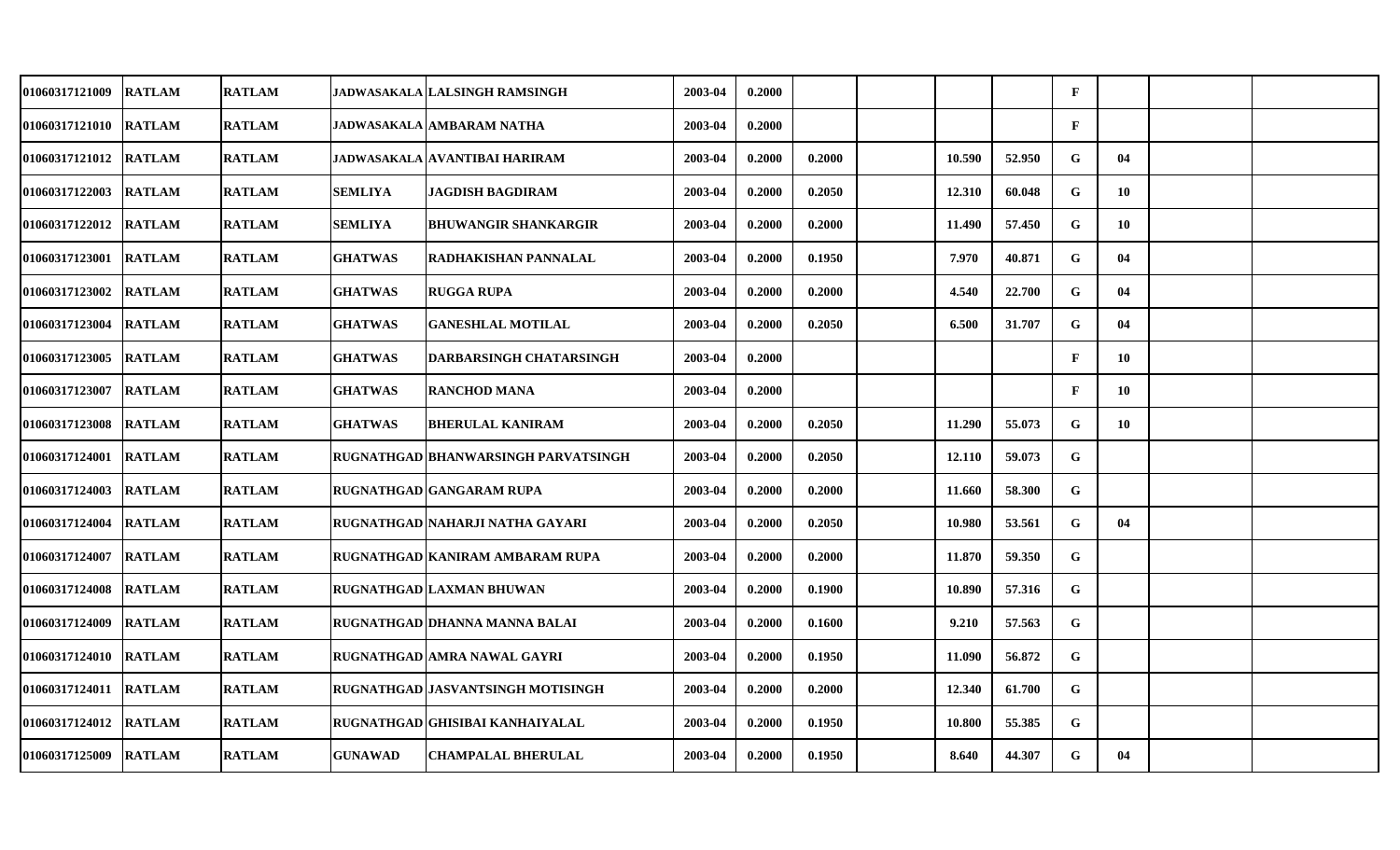| <b>01060317125014</b> | <b>RATLAM</b> | <b>RATLAM</b> | <b>GUNAWAD</b>  | SHOBHARAM DHAPUBAI          | 2003-04 | 0.2000 | 0.2000 | 7.960  | 39.800 | Т.          | 02 |                         |
|-----------------------|---------------|---------------|-----------------|-----------------------------|---------|--------|--------|--------|--------|-------------|----|-------------------------|
| <b>01060317126001</b> | <b>RATLAM</b> | <b>RATLAM</b> | <b>BARBODNA</b> | <b>KHIMA LIMBA</b>          | 2003-04 | 0.2000 | 0.2000 | 10.850 | 54.250 | $\mathbf G$ | 10 |                         |
| <b>01060317126003</b> | <b>RATLAM</b> | <b>RATLAM</b> | <b>BARBODNA</b> | RAJARAM AMBARAM             | 2003-04 | 0.2000 | 0.1950 | 10.890 | 55.846 | G           | 10 |                         |
| 01060317126004        | <b>RATLAM</b> | <b>RATLAM</b> | <b>BARBODNA</b> | <b>GANESH NAGU</b>          | 2003-04 | 0.2000 | 0.1950 | 11.030 | 56.564 | G           | 10 |                         |
| 01060317126007        | <b>RATLAM</b> | <b>RATLAM</b> | <b>BARBODNA</b> | <b>GULAB PANNA</b>          | 2003-04 | 0.2000 |        |        |        | $\mathbf N$ | 07 |                         |
| 01060317126008        | <b>RATLAM</b> | <b>RATLAM</b> | <b>BARBODNA</b> | <b>BAGDIRAM NARAYAN</b>     | 2003-04 | 0.2000 | 0.1900 | 9.840  | 51.789 | G           | 04 |                         |
| <b>01060317126009</b> | <b>RATLAM</b> | <b>RATLAM</b> | <b>BARBODNA</b> | <b>DHANNA RUPA</b>          | 2003-04 | 0.2000 | 0.1850 | 10.230 | 55.297 | G           | 10 |                         |
| 01060317126010        | <b>RATLAM</b> | <b>RATLAM</b> | <b>BARBODNA</b> | <b>BADRILAL NANURAM</b>     | 2003-04 | 0.2000 | 0.1900 | 9.320  | 49.053 | $\mathbf G$ | 04 |                         |
| 01060317127001        | <b>RATLAM</b> | <b>RATLAM</b> | <b>SEEKHEDI</b> | HARIVALLABH BALARAM         | 2003-04 | 0.2000 | 0.1950 | 12.080 | 61.949 | G           |    |                         |
| <b>01060317127002</b> | <b>RATLAM</b> | <b>RATLAM</b> | <b>SEEKHEDI</b> | RAJEDRASINGH KARANSINGH     | 2003-04 | 0.2000 | 0.1900 | 9.160  | 48.211 | G           | 04 |                         |
| 01060317127006        | <b>RATLAM</b> | <b>RATLAM</b> | <b>SEEKHEDI</b> | <b>BALMUKAND RAMNARAYAN</b> | 2003-04 | 0.2000 | 0.2000 | 11.440 | 57.200 | G           |    |                         |
| <b>01060317127009</b> | <b>RATLAM</b> | <b>RATLAM</b> | <b>SEEKHEDI</b> | MOHANLAL HARIRAM            | 2003-04 | 0.2000 | 0.2000 | 2.500  | 12.500 | G           | 04 |                         |
| 01060317127010        | <b>RATLAM</b> | <b>RATLAM</b> | <b>SEEKHEDI</b> | LALSINGH SWARUPSINGH        | 2003-04 | 0.2000 | 0.1950 | 11.410 | 58.513 | G           |    |                         |
| 01060317127011        | <b>RATLAM</b> | <b>RATLAM</b> | <b>SEEKHEDI</b> | <b>KANIRAM RUPA</b>         | 2003-04 | 0.2000 | 0.1950 | 11.130 | 57.077 | G           |    |                         |
| 01060317127020        | <b>RATLAM</b> | <b>RATLAM</b> | <b>SEEKHEDI</b> | <b>BHAGIRATH RAMNARAYAN</b> | 2003-04 | 0.2000 | 0.2000 | 10.920 | 54.600 | G           |    |                         |
| 01060317127021        | <b>RATLAM</b> | <b>RATLAM</b> | SEEKHEDI        | <b>LILABAI RUGGA</b>        | 2003-04 | 0.2000 | 0.1300 | 7.840  | 60.308 | $\mathbf G$ |    |                         |
| 01060317128001        | <b>RATLAM</b> | <b>RATLAM</b> | <b>BHADWASA</b> | <b>JAGNAATH BAGDIRAM</b>    | 2003-04 | 0.2000 | 0.1950 | 11.580 | 59.384 | G           |    | <b>TRANSFER/SEKHEDI</b> |
| 01060317128014        | <b>RATLAM</b> | <b>RATLAM</b> | <b>BHADWASA</b> | <b>NATTHEKHAN NURKHAN</b>   | 2003-04 | 0.2000 | 0.0150 | 0.900  | 60.000 | G           | 10 |                         |
| 01060317129002        | <b>RATLAM</b> | <b>RATLAM</b> | <b>MEWASA</b>   | <b>OMPRAKESH RAMLAL</b>     | 2003-04 | 0.2000 | 0.2000 | 11.350 | 56.750 | G           | 10 | <b>NAME CHANGE</b>      |
| 01060317129003        | <b>RATLAM</b> | <b>RATLAM</b> | <b>MEWASA</b>   | AMBARAM GANGARAM            | 2003-04 | 0.2000 | 0.2000 | 9.860  | 49.300 | G           | 04 | <b>NAME CHANGE</b>      |
| <b>01060317129004</b> | <b>RATLAM</b> | <b>RATLAM</b> | <b>MEWASA</b>   | LILABAI HARIRAM             | 2003-04 | 0.2000 | 0.2000 | 11.200 | 56.000 | G           | 10 | <b>NAME CHANGE</b>      |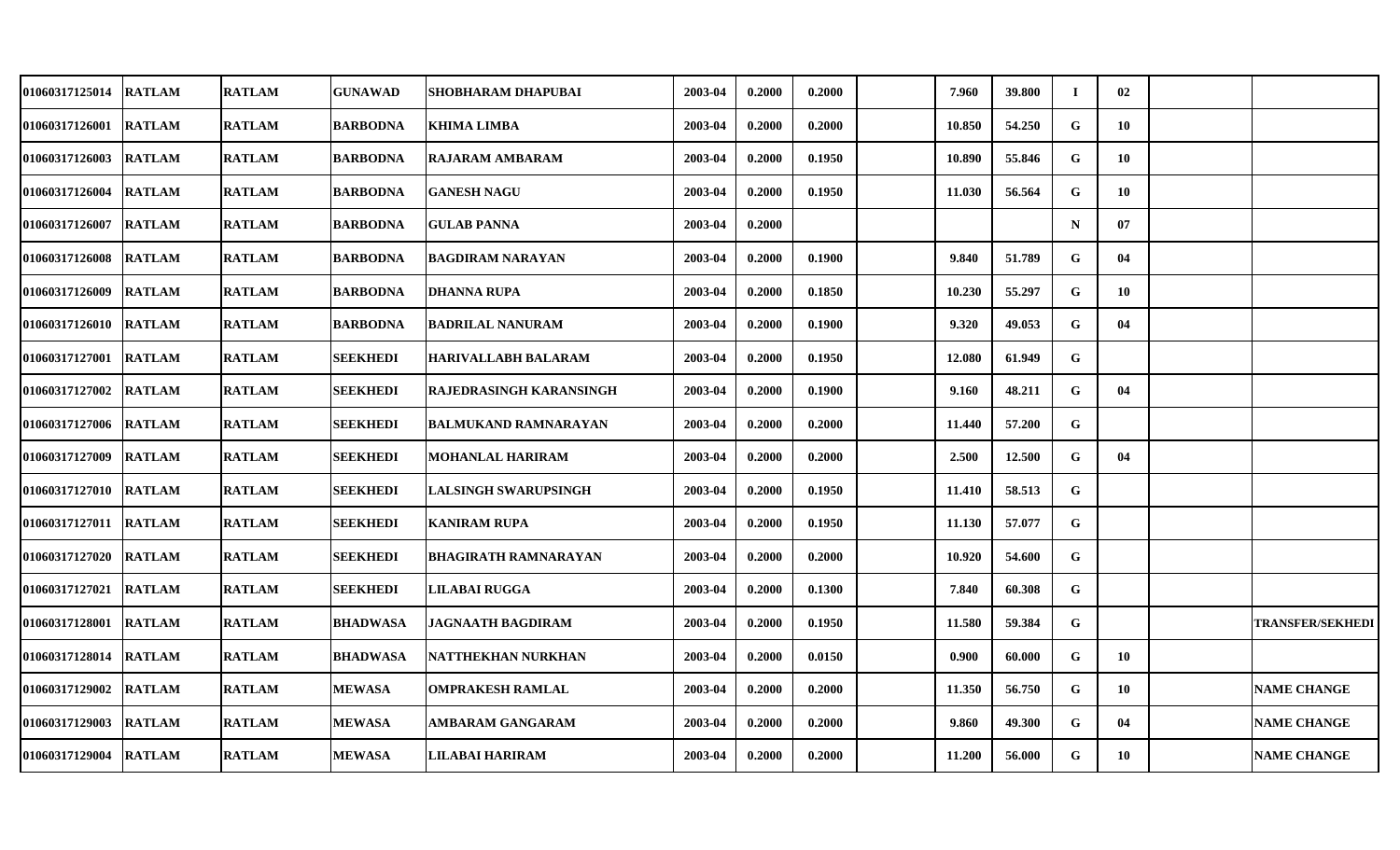| <b>01060317129005</b> | <b>RATLAM</b> | <b>RATLAM</b> | <b>MEWASA</b>  | <b>GOPALKUNWAR GOPALSINGH</b>       | 2003-04 | 0.2000 | 0.1900 | 10.540 | 55.473 | G            | 10 | <b>NAME CHANGE</b>      |
|-----------------------|---------------|---------------|----------------|-------------------------------------|---------|--------|--------|--------|--------|--------------|----|-------------------------|
| 01060317131003        | <b>RATLAM</b> | <b>RATLAM</b> | <b>BHARODA</b> | <b>HEMRAJ GOBA</b>                  | 2003-04 | 0.2000 | 0.1800 | 11.250 | 62.500 | ${\bf G}$    |    | <b>TRANSFER/PALDUNA</b> |
| 01060317131004        | <b>RATLAM</b> | <b>RATLAM</b> | <b>BHARODA</b> | <b>MOHAN GOBA</b>                   | 2003-04 | 0.2000 |        |        |        | $\mathbf N$  | 07 |                         |
| 01060317131005        | <b>RATLAM</b> | <b>RATLAM</b> | <b>BHARODA</b> | <b>BANSHILAL MANGILAL</b>           | 2003-04 | 0.2000 | 0.1850 | 8.160  | 44.108 | G            | 04 |                         |
| <b>01060317131006</b> | <b>RATLAM</b> | <b>RATLAM</b> | <b>BHARODA</b> | SARDARSINGH CHANDANSINGH            | 2003-04 | 0.2000 | 0.1600 | 5.600  | 35.000 | G            | 04 |                         |
| 01060317132001        | RATLAM        | <b>RATLAM</b> |                | KANDARWASA UMRAVSINGH RANSINGH      | 2003-04 | 0.2000 | 0.1950 | 10.610 | 54.410 | G            |    |                         |
| <b>01060317132002</b> | <b>RATLAM</b> | <b>RATLAM</b> |                | KANDARWASA KANHAIYALAL NARAYANDAS   | 2003-04 | 0.2000 | 0.2000 | 11.670 | 58.350 | G            |    |                         |
| 01060317132003        | <b>RATLAM</b> | <b>RATLAM</b> |                | KANDARWASA NANDRAM DAS GANGADAS     | 2003-04 | 0.2000 |        |        |        | $\mathbf F$  |    |                         |
| 01060317132004        | <b>RATLAM</b> | <b>RATLAM</b> |                | KANDARWASA BADRILAL DHULJI          | 2003-04 | 0.2000 |        |        |        | $\mathbf{F}$ |    |                         |
| 01060317132005        | <b>RATLAM</b> | <b>RATLAM</b> |                | KANDARWASA MADHOLAL MOTILAL         | 2003-04 | 0.2000 | 0.1950 | 10.420 | 53.436 | G            | 04 |                         |
| 01060317132006        | <b>RATLAM</b> | <b>RATLAM</b> |                | KANDARWASA MANOHARSINGH FATEHSINGH  | 2003-04 | 0.2000 | 0.1700 | 10.070 | 59.235 | G            |    |                         |
| <b>01060317132007</b> | <b>RATLAM</b> | <b>RATLAM</b> |                | KANDARWASA BADRILAL NANDRAM         | 2003-04 | 0.2000 | 0.1950 | 13.320 | 68.308 | G            |    |                         |
| 01060317132008        | <b>RATLAM</b> | <b>RATLAM</b> |                | KANDARWASA DASHRATHSINGH GULABSINGH | 2003-04 | 0.2000 | 0.2000 | 11.290 | 56.450 | G            |    |                         |
| 01060317132010        | <b>RATLAM</b> | <b>RATLAM</b> |                | KANDARWASA BABUDAS LALDAS           | 2003-04 | 0.2000 |        |        |        | F            |    |                         |
| 01060317132011        | <b>RATLAM</b> | <b>RATLAM</b> |                | KANDARWASA RATANDAS GULABDAS        | 2003-04 | 0.2000 | 0.2000 | 11.420 | 57.100 | G            |    |                         |
| <b>01060317132012</b> | <b>RATLAM</b> | <b>RATLAM</b> |                | KANDARWASA LAXMANSINGH JUJHARSINGH  | 2003-04 | 0.2000 | 0.2000 | 11.570 | 57.850 | G            |    |                         |
| 01060317132013        | <b>RATLAM</b> | <b>RATLAM</b> |                | KANDARWASA RAMNARAYAN DHURA DHAKAD  | 2003-04 | 0.2000 | 0.2050 | 12.160 | 59.317 | G            |    |                         |
| 01060317132014        | <b>RATLAM</b> | <b>RATLAM</b> |                | KANDARWASA KESARKUNWAR MADHOSINGH   | 2003-04 | 0.2000 | 0.2050 | 10.340 | 50.439 | G            | 04 |                         |
| 01060317132015        | <b>RATLAM</b> | <b>RATLAM</b> |                | KANDARWASA LAXMINARAYAN DHULAJI     | 2003-04 | 0.2000 | 0.1650 | 8.930  | 54.121 | G            |    |                         |
| 01060317132016        | <b>RATLAM</b> | <b>RATLAM</b> |                | KANDARWASA MOHANLAL DHULA           | 2003-04 | 0.2000 |        |        |        | $\mathbf{F}$ |    |                         |
| <b>01060317132018</b> | <b>RATLAM</b> | <b>RATLAM</b> |                | KANDARWASA KISHORILAL KANHAIYALAL   | 2003-04 | 0.2000 | 0.1850 | 11.240 | 60.757 | G            |    |                         |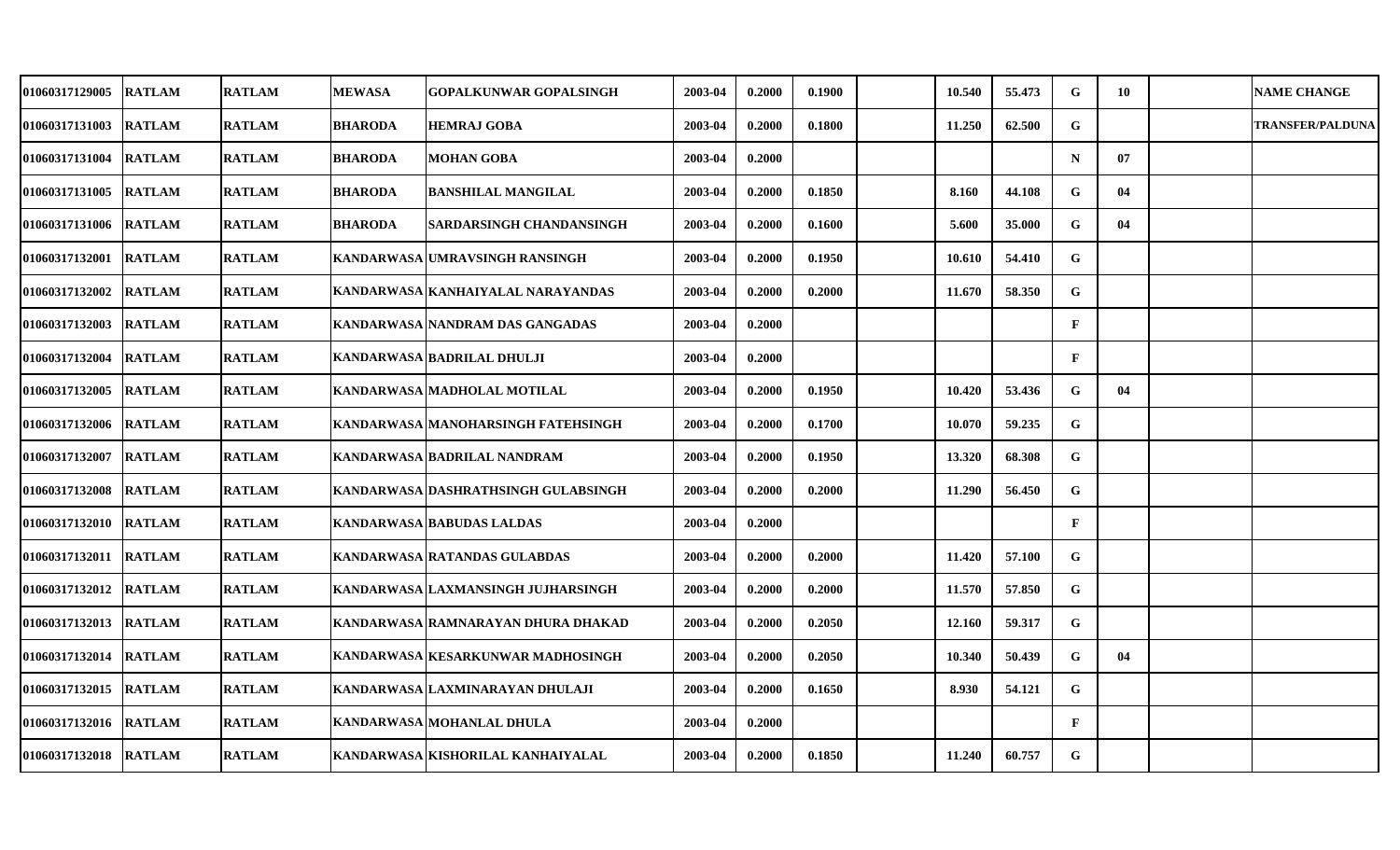| 01060317132019        | <b>RATLAM</b> | <b>RATLAM</b> | KANDARWASA   BASANTIBAI NAGU         | 2003-04 | 0.2000 | 0.2000 | 10.810 | 54.050 | G            |    |                    |
|-----------------------|---------------|---------------|--------------------------------------|---------|--------|--------|--------|--------|--------------|----|--------------------|
| <b>01060317132020</b> | <b>RATLAM</b> | <b>RATLAM</b> | KANDARWASA AJAYKUNWAR NATHUSINGH     | 2003-04 | 0.2000 | 0.2000 | 10.660 | 53.300 | G            | 04 |                    |
| <b>01060317132021</b> | <b>RATLAM</b> | <b>RATLAM</b> | KANDARWASA SHANKARLAL NANDRAM        | 2003-04 | 0.2000 | 0.2050 | 12.030 | 58.683 | G            |    |                    |
| 01060317132023        | <b>RATLAM</b> | <b>RATLAM</b> | KANDARWASA RAMNARAYAN DHULJI LUHAR   | 2003-04 | 0.2000 | 0.1950 | 9.520  | 48.821 | $\mathbf G$  | 04 |                    |
| <b>01060317132025</b> | <b>RATLAM</b> | <b>RATLAM</b> | KANDARWASA BHAGWANSINGH BAHADURSINGH | 2003-04 | 0.2000 | 0.2000 | 11.010 | 55.050 | G            |    |                    |
| 01060317132026        | <b>RATLAM</b> | <b>RATLAM</b> | KANDARWASA DAYARAM SHANKARLAL        | 2003-04 | 0.2000 | 0.2050 | 11.240 | 54.829 | G            |    |                    |
| <b>01060317132027</b> | <b>RATLAM</b> | <b>RATLAM</b> | KANDARWASA DURGASHANKAR ANOKHILAL    | 2003-04 | 0.2000 | 0.2000 | 11.670 | 58.350 | G            |    |                    |
| 01060317132028        | <b>RATLAM</b> | <b>RATLAM</b> | KANDARWASA GUJRAJSINGH GOVINDSINGH   | 2003-04 | 0.2000 | 0.1950 | 11.210 | 57.487 | G            |    |                    |
| 01060317132031        | <b>RATLAM</b> | <b>RATLAM</b> | KANDARWASA JAGDISH KALURAM           | 2003-04 | 0.2000 | 0.1800 | 9.380  | 52.111 | G            | 04 |                    |
| 01060317132032        | <b>RATLAM</b> | <b>RATLAM</b> | KANDARWASA JAGDISH MANGILAL          | 2003-04 | 0.2000 | 0.1900 | 11.000 | 57.895 | G            |    |                    |
| <b>01060317132033</b> | <b>RATLAM</b> | <b>RATLAM</b> | KANDARWASA KARUDAS KAMALDAS          | 2003-04 | 0.2000 | 0.2000 | 11.450 | 57.250 | G            |    |                    |
| <b>01060317132034</b> | <b>RATLAM</b> | <b>RATLAM</b> | KANDARWASA KELASHCHAND SHANKARLAL    | 2003-04 | 0.2000 | 0.1950 | 11.330 | 58.103 | G            |    |                    |
| 01060317132035        | <b>RATLAM</b> | <b>RATLAM</b> | KANDARWASA DATARSINGH LALSINGH       | 2003-04 | 0.2000 | 0.2050 | 11.410 | 55.659 | G            |    | <b>NAME CHANGE</b> |
| <b>01060317132036</b> | <b>RATLAM</b> | <b>RATLAM</b> | KANDARWASA MADANLAL NAGUJI           | 2003-04 | 0.2000 | 0.2000 | 11.060 | 55.300 | G            |    |                    |
| 01060317132037        | <b>RATLAM</b> | <b>RATLAM</b> | KANDARWASA MANGILAL NANDRAM          | 2003-04 | 0.2000 |        |        |        | $\mathbf{F}$ |    |                    |
| <b>01060317132038</b> | <b>RATLAM</b> | <b>RATLAM</b> | KANDARWASA MOTILAL NANDRAM           | 2003-04 | 0.2000 | 0.2000 | 11.960 | 59.800 | G            |    |                    |
| 01060317132039        | <b>RATLAM</b> | <b>RATLAM</b> | KANDARWASA NAGULAL GOPAL             | 2003-04 | 0.2000 | 0.1800 | 10.340 | 57.444 | G            |    |                    |
| 01060317132040        | <b>RATLAM</b> | <b>RATLAM</b> | KANDARWASA PRAHLADSINGH BHERUSINGH   | 2003-04 | 0.2000 |        |        |        | $\mathbf{F}$ |    |                    |
| 01060317132041        | <b>RATLAM</b> | <b>RATLAM</b> | KANDARWASA PRITAMLAL ANOKHILAL       | 2003-04 | 0.2000 | 0.2000 | 11.720 | 58.600 | G            |    |                    |
| 01060317132042        | <b>RATLAM</b> | <b>RATLAM</b> | KANDARWASA RADHESHYAMDAS DHULDAS     | 2003-04 | 0.2000 | 0.2000 | 11.160 | 55.800 | G            |    |                    |
| <b>01060317132043</b> | <b>RATLAM</b> | <b>RATLAM</b> | KANDARWASA KESHARBAI RAGHUVIRDAS     | 2003-04 | 0.2000 | 0.2050 | 12.060 | 58.829 | G            |    |                    |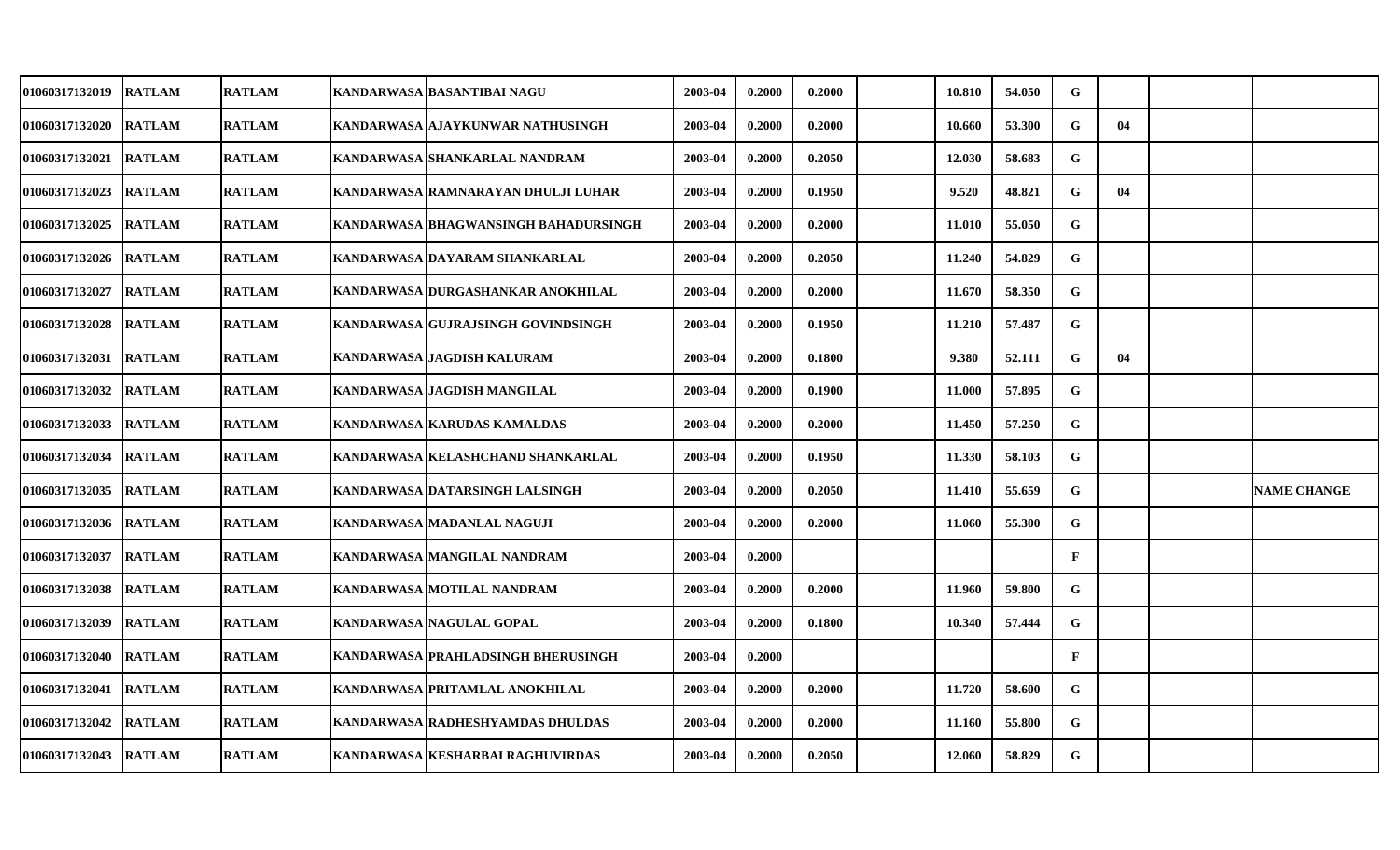| 01060317132045        | <b>RATLAM</b> | <b>RATLAM</b> |                  | KANDARWASA RAMCHANDRA KALURAM   | 2003-04 | 0.2000 | 0.2000 | 11.840 | 59.200 | G           |    |                |  |
|-----------------------|---------------|---------------|------------------|---------------------------------|---------|--------|--------|--------|--------|-------------|----|----------------|--|
| 01060317132048        | <b>RATLAM</b> | <b>RATLAM</b> |                  | KANDARWASA SHRAWAN MANGILAL     | 2003-04 | 0.2000 | 0.2000 | 11.840 | 59.200 | $\mathbf G$ |    |                |  |
| 01060317132049        | <b>RATLAM</b> | <b>RATLAM</b> |                  | KANDARWASA BALUDAS NANDRAMDAS   | 2003-04 | 0.2000 | 0.2050 | 11.830 | 57.707 | G           |    | 01060317129001 |  |
| 01060317132050        | <b>RATLAM</b> | <b>RATLAM</b> |                  | KANDARWASA RAMESHWAR BHAGIRATH  | 2003-04 | 0.2000 | 0.2000 | 11.110 | 55.550 | G           |    | 01060317134058 |  |
| 01060317133003 RATLAM |               | <b>RATLAM</b> |                  | NOGAWAKLA  SOHANBAI JAGDISH     | 2003-04 | 0.2000 | 0.1950 | 11.560 | 59.282 | G           |    |                |  |
| 01060317133005        | <b>RATLAM</b> | <b>RATLAM</b> |                  | NOGAWAKLA RAMA BHAGIRATH        | 2003-04 | 0.2000 | 0.1950 | 13.070 | 67.025 | G           |    |                |  |
| 01060317133007        | <b>RATLAM</b> | <b>RATLAM</b> |                  | NOGAWAKLA  KESARBAI MANGILAL    | 2003-04 | 0.2000 | 0.2000 | 11.990 | 59.950 | G           |    |                |  |
| 01060317133008        | <b>RATLAM</b> | <b>RATLAM</b> |                  | NOGAWAKLA   BHAGWANTIBAI JIVRAJ | 2003-04 | 0.2000 |        |        |        | $\mathbf N$ |    |                |  |
| 01060317133009        | <b>RATLAM</b> | <b>RATLAM</b> | <b>NOGAWAKLA</b> | <b>SHYAMU MANA</b>              | 2003-04 | 0.2000 | 0.1950 | 10.020 | 51.384 | G           | 04 |                |  |
| 01060317133011        | <b>RATLAM</b> | <b>RATLAM</b> |                  | NOGAWAKLA RAMCHANDRA THAVAR     | 2003-04 | 0.2000 | 0.1850 | 9.660  | 52.216 | G           | 04 |                |  |
| 01060317133012        | <b>RATLAM</b> | <b>RATLAM</b> |                  | NOGAWAKLA  JAGANNATH NANDA      | 2003-04 | 0.2000 | 0.2000 | 12.380 | 61.900 | G           |    |                |  |
| 01060317133017        | <b>RATLAM</b> | <b>RATLAM</b> |                  | NOGAWAKLA  BADRILAL DAYARAM     | 2003-04 | 0.2000 |        |        |        | $\mathbf N$ |    |                |  |
| 01060317133021        | <b>RATLAM</b> | <b>RATLAM</b> |                  | NOGAWAKLA  JAMNABAI TULSI RAM   | 2003-04 | 0.2000 | 0.2000 | 11.570 | 57.850 | G           |    |                |  |
| 01060317133022        | <b>RATLAM</b> | <b>RATLAM</b> |                  | NOGAWAKLA  RANCHOD KASHI RAM    | 2003-04 | 0.2000 | 0.2050 | 12.260 | 59.804 | G           |    |                |  |
| 01060317133023 RATLAM |               | <b>RATLAM</b> |                  | NOGAWAKLA BHERULAL HARIRAM      | 2003-04 | 0.2000 |        |        |        | $\mathbf N$ | 07 |                |  |
| 01060317133035 RATLAM |               | <b>RATLAM</b> |                  | NOGAWAKLA  PANNALAL NANDA       | 2003-04 | 0.2000 | 0.1950 | 11.340 | 58.153 | G           |    |                |  |
| 01060317133040        | <b>RATLAM</b> | <b>RATLAM</b> | <b>NOGAWAKLA</b> | <b>RUGHNATH NANDA</b>           | 2003-04 | 0.2000 | 0.1950 | 11.810 | 60.564 | G           |    |                |  |
| 01060317134001        | <b>RATLAM</b> | <b>RATLAM</b> | <b>PALDUNA</b>   | RADHESHYAM MANGILAL             | 2003-04 | 0.2000 | 0.1800 | 10.970 | 60.944 | G           |    |                |  |
| 01060317134002        | <b>RATLAM</b> | <b>RATLAM</b> | <b>PALDUNA</b>   | <b>RAJARAM HARIRAM</b>          | 2003-04 | 0.2000 | 0.1950 | 11.670 | 59.846 | G           |    |                |  |
| 01060317134003        | <b>RATLAM</b> | <b>RATLAM</b> | <b>PALDUNA</b>   | <b>BHAGWATILAL BAGDIRAM</b>     | 2003-04 | 0.2000 | 0.1850 | 12.550 | 67.838 | G           |    |                |  |
| 01060317134006 RATLAM |               | <b>RATLAM</b> | <b>PALDUNA</b>   | NARENDRA MOTILAL                | 2003-04 | 0.2000 | 0.2050 | 11.860 | 57.854 | G           |    |                |  |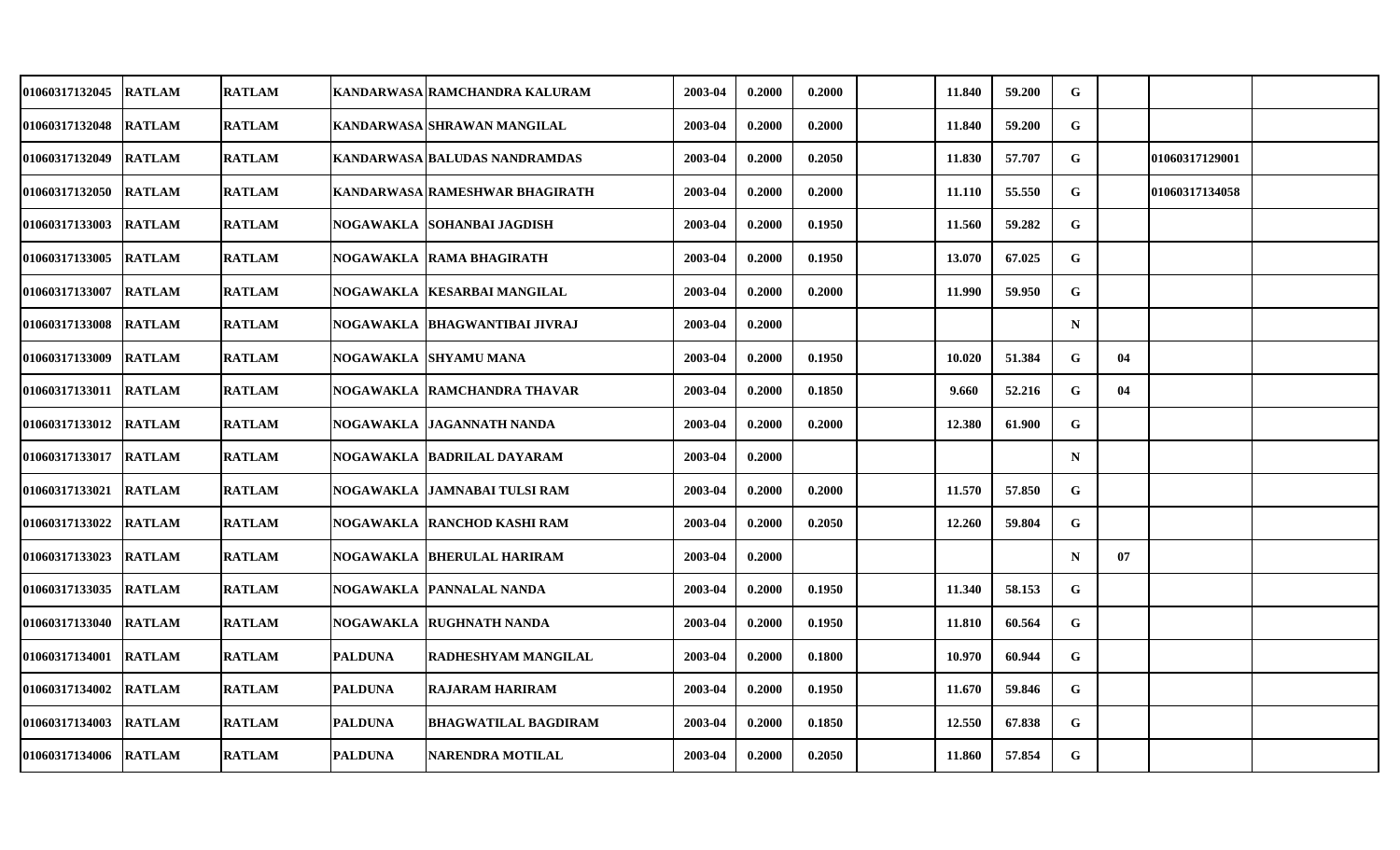| <b>01060317134007</b> | <b>RATLAM</b> | <b>RATLAM</b> | <b>PALDUNA</b> | HUDIBAI JAGANNATH               | 2003-04 | 0.2000 |        |        |        | $\mathbf F$ |  |                    |
|-----------------------|---------------|---------------|----------------|---------------------------------|---------|--------|--------|--------|--------|-------------|--|--------------------|
| 01060317134008        | <b>RATLAM</b> | <b>RATLAM</b> | <b>PALDUNA</b> | <b>GITABAI MOTILAL</b>          | 2003-04 | 0.2000 | 0.2000 | 12.370 | 61.850 | G           |  | <b>NAME CHANGE</b> |
| <b>01060317134010</b> | <b>RATLAM</b> | <b>RATLAM</b> | <b>PALDUNA</b> | MANGILAL BHAGIRATH              | 2003-04 | 0.2000 | 0.1850 | 11.810 | 63.838 | G           |  |                    |
| 01060317134011        | <b>RATLAM</b> | <b>RATLAM</b> | <b>PALDUNA</b> | <b>RANCHOD MAGNIRAM</b>         | 2003-04 | 0.2000 | 0.2000 | 11.390 | 56.950 | G           |  |                    |
| 01060317134012        | <b>RATLAM</b> | <b>RATLAM</b> | <b>PALDUNA</b> | <b>JAGDISH RANCHOD</b>          | 2003-04 | 0.2000 | 0.2000 | 12.440 | 62.200 | G           |  |                    |
| 01060317134013        | <b>RATLAM</b> | <b>RATLAM</b> | <b>PALDUNA</b> | <b>GULABBAI GULABCHAND</b>      | 2003-04 | 0.2000 | 0.1750 | 10.070 | 57.543 | G           |  |                    |
| 01060317134014        | <b>RATLAM</b> | <b>RATLAM</b> | <b>PALDUNA</b> | <b>CHAGANLAL RAGHUNATH</b>      | 2003-04 | 0.2000 | 0.1850 | 11.390 | 61.568 | G           |  |                    |
| 01060317134015        | <b>RATLAM</b> | <b>RATLAM</b> | <b>PALDUNA</b> | <b>MANGILAL BAGDIRAM</b>        | 2003-04 | 0.2000 | 0.1950 | 13.570 | 69.590 | $\mathbf G$ |  |                    |
| 01060317134016        | <b>RATLAM</b> | <b>RATLAM</b> | <b>PALDUNA</b> | <b>CHENRAM NARAYAN</b>          | 2003-04 | 0.2000 | 0.2000 | 11.720 | 58.600 | G           |  |                    |
| 01060317134017        | <b>RATLAM</b> | <b>RATLAM</b> | <b>PALDUNA</b> | VARDICHAND BHAGGA               | 2003-04 | 0.2000 | 0.1900 | 11.640 | 61.263 | G           |  |                    |
| 01060317134018        | <b>RATLAM</b> | <b>RATLAM</b> | <b>PALDUNA</b> | <b>BABULAL INDARMAL</b>         | 2003-04 | 0.2000 | 0.1100 | 6.270  | 57.000 | G           |  |                    |
| <b>01060317134019</b> | <b>RATLAM</b> | <b>RATLAM</b> | <b>PALDUNA</b> | <b>MULCHAND BHAGIRATH</b>       | 2003-04 | 0.2000 | 0.1950 | 11.490 | 58.923 | G           |  |                    |
| 01060317134020        | <b>RATLAM</b> | <b>RATLAM</b> | <b>PALDUNA</b> | <b>RAMA PANNA</b>               | 2003-04 | 0.2000 | 0.2000 | 12.540 | 62.700 | G           |  |                    |
| 01060317134022        | <b>RATLAM</b> | <b>RATLAM</b> | <b>PALDUNA</b> | <b>MANGILAL MOHANLAL</b>        | 2003-04 | 0.2000 | 0.1900 | 11.760 | 61.895 | G           |  |                    |
| 01060317134023        | <b>RATLAM</b> | <b>RATLAM</b> | <b>PALDUNA</b> | <b>BADRI OMKAR</b>              | 2003-04 | 0.2000 | 0.2000 | 11.390 | 56.950 | G           |  |                    |
| 01060317134028        | <b>RATLAM</b> | <b>RATLAM</b> | <b>PALDUNA</b> | <b>BHERULAL RAGHUNATH</b>       | 2003-04 | 0.2000 | 0.1950 | 11.020 | 56.513 | G           |  |                    |
| 01060317134032        | <b>RATLAM</b> | <b>RATLAM</b> | <b>PALDUNA</b> | <b>HIRALAL TULSIRAM</b>         | 2003-04 | 0.2000 | 0.1950 | 12.240 | 62.769 | G           |  |                    |
| 01060317134033        | <b>RATLAM</b> | <b>RATLAM</b> | <b>PALDUNA</b> | KAMLABAI RAMCHANDRA             | 2003-04 | 0.2000 | 0.1000 | 6.840  | 68.400 | G           |  |                    |
| 01060317134034        | <b>RATLAM</b> | <b>RATLAM</b> | <b>PALDUNA</b> | <b>HIRABAI GHANSHYAM</b>        | 2003-04 | 0.2000 | 0.2000 | 12.420 | 62.100 | G           |  |                    |
| 01060317134035        | <b>RATLAM</b> | <b>RATLAM</b> | <b>PALDUNA</b> | <b>JAGDISH RANCHOD KUNDAWAR</b> | 2003-04 | 0.2000 | 0.1450 | 8.330  | 57.448 | G           |  |                    |
| <b>01060317134036</b> | <b>RATLAM</b> | <b>RATLAM</b> | <b>PALDUNA</b> | SAMPATBAI JAGANNATH             | 2003-04 | 0.2000 | 0.1550 | 8.710  | 56.194 | G           |  |                    |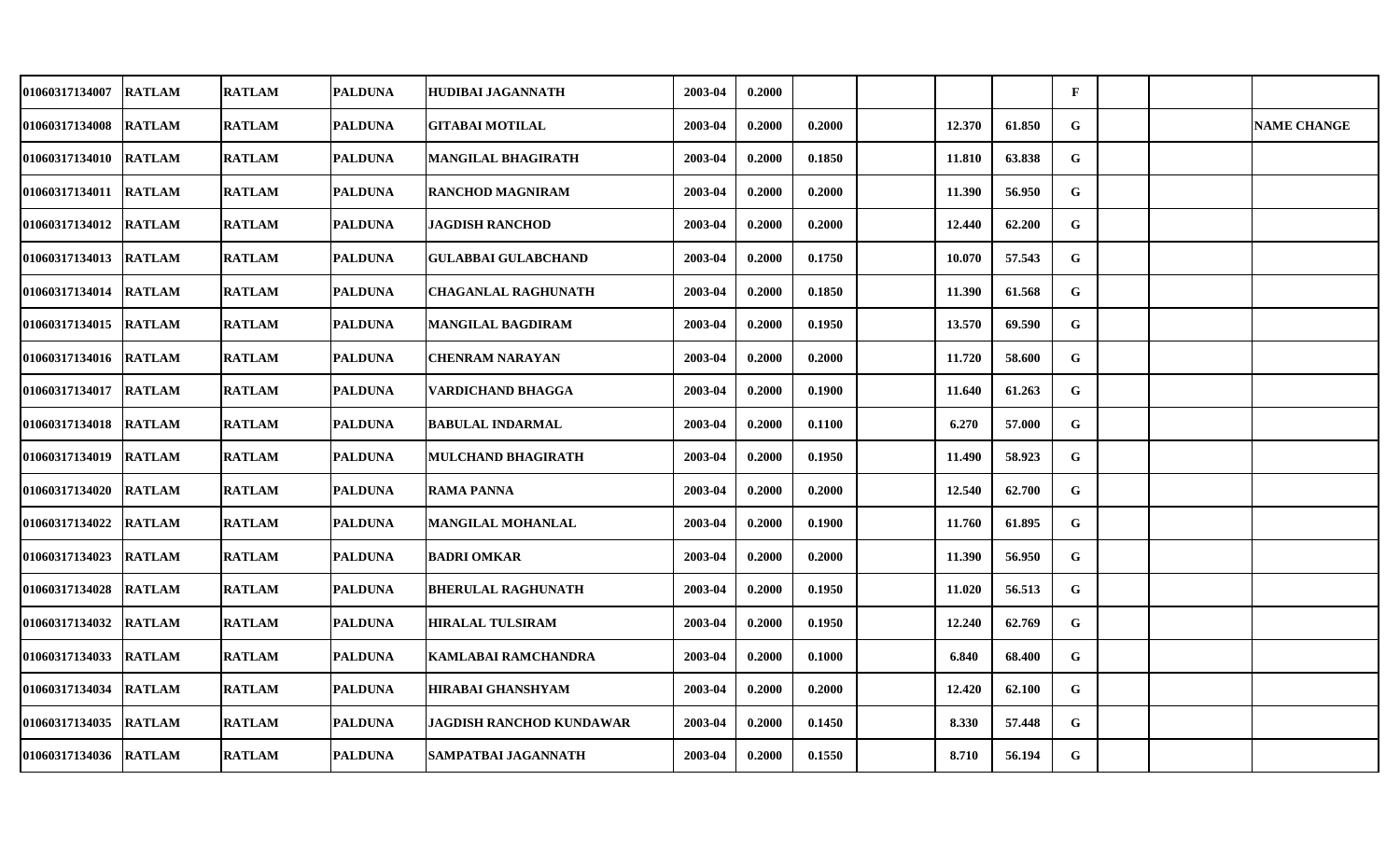| 01060317134037        | <b>RATLAM</b> | <b>RATLAM</b> | <b>PALDUNA</b> | MADHO JAGANNATH PATEL            | 2003-04 | 0.2000 | 0.2000 | 13.400 | 67.000 | G |  |  |
|-----------------------|---------------|---------------|----------------|----------------------------------|---------|--------|--------|--------|--------|---|--|--|
| 01060317134039        | <b>RATLAM</b> | <b>RATLAM</b> | <b>PALDUNA</b> | <b>KHIMA NANDA</b>               | 2003-04 | 0.2000 | 0.1700 | 9.620  | 56.588 | G |  |  |
| 01060317134040        | <b>RATLAM</b> | <b>RATLAM</b> | <b>PALDUNA</b> | RAMNARAYAN BAGDIRAM              | 2003-04 | 0.2000 | 0.1950 | 11.720 | 60.103 | G |  |  |
| 01060317134041        | <b>RATLAM</b> | <b>RATLAM</b> | <b>PALDUNA</b> | MOHANBAI BAGDIRAM                | 2003-04 | 0.2000 | 0.1850 | 11.360 | 61.405 | G |  |  |
| 01060317134042        | <b>RATLAM</b> | <b>RATLAM</b> | <b>PALDUNA</b> | RANCHOD SHOBHARAM                | 2003-04 | 0.2000 | 0.0900 | 5.310  | 59.000 | G |  |  |
| 01060317134044        | <b>RATLAM</b> | <b>RATLAM</b> | <b>PALDUNA</b> | <b>GOPAL TULSIRAM</b>            | 2003-04 | 0.2000 | 0.1650 | 10.400 | 63.030 | G |  |  |
| 01060317134045        | <b>RATLAM</b> | <b>RATLAM</b> | <b>PALDUNA</b> | <b>HIRALAL MANGILAL</b>          | 2003-04 | 0.2000 | 0.1900 | 10.770 | 56.684 | G |  |  |
| 01060317134046        | <b>RATLAM</b> | <b>RATLAM</b> | <b>PALDUNA</b> | <b>BAGDIBAI BHERA</b>            | 2003-04 | 0.2000 | 0.1800 | 10.940 | 60.778 | G |  |  |
| 01060317134050        | <b>RATLAM</b> | <b>RATLAM</b> | <b>PALDUNA</b> | <b>MANGILAL RUPA</b>             | 2003-04 | 0.2000 | 0.1950 | 11.720 | 60.103 | G |  |  |
| 01060317134051        | <b>RATLAM</b> | <b>RATLAM</b> | <b>PALDUNA</b> | <b>BHAGIRATH HUKKA</b>           | 2003-04 | 0.2000 | 0.2000 | 11.730 | 58.650 | G |  |  |
| 01060317134052        | <b>RATLAM</b> | <b>RATLAM</b> | <b>PALDUNA</b> | KAMLABAI HIRALAL DHAKAD          | 2003-04 | 0.2000 | 0.1900 | 11.910 | 62.684 | G |  |  |
| 01060317134053 RATLAM |               | <b>RATLAM</b> | <b>PALDUNA</b> | <b>BHERU BAGDIRAM (DHARIYAR)</b> | 2003-04 | 0.2000 | 0.1800 | 10.970 | 60.944 | G |  |  |
| 01060317134054        | <b>RATLAM</b> | <b>RATLAM</b> | <b>PALDUNA</b> | <b>CHAMPALAL PANNALAL</b>        | 2003-04 | 0.2000 | 0.1750 | 9.840  | 56.229 | G |  |  |
| 01060317134055        | <b>RATLAM</b> | <b>RATLAM</b> | <b>PALDUNA</b> | RAMKISHAN SHOBHARAM              | 2003-04 | 0.2000 | 0.1850 | 12.100 | 65.405 | G |  |  |
| 01060317134056        | <b>RATLAM</b> | <b>RATLAM</b> | <b>PALDUNA</b> | <b>GOPAL HIRA</b>                | 2003-04 | 0.2000 | 0.2000 | 11.370 | 56.850 | G |  |  |
| 01060317134060        | <b>RATLAM</b> | <b>RATLAM</b> | <b>PALDUNA</b> | <b>BHERU SAWARAM</b>             | 2003-04 | 0.2000 | 0.2000 | 10.940 | 54.700 | G |  |  |
| 01060317134061        | <b>RATLAM</b> | <b>RATLAM</b> | <b>PALDUNA</b> | DAYARAM SHANKARLAL               | 2003-04 | 0.2000 | 0.2050 | 11.660 | 56.878 | G |  |  |
| 01060317134062        | <b>RATLAM</b> | <b>RATLAM</b> | <b>PALDUNA</b> | SHANKARLAL BHERULAL              | 2003-04 | 0.2000 | 0.2000 | 11.520 | 57.600 | G |  |  |
| 01060317134063        | <b>RATLAM</b> | <b>RATLAM</b> | <b>PALDUNA</b> | AMRATRAM KALURAM                 | 2003-04 | 0.2000 | 0.1800 | 11.400 | 63.333 | G |  |  |
| 01060317134065        | <b>RATLAM</b> | <b>RATLAM</b> | <b>PALDUNA</b> | RAMCHANDRA JAGANNATH             | 2003-04 | 0.2000 | 0.1350 | 8.120  | 60.148 | G |  |  |
| 01060317134066 RATLAM |               | <b>RATLAM</b> | <b>PALDUNA</b> | <b>LILABAI DEVILAL</b>           | 2003-04 | 0.2000 | 0.1800 | 10.740 | 59.667 | G |  |  |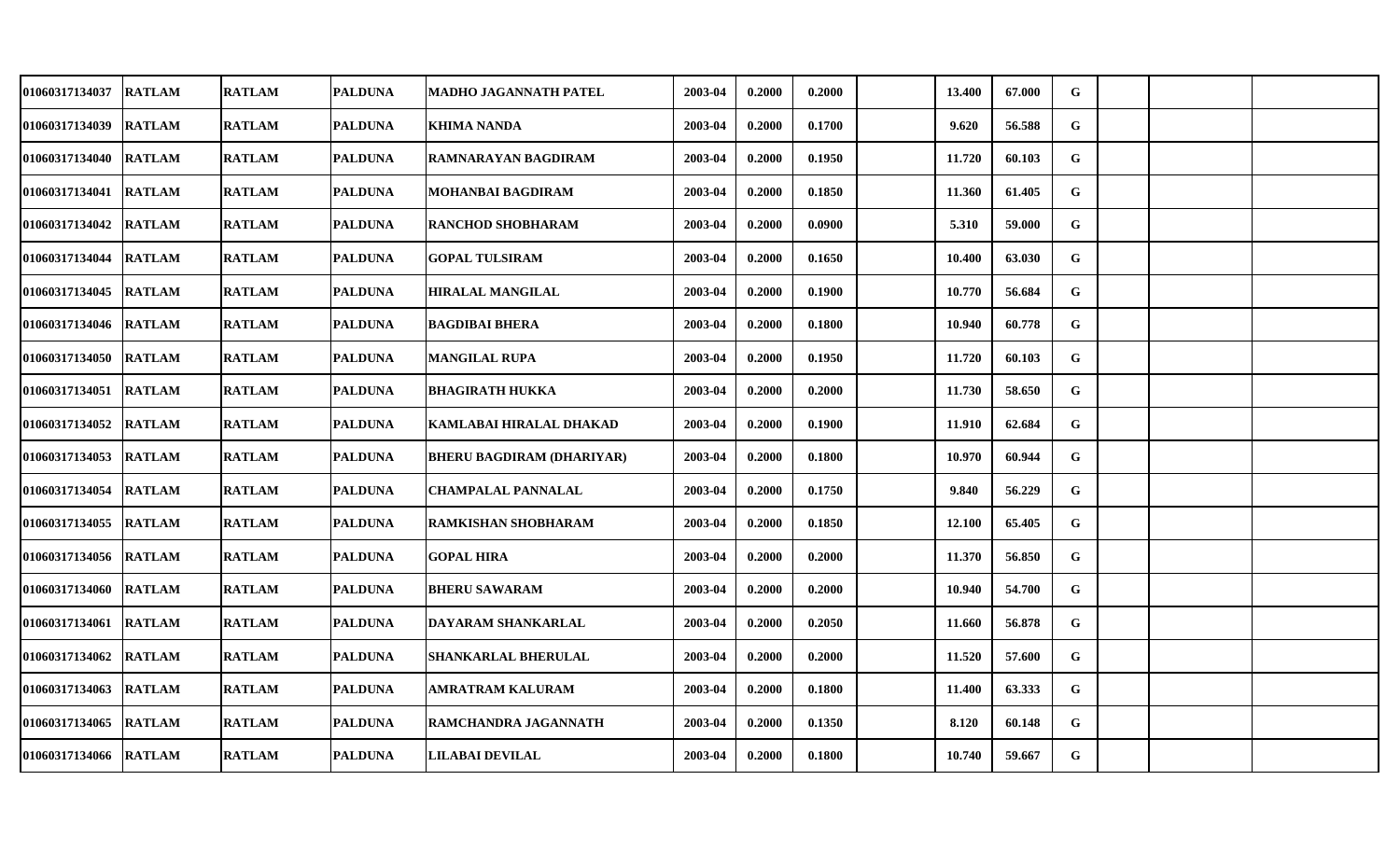| <b>01060317134068</b> | <b>RATLAM</b> | <b>RATLAM</b> | <b>PALDUNA</b> | <b>BHUWAN NANDA</b>        | 2003-04 | 0.2000 | 0.1900 | 11.190 | 58.895 | G            |    |                    |
|-----------------------|---------------|---------------|----------------|----------------------------|---------|--------|--------|--------|--------|--------------|----|--------------------|
| 01060317134069        | <b>RATLAM</b> | <b>RATLAM</b> | <b>PALDUNA</b> | RAMACHANDRA MAGANIRAM      | 2003-04 | 0.2000 |        |        |        | $\mathbf{F}$ |    |                    |
| <b>01060317134073</b> | <b>RATLAM</b> | <b>RATLAM</b> | <b>PALDUNA</b> | <b>RAMESHWAR NANDAJI</b>   | 2003-04 | 0.2000 | 0.2050 | 12.620 | 61.561 | G            |    |                    |
| 01060317134004        | <b>RATLAM</b> | <b>RATLAM</b> | <b>PALDUNA</b> | <b>KANKUBAI NATHA</b>      | 2003-04 | 0.2000 | 0.2050 | 11.340 | 55.317 | G            |    |                    |
| 01060317134075        | <b>RATLAM</b> | <b>RATLAM</b> | <b>PALDUNA</b> | RAMESHWAR HEMRAJ           | 2003-04 | 0.2000 |        |        |        | $\mathbf N$  |    |                    |
| 01060317134076        | <b>RATLAM</b> | <b>RATLAM</b> | <b>PALDUNA</b> | <b>BHERULAL BAGDIRAM</b>   | 2003-04 | 0.2000 | 0.1950 | 10.570 | 54.205 | G            |    |                    |
| 01060317134077        | <b>RATLAM</b> | <b>RATLAM</b> | <b>PALDUNA</b> | <b>RAMLAL GIRDHARI</b>     | 2003-04 | 0.2000 | 0.1800 | 11.460 | 63.667 | G            |    | <b>NAME CHANGE</b> |
| 01060317134078        | <b>RATLAM</b> | <b>RATLAM</b> | <b>PALDUNA</b> | <b>LILARAM HEMRAJ</b>      | 2003-04 | 0.2000 | 0.2000 | 11.210 | 56.050 | G            |    |                    |
| 01060317134079        | <b>RATLAM</b> | <b>RATLAM</b> | <b>PALDUNA</b> | RAMCHANDRA BAGDIRAM        | 2003-04 | 0.2000 | 0.2000 | 11.870 | 59.350 | G            |    |                    |
| 01060317134080        | <b>RATLAM</b> | <b>RATLAM</b> | <b>PALDUNA</b> | <b>BHAGWATILAL NANURAM</b> | 2003-04 | 0.2000 | 0.1600 | 9.720  | 60.750 | G            |    |                    |
| 01060317134081        | <b>RATLAM</b> | <b>RATLAM</b> | <b>PALDUNA</b> | ONKARLAL MANA              | 2003-04 | 0.2000 | 0.1900 | 11.400 | 60.000 | G            |    |                    |
| <b>01060317134082</b> | <b>RATLAM</b> | <b>RATLAM</b> | <b>PALDUNA</b> | <b>BANSHILAL RAGHUNATH</b> | 2003-04 | 0.2000 | 0.1900 | 11.230 | 59.105 | G            |    |                    |
| 01060317134084        | <b>RATLAM</b> | <b>RATLAM</b> | <b>PALDUNA</b> | <b>RATANBAI RANCHOD</b>    | 2003-04 | 0.2000 | 0.1250 | 7.560  | 60.480 | G            |    |                    |
| <b>01060317134091</b> | <b>RATLAM</b> | <b>RATLAM</b> | <b>PALDUNA</b> | DHANNA HEMRAJ              | 2003-04 | 0.2000 | 0.1950 | 11.080 | 56.821 | G            |    |                    |
| 01060317135002        | <b>RATLAM</b> | <b>RATLAM</b> | <b>PANCHED</b> | SHANKAR SAGA               | 2003-04 | 0.2000 | 0.2050 | 11.100 | 54.146 | G            | 10 |                    |
| 01060317135008        | <b>RATLAM</b> | <b>RATLAM</b> | <b>PANCHED</b> | <b>SHYAMLAL KALU</b>       | 2003-04 | 0.2000 | 0.2050 | 11.080 | 54.048 | G            | 10 |                    |
| 01060317135011        | <b>RATLAM</b> | <b>RATLAM</b> | <b>PANCHED</b> | <b>GANGABAI GOVINDRAM</b>  | 2003-04 | 0.2000 | 0.2000 | 9.730  | 48.650 | $\mathbf G$  | 04 |                    |
| 01060317135012        | <b>RATLAM</b> | <b>RATLAM</b> | <b>PANCHED</b> | <b>KANIRAM DHANNA</b>      | 2003-04 | 0.2000 | 0.1450 | 8.040  | 55.448 | G            | 10 |                    |
| 01060317135013        | <b>RATLAM</b> | <b>RATLAM</b> | <b>PANCHED</b> | <b>SURAJBAI RAMCHANDRA</b> | 2003-04 | 0.2000 | 0.2000 | 11.230 | 56.150 | G            | 10 |                    |
| 01060317135017        | <b>RATLAM</b> | <b>RATLAM</b> | <b>PANCHED</b> | <b>KANWARLAL NANURAM</b>   | 2003-04 | 0.2000 | 0.2050 | 10.270 | 50.097 | G            | 04 |                    |
| <b>01060317135018</b> | <b>RATLAM</b> | <b>RATLAM</b> | <b>PANCHED</b> | PUKHARAJSINGH BHABHUTSINGH | 2003-04 | 0.2000 |        |        |        | $\mathbf N$  | 06 |                    |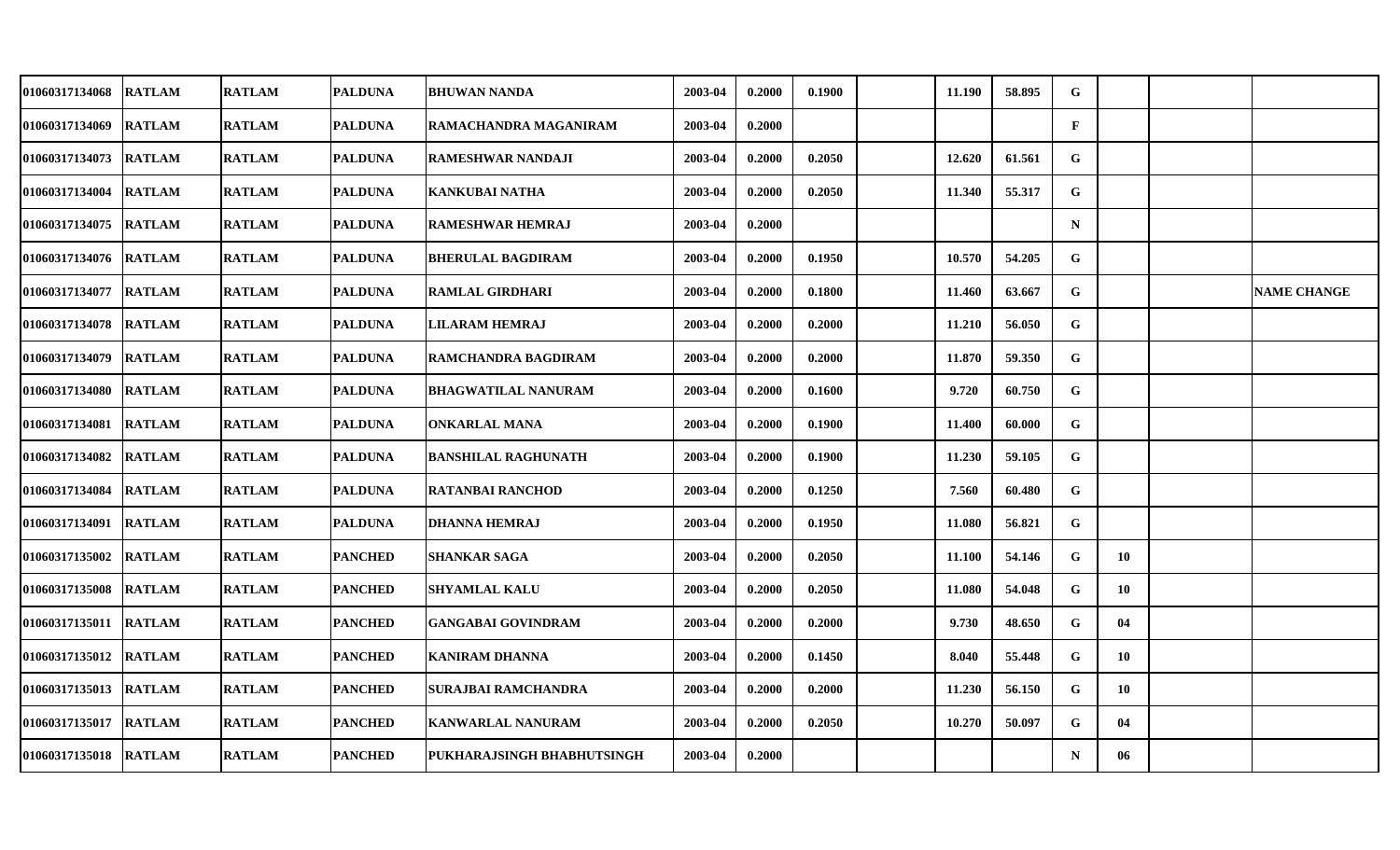| 01060317135022 | <b>RATLAM</b> | <b>RATLAM</b> | <b>PANCHED</b>              | <b>SHANKARLAL NATHU</b>            | 2003-04 | 0.2000 | 0.2000 | 10.490 | 52.450 | G            | 04 |                         |
|----------------|---------------|---------------|-----------------------------|------------------------------------|---------|--------|--------|--------|--------|--------------|----|-------------------------|
| 01060317135024 | <b>RATLAM</b> | <b>RATLAM</b> | <b>PANCHED</b>              | <b>BHAGIRATH NARAYAN</b>           | 2003-04 | 0.2000 | 0.2000 | 10.540 | 52.700 | G            | 04 |                         |
| 01060317135034 | <b>RATLAM</b> | <b>RATLAM</b> | <b>PANCHED</b>              | <b>BHANWARSING RATANSINGH</b>      | 2003-04 | 0.2000 | 0.2000 | 10.630 | 53.150 | G            | 04 |                         |
| 01060317135038 | <b>RATLAM</b> | <b>RATLAM</b> | <b>PANCHED</b>              | NANDIBAI NANURAM                   | 2003-04 | 0.2000 | 0.2100 | 11.100 | 52.857 | G            | 04 |                         |
| 01060317135039 | <b>RATLAM</b> | <b>RATLAM</b> | <b>PANCHED</b>              | ASHOKKUMAR MANOHARSINGH            | 2003-04 | 0.2000 | 0.2050 | 9.070  | 44.243 | G            | 04 |                         |
| 01060317135043 | <b>RATLAM</b> | <b>RATLAM</b> | <b>PANCHED</b>              | <b>KELASH HEMRAJ</b>               | 2003-04 | 0.2000 | 0.2000 | 10.610 | 53.050 | G            | 04 |                         |
| 01060317137001 | <b>RATLAM</b> | <b>RATLAM</b> | <b>DIVEL</b>                | SHERKHA FULKHA                     | 2003-04 | 0.2000 | 0.2100 | 12.150 | 57.857 | G            | 10 |                         |
| 01060317138001 | <b>RATLAM</b> | <b>RATLAM</b> | <b>KHEDI</b>                | <b>AMARAT RAM LAXMAN</b>           | 2003-04 | 0.2000 |        |        |        | $\mathbf N$  | 07 |                         |
| 01060317138003 | <b>RATLAM</b> | <b>RATLAM</b> | <b>KHEDI</b>                | <b>MODIRAM BHERULAL</b>            | 2003-04 | 0.2000 |        |        |        | $\mathbf N$  | 07 |                         |
| 01060317138004 | <b>RATLAM</b> | <b>RATLAM</b> | <b>KHEDI</b>                | <b>BHEEMRAJ NAGU</b>               | 2003-04 | 0.2000 | 0.2000 | 10.500 | 52.500 | G            | 04 |                         |
| 01060317139001 | <b>RATLAM</b> | <b>RATLAM</b> |                             | <b>BHESADABAR HARIRAM GANGARAM</b> | 2003-04 | 0.2000 | 0.1950 | 12.880 | 66.051 | G            | 10 |                         |
| 01060317139003 | <b>RATLAM</b> | <b>RATLAM</b> |                             | BHESADABAR   MANIBAI GANGARAM      | 2003-04 | 0.2000 | 0.2000 | 11.640 | 58.200 | G            | 10 |                         |
| 01060317139004 | <b>RATLAM</b> | <b>RATLAM</b> | <b>BHESADABAR NAGU DUGA</b> |                                    | 2003-04 | 0.2000 | 0.2000 | 13.500 | 67.500 | G            | 10 |                         |
| 01060317139007 | <b>RATLAM</b> | <b>RATLAM</b> |                             | <b>BHESADABAR BAJERAM DUGA</b>     | 2003-04 | 0.2000 | 0.2000 | 11.770 | 58.850 | G            | 10 |                         |
| 01060317140002 | <b>RATLAM</b> | <b>RATLAM</b> | <b>DHAMNOD</b>              | <b>RATANBAI NANDRAM</b>            | 2003-04 | 0.2000 | 0.1050 | 5.180  | 49.333 | G            | 04 |                         |
| 01060317140011 | <b>RATLAM</b> | <b>RATLAM</b> | <b>DHAMNOD</b>              | MODSINGH HIMMATSINGH               | 2003-04 | 0.2000 | 0.2000 | 9.740  | 48.700 | G            | 04 |                         |
| 01060317141002 | <b>RATLAM</b> | <b>RATLAM</b> | <b>BARODA</b>               | MOHANSINGH BHUWANSINGH             | 2003-04 | 0.2000 | 0.1950 | 13.630 | 69.897 | G            | 10 |                         |
| 01060317142001 | <b>RATLAM</b> | <b>RATLAM</b> | <b>NAMLI</b>                | ATMARAM RATANLAL                   | 2003-04 | 0.2000 | 0.2000 | 9.380  | 46.900 | G            | 04 | <b>TRANSFER/PALDUNA</b> |
| 01060317142009 | <b>RATLAM</b> | <b>RATLAM</b> | <b>NAMLI</b>                | NANDIBAI BALARAM                   | 2003-04 | 0.2000 | 0.2000 | 11.310 | 56.550 | G            | 10 |                         |
| 01060317142017 | <b>RATLAM</b> | <b>RATLAM</b> | <b>NAMLI</b>                | SIDDIQ ABDULRAZAK                  | 2003-04 | 0.2000 |        |        |        | $\mathbf N$  | 07 |                         |
| 01060317142024 | <b>RATLAM</b> | <b>RATLAM</b> | <b>NAMLI</b>                | <b>HARIRAM NANDRAM</b>             | 2003-04 | 0.2000 |        |        |        | $\mathbf{F}$ |    | TRANSFER/KANDARWASA     |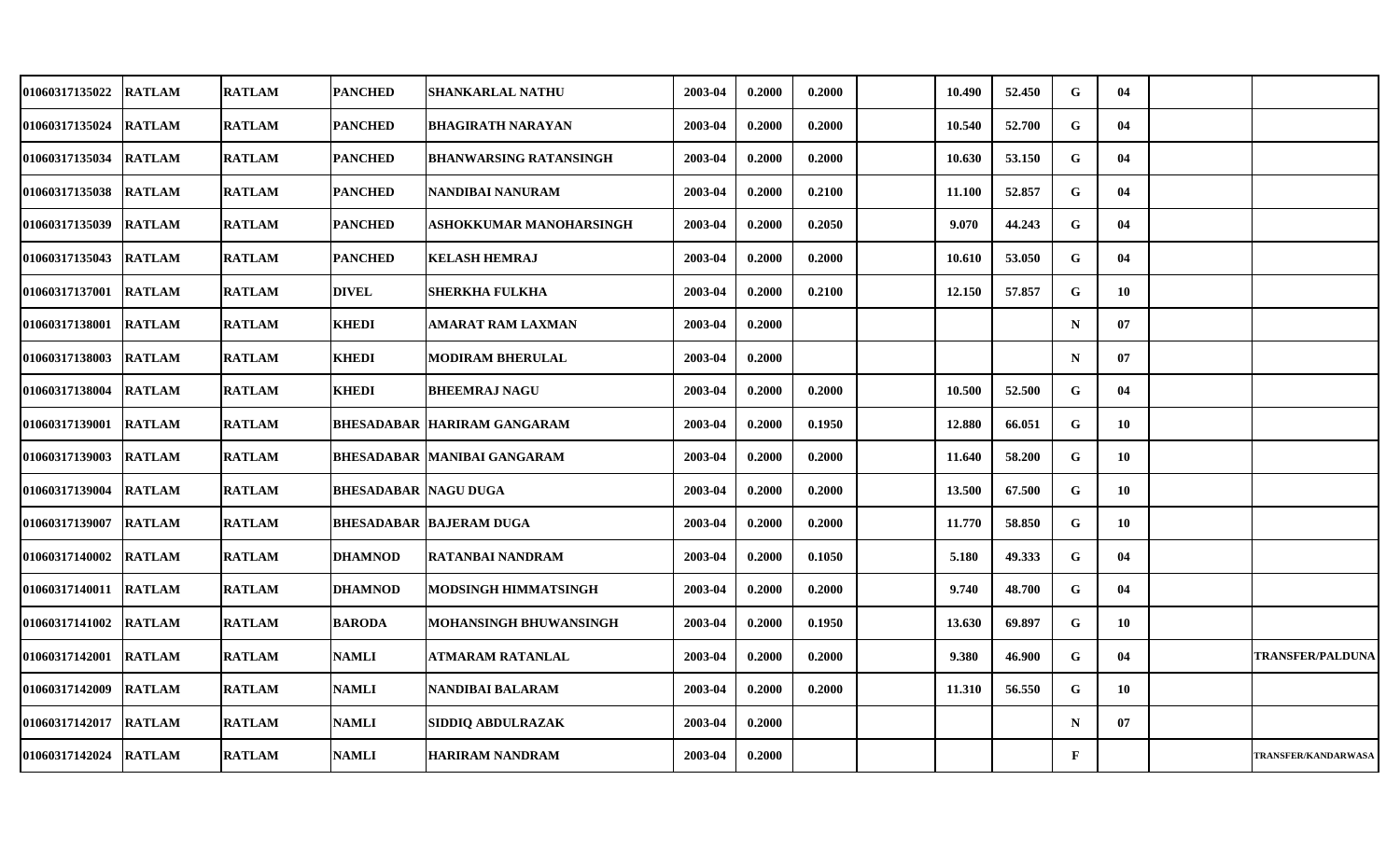| <b>01060317142025</b> | <b>RATLAM</b> | <b>RATLAM</b> | <b>NAMLI</b>  | <b>RUGHNATH BADRILAL</b>    | 2003-04 | 0.2000 |        |        |        | $\mathbf{F}$ |    | 01060317132047 | <b>TRANSFER/KANDARWASA</b> |
|-----------------------|---------------|---------------|---------------|-----------------------------|---------|--------|--------|--------|--------|--------------|----|----------------|----------------------------|
| 01060317142026        | <b>RATLAM</b> | <b>RATLAM</b> | <b>NAMLI</b>  | <b>BALU NANDA</b>           | 2003-04 | 0.2000 | 0.1050 | 6.060  | 57.714 | G            |    |                | <b>TRANSFER/KANDARWASA</b> |
| <b>01060317143004</b> | <b>RATLAM</b> | <b>RATLAM</b> |               | KALOLIKHURD BADRILAL RAMLAL | 2003-04 | 0.2000 | 0.1800 | 10.200 | 56.666 | G            | 10 |                |                            |
| 01060317144003        | <b>RATLAM</b> | <b>RATLAM</b> | <b>BADODA</b> | SUNDARBAI JANKILAL          | 2003-04 | 0.2000 | 0.2000 | 12.200 | 61.000 | G            |    |                |                            |
| <b>01060317144005</b> | <b>RATLAM</b> | <b>RATLAM</b> | <b>BADODA</b> | PREMNARAYAN KALURAM         | 2003-04 | 0.2000 | 0.2000 | 11.430 | 57.150 | G            |    |                |                            |
| 01060317144006        | <b>RATLAM</b> | <b>RATLAM</b> | <b>BADODA</b> | <b>LAXMAN PRATHVIRAJ</b>    | 2003-04 | 0.2000 | 0.1900 | 12.380 | 65.157 | G            |    |                |                            |
| 01060317144008        | <b>RATLAM</b> | <b>RATLAM</b> | <b>BADODA</b> | <b>BHAGIRATH RATANLAL</b>   | 2003-04 | 0.2000 | 0.2000 | 11.650 | 58.250 | G            |    |                |                            |
| 01060317144009        | <b>RATLAM</b> | <b>RATLAM</b> | <b>BADODA</b> | <b>BADRILAL KALURAM</b>     | 2003-04 | 0.2000 | 0.2000 | 11.700 | 58.500 | G            |    |                |                            |
| 01060317144012        | <b>RATLAM</b> | <b>RATLAM</b> | <b>BADODA</b> | <b>RAMESHWAR LAXMAN</b>     | 2003-04 | 0.2000 | 0.1950 | 11.940 | 61.231 | G            |    |                |                            |
| 01060317144013        | <b>RATLAM</b> | <b>RATLAM</b> | <b>BADODA</b> | <b>GITABAI RUGHNATH</b>     | 2003-04 | 0.2000 | 0.1950 | 10.490 | 53.795 | G            | 04 |                | <b>NAME CHANGE</b>         |
| <b>01060317144014</b> | <b>RATLAM</b> | <b>RATLAM</b> | <b>BADODA</b> | <b>BHANWARLAL PREMCHAND</b> | 2003-04 | 0.2000 | 0.1900 | 11.250 | 59.211 | G            |    |                |                            |
| <b>01060317144015</b> | <b>RATLAM</b> | <b>RATLAM</b> | <b>BADODA</b> | ISHWARLAL MANGILAL          | 2003-04 | 0.2000 | 0.1950 | 11.780 | 60.410 | G            |    |                |                            |
| 01060317144016        | <b>RATLAM</b> | <b>RATLAM</b> | <b>BADODA</b> | <b>BHULIBAI KACHRU</b>      | 2003-04 | 0.2000 | 0.0950 | 5.500  | 57.895 | G            |    |                |                            |
| 01060317144017        | <b>RATLAM</b> | <b>RATLAM</b> | <b>BADODA</b> | DHANNIBAI KACHRU            | 2003-04 | 0.2000 | 0.2000 | 12.030 | 60.150 | G            |    |                |                            |
| 01060317144018        | <b>RATLAM</b> | <b>RATLAM</b> | <b>BADODA</b> | RAMACHANDRA JAGANNATH       | 2003-04 | 0.2000 | 0.1950 | 11.290 | 57.897 | G            |    |                |                            |
| <b>01060317144021</b> | <b>RATLAM</b> | <b>RATLAM</b> | <b>BADODA</b> | JANIBAI BAGDIRAM            | 2003-04 | 0.2000 | 0.2050 | 12.250 | 59.756 | G            |    |                |                            |
| 01060317144025        | <b>RATLAM</b> | <b>RATLAM</b> | <b>BADODA</b> | <b>RAMLAL RATANLAL</b>      | 2003-04 | 0.2000 | 0.1750 | 10.690 | 61.086 | $\mathbf G$  |    |                |                            |
| 01060317144026        | <b>RATLAM</b> | <b>RATLAM</b> | <b>BADODA</b> | <b>BABULAL HASTIMAL</b>     | 2003-04 | 0.2000 | 0.2050 | 11.810 | 57.610 | ${\bf G}$    |    |                |                            |
| 01060317144029        | <b>RATLAM</b> | <b>RATLAM</b> | <b>BADODA</b> | <b>GOVERDHAN BHERULAL</b>   | 2003-04 | 0.2000 | 0.1950 | 10.920 | 56.000 | G            |    |                |                            |
| 01060317144030        | <b>RATLAM</b> | <b>RATLAM</b> | <b>BADODA</b> | NANIBAI TOLARAM             | 2003-04 | 0.2000 | 0.2000 | 11.550 | 57.750 | G            |    |                | <b>NAME CHANGE</b>         |
| 01060317144033        | <b>RATLAM</b> | <b>RATLAM</b> | <b>BADODA</b> | SANTOSHBAI RAGHU            | 2003-04 | 0.2000 | 0.2050 | 11.950 | 58.293 | G            |    |                |                            |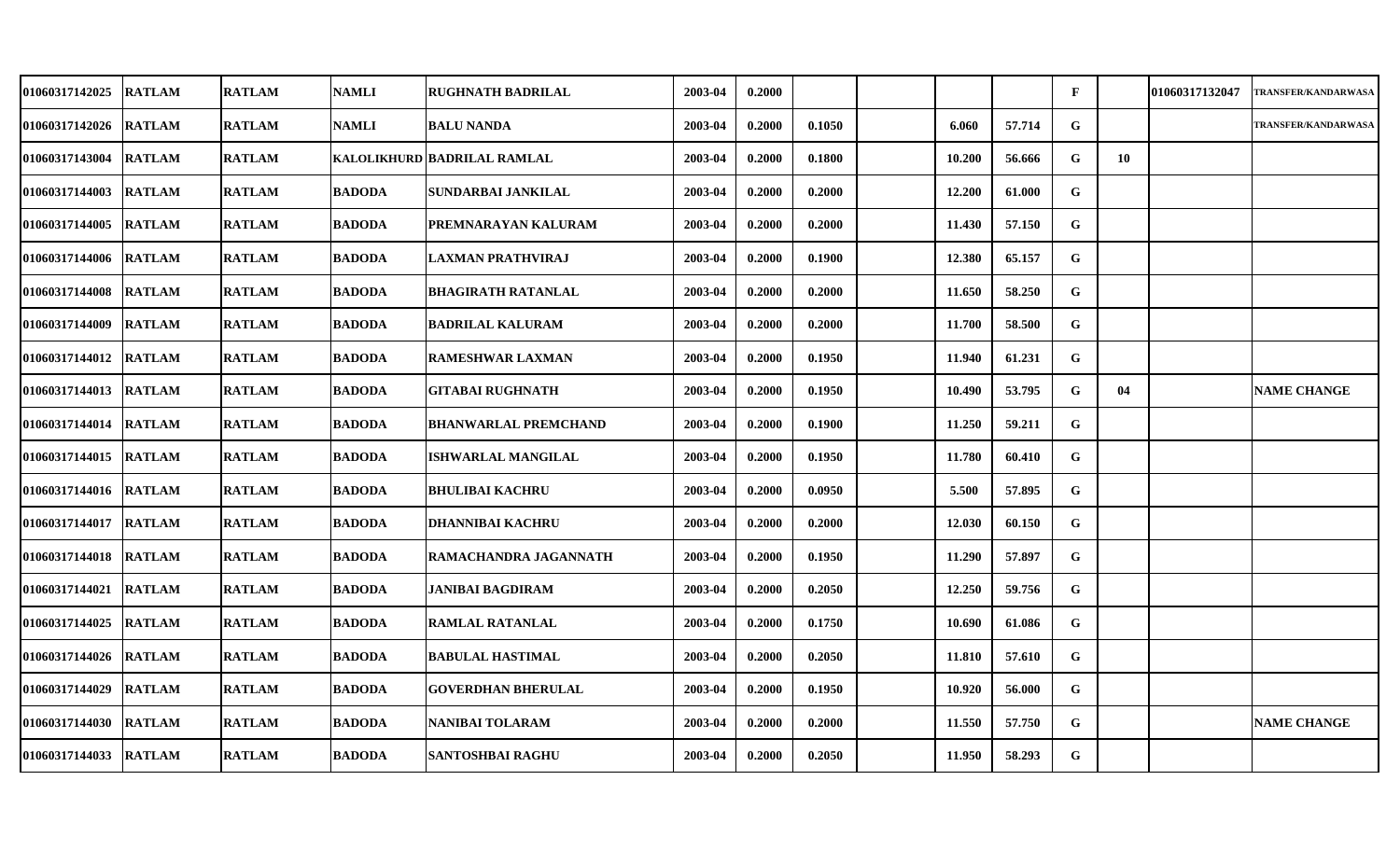| 01060317144034 RATLAM |               | <b>RATLAM</b> | <b>BADODA</b> | <b>HIRALAL GAMER</b>       | 2003-04 | 0.2000 | 0.1750 | 10.590 | 60.514 | G            |    |  |
|-----------------------|---------------|---------------|---------------|----------------------------|---------|--------|--------|--------|--------|--------------|----|--|
| 01060317144037        | <b>RATLAM</b> | <b>RATLAM</b> | <b>BADODA</b> | <b>MANGILAL KACHRU</b>     | 2003-04 | 0.2000 | 0.2000 | 11.870 | 59.350 | G            |    |  |
| 01060317144039 RATLAM |               | <b>RATLAM</b> | <b>BADODA</b> | SHANKARLAL BHULIBAI        | 2003-04 | 0.2000 | 0.1950 | 10.770 | 55.231 | G            |    |  |
| 01060317144041 RATLAM |               | <b>RATLAM</b> | <b>BADODA</b> | AVANTIBAI ONKARLAL         | 2003-04 | 0.2000 | 0.2000 | 12.040 | 60.200 | G            |    |  |
| 01060317144045 RATLAM |               | <b>RATLAM</b> | <b>BADODA</b> | <b>JAWAHARLAL VAJERAM</b>  | 2003-04 | 0.2000 | 0.2000 | 11.210 | 56.050 | G            |    |  |
| 01060317145002        | <b>RATLAM</b> | <b>RATLAM</b> | <b>BODINA</b> | <b>KAMLABAI AMBARAM</b>    | 2003-04 | 0.2000 | 0.0950 | 5.590  | 58.842 | G            |    |  |
| 01060317145005 RATLAM |               | <b>RATLAM</b> | <b>BODINA</b> | <b>MOTIRAM VAJERAM</b>     | 2003-04 | 0.2000 | 0.1850 | 10.370 | 56.054 | G            |    |  |
| 01060317145006 RATLAM |               | <b>RATLAM</b> | <b>BODINA</b> | <b>SHOBHARAM NATHU RAM</b> | 2003-04 | 0.2000 | 0.2000 | 12.300 | 61.500 | G            |    |  |
| 01060317145007        | <b>RATLAM</b> | <b>RATLAM</b> | <b>BODINA</b> | NANDRAM SHOBHARAM          | 2003-04 | 0.2000 | 0.2000 | 11.570 | 57.850 | G            |    |  |
| 01060317145009 RATLAM |               | <b>RATLAM</b> | <b>BODINA</b> | <b>RAMLAL KANIRAM</b>      | 2003-04 | 0.2000 | 0.2000 | 3.480  | 17.400 | G            | 04 |  |
| 01060317145011 RATLAM |               | <b>RATLAM</b> | <b>BODINA</b> | SAMRATHMAL SETANMAL        | 2003-04 | 0.2000 | 0.1900 | 10.200 | 53.684 | $\mathbf{G}$ | 04 |  |
| 01060317145016 RATLAM |               | <b>RATLAM</b> | <b>BODINA</b> | <b>BHERULAL HARIRAM</b>    | 2003-04 | 0.2000 | 0.1550 | 9.100  | 58.710 | G            |    |  |
| 01060317145017        | <b>RATLAM</b> | <b>RATLAM</b> | <b>BODINA</b> | <b>BHULIBAI DAYARAM</b>    | 2003-04 | 0.2000 | 0.2000 | 9.420  | 47.100 | G            | 04 |  |
| 01060317145018 RATLAM |               | <b>RATLAM</b> | <b>BODINA</b> | <b>BADRILAL TULSIRAM</b>   | 2003-04 | 0.2000 | 0.2000 | 11.950 | 59.750 | G            |    |  |
| 01060317145064        | <b>RATLAM</b> | <b>RATLAM</b> | <b>BODINA</b> | <b>RAMLAL BHUWANISINGH</b> | 2003-04 | 0.2000 | 0.1850 | 9.830  | 53.135 | G            | 04 |  |
| 01060317145021 RATLAM |               | <b>RATLAM</b> | <b>BODINA</b> | <b>RATANLAL BHUWAN</b>     | 2003-04 | 0.2000 | 0.1100 | 5.710  | 51.909 | G            | 04 |  |
| 01060317145024 RATLAM |               | <b>RATLAM</b> | <b>BODINA</b> | <b>NANDU DUNGA</b>         | 2003-04 | 0.2000 | 0.1750 | 2.950  | 16.857 | G            | 04 |  |
| 01060317145027        | <b>RATLAM</b> | <b>RATLAM</b> | <b>BODINA</b> | <b>RAMA GOBA NANURAM</b>   | 2003-04 | 0.2000 | 0.0950 | 6.010  | 63.263 | G            |    |  |
| 01060317145029        | <b>RATLAM</b> | <b>RATLAM</b> | <b>BODINA</b> | NAGURAM GHASI URF DEVRAM   | 2003-04 | 0.2000 |        |        |        | $\mathbf{F}$ |    |  |
| 01060317145031        | <b>RATLAM</b> | <b>RATLAM</b> | <b>BODINA</b> | <b>DHANNA NANURAM</b>      | 2003-04 | 0.2000 | 0.2000 | 10.960 | 54.800 | G            |    |  |
| 01060317145032 RATLAM |               | <b>RATLAM</b> | <b>BODINA</b> | VIMALCHAND SHETANMAL       | 2003-04 | 0.2000 | 0.2000 | 11.200 | 56.000 | G            |    |  |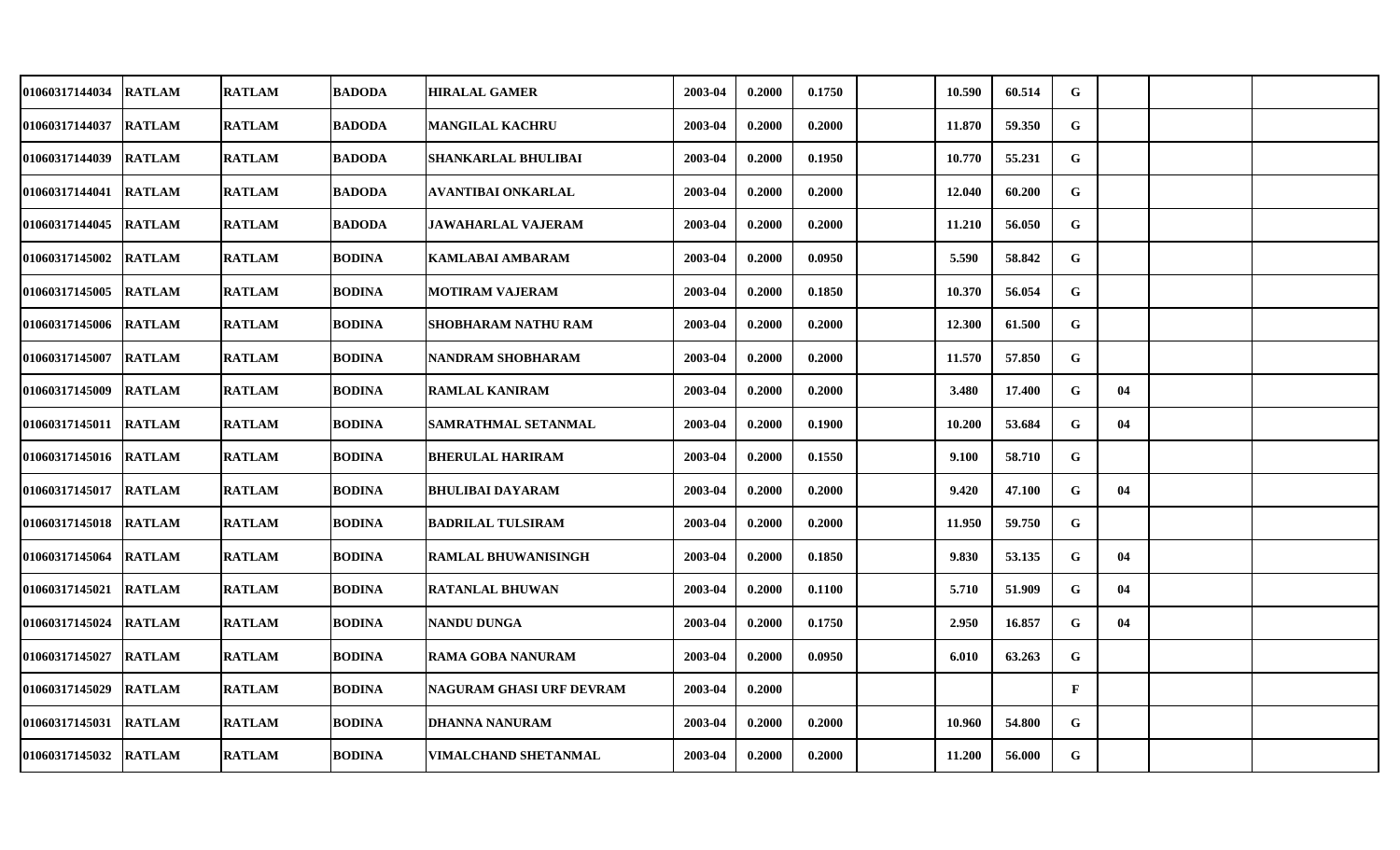| <b>01060317145043</b> | <b>RATLAM</b> | <b>RATLAM</b> | <b>BODINA</b> | GOPAL NANDU                          | 2003-04 | 0.2000 | 0.1950 | 10.620 | 54.462 | G            |    |                    |
|-----------------------|---------------|---------------|---------------|--------------------------------------|---------|--------|--------|--------|--------|--------------|----|--------------------|
| 01060317145046        | <b>RATLAM</b> | <b>RATLAM</b> | <b>BODINA</b> | ISHWARLAL TARACHAND (KODAR)          | 2003-04 | 0.2000 | 0.1900 | 11.750 | 61.842 | G            |    |                    |
| <b>01060317145047</b> | <b>RATLAM</b> | <b>RATLAM</b> | <b>BODINA</b> | <b>KAMLABAI RATANLAL</b>             | 2003-04 | 0.2000 | 0.2000 | 11.060 | 55.300 | G            |    |                    |
| 01060317145048        | <b>RATLAM</b> | <b>RATLAM</b> | <b>BODINA</b> | KANHAIYALAL SHOBHARAM                | 2003-04 | 0.2000 | 0.2050 | 12.110 | 59.073 | G            |    |                    |
| 01060317145050        | <b>RATLAM</b> | <b>RATLAM</b> | <b>BODINA</b> | KANTILAL BHUWANISINGH                | 2003-04 | 0.2000 |        |        |        | $\mathbf{F}$ |    |                    |
| 01060317145051        | <b>RATLAM</b> | <b>RATLAM</b> | <b>BODINA</b> | <b>KARULAL DHURA</b>                 | 2003-04 | 0.2000 | 0.2000 | 2.470  | 12.350 | G            | 04 |                    |
| 01060317145052        | <b>RATLAM</b> | <b>RATLAM</b> | <b>BODINA</b> | KELASHCHAND BHUWAN                   | 2003-04 | 0.2000 | 0.2000 | 10.190 | 50.950 | G            | 04 |                    |
| 01060317145053        | <b>RATLAM</b> | <b>RATLAM</b> | <b>BODINA</b> | <b>LALCHAND RAMESHWAR</b>            | 2003-04 | 0.2000 | 0.1900 | 11.700 | 61.579 | $\mathbf G$  |    |                    |
| 01060317145054        | <b>RATLAM</b> | <b>RATLAM</b> | <b>BODINA</b> | NANDLAL SHANKARLAL                   | 2003-04 | 0.2000 | 0.2000 | 11.080 | 55.400 | G            |    |                    |
| 01060317145055        | <b>RATLAM</b> | <b>RATLAM</b> | <b>BODINA</b> | NATHULAL KANIRAM                     | 2003-04 | 0.2000 | 0.2050 | 11.070 | 54.000 | G            |    |                    |
| 01060317145056        | <b>RATLAM</b> | <b>RATLAM</b> | <b>BODINA</b> | <b>OMPRAKASH DEVILAL</b>             | 2003-04 | 0.2000 | 0.2000 | 11.400 | 57.000 | G            | 08 |                    |
| 01060317145057        | <b>RATLAM</b> | <b>RATLAM</b> | <b>BODINA</b> | PUNAMCHAND TARACHAND                 | 2003-04 | 0.2000 | 0.1900 | 11.710 | 61.632 | G            |    |                    |
| 01060317145061        | <b>RATLAM</b> | <b>RATLAM</b> | <b>BODINA</b> | SHANKARLAL DHANNA                    | 2003-04 | 0.2000 | 0.2000 | 11.430 | 57.150 | G            |    |                    |
| 01060317145063        | <b>RATLAM</b> | <b>RATLAM</b> | <b>BODINA</b> | <b>RAMNARAYAN DUNGA</b>              | 2003-04 | 0.2000 |        |        |        | $\mathbf{F}$ |    |                    |
| 01060317146001        | <b>RATLAM</b> | <b>RATLAM</b> |               | PIPALKHUNTA KODIBAI RADHU            | 2003-04 | 0.2000 | 0.2000 | 10.300 | 51.500 | G            | 04 |                    |
| 01060317146002        | <b>RATLAM</b> | <b>RATLAM</b> |               | PIPALKHUNTA ABHAY KOTHARI JUJHARMAL  | 2003-04 | 0.2000 | 0.2000 | 10.440 | 52.200 | G            | 04 |                    |
| 01060317146003        | <b>RATLAM</b> | <b>RATLAM</b> |               | PIPALKHUNTA GULABBAI NATHU           | 2003-04 | 0.2000 | 0.2050 | 11.550 | 56.341 | G            |    | <b>NAME CHANGE</b> |
| 01060317146004        | <b>RATLAM</b> | <b>RATLAM</b> |               | PIPALKHUNTA GANGARAM MAYARAM         | 2003-04 | 0.2000 | 0.2000 | 9.590  | 47.950 | G            | 04 |                    |
| 01060317146005        | <b>RATLAM</b> | <b>RATLAM</b> |               | PIPALKHUNTA RAJENDRASINGH GOPALSINGH | 2003-04 | 0.2000 | 0.2000 | 11.100 | 55.500 | G            |    |                    |
| 01060317146006        | <b>RATLAM</b> | <b>RATLAM</b> |               | PIPALKHUNTA BABULAL RUPA             | 2003-04 | 0.2000 | 0.2050 | 11.710 | 57.122 | G            |    |                    |
| 01060317146007        | <b>RATLAM</b> | <b>RATLAM</b> |               | PIPALKHUNTA TAMMUKUNWAR BHAGWANSINGH | 2003-04 | 0.2000 | 0.2000 | 10.930 | 54.650 | G            |    |                    |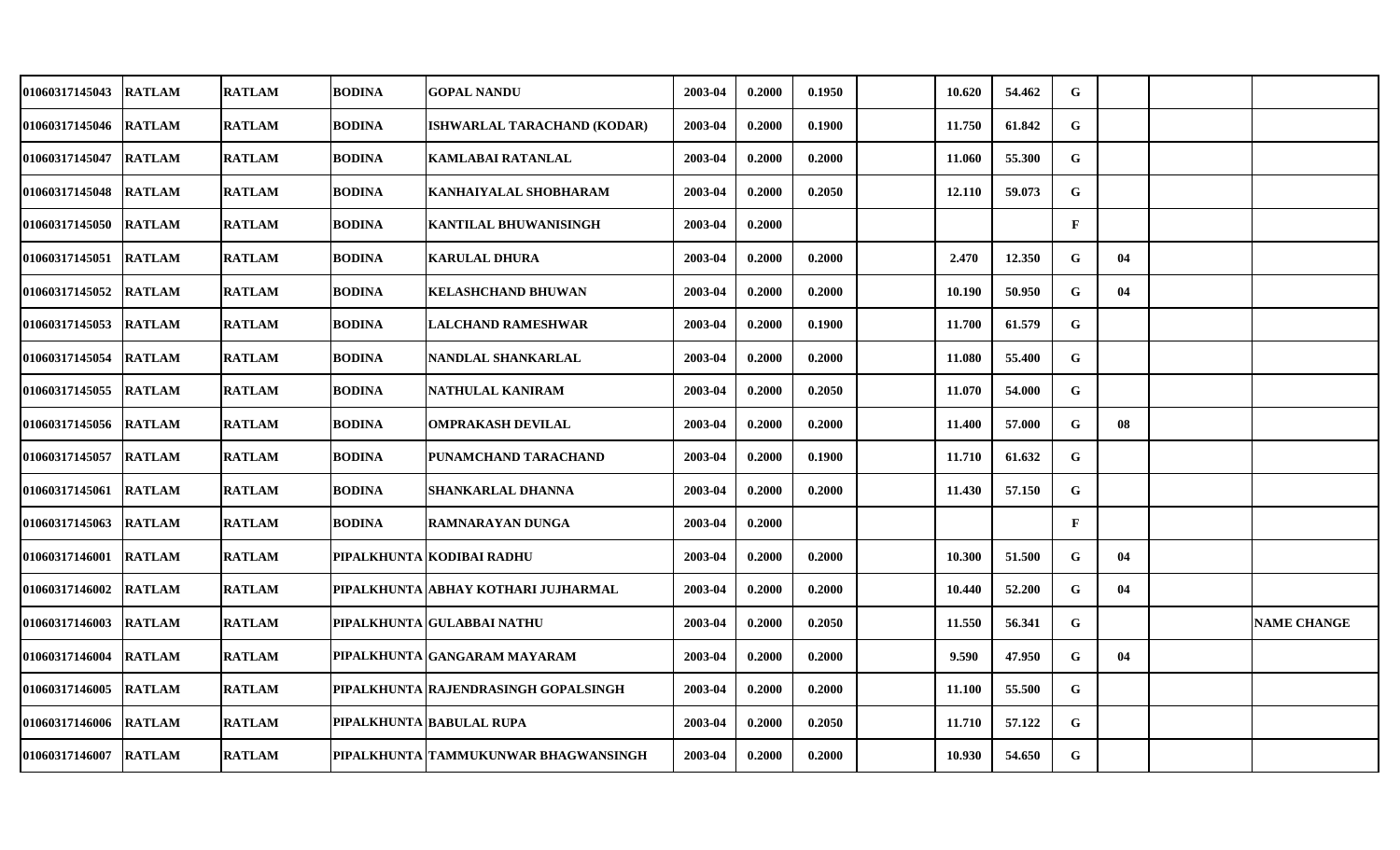| 01060317146009        | <b>RATLAM</b> | <b>RATLAM</b>  |                        | PIPALKHUNTA NARENDRASINGH GIRVARSINGH    | 2003-04 | 0.2000 | 0.1950 | 9.890  | 50.718 | G            | 04 |  |
|-----------------------|---------------|----------------|------------------------|------------------------------------------|---------|--------|--------|--------|--------|--------------|----|--|
| 01060317146010        | <b>RATLAM</b> | <b>RATLAM</b>  |                        | PIPALKHUNTA   NANALAL BHAGIRATH          | 2003-04 | 0.2000 | 0.2000 | 10.090 | 50.450 | G            | 04 |  |
| <b>01060317146011</b> | <b>RATLAM</b> | <b>RATLAM</b>  |                        | PIPALKHUNTA LAXMAN RUPA                  | 2003-04 | 0.2000 | 0.2050 | 11.630 | 56.732 | G            |    |  |
| 01060317146013        | <b>RATLAM</b> | <b>RATLAM</b>  |                        | PIPALKHUNTA   JAGDISH BHARATSINGH        | 2003-04 | 0.2000 | 0.2000 | 10.070 | 50.350 | $\mathbf G$  | 04 |  |
| <b>01060317146014</b> | <b>RATLAM</b> | <b>RATLAM</b>  |                        | PIPALKHUNTA   ISHWARSINGH BHARATSINGH    | 2003-04 | 0.2000 | 0.2000 | 10.310 | 51.550 | G            | 04 |  |
| 01060317146016        | <b>RATLAM</b> | <b>RATLAM</b>  |                        | PIPALKHUNTA  BHANWARSINGH PRABHAKARSINGH | 2003-04 | 0.2000 | 0.2050 | 11.620 | 56.683 | G            |    |  |
| 01060317146019        | <b>RATLAM</b> | <b>RATLAM</b>  | PIPALKHUNTA RUGGA PURA |                                          | 2003-04 | 0.2000 | 0.2050 | 12.590 | 61.415 | G            |    |  |
| 01060319148003        | <b>RATLAM</b> | <b>PIPLODA</b> |                        | <b>BHATKHEDA MANGILAL HIRA</b>           | 2003-04 | 0.2000 | 0.1050 | 6.530  | 62.190 | G            |    |  |
| 01060319148005        | <b>RATLAM</b> | <b>PIPLODA</b> |                        | <b>BHATKHEDA VAJERAM NATHA</b>           | 2003-04 | 0.2000 | 0.2050 | 12.280 | 59.902 | $\mathbf G$  |    |  |
| 01060319148006        | <b>RATLAM</b> | <b>PIPLODA</b> |                        | <b>BHATKHEDA RATAN NATHU</b>             | 2003-04 | 0.2000 | 0.1550 | 9.700  | 62.581 | $\mathbf G$  |    |  |
| 01060319148008        | <b>RATLAM</b> | <b>PIPLODA</b> | <b>BHATKHEDA</b>       | <b>BAGDIRAM RAMA</b>                     | 2003-04 | 0.2000 | 0.1950 | 12.410 | 63.641 | $\mathbf G$  |    |  |
| 01060319148011        | <b>RATLAM</b> | <b>PIPLODA</b> | <b>BHATKHEDA</b>       | KANCHANBAI RATANLAL                      | 2003-04 | 0.2000 | 0.1550 | 10.360 | 66.839 | G            |    |  |
| 01060319148013        | <b>RATLAM</b> | <b>PIPLODA</b> | <b>BHATKHEDA</b>       | <b>BASANTIBAI UMMEDBAI</b>               | 2003-04 | 0.2000 | 0.1550 | 9.250  | 59.677 | $\mathbf G$  |    |  |
| 01060319148015        | <b>RATLAM</b> | <b>PIPLODA</b> | <b>BHATKHEDA</b>       | <b>KAMLABAI DEVRAM</b>                   | 2003-04 | 0.2000 | 0.1800 | 11.100 | 61.667 | G            |    |  |
| 01060319148020        | <b>RATLAM</b> | <b>PIPLODA</b> |                        | <b>BHATKHEDA RAMCHANDRA MAGANIRAM</b>    | 2003-04 | 0.2000 | 0.1800 | 11.520 | 64.000 | $\mathbf G$  |    |  |
| 01060319148021        | <b>RATLAM</b> | <b>PIPLODA</b> | BHATKHEDA              | <b>KALU KESHURAM</b>                     | 2003-04 | 0.2000 | 0.1800 | 11.170 | 62.056 | G            |    |  |
| 01060319148023        | <b>RATLAM</b> | <b>PIPLODA</b> |                        | <b>BHATKHEDA RAMSINGH CHENSINGH</b>      | 2003-04 | 0.2000 | 0.1700 | 10.560 | 62.118 | $\mathbf G$  |    |  |
| 01060319148024        | <b>RATLAM</b> | <b>PIPLODA</b> | <b>BHATKHEDA</b>       | <b>GANGABAI DHULICHAND</b>               | 2003-04 | 0.2000 | 0.1750 | 10.340 | 59.086 | $\mathbf G$  |    |  |
| 01060319148032        | <b>RATLAM</b> | <b>PIPLODA</b> |                        | <b>BHATKHEDA  DEVRAM GULAB</b>           | 2003-04 | 0.2000 | 0.2100 | 12.680 | 60.381 | $\mathbf G$  |    |  |
| 01060319148034        | <b>RATLAM</b> | <b>PIPLODA</b> | <b>BHATKHEDA</b>       | <b>SHOBHARAM RUGHNATH</b>                | 2003-04 | 0.2000 | 0.1950 | 11.240 | 57.641 | $\mathbf G$  |    |  |
| 01060319148035        | <b>RATLAM</b> | <b>PIPLODA</b> | <b>BHATKHEDA</b>       | <b>RANCHHOD KALU</b>                     | 2003-04 | 0.2000 | 0.1900 | 11.080 | 58.316 | $\mathbf{G}$ |    |  |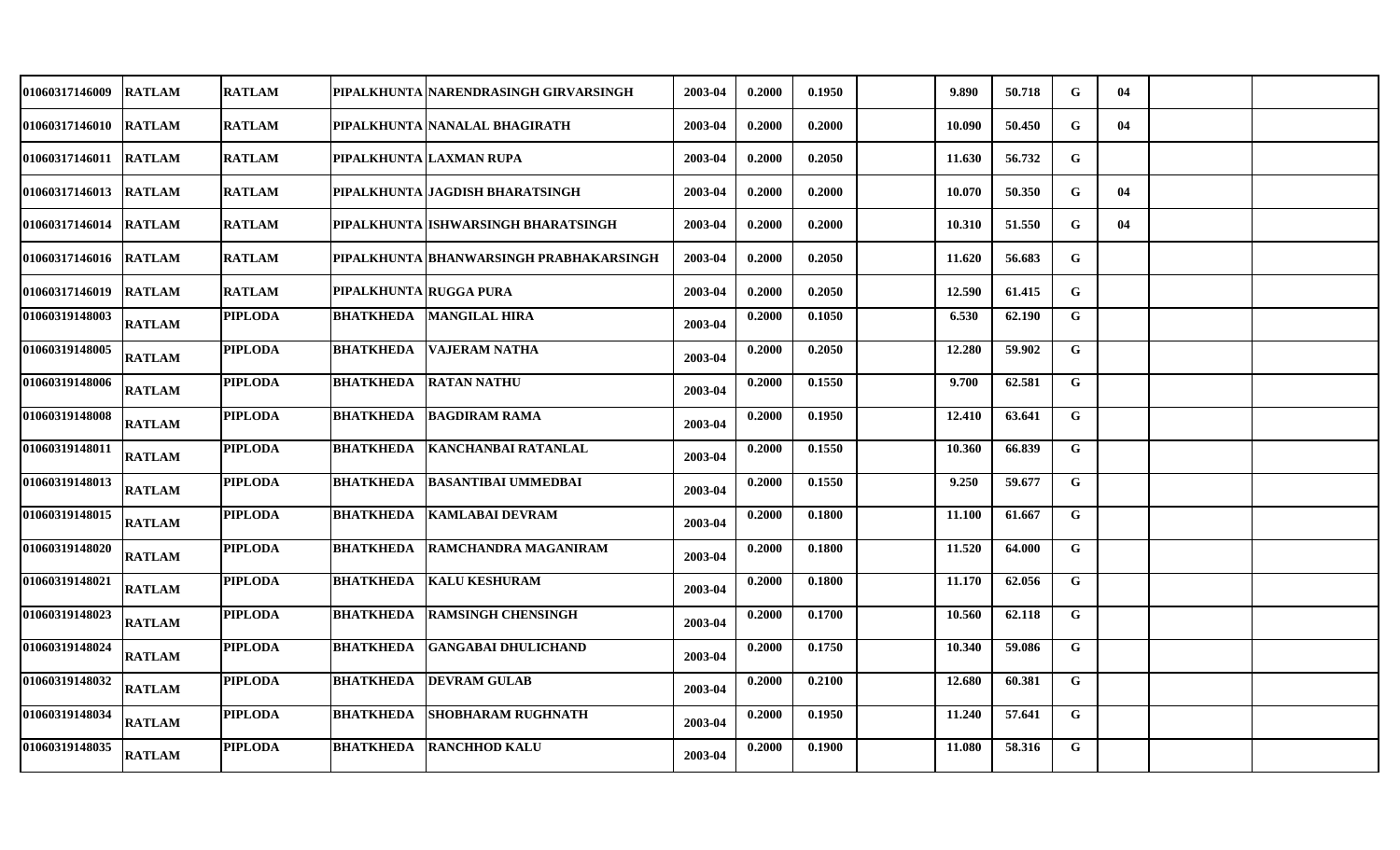| 01060319148036        | <b>RATLAM</b> | <b>PIPLODA</b> |                   | <b>BHATKHEDA PREMCHAND KACHRU</b>    | 2003-04 | 0.2000 | 0.1850 | 11.570 | 62.541 | $\mathbf G$    |  |                    |
|-----------------------|---------------|----------------|-------------------|--------------------------------------|---------|--------|--------|--------|--------|----------------|--|--------------------|
| 01060319148043        | <b>RATLAM</b> | <b>PIPLODA</b> | <b>BHATKHEDA</b>  | <b>RAMESHWAR AMRATRAM</b>            | 2003-04 | 0.2000 | 0.1950 | 11.990 | 61.487 | $\mathbf G$    |  |                    |
| 01060319148045        | <b>RATLAM</b> | <b>PIPLODA</b> | <b>BHATKHEDA</b>  | <b>NARSINGH GANESHRAM</b>            | 2003-04 | 0.2000 | 0.1750 | 9.670  | 55.257 | G              |  |                    |
| 01060319148046        | <b>RATLAM</b> | <b>PIPLODA</b> | <b>BHATKHEDA</b>  | <b>JARESINGH MADHOSINGH</b>          | 2003-04 | 0.2000 | 0.2050 | 11.980 | 58.439 | $\mathbf G$    |  | <b>NAME CHANGE</b> |
| 01060319148048        | <b>RATLAM</b> | <b>PIPLODA</b> | <b>BHATKHEDA</b>  | KALLUBAI KHATUNBAI                   | 2003-04 | 0.2000 | 0.2000 | 12.350 | 61.750 | $\overline{G}$ |  |                    |
| 01060319148051        | <b>RATLAM</b> | <b>PIPLODA</b> | <b>BHATKHEDA</b>  | IISHWARSINGH UDAYSINGH               | 2003-04 | 0.2000 | 0.2000 | 12.310 | 61.550 | $\mathbf{G}$   |  |                    |
| 01060319148052        | <b>RATLAM</b> | <b>PIPLODA</b> | <b>BHATKHEDA</b>  | <b>KELASH GANGABAI</b>               | 2003-04 | 0.2000 | 0.1950 | 12.330 | 63.231 | G              |  |                    |
| 01060319148053        | <b>RATLAM</b> | <b>PIPLODA</b> |                   | <b>BHATKHEDA MANGIBAI RAMNARAYAN</b> | 2003-04 | 0.2000 | 0.1750 | 10.050 | 57.429 | $\mathbf G$    |  |                    |
| 01060319149002        | <b>RATLAM</b> | <b>PIPLODA</b> | <b>SEMALKHEDI</b> | <b>RUGHANATH DHURAJI</b>             | 2003-04 | 0.2000 | 0.2100 | 11.930 | 56.810 | G              |  |                    |
| 01060319149005        | <b>RATLAM</b> | <b>PIPLODA</b> |                   | SEMALKHEDI  KAMLABAI KANHAIYALAL     | 2003-04 | 0.2000 | 0.2100 | 15.130 | 72.048 | G              |  |                    |
| 01060319149006        | <b>RATLAM</b> | <b>PIPLODA</b> | SEMALKHEDI        | NANDIBAI HARIRAM                     | 2003-04 | 0.2000 | 0.2100 | 11.930 | 56.810 | G              |  |                    |
| 01060319149013        | <b>RATLAM</b> | <b>PIPLODA</b> |                   | SEMALKHEDI  BALARAM MADHU            | 2003-04 | 0.2000 | 0.2000 | 12.450 | 62.250 | G              |  |                    |
| 01060319149014        | <b>RATLAM</b> | <b>PIPLODA</b> | <b>SEMALKHEDI</b> | <b>JAGDISH RADHESHYAM</b>            | 2003-04 | 0.2000 | 0.2000 | 11.570 | 57.850 | G              |  |                    |
| 01060319149021        | <b>RATLAM</b> | <b>PIPLODA</b> | <b>SEMALKHEDI</b> | <b>HIMMATSINGH UDAYSINGH</b>         | 2003-04 | 0.2000 | 0.2050 | 12.640 | 61.659 | G              |  |                    |
| 01060319149023        | <b>RATLAM</b> | <b>PIPLODA</b> |                   | SEMALKHEDI  NATHUSINGH SULTANSINGH   | 2003-04 | 0.2000 | 0.1500 | 8.970  | 59.800 | G              |  | <b>NAME CHANGE</b> |
| 01060319150001        | <b>RATLAM</b> | <b>PIPLODA</b> |                   | RICHADEVDA  SHOBHARAM RAMCHANDRA     | 2003-04 | 0.2000 | 0.2000 | 13.440 | 67.200 | G              |  |                    |
| 01060319150002        | <b>RATLAM</b> | <b>PIPLODA</b> |                   | RICHADEVDA   KACHRU HARIRAM          | 2003-04 | 0.2000 | 0.2000 | 11.630 | 58.150 | G              |  |                    |
| 01060319150004        | <b>RATLAM</b> | <b>PIPLODA</b> |                   | RICHADEVDA  SITABAI VENIRAM          | 2003-04 | 0.2000 | 0.2050 | 11.630 | 56.732 | G              |  |                    |
| 01060319150005        | <b>RATLAM</b> | <b>PIPLODA</b> |                   | RICHADEVDA  RAMRATAN KESHURAM        | 2003-04 | 0.2000 | 0.2050 | 11.950 | 58.293 | G              |  |                    |
| <b>01060319150006</b> | <b>RATLAM</b> | <b>PIPLODA</b> |                   | RICHADEVDA BALARAM GOGA              | 2003-04 | 0.2000 | 0.1950 | 11.540 | 59.179 | G              |  |                    |
| <b>01060319150009</b> | <b>RATLAM</b> | <b>PIPLODA</b> |                   | RICHADEVDA  DOLATRAM GAMER           | 2003-04 | 0.2000 | 0.2000 | 11.790 | 58.950 | G              |  |                    |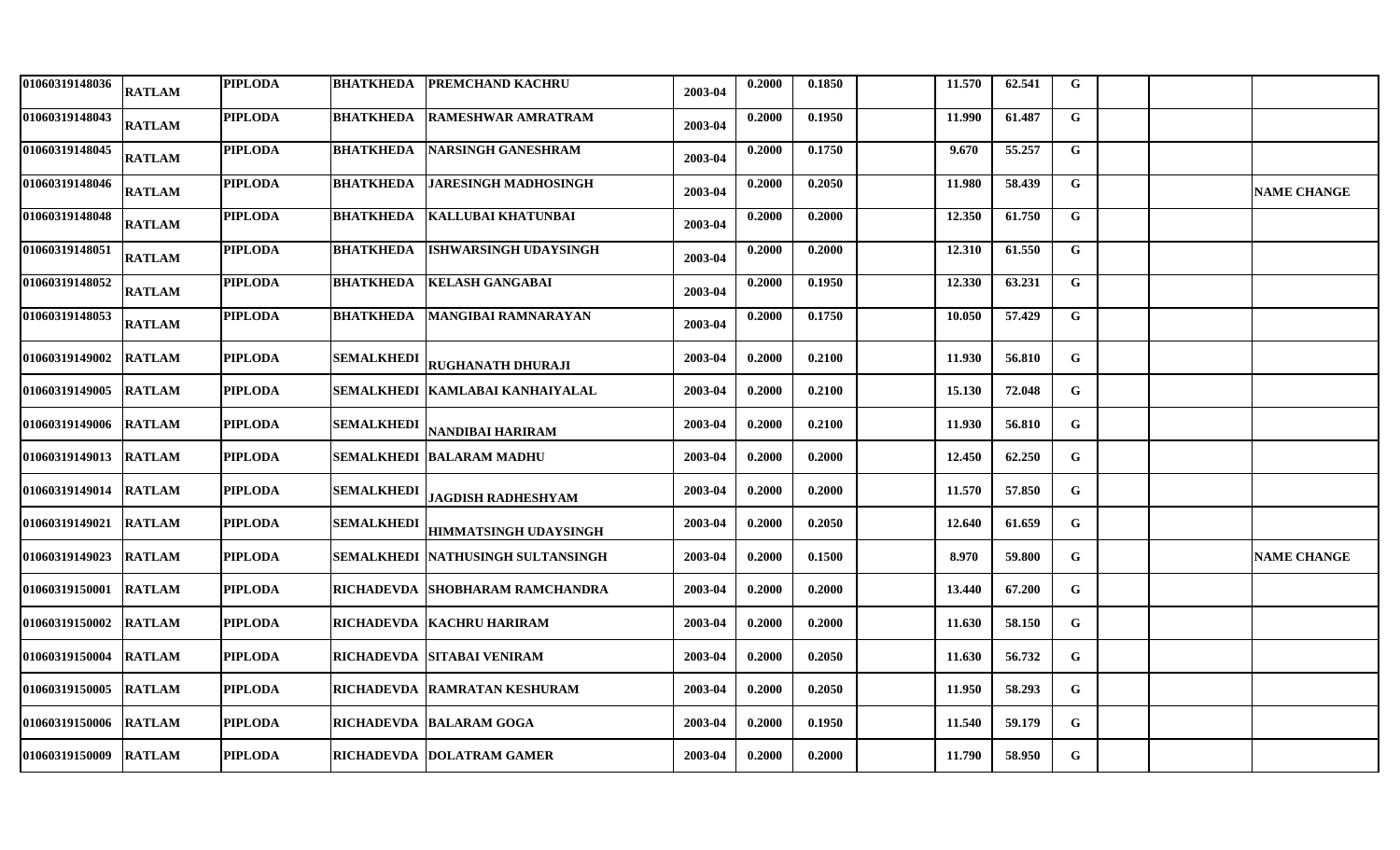| <b>01060319150011</b> | <b>RATLAM</b> | <b>PIPLODA</b> |                | RICHADEVDA   RAMKUNWARBAI BALUSINGH    | 2003-04 | 0.2000 | 0.2000 | 12.270 | 61.350 | G           |    |                |  |
|-----------------------|---------------|----------------|----------------|----------------------------------------|---------|--------|--------|--------|--------|-------------|----|----------------|--|
| 01060319150012        | <b>RATLAM</b> | <b>PIPLODA</b> |                | RICHADEVDA  BASANTILAL KESHURAM        | 2003-04 | 0.2000 | 0.2000 | 11.850 | 59.250 | G           |    |                |  |
| <b>01060319150013</b> | <b>RATLAM</b> | <b>PIPLODA</b> |                | RICHADEVDA RAMNARAYAN RAMCHANDRA       | 2003-04 | 0.2000 | 0.2000 | 12.760 | 63.800 | G           |    |                |  |
| 01060319150014        | <b>RATLAM</b> | <b>PIPLODA</b> |                | RICHADEVDA RAMKUNWARBAI BAGDIRAM       | 2003-04 | 0.2000 | 0.2000 | 11.110 | 55.550 | G           |    |                |  |
| 01060319150016        | <b>RATLAM</b> | <b>PIPLODA</b> |                | RICHADEVDA  BABULAL RUKMANBAI          | 2003-04 | 0.2000 | 0.2000 | 12.300 | 61.500 | G           |    |                |  |
| 01060319150017        | <b>RATLAM</b> | <b>PIPLODA</b> |                | RICHADEVDA GITABAI NANDA               | 2003-04 | 0.2000 | 0.2050 | 13.040 | 63.610 | G           |    |                |  |
| <b>01060319150023</b> | <b>RATLAM</b> | <b>PIPLODA</b> | RICHADEVDA     | <b>KRISHNAKUNWAR NATHUSINGH</b>        | 2003-04 | 0.2000 | 0.1550 | 9.160  | 59.097 | G           |    |                |  |
| 01060319150031        | <b>RATLAM</b> | <b>PIPLODA</b> |                | RICHADEVDA   BHAGIRATH GAUTAM RAMCHAND | 2003-04 | 0.2000 | 0.1900 | 11.430 | 60.158 | G           |    |                |  |
| 01060319150035        | <b>RATLAM</b> | <b>PIPLODA</b> |                | RICHADEVDA   MANGILAL LALCHAND         | 2003-04 | 0.2000 | 0.2050 | 11.830 | 57.707 | G           |    |                |  |
| 01060319150036        | <b>RATLAM</b> | <b>PIPLODA</b> |                | RICHADEVDA   VARDIBAI CHAMPALAL        | 2003-04 | 0.2000 | 0.2050 | 11.150 | 54.390 | G           |    |                |  |
| 01060319150039        | <b>RATLAM</b> | <b>PIPLODA</b> |                | RICHADEVDA GULABBAI NANDA              | 2003-04 | 0.2000 | 0.2000 | 11.570 | 57.850 | $\mathbf G$ |    |                |  |
| <b>01060319150040</b> | <b>RATLAM</b> | <b>PIPLODA</b> |                | RICHADEVDA  NANDRAM RAMCHAND SUTHAR    | 2003-04 | 0.2000 | 0.1950 | 11.100 | 56.923 | G           |    |                |  |
| 01060319150041        | <b>RATLAM</b> | <b>PIPLODA</b> |                | RICHADEVDA   KARU HARIRAM              | 2003-04 | 0.2000 | 0.2050 | 11.400 | 55.610 | $\mathbf G$ |    |                |  |
| 01060319150046        | <b>RATLAM</b> | <b>PIPLODA</b> |                | RICHADEVDA GOVINDRAM RAMCHANDRA        | 2003-04 | 0.2000 | 0.1900 | 11.880 | 62.526 | G           |    |                |  |
| 01060319150047        | <b>RATLAM</b> | <b>PIPLODA</b> |                | RICHADEVDA  JASVANTSINGH RAMSINGH      | 2003-04 | 0.2000 | 0.2050 | 11.680 | 56.976 | G           |    |                |  |
| <b>01060319150056</b> | <b>RATLAM</b> | <b>PIPLODA</b> |                | RICHADEVDA  SAJJANSINGH RATANSINGH     | 2003-04 | 0.2000 | 0.1950 | 11.170 | 57.282 | G           | 09 | 01030207083040 |  |
| 01060319151001        | <b>RATLAM</b> | <b>PIPLODA</b> | <b>RANAYRA</b> | <b>KESHURAM RATANLAL</b>               | 2003-04 | 0.2000 | 0.2050 | 11.400 | 55.610 | G           |    |                |  |
| 01060319151002        | <b>RATLAM</b> | <b>PIPLODA</b> | <b>RANAYRA</b> | KANCHANBAI PRABHULAL                   | 2003-04 | 0.2000 | 0.1700 | 9.950  | 58.529 | G           |    |                |  |
| 01060319151004        | <b>RATLAM</b> | <b>PIPLODA</b> | <b>RANAYRA</b> | JANIBAI RATANLAL                       | 2003-04 | 0.2000 | 0.2000 | 11.070 | 55.350 | G           |    |                |  |
| 01060319151005        | <b>RATLAM</b> | <b>PIPLODA</b> | <b>RANAYRA</b> | SHATANAND RAMPRATAP                    | 2003-04 | 0.2000 | 0.1950 | 12.420 | 63.692 | G           |    |                |  |
| 01060319151006        | <b>RATLAM</b> | <b>PIPLODA</b> | <b>RANAYRA</b> | <b>BHAGWAN DALU</b>                    | 2003-04 | 0.2000 | 0.2050 | 12.060 | 58.829 | G           |    |                |  |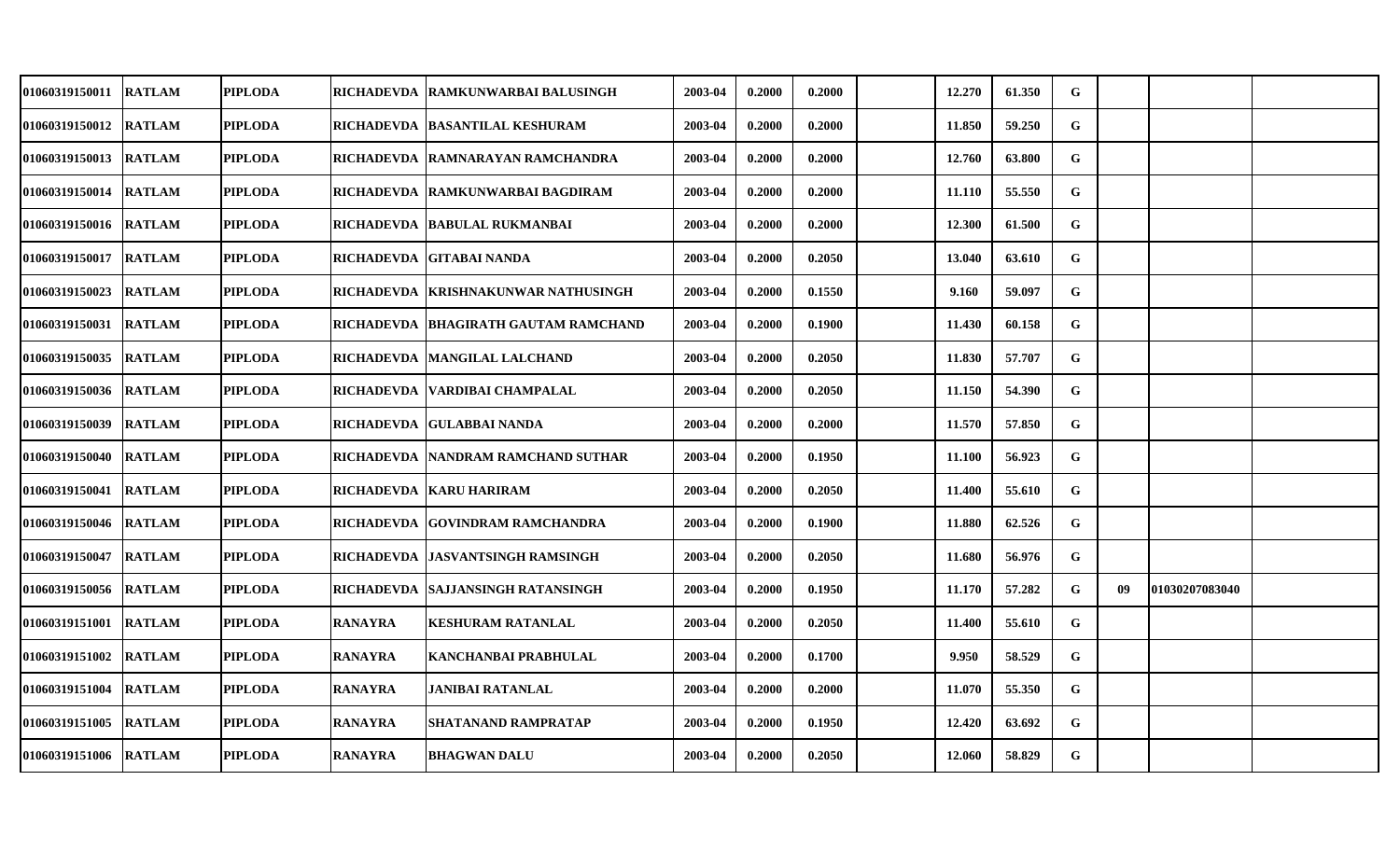| <b>01060319151008</b> | <b>RATLAM</b> | <b>PIPLODA</b> | <b>RANAYRA</b> | <b>HANSRAJ SUKHRAM</b>            | 2003-04 | 0.2000 | 0.2000 | 12.970 | 64.850 | G            |    |                    |
|-----------------------|---------------|----------------|----------------|-----------------------------------|---------|--------|--------|--------|--------|--------------|----|--------------------|
| 01060319151009        | <b>RATLAM</b> | <b>PIPLODA</b> | <b>RANAYRA</b> | RAMCHANDRA SHANKAR LAL            | 2003-04 | 0.2000 | 0.2000 | 12.840 | 64.200 | G            |    |                    |
| 01060319151014 RATLAM |               | <b>PIPLODA</b> | <b>RANAYRA</b> | FATEHSINGH CHATARSINGH            | 2003-04 | 0.2000 | 0.2000 | 10.660 | 53.300 | G            | 04 |                    |
| 01060319151018        | <b>RATLAM</b> | <b>PIPLODA</b> | <b>RANAYRA</b> | <b>CHAGANLAL SHIVRAM</b>          | 2003-04 | 0.2000 | 0.2050 | 12.130 | 59.171 | G            |    |                    |
| 01060319151020        | <b>RATLAM</b> | <b>PIPLODA</b> | <b>RANAYRA</b> | PANNALAL NATHULAL                 | 2003-04 | 0.2000 | 0.2050 | 11.670 | 56.927 | G            |    | <b>NAME CHANGE</b> |
| 01060319151023        | <b>RATLAM</b> | <b>PIPLODA</b> | <b>RANAYRA</b> | RADHESHYAM NANURAM                | 2003-04 | 0.2000 | 0.1800 | 10.450 | 58.056 | G            |    |                    |
| 01060319151024        | <b>RATLAM</b> | <b>PIPLODA</b> | <b>RANAYRA</b> | <b>LALKUNWAR KESHARSINGH</b>      | 2003-04 | 0.2000 | 0.2000 | 10.730 | 53.650 | G            | 04 |                    |
| 01060319151026        | <b>RATLAM</b> | <b>PIPLODA</b> | <b>RANAYRA</b> | <b>KASTURIBAI GANESHRAM</b>       | 2003-04 | 0.2000 | 0.2000 | 11.770 | 58.850 | G            |    |                    |
| 01060319151028        | <b>RATLAM</b> | <b>PIPLODA</b> | <b>RANAYRA</b> | MANGIBAI SHOBHAGLAL               | 2003-04 | 0.2000 |        |        |        | $\mathbf N$  |    |                    |
| 01060319151032        | <b>RATLAM</b> | <b>PIPLODA</b> | <b>RANAYRA</b> | <b>BHANWARSINGH CHENSINGH</b>     | 2003-04 | 0.2000 | 0.1750 | 10.090 | 57.657 | G            |    |                    |
| 01060319151033        | <b>RATLAM</b> | <b>PIPLODA</b> | <b>RANAYRA</b> | <b>GANGABAI GOPAL</b>             | 2003-04 | 0.2000 | 0.2000 | 13.880 | 69.400 | $\mathbf G$  |    |                    |
| 01060319151034        | <b>RATLAM</b> | <b>PIPLODA</b> | <b>RANAYRA</b> | SHIVNARAYAN JAGANNATH             | 2003-04 | 0.2000 |        |        |        | $\mathbf{F}$ |    |                    |
| 01060319151039        | <b>RATLAM</b> | <b>PIPLODA</b> | <b>RANAYRA</b> | RAMCHANDRA MAGANIRAM              | 2003-04 | 0.2000 | 0.2000 | 11.560 | 57.800 | G            |    |                    |
| 01060319151040        | <b>RATLAM</b> | <b>PIPLODA</b> | <b>RANAYRA</b> | <b>RAJARAM NANDRAM</b>            | 2003-04 | 0.2000 | 0.2000 | 11.410 | 57.050 | G            |    |                    |
| 01060319151043        | <b>RATLAM</b> | <b>PIPLODA</b> | <b>RANAYRA</b> | <b>BAGDIRAM ONKARLAL</b>          | 2003-04 | 0.2000 | 0.2000 | 11.510 | 57.550 | G            |    |                    |
| 01060319151044        | <b>RATLAM</b> | <b>PIPLODA</b> | <b>RANAYRA</b> | ONKARLAL NANURAM                  | 2003-04 | 0.2000 | 0.2000 | 11.620 | 58.100 | G            |    |                    |
| 01060319151045        | <b>RATLAM</b> | <b>PIPLODA</b> | <b>RANAYRA</b> | <b>RAJARAM AMBARAM</b>            | 2003-04 | 0.2000 | 0.2100 | 11.570 | 55.095 | G            |    |                    |
| 01060319151048        | <b>RATLAM</b> | <b>PIPLODA</b> | <b>RANAYRA</b> | <b>JITENDRAKUMAR GAURISHANKER</b> | 2003-04 | 0.2000 | 0.2000 | 11.830 | 59.150 | G            |    |                    |
| 01060319151050        | <b>RATLAM</b> | <b>PIPLODA</b> | <b>RANAYRA</b> | <b>DURGA BHAGIRATH TELI</b>       | 2003-04 | 0.2000 | 0.1900 | 12.160 | 64.000 | G            |    |                    |
| 01060319151052        | <b>RATLAM</b> | <b>PIPLODA</b> | <b>RANAYRA</b> | RAMKUNWARBAI PANNALAL             | 2003-04 | 0.2000 | 0.1950 | 12.400 | 63.590 | G            |    |                    |
| 01060319151053 RATLAM |               | <b>PIPLODA</b> | <b>RANAYRA</b> | MANGU RAMA KUMAWAT                | 2003-04 | 0.2000 | 0.2000 | 10.980 | 54.900 | G            |    |                    |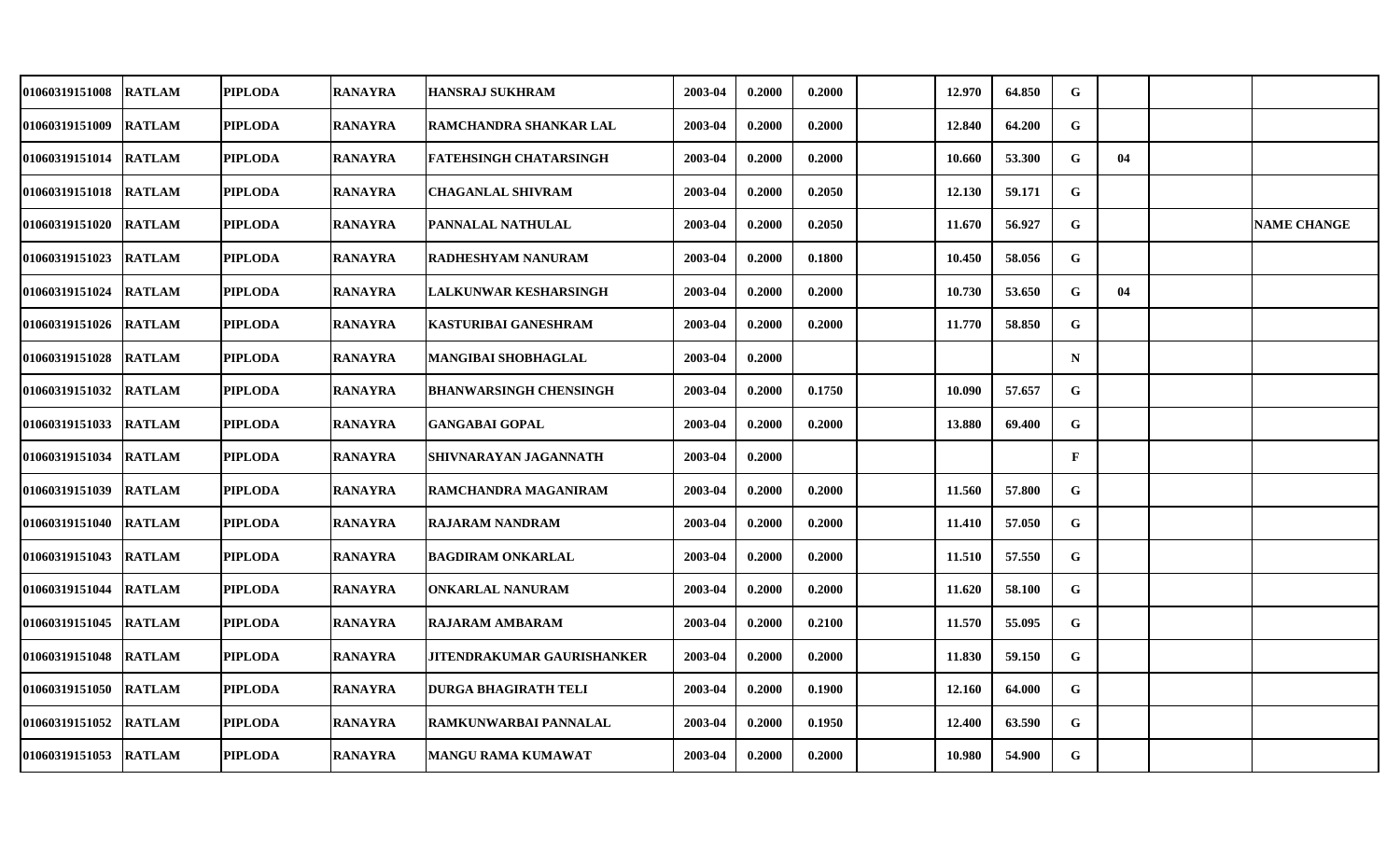| <b>01060319151054</b> | <b>RATLAM</b> | <b>PIPLODA</b> | <b>RANAYRA</b> | <b>BHERULAL NANURAM</b>       | 2003-04 | 0.2000 | 0.2050 | 11.700 | 57.073 | G           |    |  |
|-----------------------|---------------|----------------|----------------|-------------------------------|---------|--------|--------|--------|--------|-------------|----|--|
| 01060319151055        | <b>RATLAM</b> | <b>PIPLODA</b> | <b>RANAYRA</b> | SHANTILAL MANGALPRASAD        | 2003-04 | 0.2000 | 0.2000 | 11.640 | 58.200 | G           |    |  |
| <b>01060319151056</b> | <b>RATLAM</b> | <b>PIPLODA</b> | <b>RANAYRA</b> | <b>VENIRAM AMBARAM</b>        | 2003-04 | 0.2000 | 0.2000 | 12.050 | 60.250 | G           |    |  |
| 01060319151058        | <b>RATLAM</b> | <b>PIPLODA</b> | <b>RANAYRA</b> | <b>DASAHRATH SHOBHARAM</b>    | 2003-04 | 0.2000 | 0.1850 | 11.480 | 62.054 | G           |    |  |
| <b>01060319151062</b> | <b>RATLAM</b> | <b>PIPLODA</b> | <b>RANAYRA</b> | RAGHUVIRSINGH NATHUSINGH      | 2003-04 | 0.2000 | 0.2000 | 9.520  | 47.600 | G           | 04 |  |
| 01060319151067        | <b>RATLAM</b> | <b>PIPLODA</b> | <b>RANAYRA</b> | <b>HIRA NATHU</b>             | 2003-04 | 0.2000 | 0.1600 | 9.190  | 57.438 | G           |    |  |
| 01060319151068        | <b>RATLAM</b> | <b>PIPLODA</b> | <b>RANAYRA</b> | <b>DHURIBAI PANNALAL</b>      | 2003-04 | 0.2000 | 0.2000 | 10.160 | 50.800 | G           | 04 |  |
| 01060319151070        | <b>RATLAM</b> | <b>PIPLODA</b> | <b>RANAYRA</b> | <b>SHRIRAM GAMERIBAI</b>      | 2003-04 | 0.2000 | 0.2100 | 12.900 | 61.429 | G           |    |  |
| 01060319151072        | <b>RATLAM</b> | <b>PIPLODA</b> | <b>RANAYRA</b> | <b>SHANKARLAL DEVJI</b>       | 2003-04 | 0.2000 | 0.2050 | 11.730 | 57.220 | G           |    |  |
| 01060319151073        | <b>RATLAM</b> | <b>PIPLODA</b> | <b>RANAYRA</b> | <b>OMPRAKASH NATHU</b>        | 2003-04 | 0.2000 | 0.2000 | 10.140 | 50.700 | G           | 04 |  |
| <b>01060319151074</b> | <b>RATLAM</b> | <b>PIPLODA</b> | <b>RANAYRA</b> | <b>HIRALAL DHAPUBAI</b>       | 2003-04 | 0.2000 | 0.1900 | 3.000  | 15.789 | G           | 04 |  |
| <b>01060319151076</b> | <b>RATLAM</b> | <b>PIPLODA</b> | <b>RANAYRA</b> | <b>DHULSINGH NIRBHAYSINGH</b> | 2003-04 | 0.2000 | 0.1950 | 10.210 | 52.359 | G           | 04 |  |
| 01060319151077        | <b>RATLAM</b> | <b>PIPLODA</b> | <b>RANAYRA</b> | LAXMINARAYAN BHERULAL         | 2003-04 | 0.2000 | 0.2100 | 12.530 | 59.667 | G           |    |  |
| 01060319151079        | <b>RATLAM</b> | <b>PIPLODA</b> | <b>RANAYRA</b> | SURAJ SUKHARAMGIR             | 2003-04 | 0.2000 | 0.1950 | 12.140 | 62.256 | G           |    |  |
| 01060319151081        | <b>RATLAM</b> | <b>PIPLODA</b> | <b>RANAYRA</b> | VARDIBAI NATHU                | 2003-04 | 0.2000 | 0.1950 | 11.270 | 57.795 | G           |    |  |
| <b>01060319151084</b> | <b>RATLAM</b> | <b>PIPLODA</b> | <b>RANAYRA</b> | <b>NAGULAL DHURAJI</b>        | 2003-04 | 0.2000 | 0.1950 | 11.590 | 59.436 | G           |    |  |
| 01060319151085        | <b>RATLAM</b> | <b>PIPLODA</b> | <b>RANAYRA</b> | <b>SHOBHARAM BHUWAN</b>       | 2003-04 | 0.2000 | 0.2000 | 12.010 | 60.050 | $\mathbf G$ |    |  |
| 01060319151087        | <b>RATLAM</b> | <b>PIPLODA</b> | <b>RANAYRA</b> | SHARDABAI RADHESHAYAM         | 2003-04 | 0.2000 |        |        |        | $\mathbf N$ | 07 |  |
| 01060319151092        | <b>RATLAM</b> | <b>PIPLODA</b> | <b>RANAYRA</b> | RADHESHYAM BAGDIBAI           | 2003-04 | 0.2000 | 0.1900 | 13.150 | 69.211 | G           |    |  |
| <b>01060319151094</b> | <b>RATLAM</b> | <b>PIPLODA</b> | <b>RANAYRA</b> | <b>BABULAL KHEMRAJ</b>        | 2003-04 | 0.2000 | 0.2000 | 10.810 | 54.050 | G           |    |  |
| 01060319151097        | <b>RATLAM</b> | PIPLODA        | <b>RANAYRA</b> | <b>BADRILAL CHUNNILAL</b>     | 2003-04 | 0.2000 | 0.2000 | 10.550 | 52.750 | G           | 04 |  |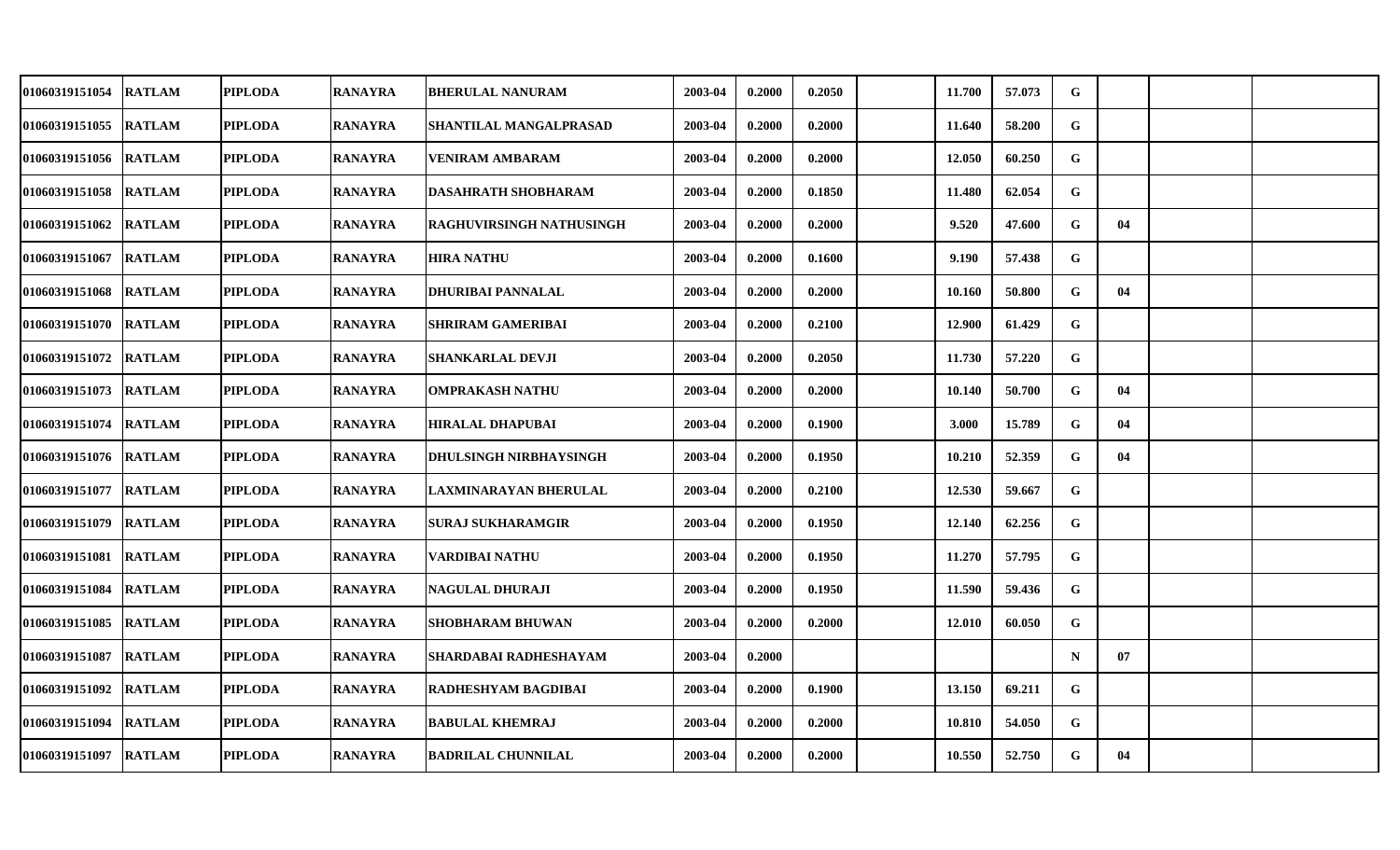| 01060319151099        | <b>RATLAM</b> | PIPLODA        | <b>RANAYRA</b> | <b>BAGDIRAM FULCHAND</b>      | 2003-04 | 0.2000 | 0.1950 | 11.450 | 58.718 | G |    |  |
|-----------------------|---------------|----------------|----------------|-------------------------------|---------|--------|--------|--------|--------|---|----|--|
| 01060319151101 RATLAM |               | <b>PIPLODA</b> | <b>RANAYRA</b> | <b>BHAGATRAM SUKHRAM</b>      | 2003-04 | 0.2000 | 0.1000 | 6.360  | 63.600 | G |    |  |
| 01060319151105 RATLAM |               | <b>PIPLODA</b> | <b>RANAYRA</b> | <b>BHERULAL BHUWAN</b>        | 2003-04 | 0.2000 | 0.1650 | 1.440  | 8.727  | G | 04 |  |
| 01060319151107        | <b>RATLAM</b> | <b>PIPLODA</b> | <b>RANAYRA</b> | <b>DASHARATH DALURAM</b>      | 2003-04 | 0.2000 | 0.2000 | 11.600 | 58.000 | G |    |  |
| 01060319151108 RATLAM |               | <b>PIPLODA</b> | <b>RANAYRA</b> | <b>DASHRATH CHUNNILAL</b>     | 2003-04 | 0.2000 | 0.1900 | 10.110 | 53.211 | G | 04 |  |
| 01060319151110 RATLAM |               | <b>PIPLODA</b> | <b>RANAYRA</b> | DAYARAM KAMLASHANKAR          | 2003-04 | 0.2000 | 0.2000 | 11.790 | 58.950 | G |    |  |
| 01060319151114 RATLAM |               | <b>PIPLODA</b> | <b>RANAYRA</b> | <b>GANESHRAM HIRALAL</b>      | 2003-04 | 0.2000 | 0.2000 | 11.280 | 56.400 | G |    |  |
| 01060319151115 RATLAM |               | <b>PIPLODA</b> | <b>RANAYRA</b> | <b>GANESHRAM NATHUJI</b>      | 2003-04 | 0.2000 | 0.2050 | 12.070 | 58.878 | G |    |  |
| 01060319151118 RATLAM |               | <b>PIPLODA</b> | <b>RANAYRA</b> | <b>GOPAL MOHANLAL</b>         | 2003-04 | 0.2000 | 0.1950 | 11.600 | 59.487 | G |    |  |
| 01060319151120 RATLAM |               | <b>PIPLODA</b> | <b>RANAYRA</b> | <b>GUMANSINGH CHENSINGH</b>   | 2003-04 | 0.2000 | 0.1950 | 12.130 | 62.205 | G |    |  |
| 01060319151121 RATLAM |               | <b>PIPLODA</b> | <b>RANAYRA</b> | <b>HUKMICHAND SHANKARLAL</b>  | 2003-04 | 0.2000 | 0.2000 | 11.390 | 56.950 | G |    |  |
| 01060319151122 RATLAM |               | PIPLODA        | <b>RANAYRA</b> | <b>ISHWARLAL CHUNNILAL</b>    | 2003-04 | 0.2000 | 0.2000 | 11.190 | 55.950 | G |    |  |
| 01060319151124 RATLAM |               | <b>PIPLODA</b> | <b>RANAYRA</b> | <b>JAGDISH NAGULAL</b>        | 2003-04 | 0.2000 | 0.2000 | 12.590 | 62.950 | G |    |  |
| 01060319151126 RATLAM |               | <b>PIPLODA</b> | <b>RANAYRA</b> | JAGDISHLAL BHAGIRATH          | 2003-04 | 0.2000 | 0.1950 | 10.740 | 55.077 | G |    |  |
| 01060319151128 RATLAM |               | <b>PIPLODA</b> | <b>RANAYRA</b> | <b>KANWARLAL PARTHA</b>       | 2003-04 | 0.2000 | 0.1900 | 10.530 | 55.421 | G |    |  |
| 01060319151129 RATLAM |               | <b>PIPLODA</b> | <b>RANAYRA</b> | <b>KRISHANVALLABH HARIRAM</b> | 2003-04 | 0.2000 | 0.1800 | 11.390 | 63.278 | G |    |  |
| 01060319151130 RATLAM |               | <b>PIPLODA</b> | <b>RANAYRA</b> | <b>KUNTIBAI BHERULAL</b>      | 2003-04 | 0.2000 | 0.1900 | 9.800  | 51.579 | G | 04 |  |
| 01060319151131        | <b>RATLAM</b> | <b>PIPLODA</b> | <b>RANAYRA</b> | LAXMINARAYAN KESHURAM         | 2003-04 | 0.2000 | 0.2050 | 12.820 | 62.537 | G |    |  |
| 01060319151132        | <b>RATLAM</b> | <b>PIPLODA</b> | <b>RANAYRA</b> | LILABAI HARIRAM               | 2003-04 | 0.2000 | 0.2000 | 12.140 | 60.700 | G |    |  |
| 01060319151133 RATLAM |               | <b>PIPLODA</b> | <b>RANAYRA</b> | MANGALPRASAD RADHAKISHAN      | 2003-04 | 0.2000 | 0.2000 | 11.370 | 56.850 | G |    |  |
| 01060319151138 RATLAM |               | PIPLODA        | <b>RANAYRA</b> | NAVALSINGH NATHUSINGH         | 2003-04 | 0.2000 | 0.1950 | 10.780 | 55.282 | G |    |  |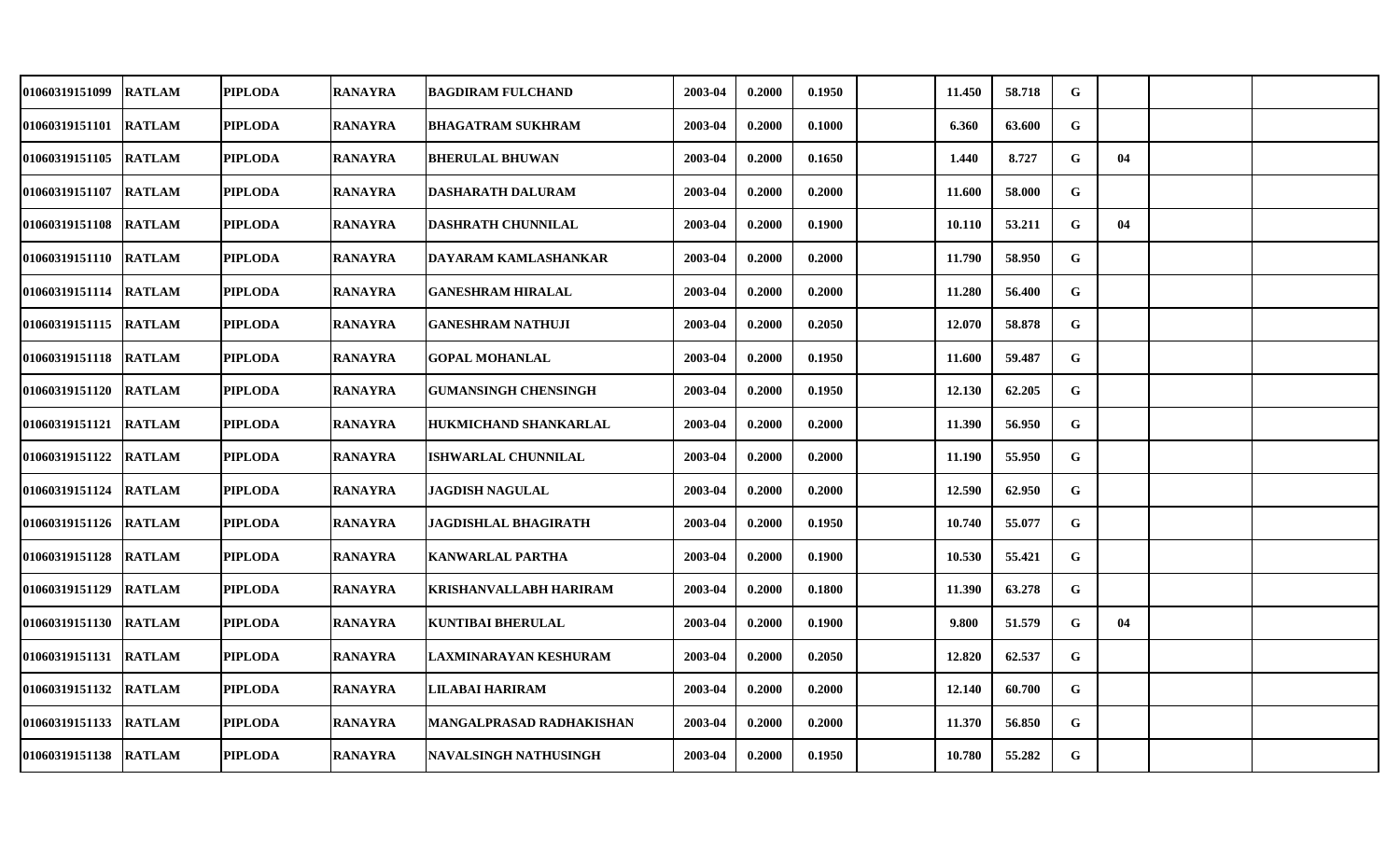| 01060319151139        | <b>RATLAM</b> | <b>PIPLODA</b> | <b>RANAYRA</b>  | PRAKASH RAMESHWAR           | 2003-04 | 0.2000 | 0.1950 | 11.560 | 59.282 | G           |    |                |                                     |
|-----------------------|---------------|----------------|-----------------|-----------------------------|---------|--------|--------|--------|--------|-------------|----|----------------|-------------------------------------|
| 01060319151143        | <b>RATLAM</b> | <b>PIPLODA</b> | <b>RANAYRA</b>  | RADHESHYAM LAXMINARAYAN     | 2003-04 | 0.2000 | 0.2050 | 11.130 | 54.293 | G           |    |                |                                     |
| 01060319151144 RATLAM |               | <b>PIPLODA</b> | <b>RANAYRA</b>  | RADHESHYAM NATHULAL         | 2003-04 | 0.2000 | 0.2000 | 11.300 | 56.500 | G           |    |                |                                     |
| 01060319151145        | <b>RATLAM</b> | <b>PIPLODA</b> | <b>RANAYRA</b>  | RAJENDRAKUMAR KESARIMAL     | 2003-04 | 0.2000 | 0.1950 | 12.160 | 62.359 | G           |    |                |                                     |
| 01060319151146        | <b>RATLAM</b> | <b>PIPLODA</b> | <b>RANAYRA</b>  | <b>RAJESH UMASHANKAR</b>    | 2003-04 | 0.2000 | 0.2000 | 11.190 | 55.950 | G           |    |                |                                     |
| 01060319151148        | <b>RATLAM</b> | <b>PIPLODA</b> | <b>RANAYRA</b>  | RAMCHANDRA LAXMINARAYAN     | 2003-04 | 0.2000 | 0.2000 | 11.400 | 57.000 | G           |    |                |                                     |
| 01060319151150        | <b>RATLAM</b> | <b>PIPLODA</b> | <b>RANAYRA</b>  | <b>RAMDAYAL NATHULAL</b>    | 2003-04 | 0.2000 | 0.2050 | 11.630 | 56.732 | G           |    |                |                                     |
| 01060319151152        | <b>RATLAM</b> | <b>PIPLODA</b> | <b>RANAYRA</b>  | <b>RAMESHCHAND NATHULAL</b> | 2003-04 | 0.2000 | 0.2000 | 12.340 | 61.700 | G           |    |                |                                     |
| 01060319151155        | <b>RATLAM</b> | <b>PIPLODA</b> | <b>RANAYRA</b>  | <b>RAMIBAI DHULIRAM</b>     | 2003-04 | 0.2000 | 0.2050 | 11.620 | 56.683 | G           |    | 01060319152001 | <b>TRANSFER/PINGRALA</b>            |
| 01060319151159        | <b>RATLAM</b> | <b>PIPLODA</b> | <b>RANAYRA</b>  | RUPSINGH NATHUSINGH         | 2003-04 | 0.2000 | 0.2050 | 10.990 | 53.610 | G           | 04 |                |                                     |
| 01060319151160        | <b>RATLAM</b> | <b>PIPLODA</b> | <b>RANAYRA</b>  | <b>SAJJANSINGH UDESINGH</b> | 2003-04 | 0.2000 | 0.2050 | 11.720 | 57.171 | $\mathbf G$ |    |                | <b>RANSFER/NARAYANGADH MANDSOR1</b> |
| 01060319151161 RATLAM |               | <b>PIPLODA</b> | <b>RANAYRA</b>  | SATYANARAYAN NATHULAL       | 2003-04 | 0.2000 | 0.1950 | 11.420 | 58.564 | G           |    |                |                                     |
| 01060319151162        | <b>RATLAM</b> | <b>PIPLODA</b> | <b>RANAYRA</b>  | SHAMBHULAL BAGDIRAM         | 2003-04 | 0.2000 | 0.1900 | 11.260 | 59.263 | G           |    |                |                                     |
| 01060319151164 RATLAM |               | <b>PIPLODA</b> | <b>RANAYRA</b>  | SHANKARLAL HIRALAL          | 2003-04 | 0.2000 | 0.2050 | 11.150 | 54.390 | G           |    |                |                                     |
| 01060319151165        | <b>RATLAM</b> | <b>PIPLODA</b> | <b>RANAYRA</b>  | <b>SHANTIBAI NAGULAL</b>    | 2003-04 | 0.2000 | 0.2000 | 12.090 | 60.450 | G           |    |                |                                     |
| 01060319151173 RATLAM |               | <b>PIPLODA</b> | <b>RANAYRA</b>  | VISHNUPRASAD KAMLASHNAKAR   | 2003-04 | 0.2000 | 0.2000 | 11.930 | 59.650 | G           |    |                |                                     |
| 01060319151095        | <b>RATLAM</b> | <b>PIPLODA</b> | <b>RANAYRA</b>  | SAMPATBAI BABULAL           | 2003-04 | 0.2000 | 0.2000 | 10.860 | 54.300 | G           |    |                |                                     |
| 01060319151027        | <b>RATLAM</b> | <b>PIPLODA</b> | <b>RANAYRA</b>  | SHIVNARAYAN TORIRAM         | 2003-04 | 0.2000 | 0.2050 | 11.470 | 55.951 | G           |    |                |                                     |
| 01060319152021        | <b>RATLAM</b> | <b>PIPLODA</b> | <b>PINGRALA</b> | <b>BHERULAL RATANLAL</b>    | 2003-04 | 0.2000 | 0.1850 | 10.210 | 55.189 | G           |    |                |                                     |
| 01060319152022        | <b>RATLAM</b> | <b>PIPLODA</b> | <b>PINGRALA</b> | SUHAGABAI CHAGANLAL         | 2003-04 | 0.2000 | 0.2000 | 12.030 | 60.150 | G           |    |                |                                     |
| 01060319152023        | <b>RATLAM</b> | <b>PIPLODA</b> | <b>PINGRALA</b> | LACHCHIRAM BHAGIRATH        | 2003-04 | 0.2000 | 0.1950 | 11.530 | 59.128 | G           |    |                |                                     |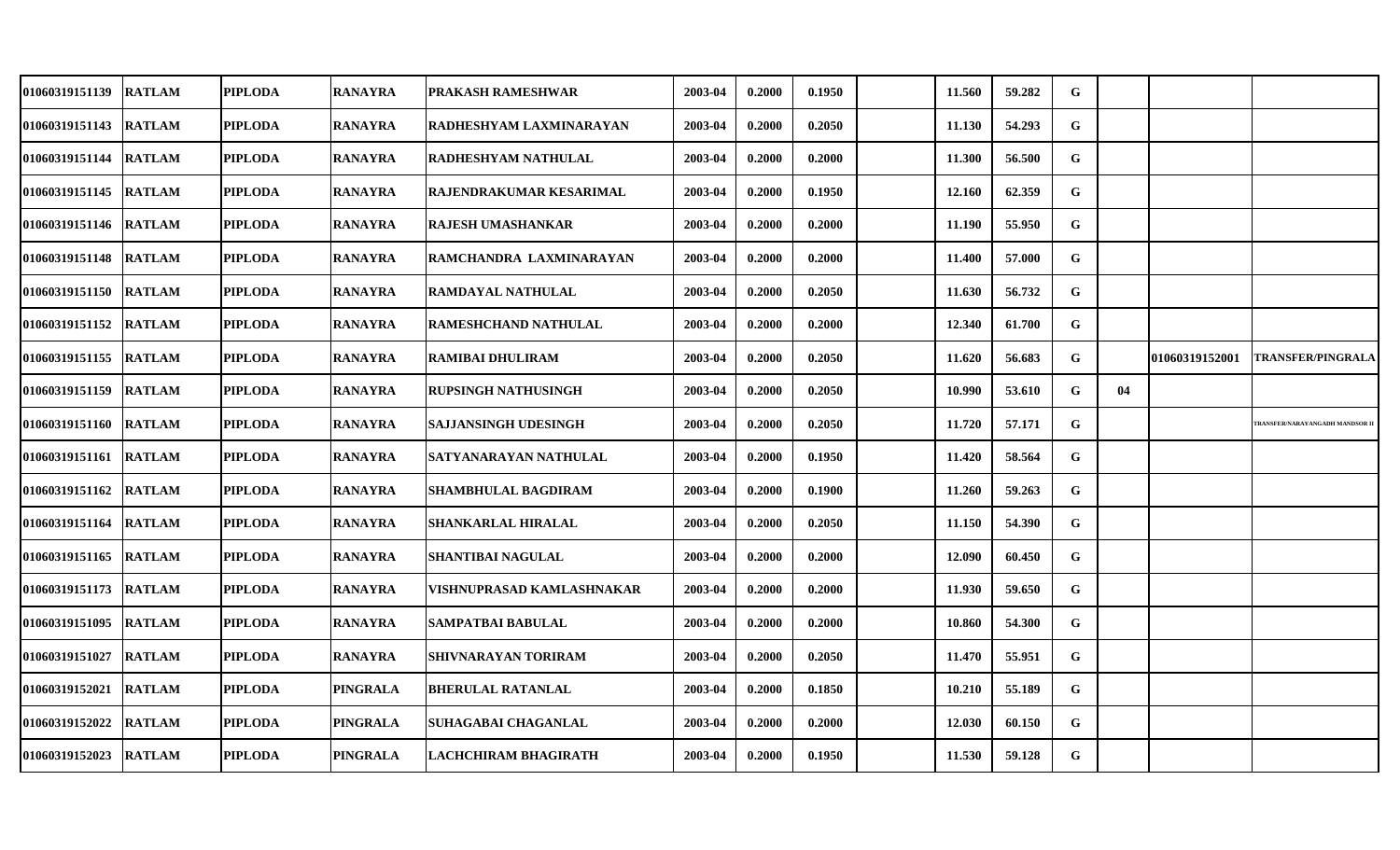| <b>01060319152026</b> | <b>RATLAM</b> | <b>PIPLODA</b> | PINGRALA        | <b>BHANWARLAL RAMCHANDRA</b> | 2003-04 | 0.2000 | 0.1750 | 10.560 | 60.343 | G           |    |                |                         |
|-----------------------|---------------|----------------|-----------------|------------------------------|---------|--------|--------|--------|--------|-------------|----|----------------|-------------------------|
| <b>01060319152027</b> | <b>RATLAM</b> | <b>PIPLODA</b> | <b>PINGRALA</b> | <b>JAGNATH BAGDIRAM</b>      | 2003-04 | 0.2000 | 0.1000 | 6.560  | 65.600 | G           | 05 |                |                         |
| <b>01060319152029</b> | <b>RATLAM</b> | <b>PIPLODA</b> | PINGRALA        | <b>RAMSINGH LALSINGH</b>     | 2003-04 | 0.2000 | 0.1900 | 11.890 | 62.579 | G           |    |                |                         |
| 01060319152030        | <b>RATLAM</b> | <b>PIPLODA</b> | <b>PINGRALA</b> | <b>BAGDIRAM PANNA</b>        | 2003-04 | 0.2000 | 0.1900 | 11.730 | 61.737 | G           |    |                |                         |
| 01060319152031        | <b>RATLAM</b> | <b>PIPLODA</b> | PINGRALA        | <b>BHANWARLAL NANDA</b>      | 2003-04 | 0.2000 | 0.1850 | 11.610 | 62.757 | G           |    |                |                         |
| 01060319152035        | <b>RATLAM</b> | <b>PIPLODA</b> | <b>PINGRALA</b> | <b>CHAMPALAL ONKARLAL</b>    | 2003-04 | 0.2000 | 0.2100 | 12.140 | 57.810 | G           |    |                |                         |
| <b>01060319152039</b> | <b>RATLAM</b> | <b>PIPLODA</b> | PINGRALA        | NIRBHYARAM DHURA             | 2003-04 | 0.2000 | 0.2050 | 12.870 | 62.780 | G           |    |                |                         |
| 01060319152044        | <b>RATLAM</b> | <b>PIPLODA</b> | PINGRALA        | <b>GANGABAI DHURA</b>        | 2003-04 | 0.2000 | 0.1900 | 10.990 | 57.842 | $\mathbf G$ |    |                |                         |
| 01060319152046        | <b>RATLAM</b> | <b>PIPLODA</b> | <b>PINGRALA</b> | RAMNARAYAN HIRALAL           | 2003-04 | 0.2000 | 0.1950 | 11.760 | 60.308 | ${\bf G}$   |    |                |                         |
| 01060319152048        | <b>RATLAM</b> | <b>PIPLODA</b> | <b>PINGRALA</b> | <b>BHANWARLAL PRABHUBAI</b>  | 2003-04 | 0.2000 | 0.1850 | 10.500 | 56.757 | G           |    |                |                         |
| 01060319152012        | <b>RATLAM</b> | <b>PIPLODA</b> | <b>PINGRALA</b> | <b>JANIBAI BALARAM</b>       | 2003-04 | 0.2000 | 0.1950 | 11.290 | 57.897 | G           |    |                |                         |
| <b>01060319152054</b> | <b>RATLAM</b> | <b>PIPLODA</b> | <b>PINGRALA</b> | AMBARAM RANCHODLAL           | 2003-04 | 0.2000 | 0.1850 | 9.640  | 52.108 | G           | 04 |                |                         |
| 01060319152057        | <b>RATLAM</b> | <b>PIPLODA</b> | <b>PINGRALA</b> | <b>BAGDIRAM RAMA</b>         | 2003-04 | 0.2000 | 0.2050 | 12.020 | 58.634 | G           |    |                |                         |
| <b>01060319152058</b> | <b>RATLAM</b> | <b>PIPLODA</b> | <b>PINGRALA</b> | BHUWANISINGH UDAYSINGH       | 2003-04 | 0.2000 | 0.2000 | 5.240  | 26.200 | G           | 04 |                |                         |
| 01060319152059        | <b>RATLAM</b> | <b>PIPLODA</b> | <b>PINGRALA</b> | <b>NANDRAM LALJI</b>         | 2003-04 | 0.2000 | 0.1900 | 11.290 | 59.421 | G           |    |                |                         |
| <b>01060319152060</b> | <b>RATLAM</b> | <b>PIPLODA</b> | PINGRALA        | <b>BHERULAL GANESHRAM</b>    | 2003-04 | 0.2000 | 0.1050 | 5.840  | 55.619 | $\mathbf G$ |    |                |                         |
| 01060319152063        | <b>RATLAM</b> | <b>PIPLODA</b> | <b>PINGRALA</b> | SITABAI VARDICHAND           | 2003-04 | 0.2000 | 0.1650 | 8.750  | 53.030 | $\mathbf G$ | 04 |                |                         |
| 01060319152065        | <b>RATLAM</b> | <b>PIPLODA</b> | <b>PINGRALA</b> | NATHIBAI BHAGWAN             | 2003-04 | 0.2000 | 0.2100 | 12.720 | 60.571 | G           |    |                |                         |
| 01060319152069        | <b>RATLAM</b> | <b>PIPLODA</b> | <b>PINGRALA</b> | PRABHULAL NANURAM            | 2003-04 | 0.2000 | 0.2050 | 11.010 | 53.707 | G           | 04 |                |                         |
| 01060319152071        | <b>RATLAM</b> | <b>PIPLODA</b> | PINGRALA        | RAMCHANDRA RATANLAL          | 2003-04 | 0.2000 | 0.1800 | 11.420 | 63.444 | ${\bf G}$   |    | 01060207018086 | <b>TRANSFER/KUCHROD</b> |
| <b>01060319153001</b> | <b>RATLAM</b> | <b>PIPLODA</b> | <b>BARKHEDI</b> | AMRATRAM NATHU               | 2003-04 | 0.2000 | 0.1300 | 7.140  | 54.923 | G           |    |                |                         |
|                       |               |                |                 |                              |         |        |        |        |        |             |    |                |                         |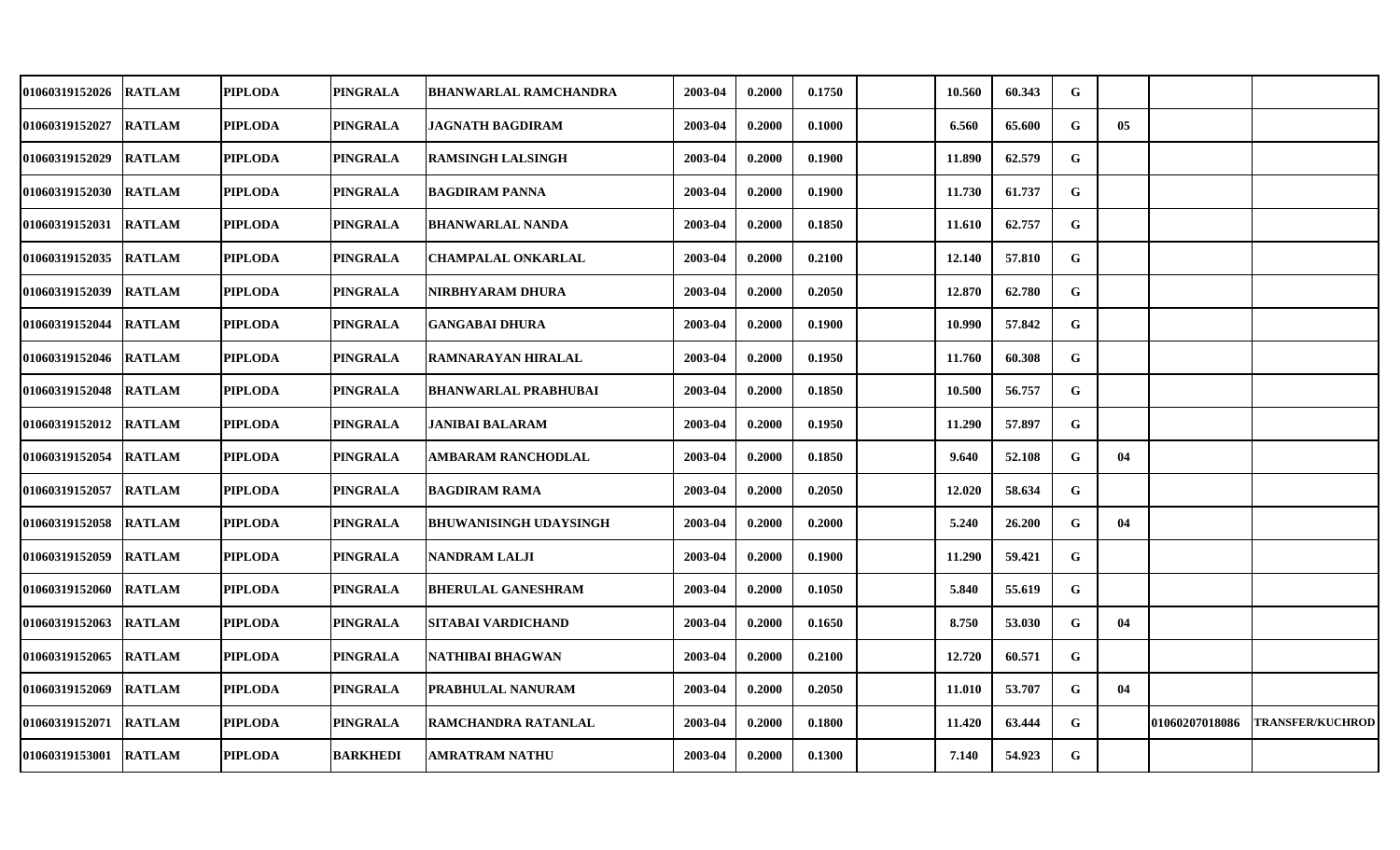| 01060319153003        | <b>RATLAM</b> | <b>PIPLODA</b> | <b>BARKHEDI</b> | <b>GANPATLAL BHULIBAI</b>   | 2003-04 | 0.2000 | 0.1950 | 10.780 | 55.282 | G |    |                |                         |
|-----------------------|---------------|----------------|-----------------|-----------------------------|---------|--------|--------|--------|--------|---|----|----------------|-------------------------|
| 01060319153007        | <b>RATLAM</b> | <b>PIPLODA</b> | <b>BARKHEDI</b> | SUKHRAM NANURAM             | 2003-04 | 0.2000 | 0.1950 | 11.220 | 57.538 | G |    |                |                         |
| 01060319153008 RATLAM |               | <b>PIPLODA</b> | <b>BARKHEDI</b> | <b>INDARSINGH MODSINGH</b>  | 2003-04 | 0.2000 | 0.1900 | 10.720 | 56.421 | G |    |                |                         |
| 01060319153009        | <b>RATLAM</b> | <b>PIPLODA</b> | <b>BARKHEDI</b> | <b>SAGU LAXMAN</b>          | 2003-04 | 0.2000 | 0.1900 | 10.900 | 57.368 | G |    |                |                         |
| 01060319153011        | <b>RATLAM</b> | <b>PIPLODA</b> | <b>BARKHEDI</b> | KANHAIYALAL BAGDIRAM        | 2003-04 | 0.2000 | 0.1950 | 12.510 | 64.154 | G |    |                |                         |
| 01060319153013        | <b>RATLAM</b> | <b>PIPLODA</b> | <b>BARKHEDI</b> | <b>RAMCHNDAR RUPA KUMAR</b> | 2003-04 | 0.2000 | 0.1450 | 7.920  | 54.621 | G |    |                | <b>NAME CHANGE</b>      |
| 01060319153020        | <b>RATLAM</b> | <b>PIPLODA</b> | <b>BARKHEDI</b> | RAMIBAI AMRA CHAMAR         | 2003-04 | 0.2000 | 0.2000 | 12.170 | 60.850 | G |    |                |                         |
| 01060319153022        | <b>RATLAM</b> | <b>PIPLODA</b> | <b>BARKHEDI</b> | <b>HANSRAJ NATHU</b>        | 2003-04 | 0.2000 | 0.2000 | 11.610 | 58.050 | G |    |                |                         |
| 01060319153027        | <b>RATLAM</b> | <b>PIPLODA</b> | <b>BARKHEDI</b> | RAGHUVEERSINGH NATHUSINGH   | 2003-04 | 0.2000 | 0.2050 | 11.370 | 55.463 | G |    |                |                         |
| 01060319153033        | <b>RATLAM</b> | <b>PIPLODA</b> | <b>BARKHEDI</b> | LAXMINARAYAN ONKARLAL       | 2003-04 | 0.2000 | 0.1950 | 12.270 | 62.923 | G |    | 01060319154030 | <b>TRANSFER/JADWASA</b> |
| 01060319153034        | <b>RATLAM</b> | <b>PIPLODA</b> | <b>BARKHEDI</b> | <b>MANGU BHERULAL</b>       | 2003-04 | 0.2000 | 0.2100 | 11.090 | 52.810 | G | 04 |                |                         |
| 01060319153035        | <b>RATLAM</b> | <b>PIPLODA</b> | <b>BARKHEDI</b> | GITABAI MODIRAM             | 2003-04 | 0.2000 | 0.2050 | 10.820 | 52.780 | G | 04 |                |                         |
| 01060319153039        | <b>RATLAM</b> | <b>PIPLODA</b> | <b>BARKHEDI</b> | RAMIBAI SHOBHARAM           | 2003-04 | 0.2000 | 0.2000 | 9.750  | 48.750 | G | 04 |                |                         |
| 01060319153040        | <b>RATLAM</b> | <b>PIPLODA</b> | <b>BARKHEDI</b> | <b>BHANWARLAL DOLATRAM</b>  | 2003-04 | 0.2000 | 0.1850 | 9.850  | 53.243 | G | 04 |                |                         |
| 01060319153044        | <b>RATLAM</b> | <b>PIPLODA</b> | <b>BARKHEDI</b> | <b>BHERULAL BABRU</b>       | 2003-04 | 0.2000 | 0.1950 | 11.050 | 56.667 | G |    |                |                         |
| 01060319153046        | <b>RATLAM</b> | <b>PIPLODA</b> | <b>BARKHEDI</b> | NATHU BHUWAN                | 2003-04 | 0.2000 | 0.1900 | 9.900  | 52.105 | G | 04 |                |                         |
| 01060319153052        | <b>RATLAM</b> | <b>PIPLODA</b> | <b>BARKHEDI</b> | <b>RAMLAL LAXMAN</b>        | 2003-04 | 0.2000 | 0.2050 | 11.090 | 54.098 | G |    |                |                         |
| 01060319153053        | <b>RATLAM</b> | <b>PIPLODA</b> | <b>BARKHEDI</b> | <b>BHERULAL NANDA</b>       | 2003-04 | 0.2000 | 0.2100 | 12.230 | 58.238 | G |    |                |                         |
| 01060319153054        | <b>RATLAM</b> | <b>PIPLODA</b> | <b>BARKHEDI</b> | <b>MANGILAL BHERULAL</b>    | 2003-04 | 0.2000 | 0.2000 | 11.690 | 58.450 | G |    |                |                         |
| 01060319153055        | <b>RATLAM</b> | <b>PIPLODA</b> | <b>BARKHEDI</b> | <b>HARIRAM NATHU</b>        | 2003-04 | 0.2000 | 0.1900 | 10.310 | 54.263 | G |    |                |                         |
| 01060319153057        | <b>RATLAM</b> | <b>PIPLODA</b> | <b>BARKHEDI</b> | <b>RAMCHAND MODIRAM</b>     | 2003-04 | 0.2000 | 0.2050 | 11.520 | 56.195 | G |    |                |                         |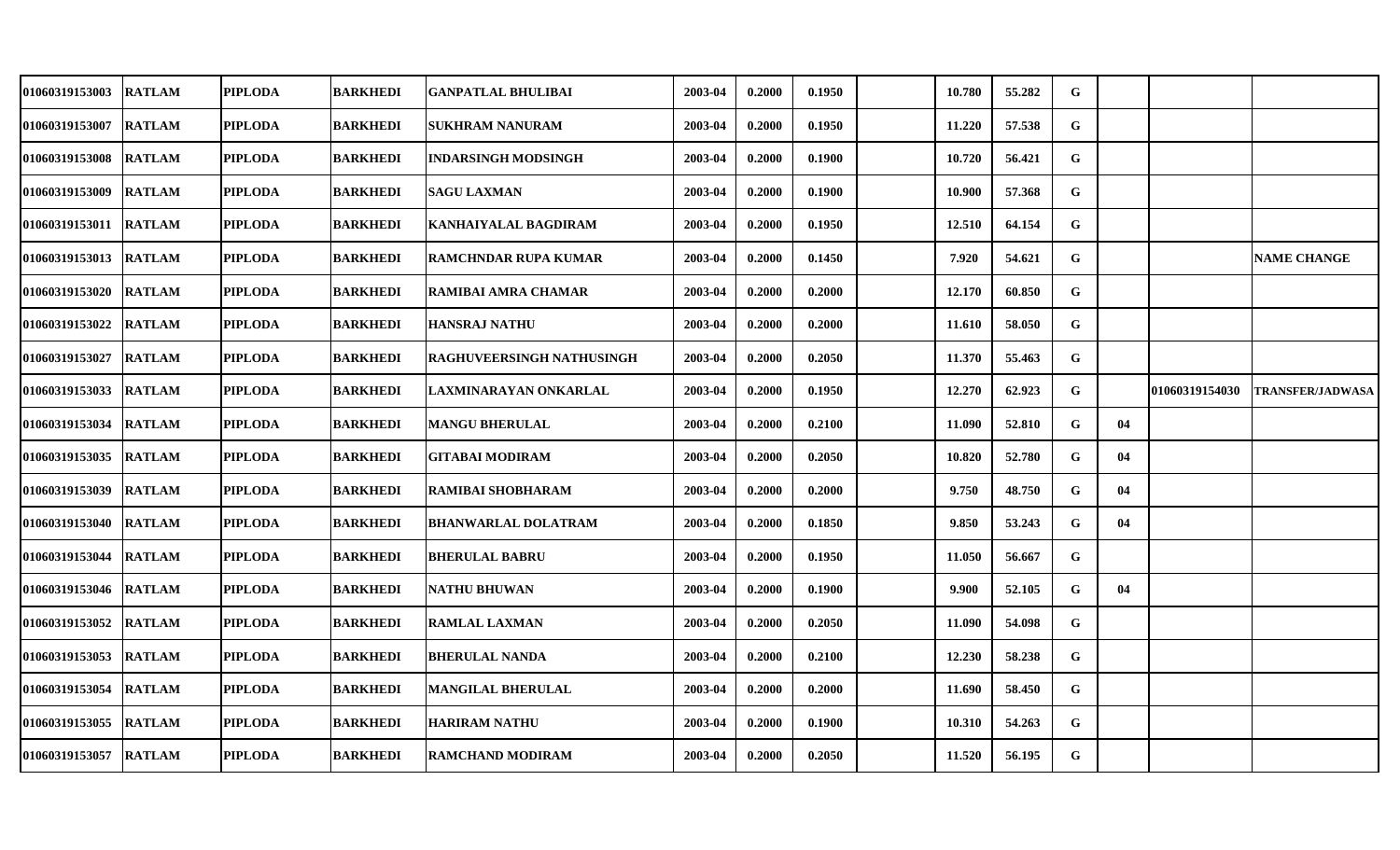| 01060319153058 RATLAM |               | <b>PIPLODA</b> | <b>BARKHEDI</b> | <b>DHURA CHATRA</b>         | 2003-04 | 0.2000 | 0.1950 | 9.910  | 50.821 | G | 04 |                |                         |
|-----------------------|---------------|----------------|-----------------|-----------------------------|---------|--------|--------|--------|--------|---|----|----------------|-------------------------|
| 01060319153061        | <b>RATLAM</b> | <b>PIPLODA</b> | <b>BARKHEDI</b> | <b>BABRU KACHRU</b>         | 2003-04 | 0.2000 | 0.1950 | 10.920 | 56.000 | G |    |                |                         |
| 01060319153062 RATLAM |               | <b>PIPLODA</b> | <b>BARKHEDI</b> | <b>BALDEV GULABCHAND</b>    | 2003-04 | 0.2000 | 0.1900 | 9.380  | 49.368 | G | 04 |                |                         |
| 01060319153064        | <b>RATLAM</b> | <b>PIPLODA</b> | <b>BARKHEDI</b> | <b>BADRILAL GOVINDRAM</b>   | 2003-04 | 0.2000 | 0.2000 | 11.320 | 56.600 | G |    |                |                         |
| 01060319153065        | <b>RATLAM</b> | <b>PIPLODA</b> | <b>BARKHEDI</b> | BHAGATRAM NANDRAM           | 2003-04 | 0.2000 | 0.1900 | 10.830 | 57.000 | G |    |                |                         |
| 01060319153066 RATLAM |               | <b>PIPLODA</b> | <b>BARKHEDI</b> | <b>BHAGATRAM NANURAM</b>    | 2003-04 | 0.2000 | 0.2100 | 13.880 | 66.095 | G |    |                |                         |
| 01060319153067        | <b>RATLAM</b> | <b>PIPLODA</b> | <b>BARKHEDI</b> | BHAGIRATH BHERULAL          | 2003-04 | 0.2000 | 0.2000 | 12.520 | 62.600 | G |    |                |                         |
| 01060319153068 RATLAM |               | <b>PIPLODA</b> | <b>BARKHEDI</b> | <b>BHANWARLAL RUPA</b>      | 2003-04 | 0.2000 | 0.1850 | 9.760  | 52.757 | G | 04 |                |                         |
| 01060319153071        | <b>RATLAM</b> | <b>PIPLODA</b> | <b>BARKHEDI</b> | <b>BHERULAL RAMRATAN</b>    | 2003-04 | 0.2000 | 0.1900 | 10.620 | 55.895 | G |    |                |                         |
| 01060319153073 RATLAM |               | <b>PIPLODA</b> | <b>BARKHEDI</b> | <b>DINESHKUMAR AMRATLAL</b> | 2003-04 | 0.2000 | 0.2000 | 11.130 | 55.650 | G |    |                |                         |
| 01060319153074        | <b>RATLAM</b> | <b>PIPLODA</b> | <b>BARKHEDI</b> | GATTUSINGH SAJJANSINGH      | 2003-04 | 0.2000 | 0.1950 | 11.120 | 57.026 | G |    |                |                         |
| 01060319153076 RATLAM |               | <b>PIPLODA</b> | <b>BARKHEDI</b> | GORISHANKAR BALMUKAND       | 2003-04 | 0.2000 | 0.1950 | 10.970 | 56.256 | G |    |                |                         |
| 01060319153077        | <b>RATLAM</b> | <b>PIPLODA</b> | <b>BARKHEDI</b> | HAJARI KHA FAKIR MOHAMMAD   | 2003-04 | 0.2000 | 0.1900 | 10.740 | 56.526 | G |    |                |                         |
| 01060319153078 RATLAM |               | <b>PIPLODA</b> | <b>BARKHEDI</b> | <b>HIRALAL BALARAM</b>      | 2003-04 | 0.2000 | 0.1950 | 10.040 | 51.487 | G | 04 |                |                         |
| 01060319153079        | <b>RATLAM</b> | <b>PIPLODA</b> | <b>BARKHEDI</b> | <b>JAGANNATH GANESHRAM</b>  | 2003-04 | 0.2000 | 0.1950 | 10.070 | 51.641 | G | 04 | 01060207018273 |                         |
| 01060319153080 RATLAM |               | PIPLODA        | <b>BARKHEDI</b> | <b>JAGDISH BALARAM</b>      | 2003-04 | 0.2000 | 0.2000 | 12.350 | 61.750 | G |    |                |                         |
| 01060319153082        | <b>RATLAM</b> | <b>PIPLODA</b> | <b>BARKHEDI</b> | <b>JAGDISH KANHAIYALAL</b>  | 2003-04 | 0.2000 | 0.1950 | 12.090 | 62.000 | G |    |                |                         |
| 01060319153083        | <b>RATLAM</b> | <b>PIPLODA</b> | <b>BARKHEDI</b> | <b>JAGDISH ONKARLAL</b>     | 2003-04 | 0.2000 | 0.1900 | 10.920 | 57.474 | G |    | 01060319154069 | <b>TRANSFER/JADWASA</b> |
| 01060319153084        | <b>RATLAM</b> | <b>PIPLODA</b> | <b>BARKHEDI</b> | JAWAHARLAL WARDICHAND       | 2003-04 | 0.2000 | 0.2000 | 10.100 | 50.500 | G | 04 | 01030207041008 |                         |
| 01060319153085        | <b>RATLAM</b> | <b>PIPLODA</b> | <b>BARKHEDI</b> | <b>LAOKUSH RAMLAL</b>       | 2003-04 | 0.2000 | 0.2000 | 11.200 | 56.000 | G |    |                |                         |
| 01060319153087 RATLAM |               | PIPLODA        | <b>BARKHEDI</b> | <b>MANGILAL NATHULAL</b>    | 2003-04 | 0.2000 | 0.2000 | 10.910 | 54.550 | G |    |                |                         |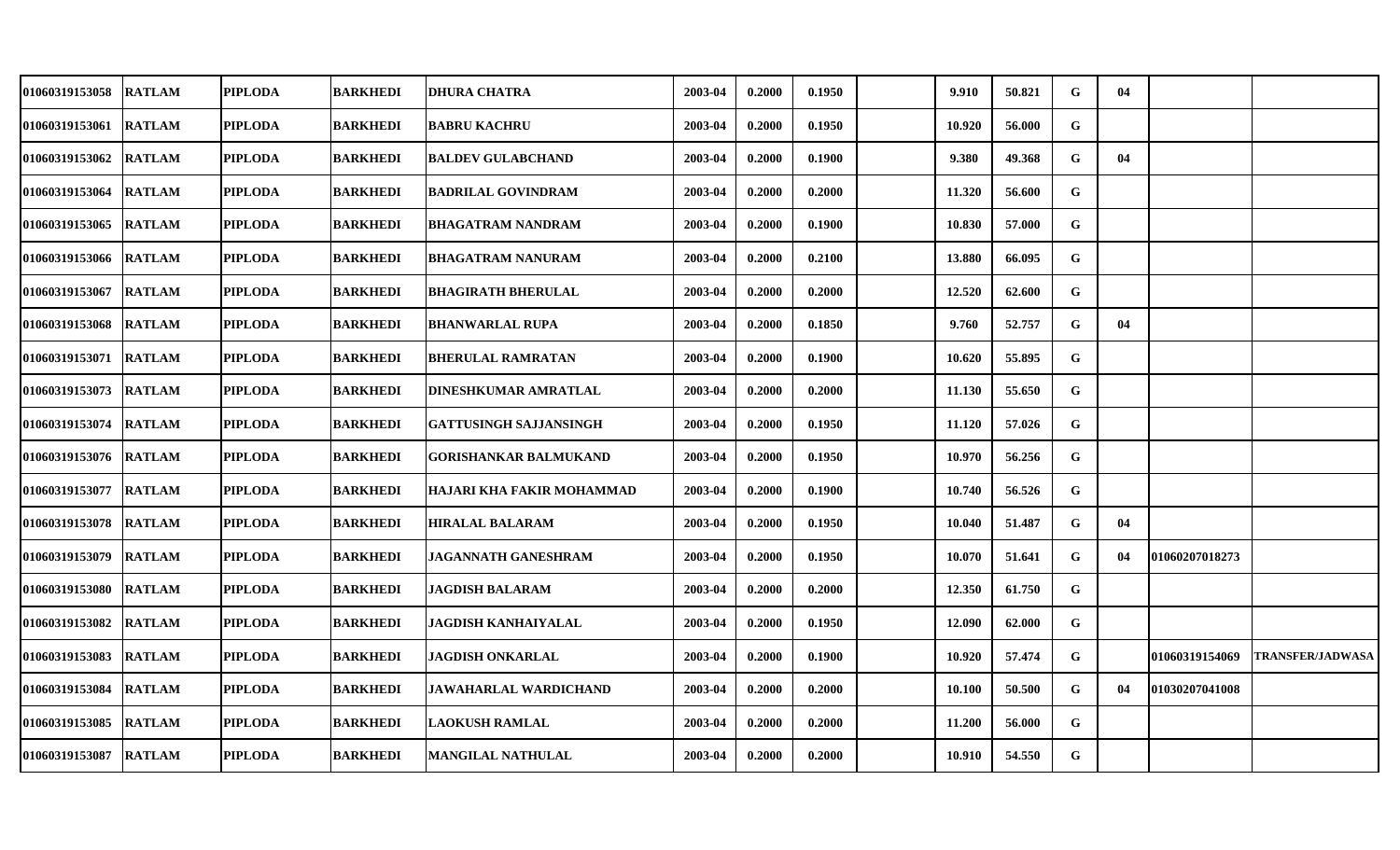| 01060319153089 RATLAM  |               | <b>PIPLODA</b> | <b>BARKHEDI</b> | NANDRAM MODIRAM                | 2003-04 | 0.2000 | 0.1950 | 11.520 | 59.077 | G |                |                          |
|------------------------|---------------|----------------|-----------------|--------------------------------|---------|--------|--------|--------|--------|---|----------------|--------------------------|
| 01060319153090 RATLAM  |               | <b>PIPLODA</b> | <b>BARKHEDI</b> | NARAYAN GANPATLAL              | 2003-04 | 0.2000 | 0.2050 | 11.430 | 55.756 | G |                |                          |
| 01060319153091 RATLAM  |               | <b>PIPLODA</b> | <b>BARKHEDI</b> | <b>NATHULAL DALLA</b>          | 2003-04 | 0.2000 | 0.1950 | 11.340 | 58.154 | G |                |                          |
| 01060319153097         | <b>RATLAM</b> | <b>PIPLODA</b> | <b>BARKHEDI</b> | SHANKARLAL MODIRAM             | 2003-04 | 0.2000 | 0.1300 | 7.750  | 59.615 | G |                |                          |
| 01060319153099         | <b>RATLAM</b> | <b>PIPLODA</b> | <b>BARKHEDI</b> | SHIVNARAYAN GANPATLAL          | 2003-04 | 0.2000 | 0.1950 | 11.870 | 60.872 | G |                |                          |
| 01060319153101  RATLAM |               | <b>PIPLODA</b> | <b>BARKHEDI</b> | <b>BHULIBAI RANCHOD</b>        | 2003-04 | 0.2000 | 0.1900 | 11.540 | 60.737 | G | 01060319152002 | <b>TRANSFER/PINGRALA</b> |
| 01060319153104         | <b>RATLAM</b> | <b>PIPLODA</b> | <b>BARKHEDI</b> | GORDHANLAL GANTAPLAL           | 2003-04 | 0.2000 | 0.2050 | 12.740 | 62.146 | G |                |                          |
| 01060319154002         | <b>RATLAM</b> | <b>PIPLODA</b> | <b>JADWASA</b>  | <b>MANGILAL BABRU</b>          | 2003-04 | 0.2000 | 0.2000 | 12.970 | 64.850 | G |                |                          |
| 01060319154003         | <b>RATLAM</b> | <b>PIPLODA</b> | <b>JADWASA</b>  | <b>BAHADURSINGH MADHOSINGH</b> | 2003-04 | 0.2000 | 0.1950 | 10.810 | 55.436 | G |                |                          |
| 01060319154004         | <b>RATLAM</b> | <b>PIPLODA</b> | <b>JADWASA</b>  | UDA MOTILAL                    | 2003-04 | 0.2000 | 0.1900 | 11.220 | 59.053 | G |                |                          |
| 01060319154008 RATLAM  |               | <b>PIPLODA</b> | <b>JADWASA</b>  | GITABAI NANDA                  | 2003-04 | 0.2000 | 0.1450 | 8.150  | 56.207 | G |                |                          |
| 01060319154010 RATLAM  |               | <b>PIPLODA</b> | <b>JADWASA</b>  | <b>RUGHNATH BABRU</b>          | 2003-04 | 0.2000 | 0.1850 | 11.330 | 61.243 | G |                |                          |
| 01060319154013 RATLAM  |               | <b>PIPLODA</b> | <b>JADWASA</b>  | <b>RATANBAI PUNA</b>           | 2003-04 | 0.2000 | 0.1900 | 11.010 | 57.947 | G |                |                          |
| 01060319154020 RATLAM  |               | <b>PIPLODA</b> | <b>JADWASA</b>  | BHAGWANSINGH DHULSINGH         | 2003-04 | 0.2000 | 0.2000 | 12.110 | 60.550 | G |                |                          |
| 01060319154027         | <b>RATLAM</b> | <b>PIPLODA</b> | <b>JADWASA</b>  | PARMANAND RAMCHANDRA           | 2003-04 | 0.2000 | 0.2000 | 11.940 | 59.700 | G |                |                          |
| 01060319154031 RATLAM  |               | PIPLODA        | <b>JADWASA</b>  | KANIRAM ONKARLAL               | 2003-04 | 0.2000 | 0.2000 | 12.760 | 63.800 | G |                |                          |
| 01060319154034         | <b>RATLAM</b> | <b>PIPLODA</b> | <b>JADWASA</b>  | <b>BHANWARLAL BAGDIRAM</b>     | 2003-04 | 0.2000 | 0.2000 | 11.510 | 57.550 | G |                |                          |
| 01060319154035         | <b>RATLAM</b> | <b>PIPLODA</b> | <b>JADWASA</b>  | DEVRAM NANURAM                 | 2003-04 | 0.2000 | 0.2100 | 13.640 | 64.952 | G |                |                          |
| 01060319154036 RATLAM  |               | <b>PIPLODA</b> | <b>JADWASA</b>  | SHOBHARAM NANDRAM              | 2003-04 | 0.2000 | 0.2050 | 11.870 | 57.902 | G |                | <b>NAME CHANGE</b>       |
| 01060319154043         | <b>RATLAM</b> | <b>PIPLODA</b> | <b>JADWASA</b>  | <b>MANNA BHERA</b>             | 2003-04 | 0.2000 | 0.2050 | 12.480 | 60.878 | G |                |                          |
| 01060319154045 RATLAM  |               | PIPLODA        | <b>JADWASA</b>  | SHOBHARAM ONKARLAL             | 2003-04 | 0.2000 | 0.2050 | 12.950 | 63.171 | G |                |                          |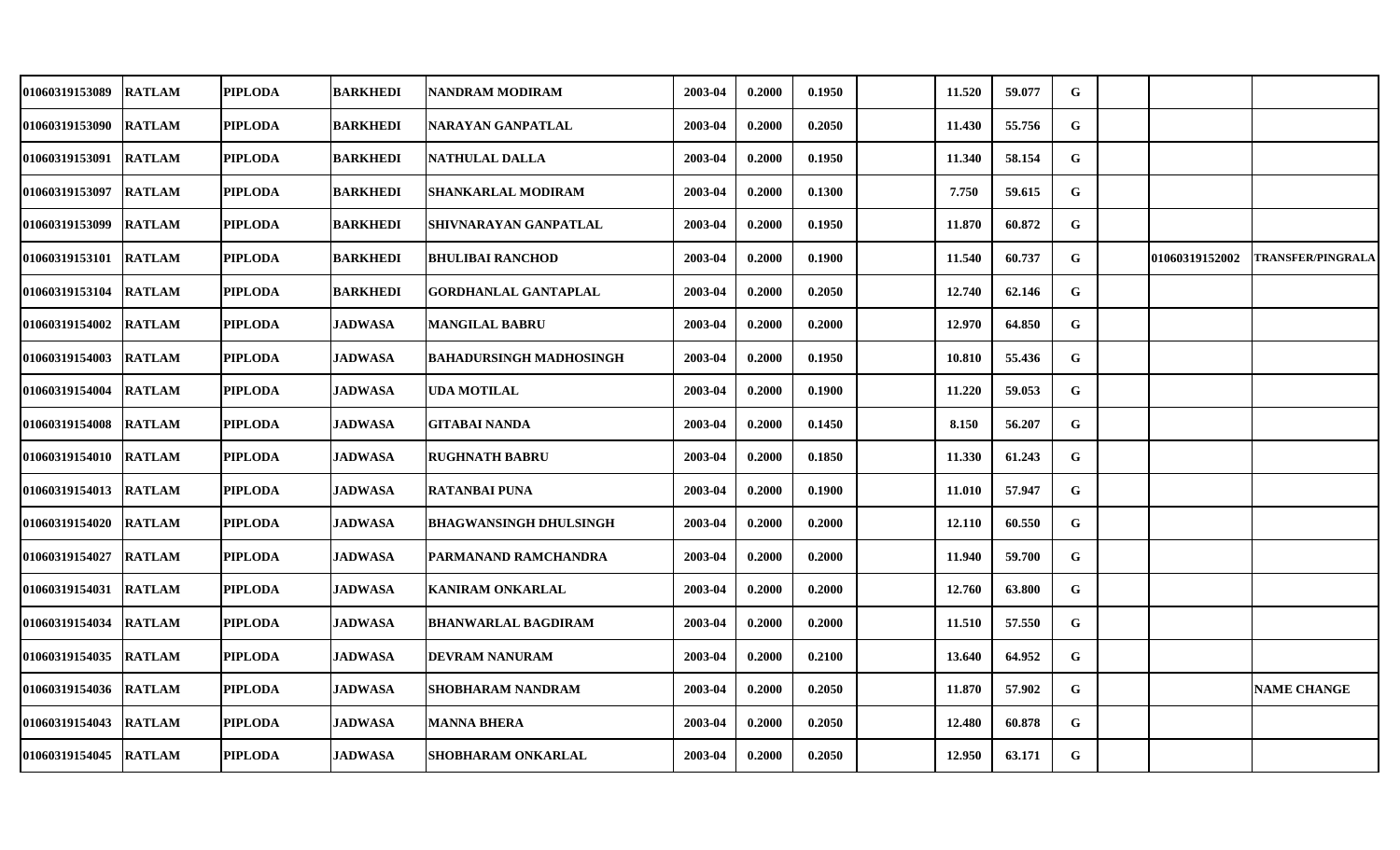| 01060319154047        | <b>RATLAM</b> | <b>PIPLODA</b> | <b>JADWASA</b> | SUHAGBAI RAMCHANDR               | 2003-04 | 0.2000 | 0.2000 | 11.270 | 56.350 | G  |    |                |                            |
|-----------------------|---------------|----------------|----------------|----------------------------------|---------|--------|--------|--------|--------|----|----|----------------|----------------------------|
| 01060319154049        | <b>RATLAM</b> | <b>PIPLODA</b> | <b>JADWASA</b> | SITABAI HARIRAM                  | 2003-04 | 0.2000 | 0.1900 | 13.190 | 69.421 | G  |    |                |                            |
| 01060319154051        | <b>RATLAM</b> | <b>PIPLODA</b> | <b>JADWASA</b> | MANGUDAS GANESHDAS               | 2003-04 | 0.2000 | 0.1950 | 11.400 | 58.462 | G  |    |                |                            |
| 01060319154058        | <b>RATLAM</b> | <b>PIPLODA</b> | <b>JADWASA</b> | <b>BALARAM RAMACHANDRA</b>       | 2003-04 | 0.2000 | 0.1700 | 9.290  | 54.647 | G  |    |                |                            |
| 01060319154061        | <b>RATLAM</b> | <b>PIPLODA</b> | <b>JADWASA</b> | SURENDRAPALSINGH DOLATSINGH      | 2003-04 | 0.2000 | 0.1950 | 12.510 | 64.154 | G  |    |                |                            |
| 01060319154062        | <b>RATLAM</b> | <b>PIPLODA</b> | <b>JADWASA</b> | <b>RANVEERSINGH JASVANTSINGH</b> | 2003-04 | 0.2000 | 0.2050 | 12.280 | 59.902 | G  |    |                |                            |
| 01060319154065        | <b>RATLAM</b> | <b>PIPLODA</b> | <b>JADWASA</b> | <b>DEVJI DHURA</b>               | 2003-04 | 0.2000 | 0.1900 | 11.420 | 60.105 | G  |    |                |                            |
| 01060319154075        | <b>RATLAM</b> | <b>PIPLODA</b> | <b>JADWASA</b> | AYODHYABAI RAMESHWAR             | 2003-04 | 0.2000 | 0.1950 | 12.500 | 64.103 | G  |    |                |                            |
| 01060319154078        | <b>RATLAM</b> | <b>PIPLODA</b> | <b>JADWASA</b> | <b>BALU SAWA</b>                 | 2003-04 | 0.2000 | 0.1950 | 11.800 | 60.513 | G  |    | 01060319152042 | <b>TRANSFER/PINGRALA</b>   |
| 01060319154085        | <b>RATLAM</b> | <b>PIPLODA</b> | <b>JADWASA</b> | RAMCHANDRA NIRBHERAM             | 2003-04 | 0.2000 | 0.2000 | 9.660  | 48.300 | Т. | 02 |                |                            |
| 01060319154086        | <b>RATLAM</b> | <b>PIPLODA</b> | <b>JADWASA</b> | <b>RAJARAM NANDRAM</b>           | 2003-04 | 0.2000 | 0.1800 | 11.490 | 63.833 | G  |    |                |                            |
| 01060319154088        | <b>RATLAM</b> | <b>PIPLODA</b> | <b>JADWASA</b> | RADHESHYAM BAGDIRAM              | 2003-04 | 0.2000 | 0.2000 | 12.390 | 61.950 | G  |    |                |                            |
| 01060319154091        | <b>RATLAM</b> | <b>PIPLODA</b> | <b>JADWASA</b> | PUSHKARLAL GOPALCHAND            | 2003-04 | 0.2000 | 0.1950 | 14.640 | 75.077 | G  |    |                |                            |
| 01060319154092        | <b>RATLAM</b> | <b>PIPLODA</b> | <b>JADWASA</b> | PRABHULAL HARIKISHAN             | 2003-04 | 0.2000 | 0.2000 | 12.600 | 63.000 | G  |    |                |                            |
| 01060319154094        | <b>RATLAM</b> | <b>PIPLODA</b> | <b>JADWASA</b> | NARAYANLAL BALARAM               | 2003-04 | 0.2000 | 0.2050 | 11.420 | 55.707 | G  |    |                |                            |
| 01060319154101        | <b>RATLAM</b> | <b>PIPLODA</b> | <b>JADWASA</b> | MAHENDRASINGH JAGPAL             | 2003-04 | 0.2000 | 0.2050 | 13.400 | 65.366 | G  |    |                |                            |
| 01060319154105        | <b>RATLAM</b> | <b>PIPLODA</b> | <b>JADWASA</b> | <b>LALSINGH DHULSINGH</b>        | 2003-04 | 0.2000 | 0.2000 | 12.060 | 60.300 | G  |    |                |                            |
| 01060319154106        | <b>RATLAM</b> | <b>PIPLODA</b> | <b>JADWASA</b> | <b>KESHURAM LAXMAN</b>           | 2003-04 | 0.2000 | 0.1650 | 10.570 | 64.061 | G  |    | 01060316073040 | <b>TRANSFER/MANANKHEDA</b> |
| 01060319154108        | <b>RATLAM</b> | <b>PIPLODA</b> | <b>JADWASA</b> | KESHURAM BAGDIRAM                | 2003-04 | 0.2000 | 0.2000 | 12.060 | 60.300 | G  |    |                |                            |
| 01060319154111        | <b>RATLAM</b> | <b>PIPLODA</b> | <b>JADWASA</b> | ISHWARLAL BALARAM                | 2003-04 | 0.2000 | 0.2000 | 12.610 | 63.050 | G  |    |                |                            |
| 01060319154114 RATLAM |               | <b>PIPLODA</b> | <b>JADWASA</b> | <b>HIRALAL BHERA</b>             | 2003-04 | 0.2000 | 0.1950 | 11.990 | 61.487 | G  |    |                |                            |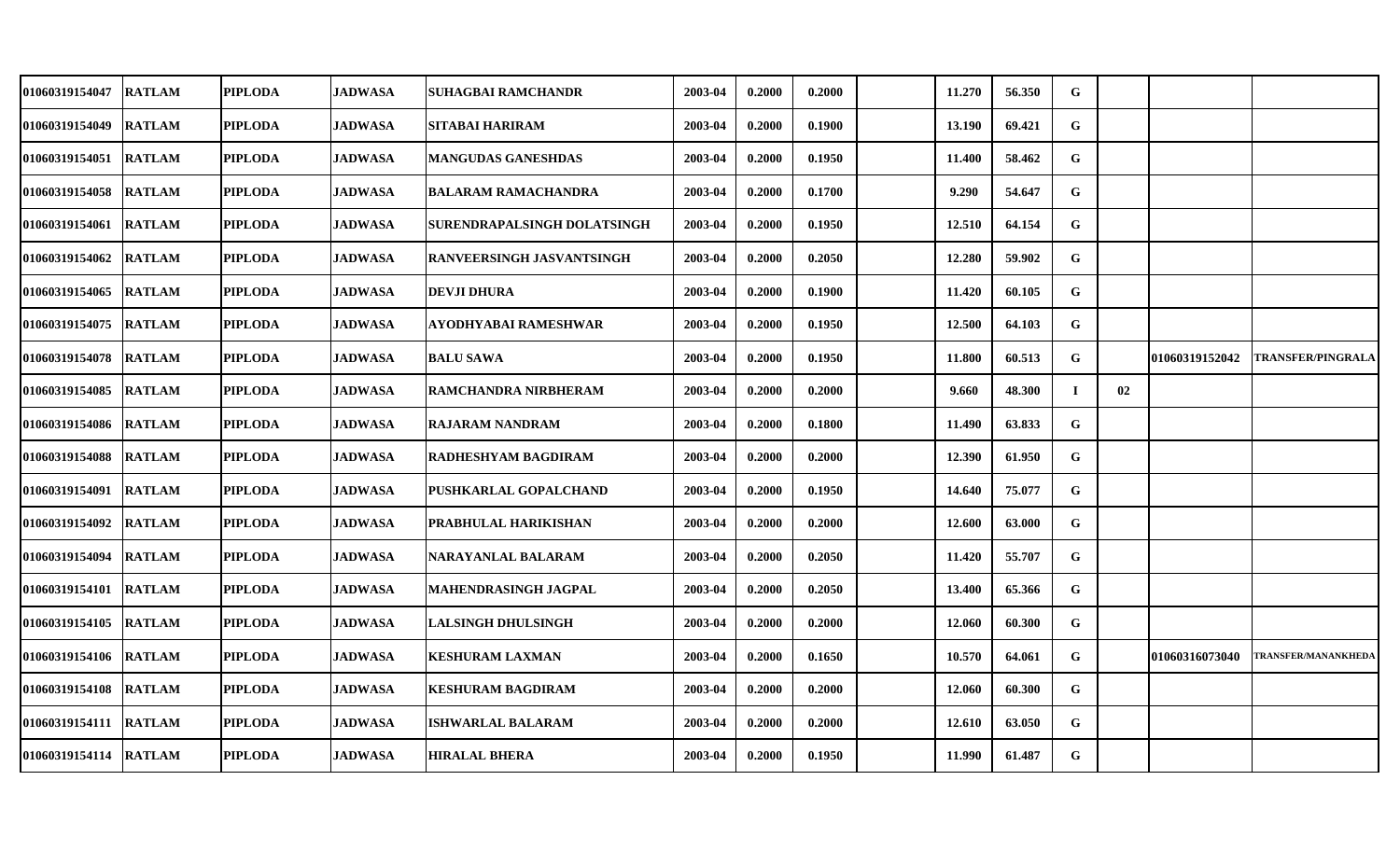| 01060319154115 RATLAM |               | PIPLODA        | <b>JADWASA</b> | HARISHCHNDRA PRAHLADSINGH       | 2003-04 | 0.2000 |        |        |        | $\mathbf N$  |    |  |
|-----------------------|---------------|----------------|----------------|---------------------------------|---------|--------|--------|--------|--------|--------------|----|--|
| 01060319154117        | <b>RATLAM</b> | <b>PIPLODA</b> | <b>JADWASA</b> | <b>GOPALSINGH PRAHLADSINGH</b>  | 2003-04 | 0.2000 | 0.1950 | 12.940 | 66.359 | $\mathbf{G}$ |    |  |
| 01060319154122 RATLAM |               | <b>PIPLODA</b> | <b>JADWASA</b> | <b>GAJRAJSINGH RAMSINGH</b>     | 2003-04 | 0.2000 | 0.2000 | 13.110 | 65.550 | G            |    |  |
| 01060319154124        | <b>RATLAM</b> | <b>PIPLODA</b> | <b>JADWASA</b> | <b>DHURIBAI PARASRAM</b>        | 2003-04 | 0.2000 |        |        |        | $\mathbf N$  | 07 |  |
| 01060319154132 RATLAM |               | <b>PIPLODA</b> | <b>JADWASA</b> | <b>BHANWARLAL ONKARLAL</b>      | 2003-04 | 0.2000 | 0.2000 | 12.690 | 63.450 | G            |    |  |
| 01060319154133        | <b>RATLAM</b> | <b>PIPLODA</b> | <b>JADWASA</b> | <b>BALUSINGH RAGHUNATHSINGH</b> | 2003-04 | 0.2000 | 0.1900 | 12.010 | 63.211 | G            |    |  |
| 01060319155001 RATLAM |               | <b>PIPLODA</b> | <b>BARGAD</b>  | RAMNARAYAN KANHAIYALAL          | 2003-04 | 0.2000 | 0.1750 | 10.190 | 58.229 | G            |    |  |
| 01060319155002        | <b>RATLAM</b> | <b>PIPLODA</b> | <b>BARGAD</b>  | <b>RATANLAL KESHURAM</b>        | 2003-04 | 0.2000 | 0.1950 | 10.250 | 52.564 | G            | 04 |  |
| 01060319155003        | <b>RATLAM</b> | <b>PIPLODA</b> | <b>BARGAD</b>  | <b>SHANTILAL KASHIRAM</b>       | 2003-04 | 0.2000 | 0.1800 | 10.490 | 58.278 | G            |    |  |
| 01060319155005        | <b>RATLAM</b> | <b>PIPLODA</b> | <b>BARGAD</b>  | <b>CHIMANLAL KANHAIYALAL</b>    | 2003-04 | 0.2000 | 0.1750 | 10.120 | 57.829 | G            |    |  |
| 01060319155006        | <b>RATLAM</b> | <b>PIPLODA</b> | <b>BARGAD</b>  | <b>GANESHRAM RAMA</b>           | 2003-04 | 0.2000 | 0.2000 | 12.640 | 63.200 | G            |    |  |
| 01060319155007 RATLAM |               | PIPLODA        | <b>BARGAD</b>  | <b>KANIRAM BHERAJI</b>          | 2003-04 | 0.2000 | 0.1950 | 12.310 | 63.128 | G            |    |  |
| 01060319155008        | <b>RATLAM</b> | <b>PIPLODA</b> | <b>BARGAD</b>  | AMBARAM PUNA                    | 2003-04 | 0.2000 | 0.1700 | 10.410 | 61.235 | G            |    |  |
| 01060319155009 RATLAM |               | <b>PIPLODA</b> | <b>BARGAD</b>  | RADHESHYAM MANGU                | 2003-04 | 0.2000 | 0.1150 | 6.750  | 58.696 | G            |    |  |
| 01060319155010 RATLAM |               | <b>PIPLODA</b> | <b>BARGAD</b>  | <b>GYANSINGH BHANWARKUNWAR</b>  | 2003-04 | 0.2000 | 0.1900 | 12.510 | 65.842 | G            |    |  |
| 01060319155011 RATLAM |               | <b>PIPLODA</b> | <b>BARGAD</b>  | <b>RAMLAL GULAB</b>             | 2003-04 | 0.2000 | 0.1350 | 7.680  | 56.889 | G            |    |  |
| 01060319155013 RATLAM |               | <b>PIPLODA</b> | <b>BARGAD</b>  | <b>HIRALAL BHERULAL</b>         | 2003-04 | 0.2000 | 0.2000 | 10.850 | 54.250 | $\mathbf G$  |    |  |
| 01060319155014        | <b>RATLAM</b> | <b>PIPLODA</b> | <b>BARGAD</b>  | KAMLABAI VARDICHAND             | 2003-04 | 0.2000 | 0.1850 | 10.290 | 55.622 | G            |    |  |
| 01060319155016 RATLAM |               | <b>PIPLODA</b> | <b>BARGAD</b>  | NANDIBAI CHIMANLAL              | 2003-04 | 0.2000 | 0.1800 | 10.340 | 57.444 | G            |    |  |
| 01060319155019 RATLAM |               | <b>PIPLODA</b> | <b>BARGAD</b>  | <b>KANHAIYALAL BAGDIRAM</b>     | 2003-04 | 0.2000 | 0.1550 | 8.800  | 56.774 | G            |    |  |
| 01060319155020 RATLAM |               | PIPLODA        | <b>BARGAD</b>  | NATHIBAI AVANTIBAI              | 2003-04 | 0.2000 | 0.2000 | 10.660 | 53.300 | G            | 04 |  |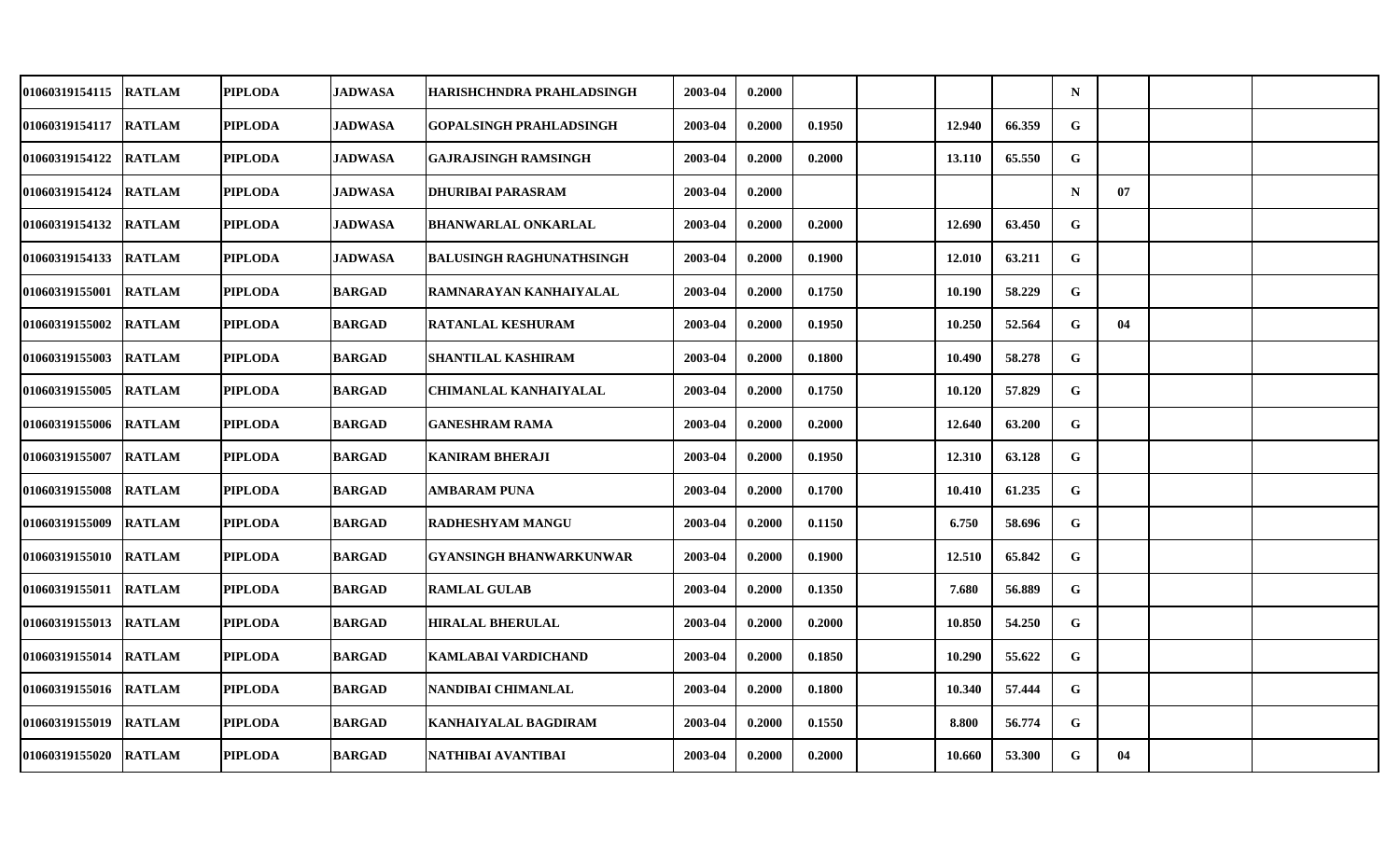| 01060319155021 RATLAM |               | PIPLODA        | <b>BARGAD</b> | <b>BAGDIRAM BHOLA</b>      | 2003-04 | 0.2000 | 0.1200 | 7.570  | 63.083 | G |    |                    |
|-----------------------|---------------|----------------|---------------|----------------------------|---------|--------|--------|--------|--------|---|----|--------------------|
| 01060319155022        | <b>RATLAM</b> | <b>PIPLODA</b> | <b>BARGAD</b> | <b>RAMLAL BABRU</b>        | 2003-04 | 0.2000 | 0.1800 | 10.560 | 58.667 | G |    |                    |
| 01060319155023 RATLAM |               | <b>PIPLODA</b> | <b>BARGAD</b> | <b>KESHURAM NANURAM</b>    | 2003-04 | 0.2000 | 0.1900 | 11.990 | 63.105 | G |    |                    |
| 01060319155024        | <b>RATLAM</b> | <b>PIPLODA</b> | <b>BARGAD</b> | <b>CHIMANLAL NAGU</b>      | 2003-04 | 0.2000 | 0.1950 | 12.430 | 63.744 | G |    |                    |
| 01060319155025        | <b>RATLAM</b> | <b>PIPLODA</b> | <b>BARGAD</b> | <b>JAGANNATH PANNALAL</b>  | 2003-04 | 0.2000 | 0.1900 | 10.870 | 57.211 | G |    |                    |
| 01060319155026 RATLAM |               | <b>PIPLODA</b> | <b>BARGAD</b> | <b>BHERULAL TOLARAM</b>    | 2003-04 | 0.2000 | 0.1750 | 9.970  | 56.971 | G | 09 |                    |
| 01060319155027        | <b>RATLAM</b> | <b>PIPLODA</b> | <b>BARGAD</b> | <b>BAGDIRAM RAMA</b>       | 2003-04 | 0.2000 | 0.1450 | 8.360  | 57.655 | G |    |                    |
| 01060319155028 RATLAM |               | <b>PIPLODA</b> | <b>BARGAD</b> | <b>KANHAIYALAL DHURA</b>   | 2003-04 | 0.2000 | 0.1850 | 10.340 | 55.892 | G |    |                    |
| 01060319155029        | <b>RATLAM</b> | <b>PIPLODA</b> | <b>BARGAD</b> | <b>SHANKARLAL NANDRAM</b>  | 2003-04 | 0.2000 | 0.1200 | 6.470  | 53.917 | G | 04 |                    |
| 01060319155030 RATLAM |               | <b>PIPLODA</b> | <b>BARGAD</b> | PRATAPBAI RAMA             | 2003-04 | 0.2000 | 0.2000 | 10.930 | 54.650 | G |    |                    |
| 01060319155031        | <b>RATLAM</b> | <b>PIPLODA</b> | <b>BARGAD</b> | <b>HARIRAM KANIRAM</b>     | 2003-04 | 0.2000 | 0.1850 | 11.370 | 61.459 | G |    |                    |
| 01060319155032 RATLAM |               | <b>PIPLODA</b> | <b>BARGAD</b> | <b>BALU DHURA</b>          | 2003-04 | 0.2000 | 0.1950 | 10.450 | 53.590 | G | 04 |                    |
| 01060319155033 RATLAM |               | <b>PIPLODA</b> | <b>BARGAD</b> | <b>SAMANDBAI BHERULAL</b>  | 2003-04 | 0.2000 | 0.1600 | 9.370  | 58.563 | G |    |                    |
| 01060319155034        | <b>RATLAM</b> | <b>PIPLODA</b> | <b>BARGAD</b> | <b>RAMLAL TUSLIRAM</b>     | 2003-04 | 0.2000 | 0.2000 | 11.590 | 57.950 | G |    |                    |
| 01060319155035 RATLAM |               | <b>PIPLODA</b> | <b>BARGAD</b> | <b>JAMNABAI CHATARBHUJ</b> | 2003-04 | 0.2000 | 0.2000 | 12.050 | 60.250 | G |    | <b>NAME CHANGE</b> |
| 01060319155036 RATLAM |               | <b>PIPLODA</b> | <b>BARGAD</b> | HENJABAI SHRILAL           | 2003-04 | 0.2000 | 0.2000 | 11.450 | 57.250 | G |    | <b>NAME CHANGE</b> |
| 01060319155037        | <b>RATLAM</b> | <b>PIPLODA</b> | <b>BARGAD</b> | MOTIYABAI CHAMPABAI        | 2003-04 | 0.2000 | 0.1900 | 10.980 | 57.789 | G |    | <b>NAME CHANGE</b> |
| 01060319155039        | <b>RATLAM</b> | <b>PIPLODA</b> | <b>BARGAD</b> | <b>BHULIBAI BHERULAL</b>   | 2003-04 | 0.2000 | 0.1600 | 8.780  | 54.875 | G |    |                    |
| 01060319155040        | <b>RATLAM</b> | <b>PIPLODA</b> | <b>BARGAD</b> | <b>MANGIBAI VENIRAM</b>    | 2003-04 | 0.2000 | 0.1850 | 10.040 | 54.270 | G |    |                    |
| 01060319155041        | <b>RATLAM</b> | <b>PIPLODA</b> | <b>BARGAD</b> | SURAJBAI UMASHANKAR        | 2003-04 | 0.2000 | 0.1650 | 8.940  | 54.182 | G |    |                    |
| 01060319155043 RATLAM |               | PIPLODA        | <b>BARGAD</b> | <b>MANGILAL PUNA</b>       | 2003-04 | 0.2000 | 0.1800 | 10.840 | 60.222 | G |    |                    |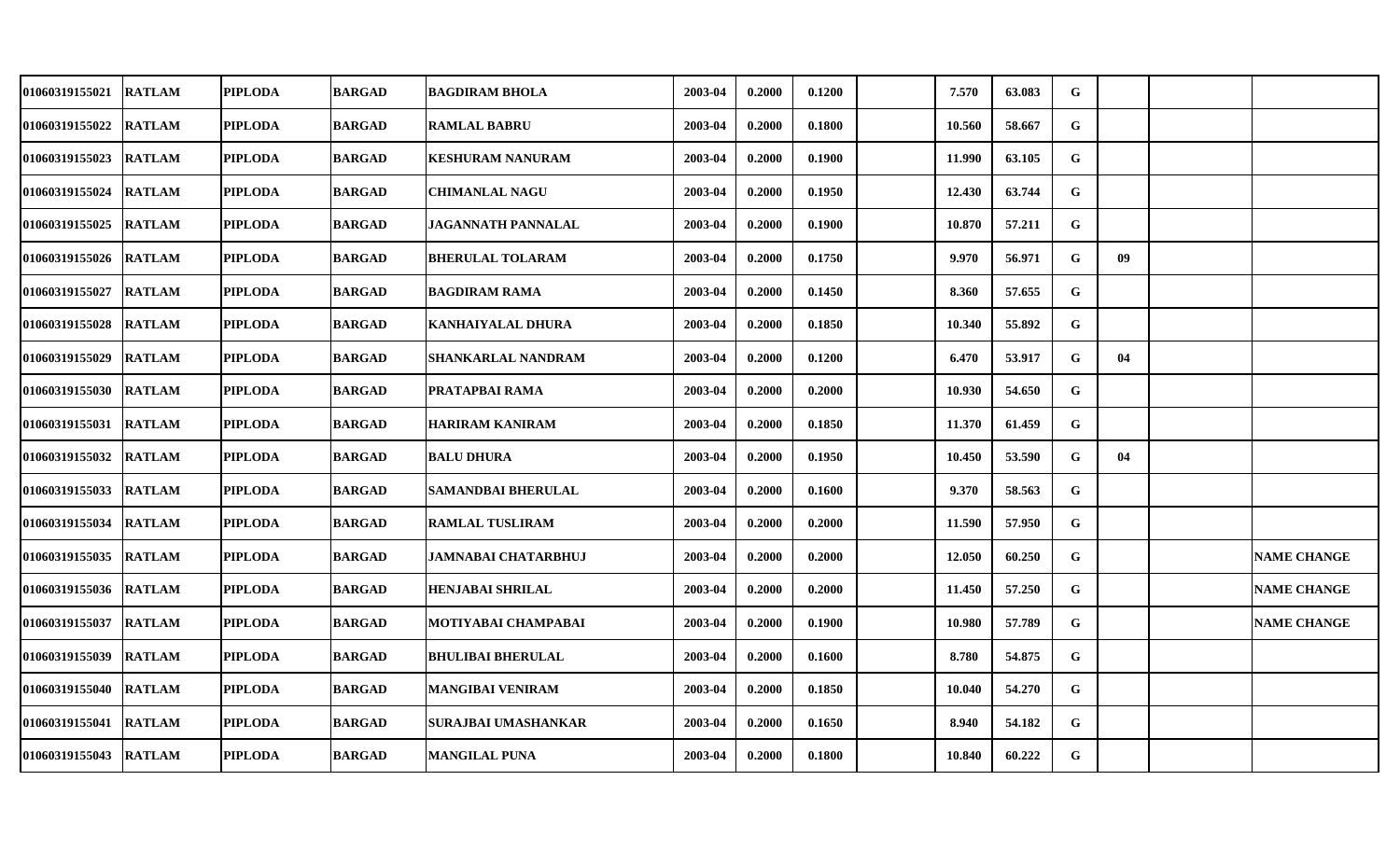| 01060319155045 RATLAM |               | PIPLODA        | <b>BARGAD</b> | <b>MANGILAL BHERULAL</b>        | 2003-04 | 0.2000 | 0.2050 | 12.350 | 60.244 | G           |    |  |
|-----------------------|---------------|----------------|---------------|---------------------------------|---------|--------|--------|--------|--------|-------------|----|--|
| 01060319155046        | <b>RATLAM</b> | <b>PIPLODA</b> | <b>BARGAD</b> | <b>BAGDIRAM NANURAM</b>         | 2003-04 | 0.2000 | 0.1000 | 6.170  | 61.700 | G           |    |  |
| 01060319155047        | <b>RATLAM</b> | <b>PIPLODA</b> | <b>BARGAD</b> | <b>RESHAMKUNWAR JUJHARSINGH</b> | 2003-04 | 0.2000 | 0.1750 | 9.260  | 52.914 | G           | 04 |  |
| 01060319155048        | <b>RATLAM</b> | <b>PIPLODA</b> | <b>BARGAD</b> | <b>BHUWAN GITABAI</b>           | 2003-04 | 0.2000 | 0.1850 | 11.260 | 60.865 | G           |    |  |
| 01060319155049 RATLAM |               | <b>PIPLODA</b> | <b>BARGAD</b> | SHARDABAI GITABAI               | 2003-04 | 0.2000 | 0.1600 | 9.270  | 57.938 | G           |    |  |
| 01060319155050 RATLAM |               | <b>PIPLODA</b> | <b>BARGAD</b> | <b>NATHIBAI BHERULAL</b>        | 2003-04 | 0.2000 | 0.1950 | 12.040 | 61.744 | G           |    |  |
| 01060319155051 RATLAM |               | <b>PIPLODA</b> | <b>BARGAD</b> | <b>UMMEDRAM HARIRAM</b>         | 2003-04 | 0.2000 | 0.1950 | 11.300 | 57.949 | G           |    |  |
| 01060319155053 RATLAM |               | <b>PIPLODA</b> | <b>BARGAD</b> | <b>RAMNARAYAN NANURAM</b>       | 2003-04 | 0.2000 | 0.1750 | 9.800  | 56.000 | G           |    |  |
| 01060319155054        | <b>RATLAM</b> | <b>PIPLODA</b> | <b>BARGAD</b> | NANURAM KESHURAM                | 2003-04 | 0.2000 | 0.2000 | 12.360 | 61.800 | G           |    |  |
| 01060319155055 RATLAM |               | <b>PIPLODA</b> | <b>BARGAD</b> | MANGILAL MATA DARIVAVBAI        | 2003-04 | 0.2000 | 0.2000 | 14.060 | 70.300 | G           |    |  |
| 01060319155056        | <b>RATLAM</b> | <b>PIPLODA</b> | <b>BARGAD</b> | <b>GANESHRAM JAGANNATH</b>      | 2003-04 | 0.2000 | 0.1400 | 8.820  | 63.000 | G           |    |  |
| 01060319155057 RATLAM |               | PIPLODA        | <b>BARGAD</b> | <b>KAMALSINGH AMARSINGH</b>     | 2003-04 | 0.2000 | 0.1200 | 7.220  | 60.167 | G           |    |  |
| 01060319155058        | <b>RATLAM</b> | <b>PIPLODA</b> | <b>BARGAD</b> | <b>CHIMANLAL PUNA</b>           | 2003-04 | 0.2000 | 0.1800 | 10.290 | 57.167 | G           |    |  |
| 01060319155059        | <b>RATLAM</b> | <b>PIPLODA</b> | <b>BARGAD</b> | <b>RAMLAL KANIRAM</b>           | 2003-04 | 0.2000 | 0.2000 | 11.540 | 57.700 | G           |    |  |
| 01060319155060 RATLAM |               | <b>PIPLODA</b> | <b>BARGAD</b> | <b>KANHAIYALAL GANESHRAM</b>    | 2003-04 | 0.2000 | 0.1850 | 11.720 | 63.351 | G           |    |  |
| 01060319155061 RATLAM |               | <b>PIPLODA</b> | <b>BARGAD</b> | <b>MOHAN ONKAR</b>              | 2003-04 | 0.2000 | 0.1750 | 9.570  | 54.686 | G           |    |  |
| 01060319155063        | <b>RATLAM</b> | <b>PIPLODA</b> | <b>BARGAD</b> | <b>GANGABAI RAMKARAN</b>        | 2003-04 | 0.2000 | 0.1900 | 10.120 | 53.263 | $\mathbf G$ | 04 |  |
| 01060319155064        | <b>RATLAM</b> | <b>PIPLODA</b> | <b>BARGAD</b> | <b>GANESHRAM KALURAM</b>        | 2003-04 | 0.2000 | 0.2000 | 12.520 | 62.600 | G           |    |  |
| 01060319155065        | <b>RATLAM</b> | <b>PIPLODA</b> | <b>BARGAD</b> | <b>DEVRAM NARSINGH</b>          | 2003-04 | 0.2000 | 0.1500 | 8.950  | 59.667 | G           |    |  |
| 01060319155066        | <b>RATLAM</b> | <b>PIPLODA</b> | <b>BARGAD</b> | <b>SHRILAL NANDA</b>            | 2003-04 | 0.2000 | 0.1500 | 8.420  | 56.133 | G           |    |  |
| 01060319155067 RATLAM |               | PIPLODA        | <b>BARGAD</b> | NANURAM KALU                    | 2003-04 | 0.2000 | 0.2000 | 11.830 | 59.150 | G           |    |  |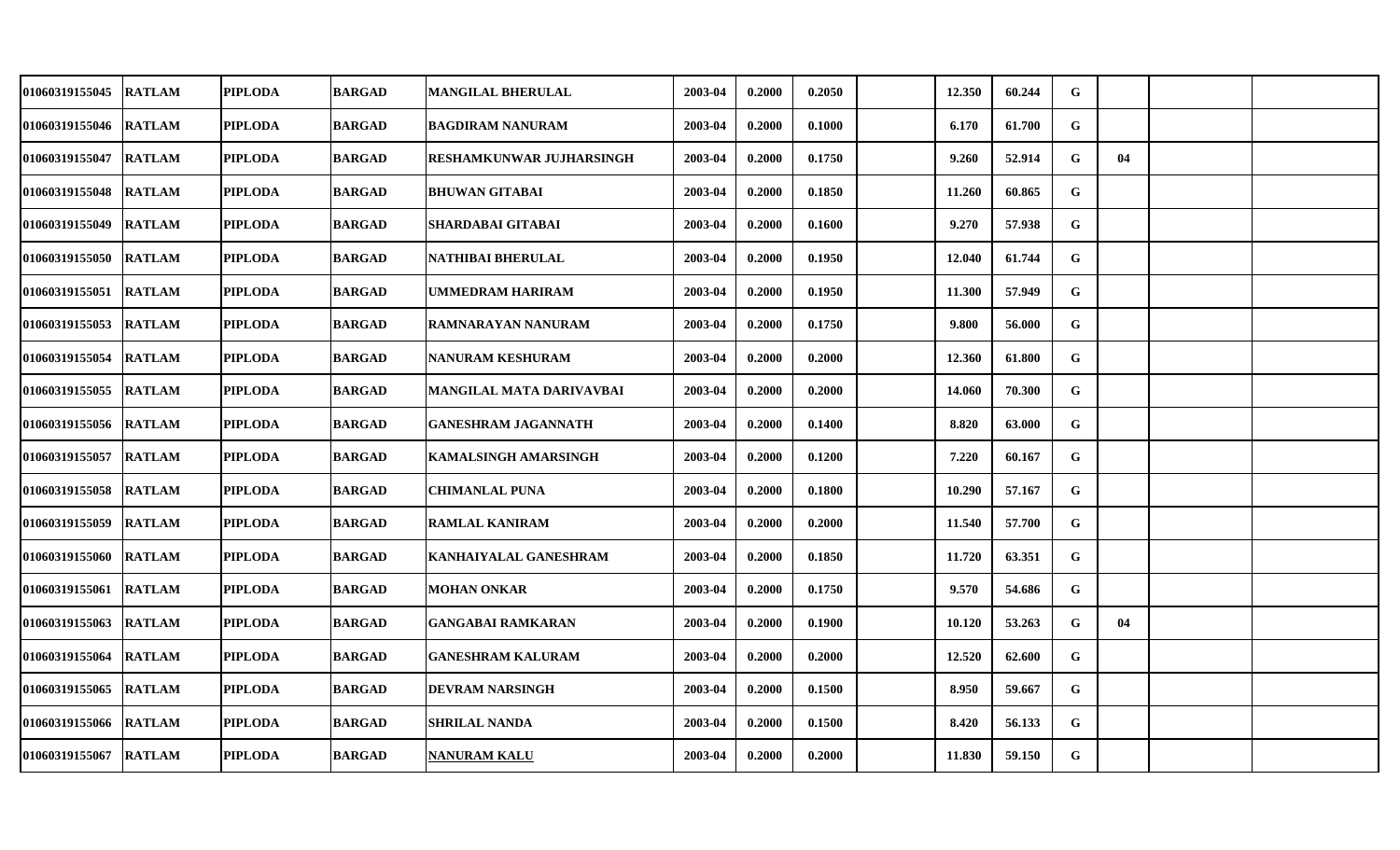| 01060319155071 RATLAM |               | PIPLODA        | <b>BARGAD</b> | <b>BALARAM PANNA</b>            | 2003-04 | 0.2000 | 0.1950 | 10.630 | 54.513 | $\mathbf G$  |    |                    |
|-----------------------|---------------|----------------|---------------|---------------------------------|---------|--------|--------|--------|--------|--------------|----|--------------------|
| 01060319155072        | <b>RATLAM</b> | <b>PIPLODA</b> | <b>BARGAD</b> | AYODHIYABAI JUGALDAS            | 2003-04 | 0.2000 | 0.1700 | 9.640  | 56.706 | $\mathbf G$  |    |                    |
| 01060319155073 RATLAM |               | <b>PIPLODA</b> | <b>BARGAD</b> | MANGILAL MAGNIRAM               | 2003-04 | 0.2000 | 0.1900 | 11.560 | 60.842 | G            |    |                    |
| 01060319155075 RATLAM |               | <b>PIPLODA</b> | <b>BARGAD</b> | PANNALAL NATHURAM               | 2003-04 | 0.2000 | 0.1650 | 9.510  | 57.636 | G            |    |                    |
| 01060319155076 RATLAM |               | <b>PIPLODA</b> | <b>BARGAD</b> | NANURAM MATA BALIBAI            | 2003-04 | 0.2000 | 0.2000 | 11.040 | 55.200 | G            |    |                    |
| 01060319155077        | <b>RATLAM</b> | <b>PIPLODA</b> | <b>BARGAD</b> | <b>BALARAM HIRALAL</b>          | 2003-04 | 0.2000 | 0.1600 | 9.350  | 58.438 | G            |    | <b>NAME CHANGE</b> |
| 01060319155078        | <b>RATLAM</b> | <b>PIPLODA</b> | <b>BARGAD</b> | <b>CHIMANLAL NADAR</b>          | 2003-04 | 0.2000 | 0.1500 | 7.710  | 51.400 | G            | 04 | <b>NAME CHANGE</b> |
| 01060319155079 RATLAM |               | <b>PIPLODA</b> | <b>BARGAD</b> | NANDIBAI PRAYAGDAS              | 2003-04 | 0.2000 | 0.1550 | 8.120  | 52.387 | $\mathbf G$  | 04 |                    |
| 01060319155080        | <b>RATLAM</b> | <b>PIPLODA</b> | <b>BARGAD</b> | <b>JAGANNATH BHERULAL</b>       | 2003-04 | 0.2000 | 0.1550 | 9.160  | 59.097 | G            |    |                    |
| 01060319155082        | <b>RATLAM</b> | <b>PIPLODA</b> | <b>BARGAD</b> | KELASHCHANDRA KANHAIYALAL       | 2003-04 | 0.2000 | 0.1950 | 11.590 | 59.436 | G            |    |                    |
| 01060319155083        | <b>RATLAM</b> | <b>PIPLODA</b> | <b>BARGAD</b> | <b>GOVERDHANSINGH DEVISINGH</b> | 2003-04 | 0.2000 | 0.2000 | 11.590 | 57.950 | G            |    |                    |
| 01060319155084 RATLAM |               | <b>PIPLODA</b> | <b>BARGAD</b> | <b>MOTILAL OMKARLAL</b>         | 2003-04 | 0.2000 | 0.1950 | 11.860 | 60.821 | G            |    |                    |
| 01060319155085        | <b>RATLAM</b> | <b>PIPLODA</b> | <b>BARGAD</b> | RADHESHYAM KANHAIYALAL          | 2003-04 | 0.2000 | 0.1850 | 10.340 | 55.892 | G            |    |                    |
| 01060319155086 RATLAM |               | <b>PIPLODA</b> | <b>BARGAD</b> | MANAKLAL BHANWARLAL             | 2003-04 | 0.2000 | 0.1950 | 11.230 | 57.590 | G            |    |                    |
| 01060319155088        | <b>RATLAM</b> | PIPLODA        | <b>BARGAD</b> | AMARLAL MAGANIRAM               | 2003-04 | 0.2000 | 0.1450 | 7.320  | 50.483 | G            | 04 |                    |
| 01060319155089        | <b>RATLAM</b> | PIPLODA        | <b>BARGAD</b> | AMBARAM BHERULAL                | 2003-04 | 0.2000 | 0.1750 | 9.690  | 55.371 | G            |    |                    |
| 01060319155090 RATLAM |               | <b>PIPLODA</b> | <b>BARGAD</b> | AYODHIYABAI BHANWARLAL          | 2003-04 | 0.2000 | 0.1950 | 11.020 | 56.513 | $\mathbf{G}$ |    |                    |
| 01060319155091        | <b>RATLAM</b> | <b>PIPLODA</b> | <b>BARGAD</b> | <b>BALARAM BHERULAL</b>         | 2003-04 | 0.2000 | 0.1550 | 9.090  | 58.645 | G            |    |                    |
| 01060319155092        | <b>RATLAM</b> | <b>PIPLODA</b> | <b>BARGAD</b> | <b>BHANWARLAL OKARLAL</b>       | 2003-04 | 0.2000 | 0.1750 | 9.620  | 54.971 | G            |    |                    |
| 01060319155093        | <b>RATLAM</b> | <b>PIPLODA</b> | <b>BARGAD</b> | <b>GANESHRAM NADAR</b>          | 2003-04 | 0.2000 | 0.1850 | 10.220 | 55.243 | G            |    |                    |
| 01060319155094 RATLAM |               | PIPLODA        | <b>BARGAD</b> | <b>GANESHRAM NATHURAM</b>       | 2003-04 | 0.2000 | 0.2000 | 11.490 | 57.450 | G            |    |                    |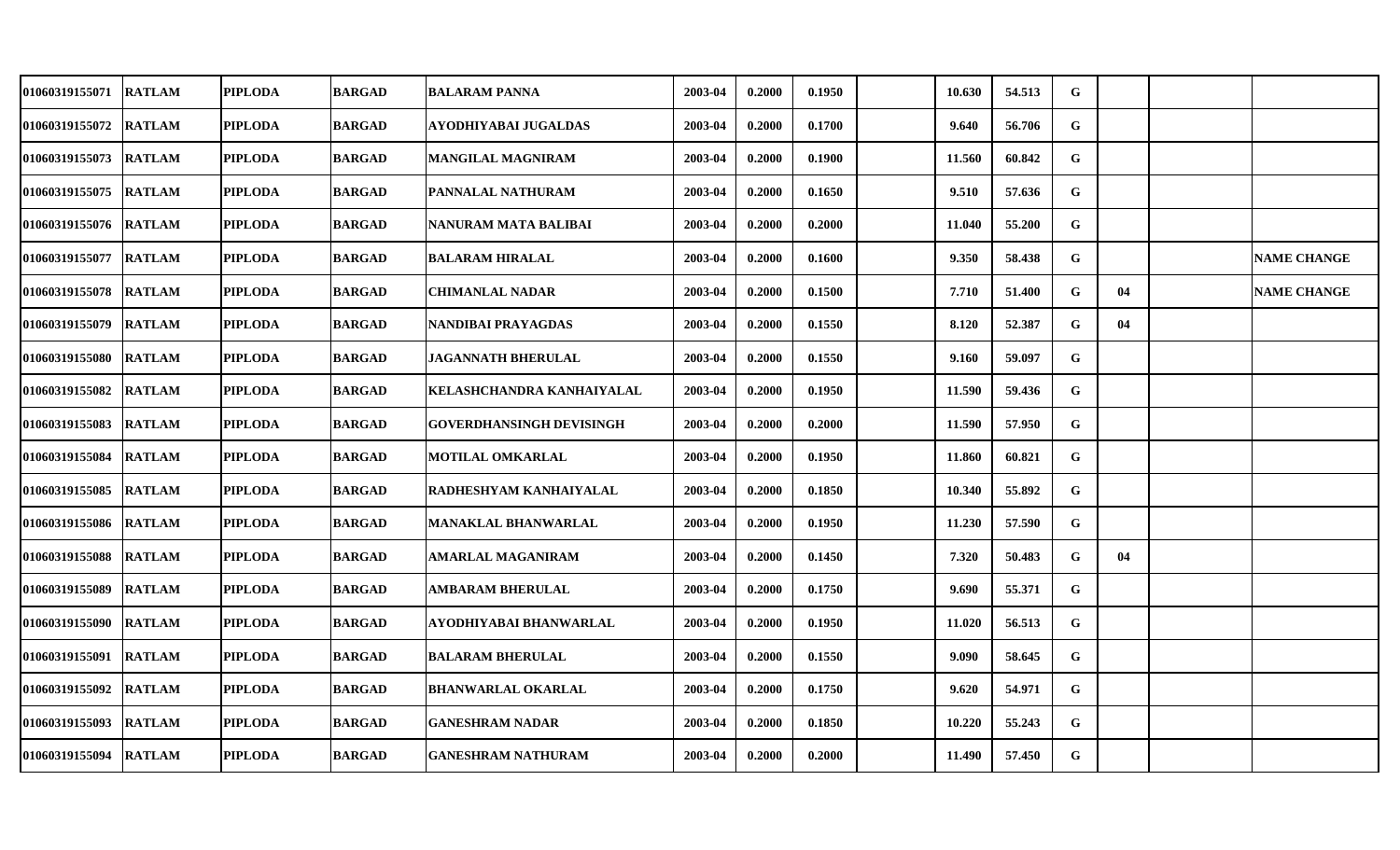| 01060319155097        | <b>RATLAM</b> | <b>PIPLODA</b> | <b>BARGAD</b>   | <b>KAILASH SHYAMSUNDAR</b> | 2003-04 | 0.2000 | 0.1850 | 10.000 | 54.054 | G           |    |                         |
|-----------------------|---------------|----------------|-----------------|----------------------------|---------|--------|--------|--------|--------|-------------|----|-------------------------|
| 01060319155098        | <b>RATLAM</b> | <b>PIPLODA</b> | <b>BARGAD</b>   | <b>KARULAL NATHULAL</b>    | 2003-04 | 0.2000 | 0.2000 | 11.490 | 57.450 | G           |    |                         |
| 01060319155099        | <b>RATLAM</b> | <b>PIPLODA</b> | <b>BARGAD</b>   | <b>KODARLAL BAGDIRAM</b>   | 2003-04 | 0.2000 | 0.1650 | 9.220  | 55.879 | G           |    |                         |
| 01060319155100        | <b>RATLAM</b> | <b>PIPLODA</b> | <b>BARGAD</b>   | LAXMINARAYAN NADAR         | 2003-04 | 0.2000 | 0.1900 | 9.790  | 51.526 | G           | 04 |                         |
| 01060319155101        | <b>RATLAM</b> | <b>PIPLODA</b> | <b>BARGAD</b>   | LAXMINARAYAN UMMEDRAM      | 2003-04 | 0.2000 | 0.2000 | 11.080 | 55.400 | G           |    |                         |
| 01060319155102        | <b>RATLAM</b> | <b>PIPLODA</b> | <b>BARGAD</b>   | MANGUSINGH AMARSINGH       | 2003-04 | 0.2000 | 0.1900 | 10.880 | 57.263 | G           |    |                         |
| 01060319155103        | <b>RATLAM</b> | <b>PIPLODA</b> | <b>BARGAD</b>   | MOHANLAL NADARJI           | 2003-04 | 0.2000 | 0.1750 | 8.290  | 47.371 | G           | 04 |                         |
| 01060319155105        | <b>RATLAM</b> | <b>PIPLODA</b> | <b>BARGAD</b>   | NATHUSINGH JUJHARSINGH     | 2003-04 | 0.2000 | 0.2000 | 10.370 | 51.850 | G           | 04 |                         |
| 01060319155106        | <b>RATLAM</b> | <b>PIPLODA</b> | <b>BARGAD</b>   | PRATHVIRAJ RAMA            | 2003-04 | 0.2000 | 0.1050 | 5.900  | 56.190 | G           |    |                         |
| 01060319155107        | <b>RATLAM</b> | <b>PIPLODA</b> | <b>BARGAD</b>   | <b>RAMESHWAR BHERULAL</b>  | 2003-04 | 0.2000 | 0.1850 | 9.850  | 53.243 | G           | 04 |                         |
| 01060319155108        | <b>RATLAM</b> | <b>PIPLODA</b> | <b>BARGAD</b>   | <b>RAMLAL KALUJI</b>       | 2003-04 | 0.2000 | 0.1600 | 9.070  | 56.688 | G           |    |                         |
| 01060319155109 RATLAM |               | <b>PIPLODA</b> | <b>BARGAD</b>   | <b>RAMLAL ONKARLAL</b>     | 2003-04 | 0.2000 | 0.1200 | 6.150  | 51.250 | G           | 04 |                         |
| 01060319155111        | <b>RATLAM</b> | <b>PIPLODA</b> | <b>BARGAD</b>   | <b>RATANLAL GULAB</b>      | 2003-04 | 0.2000 | 0.1800 | 10.110 | 56.167 | G           |    |                         |
| 01060319155112        | <b>RATLAM</b> | <b>PIPLODA</b> | <b>BARGAD</b>   | <b>SHANKARLAL RAMLAL</b>   | 2003-04 | 0.2000 | 0.2000 | 9.400  | 47.000 | $\mathbf I$ | 02 |                         |
| 01060319155113        | <b>RATLAM</b> | <b>PIPLODA</b> | <b>BARGAD</b>   | <b>BAGDIBAI KISHAN</b>     | 2003-04 | 0.2000 | 0.1800 | 10.610 | 58.944 | G           |    | <b>TRANSFER/BHESANA</b> |
| 01060319155115        | <b>RATLAM</b> | <b>PIPLODA</b> | <b>BARGAD</b>   | SITABAI KESHURAM           | 2003-04 | 0.2000 | 0.1500 | 7.960  | 53.067 | G           | 04 |                         |
| 01060319156001        | <b>RATLAM</b> | <b>PIPLODA</b> | UPARWADA        | NARAYAN BHERA              | 2003-04 | 0.2000 |        |        |        | $\mathbf N$ | 07 |                         |
| 01060319156002        | <b>RATLAM</b> | <b>PIPLODA</b> | <b>UPARWADA</b> | <b>SAVITRIBAI BALARAM</b>  | 2003-04 | 0.2000 | 0.1750 | 9.600  | 54.857 | G           |    |                         |
| 01060319156003        | <b>RATLAM</b> | <b>PIPLODA</b> | UPARWADA        | RAMNARAYAN BAGDIRAM        | 2003-04 | 0.2000 | 0.2000 | 10.600 | 53.000 | G           | 04 |                         |
| 01060319156004        | <b>RATLAM</b> | <b>PIPLODA</b> | UPARWADA        | <b>BASANTILAL HIRALAL</b>  | 2003-04 | 0.2000 | 0.1900 | 11.230 | 59.105 | G           |    |                         |
| 01060319156005        | <b>RATLAM</b> | <b>PIPLODA</b> | UPARWADA        | <b>RAMESH NAGU</b>         | 2003-04 | 0.2000 | 0.1800 | 10.290 | 57.167 | G           |    |                         |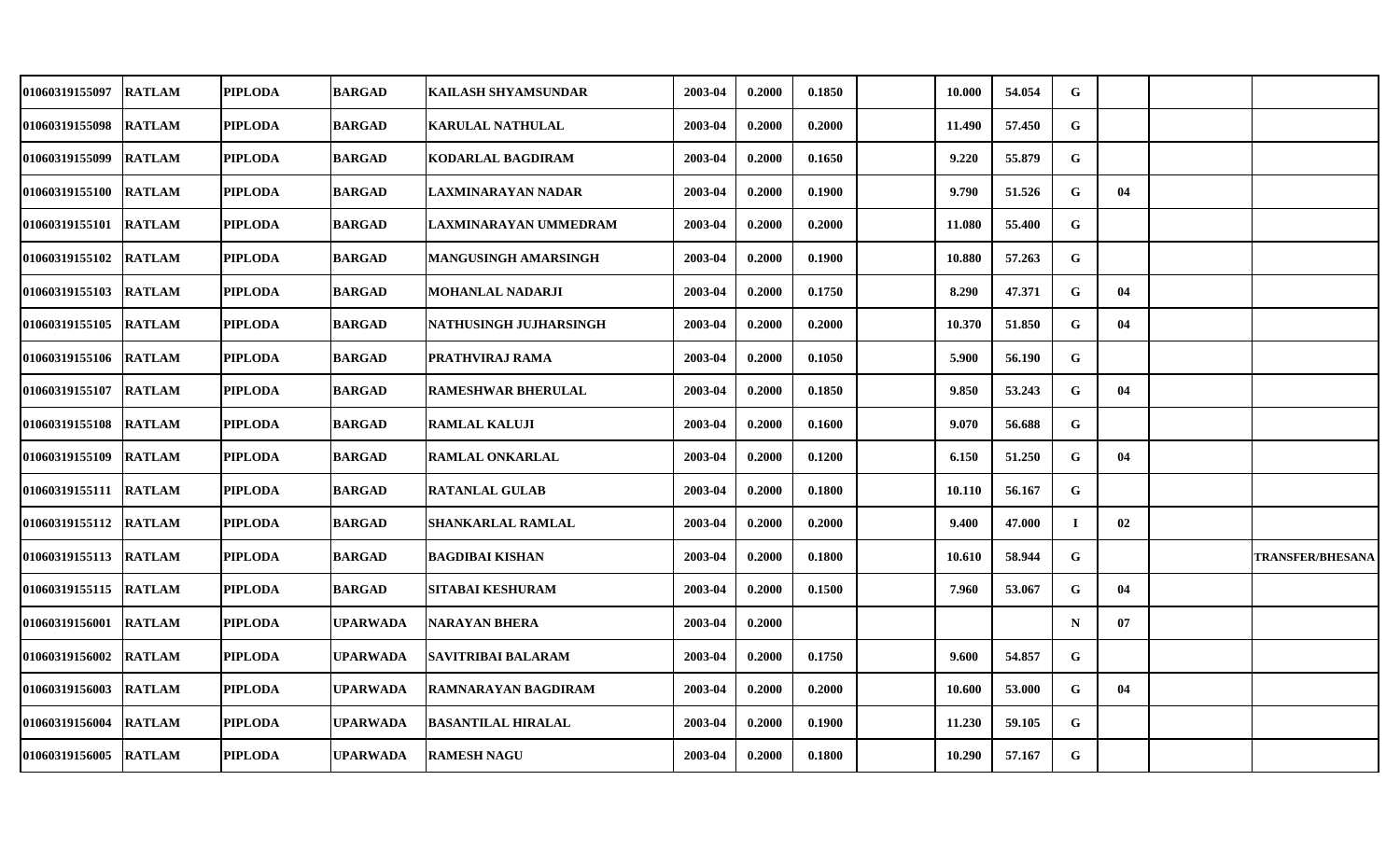| <b>01060319156006</b> | <b>RATLAM</b> | <b>PIPLODA</b> | UPARWADA        | <b>AMBARAM CHIMANLAL</b>   | 2003-04 | 0.2000 | 0.2050 | 12.380 | 60.390 | ${\bf G}$   |    |  |
|-----------------------|---------------|----------------|-----------------|----------------------------|---------|--------|--------|--------|--------|-------------|----|--|
| 01060319156007        | <b>RATLAM</b> | <b>PIPLODA</b> | UPARWADA        | PANNALAL CHUNNILAL         | 2003-04 | 0.2000 | 0.1700 | 9.680  | 56.941 | $\mathbf G$ |    |  |
| <b>01060319156010</b> | <b>RATLAM</b> | <b>PIPLODA</b> | UPARWADA        | NANDRAM KESHURAM           | 2003-04 | 0.2000 | 0.2050 | 11.400 | 55.610 | G           |    |  |
| 01060319156011        | <b>RATLAM</b> | <b>PIPLODA</b> | <b>UPARWADA</b> | <b>BABULAL NAGU</b>        | 2003-04 | 0.2000 | 0.2050 | 12.380 | 60.390 | $\mathbf G$ |    |  |
| <b>01060319156013</b> | <b>RATLAM</b> | <b>PIPLODA</b> | UPARWADA        | <b>SHAMBHU BHUWAN</b>      | 2003-04 | 0.2000 | 0.1200 | 6.570  | 54.750 | G           |    |  |
| 01060319156014        | <b>RATLAM</b> | <b>PIPLODA</b> | <b>UPARWADA</b> | <b>GULABBAI CHAMPALAL</b>  | 2003-04 | 0.2000 | 0.1600 | 9.250  | 57.813 | $\mathbf G$ |    |  |
| 01060319156015        | <b>RATLAM</b> | <b>PIPLODA</b> | UPARWADA        | PANNALAL HARIRAM           | 2003-04 | 0.2000 | 0.1950 | 10.950 | 56.154 | G           |    |  |
| 01060319156019        | <b>RATLAM</b> | <b>PIPLODA</b> | <b>UPARWADA</b> | SHOBHARAM MANAKCHAND       | 2003-04 | 0.2000 | 0.1950 | 10.670 | 54.718 | G           |    |  |
| 01060319156020        | <b>RATLAM</b> | <b>PIPLODA</b> | <b>UPARWADA</b> | AMRA BHERA                 | 2003-04 | 0.2000 |        |        |        | $\mathbf N$ | 07 |  |
| 01060319156021        | <b>RATLAM</b> | <b>PIPLODA</b> | <b>UPARWADA</b> | <b>MANGU BHAGIRATH</b>     | 2003-04 | 0.2000 | 0.1650 | 9.260  | 56.121 | G           |    |  |
| <b>01060319156022</b> | <b>RATLAM</b> | <b>PIPLODA</b> | UPARWADA        | <b>BADRILAL KISHANLAL</b>  | 2003-04 | 0.2000 | 0.1850 | 11.050 | 59.730 | G           |    |  |
| <b>01060319156023</b> | <b>RATLAM</b> | <b>PIPLODA</b> | <b>UPARWADA</b> | NANDLAL RATANLAL           | 2003-04 | 0.2000 | 0.1850 | 11.200 | 60.541 | G           |    |  |
| 01060319156024        | <b>RATLAM</b> | <b>PIPLODA</b> | UPARWADA        | <b>RAJESH LAXMINARAYAN</b> | 2003-04 | 0.2000 | 0.1850 | 11.320 | 61.189 | G           |    |  |
| 01060319156025        | <b>RATLAM</b> | <b>PIPLODA</b> | <b>UPARWADA</b> | MANGILAL SHOBHARAM         | 2003-04 | 0.2000 | 0.2050 | 12.290 | 59.951 | G           |    |  |
| 01060319156026        | <b>RATLAM</b> | <b>PIPLODA</b> | UPARWADA        | <b>MANGU NANDA</b>         | 2003-04 | 0.2000 | 0.2000 | 10.850 | 54.250 | G           |    |  |
| <b>01060319156029</b> | <b>RATLAM</b> | <b>PIPLODA</b> | UPARWADA        | MOHANLAL BAGDIRAM          | 2003-04 | 0.2000 | 0.2000 | 11.410 | 57.050 | G           |    |  |
| 01060319156030        | <b>RATLAM</b> | <b>PIPLODA</b> | UPARWADA        | LACHCHHIRAM CHUNNILAL      | 2003-04 | 0.2000 | 0.2050 | 12.070 | 58.878 | G           |    |  |
| 01060319156033        | <b>RATLAM</b> | <b>PIPLODA</b> | UPARWADA        | RAMIBAI RAJARAM            | 2003-04 | 0.2000 |        |        |        | $\mathbf N$ | 07 |  |
| 01060319156035        | <b>RATLAM</b> | <b>PIPLODA</b> | UPARWADA        | RUKMANIBAI RAJARAM         | 2003-04 | 0.2000 | 0.1700 | 8.980  | 52.824 | G           | 04 |  |
| 01060319156036        | <b>RATLAM</b> | <b>PIPLODA</b> | UPARWADA        | <b>CHHOGALAL BHAGGA</b>    | 2003-04 | 0.2000 | 0.1800 | 10.800 | 60.000 | G           |    |  |
| 01060319156037        | <b>RATLAM</b> | <b>PIPLODA</b> | <b>UPARWADA</b> | <b>HARIRAM BAGDIRAM</b>    | 2003-04 | 0.2000 | 0.1900 | 10.760 | 56.632 | G           |    |  |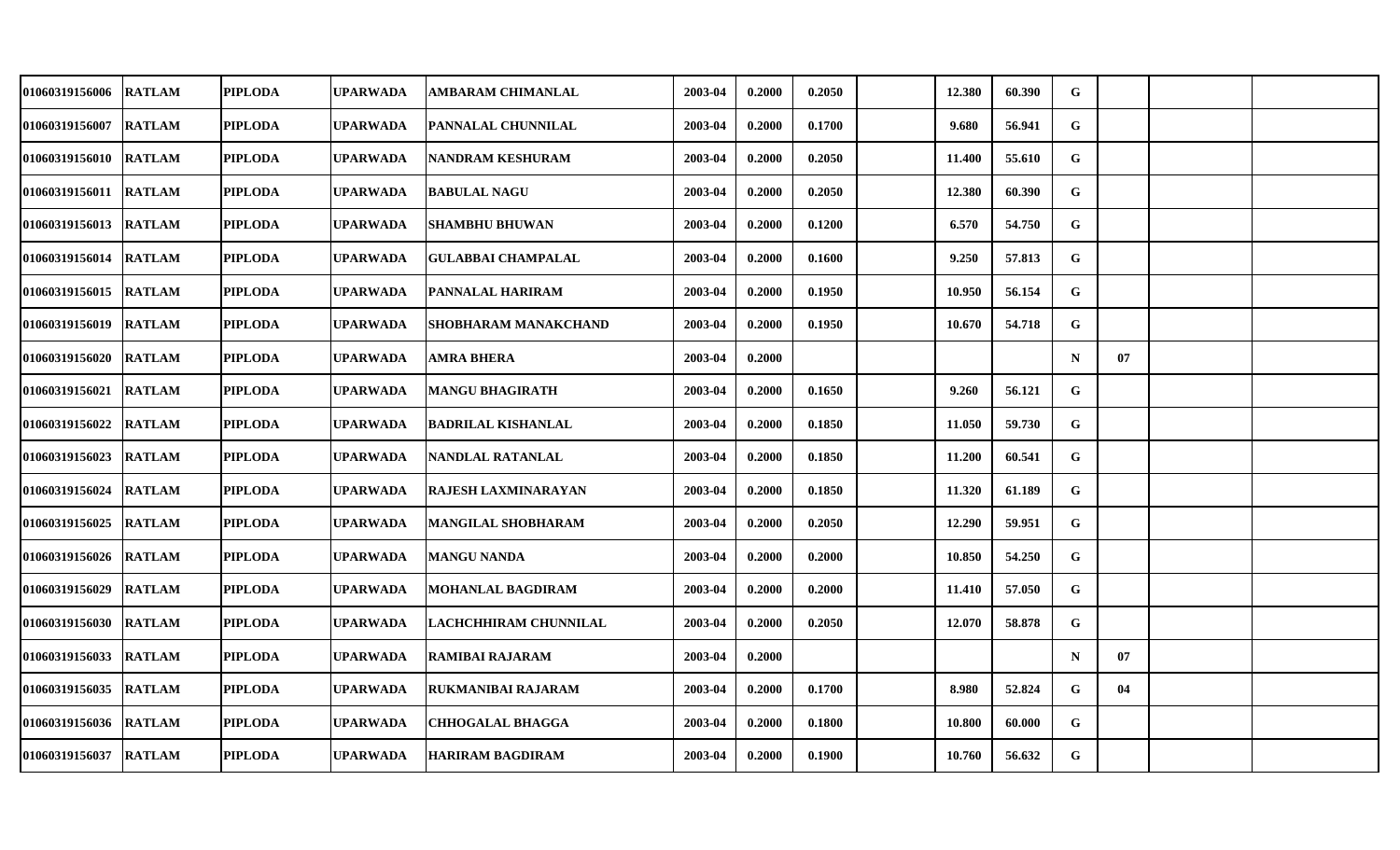| <b>01060319156038</b> | <b>RATLAM</b> | <b>PIPLODA</b> | <b>UPARWADA</b> | <b>CHHAGANLAL MAGANIRAM</b>    | 2003-04 | 0.2000 | 0.1900 | 9.610  | 50.579 | G           | -04 |                                         |
|-----------------------|---------------|----------------|-----------------|--------------------------------|---------|--------|--------|--------|--------|-------------|-----|-----------------------------------------|
| 01060319156040        | <b>RATLAM</b> | <b>PIPLODA</b> | <b>UPARWADA</b> | RAMESHCHANDRA RADHAKISHAN      | 2003-04 | 0.2000 | 0.1950 | 11.230 | 57.590 | G           |     |                                         |
| <b>01060319156042</b> | <b>RATLAM</b> | <b>PIPLODA</b> | <b>UPARWADA</b> | SHANKARLAL CHIMANLAL           | 2003-04 | 0.2000 | 0.1950 | 11.690 | 59.949 | G           |     |                                         |
| 01060319156045        | <b>RATLAM</b> | <b>PIPLODA</b> | <b>UPARWADA</b> | <b>MOHANLAL CHUNNILAL</b>      | 2003-04 | 0.2000 | 0.1850 | 9.980  | 53.946 | G           | 04  |                                         |
| <b>01060319156046</b> | <b>RATLAM</b> | <b>PIPLODA</b> | <b>UPARWADA</b> | <b>CHAMPALAL CHUNNILAL</b>     | 2003-04 | 0.2000 | 0.1900 | 11.340 | 59.684 | G           |     |                                         |
| <b>01060319156047</b> | <b>RATLAM</b> | <b>PIPLODA</b> | <b>UPARWADA</b> | <b>GANESHRAM SALAKRAM</b>      | 2003-04 | 0.2000 |        |        |        | $\mathbf N$ | 07  |                                         |
| 01060319156049        | <b>RATLAM</b> | <b>PIPLODA</b> | <b>UPARWADA</b> | <b>GOPAL RUPA</b>              | 2003-04 | 0.2000 | 0.2000 | 11.370 | 56.850 | G           |     |                                         |
| 01060319156051        | <b>RATLAM</b> | <b>PIPLODA</b> | <b>UPARWADA</b> | <b>BHERU NARSINGH</b>          | 2003-04 | 0.2000 | 0.1950 | 11.490 | 58.923 | G           |     |                                         |
| 01060319156052        | <b>RATLAM</b> | <b>PIPLODA</b> | <b>UPARWADA</b> | <b>MANGU BAGDIRAM</b>          | 2003-04 | 0.2000 | 0.2050 | 10.860 | 52.976 | G           | 04  |                                         |
| 01060319156053        | <b>RATLAM</b> | <b>PIPLODA</b> | <b>UPARWADA</b> | VIDHYABAI RAMESHWAR            | 2003-04 | 0.2000 | 0.2100 | 12.240 | 58.286 | G           |     |                                         |
| <b>01060319156054</b> | <b>RATLAM</b> | <b>PIPLODA</b> | <b>UPARWADA</b> | <b>CHENKUNWAR SHAMBHUSINGH</b> | 2003-04 | 0.2000 |        |        |        | $\mathbf N$ | 07  |                                         |
| <b>01060319156055</b> | <b>RATLAM</b> | <b>PIPLODA</b> | <b>UPARWADA</b> | <b>RAMESHWAR HIRALAL</b>       | 2003-04 | 0.2000 | 0.1850 | 11.340 | 61.297 | G           |     |                                         |
| 01060319156059        | <b>RATLAM</b> | <b>PIPLODA</b> | <b>UPARWADA</b> | PREMKUNWAR GULABSINGH          | 2003-04 | 0.2000 | 0.1700 | 9.830  | 57.824 | G           |     | <b>NAME CHANGE</b>                      |
| 01060319156060        | <b>RATLAM</b> | <b>PIPLODA</b> | <b>UPARWADA</b> | AMBARAM HIRALAL                | 2003-04 | 0.2000 | 0.2050 | 10.910 | 53.220 | G           | 04  |                                         |
| 01060319156061        | <b>RATLAM</b> | <b>PIPLODA</b> | <b>UPARWADA</b> | <b>ASHOK NANDRAM</b>           | 2003-04 | 0.2000 |        |        |        | F           |     |                                         |
| <b>01060319156062</b> | <b>RATLAM</b> | <b>PIPLODA</b> | <b>UPARWADA</b> | <b>BHANWARBAI KESHARSINGH</b>  | 2003-04 | 0.2000 | 0.1900 | 10.760 | 56.632 | G           |     |                                         |
| <b>01060319156069</b> | <b>RATLAM</b> | <b>PIPLODA</b> | <b>UPARWADA</b> | <b>RAMESHWAR FAKIRCHAND</b>    | 2003-04 | 0.2000 | 0.2050 | 12.940 | 63.122 | $\mathbf G$ |     |                                         |
| 01060319157001        | <b>RATLAM</b> | <b>PIPLODA</b> | <b>SOHANGAD</b> | <b>GANESHRAM DHANNA</b>        | 2003-04 | 0.2000 | 0.2050 | 10.130 | 49.414 | G           | 04  |                                         |
| 01060319157015        | <b>RATLAM</b> | <b>PIPLODA</b> | <b>SOHANGAD</b> | SHIVNARAYAN MOHANLAL           | 2003-04 | 0.2000 | 0.2000 | 10.660 | 53.300 | G           | 04  | <b>TRANSFER/GURADI</b><br><b>YASHAH</b> |
| 01060319157021        | <b>RATLAM</b> | <b>PIPLODA</b> | SOHANGAD        | KISHANLAL JAGNATH              | 2003-04 | 0.2000 | 0.2000 | 10.490 | 52.450 | G           | 04  |                                         |
| <b>01060319157039</b> | <b>RATLAM</b> | <b>PIPLODA</b> | SOHANGAD        | <b>SHANKAR LAL BAPULAL</b>     | 2003-04 | 0.2000 |        |        |        | $\mathbf N$ | 07  |                                         |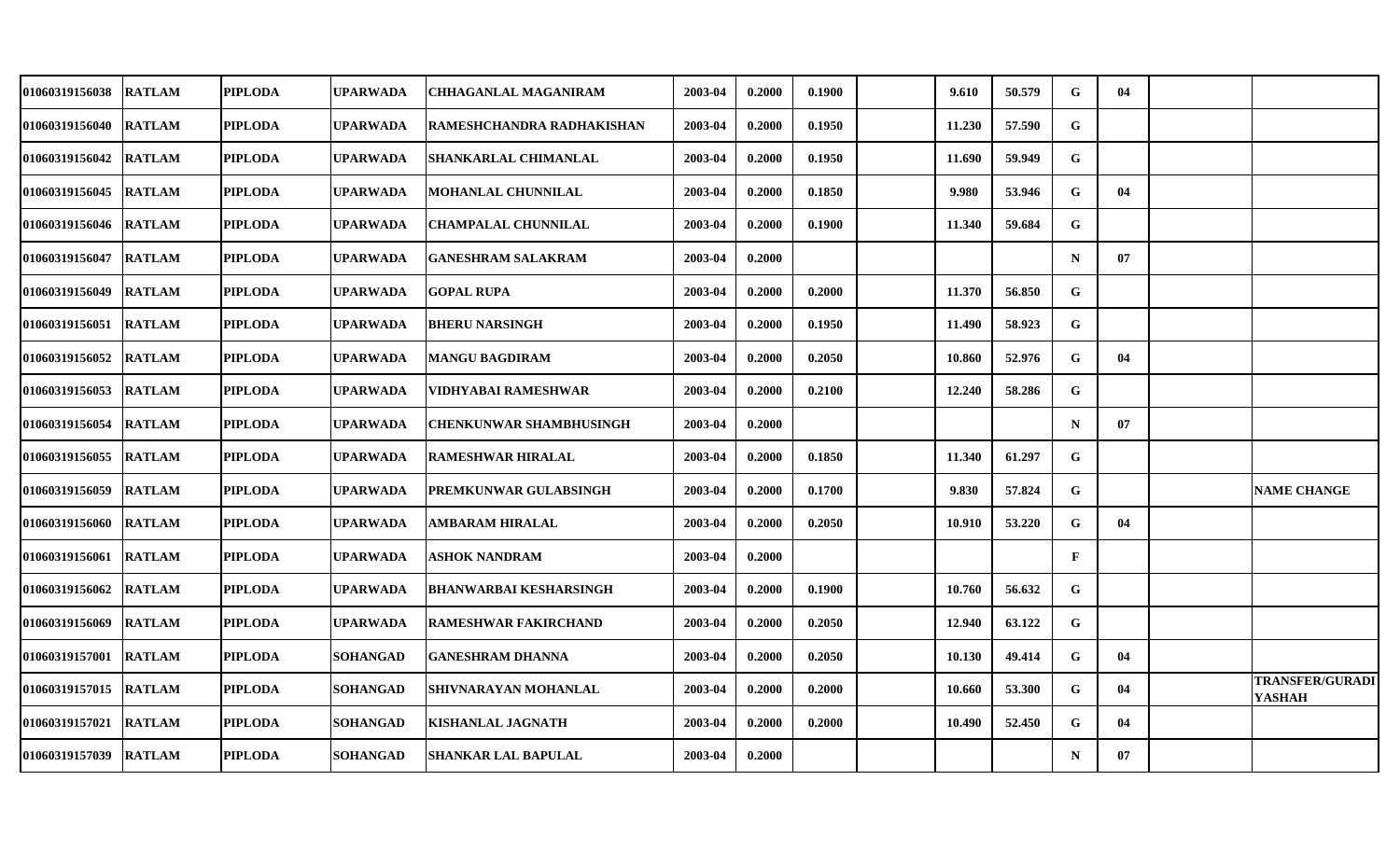| <b>01060319157040</b>  | <b>RATLAM</b> | <b>PIPLODA</b> | <b>SOHANGAD</b>               | <b>BHERUSINGH GANGAKUNWAR</b>         | 2003-04 | 0.2000 | 0.1600 | 7.190  | 44.937 | G | 04  |                          |
|------------------------|---------------|----------------|-------------------------------|---------------------------------------|---------|--------|--------|--------|--------|---|-----|--------------------------|
| 01060319158001         | <b>RATLAM</b> | <b>PIPLODA</b> | <b>SARSANA</b>                | NATHURAM BAGDIRAM                     | 2003-04 | 0.2000 | 0.1950 | 10.250 | 52.564 | G | 04  |                          |
| 01060319159001         | <b>RATLAM</b> | <b>PIPLODA</b> |                               | KANCHANKHEDI GANESHRAM DEVRAM         | 2003-04 | 0.2000 | 0.2000 | 10.630 | 53.150 | G | 04  | <b>TRANSFER/UPARWADA</b> |
| 01060319159002         | <b>RATLAM</b> | <b>PIPLODA</b> |                               | KANCHANKHEDI BHANWARLAL MANGILAL      | 2003-04 | 0.2000 | 0.2050 | 14.060 | 68.585 | G |     |                          |
| 01060319159003         | <b>RATLAM</b> | <b>PIPLODA</b> |                               | KANCHANKHEDI LAXMINARAYAN BHERULAL    | 2003-04 | 0.2000 | 0.2000 | 10.350 | 51.750 | G | 04  |                          |
| 01060319159005         | <b>RATLAM</b> | <b>PIPLODA</b> |                               | KANCHANKHEDI MOHAN BHUWAN             | 2003-04 | 0.2000 | 0.2050 | 13.140 | 64.098 | G |     |                          |
| 01060319159006  RATLAM |               | <b>PIPLODA</b> | KANCHANKHEDI DEWA NATHA       |                                       | 2003-04 | 0.2000 | 0.2050 | 10.860 | 52.976 | G | 04  |                          |
| 01060319159012         | <b>RATLAM</b> | <b>PIPLODA</b> |                               | KANCHANKHEDI MOHAN SUKHLAL BHIL       | 2003-04 | 0.2000 | 0.2000 | 10.800 | 54.000 | G |     |                          |
| 01060319159014         | <b>RATLAM</b> | <b>PIPLODA</b> |                               | KANCHANKHEDI MANGILAL TUSLIRAM SHARMA | 2003-04 | 0.2000 | 0.2000 | 11.330 | 56.650 | G |     |                          |
| 01060319159015         | <b>RATLAM</b> | <b>PIPLODA</b> |                               | KANCHANKHEDI SURAJBAI KACHRU          | 2003-04 | 0.2000 | 0.1950 | 10.000 | 51.282 | G | 04  |                          |
| 01060319159016         | <b>RATLAM</b> | <b>PIPLODA</b> | <b>KANCHANKHEDI KALU PUNA</b> |                                       | 2003-04 | 0.2000 | 0.2050 | 11.790 | 57.512 | G |     |                          |
| <b>01060319159017</b>  | <b>RATLAM</b> | <b>PIPLODA</b> |                               | KANCHANKHEDI KESHARBAI NATHU          | 2003-04 | 0.2000 | 0.2050 | 11.730 | 57.220 | G |     |                          |
| 01060319159018         | <b>RATLAM</b> | <b>PIPLODA</b> |                               | KANCHANKHEDI SAMANDBAI LAXMAN         | 2003-04 | 0.2000 | 0.1950 | 11.220 | 57.538 | G |     |                          |
| 01060319159019         | <b>RATLAM</b> | PIPLODA        |                               | KANCHANKHEDI BHERULAL KANIRAM         | 2003-04 | 0.2000 | 0.2050 | 10.510 | 51.268 | G | 04  |                          |
| 01060319159020         | <b>RATLAM</b> | <b>PIPLODA</b> |                               | KANCHANKHEDI RANCHOD DHANNAJI         | 2003-04 | 0.2000 | 0.1950 | 10.900 | 55.897 | G |     |                          |
| 01060319160001         | <b>RATLAM</b> | <b>PIPLODA</b> | <b>MACHUN</b>                 | <b>BHANWARLAL CHUNNILAL</b>           | 2003-04 | 0.2000 | 0.2000 | 12.230 | 61.150 | G | -10 |                          |
| 01060319160007         | <b>RATLAM</b> | <b>PIPLODA</b> | <b>MACHUN</b>                 | <b>NARAYAN TEJRAM</b>                 | 2003-04 | 0.2000 | 0.2000 | 9.430  | 47.150 | G | 04  |                          |
| 01060319160008         | <b>RATLAM</b> | <b>PIPLODA</b> | <b>MACHUN</b>                 | <b>BALU KALU</b>                      | 2003-04 | 0.2000 | 0.2000 | 10.020 | 50.100 | G | 04  |                          |
| 01060319160016         | <b>RATLAM</b> | <b>PIPLODA</b> | <b>MACHUN</b>                 | PUNAMCHAND PREMCHAND                  | 2003-04 | 0.2000 | 0.2000 | 11.440 | 57.200 | G | 10  |                          |
| 01060319160017         | <b>RATLAM</b> | <b>PIPLODA</b> | <b>MACHUN</b>                 | SHIVKANYA NANDRAM                     | 2003-04 | 0.2000 | 0.2000 | 12.200 | 61.000 | G | 10  |                          |
| 01060319160018  RATLAM |               | <b>PIPLODA</b> | <b>MACHUN</b>                 | <b>CHUNNILAL VISHNULAL</b>            | 2003-04 | 0.2000 | 0.2050 | 10.700 | 52.195 | G | 04  |                          |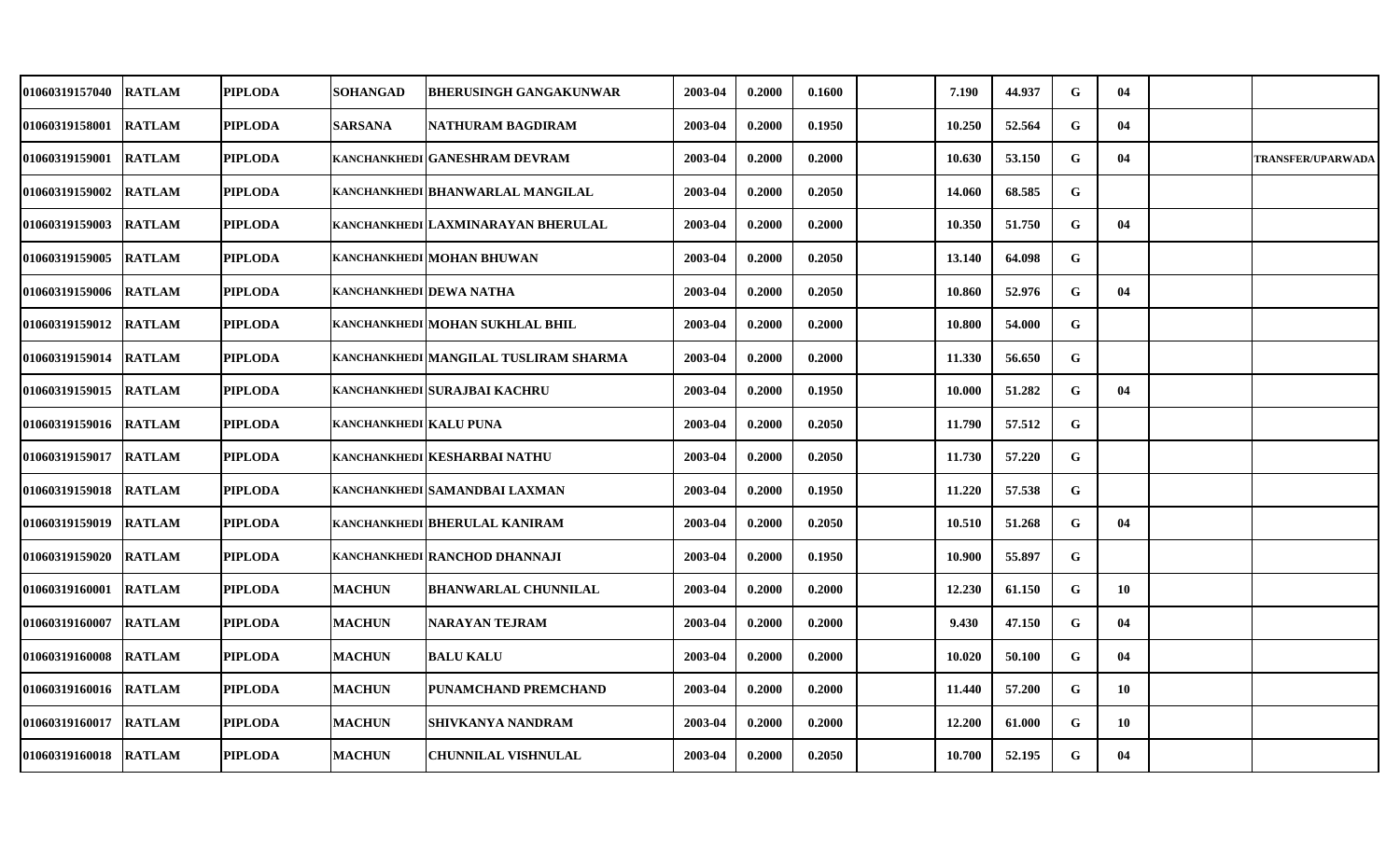| 01060319161001        | <b>RATLAM</b> | <b>PIPLODA</b> | <b>AAKTWASA</b>       | <b>RATAN NANURAM</b>               | 2003-04 | 0.2000 | 0.2050 | 11.160 | 54.439 | G           | - 10 |                            |
|-----------------------|---------------|----------------|-----------------------|------------------------------------|---------|--------|--------|--------|--------|-------------|------|----------------------------|
| 01060319161006        | <b>RATLAM</b> | <b>PIPLODA</b> | <b>AAKTWASA</b>       | SURYNARYAN KANHAIYALAL             | 2003-04 | 0.2000 | 0.1900 | 10.090 | 53.105 | G           | 04   |                            |
| <b>01060319162001</b> | <b>RATLAM</b> | <b>PIPLODA</b> |                       | KAMLAKHEDA   KANCHANBAI BAGDIRAM   | 2003-04 | 0.2000 | 0.1950 | 11.950 | 61.282 | G           |      |                            |
| <b>01060319162002</b> | <b>RATLAM</b> | <b>PIPLODA</b> |                       | KAMLAKHEDA   AYODHYABAI PUNAMCHAND | 2003-04 | 0.2000 | 0.1850 | 11.330 | 61.243 | ${\bf G}$   |      |                            |
| <b>01060319162003</b> | <b>RATLAM</b> | <b>PIPLODA</b> |                       | KAMLAKHEDA RADHABAI DHULCHAND      | 2003-04 | 0.2000 | 0.2000 | 12.560 | 62.800 | G           |      |                            |
| 01060319162004        | <b>RATLAM</b> | <b>PIPLODA</b> |                       | KAMLAKHEDA   GULABCHAND HARIRAM    | 2003-04 | 0.2000 | 0.2000 | 12.530 | 62.650 | $\mathbf G$ |      |                            |
| 01060319162006        | <b>RATLAM</b> | <b>PIPLODA</b> |                       | KAMLAKHEDA  BHAGIRATH MOTI         | 2003-04 | 0.2000 | 0.2050 | 11.120 | 54.244 | G           |      |                            |
| 01060319162007        | <b>RATLAM</b> | <b>PIPLODA</b> |                       | <b>KAMLAKHEDA MANGU BHERA</b>      | 2003-04 | 0.2000 | 0.1900 | 10.450 | 55.000 | G           |      |                            |
| 01060319162009        | <b>RATLAM</b> | <b>PIPLODA</b> |                       | KAMLAKHEDA NANDA VARDA             | 2003-04 | 0.2000 | 0.1950 | 10.490 | 53.795 | G           | 04   |                            |
| 01060319162011        | <b>RATLAM</b> | <b>PIPLODA</b> |                       | KAMLAKHEDA   KANHAIYALAL PYARCHAND | 2003-04 | 0.2000 | 0.1850 | 10.520 | 56.865 | G           |      |                            |
| <b>01060319162014</b> | <b>RATLAM</b> | <b>PIPLODA</b> |                       | KAMLAKHEDA DEVRAM SITARAM          | 2003-04 | 0.2000 |        |        |        | $\mathbf N$ | 07   |                            |
| <b>01060319162015</b> | <b>RATLAM</b> | <b>PIPLODA</b> |                       | KAMLAKHEDA   NANURAM RUPA          | 2003-04 | 0.2000 | 0.2000 | 11.150 | 55.750 | G           |      |                            |
| 01060319162016        | <b>RATLAM</b> | <b>PIPLODA</b> |                       | KAMLAKHEDA BALCHAND RUPA           | 2003-04 | 0.2000 | 0.1950 | 10.060 | 51.590 | G           | 04   |                            |
| 01060319162017        | <b>RATLAM</b> | <b>PIPLODA</b> | KAMLAKHEDA SAGAR KALU |                                    | 2003-04 | 0.2000 | 0.2000 | 12.070 | 60.350 | G           |      |                            |
| 01060319162018        | <b>RATLAM</b> | <b>PIPLODA</b> |                       | KAMLAKHEDA   NATHURAM GANGARAM     | 2003-04 | 0.2000 | 0.1800 | 9.990  | 55.500 | G           |      |                            |
| <b>01060319162020</b> | <b>RATLAM</b> | <b>PIPLODA</b> |                       | KAMLAKHEDA   BHERULAL GANGARAM     | 2003-04 | 0.2000 |        |        |        | $\mathbf N$ | 07   |                            |
| 01060319162023        | <b>RATLAM</b> | <b>PIPLODA</b> |                       | KAMLAKHEDA MOHANLAL KALUJI         | 2003-04 | 0.2000 | 0.1950 | 12.040 | 61.744 | G           |      |                            |
| 01060319164001        | <b>RATLAM</b> | <b>PIPLODA</b> |                       | UMATPALIYA  AHMEDKHAN SHAKURKAHN   | 2003-04 | 0.2000 | 0.2000 | 10.650 | 53.250 | $\mathbf G$ | 04   | <b>TRANSFER/BARGA</b><br>R |
| 01060319164002        | <b>RATLAM</b> | <b>PIPLODA</b> |                       | UMATPALIYA GULABKHAN SHAKURKHAN    | 2003-04 | 0.2000 | 0.2000 | 10.040 | 50.200 | G           | 04   |                            |
| 01060319164003        | <b>RATLAM</b> | <b>PIPLODA</b> |                       | UMATPALIYA  ALKANBAI GAFURKHAN     | 2003-04 | 0.2000 | 0.2000 | 10.230 | 51.150 | G           | 04   |                            |
| 01060319164004        | <b>RATLAM</b> | <b>PIPLODA</b> |                       | UMATPALIYA  BABUKHA MEHMUDKHA      | 2003-04 | 0.2000 | 0.2050 | 10.080 | 49.170 | G           | 04   |                            |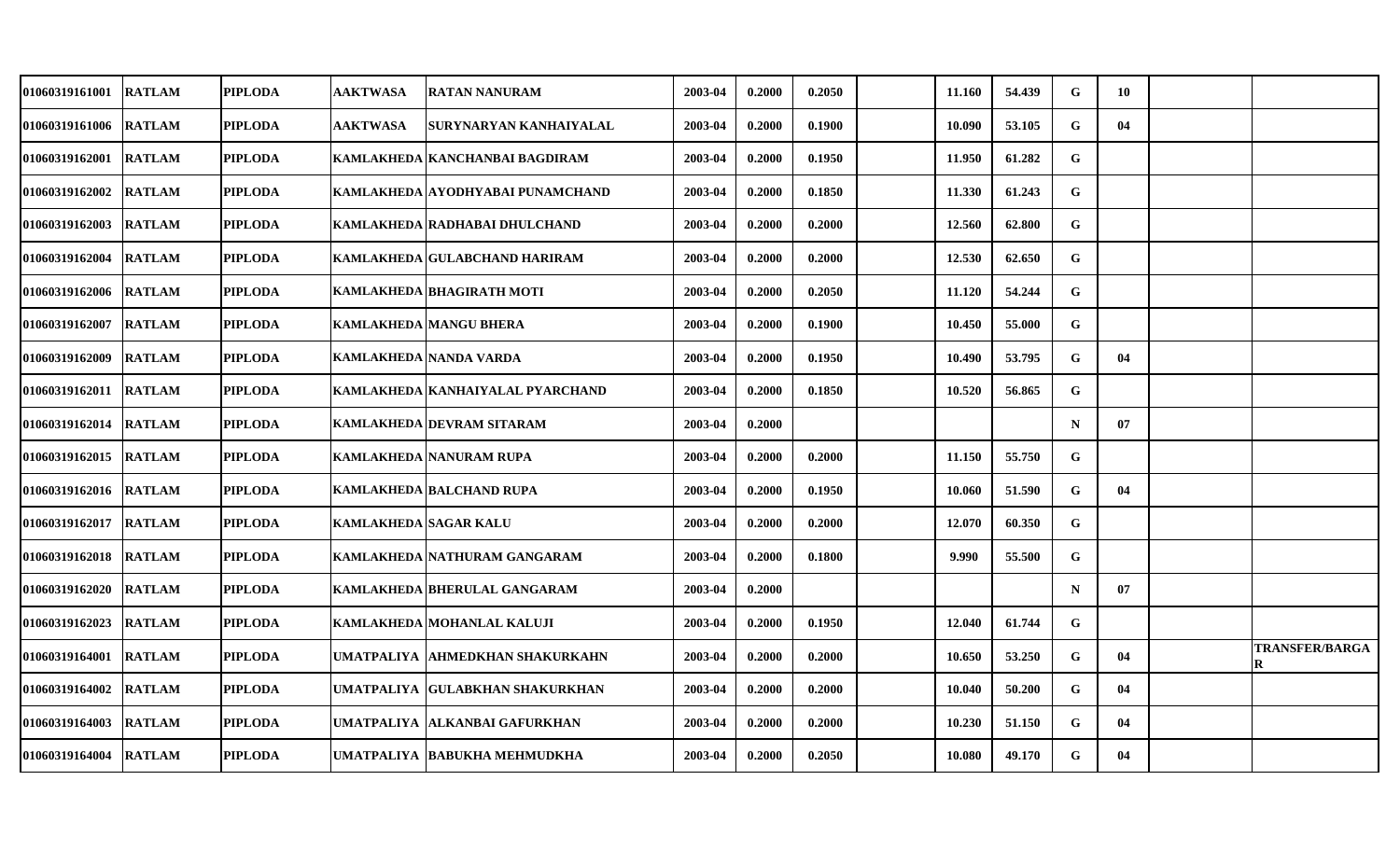| 01060319165004 | <b>RATLAM</b> | <b>PIPLODA</b> | <b>NANDLETA</b> | <b>ONKAR DOLA</b>                      | 2003-04 | 0.2000 | 0.1900 | 9.710  | 51.105 | G           | 04 |                            |
|----------------|---------------|----------------|-----------------|----------------------------------------|---------|--------|--------|--------|--------|-------------|----|----------------------------|
| 01060319165005 | <b>RATLAM</b> | <b>PIPLODA</b> | <b>NANDLETA</b> | <b>KELASHKUNWAR NARAYAN</b>            | 2003-04 | 0.2000 | 0.1950 | 11.040 | 56.615 | G           | 10 |                            |
| 01060319165010 | <b>RATLAM</b> | <b>PIPLODA</b> | <b>NANDLETA</b> | RADHAKISHAN KASHIRAM                   | 2003-04 | 0.2000 | 0.2000 | 11.020 | 55.100 | G           | 10 |                            |
| 01060319165014 | <b>RATLAM</b> | <b>PIPLODA</b> | <b>NANDLETA</b> | <b>BALU NAGU</b>                       | 2003-04 | 0.2000 | 0.1700 | 8.100  | 47.647 | G           | 04 |                            |
| 01060319165015 | <b>RATLAM</b> | <b>PIPLODA</b> | <b>NANDLETA</b> | <b>BHAGIRATH ONKAR</b>                 | 2003-04 | 0.2000 | 0.1800 | 5.600  | 31.111 | Т.          | 02 |                            |
| 01060319165017 | <b>RATLAM</b> | <b>PIPLODA</b> | <b>NANDLETA</b> | <b>BAPU ABDULKARIM</b>                 | 2003-04 | 0.2000 | 0.2000 | 10.630 | 53.150 | G           | 04 |                            |
| 01060319165018 | <b>RATLAM</b> | <b>PIPLODA</b> | <b>NANDLETA</b> | <b>BHAGIRATH KESHURAM</b>              | 2003-04 | 0.2000 | 0.1950 | 9.350  | 47.948 | G           | 04 |                            |
| 01060319165020 | <b>RATLAM</b> | <b>PIPLODA</b> | <b>NANDLETA</b> | <b>BHAGUBAIRAM RAMKISHAN</b>           | 2003-04 | 0.2000 | 0.1650 | 8.880  | 53.818 | G           | 04 |                            |
| 01060319165021 | <b>RATLAM</b> | <b>PIPLODA</b> | <b>NANDLETA</b> | <b>KISHORSINGH LALSINGH</b>            | 2003-04 | 0.2000 | 0.1950 | 10.080 | 51.692 | G           | 04 |                            |
| 01060319165023 | <b>RATLAM</b> | <b>PIPLODA</b> | <b>NANDLETA</b> | <b>RATANLAL BHERULAL</b>               | 2003-04 | 0.2000 | 0.2000 | 10.270 | 51.350 | G           | 04 |                            |
| 01060319166003 | <b>RATLAM</b> | <b>PIPLODA</b> | <b>SHERPUR</b>  | <b>KALUSINGH RAGHUNATH</b>             | 2003-04 | 0.2000 |        |        |        | $\mathbf N$ | 07 |                            |
| 01060319166005 | <b>RATLAM</b> | <b>PIPLODA</b> | <b>SHERPUR</b>  | VARDI CHANDRA DHURA                    | 2003-04 | 0.2000 |        |        |        | $\mathbf N$ | 07 |                            |
| 01060319166008 | <b>RATLAM</b> | <b>PIPLODA</b> | <b>SHERPUR</b>  | <b>MANGILAL DEVCHAND</b>               | 2003-04 | 0.2000 | 0.1950 | 3.280  | 16.820 | G           | 04 |                            |
| 01060319166010 | <b>RATLAM</b> | <b>PIPLODA</b> | <b>SHERPUR</b>  | SHANTIBAI PUSHKARLAL                   | 2003-04 | 0.2000 |        |        |        | $\mathbf N$ | 07 |                            |
| 01060319166016 | <b>RATLAM</b> | <b>PIPLODA</b> | <b>SHERPUR</b>  | PREMCHAND KISHAN                       | 2003-04 | 0.2000 | 0.2000 | 10.030 | 50.150 | G           | 04 |                            |
| 01060319166018 | <b>RATLAM</b> | <b>PIPLODA</b> | <b>SHERPUR</b>  | SAMPATBAI DHANNA                       | 2003-04 | 0.2000 | 0.2000 | 10.660 | 53.300 | G           | 04 |                            |
| 01060319167002 | <b>RATLAM</b> | <b>PIPLODA</b> |                 | GANESHGANJ   KANHAIYALAL CHAMANBAI     | 2003-04 | 0.2000 | 0.1950 | 8.200  | 42.051 | $\bf{I}$    | 02 |                            |
| 01060319167004 | <b>RATLAM</b> | <b>PIPLODA</b> |                 | <b>GANESHGANJ ISHWARLAL AMBARAM</b>    | 2003-04 | 0.2000 | 0.1950 | 10.620 | 54.462 | G           |    | <b>TRANSFER/KAMLAKHEDA</b> |
| 01060319167006 | <b>RATLAM</b> | <b>PIPLODA</b> |                 | <b>GANESHGANJ SHANKARLAL PANNALAL</b>  | 2003-04 | 0.2000 | 0.1900 | 9.180  | 48.315 | G           | 04 |                            |
| 01060319167007 | <b>RATLAM</b> | <b>PIPLODA</b> |                 | <b>GANESHGANJ   KAMLESHWAR HARIRAM</b> | 2003-04 | 0.2000 | 0.1950 | 10.410 | 53.384 | G           | 04 |                            |
| 01060319168001 | <b>RATLAM</b> | <b>PIPLODA</b> | AAMBA           | <b>GULAB NANDA</b>                     | 2003-04 | 0.2000 | 0.1150 | 6.780  | 58.957 | G           |    |                            |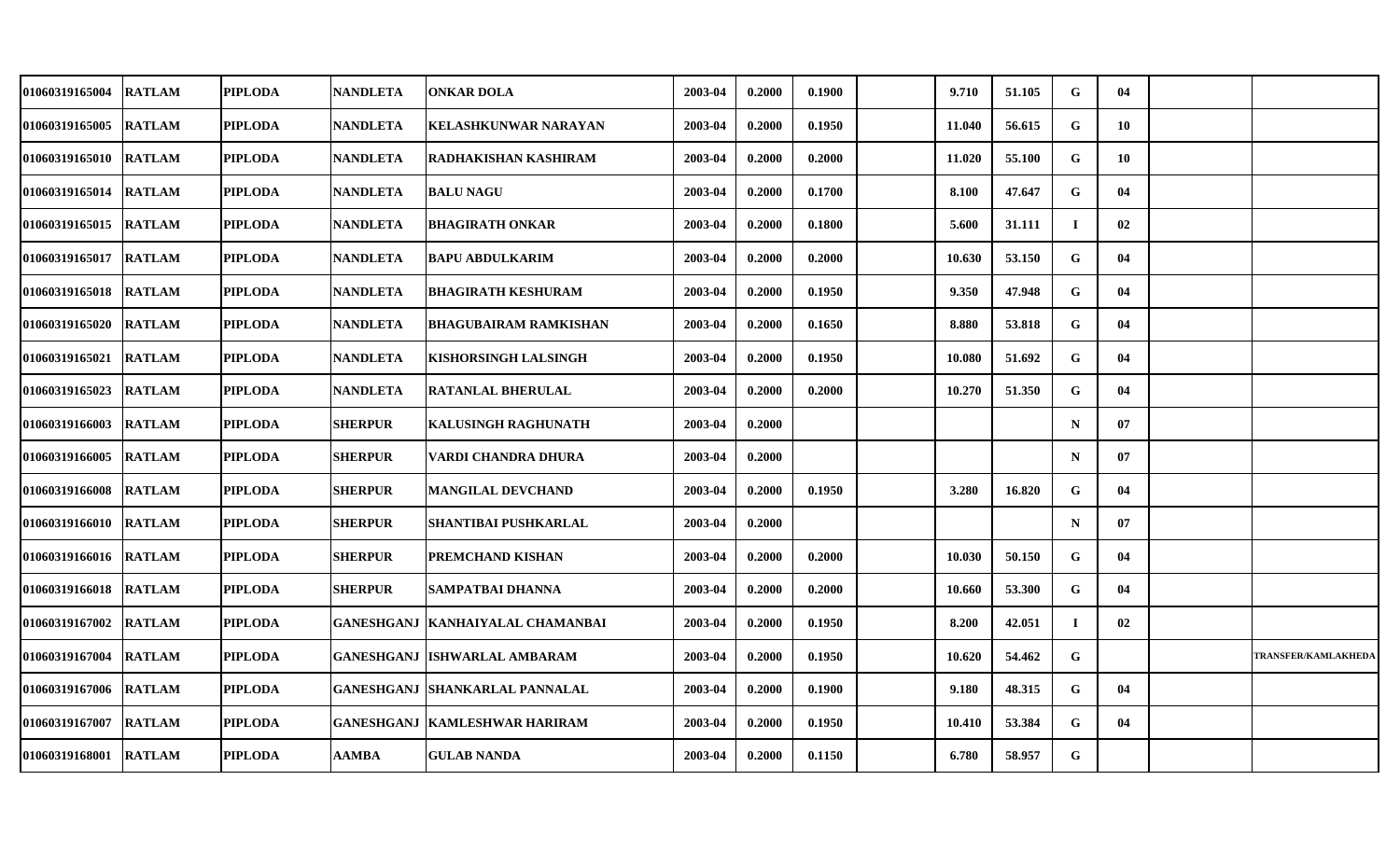| 01060319168002        | <b>RATLAM</b> | PIPLODA        | AAMBA        | <b>KANHAIYALAL BHUWAN</b>                 | 2003-04 | 0.2000 | 0.2050 | 9.580  | 46.731 | Т.          | 02 |  |
|-----------------------|---------------|----------------|--------------|-------------------------------------------|---------|--------|--------|--------|--------|-------------|----|--|
| 01060319168003        | <b>RATLAM</b> | <b>PIPLODA</b> | AAMBA        | <b>SHANKAR NANDA</b>                      | 2003-04 | 0.2000 | 0.1000 | 5.980  | 59.800 | G           |    |  |
| 01060319168004 RATLAM |               | <b>PIPLODA</b> | AAMBA        | <b>MANGILAL SAGA</b>                      | 2003-04 | 0.2000 | 0.1650 | 6.390  | 38.727 | $\bf{I}$    | 02 |  |
| 01060319168005        | <b>RATLAM</b> | <b>PIPLODA</b> | AAMBA        | NATHULAL AMBARAM                          | 2003-04 | 0.2000 | 0.2050 | 4.830  | 23.561 | G           | 04 |  |
| 01060319168018 RATLAM |               | <b>PIPLODA</b> | AAMBA        | NANDKISHOR SHANKARLAL                     | 2003-04 | 0.2000 | 0.1100 | 6.420  | 58.364 | G           |    |  |
| 01060319168008        | <b>RATLAM</b> | <b>PIPLODA</b> | AAMBA        | PANNA SHOBHARAM                           | 2003-04 | 0.2000 | 0.2000 | 10.950 | 54.750 | G           |    |  |
| 01060319168010 RATLAM |               | <b>PIPLODA</b> | AAMBA        | <b>BHERULAL TEKAJI</b>                    | 2003-04 | 0.2000 | 0.1800 | 10.340 | 57.444 | G           |    |  |
| 01060319168011 RATLAM |               | <b>PIPLODA</b> | <b>AAMBA</b> | <b>BHERULAL UDA</b>                       | 2003-04 | 0.2000 | 0.2050 | 8.350  | 40.732 | G           | 04 |  |
| 01060319168012        | <b>RATLAM</b> | <b>PIPLODA</b> | AAMBA        | <b>BAGDIRAM NATHU</b>                     | 2003-04 | 0.2000 |        |        |        | $\mathbf N$ | 09 |  |
| 01060319168016 RATLAM |               | <b>PIPLODA</b> | AAMBA        | <b>HARIRAM JAGNATH</b>                    | 2003-04 | 0.2000 |        |        |        | $\mathbf N$ | 06 |  |
| 01060319168019 RATLAM |               | <b>PIPLODA</b> | AAMBA        | <b>KALURAM DEVRAM</b>                     | 2003-04 | 0.2000 |        |        |        | $\mathbf N$ | 07 |  |
| 01060319168024 RATLAM |               | PIPLODA        | AAMBA        | <b>HIRALAL BHERA</b>                      | 2003-04 | 0.2000 | 0.2000 | 11.360 | 56.800 | G           |    |  |
| 01060319168027        | <b>RATLAM</b> | <b>PIPLODA</b> | AAMBA        | SAMBANDKUWAR LAXMAN                       | 2003-04 | 0.2000 | 0.2050 | 12.090 | 58.976 | G           |    |  |
| 01060319168028        | <b>RATLAM</b> | <b>PIPLODA</b> | AAMBA        | <b>RAMA BHERA</b>                         | 2003-04 | 0.2000 |        |        |        | $\mathbf N$ | 07 |  |
| 01060319168030 RATLAM |               | <b>PIPLODA</b> | <b>AAMBA</b> | <b>RATANLAL NAGUJI</b>                    | 2003-04 | 0.2000 |        |        |        | $\mathbf N$ | 07 |  |
| 01060319169001 RATLAM |               | <b>PIPLODA</b> |              | badodasherpur   BHANWARSINGH SHAMBHUSINGH | 2003-04 | 0.2000 | 0.1900 | 10.830 | 57.000 | G           |    |  |
| 01060319169002        | <b>RATLAM</b> | <b>PIPLODA</b> |              | <b>BADODASHERPUR RAMCHANDRA BHERULAL</b>  | 2003-04 | 0.2000 | 0.1950 | 10.820 | 55.487 | $\mathbf G$ |    |  |
| 01060319169003        | <b>RATLAM</b> | <b>PIPLODA</b> |              | <b>BADODASHERPUR PUNAMCHAND AMBARAM</b>   | 2003-04 | 0.2000 | 0.2000 | 12.270 | 61.350 | G           |    |  |
| 01060319169004        | <b>RATLAM</b> | <b>PIPLODA</b> |              | <b>BADODASHERPUR MANGILAL RAMA</b>        | 2003-04 | 0.2000 | 0.1950 | 11.830 | 60.667 | G           |    |  |
| 01060319169006        | <b>RATLAM</b> | <b>PIPLODA</b> |              | <b>BADODASHERPUR RAMCHANDRA AMBARAM</b>   | 2003-04 | 0.2000 | 0.1800 | 10.330 | 57.389 | G           |    |  |
| 01060319169007 RATLAM |               | PIPLODA        |              | badodasherpur   JAGPALSINGH LALSINGH      | 2003-04 | 0.2000 | 0.2000 | 11.570 | 57.850 | G           |    |  |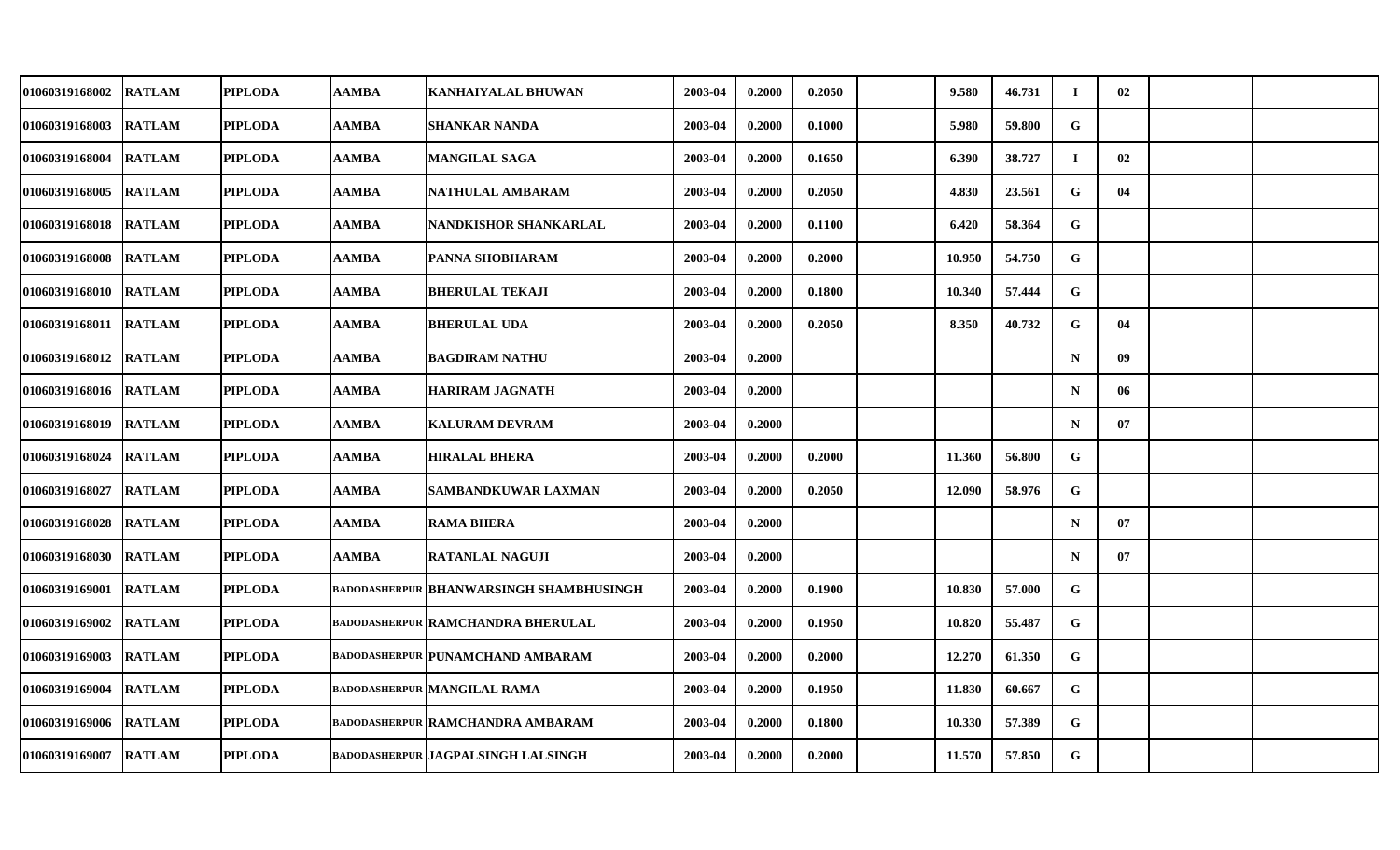| <b>RATLAM</b>          | PIPLODA        |                 |                                                                                                                              | 2003-04                                                                                                                                                                                                                                                                                                                                                                                                                                                                                                    | 0.2000 | 0.2000 | 10.320 | 51.600 | G           | 04 |                         |
|------------------------|----------------|-----------------|------------------------------------------------------------------------------------------------------------------------------|------------------------------------------------------------------------------------------------------------------------------------------------------------------------------------------------------------------------------------------------------------------------------------------------------------------------------------------------------------------------------------------------------------------------------------------------------------------------------------------------------------|--------|--------|--------|--------|-------------|----|-------------------------|
| <b>RATLAM</b>          | <b>PIPLODA</b> |                 |                                                                                                                              | 2003-04                                                                                                                                                                                                                                                                                                                                                                                                                                                                                                    | 0.2000 | 0.1800 | 9.620  | 53.444 | G           | 04 |                         |
| <b>RATLAM</b>          | <b>PIPLODA</b> |                 |                                                                                                                              | 2003-04                                                                                                                                                                                                                                                                                                                                                                                                                                                                                                    | 0.2000 | 0.1950 | 10.530 | 54.000 | G           |    |                         |
| <b>RATLAM</b>          | <b>PIPLODA</b> |                 |                                                                                                                              | 2003-04                                                                                                                                                                                                                                                                                                                                                                                                                                                                                                    | 0.2000 | 0.2000 | 11.160 | 55.800 | G           |    |                         |
| <b>RATLAM</b>          | PIPLODA        |                 |                                                                                                                              | 2003-04                                                                                                                                                                                                                                                                                                                                                                                                                                                                                                    | 0.2000 |        |        |        | $\mathbf N$ | 07 |                         |
| <b>RATLAM</b>          | <b>PIPLODA</b> |                 |                                                                                                                              | 2003-04                                                                                                                                                                                                                                                                                                                                                                                                                                                                                                    | 0.2000 | 0.1950 | 11.190 | 57.385 | G           |    |                         |
| <b>RATLAM</b>          | <b>PIPLODA</b> |                 |                                                                                                                              | 2003-04                                                                                                                                                                                                                                                                                                                                                                                                                                                                                                    | 0.2000 | 0.2100 | 11.130 | 53.000 | G           | 04 | <b>NAME CHANGE</b>      |
| <b>RATLAM</b>          | <b>PIPLODA</b> |                 |                                                                                                                              | 2003-04                                                                                                                                                                                                                                                                                                                                                                                                                                                                                                    | 0.2000 | 0.2000 | 12.800 | 64.000 | G           | 10 |                         |
| <b>RATLAM</b>          | <b>PIPLODA</b> |                 |                                                                                                                              | 2003-04                                                                                                                                                                                                                                                                                                                                                                                                                                                                                                    | 0.2000 | 0.2050 | 11.540 | 56.292 | G           | 10 |                         |
| <b>RATLAM</b>          | <b>PIPLODA</b> |                 |                                                                                                                              | 2003-04                                                                                                                                                                                                                                                                                                                                                                                                                                                                                                    | 0.2000 | 0.1750 | 9.800  | 56.000 | G           | 10 |                         |
| <b>RATLAM</b>          | <b>PIPLODA</b> |                 |                                                                                                                              | 2003-04                                                                                                                                                                                                                                                                                                                                                                                                                                                                                                    | 0.2000 | 0.1650 | 8.940  | 54.181 | G           | 10 |                         |
| <b>RATLAM</b>          | <b>PIPLODA</b> |                 | <b>RATANLAL BHUWAN</b>                                                                                                       | 2003-04                                                                                                                                                                                                                                                                                                                                                                                                                                                                                                    | 0.2000 | 0.1800 | 11.040 | 61.333 | G           | 10 |                         |
| <b>RATLAM</b>          | <b>PIPLODA</b> |                 | ANANDILAL SHOBHARAM                                                                                                          | 2003-04                                                                                                                                                                                                                                                                                                                                                                                                                                                                                                    | 0.2000 | 0.1900 | 10.300 | 54.211 | G           | 10 |                         |
| <b>RATLAM</b>          | PIPLODA        | <b>HATNARA</b>  | KANHAIYALAL MANIRAM                                                                                                          | 2003-04                                                                                                                                                                                                                                                                                                                                                                                                                                                                                                    | 0.2000 | 0.1950 | 10.410 | 53.384 | G           | 04 | <b>TRANSFER/PALDUNA</b> |
| <b>RATLAM</b>          | <b>PIPLODA</b> |                 |                                                                                                                              | 2003-04                                                                                                                                                                                                                                                                                                                                                                                                                                                                                                    | 0.2000 | 0.1900 | 9.690  | 51.000 | G           | 04 |                         |
| 01060319171011  RATLAM | PIPLODA        | <b>HATNARA</b>  | <b>BAGDIRAM HEMA</b>                                                                                                         | 2003-04                                                                                                                                                                                                                                                                                                                                                                                                                                                                                                    | 0.2000 | 0.2000 | 10.110 | 50.550 | G           | 04 |                         |
| <b>RATLAM</b>          | <b>PIPLODA</b> |                 | <b>SHOBHARAM BAGDIRAM</b>                                                                                                    | 2003-04                                                                                                                                                                                                                                                                                                                                                                                                                                                                                                    | 0.2000 | 0.2000 | 10.020 | 50.100 | G           | 04 |                         |
| <b>RATLAM</b>          | <b>PIPLODA</b> | <b>BORKHEDA</b> | SARDARMAL KHUBCHAND                                                                                                          | 2003-04                                                                                                                                                                                                                                                                                                                                                                                                                                                                                                    | 0.2000 |        |        |        | $\mathbf N$ | 07 |                         |
| <b>RATLAM</b>          | <b>PIPLODA</b> |                 |                                                                                                                              | 2003-04                                                                                                                                                                                                                                                                                                                                                                                                                                                                                                    | 0.2000 |        |        |        | $\mathbf N$ | 07 |                         |
| <b>RATLAM</b>          | PIPLODA        | <b>BORKHEDA</b> | <b>UMMEDRAM BHERULAL</b>                                                                                                     | 2003-04                                                                                                                                                                                                                                                                                                                                                                                                                                                                                                    | 0.2000 | 0.1900 | 9.900  | 52.105 | G           | 04 |                         |
| <b>RATLAM</b>          | <b>PIPLODA</b> |                 | <b>MANGILAL KACHRU</b>                                                                                                       | 2003-04                                                                                                                                                                                                                                                                                                                                                                                                                                                                                                    | 0.2000 | 0.1800 | 10.320 | 57.333 | G           |    |                         |
|                        |                |                 | <b>HATNARA</b><br><b>HATNARA</b><br><b>HATNARA</b><br><b>HATNARA</b><br><b>HATNARA</b><br><b>BORKHEDA</b><br><b>BORKHEDA</b> | <b>BADODASHERPUR SHOBHARAM SALAGRAM</b><br><b>BADODASHERPUR BHAGIRATH TOLARAM</b><br><b>BADODASHERPUR HIRALAL PUNA</b><br><b>BADODASHERPUR BHUWANSINGH INDERSINGH</b><br><b>BADODASHERPUR JANGBAHADURSINGH MAHAVEERSINGH</b><br><b>BADODASHERPUR RUKMANIBAI RUPAJI</b><br><b>BADODASHERPUR DALURAM KANIRAM</b><br>HATNARAKUSHALGAD RAMIBAI NARSINGH<br>HATNARAKUSHALGAD YASINKHAN MOHAMMAD<br>HATNARAKUSHALGAD MANGILAL HIRALAL<br><b>BALARAM BHUWAN</b><br><b>BHERU SHOBHARAM</b><br><b>HARJUBAI GOBA</b> |        |        |        |        |             |    |                         |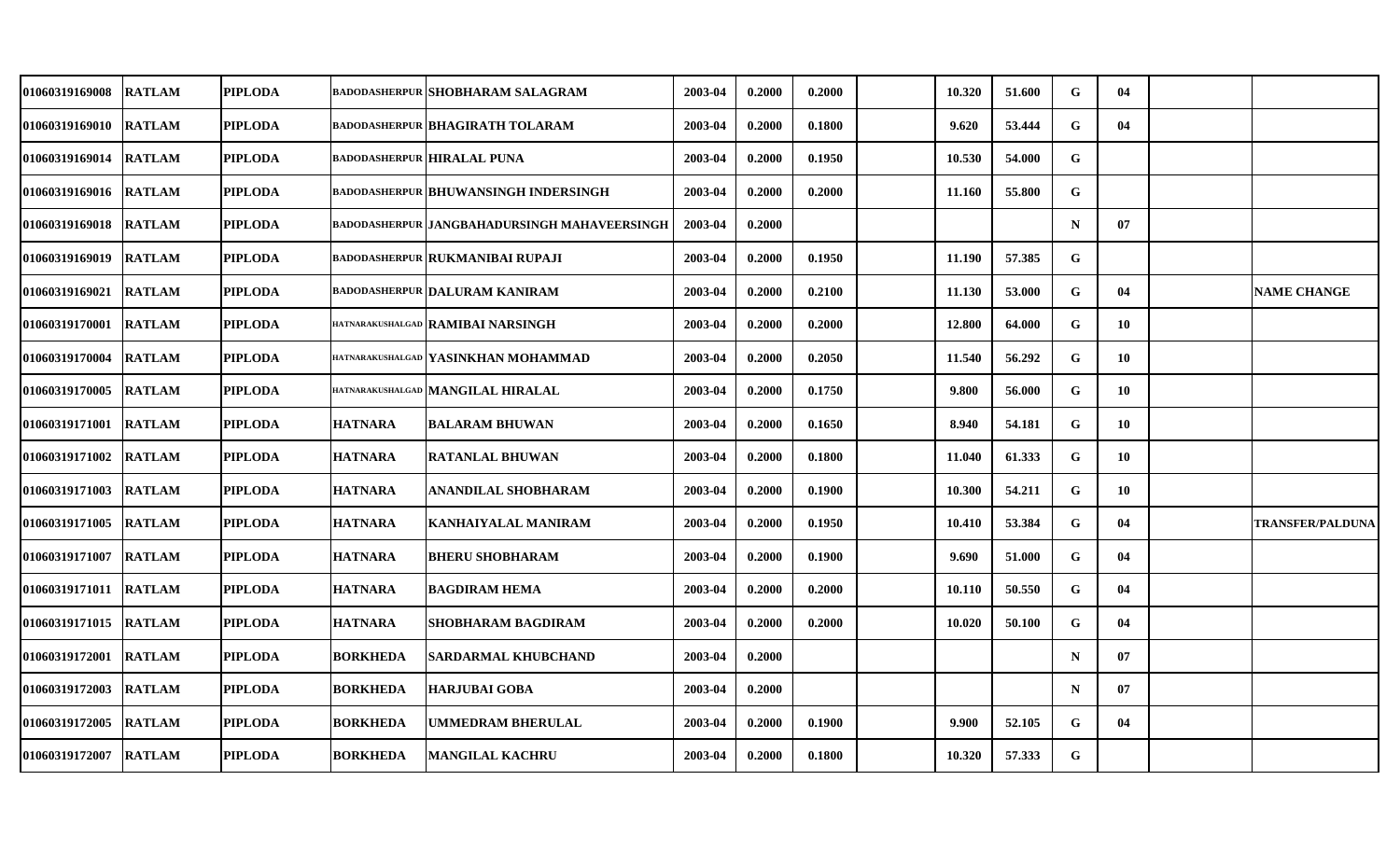| 01060319172009        | <b>RATLAM</b> | <b>PIPLODA</b> | <b>BORKHEDA</b> | <b>BADRILAL NANDA</b>                    | 2003-04 | 0.2000 |        |        |        | $\mathbf N$ | 07 |                    |
|-----------------------|---------------|----------------|-----------------|------------------------------------------|---------|--------|--------|--------|--------|-------------|----|--------------------|
| 01060319172010        | <b>RATLAM</b> | <b>PIPLODA</b> | <b>BORKHEDA</b> | <b>BAGDIRAM DHULJI</b>                   | 2003-04 | 0.2000 | 0.1500 | 6.910  | 46.067 | ${\bf G}$   | 04 |                    |
| 01060319172011        | <b>RATLAM</b> | <b>PIPLODA</b> | <b>BORKHEDA</b> | NARAYANSINGH DHULSINGH                   | 2003-04 | 0.2000 | 0.2000 | 10.690 | 53.450 | G           | 04 |                    |
| 01060319172012        | <b>RATLAM</b> | <b>PIPLODA</b> | <b>BORKHEDA</b> | <b>JAYRAM KALU</b>                       | 2003-04 | 0.2000 |        |        |        | $\mathbf N$ | 07 | <b>NAME CHANGE</b> |
| 01060319172013        | <b>RATLAM</b> | <b>PIPLODA</b> | <b>BORKHEDA</b> | <b>RAMCHANDRA TULSIRAM</b>               | 2003-04 | 0.2000 |        |        |        | $\mathbf N$ | 07 |                    |
| 01060319172018        | <b>RATLAM</b> | <b>PIPLODA</b> | <b>BORKHEDA</b> | <b>KISHANLAL SAVA</b>                    | 2003-04 | 0.2000 | 0.1950 | 11.250 | 57.692 | G           |    |                    |
| 01060319172019        | <b>RATLAM</b> | <b>PIPLODA</b> | <b>BORKHEDA</b> | <b>SURAJMAL RAMA</b>                     | 2003-04 | 0.2000 |        |        |        | $\mathbf N$ | 07 |                    |
| 01060319172025        | <b>RATLAM</b> | <b>PIPLODA</b> | <b>BORKHEDA</b> | MANGHILALRAM NARAYAN                     | 2003-04 | 0.2000 | 0.2050 | 11.540 | 56.293 | G           |    |                    |
| 01060319172026        | <b>RATLAM</b> | <b>PIPLODA</b> | <b>BORKHEDA</b> | <b>RAMCHANDR RUPA</b>                    | 2003-04 | 0.2000 | 0.1950 | 11.420 | 58.564 | G           |    |                    |
| 01060319172027        | <b>RATLAM</b> | <b>PIPLODA</b> | <b>BORKHEDA</b> | <b>GHANSHAMSINGH CHENSINGH</b>           | 2003-04 | 0.2000 | 0.0750 | 4.550  | 60.667 | G           |    |                    |
| 01060319172028        | <b>RATLAM</b> | <b>PIPLODA</b> | <b>BORKHEDA</b> | <b>RAMLAL NANDA</b>                      | 2003-04 | 0.2000 | 0.1900 | 11.560 | 60.842 | G           |    |                    |
| 01060319173002        | <b>RATLAM</b> | <b>PIPLODA</b> |                 | <b>BADAYLAMATA KESHURAM BHAGGA</b>       | 2003-04 | 0.2000 | 0.1900 | 10.270 | 54.053 | G           |    |                    |
| 01060319173003        | <b>RATLAM</b> | <b>PIPLODA</b> |                 | <b>BADAYLAMATA GOPAL NANURAM</b>         | 2003-04 | 0.2000 | 0.2000 | 11.880 | 59.400 | G           |    |                    |
| 01060319173004        | <b>RATLAM</b> | <b>PIPLODA</b> |                 | <b>BADAYLAMATA SHAMBHULAL DHURA</b>      | 2003-04 | 0.2000 | 0.2000 | 12.420 | 62.100 | G           |    |                    |
| 01060319173005        | <b>RATLAM</b> | <b>PIPLODA</b> |                 | <b>BADAYLAMATA BHERULAL GANGARAM</b>     | 2003-04 | 0.2000 | 0.2050 | 11.660 | 56.878 | G           |    |                    |
| 01060319173006 RATLAM |               | <b>PIPLODA</b> |                 | BADAYLAMATA MOHANBAI MANGILAL            | 2003-04 | 0.2000 |        |        |        | F           |    |                    |
| 01060319173007        | <b>RATLAM</b> | <b>PIPLODA</b> |                 | <b>BADAYLAMATA SHAMBHU NIRBHAYRAM</b>    | 2003-04 | 0.2000 | 0.2000 | 11.740 | 58.700 | G           |    |                    |
| 01060319173008 RATLAM |               | <b>PIPLODA</b> |                 | <b>BADAYLAMATA NANDRAM NATHU</b>         | 2003-04 | 0.2000 | 0.2050 | 11.580 | 56.488 | G           |    | <b>NAME CHANGE</b> |
| 01060319173009        | <b>RATLAM</b> | <b>PIPLODA</b> |                 | <b>BADAYLAMATA NANDKISHOR SHANKARLAL</b> | 2003-04 | 0.2000 | 0.2000 | 10.510 | 52.550 | G           | 04 |                    |
| 01060319173010        | <b>RATLAM</b> | <b>PIPLODA</b> |                 | BADAYLAMATA  NANDRAM BHAGIRATH           | 2003-04 | 0.2000 | 0.1850 | 11.680 | 63.135 | G           |    |                    |
| 01060319173011        | <b>RATLAM</b> | <b>PIPLODA</b> |                 | <b>BADAYLAMATA NANDRAM JAGANNATH</b>     | 2003-04 | 0.2000 | 0.1950 | 9.370  | 48.051 | G           | 04 |                    |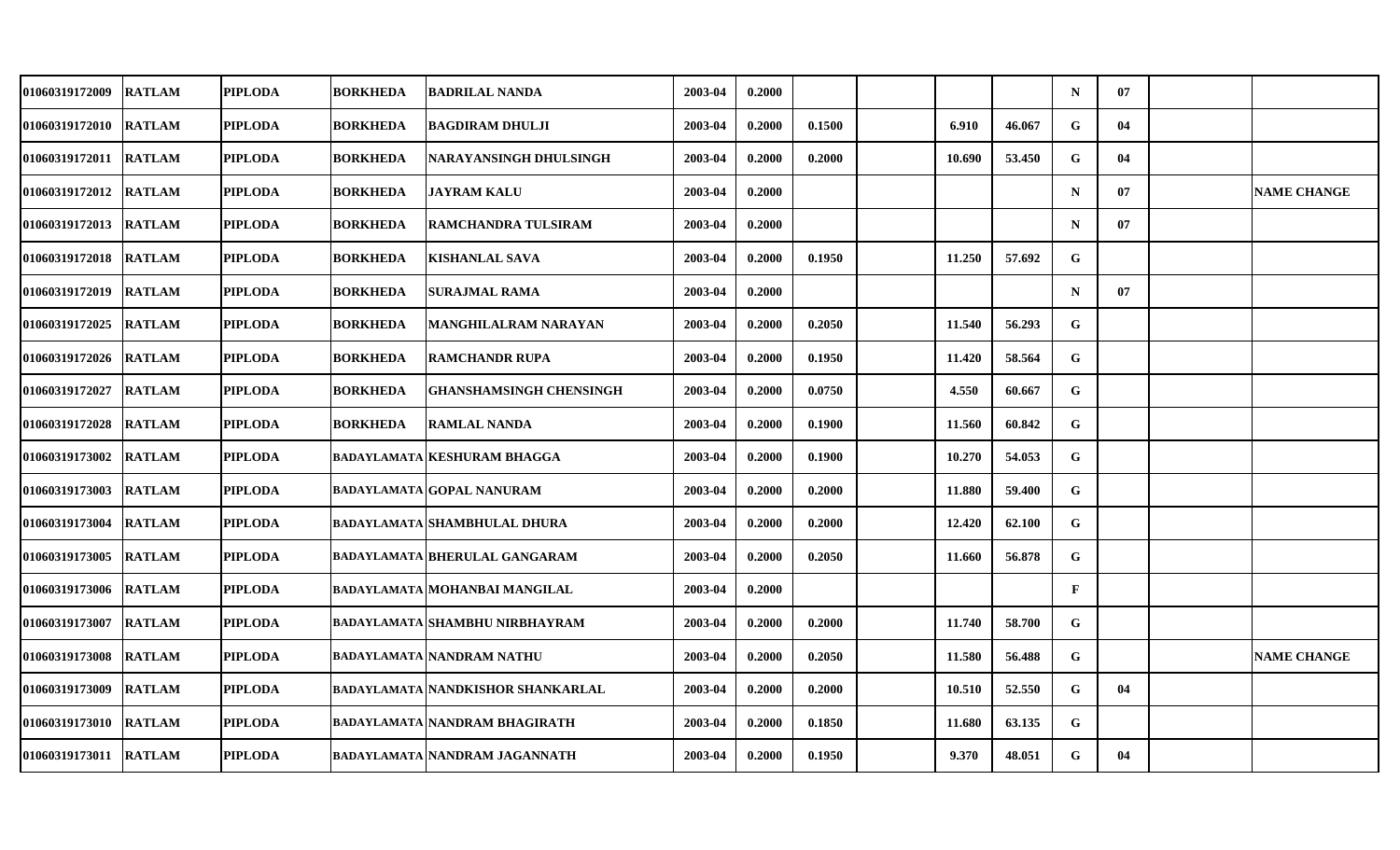| <b>01060319173012</b> | <b>RATLAM</b> | <b>PIPLODA</b> | BADAYLAMATA MAGANIBAI RAMAJI            | 2003-04 | 0.2000 | 0.1950 | 10.500 | 53.846 | G           | 04 |  |
|-----------------------|---------------|----------------|-----------------------------------------|---------|--------|--------|--------|--------|-------------|----|--|
| 01060319173013        | <b>RATLAM</b> | <b>PIPLODA</b> | <b>BADAYLAMATA SHANKARLAL BHUWAN</b>    | 2003-04 | 0.2000 | 0.1950 | 11.190 | 57.385 | $\mathbf G$ |    |  |
| <b>01060319173014</b> | <b>RATLAM</b> | <b>PIPLODA</b> | <b>BADAYLAMATA RUKMANIBAI LAXMAN</b>    | 2003-04 | 0.2000 | 0.2050 | 12.050 | 58.780 | G           |    |  |
| 01060319173015        | <b>RATLAM</b> | <b>PIPLODA</b> | <b>BADAYLAMATA RAJENDRARAM NATHURAM</b> | 2003-04 | 0.2000 |        |        |        | $\mathbf N$ |    |  |
| <b>01060319173016</b> | <b>RATLAM</b> | <b>PIPLODA</b> | BADAYLAMATA DEVRAM ONKARLAL             | 2003-04 | 0.2000 | 0.1300 | 7.480  | 57.538 | G           |    |  |
| 01060319173017        | <b>RATLAM</b> | <b>PIPLODA</b> | <b>BADAYLAMATA SHOBHARAM BHUWAN</b>     | 2003-04 | 0.2000 | 0.1950 | 11.000 | 56.410 | $\mathbf G$ |    |  |
| 01060319173018        | <b>RATLAM</b> | <b>PIPLODA</b> | BADAYLAMATA YASHODABAI MANGILAL         | 2003-04 | 0.2000 | 0.1850 | 9.630  | 52.054 | G           | 04 |  |
| 01060319173019        | <b>RATLAM</b> | <b>PIPLODA</b> | <b>BADAYLAMATA BHULIBAI SHANKARLAL</b>  | 2003-04 | 0.2000 | 0.1850 | 9.420  | 50.919 | G           | 04 |  |
| 01060319173020        | <b>RATLAM</b> | <b>PIPLODA</b> | <b>BADAYLAMATA TOLARAM DHULA</b>        | 2003-04 | 0.2000 | 0.1900 | 9.620  | 50.632 | G           | 04 |  |
| 01060319173021        | <b>RATLAM</b> | <b>PIPLODA</b> | BADAYLAMATA JAGANNATH GANGARAM          | 2003-04 | 0.2000 | 0.1900 | 11.380 | 59.895 | G           |    |  |
| <b>01060319173022</b> | <b>RATLAM</b> | <b>PIPLODA</b> | <b>BADAYLAMATA MOHANLAL LAXMIBAI</b>    | 2003-04 | 0.2000 | 0.2000 | 11.610 | 58.050 | G           |    |  |
| <b>01060319173023</b> | <b>RATLAM</b> | <b>PIPLODA</b> | <b>BADAYLAMATA NANURAM HIRA</b>         | 2003-04 | 0.2000 | 0.1950 | 10.550 | 54.103 | G           |    |  |
| 01060319173024        | <b>RATLAM</b> | <b>PIPLODA</b> | <b>BADAYLAMATA BADRILAL MANGILAL</b>    | 2003-04 | 0.2000 | 0.1900 | 10.900 | 57.368 | G           |    |  |
| 01060319173025        | <b>RATLAM</b> | <b>PIPLODA</b> | BADAYLAMATA BHAGIRATH PURAJI            | 2003-04 | 0.2000 | 0.1850 | 11.410 | 61.676 | G           |    |  |
| 01060319173026        | <b>RATLAM</b> | <b>PIPLODA</b> | <b>BADAYLAMATA NANURAM BHAGGA</b>       | 2003-04 | 0.2000 | 0.1550 | 6.810  | 43.935 | G           | 04 |  |
| <b>01060319173027</b> | <b>RATLAM</b> | <b>PIPLODA</b> | BADAYLAMATA BAGDIRAM ONKARJI            | 2003-04 | 0.2000 | 0.2050 | 12.420 | 60.585 | G           |    |  |
| 01060319173028        | <b>RATLAM</b> | <b>PIPLODA</b> | <b>BADAYLAMATA HIRALAL RAMA</b>         | 2003-04 | 0.2000 | 0.1750 | 9.620  | 54.971 | G           |    |  |
| 01060319173029        | <b>RATLAM</b> | <b>PIPLODA</b> | <b>BADAYLAMATA PUNAMCHAND NATHA</b>     | 2003-04 | 0.2000 | 0.2000 | 11.430 | 57.150 | ${\bf G}$   |    |  |
| 01060319173030        | <b>RATLAM</b> | <b>PIPLODA</b> | <b>BADAYLAMATA AMBARAM HAKKA</b>        | 2003-04 | 0.2000 | 0.0850 | 5.050  | 59.412 | G           |    |  |
| 01060319173033        | <b>RATLAM</b> | <b>PIPLODA</b> | BADAYLAMATA BALARAM BHUWAN              | 2003-04 | 0.2000 | 0.2050 | 12.760 | 62.244 | G           |    |  |
| 01060319173034        | <b>RATLAM</b> | <b>PIPLODA</b> | <b>BADAYLAMATA NANDRAM MOTI</b>         | 2003-04 | 0.2000 | 0.2050 | 11.150 | 54.390 | G           |    |  |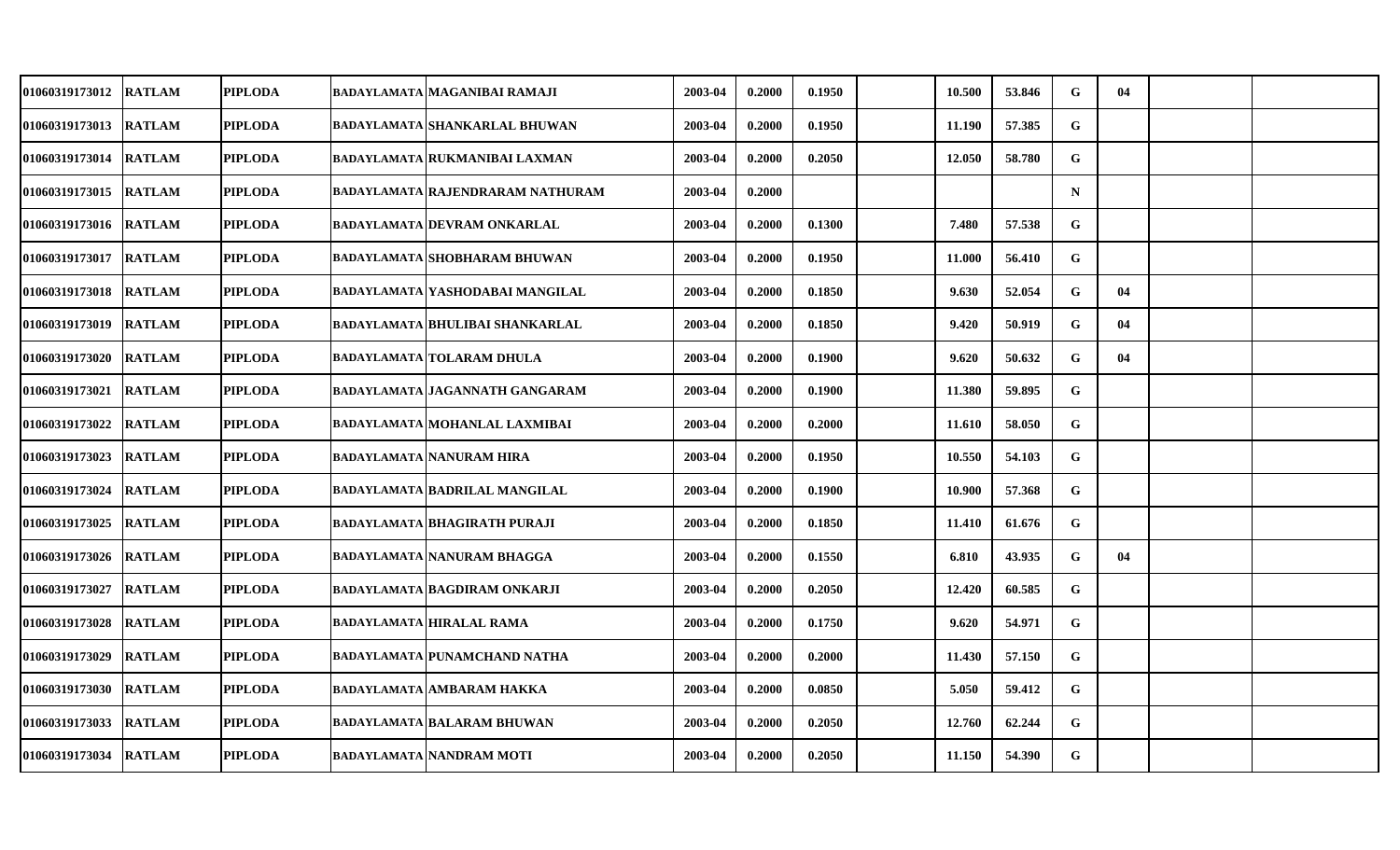| 01060319173035        | <b>RATLAM</b> | <b>PIPLODA</b> |                         | <b>BADAYLAMATA HIRALAL CHUNNILAL</b>   | 2003-04 | 0.2000 | 0.1000 | 5.310  | 53.100 | G           | 04 |  |
|-----------------------|---------------|----------------|-------------------------|----------------------------------------|---------|--------|--------|--------|--------|-------------|----|--|
| 01060319173036        | <b>RATLAM</b> | <b>PIPLODA</b> |                         | BADAYLAMATA RATANLAL NANURAM           | 2003-04 | 0.2000 |        |        |        | $\mathbf N$ | 11 |  |
| <b>01060319173037</b> | <b>RATLAM</b> | <b>PIPLODA</b> |                         | <b>BADAYLAMATA BABULAL BHUWANSHAH</b>  | 2003-04 | 0.2000 |        |        |        | $\mathbf N$ | 07 |  |
| 01060319174008        | <b>RATLAM</b> | <b>PIPLODA</b> | <b>AYANA</b>            | ONKARSINGH KESARSINGH                  | 2003-04 | 0.2000 | 0.2100 | 8.660  | 41.238 | G           | 04 |  |
| <b>01060319174012</b> | <b>RATLAM</b> | <b>PIPLODA</b> | AYANA                   | PRATAPSINGH SAJJANSINGH                | 2003-04 | 0.2000 | 0.1950 | 11.650 | 59.743 | G           | 10 |  |
| 01060319174016        | <b>RATLAM</b> | <b>PIPLODA</b> | <b>AYANA</b>            | <b>BAJESINGH SAJJANSINGH</b>           | 2003-04 | 0.2000 | 0.2100 | 13.270 | 63.190 | G           | 10 |  |
| <b>01060319175010</b> | <b>RATLAM</b> | <b>PIPLODA</b> |                         | azampurdodiya   MENABAI BABRU          | 2003-04 | 0.2000 |        |        |        | $\mathbf N$ | 07 |  |
| 01060319176001        | <b>RATLAM</b> | <b>PIPLODA</b> |                         | HARIYAKHEDA NANDA LACHHIRAM            | 2003-04 | 0.2000 | 0.1350 | 7.470  | 55.333 | G           |    |  |
| 01060319176002        | <b>RATLAM</b> | <b>PIPLODA</b> |                         | HARIYAKHEDA KALURAM DEVRAM             | 2003-04 | 0.2000 | 0.2000 | 13.540 | 67.700 | ${\bf G}$   |    |  |
| 01060319176003        | <b>RATLAM</b> | <b>PIPLODA</b> |                         | HARIYAKHEDA ARJUNSINGH RAMSINGH        | 2003-04 | 0.2000 | 0.1800 | 10.520 | 58.444 | G           |    |  |
| <b>01060319176004</b> | <b>RATLAM</b> | <b>PIPLODA</b> |                         | HARIYAKHEDA   RATAN KACHRU BALAI       | 2003-04 | 0.2000 | 0.1950 | 11.420 | 58.564 | G           |    |  |
| <b>01060319176005</b> | <b>RATLAM</b> | <b>PIPLODA</b> |                         | HARIYAKHEDA GITABAI RAGHUNATH          | 2003-04 | 0.2000 | 0.1900 | 10.830 | 57.000 | G           |    |  |
| 01060319176006        | <b>RATLAM</b> | <b>PIPLODA</b> |                         | HARIYAKHEDA NARAYAN KACHRU             | 2003-04 | 0.2000 | 0.1950 | 11.350 | 58.205 | G           |    |  |
| 01060319176007        | <b>RATLAM</b> | <b>PIPLODA</b> |                         | HARIYAKHEDA KISHAN SUKKHA              | 2003-04 | 0.2000 | 0.1000 | 5.530  | 55.300 | G           |    |  |
| 01060319176011        | <b>RATLAM</b> | <b>PIPLODA</b> |                         | HARIYAKHEDA SHANKARLAL HIRALAL         | 2003-04 | 0.2000 | 0.2000 | 11.370 | 56.850 | G           |    |  |
| 01060319176012        | <b>RATLAM</b> | <b>PIPLODA</b> |                         | HARIYAKHEDA PRABHUBAI BHAGGA           | 2003-04 | 0.2000 | 0.1750 | 9.550  | 54.571 | G           |    |  |
| 01060319176014        | <b>RATLAM</b> | <b>PIPLODA</b> |                         | HARIYAKHEDA KANHAIYALAL SHANKARLAL     | 2003-04 | 0.2000 | 0.2000 | 11.590 | 57.950 | G           |    |  |
| 01060319176015        | <b>RATLAM</b> | <b>PIPLODA</b> |                         | HARIYAKHEDA SUKHIBAI UMMEDRAM          | 2003-04 | 0.2000 | 0.1800 | 10.600 | 58.889 | G           |    |  |
| 01060319176016        | <b>RATLAM</b> | <b>PIPLODA</b> |                         | HARIYAKHEDA AMBARAM DHULAJI            | 2003-04 | 0.2000 | 0.1700 | 10.950 | 64.412 | G           |    |  |
| 01060319176017        | <b>RATLAM</b> | <b>PIPLODA</b> |                         | <b>HARIYAKHEDA BHANWARLAL SURATRAM</b> | 2003-04 | 0.2000 | 0.1800 | 10.260 | 57.000 | G           |    |  |
| <b>01060319176018</b> | <b>RATLAM</b> | <b>PIPLODA</b> | HARIYAKHEDA NAGU BHAJJA |                                        | 2003-04 | 0.2000 | 0.2000 | 11.530 | 57.650 | G           |    |  |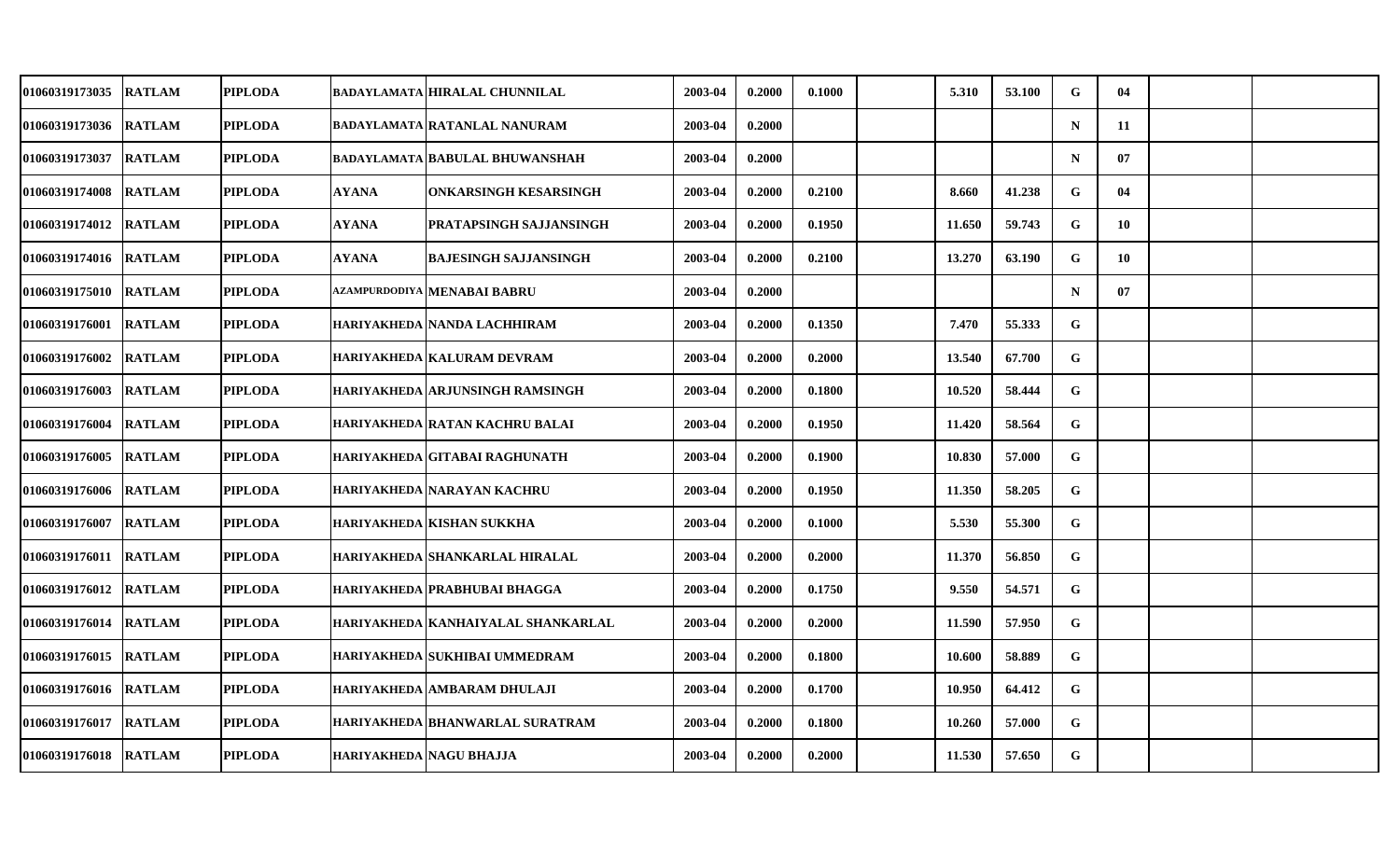| 01060319176019        | <b>RATLAM</b> | <b>PIPLODA</b> | HARIYAKHEDA DHURA BHERULAL            | 2003-04 | 0.2000 | 0.2000 | 12.340 | 61.700 | G           |    |  |
|-----------------------|---------------|----------------|---------------------------------------|---------|--------|--------|--------|--------|-------------|----|--|
| 01060319176020        | <b>RATLAM</b> | <b>PIPLODA</b> | HARIYAKHEDA GOVINDRAM PRATAPBAI       | 2003-04 | 0.2000 | 0.1950 | 12.200 | 62.564 | G           |    |  |
| 01060319176021        | <b>RATLAM</b> | <b>PIPLODA</b> | HARIYAKHEDA MAGANIRAM HARIRAM         | 2003-04 | 0.2000 | 0.2050 | 11.060 | 53.951 | G           | 04 |  |
| 01060319176022        | <b>RATLAM</b> | <b>PIPLODA</b> | HARIYAKHEDA MOHAN ONKARLAL            | 2003-04 | 0.2000 | 0.2000 | 11.340 | 56.700 | G           |    |  |
| 01060319176023        | <b>RATLAM</b> | <b>PIPLODA</b> | HARIYAKHEDA KANCHANBAI CHAMPALAL      | 2003-04 | 0.2000 | 0.1950 | 11.280 | 57.846 | G           |    |  |
| 01060319176024        | <b>RATLAM</b> | <b>PIPLODA</b> | HARIYAKHEDA RAMLAL AMRATRAM           | 2003-04 | 0.2000 | 0.1800 | 9.930  | 55.167 | G           |    |  |
| 01060319176025        | <b>RATLAM</b> | <b>PIPLODA</b> | HARIYAKHEDA   KANHAIYALAL NANDA       | 2003-04 | 0.2000 | 0.1900 | 10.570 | 55.632 | G           |    |  |
| 01060319176026        | <b>RATLAM</b> | <b>PIPLODA</b> | HARIYAKHEDA RAMCHANDRA NANDA          | 2003-04 | 0.2000 | 0.1800 | 10.160 | 56.444 | G           |    |  |
| 01060319176027        | <b>RATLAM</b> | <b>PIPLODA</b> | <b>HARIYAKHEDA SHAMBHULAL CHENRAM</b> | 2003-04 | 0.2000 | 0.2000 | 10.740 | 53.700 | G           | 04 |  |
| 01060319176029        | <b>RATLAM</b> | <b>PIPLODA</b> | HARIYAKHEDA RATANLAL RAMLAL           | 2003-04 | 0.2000 | 0.2000 | 12.110 | 60.550 | G           |    |  |
| 01060319176030        | <b>RATLAM</b> | <b>PIPLODA</b> | HARIYAKHEDA RADHAKISHAN GOPAL         | 2003-04 | 0.2000 | 0.1850 | 11.610 | 62.757 | $\mathbf G$ |    |  |
| 01060319176031        | <b>RATLAM</b> | <b>PIPLODA</b> | HARIYAKHEDA   BHANWARKUNWAR AMARSINGH | 2003-04 | 0.2000 | 0.1950 | 11.240 | 57.641 | G           |    |  |
| 01060319176032        | <b>RATLAM</b> | <b>PIPLODA</b> | HARIYAKHEDA SAMPATBAI NAGU            | 2003-04 | 0.2000 | 0.1350 | 8.150  | 60.370 | G           |    |  |
| 01060319176035        | <b>RATLAM</b> | <b>PIPLODA</b> | HARIYAKHEDA MANSINGH RAMSINGH         | 2003-04 | 0.2000 | 0.1800 | 10.050 | 55.833 | G           |    |  |
| 01060319176036        | <b>RATLAM</b> | <b>PIPLODA</b> | HARIYAKHEDA KACHRU BAGDIRAM           | 2003-04 | 0.2000 | 0.1900 | 11.080 | 58.316 | G           |    |  |
| 01060319176037        | <b>RATLAM</b> | <b>PIPLODA</b> | HARIYAKHEDA SHAMBHUSINGH KHUSALSINGH  | 2003-04 | 0.2000 | 0.1700 | 9.460  | 55.647 | G           |    |  |
| 01060319176038        | <b>RATLAM</b> | <b>PIPLODA</b> | HARIYAKHEDA DHAPUBAI NATHURAM         | 2003-04 | 0.2000 | 0.2050 | 10.720 | 52.293 | G           | 04 |  |
| 01060319176039        | <b>RATLAM</b> | <b>PIPLODA</b> | <b>HARIYAKHEDA BALARAM PUNA</b>       | 2003-04 | 0.2000 | 0.1900 | 11.260 | 59.263 | G           |    |  |
| 01060319176040        | <b>RATLAM</b> | <b>PIPLODA</b> | HARIYAKHEDA KALABAI MANGILAL          | 2003-04 | 0.2000 | 0.2000 | 11.790 | 58.950 | G           |    |  |
| 01060319176041        | <b>RATLAM</b> | <b>PIPLODA</b> | HARIYAKHEDA RUKMANIBAI KESHURAM       | 2003-04 | 0.2000 | 0.1800 | 9.760  | 54.222 | G           |    |  |
| 01060319176042 RATLAM |               | <b>PIPLODA</b> | <b>HARIYAKHEDA SARUP DHANNA</b>       | 2003-04 | 0.2000 | 0.1900 | 11.110 | 58.474 | G           |    |  |